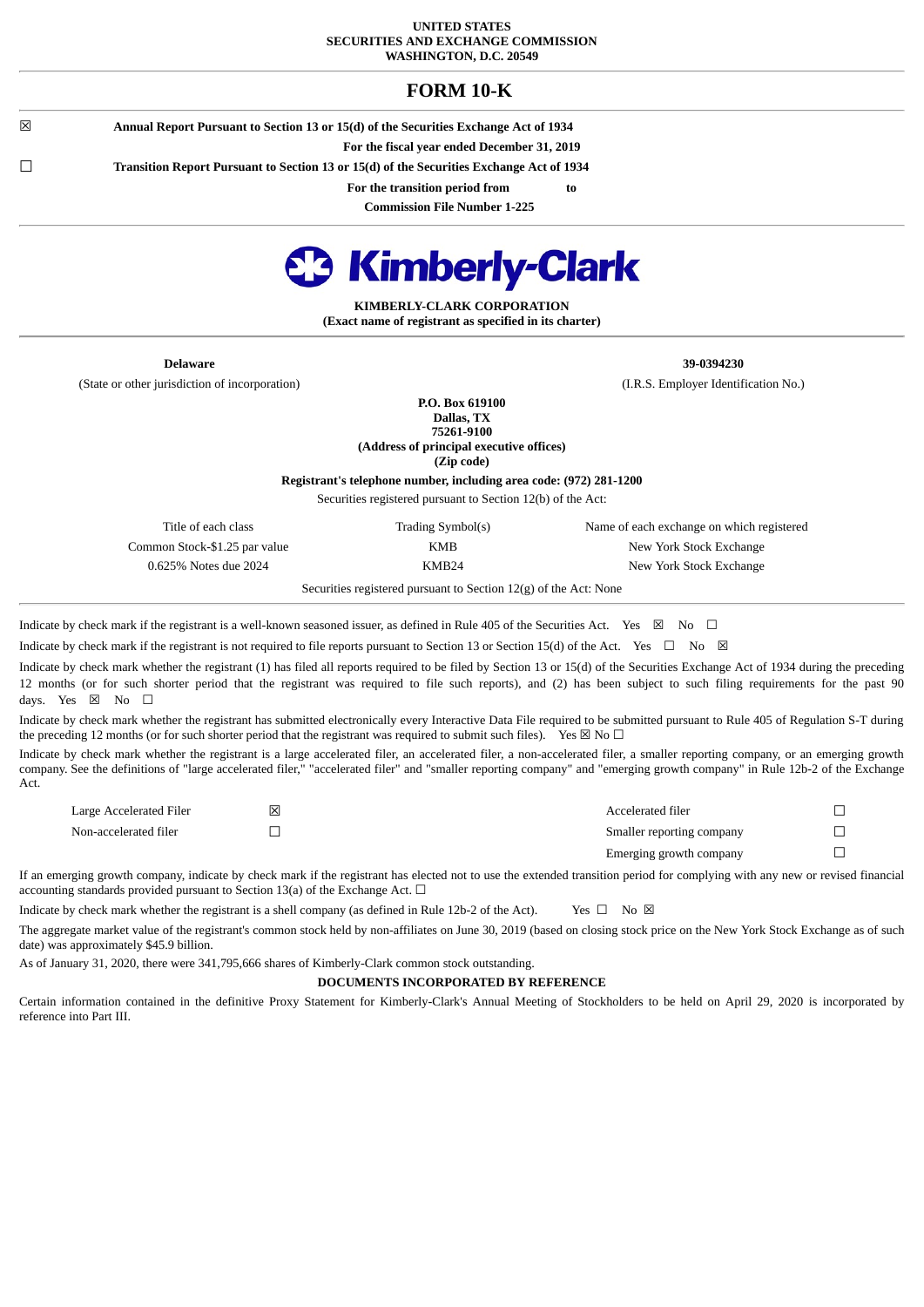# **KIMBERLY-CLARK CORPORATION**

# **TABLE OF CONTENTS**

|                   |                                                                                                              | Page             |
|-------------------|--------------------------------------------------------------------------------------------------------------|------------------|
| Part I            |                                                                                                              |                  |
| Item 1.           | <b>Business</b>                                                                                              | $\overline{1}$   |
| Item 1A.          | <b>Risk Factors</b>                                                                                          |                  |
| Item 1B.          | <b>Unresolved Staff Comments</b>                                                                             | $\frac{2}{6}$    |
| Item 2.           | <b>Properties</b>                                                                                            | $\overline{6}$   |
| Item 3.           | <b>Legal Proceedings</b>                                                                                     | $6 \overline{6}$ |
| Item 4.           | <b>Mine Safety Disclosures</b>                                                                               | $6\overline{6}$  |
|                   | <b>Information About Our Executive Officers</b>                                                              | $\overline{Z}$   |
| Part II           |                                                                                                              |                  |
| Item 5.           | Market for Registrant's Common Equity, Related Stockholder Matters and Issuer Purchases of Equity Securities | 9                |
| Item 6.           | <b>Selected Financial Data</b>                                                                               | 10               |
| Item 7.           | Management's Discussion and Analysis of Financial Condition and Results of Operations                        | $\underline{11}$ |
| Item 7A.          | Quantitative and Qualitative Disclosures About Market Risk                                                   | $\overline{22}$  |
| Item 8.           | <b>Financial Statements and Supplementary Data</b>                                                           | $\overline{24}$  |
| Item 9.           | Changes in and Disagreements with Accountants on Accounting and Financial Disclosure                         | $\frac{57}{2}$   |
| Item 9A.          | <b>Controls and Procedures</b>                                                                               | 57               |
| Item 9B.          | <b>Other Information</b>                                                                                     | 58               |
| Part III          |                                                                                                              |                  |
| Item 10.          | Directors, Executive Officers and Corporate Governance                                                       | 59               |
| Item 11.          | <b>Executive Compensation</b>                                                                                | <u>59</u>        |
| Item 12.          | <b>Security Ownership of Certain Beneficial Owners and Management and Related Stockholder Matters</b>        | 59               |
| Item 13.          | <b>Certain Relationships and Related Transactions, and Director Independence</b>                             | 59               |
| Item 14.          | <b>Principal Accountant Fees and Services</b>                                                                | 59               |
| Part IV           |                                                                                                              |                  |
| Item 15.          | <b>Exhibits, Financial Statement Schedules</b>                                                               | 60               |
| Item 16.          | Form 10-K Summary                                                                                            | 63               |
|                   |                                                                                                              |                  |
| <b>Signatures</b> |                                                                                                              | 64               |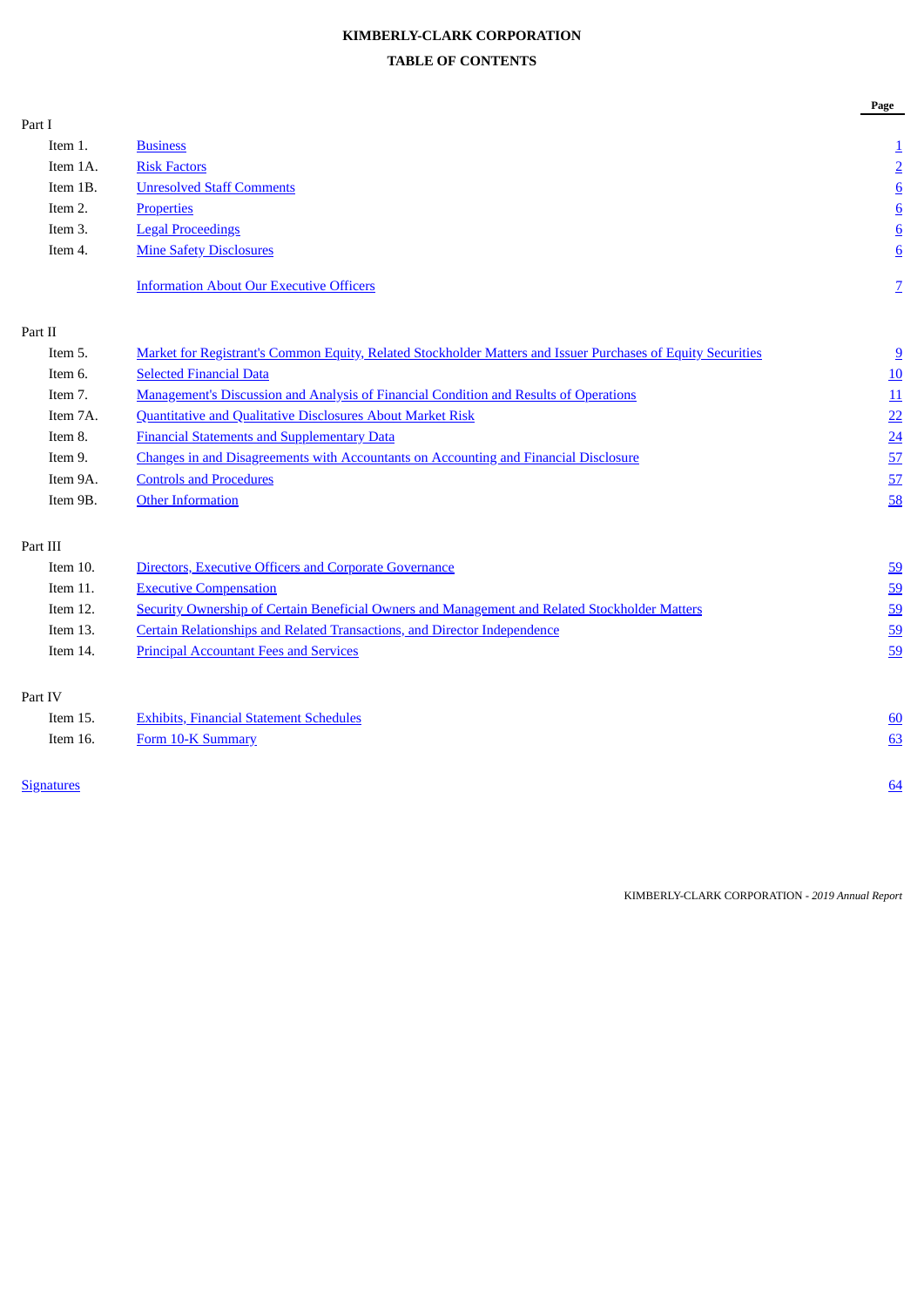## <span id="page-2-0"></span>**ITEM 1. BUSINESS**

Kimberly-Clark Corporation was incorporated in Delaware in 1928. We are a global company focused on leading the world in essentials for a better life through product innovation and building our personal care, consumer tissue and K-C Professional brands. We are principally engaged in the manufacturing and marketing of a wide range of products mostly made from natural or synthetic fibers using advanced technologies in fibers, nonwovens and absorbency. Unless the context indicates otherwise, the terms "Corporation," "Kimberly-Clark," "K-C," "we," "our" and "us" refer to Kimberly-Clark Corporation and its consolidated subsidiaries.

Dollar amounts are reported in millions, except per share dollar amounts, unless otherwise noted.

#### **Description of Kimberly-Clark**

We are organized into operating segments based on product groupings. These operating segments have been aggregated into three reportable global business segments as follows:

- *Personal Care* brands offer our consumers a trusted partner in caring for themselves and their families by delivering confidence, protection and discretion through a wide variety of innovative solutions and products such as disposable diapers, training and youth pants, swimpants, baby wipes, feminine and incontinence care products, and other related products. Products in this segment are sold under the Huggies, Pull-Ups, Little Swimmers, GoodNites, DryNites, Kotex, U by Kotex, Intimus, Depend, Plenitud, Poise and other brand names.
- *Consumer Tissue* offers a wide variety of innovative solutions and trusted brands that responsibly improve everyday living for families around the world. Products in this segment include facial and bathroom tissue, paper towels, napkins and related products, and are sold under the Kleenex, Scott, Cottonelle, Viva, Andrex, Scottex, Neve and other brand names.
- *K-C Professional* ("KCP") partners with businesses to create Exceptional Workplaces, helping to make them healthier, safer and more productive through a range of solutions and supporting products such as wipers, tissue, towels, apparel, soaps and sanitizers. Our brands, including Kleenex, Scott, WypAll, Kimtech and KleenGuard are well known for quality and trusted to help people around the world work better.

These reportable segments were determined in accordance with how our chief operating decision maker and our executive managers develop and execute our global strategies to drive growth and profitability of our personal care, consumer tissue and KCP operations. These strategies include global plans for branding and product positioning, technology, research and development programs, cost reductions including supply chain management and capacity, and capital investments for each of these businesses.

Products for household use are sold directly to supermarkets, mass merchandisers, drugstores, warehouse clubs, variety and department stores and other retail outlets, as well as through other distributors and e-commerce. Products for away-from-home use are sold through distributors and directly to manufacturing, lodging, office building, food service, and high-volume public facilities.

Net sales to Walmart Inc. as a percent of our consolidated net sales were approximately 14 percent in 2019, 2018 and 2017.

#### **Patents and Trademarks**

We own various patents and trademarks registered domestically and in many foreign countries. We consider the patents and trademarks that we own and the trademarks under which we sell certain of our products to be material to our business. Consequently, we seek patent and trademark protection by all available means, including registration.

## **Raw Materials**

Cellulose fiber, in the form of kraft pulp or fiber recycled from recovered waste paper, is the primary raw material for our tissue products, and in the form of fluff pulp is a component of disposable diapers, training and youth pants, feminine pads and incontinence care products.

Polypropylene and other synthetics and chemicals are the primary raw materials for manufacturing nonwoven fabrics, which are used in disposable diapers, training and youth pants, wet wipes, feminine pads, incontinence care products, and away-from-home wipers and apparel. Superabsorbent materials are important components of disposable diapers, training and youth pants and incontinence care products.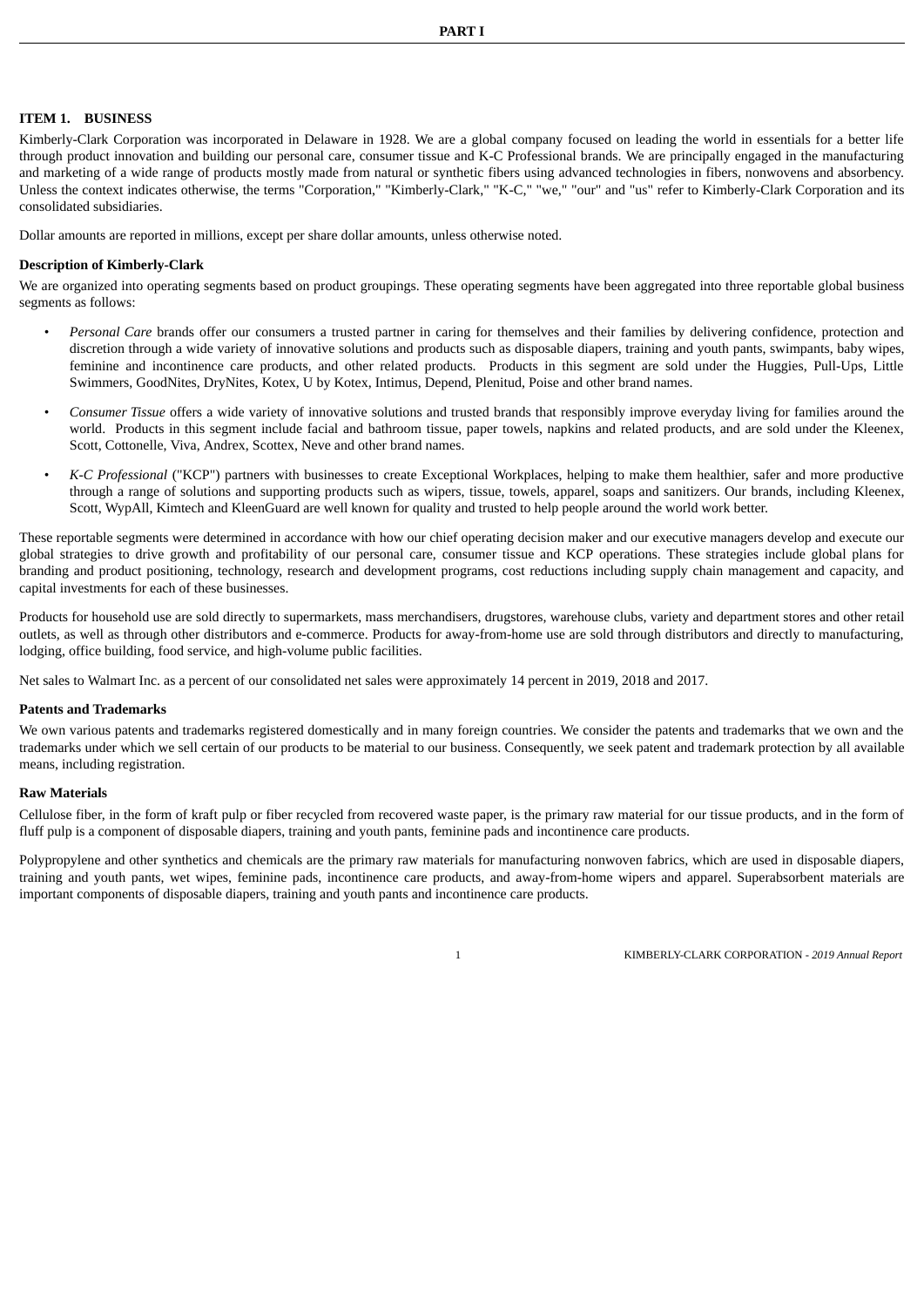Raw materials are purchased from third parties, and we consider the supply to be adequate to meet the needs of our businesses. See Item 1A, "Risk Factors."

#### **Competition**

We have several major competitors in most of our markets, some of which are larger and more diversified than us. The principal methods and elements of competition include brand recognition and loyalty, product innovation, quality and performance, price, and marketing and distribution capabilities. For additional discussion of the competitive environment in which we conduct our business, see Item 1A, "Risk Factors."

## **Foreign Market Risks**

We operate and market our products globally, and our business strategy includes targeted growth in Asia, Latin America, Eastern Europe, the Middle East and Africa, with a particular emphasis in China, Eastern Europe, ASEAN and Latin America. See Item 1A, "Risk Factors" for a discussion of foreign market risks that may affect our financial results.

## **Environmental Matters**

Total capital expenditures for voluntary environmental controls or controls necessary to comply with legal requirements relating to the protection of the environment at our facilities are expected to be \$33 and \$34 in 2020 and 2021, respectively. Total operating expenses for environmental compliance, including pollution control equipment operation and maintenance costs, governmental fees, and research and engineering costs are expected to be \$113 in 2020 and \$114 in 2021.

Total environmental capital expenditures and operating expenses are not expected to have a material effect on our total capital and operating expenditures, consolidated earnings or competitive position. Current environmental spending estimates could be modified as a result of changes in our plans, changes in legal requirements, including any requirements related to global climate change, or other factors.

## **Employees**

In our consolidated operations, we had approximately 40,000 employees as of December 31, 2019.

## **Available Information**

We make financial information, news releases and other information available on our corporate website at *www.kimberly-clark.com*. Our annual reports on Form 10-K, quarterly reports on Form 10-Q, current reports on Form 8-K, and any amendments to those reports filed or furnished pursuant to Section 13(a) or 15(d) of the Securities Exchange Act of 1934 are available free of charge on this website as soon as reasonably practicable after we file these reports and amendments with, or furnish them to, the Securities and Exchange Commission ("SEC"). The information contained on or connected to our website is not incorporated by reference into this Annual Report on Form 10-K and should not be considered part of this or any other report filed with the SEC. Stockholders may also contact Stockholder Services, P.O. Box 612606, Dallas, Texas 75261-2606 or call 972-281-5317 to obtain a hard copy of these reports without charge.

## <span id="page-3-0"></span>**ITEM 1A. RISK FACTORS**

Our business faces many risks and uncertainties that we cannot control. Any of the risks discussed below, as well as factors described in other places in this Form 10-K, or in our other filings with the SEC, could adversely affect our business, consolidated financial position, results of operations or cash flows. In addition, these items could cause our future results to differ from those in any of our forward-looking statements. These risks are not the only ones we face. Other risks that we do not presently know about or that we presently believe are not material could also adversely affect us.

# Increasing dependence on key retailers in Developed Markets and the emergence of new sales channels may adversely affect our business.

Our products are sold in a highly competitive global marketplace, which continues to experience increased concentration and the growing presence of largeformat retailers, discounters and e-tailers. With the consolidation of retail trade, both traditional retailers and e-tailers, we are increasingly dependent on key customers, and some of these customers, including large-format retailers and large e-tailers, may have significant bargaining power. They may use this leverage to demand higher trade discounts or allowances which could lead to reduced profitability. We may also be negatively affected by changes in the policies of our retail trade customers, such as inventory de-stocking, limitations on access to shelf space, delisting of our products, additional requirements related to safety, environmental, social and other sustainability issues, and other conditions. If we lose a significant customer or if sales of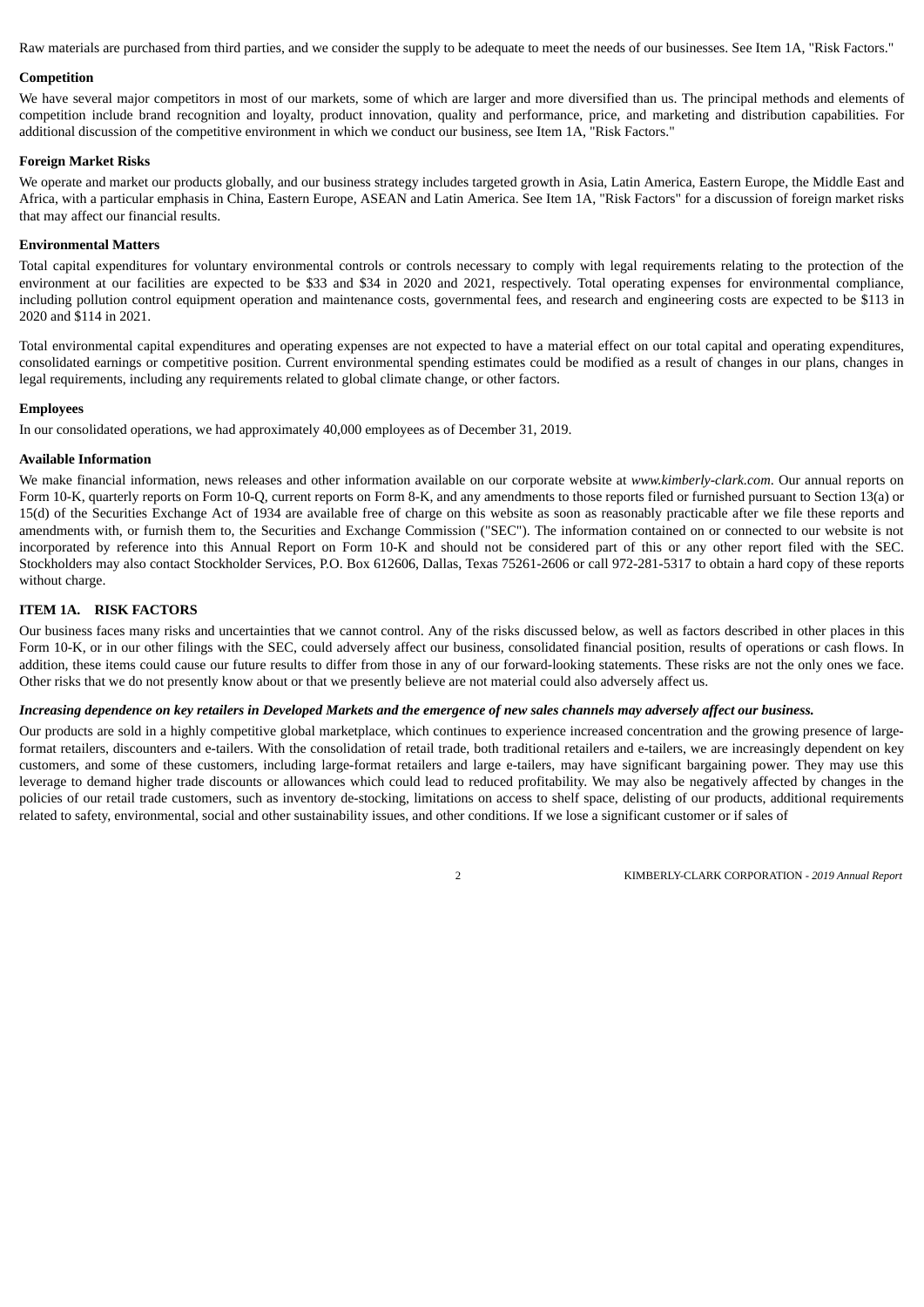our products to a significant customer materially decrease, our business, financial condition and results of operations may be adversely affected.

#### Intense competition for sales of our products, changes in consumer purchasing patterns and the inability to innovate or market our products effectively *could have an adverse effect on our financial results.*

We operate in highly competitive domestic and international markets against well-known, branded products and low-cost or private label products. Inherent risks in our competitive strategy include uncertainties concerning trade and consumer acceptance, the effects of consolidation within retailer and distribution channels, a growing e-commerce marketplace, and customers' and competitors' actions. Our competitors for these markets include global, regional and local manufacturers, including private label manufacturers. Some of these competitors may have better access to financial resources and greater market penetration, which enable them to offer a wider variety of products and services at more competitive prices. Alternatively, some of these competitors may have significantly lower product development and manufacturing costs, particularly with respect to private label products, allowing them to offer products at a lower price. E-commerce potentially intensifies competition by simplifying distribution and lowering barriers to entry. The actions of these competitors could adversely affect our financial results. It may be necessary for us to lower prices on our products and increase spending on advertising and promotions, which could adversely affect our financial results.

We may be unable to anticipate or adequately respond to changes in consumer demand for our products. Demand for our products may change based on many factors, including shifting consumer purchasing patterns to lower cost options such as private-label products and mid to lower-tier value products, low birth rates in certain countries due to slow economic growth or other factors, negative consumer response to pricing actions, consumer shifts in distribution from traditional retailers to e-tailers, changing consumer preferences due to increased concerns in regard to post-consumer waste and packaging materials and their impact on environmental sustainability, or other changes in consumer trends or habits. If we experience lower sales due to changes in consumer demand for our products, our earnings could decrease.

Our ability to develop new products is affected by whether we can successfully anticipate consumer needs and preferences, develop and fund technological innovations, and receive and maintain necessary patent and trademark protection. In addition, we incur substantial development and marketing costs in introducing new and improved products and technologies. The introduction of a new consumer product (whether improved or newly developed) usually requires substantial expenditures for advertising and marketing to gain recognition in the marketplace. If a product gains consumer acceptance, it normally requires continued advertising and promotional support to maintain its relative market position. Some of our competitors may spend more aggressively on advertising and promotional activities, introduce competing products more quickly and respond more effectively to changing business and economic conditions. We may not be successful in developing new or improved products and technologies necessary to compete successfully in the industry, and we may not be successful in advertising, marketing, timely launching and selling our products. Also, if we fail to perfect or successfully assert our intellectual property rights, we may be less competitive, which could adversely affect our business, financial results and financial condition.

## Our international operations are subject to foreign market risks, including changes in foreign currency exchange rates, currency restrictions and *political, social and economic instability, which may adversely affect our financial results.*

Our strategy includes operations growth outside the U.S., especially in developing markets such as China, Eastern Europe, ASEAN and Latin America. About half of our net sales come from markets outside the U.S. We and our equity companies have manufacturing facilities in 34 countries, and sell products in more than 175 countries. Our results may be substantially affected by a number of foreign market risks:

- Exposure to the movement of various currencies against each other and the U.S. dollar. A portion of the exposures, arising from transactions and commitments denominated in non-local currencies, is systematically managed through foreign currency forward and swap contracts where available and economically advantageous. We do not generally hedge our translation exposure with respect to foreign operations.
- Increases in currency exchange restrictions. These restrictions could limit our ability to repatriate earnings from outside the U.S. or obtain currency exchange for U.S. dollar inputs to continue operating in certain countries.
- Adverse political conditions. Risks related to political instability, expropriation, new or revised legal or regulatory constraints, difficulties in enforcing contractual and intellectual property rights, and potentially adverse tax consequences, including the United Kingdom's withdrawal from the European Union (Brexit), could adversely affect our financial results.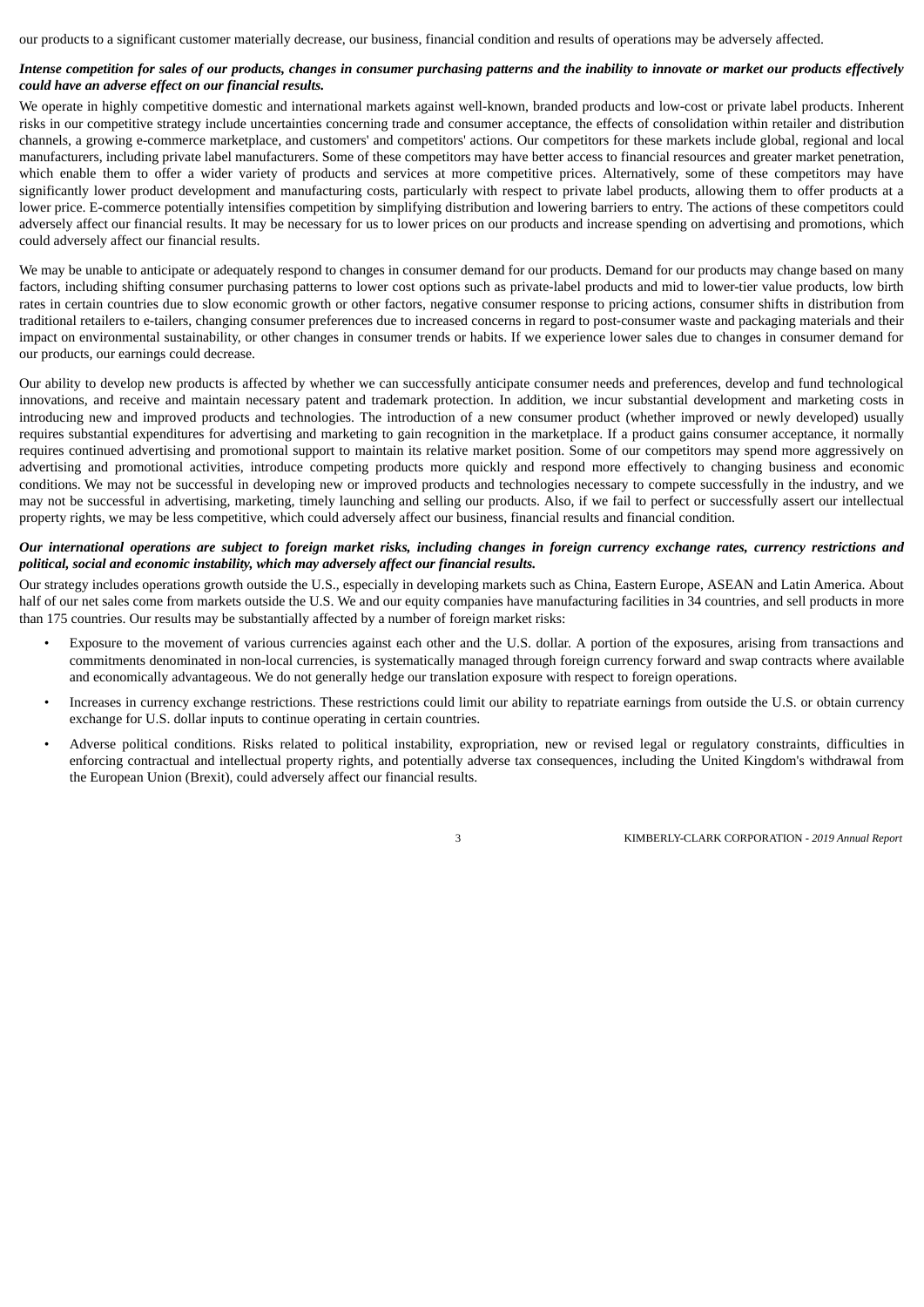• Increases in dollar-based input costs for operations outside the U.S. due to weaker foreign exchange rates versus the U.S. dollar. There can be no assurance that we will be protected against substantial foreign currency fluctuations.

The inability to effectively manage foreign market risk could adversely affect our business, consolidated financial condition, results of operations or liquidity. See Item 7, Management's Discussion and Analysis of Financial Condition and Results of Operations ("MD&A") and Item 8, Note 1 to the consolidated financial statements for information regarding our adoption of highly inflationary accounting in Argentina.

#### Damage to the reputation of Kimberly-Clark or to one or more of our brands could adversely affect our business.

Developing and maintaining our reputation, as well as the reputation of our brands, is a critical factor in our relationship with consumers, customers, suppliers and others. Our inability to address adverse publicity or other issues, including concerns about product safety, quality, efficacy, environmental impacts (including packaging, energy and water use and waste management) and other sustainability or similar matters, or breaches of consumer, customer, supplier, employee or other confidential information, real or perceived, could negatively impact sentiment towards us and our products and brands, and our business and financial results could suffer. In addition, our products could face withdrawal, recall or other quality issues. Consumers increasing use and reliance on social media for information could increase the risk of adverse publicity, potentially with negative perception of our products or brands. Our business and results could also be negatively impacted by the effects of product-related litigation, allegations of product tampering or contamination, or the distribution and sale of counterfeit products.

#### If our information technology systems suffer interruptions, failures or breaches, or we fail to comply with data privacy or similar regulations, our *business operations could be disrupted and we could face financial and reputational damage.*

Our information technology systems, some of which are dependent on services provided by third parties, serve an important role in the efficient and effective operation and administration of our business. These systems could be damaged or cease to function properly due to any number of causes, such as catastrophic events, power outages, security breaches, computer viruses or cyber-based attacks. While we have contingency plans in place to prevent or mitigate the impact of these events, if they were to occur and our disaster recovery plans do not effectively address the issues on a timely basis, we could suffer interruptions in our ability to manage our operations, which may adversely affect our business and financial results.

Increased cyber-security threats and computer crime also pose a potential risk to the security of our information technology systems, including those of thirdparty service providers with whom we have contracted, as well as the confidentiality, integrity and availability of the data stored on those systems. Further, data privacy is subject to frequently changing rules and regulations regarding the handling of personal data, such as the General Data Protection Regulation and the California Consumer Privacy Act. Any breach in our information technology security systems could result in the disclosure or misuse of confidential or proprietary information, including sensitive customer, supplier, employee or investor information maintained in the ordinary course of our business. Any such event, or any failure to comply with these data privacy requirements or other laws in this area, could cause damage to our reputation, loss of valuable information or loss of revenue and could result in legal liability, or regulatory or other penalties. In addition, we may incur large expenditures to investigate or remediate, to recover data, to repair or replace networks or information systems, or to protect against similar future events.

#### Significant increases in prices for raw materials, energy, transportation or other necessary supplies or services, without corresponding increases in our *selling prices, could adversely affect our financial results.*

Increases in the cost and availability of raw materials, including pulp and petroleum-based materials, the cost of energy, transportation and other necessary services, supplier constraints, supplier consolidation which could limit our sources of supply for these items, an inability to maintain favorable supplier arrangements and relations or an inability to avoid disruptions in production output could have an adverse effect on our financial results.

Cellulose fiber, in the form of kraft pulp or recycled fiber from recovered waste paper, is used extensively in our tissue products and is subject to significant price fluctuations. Cellulose fiber, in the form of fluff pulp, is a key component in our personal care products. In past years, pulp prices have experienced significant volatility. Increases in pulp prices or limits in the availability of recycled fiber could adversely affect our earnings if selling prices for our finished products are not adjusted or if these adjustments significantly trail the increases in pulp prices. In some instances, we utilize negotiated short-term contract structures to reduce pulp price volatility, but we have not used derivative instruments to manage these risks.

A number of our products, such as diapers, training and youth pants, feminine pads, incontinence care products and disposable wipes, contain certain materials that are principally derived from petroleum. These materials are subject to price fluctuations based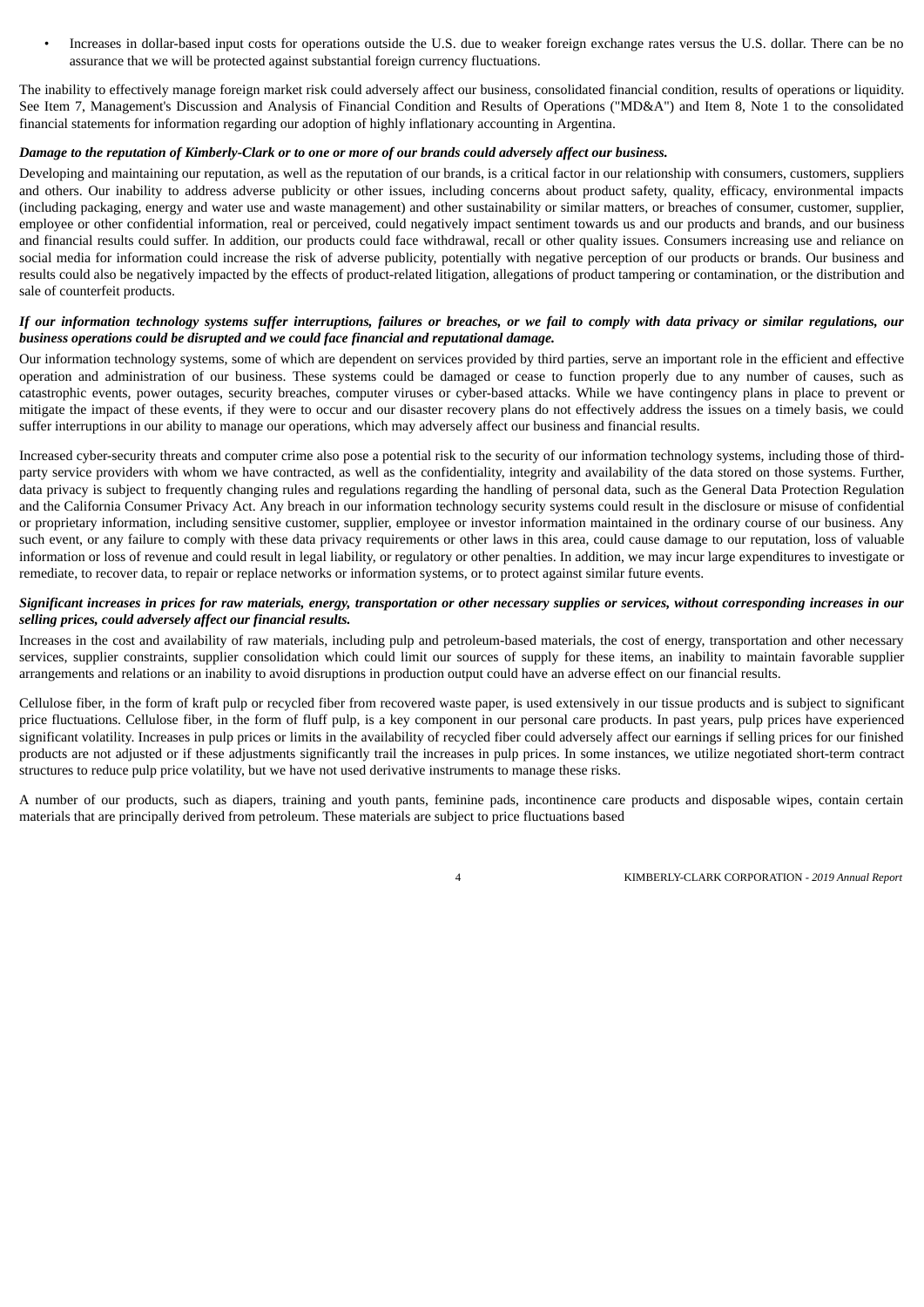on changes in petroleum prices, availability and other factors, with these prices experiencing significant volatility in recent years. We purchase these materials from a number of suppliers. Significant increases in prices for these materials could adversely affect our earnings if selling prices for our finished products are not adjusted, if these adjustments significantly trail the increases in prices for these materials, or if we do not utilize lower priced substitutes for these materials.

Our manufacturing operations utilize electricity, natural gas and petroleum-based fuels. To ensure we use all forms of energy efficiently and cost-effectively, we maintain energy efficiency improvement programs at our manufacturing sites. Our contracts with energy suppliers vary as to price, payment terms, quantities and duration. Our energy costs are also affected by various market factors including the availability of supplies of particular forms of energy, energy prices and local and national regulatory decisions (including actions taken to address climate change and related market responses). There can be no assurance that we will be fully protected against substantial changes in the price or availability of energy sources.

There can be no assurance that our efforts to increase selling prices in response to increased costs will be successful.

## *There is no guarantee that our ongoing efforts to reduce costs will be successful.*

We continue to implement plans to improve our competitive position by achieving cost reductions in our operations, including implementing restructuring programs in functions or areas of our business where we believe such opportunities exist. In January 2018, we announced a global restructuring program. The 2018 Global Restructuring Program will reduce our structural cost base by streamlining and simplifying our manufacturing supply chain and overhead organization. In addition, we expect ongoing cost savings from our continuous improvement activities. We anticipate these cost savings will result from reducing material costs and manufacturing waste and realizing productivity gains, distribution efficiencies and overhead reductions in each of our business segments and in our corporate functions. Any negative impact these plans have on our relationships with employees, suppliers or customers or any failure to generate the anticipated efficiencies and savings could adversely affect our financial results.

## Government regulations and enforcement, and potential litigation, could have an adverse effect on our financial results.

As a global company, we are subject to many laws and governmental regulations across all of the countries in which we do business, including laws and regulations involving marketing, antitrust, anti-bribery or anti-corruption, product liability, environmental, intellectual property or other matters, as well as potential litigation or administrative actions.

If we are unable to comply with all laws and regulations, it could negatively impact our reputation and our business results. We cannot provide assurance that our internal control policies and procedures, and ethics and compliance program will always protect us from acts committed by our employees or agents. While it is our policy and practice to comply with all legal and regulatory requirements applicable to our business, a finding that we are in violation of, or out of compliance with, applicable laws or regulations could subject us to civil remedies, including fines, damages, injunctions or product recalls, or criminal sanctions, any of which could adversely affect our business, results of operations, cash flows and financial condition. Even if a claim is unsuccessful, is without merit or is not fully pursued, the negative publicity surrounding such assertions regarding our products, processes or business practices could adversely affect our reputation and brand image.

In addition, new or revised laws or regulations may alter the environment in which we do business, including Brexit, which could adversely impact our financial results. For example, new legislation or regulations may result in increased costs to us, directly for our compliance, or indirectly to the extent suppliers increase prices of goods and services because of increased compliance costs, excise taxes or reduced availability of raw materials.

## Disruption in our supply chain or our manufacturing or distribution operations could adversely affect our business.

Our ability to manufacture, distribute and sell products is critical to our operations. These activities are subject to inherent risks such as natural disasters, power outages, fires or explosions, labor strikes, terrorism, epidemics (including the ongoing coronavirus outbreak emanating from China), pandemics, import restrictions, regional economic, business, environmental or political events, governmental regulatory requirements or nongovernmental voluntary actions in response to global climate change or other concerns regarding the sustainability of our business, which could disrupt our supply chain and impair our ability to manufacture or sell our products. This interruption, if not mitigated in advance or otherwise effectively managed, could adversely impact our business, financial condition and results of operations, as well as require additional resources to address.

In addition, third parties manufacture some of our products and provide certain administrative services. Disruptions or delays at these third-party manufacturers or service providers due to the reasons above or the failure of these manufacturers or service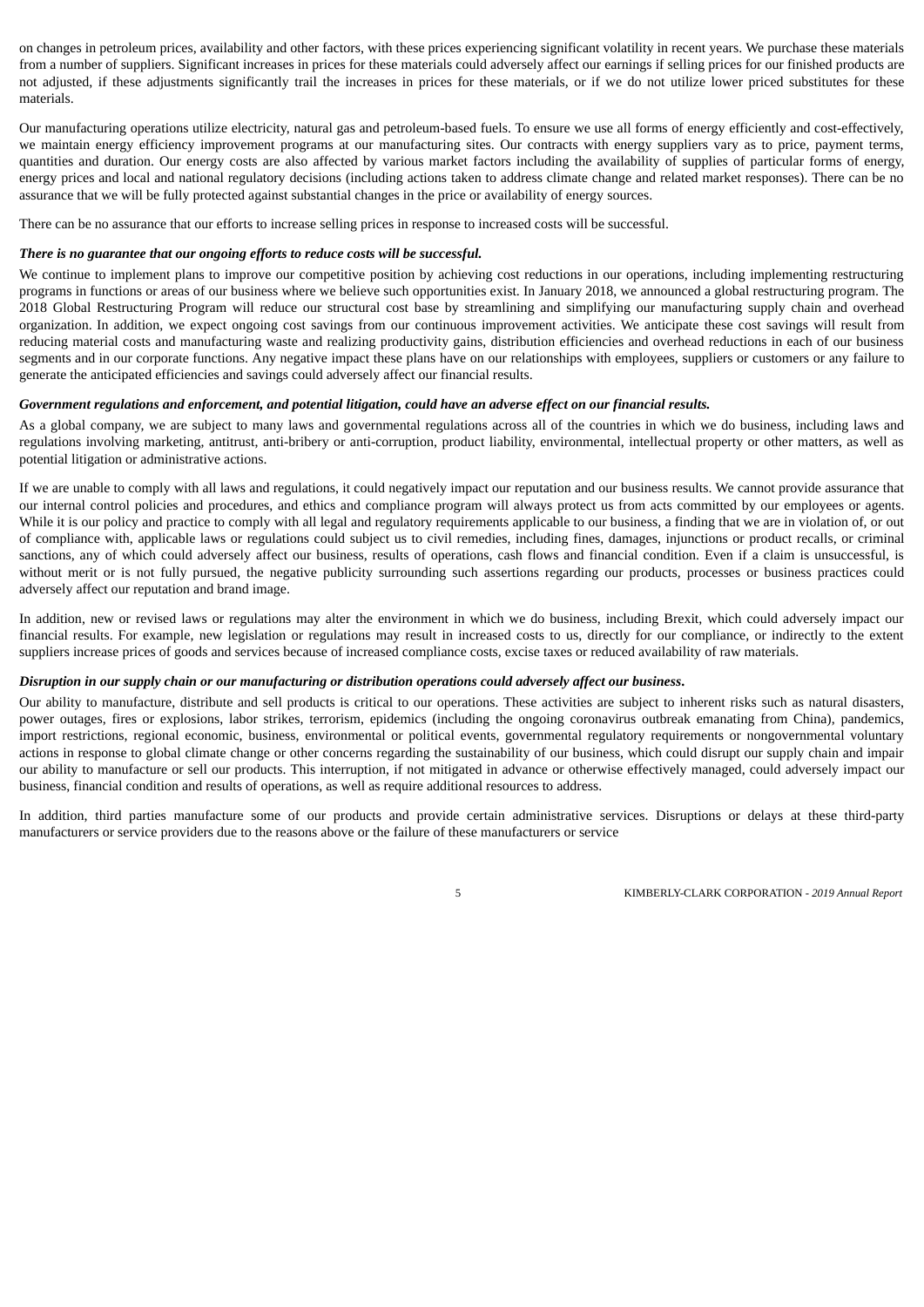providers to otherwise satisfactorily perform, could adversely impact our operations, sales, payments to our suppliers, employees, and others, and our ability to report financial and management information on a timely and accurate basis.

#### *New or revised tax regulations could have an adverse effect on our financial results.*

We are subject to income tax requirements in various jurisdictions in the U.S. and internationally. Many of these jurisdictions have made changes to their tax policies, including tax reform in the U.S. that was enacted in December 2017. Other jurisdictions are contemplating changes or have unpredictable enforcement activity. Increases in applicable tax rates, implementation of new taxes, changes in applicable tax laws and interpretations of these tax laws and actions by tax authorities in jurisdictions in which we operate could reduce our after tax income and have an adverse effect on our results of operations.

#### *We may divest or acquire product lines or businesses, which could impact our results.*

We may periodically divest product lines or businesses. These divestitures may adversely impact our results if we are unable to offset the dilutive impacts from the loss of revenue associated with the divested products or businesses, or mitigate overhead costs allocated to those businesses. Furthermore, the divestitures could adversely affect our ongoing business operations, including by enhancing our competitors' positions or reducing consumer confidence in our ongoing brands and products.

We may pursue acquisitions of product lines or businesses from third parties. Acquisitions involve numerous risks, including difficulties in the assimilation of the operations, technologies, services and products of the acquired product lines or businesses, estimation and assumption of liabilities and contingencies, personnel turnover and the diversion of management's attention from other business concerns. We may be unable to successfully integrate and manage product lines or businesses that we may acquire in the future, or be unable to achieve anticipated benefits or cost savings from acquisitions in the timeframe we anticipate, or at all.

The inability to effectively and efficiently manage divestitures and acquisitions with the results we expect or in the timeframe we anticipate could adversely affect our business, consolidated financial condition, results of operations or liquidity.

## <span id="page-7-0"></span>**ITEM 1B. UNRESOLVED STAFF COMMENTS**

<span id="page-7-1"></span>None.

### **ITEM 2. PROPERTIES**

At December 31, 2019, we own or lease:

- our principal executive office located in the Dallas, Texas metropolitan area;
- four operating segment and geographic headquarters at two U.S. and two international locations; and
- four global business service centers at one U.S. and three international locations.

The locations of our and our equity affiliates' principal production facilities by major geographic areas of the world are as follows:

| <b>Geographic Area:</b>                  | Number of<br><b>Facilities</b> |
|------------------------------------------|--------------------------------|
| North America (in 15 states in the U.S.) |                                |
| Outside North America                    | 54                             |
| Total (in 34 countries)                  | 85                             |

Many of these facilities produce multiple products, some across multiple segments. Consumer tissue and KCP products are produced in 52 facilities and personal care products are produced in 47 facilities. We believe that our and our equity affiliates' facilities are suitable for their purpose, adequate to support their businesses and well maintained.

## <span id="page-7-2"></span>**ITEM 3. LEGAL PROCEEDINGS**

See Item 8, Note 9 to the consolidated financial statements, which is incorporated in this Item 3 by reference, for information on legal proceedings.

# <span id="page-7-3"></span>**ITEM 4. MINE SAFETY DISCLOSURES**

Not applicable.

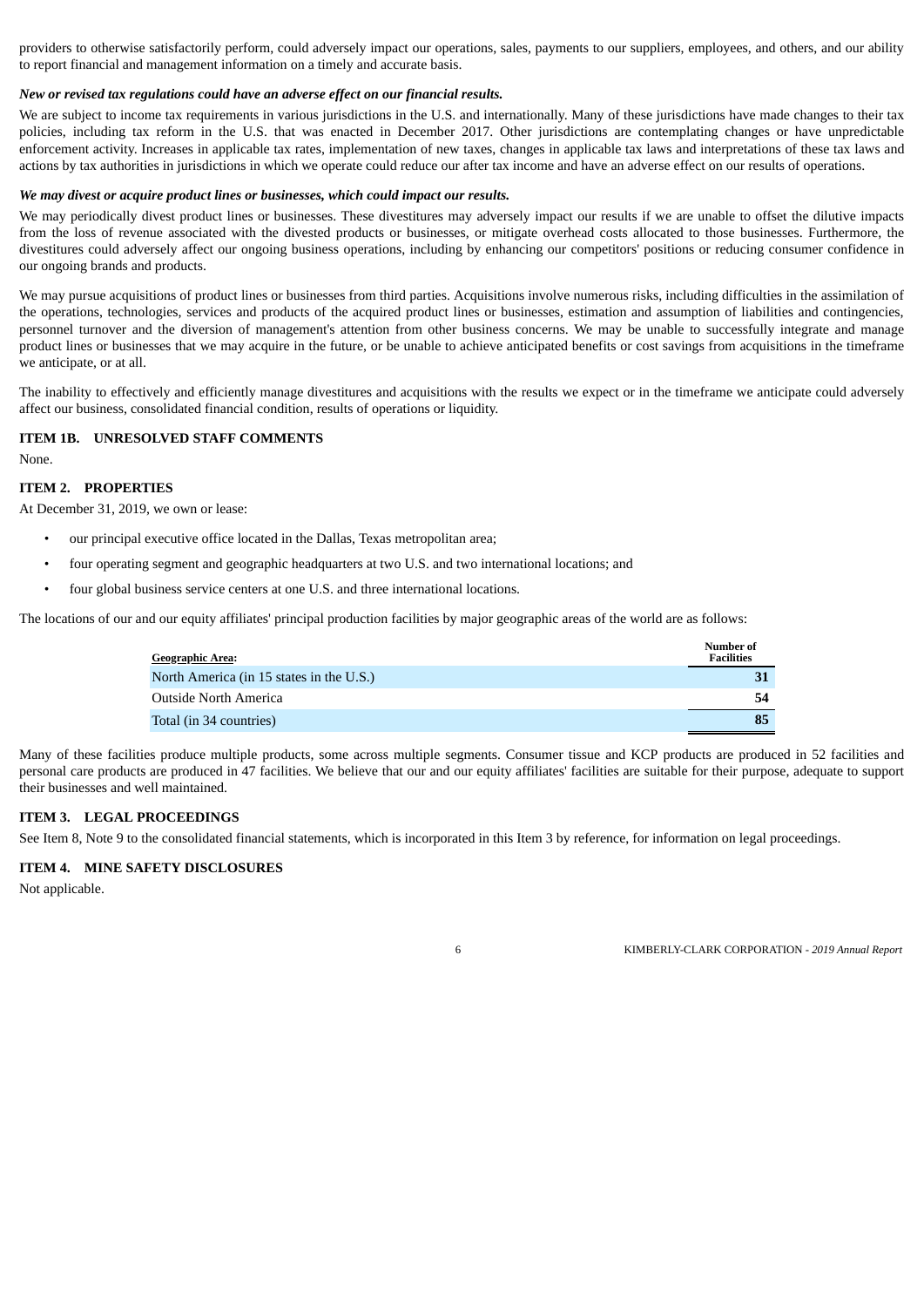## <span id="page-8-0"></span>**INFORMATION ABOUR OUR EXECUTIVE OFFICERS**

The names and ages of our executive officers as of February 13, 2020, together with certain biographical information, are as follows:

**Achal Agarwal**, 60, will serve as Chief Transformation Officer effective March 1, 2020 and will be responsible for leading the strategy and roadmap for further building our global organizational capabilities and evolving our work practices to consistently deliver results. His current role is President, K-C Asia-Pacific to which he was elected in 2012. He is responsible for our consumer business in our Asia-Pacific region. From 2008 to 2012, his title was President, K-C North Asia. Mr. Agarwal joined Kimberly-Clark from PepsiCo, Inc. where he served from March 2008 to June 2008 as Business Unit General Manager, Sub-Saharan Africa Beverages and Snacks and as Chief Operating Officer, Greater China Beverages from 2005 to February 2008.

**J. Scott Boston**, 57, was elected Senior Vice President and Chief Human Resources Officer in 2017. He is responsible for the design and implementation of all human capital strategies for Kimberly-Clark, including global compensation and benefits, talent management, diversity and inclusion, organizational effectiveness and labor/employee relations. From 2011 to April 2016, his title was Vice President HR K-C International and from April 2016 to December 2016, his title was Vice President of Global Talent Management, HR Strategy & Operations. Prior to joining Kimberly-Clark, Mr. Boston served as Senior Vice President, Human Resources, for McKesson Corporation.

**Sergio Cruz**, 53, was elected President, K-C Latin America in 2017. He is responsible for our consumer business in our Latin America region. From 2014 to January 2017, Mr. Cruz served as Vice President, K-C Brazil and from 2011 to 2013, he served as Managing Director and Vice President, K-C Eastern Europe. Mr. Cruz joined Kimberly-Clark in 2005 and has held a number of positions with increasing responsibility within our international business operations.

**Maria Henry**, 53, was elected Senior Vice President and Chief Financial Officer in 2015. Prior to joining Kimberly-Clark, Ms. Henry served as Chief Financial Officer of Hillshire Brands Company from 2012 to 2014, and Chief Financial Officer of Sara Lee Corporation's North American Retail and Food Service business from 2011 to 2012. Prior to joining Sara Lee (the predecessor to Hillshire Brands) in 2011, Ms. Henry was Executive Vice President and Chief Financial Officer of Culligan International, where she was responsible for finance, strategy, business development and information technology. Before Culligan, Ms. Henry served as Chief Financial Officer of Vastera, Inc. She began her career at General Electric. She also serves on the board of directors of General Mills, Inc.

**Michael D. Hsu**, 55, was elected Chief Executive Officer in January 2019 and Chairman of the Board in January 2020. Prior to that, he served as President and Chief Operating Officer since 2017, where he was responsible for the day-to-day operations of our business units, along with our global innovation, marketing and supply chain functions. He served as Group President, K-C North America from 2013 to 2016, where he was responsible for our consumer business in North America, as well as leading the development of new business strategies for global nonwovens. From 2012 to 2013, his title was Group President, North America Consumer Products. He has been a director of Kimberly-Clark since 2017. Prior to joining Kimberly-Clark, Mr. Hsu served as Executive Vice President and Chief Commercial Officer of Kraft Foods, Inc., from January 2012 to July 2012, as President of Sales, Customer Marketing and Logistics from 2010 to 2012 and as President of its grocery business unit from 2008 to 2010. Prior to that, Mr. Hsu served as President and Chief Operating Officer, Foodservice at H. J. Heinz Company.

**Alison Lewis**, 52, was elected Chief Growth Officer in July 2019. Ms. Lewis joined Kimberly-Clark from Johnson & Johnson, a health care products company, where she served as Chief Marketing Officer of the Global Consumer business since 2013. Prior to her role at Johnson & Johnson, Ms. Lewis served as Chief Marketing Officer, Senior Vice President, North America at The Coca-Cola Company.

**Jeffrey Melucci**, 49, was elected Senior Vice President - General Counsel in 2017. From January 2017 to September 2017, he served as Vice President, Senior Deputy General Counsel and General Counsel of Kimberly-Clark's Global Operations. From March 2013 to January 2017, he served as Vice President and Deputy General Counsel. He also served as Corporate Secretary from April 2014 to September 2017 and General Counsel of Kimberly-Clark International from March 2013 to December 2016. Mr. Melucci joined Kimberly-Clark from General Electric, where he served in multiple roles of increasing responsibility, most recently as General Counsel - Aviation Systems and Aviation Business Development.

**Aaron Powell**, 48, will serve as President, K-C Asia-Pacific effective March 1, 2020. His current role is President of K-C Professional to which he was elected in 2018. He is responsible for our global professional business, which includes commercial tissue and wipers, skin care, safety and do-it-yourself products. Previously, he served as President, K-C Europe, Middle East &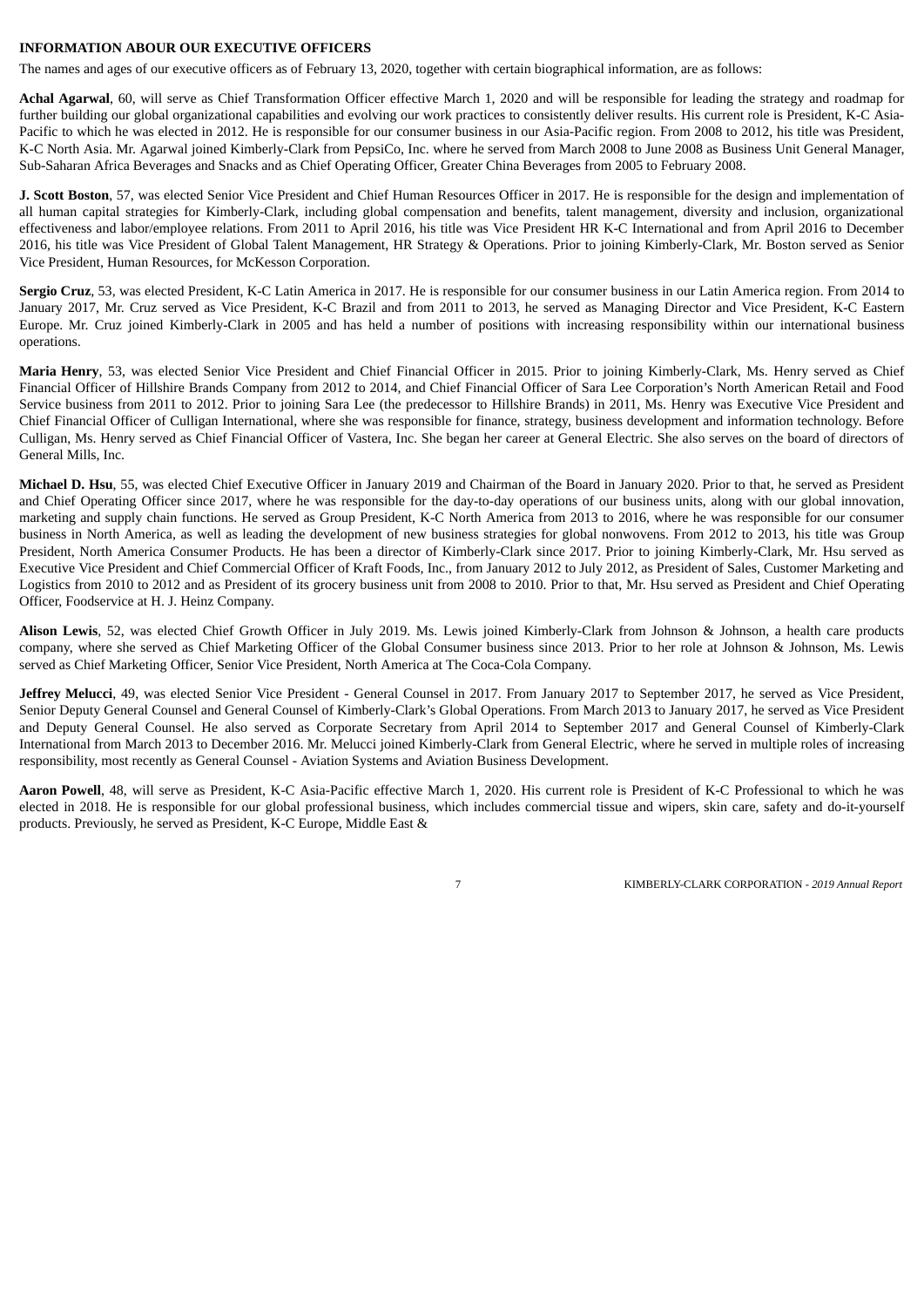Africa (EMEA) from April 2018 to May 2018, and prior to that he led our K-C Professional operations in North America since 2016. Mr. Powell joined Kimberly-Clark in 2007 and has held a number of positions of increasing responsibility within our EMEA operations, including Vice President and Managing Director, Central & Eastern Europe.

**Kimberly K. Underhill**, 55, was elected Group President, K-C North America in 2018. She is responsible for our consumer business in North America. From 2014 to May 2018, she served as President of K-C Professional, and from 2011 to 2014, she served as President, Consumer Europe. She joined Kimberly-Clark in 1988 and has held a number of positions with increasing responsibility within research and engineering, operations and marketing. She also serves on the board of directors of Foot Locker, Inc.

**Tristram Wilkinson**, 51, was elected President, K-C EMEA in 2018. He is responsible for our consumer business in our EMEA region. From 2016 to 2018, he served as Vice President and Managing Director, Central & Eastern Europe. Prior to that, Mr. Wilkinson held a number of positions of increasing responsibility within our EMEA operations, including Vice President and Managing Director, United Kingdom & Ireland. Mr. Wilkinson joined Kimberly-Clark in 1995.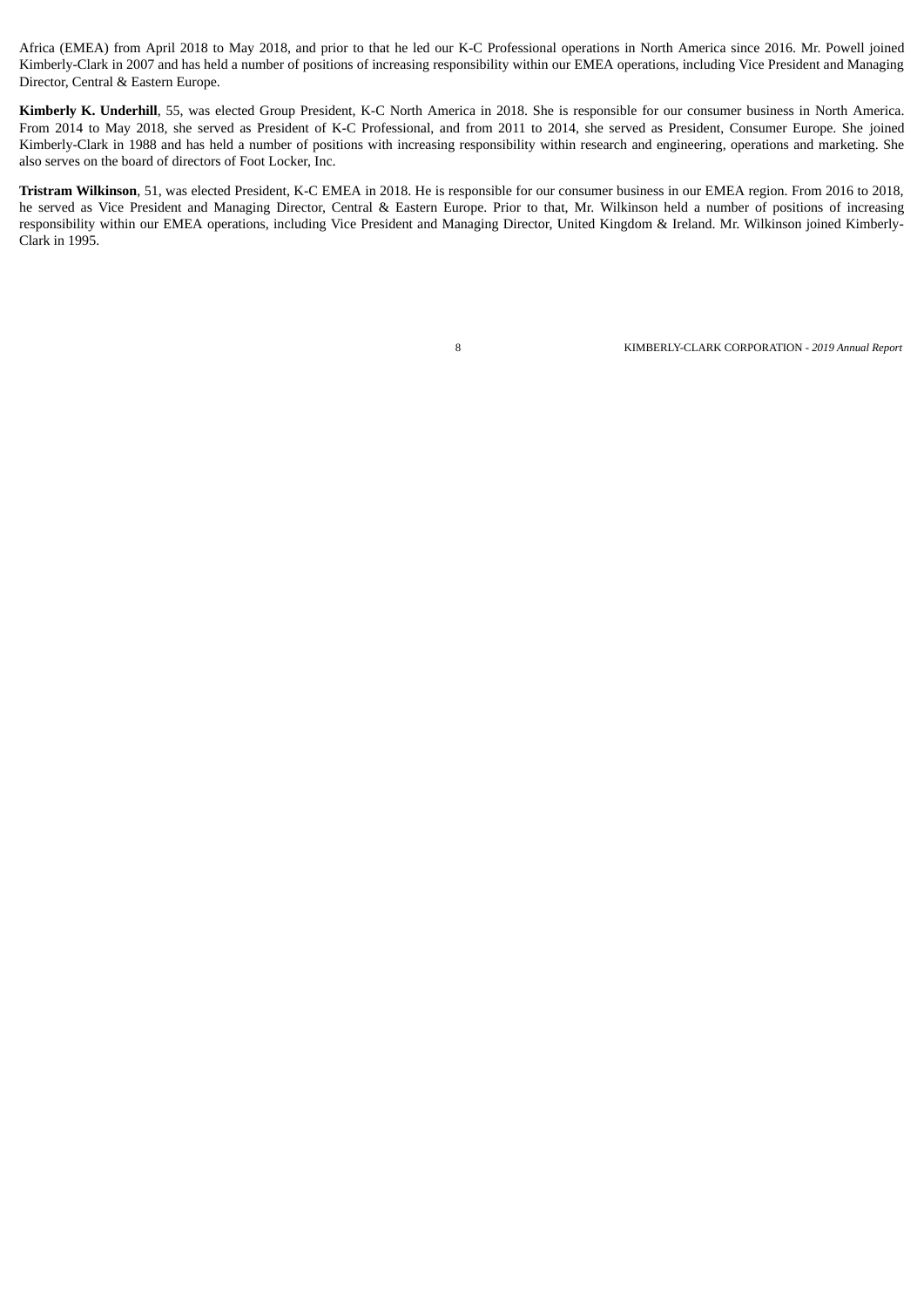## <span id="page-10-0"></span>**ITEM 5. MARKET FOR REGISTRANT'S COMMON EQUITY, RELATED STOCKHOLDER MATTERS AND ISSUER PURCHASES OF EQUITY SECURITIES**

Kimberly-Clark common stock is listed on the New York Stock Exchange. The ticker symbol is KMB.

Quarterly dividends have been paid continually since 1935. Dividends have been paid on or about the second business day of January, April, July and October.

As of January 31, 2020, we had 18,719 holders of record of our common stock.

For information relating to securities authorized for issuance under equity compensation plans, see Part III, Item 12 of this Form 10-K.

We repurchase shares of Kimberly-Clark common stock from time to time pursuant to publicly announced share repurchase programs. During 2019, we repurchased 6.2 million shares of our common stock at a cost of \$800 through a broker in the open market.

The following table contains information for shares repurchased during the fourth quarter of 2019. None of the shares in this table were repurchased directly from any of our officers or directors.

| <b>Period (2019)</b>      | <b>Total Number</b><br>of Shares<br>Purchased <sup>(a)</sup> | Average<br><b>Price Paid</b><br><b>Per Share</b> | <b>Total Number of</b><br><b>Shares Purchased</b><br>as Part of Publicly<br><b>Announced Plans</b><br>or Programs | <b>Maximum Number</b><br>of Shares That May<br><b>Yet Be Purchased</b><br>Under the Plans or<br>Programs |  |  |
|---------------------------|--------------------------------------------------------------|--------------------------------------------------|-------------------------------------------------------------------------------------------------------------------|----------------------------------------------------------------------------------------------------------|--|--|
| October 1 to October 31   | 715,700                                                      | 136.22                                           | 29,215,144                                                                                                        | 10,784,856                                                                                               |  |  |
| November 1 to November 30 | 595.700                                                      | 132.65                                           | 29.810.844                                                                                                        | 10,189,156                                                                                               |  |  |
| December 1 to December 31 | 550,500                                                      | 136.59                                           | 30, 361, 344                                                                                                      | 9,638,656                                                                                                |  |  |
| Total                     | 1,861,900                                                    |                                                  |                                                                                                                   |                                                                                                          |  |  |

(a) Share repurchases were made pursuant to a share repurchase program authorized by our Board of Directors on November 13, 2014. This program allows for the repurchase of 40 million shares in an amount not to exceed \$5 billion.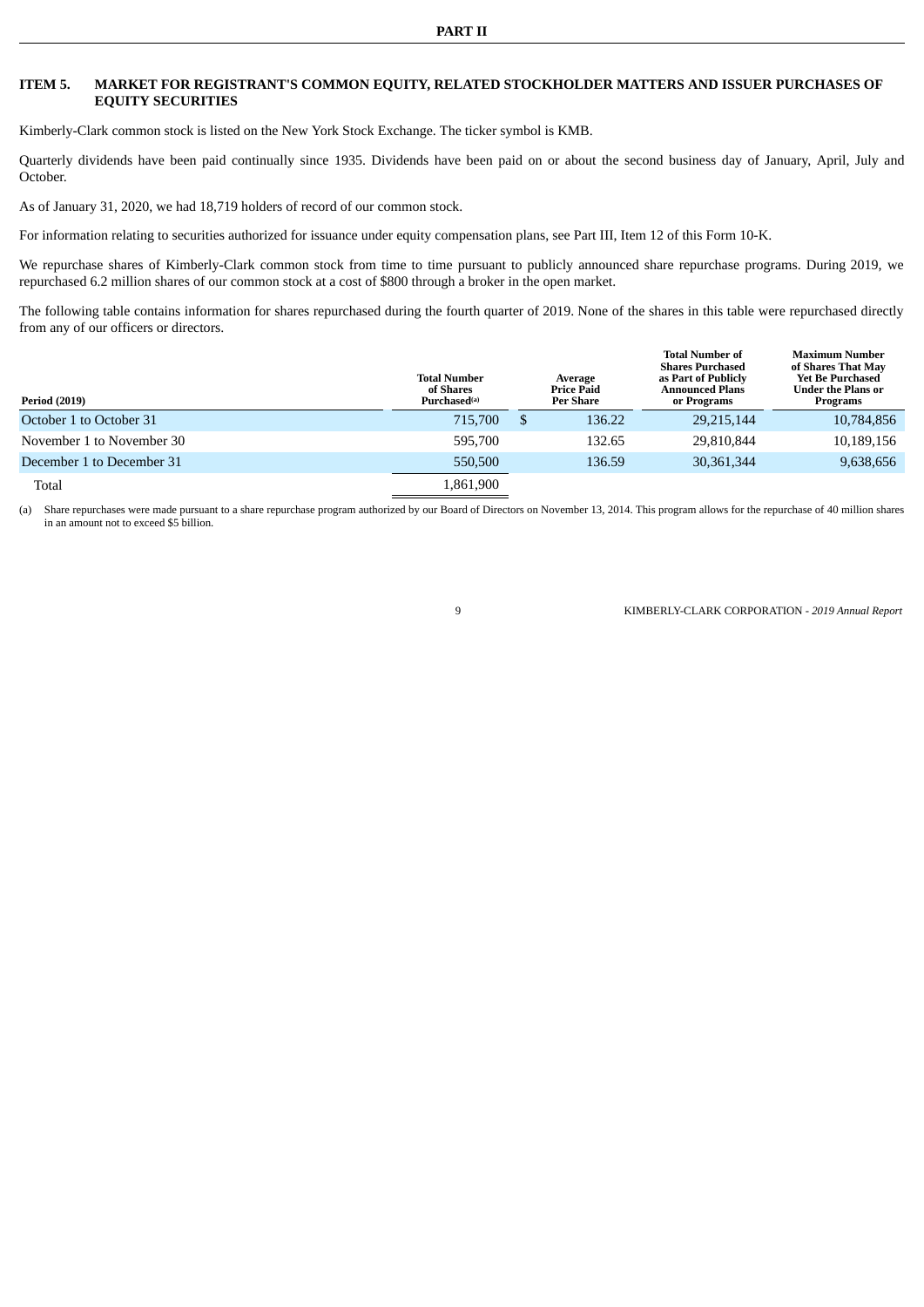## <span id="page-11-0"></span>**ITEM 6. SELECTED FINANCIAL DATA**

|                                                       | <b>Year Ended December 31</b> |                        |                        |              |              |        |  |  |  |  |
|-------------------------------------------------------|-------------------------------|------------------------|------------------------|--------------|--------------|--------|--|--|--|--|
|                                                       | $2019^{(a)}$                  | 2018(b)                | 2017 <sup>(c)</sup>    | $2016^{(d)}$ |              |        |  |  |  |  |
| <b>Net Sales</b>                                      | \$<br>18,450                  | $\mathbb{S}$<br>18,486 | $\mathbb{S}$<br>18,348 | \$<br>18,287 | $\mathbb{S}$ | 18,682 |  |  |  |  |
| Gross Profit                                          | 6,035                         | 5,597                  | 6,587                  | 6,691        |              | 6,667  |  |  |  |  |
| <b>Operating Profit</b>                               | 2,991                         | 2,229                  | 3,358                  | 3,383        |              | 3,038  |  |  |  |  |
| Share of Net Income of Equity Companies               | 123                           | 103                    | 104                    | 132          |              | 149    |  |  |  |  |
| Net Income                                            | 2,197                         | 1,445                  | 2,319                  | 2,219        |              | 1,066  |  |  |  |  |
| Net Income Attributable to Noncontrolling Interests   | (40)                          | (35)                   | (41)                   | (53)         |              | (53)   |  |  |  |  |
| Net Income Attributable to Kimberly-Clark Corporation | 2,157                         | 1,410                  | 2,278                  | 2,166        |              | 1,013  |  |  |  |  |
| Per Share Basis                                       |                               |                        |                        |              |              |        |  |  |  |  |
| <b>Basic</b>                                          | 6.28                          | 4.05                   | 6.44                   | 6.03         |              | 2.78   |  |  |  |  |
| Diluted                                               | 6.24                          | 4.03                   | 6.40                   | 5.99         |              | 2.77   |  |  |  |  |
| Cash Dividends Per Share                              |                               |                        |                        |              |              |        |  |  |  |  |
| <b>Declared</b>                                       | 4.12                          | 4.00                   | 3.88                   | 3.68         |              | 3.52   |  |  |  |  |
| Paid                                                  | 4.09                          | 3.97                   | 3.83                   | 3.64         |              | 3.48   |  |  |  |  |
|                                                       |                               |                        |                        |              |              |        |  |  |  |  |
| <b>Total Assets</b>                                   | 15,283                        | 14,518                 | 15,151                 | 14,602       |              | 14,842 |  |  |  |  |
| Long-Term Debt                                        | 6,213                         | 6,247                  | 6,472                  | 6,439        |              | 6,106  |  |  |  |  |
| <b>Total Stockholders' Equity</b>                     | 194                           | (46)                   | 882                    | 117          |              | 40     |  |  |  |  |

(a) Results include pre-tax charges of \$366, \$248 after tax, related to the 2018 Global Restructuring Program and a pre-tax property sale gain of \$31, \$24 after tax, related to the sale of property associated with a former manufacturing facility. See Item 8, Notes 2 and 13 to the consolidated financial statements for details.

(b) Results include pre-tax charges of \$1,036, \$783 after tax, related to the 2018 Global Restructuring Program and a net charge of \$117 associated with U.S. tax reform related matters. See Item 8, Notes 2 and 11 to the consolidated financial statements for details.

(c) Results include other expense of \$24 and an income tax benefit of \$85 for U.S. tax reform related matters. See Item 8, Notes 4 and 11 to the consolidated financial statements for details.

(d) Results include other income of \$11 related to an updated assessment of the deconsolidation of our Venezuelan operations. Additionally, results were negatively impacted by pre-tax charges of \$35, \$27 after tax, related to the 2014 restructuring plan initiated to improve organization efficiency and offset the impact of stranded overhead costs resulting from the spin-off of our health care business (the "2014 Organization Restructuring").

(e) Results include pre-tax charges related to pension settlements of \$1,358, \$835 after tax, a \$45 nondeductible charge related to the remeasurement of the Venezuelan balance sheet and a pre-tax charge of \$108, \$102 after tax, related to the deconsolidation of our Venezuelan operations. Additionally, results were negatively impacted by pre-tax charges of \$63, \$42 after tax, related to the 2014 Organization Restructuring, and nondeductible charges of \$23 related to the restructuring of operations in Turkey. Also included is an income tax charge of \$49 related to prior years the day, related to prior year as a result of an updated assessment of uncertain tax positions in certain of our international operations.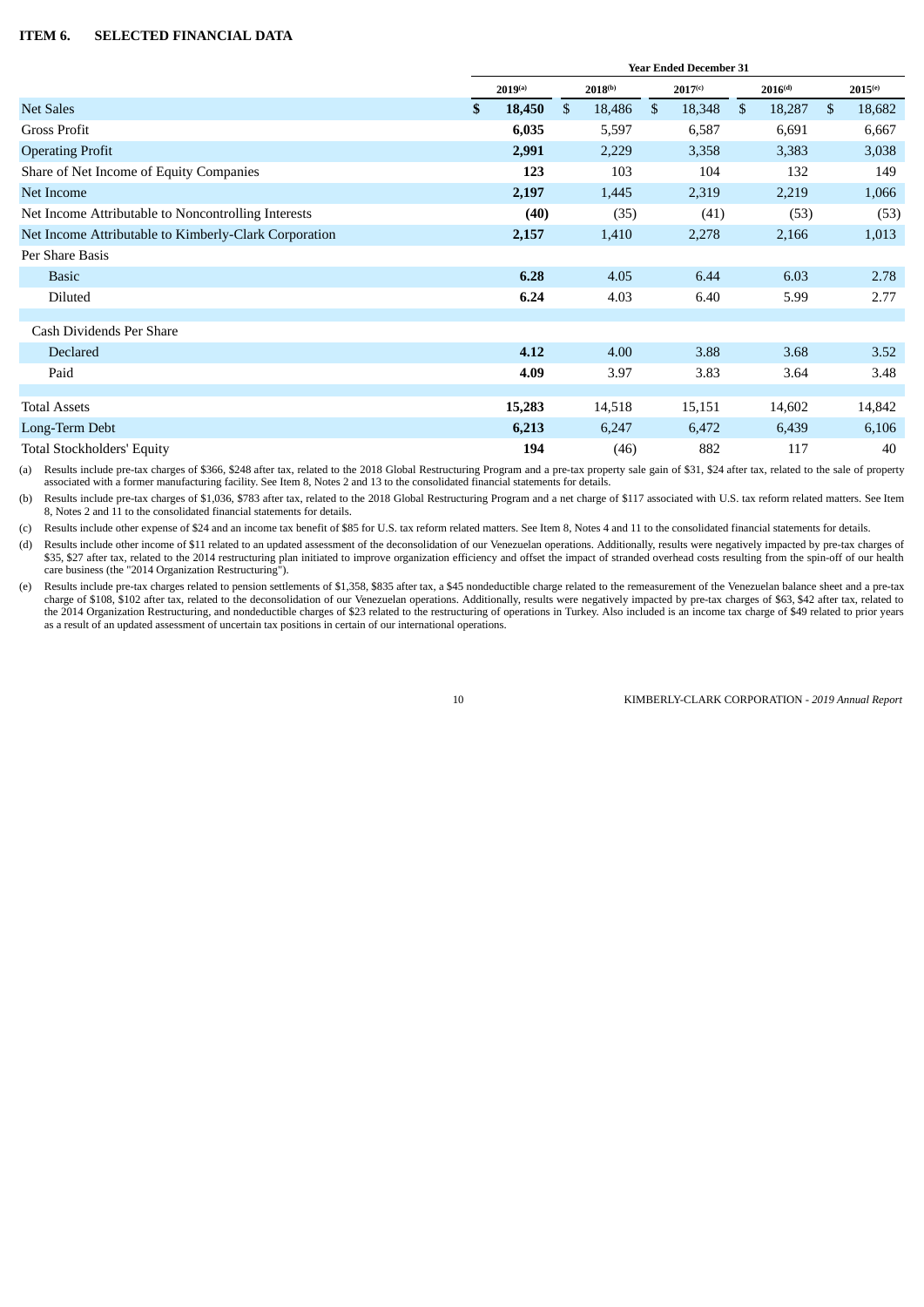## <span id="page-12-0"></span>**ITEM 7. MANAGEMENT'S DISCUSSION AND ANALYSIS OF FINANCIAL CONDITION AND RESULTS OF OPERATIONS Introduction**

This MD&A is intended to provide investors with an understanding of our recent performance, financial condition and prospects. This discussion and analysis compares 2019 results to 2018. For a discussion that compares our 2018 results to 2017, see Management's Discussion and Analysis of Financial Condition and Results of Operations in Part II, Item 7 of our 2018 Annual Report on Form 10-K. The reference to "N.M." indicates that the calculation is not meaningful. In addition, we provide commentary regarding organic sales growth, which describes the impact of changes in volume, product mix and net selling prices on net sales. Changes in foreign currency exchange rates and exited businesses also impact the year-over-year change in net sales. Dollar amounts are reported in millions, except per share dollar amounts, unless otherwise noted.

The following will be discussed and analyzed:

- Overview of Business
- Overview of 2019 Results
- Results of Operations and Related Information
- Unaudited Quarterly Data
- Liquidity and Capital Resources
- Critical Accounting Policies and Use of Estimates
- Legal Matters
- New Accounting Standards
- Information Concerning Forward-Looking Statements

Throughout this MD&A, we refer to financial measures that have not been calculated in accordance with accounting principles generally accepted in the U.S., or GAAP, and are therefore referred to as non-GAAP financial measures. These measures include adjusted gross and operating profit, adjusted net income, adjusted earnings per share, adjusted other (income) and expense, net, and adjusted effective tax rate. We believe these measures provide our investors with additional information about our underlying results and trends, as well as insight to some of the financial measures used to evaluate management.

Non-GAAP financial measures are not meant to be considered in isolation or as a substitute for the comparable GAAP measures, and they should be read only in conjunction with our consolidated financial statements prepared in accordance with GAAP. There are limitations to these non-GAAP financial measures because they are not prepared in accordance with GAAP and may not be comparable to similarly titled measures of other companies due to potential differences in methods of calculation and items being excluded. We compensate for these limitations by using these non-GAAP financial measures as a supplement to the GAAP measures and by providing reconciliations of the non-GAAP and comparable GAAP financial measures.

The non-GAAP financial measures exclude the following items for the relevant time periods as indicated in the reconciliations included later in this MD&A:

- 2018 Global Restructuring Program In 2018, we initiated a restructuring program to reduce our structural cost base by streamlining and simplifying our manufacturing supply chain and overhead organization. See Item 8, Note 2 to the consolidated financial statements for details.
- Property Sale Gain In the fourth quarter of 2019, we recognized a gain on the sale of property associated with a former manufacturing facility that was closed in 2012 as part of a past restructuring.
- U.S. Tax Reform Related Matters In 2018 we recognized a net charge associated with U.S. tax reform related matters. See Item 8, Note 11 to the consolidated financial statements for details.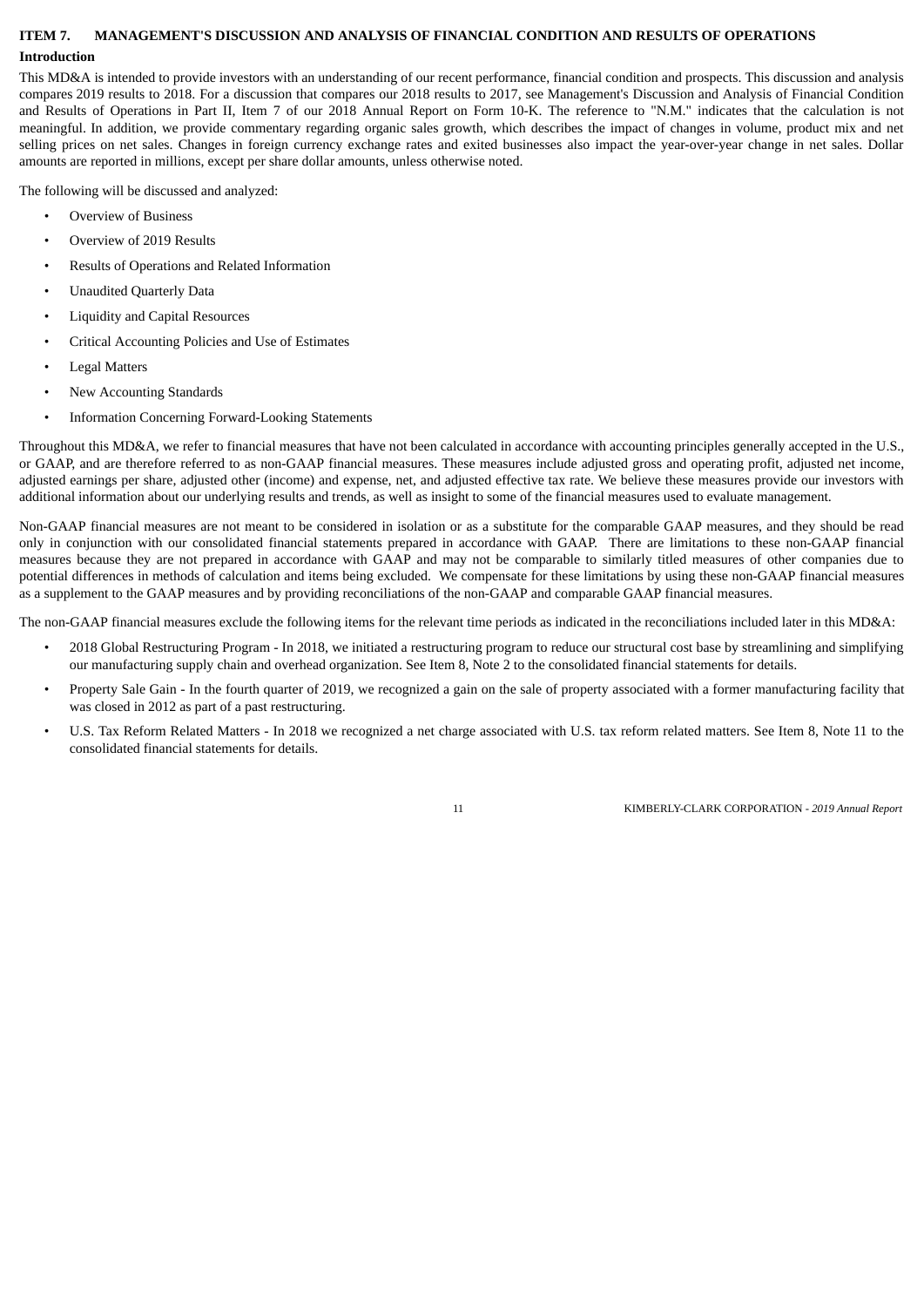#### **Overview of Business**

We are a global company focused on leading the world in essentials for a better life, with manufacturing facilities in 32 countries and products sold in more than 175 countries. Our products are sold under well-known brands such as Kleenex, Scott, Huggies, Pull-Ups, Kotex and Depend. We have three reportable business segments: Personal Care, Consumer Tissue and KCP. These business segments are described in greater detail in Item 8, Note 13 to the consolidated financial statements.

In operating our business, we seek to:

- grow our portfolio of brands through innovation, category development and commercial execution,
- leverage our cost and financial discipline to fund growth and improve margins, and
- allocate capital in value-creating ways.

We describe our business outside North America in two groups – Developing and Emerging Markets ("D&E") and Developed Markets. D&E Markets comprise Eastern Europe, the Middle East and Africa, Latin America and Asia-Pacific, excluding Australia and South Korea. Developed Markets consist of Western and Central Europe, Australia and South Korea.

#### **Overview of 2019 Results**

- Net sales of \$18.5 billion were even with the year-ago period. Organic sales increased 4 percent. Changes in foreign currency exchange rates reduced sales by 3 percent.
- In North America, organic sales increased 3 percent in both consumer products and in K-C Professional.
- Outside North America, organic sales rose 6 percent in D&E Markets and 1 percent in Developed Markets.
- Operating Profit and Net Income Attributable to Kimberly-Clark were \$2,991 and \$2,157 in 2019, respectively.
- Diluted earnings per share were \$6.24 in 2019 compared to \$4.03 in 2018. Results in 2019 include net charges of \$0.72 related to the 2018 Global Restructuring Program and a net gain of \$0.07 related to the sale of property associated with a former manufacturing facility that was closed as part of a past restructuring. Results in 2018 include net charges of \$2.24 related to the 2018 Global Restructuring Program and a net charge of \$0.33 for U.S. tax reform related matters.
- We continue to focus on generating cash flow and allocating capital to shareholders. Cash provided by operations was \$2.7 billion in 2019. We raised our dividend in 2019 by 3 percent, the 47th consecutive annual increase in our dividend. Altogether, share repurchases and dividends in 2019 amounted to \$2.2 billion.

In 2020, we plan to focus on our strategies for long-term success, including growing our brands, leveraging our financial discipline and allocating capital in value-creating ways.

We are subject to risks and uncertainties, which can affect our business operations and financial results. See Item 1A, "Risk Factors" in this Form 10-K for additional information.

## **Results of Operations and Related Information**

This section presents a discussion and analysis of net sales, operating profit and other information relevant to an understanding of 2019 results of operations.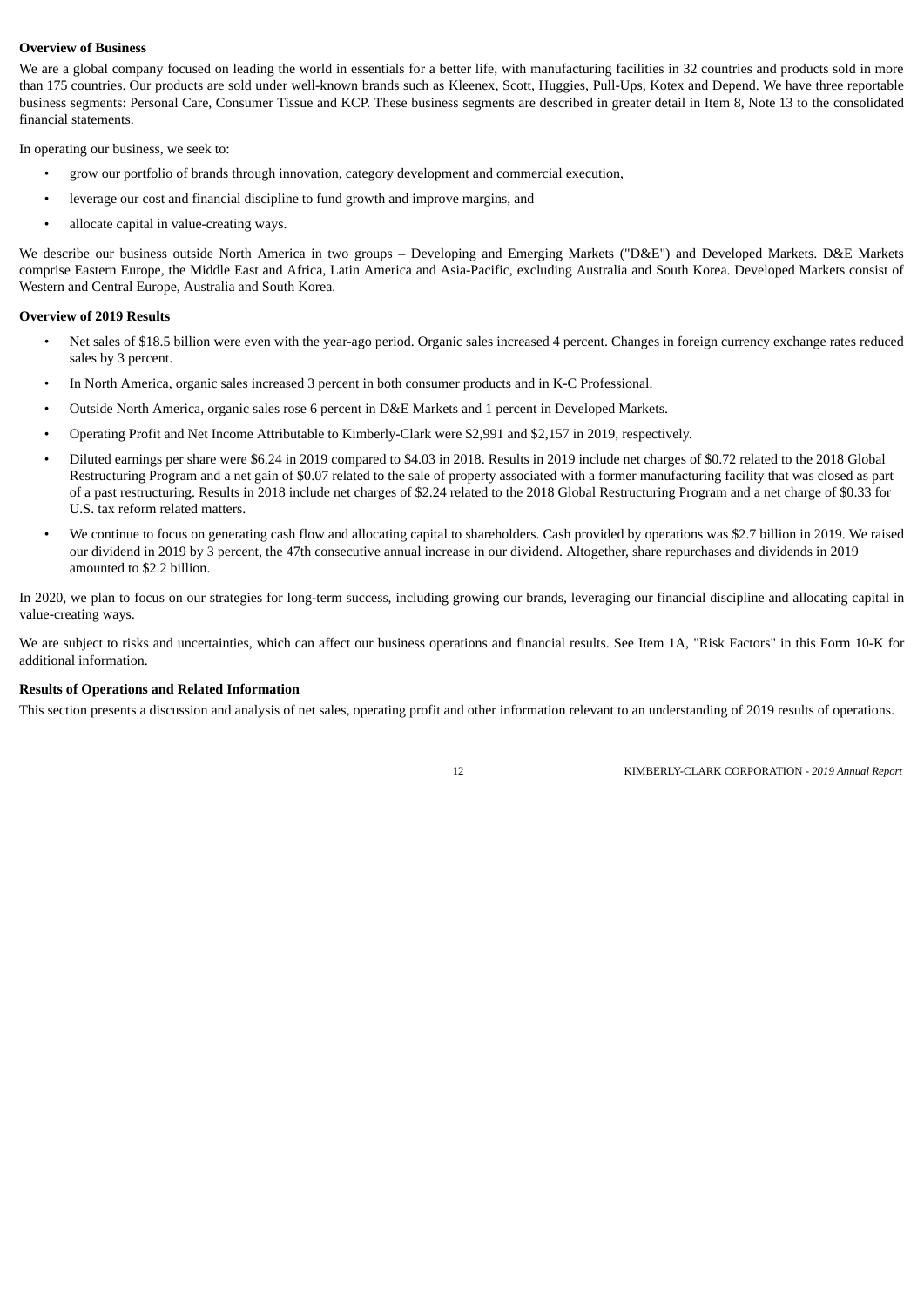# *Consolidated*

# **Selected Financial Results Year Ended December 31**

|                                                       |  |             | ICAL ENUCU DECENNEL JI |          |                         |  |  |  |
|-------------------------------------------------------|--|-------------|------------------------|----------|-------------------------|--|--|--|
|                                                       |  | 2019        |                        | 2018     | Change<br>2019 vs. 2018 |  |  |  |
| Net Sales:                                            |  |             |                        |          |                         |  |  |  |
| North America                                         |  | \$<br>9,735 | \$                     | 9,532    | $+2\%$                  |  |  |  |
| <b>Outside North America</b>                          |  | 8,981       |                        | 9,256    | $-3%$                   |  |  |  |
| Intergeographic sales                                 |  | (266)       |                        | (302)    | $-12%$                  |  |  |  |
| <b>Total Net Sales</b>                                |  | 18,450      |                        | 18,486   |                         |  |  |  |
| <b>Operating Profit:</b>                              |  |             |                        |          |                         |  |  |  |
| North America                                         |  | 2,441       |                        | 2,215    | $+10%$                  |  |  |  |
| <b>Outside North America</b>                          |  | 1,127       |                        | 1,127    |                         |  |  |  |
| Corporate & Other(a)                                  |  | (787)       |                        | (1, 112) | N.M.                    |  |  |  |
| Other (income) and expense, $net(a)$                  |  | 210         |                        |          |                         |  |  |  |
| <b>Total Operating Profit</b>                         |  | 2,991       |                        | 2,229    | $+34%$                  |  |  |  |
| Provision for income taxes                            |  | (576)       |                        | (471)    | $+22%$                  |  |  |  |
| Share of net income of equity companies               |  | 123         |                        | 103      | $+19%$                  |  |  |  |
| Net Income Attributable to Kimberly-Clark Corporation |  | 2,157       |                        | 1,410    | $+53%$                  |  |  |  |
| <b>Diluted Earnings per Share</b>                     |  | 6.24        |                        | 4.03     | $+55%$                  |  |  |  |

(a) Corporate & Other and Other (income) and expense, net includes income and expenses not associated with the business segments, including adjustments as indicated in the Non-GAAP Reconciliations.

# **GAAP to Non-GAAP Reconciliations of Selected Financial Results**

|                                                       | <b>Twelve Months Ended December 31, 2019</b> |                |                                                |                                           |  |                                   |  |  |
|-------------------------------------------------------|----------------------------------------------|----------------|------------------------------------------------|-------------------------------------------|--|-----------------------------------|--|--|
|                                                       |                                              | As<br>Reported | 2018 Global<br><b>Restructuring</b><br>Program | <b>Property Sale</b><br>Gain              |  | As<br>Adjusted<br><b>Non-GAAP</b> |  |  |
| Cost of products sold                                 |                                              | 12,415         | 416<br>\$                                      | <sup>\$</sup><br>$\overline{\phantom{0}}$ |  | 11,999                            |  |  |
| Gross Profit                                          |                                              | 6,035          | (416)                                          |                                           |  | 6,451                             |  |  |
| Marketing, research and general expenses              |                                              | 3,254          | 99                                             |                                           |  | 3,155                             |  |  |
| Other (income) and expense, net                       |                                              | (210)          | (194)                                          | (31)                                      |  | 15                                |  |  |
| <b>Operating Profit</b>                               |                                              | 2,991          | (321)                                          | 31                                        |  | 3,281                             |  |  |
| Nonoperating expense                                  |                                              | (91)           | (45)                                           |                                           |  | (46)                              |  |  |
| Provision for income taxes                            |                                              | (576)          | 118                                            | (7)                                       |  | (687)                             |  |  |
| Effective tax rate                                    |                                              | 21.7%          |                                                |                                           |  | 23.0%                             |  |  |
| Share of net income of equity companies               |                                              | 123            | (2)                                            |                                           |  | 125                               |  |  |
| Net income attributable to noncontrolling interests   |                                              | (40)           | $\overline{2}$                                 |                                           |  | (42)                              |  |  |
| Net Income Attributable to Kimberly-Clark Corporation |                                              | 2,157          | (248)                                          | 24                                        |  | 2,381                             |  |  |
| Diluted Earnings per Share <sup>(a)</sup>             |                                              | 6.24           | (0.72)                                         | 0.07                                      |  |                                   |  |  |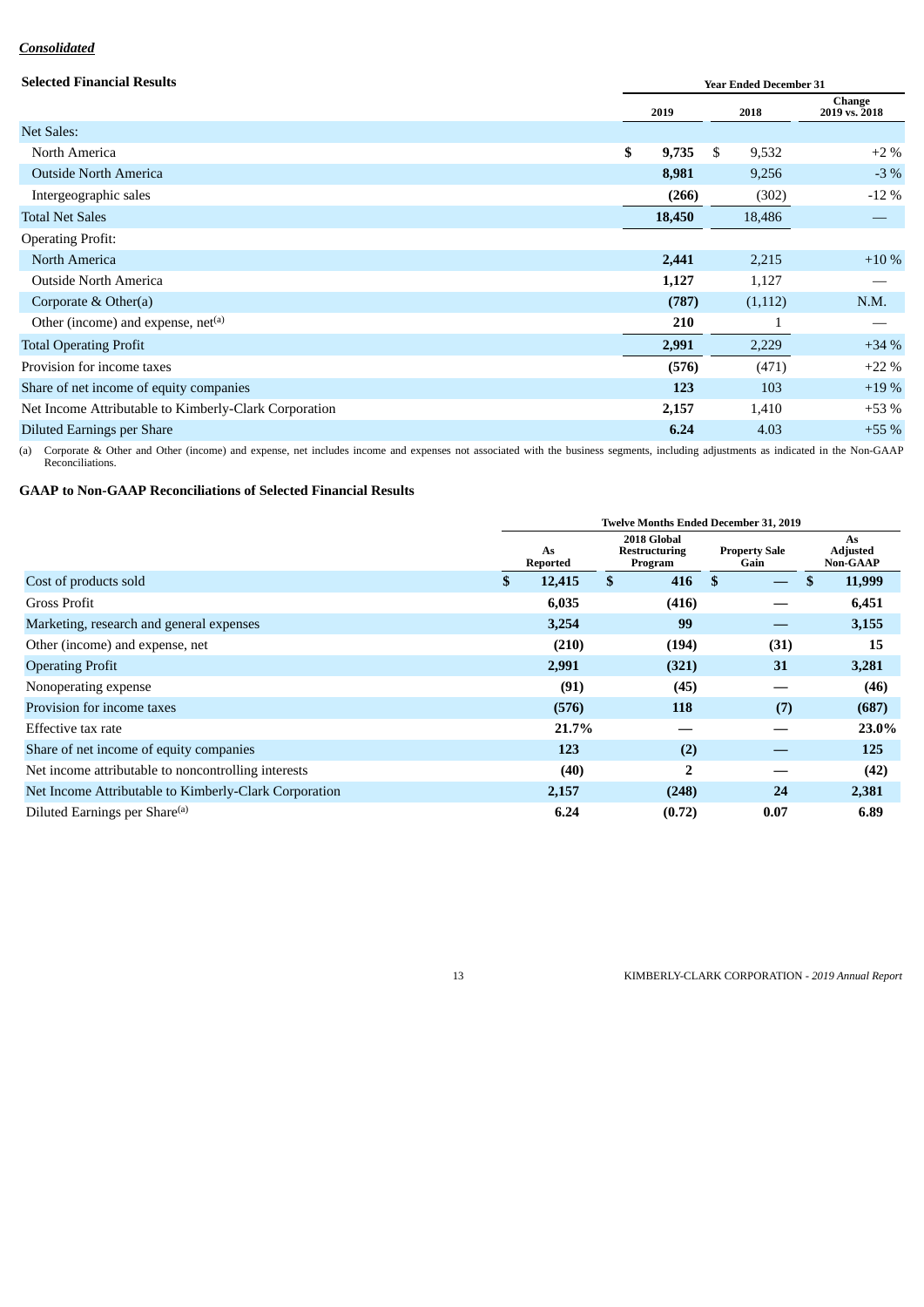|                                                       | <b>Twelve Months Ended December 31, 2018</b> |                       |                                                |        |                                                  |  |                                   |  |
|-------------------------------------------------------|----------------------------------------------|-----------------------|------------------------------------------------|--------|--------------------------------------------------|--|-----------------------------------|--|
|                                                       |                                              | As<br><b>Reported</b> | 2018 Global<br><b>Restructuring</b><br>Program |        | <b>U.S. Tax Reform</b><br><b>Related Matters</b> |  | As<br>Adjusted<br><b>Non-GAAP</b> |  |
| Cost of products sold                                 | <sup>\$</sup>                                | 12,889                | \$                                             | 541    | S.                                               |  | 12,348                            |  |
| Gross profit                                          |                                              | 5,597                 |                                                | (541)  |                                                  |  | 6,138                             |  |
| Marketing, research and general expenses              |                                              | 3,367                 |                                                | 380    |                                                  |  | 2,987                             |  |
| Other (income) and expense, net                       |                                              |                       |                                                | (12)   |                                                  |  | 13                                |  |
| Operating profit                                      |                                              | 2,229                 |                                                | (909)  |                                                  |  | 3,138                             |  |
| Nonoperating expense                                  |                                              | (163)                 |                                                | (127)  |                                                  |  | (36)                              |  |
| Provision for income taxes                            |                                              | (471)                 |                                                | 243    | (117)                                            |  | (597)                             |  |
| Effective tax rate                                    |                                              | 26.0%                 |                                                |        |                                                  |  | 21.0%                             |  |
| Share of net income of equity companies               |                                              | 103                   |                                                | (1)    |                                                  |  | 104                               |  |
| Net income attributable to noncontrolling interests   |                                              | (35)                  |                                                | 11     |                                                  |  | (46)                              |  |
| Net income attributable to Kimberly-Clark Corporation |                                              | 1,410                 |                                                | (783)  | (117)                                            |  | 2,310                             |  |
| Diluted Earnings per Share <sup>(a)</sup>             |                                              | 4.03                  |                                                | (2.24) | (0.33)                                           |  | 6.61                              |  |

(a) "As Adjusted Non-GAAP" may not equal "As Reported" plus "Adjustments" as a result of rounding.

#### **Analysis of Consolidated Results**

| <b>Net Sales</b>       | <b>Percent Change</b> | <b>Adjusted Operating Profit</b> | <b>Percent Change</b> |
|------------------------|-----------------------|----------------------------------|-----------------------|
|                        | 2019 vs. 2018         |                                  | 2019 vs. 2018         |
| Volume                 | (1)                   | Volume                           | (1)                   |
| Net Price              | 4                     | Net Price                        | 21                    |
| Mix/Other              | 1                     | <b>Input Costs</b>               | (5)                   |
| Currency               | (3)                   | Cost Savings <sup>(c)</sup>      | 14                    |
| Total <sup>(a)</sup>   |                       | <b>Currency Translation</b>      | (2)                   |
|                        |                       | Other <sup>(d)</sup>             | (22)                  |
| Organic <sup>(b)</sup> | $\boldsymbol{4}$      | <b>Total</b>                     | 5                     |

(a) Total may not equal the sum of volume, net price, mix/other and currency due to rounding.

(b) Combined impact of changes in volume, net price and mix/other.

(c) Combined benefits of the FORCE (Focused On Reducing Costs Everywhere) program and 2018 Global Restructuring Program.

(d) Includes impact of changes in product mix, marketing, research and general expenses, foreign currency transaction effects and other manufacturing costs.

Net sales of \$18.5 billion were even with the year-ago period. Operating profit was \$2,991 in 2019 and \$2,229 in 2018. Adjusted operating profit was \$3,281 in 2019, up 5 percent compared to \$3,138 in 2018. Results benefited from organic sales growth, \$260 of FORCE cost savings and \$165 of cost savings from the 2018 Global Restructuring Program. The comparison was impacted by unfavorable currency effects, \$145 of higher input costs, other manufacturing cost increases, increased advertising spending and higher selling, general and administrative costs.

Other (income) and expense, net of \$210 in 2019 primarily reflected gains on the sales of manufacturing facilities and associated real estate related to the 2018 Global Restructuring Program and property associated with a former manufacturing facility that was closed as part of a past restructuring. Adjusted other (income) and expense, net was \$15 and \$13 of expense in 2019 and 2018, respectively.

The effective tax rate of 21.7 percent in 2019 decreased compared to the effective tax rate of 26.0 percent in 2018. The rate in 2019 included a net benefit of \$47 related to a nonrecurring capital loss from a legal entity restructuring. The rate in 2018 included a net charge of \$117 related to U.S. tax reform related matters. See additional details in Item 8, Note 11 to the consolidated financial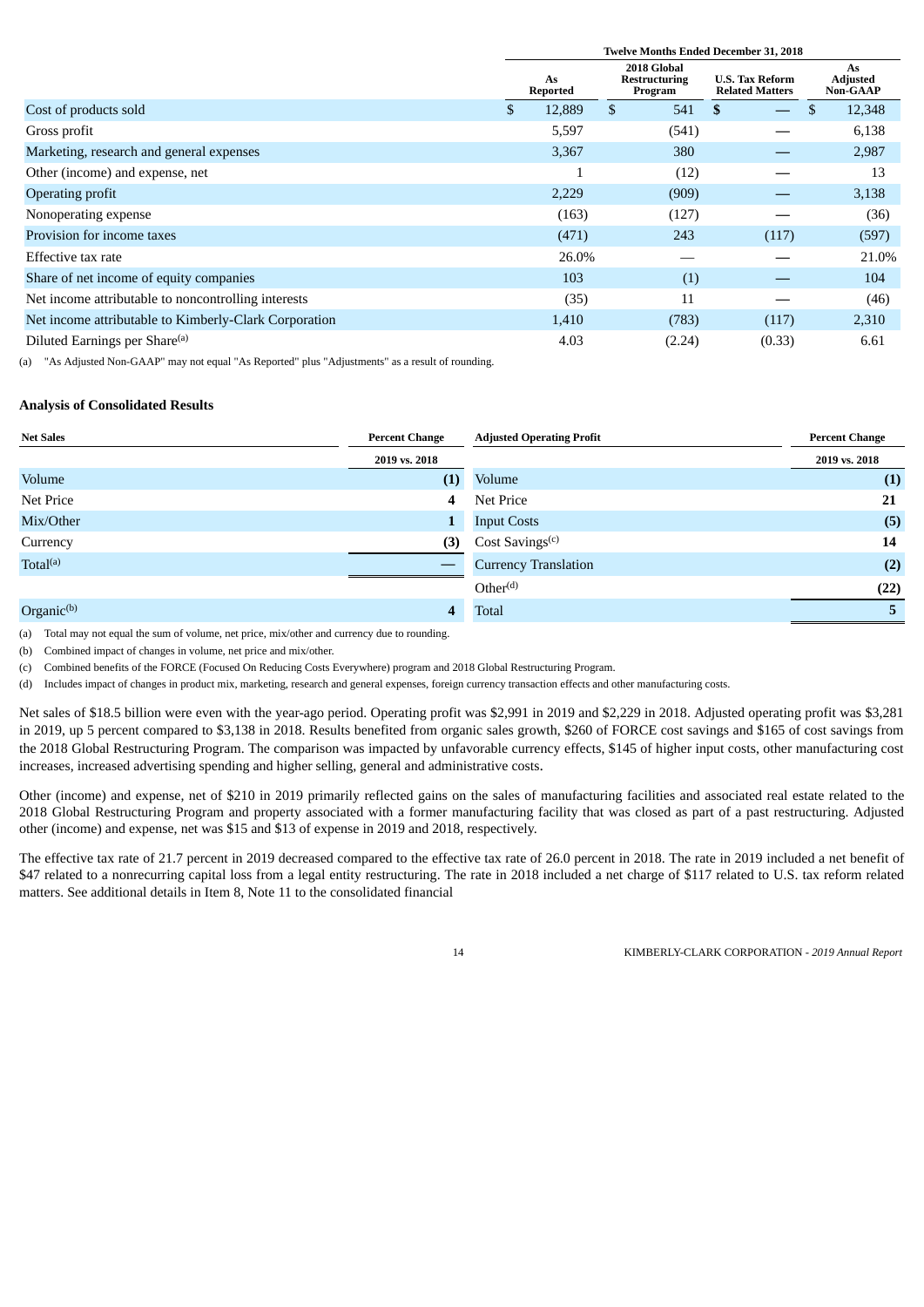statements. The adjusted effective tax rate was 23.0 percent in 2019 compared to 21.0 percent in 2018. The adjusted rate in 2018 benefited from planning initiatives and resolution of certain tax matters.

Our share of net income of equity companies was \$123 in 2019 and \$103 in 2018. Kimberly-Clark de Mexico, S.A.B. de C.V. ("KCM") results in 2019 benefited from organic sales growth and cost savings but were negatively impacted by higher input costs.

Diluted earnings per share were \$6.24 in 2019 and \$4.03 in 2018. Adjusted earnings per share of \$6.89 in 2019 increased 4 percent compared to \$6.61 in 2018. The increase was driven by higher adjusted operating profit, increased net income from equity companies and a lower share count, partially offset by a higher adjusted effective tax rate.

#### *Business Segments*

#### **Personal Care**

|                        |              | 2019                  | 2018           |                             |                                |                       | 2019  |               | 2018           |
|------------------------|--------------|-----------------------|----------------|-----------------------------|--------------------------------|-----------------------|-------|---------------|----------------|
| <b>Net Sales</b>       | \$           | 9,108                 | $\mathfrak{F}$ | 9,037                       | <b>Operating Profit</b><br>\$. |                       | 1,904 | S             | 1,833          |
| <b>Net Sales</b>       |              | <b>Percent Change</b> |                |                             | <b>Operating Profit</b>        | <b>Percent Change</b> |       |               |                |
|                        |              |                       | 2019 vs. 2018  |                             |                                |                       |       | 2019 vs. 2018 |                |
| Volume                 |              |                       |                |                             | Volume                         |                       |       |               | 3              |
| Net Price              |              | 3                     |                |                             | Net Price                      |                       |       | 15            |                |
| Mix/Other              |              |                       |                | $\mathbf{1}$                | <b>Input Costs</b>             |                       | (6)   |               |                |
| Currency               |              |                       |                | (4)                         | Cost Savings <sup>(c)</sup>    |                       |       |               | 12             |
| Total <sup>(a)</sup>   | $\mathbf{1}$ |                       |                | <b>Currency Translation</b> |                                |                       | (3)   |               |                |
|                        |              |                       |                |                             | Other <sup>(d)</sup>           |                       |       |               | (17)           |
| Organic <sup>(b)</sup> |              |                       |                | 5                           | <b>Total</b>                   |                       |       |               | $\overline{4}$ |

(a) Total may not equal the sum of volume, net price, mix/other and currency due to rounding.

(b) Combined impact of changes in volume, net price and mix/other.

(c) Combined benefits of the FORCE program and 2018 Global Restructuring Program.

(d) Includes impact of changes in product mix, marketing, research and general expenses, foreign currency transaction effects and other manufacturing costs.

Net sales in North America increased 3 percent. Higher sales volumes and changes in net selling prices and product mix each increased sales by 1 percent. Volume growth was primarily driven by an increase in sales of adult care products, reflecting product innovations, increased brand investments and category growth. The improvements in net selling prices and product mix were driven by baby and child care.

Net sales in D&E Markets decreased 1 percent. Changes in foreign currency exchange rates decreased sales by 9 percent, primarily in Latin America and China. Changes in net selling prices and product mix increased sales by 7 percent and 2 percent, respectively. The higher net selling prices were led by Latin America, China and Eastern Europe. The improvements in product mix were primarily in China.

Net sales in Developed Markets outside North America decreased 5 percent. Changes in foreign currency exchange rates decreased sales by 6 percent and changes in net selling prices decreased sales by 1 percent. Changes in product mix and higher sales volumes each increased sales by 1 percent.

Operating profit of \$1,904 increased 4 percent. The comparison was positively impacted by organic sales growth and cost savings, partially offset by input cost inflation, unfavorable currency effects and higher advertising spending.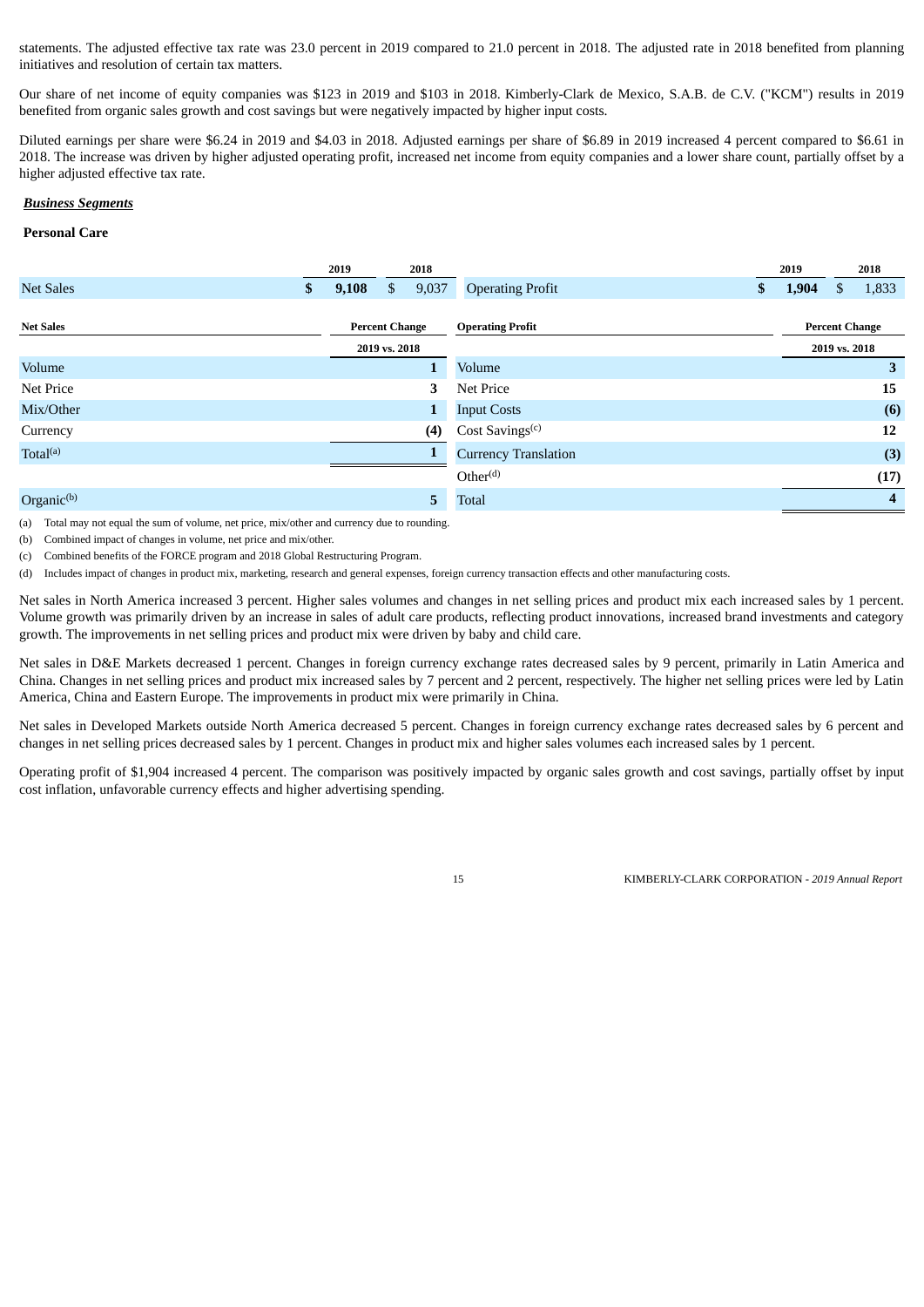|                        | 2019                  |               | 2018                             |                             | 2019        |                       | 2018 |
|------------------------|-----------------------|---------------|----------------------------------|-----------------------------|-------------|-----------------------|------|
| <b>Net Sales</b>       | \$<br>5,993           | \$            | 6,015                            | <b>Operating Profit</b>     | \$<br>1,007 | \$                    | 875  |
| <b>Net Sales</b>       | <b>Percent Change</b> |               |                                  | <b>Operating Profit</b>     |             | <b>Percent Change</b> |      |
|                        |                       | 2019 vs. 2018 |                                  |                             |             | 2019 vs. 2018         |      |
| Volume                 |                       |               | (3)                              | Volume                      |             |                       | (7)  |
| Net Price              |                       |               | 5.                               | Net Price                   |             |                       | 33   |
| Mix/Other              |                       |               |                                  | <b>Input Costs</b>          |             |                       | (3)  |
| Currency               |                       |               | (3)                              | Cost Savings <sup>(c)</sup> |             |                       | 14   |
| Total <sup>(a)</sup>   |                       |               | $\overbrace{\phantom{12322111}}$ | <b>Currency Translation</b> |             |                       | (1)  |
|                        |                       |               |                                  | Other <sup>(d)</sup>        |             |                       | (21) |
| Organic <sup>(b)</sup> |                       |               | 2 <sup>1</sup>                   | <b>Total</b>                |             |                       | 15   |

(a) Total may not equal the sum of volume, net price, mix/other and currency due to rounding.

(b) Combined impact of changes in volume, net price and mix/other.

(c) Combined benefits of the FORCE program and 2018 Global Restructuring Program.

(d) Includes impact of changes in product mix, marketing, research and general expenses, foreign currency transaction effects and other manufacturing costs.

Net sales in North America increased 2 percent. Organic sales increased 2 percent with improvement in all three major product categories of bathroom tissue, facial tissue and paper towels. Changes in net selling prices increased sales by 7 percent, reflecting disciplined execution of price increases, while sales volumes decreased 5 percent.

Net sales in D&E Markets decreased 2 percent. Changes in foreign currency exchange rates decreased sales by 5 percent, primarily in Latin America. Sales volumes decreased by 1 percent. Changes in net selling prices increased sales by 3 percent, led by improvements in Latin America. Changes in product mix increased sales by 1 percent.

Net sales in Developed Markets outside North America decreased 4 percent. Changes in foreign currency exchange rates decreased sales by 6 percent and lower sales volumes decreased sales by 1 percent. Changes in net selling prices increased sales by 2 percent. Each of the changes was driven by Western and Central Europe.

Operating profit of \$1,007 increased by 15 percent. Results benefited from higher net selling prices and cost savings. The comparison was impacted by other manufacturing cost increases, lower volumes, unfavorable currency effects, higher input costs and increased selling, general and administrative costs.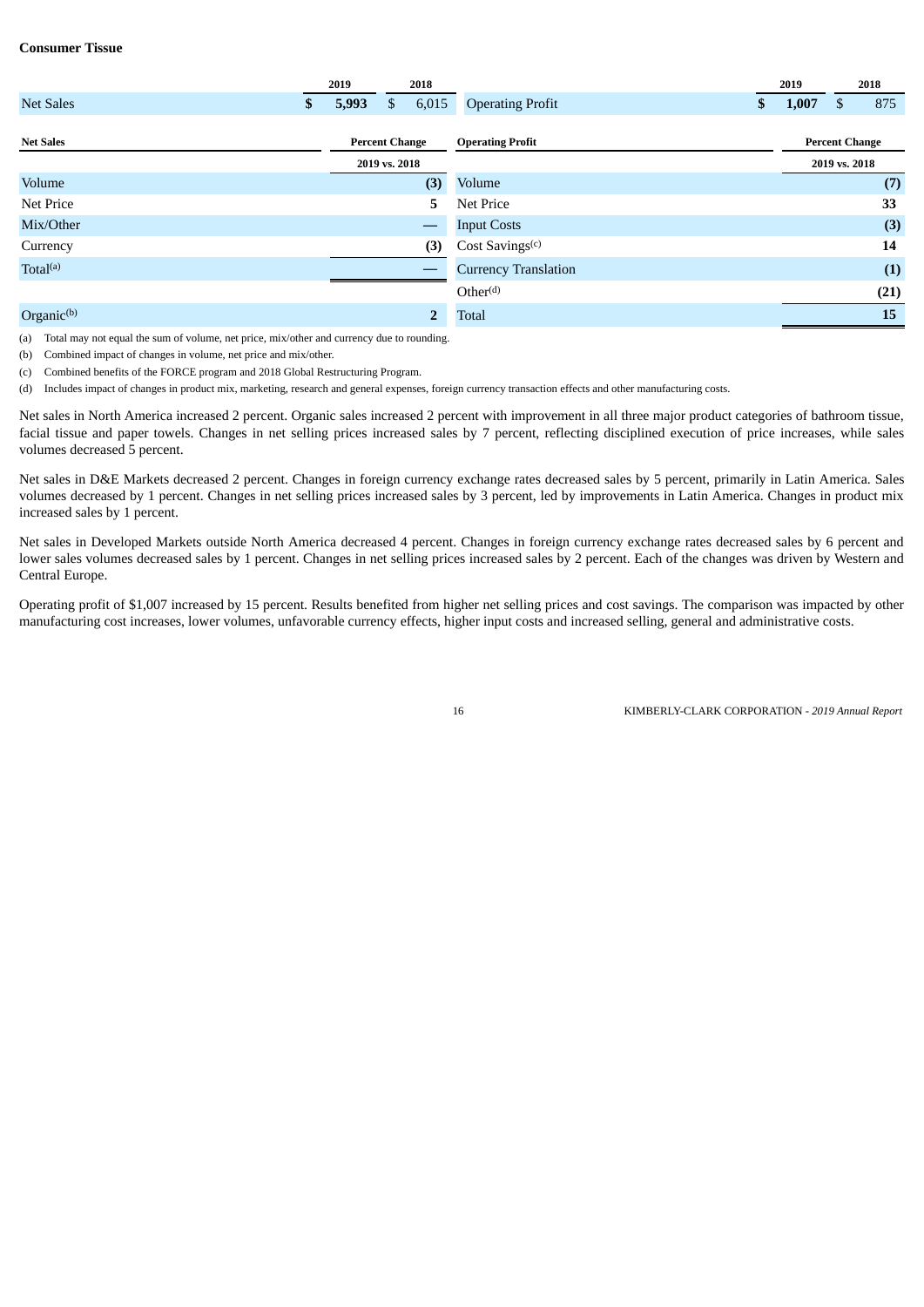## **K-C Professional**

|                                  | 2019                  |               | 2018           |                              | 2019 |                       | 2018           |
|----------------------------------|-----------------------|---------------|----------------|------------------------------|------|-----------------------|----------------|
| <b>Net Sales</b>                 | \$<br>3,292           | \$            | 3,382          | <b>Operating Profit</b><br>D | 657  | S                     | 634            |
| <b>Net Sales</b>                 | <b>Percent Change</b> |               |                | <b>Operating Profit</b>      |      | <b>Percent Change</b> |                |
|                                  |                       | 2019 vs. 2018 |                |                              |      | 2019 vs. 2018         |                |
| Volume                           |                       |               | (2)            | Volume                       |      |                       | (4)            |
| Net Price                        |                       |               | 3              | Net Price                    |      |                       | 15             |
| Mix/Other                        |                       |               | $\mathbf{1}$   | <b>Input Costs</b>           |      |                       | (2)            |
| Exited Businesses <sup>(e)</sup> |                       |               | (2)            | Cost Savings <sup>(c)</sup>  |      |                       | 13             |
| Currency                         |                       |               | (3)            | <b>Currency Translation</b>  |      |                       | (2)            |
| Total <sup>(a)</sup>             |                       |               | (3)            | Other <sup>(d)</sup>         |      |                       | (16)           |
| Organic <sup>(b)</sup>           |                       |               | $\overline{2}$ | <b>Total</b>                 |      |                       | $\overline{4}$ |

(a) Total may not equal the sum of volume, net price, mix/other and currency due to rounding.

(b) Combined impact of changes in volume, net price and mix/other.

(c) Combined benefits of the FORCE program and 2018 Global Restructuring Program.

(d) Includes impact of changes in product mix, marketing, research and general expenses, foreign currency transaction effects and other manufacturing costs.

(e) Exited businesses in conjunction with the 2018 Global Restructuring Program.

Net sales in North America increased 1 percent. Changes in net selling prices and product mix increased sales by 3 percent and 1 percent, respectively, while business exits in conjunction with the 2018 Global Restructuring Program reduced sales more than 1 percent. Sales volumes decreased 1 percent.

Net sales in D&E Markets decreased 4 percent. Changes in foreign currency exchange rates decreased sales by 5 percent, primarily in Latin America. Sales volumes decreased 3 percent. Changes in net selling prices increased sales by 3 percent led by improvements in Latin America. Changes in product mix increased sales by 1 percent.

Net sales in Developed Markets outside North America decreased 6 percent. Changes in foreign currency exchange rates decreased sales by 6 percent, and lower sales volumes and business exits decreased sales by 5 percent and 1 percent, respectively. Changes in product mix and net selling prices increased sales by 3 percent and 2 percent, respectively. Each of the changes was driven by Western and Central Europe.

Operating profit of \$657 increased 4 percent. The comparison benefited from improved net selling prices and cost savings, partially offset by increased other manufacturing costs, lower volumes and unfavorable currency effects.

#### **2018 Global Restructuring Program**

Annual pre-tax savings from the 2018 Global Restructuring Program are expected to be \$500 to \$550 by 2021. Savings for 2019 were \$165, bringing cumulative savings to \$300.

To implement this program, we expect to incur incremental capital spending of approximately \$600 to \$700 by the end of 2020. See Item 8, Note 2 to the consolidated financial statements for additional information.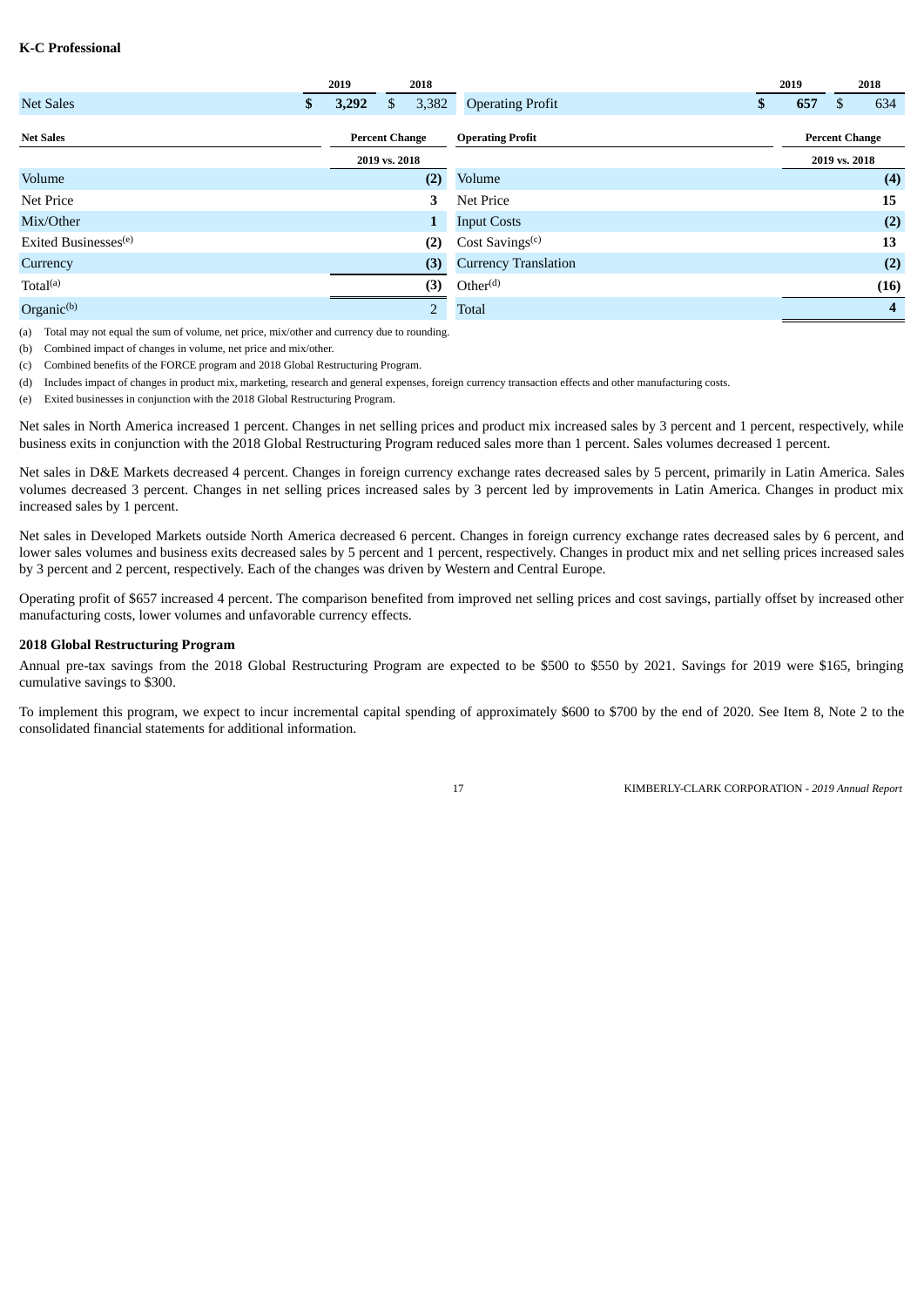## **Unaudited Quarterly Data**

|                                           | $2019^{(a)}$ |     |              |    |        |   |       | $2018^{(a)}$ |        |     |       |        |       |  |       |
|-------------------------------------------|--------------|-----|--------------|----|--------|---|-------|--------------|--------|-----|-------|--------|-------|--|-------|
|                                           | Fourth       |     | <b>Third</b> |    | Second |   | First |              | Fourth |     | Third | Second |       |  | First |
| <b>Net Sales</b>                          | \$<br>4,583  | \$. | 4,640        | \$ | 4,594  | S | 4,633 |              | 4,569  | \$. | 4,582 | \$.    | 4,604 |  | 4,731 |
| Gross Profit                              | 1,566        |     | 1,555        |    | 1,486  |   | 1,428 |              | 1,402  |     | 1,416 |        | 1,455 |  | 1,324 |
| <b>Operating Profit</b>                   | 751          |     | 915          |    | 670    |   | 655   |              | 639    |     | 669   |        | 674   |  | 247   |
| Net Income                                | 556          |     | 680          |    | 495    |   | 466   |              | 421    |     | 462   |        | 465   |  | 97    |
| Net Income Attributable to Kimberly-Clark |              |     |              |    |        |   |       |              |        |     |       |        |       |  |       |
| Corporation                               | 547          |     | 671          |    | 485    |   | 454   |              | 411    |     | 451   |        | 455   |  | 93    |
| Per Share Basis-Diluted                   | 1.59         |     | 1.94         |    | 1.40   |   | 1.31  |              | 1.18   |     | 1.29  |        | 1.30  |  | 0.26  |

(a) Quarterly results in 2019 and 2018 were impacted by charges related to the 2018 Global Restructuring Program. See Item 8, Note 2 to the consolidated financial statements for details.

# **Liquidity and Capital Resources**

## Cash Provided by Operations

Cash provided by operations was \$2.7 billion in 2019 compared to \$3.0 billion in 2018. The decrease was driven by increased working capital and tax payments, partially offset by higher earnings and lower pension contributions.

## Obligations

The following table presents our total contractual obligations for which cash flows are fixed or determinable.

|                                     | <b>Total</b> | 2020  | 2021 | 2022 | 2023 | 2024 | $2025+$ |
|-------------------------------------|--------------|-------|------|------|------|------|---------|
| Long-term debt                      | 6,985        | 761   | 258  | 310  | 468  | 552  | 4,636   |
| Interest payments on long-term debt | 3,051        | 232   | 214  | 206  | 200  | 193  | 2,006   |
| <b>Operating lease liabilities</b>  | 454          | 145   | 102  | 72   | 51   | 32   | 52      |
| Unconditional purchase obligations  | 1,579        | 1.249 | 83   | 57   | 50   | 39   | 101     |
| Open purchase orders                | 2.268        | 2,213 | 41   | 11   |      |      |         |
| Total contractual obligations       | 14.337       | 4.600 | 698  | 656  | 771  | 817  | 6.795   |

• The unconditional purchase obligations are for the purchase of raw materials, primarily superabsorbent materials, pulp and utilities. Although we are primarily liable for payments on the above operating leases and unconditional purchase obligations, based on historic operating performance and forecasted future cash flows, we believe exposure to losses, if any, under these arrangements is not material.

• The open purchase orders displayed in the table represent amounts for goods and services we have negotiated for delivery.

The table does not include amounts where payments are discretionary or the timing is uncertain. The following payments are not included in the table:

- We will fund our defined benefit pension plans to meet or exceed statutory requirements and currently expect to contribute approximately \$50 to these plans in 2020.
- Other postretirement benefit payments are estimated using actuarial assumptions, including expected future service, to project the future obligations. Based upon those projections, we anticipate making annual payments for these obligations of approximately \$60 through 2029.
- Accrued income tax liabilities for uncertain tax positions, deferred taxes and noncontrolling interests.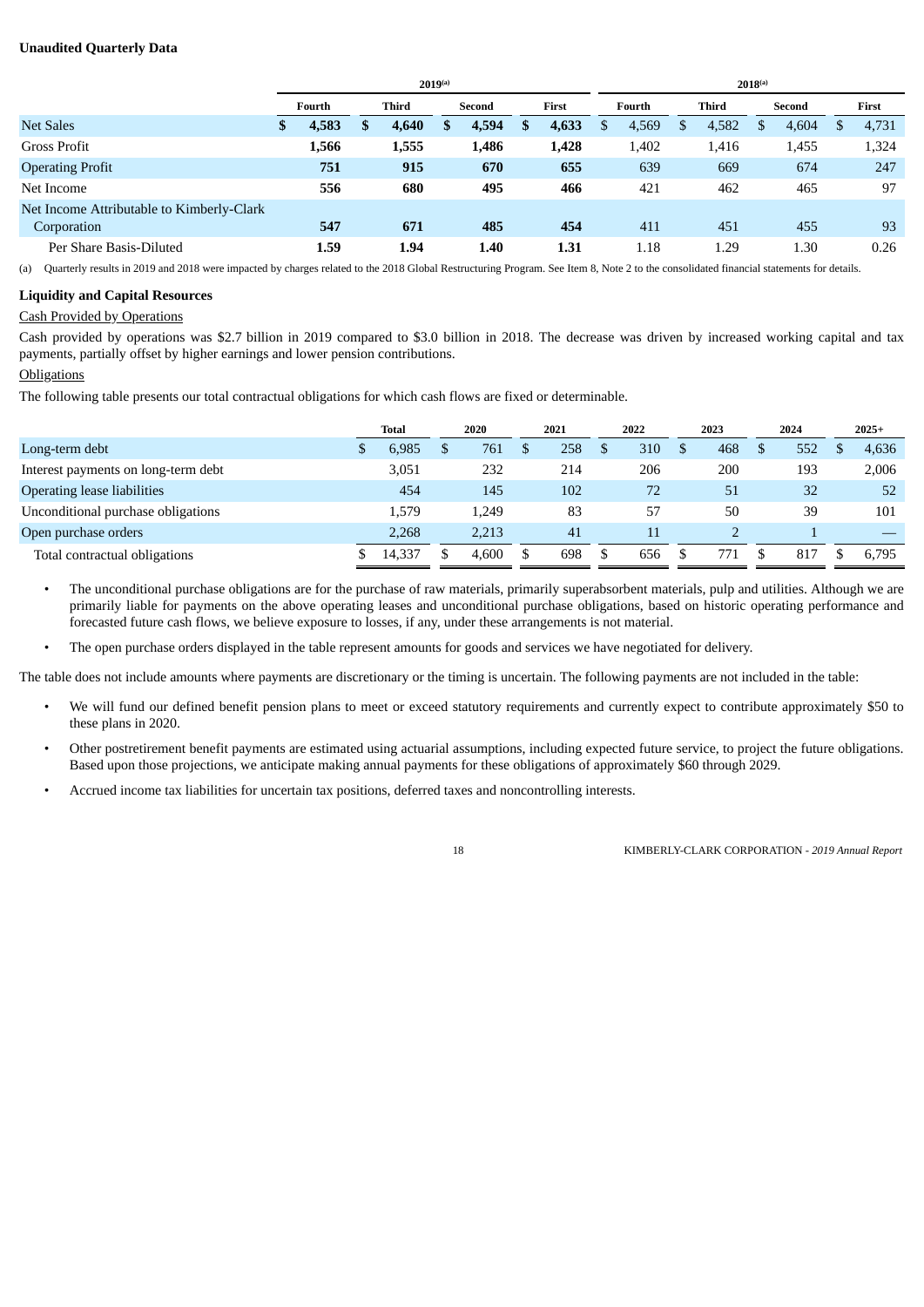#### Investing

Our capital spending was \$1.2 billion in 2019 and \$0.9 billion 2018, reflecting incremental spending in 2019 related to the 2018 Global Restructuring Program. Proceeds from dispositions of property in 2019 of \$242 primarily reflects the proceeds from the sales of manufacturing facilities and associated real estate related to the 2018 Global Restructuring Program and property associated with a former manufacturing facility that was closed as part of a past restructuring. We expect capital spending to be approximately \$1.15 billion to \$1.35 billion in 2020, including significant spending associated with the 2018 Global Restructuring Program.

#### Financing

We issue long-term debt in the public market periodically. Proceeds from the offerings are used for general corporate purposes, including repayment of maturing debt or outstanding commercial paper indebtedness. See Item 8, Note 4 to the consolidated financial statements for details.

Our short-term debt, which consists of U.S. commercial paper with original maturities up to 90 days and/or other similar short-term debt issued by non-U.S. subsidiaries, was \$775 as of December 31, 2019 (included in debt payable within one year on the consolidated balance sheet). The average month-end balance of short-term debt for the twelve months ended December 31, 2019 was \$1.0 billion. These short-term borrowings provide supplemental funding for supporting our operations. The level of short-term debt generally fluctuates depending upon the amount of operating cash flows and the timing of customer receipts and payments for items such as pension contributions, dividends and income taxes.

At December 31, 2019, total debt was \$7.7 billion compared to \$7.5 billion at December 31, 2018.

In February 2020, we issued \$500 aggregate principal amount of 2.875% notes due February 7, 2050. Proceeds from the offering were used for general corporate purposes including the repayment of a portion of our commercial paper indebtedness.

We maintain a \$2.0 billion revolving credit facility which expires in June 2023 and a \$750 revolving credit facility which expires in June 2020. These facilities, currently unused, support our commercial paper program, and would provide liquidity in the event our access to the commercial paper markets is unavailable for any reason.

We paid \$1.4 billion in dividends in 2019. The Board of Directors approved a dividend increase of 3.9 percent for 2020. We repurchase shares of Kimberly-Clark common stock from time to time pursuant to publicly announced share repurchase programs. During 2019, we repurchased 6.2 million shares of our common stock at a cost of \$800 through a broker in the open market. We are targeting full-year 2020 share repurchases between \$700 and \$900, subject to market conditions.

We believe that our ability to generate cash from operations and our capacity to issue short-term and long-term debt are adequate to fund working capital, payments for our 2018 Global Restructuring Program, capital spending, pension contributions, dividends and other needs for the foreseeable future. Further, we do not expect restrictions or taxes on repatriation of cash held outside of the U.S. to have a material effect on our overall business, liquidity, financial condition or results of operations for the foreseeable future.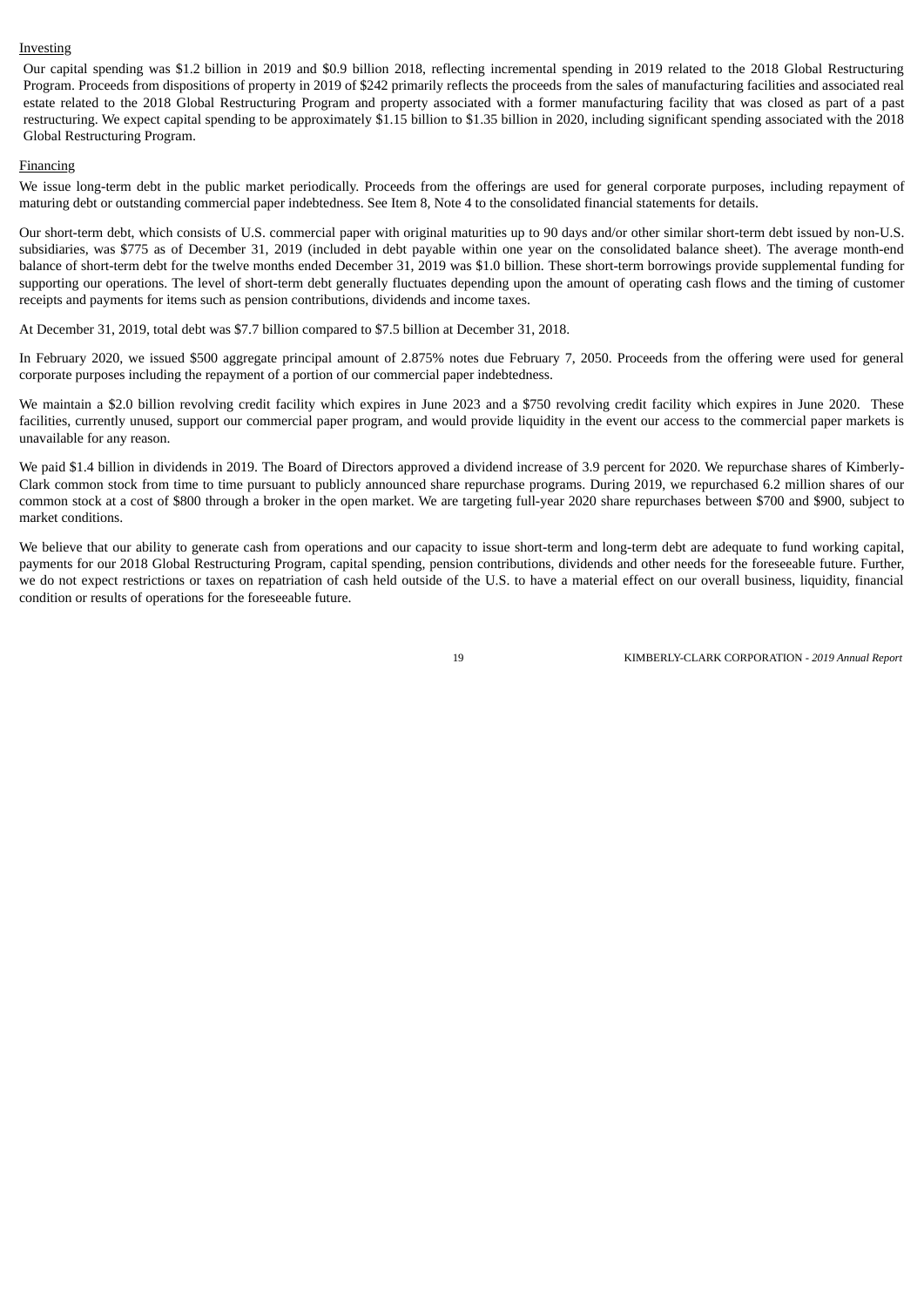## **Critical Accounting Policies and Use of Estimates**

The preparation of financial statements in conformity with accounting principles generally accepted in the U.S. requires management to make estimates and assumptions that affect the reported amounts of assets and liabilities at the date of the financial statements and the reported amounts of net sales and expenses during the reporting period. The critical accounting policies we used in the preparation of the consolidated financial statements are those that are important both to the presentation of our financial condition and results of operations and require significant judgments by management with regard to estimates used. The critical judgments by management relate to accruals for sales incentives and trade promotion allowances, pension and other postretirement benefits, deferred income taxes and potential income tax assessments. These critical accounting policies have been reviewed with the Audit Committee of the Board of **Directors** 

## *Sales Incentives and Trade Promotion Allowances*

Trade promotion programs include introductory marketing funds such as slotting fees, cooperative marketing programs, temporary price reductions and other activities conducted by our customers to promote our products. Rebate and promotion accruals are based on estimates of the quantity of customer sales. Promotion accruals also consider estimates of the number of consumer coupons that will be redeemed and timing and costs of activities within the promotional programs. Generally, the estimated redemption value of consumer coupons and related expense are based on historical patterns of coupon redemption, influenced by judgments about current market conditions such as competitive activity in specific product categories, and the cost is recorded when the related revenue from customers is realized. Our related accounting policies are discussed in Item 8, Note 1 to the consolidated financial statements.

## *Employee Postretirement Benefits*

Substantially all regular employees in the U.S. and the United Kingdom are covered by defined contribution retirement plans and certain U.S. and United Kingdom employees previously earned benefits covered by defined benefit pension plans that currently provide no future service benefit (the "Principal Plans"). Certain other subsidiaries have defined benefit pension plans or, in certain countries, termination pay plans covering substantially all regular employees. Our related accounting policies and account balances are discussed in Item 8, Note 6 to the consolidated financial statements.

Changes in certain assumptions could affect pension expense and the benefit obligations, particularly the estimated long-term rate of return on plan assets and the discount rate used to calculate the obligations:

• Long-term rate of return on plan assets. The expected long-term rate of return is evaluated on an annual basis. In setting these assumptions, we consider a number of factors including projected future returns by asset class relative to the target asset allocation. Actual asset allocations are regularly reviewed and they are periodically rebalanced to the targeted allocations when considered appropriate.

As of December 31, 2019, the Principal Plans had cumulative unrecognized investment and actuarial losses of approximately \$1.2 billion. These unrecognized net losses may increase future pension expense if not offset by (i) actual investment returns that exceed the assumed investment returns, (ii) other factors, including reduced pension liabilities arising from higher discount rates used to calculate pension obligations, or (iii) other actuarial gains, and whether such accumulated actuarial losses at each measurement date exceed the "corridor" as required*.* If the expected long-term rate of return on assets for the Principal Plans were lowered by 0.25 percent, the impact on annual pension expense would not be material in 2020.

- Discount rate. The discount (or settlement) rate used to determine the present value of our future U.S. pension obligation at December 31, 2019 was based on a portfolio of high quality corporate debt securities with cash flows that largely match the expected benefit payments of the plan. For the United Kingdom plan, the discount rate was determined based on yield curves constructed from a portfolio of high quality corporate debt securities. Each year's expected future benefit payments were discounted to their present value at the appropriate yield curve rate to determine the pension obligations. If the discount rate assumptions for these same plans were reduced by 0.25 percent, the increase in annual pension expense would not be material in 2020, and the December 31, 2019 pension liability would increase by about \$130.
- Other assumptions. There are a number of other assumptions involved in the calculation of pension expense and benefit obligations, primarily related to participant demographics and benefit elections.

Pension expense for defined benefit pension plans is estimated to approximate \$105 in 2020, including incremental charges resulting from 2018 Global Restructuring Program actions. Pension expense beyond 2020 will depend on future investment performance,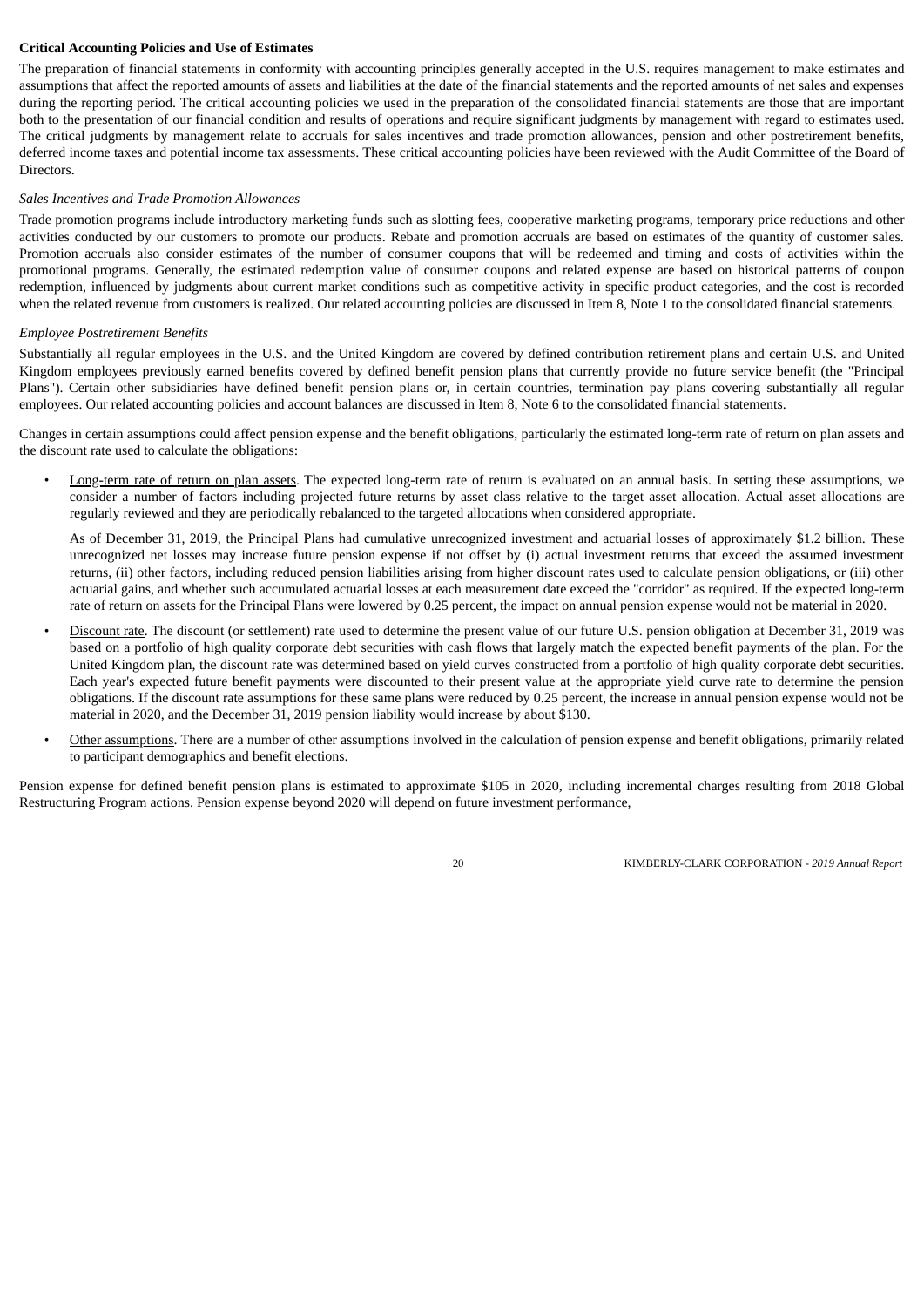our contributions to the pension trusts, changes in discount rates and various other factors related to the covered participants in the plans.

Substantially all U.S. retirees and employees have access to our unfunded health care and life insurance benefit plans. Changes in significant assumptions could affect the consolidated expense and benefit obligations, particularly the discount rate used to calculate the obligations and the health care cost trend rate:

- Discount rate. The determination of the discount rates used to calculate the benefit obligations of the plans is discussed in the pension benefit section above, and the methodology for each country is the same as the methodology used to determine the discount rate for that country's pension obligation. If the discount rate assumptions for these plans were reduced by 0.25 percent, the impact to 2020 other postretirement benefit expense and the increase in the December 31, 2019 benefit liability would not be material.
- Health care cost trend rate. The health care cost trend rate is based on a combination of inputs including our recent claims history and insights from external advisers regarding recent developments in the health care marketplace, as well as projections of future trends in the marketplace.

#### *Deferred Income Taxes and Potential Assessments*

As a global organization, we are subject to income tax requirements in various jurisdictions in the U.S. and internationally. Changes in certain assumptions related to income taxes could significantly affect consolidated results, particularly with regard to valuation allowances on deferred tax assets, undistributed earnings of subsidiaries outside the U.S. and uncertain tax positions. Our income tax related accounting policies, account balances and matters affecting income taxes are discussed in Item 8, Note 11 to the consolidated financial statements.

- Deferred tax assets and related valuation allowances. We have recorded deferred tax assets related to, among other matters, income tax loss carryforwards, income tax credit carryforwards and capital loss carryforwards and have established valuation allowances against these deferred tax assets. These carryforwards are primarily in non-U.S. taxing jurisdictions and in certain states in the U.S. Foreign tax credits earned in the U.S. in current and prior years, which cannot be used currently, also give rise to net deferred tax assets. In determining the valuation allowances to establish against these deferred tax assets, many factors are considered, including the specific taxing jurisdiction, the carryforward period, income tax strategies and forecasted earnings for the entities in each jurisdiction. A valuation allowance is recognized if, based on the weight of available evidence, it is more likely than not that some portion or all of the deferred tax asset will not be realized.
- Undistributed earnings. As of December 31, 2019, we have accumulated undistributed earnings generated by our foreign subsidiaries of approximately \$7.7 billion. Earnings of \$5.6 billion were previously subject to tax, primarily due to the one-time transition tax on foreign earnings required by the Tax Cuts and Jobs Act. Any additional taxes due with respect to such previously-taxed earnings, if repatriated, would generally be limited to foreign and U.S. state income taxes. Deferred taxes have been recorded on \$0.9 billion of earnings, most of which were previously taxed for U.S. federal income tax purposes, of foreign consolidated subsidiaries expected to be repatriated. We do not intend to distribute the remaining \$4.7 billion of previously taxed foreign earnings and therefore have not recorded deferred taxes for foreign and U.S. state income taxes on such earnings. While the transition tax resulted in a reduction of the excess amount for financial reporting over the tax basis in our foreign subsidiaries, any remaining amount of financial reporting over tax basis after such reduction could be subject to additional taxes, if repatriated. However, we consider any excess to be indefinitely reinvested. The determination of deferred tax liabilities on the amount of financial reporting over tax basis or the \$4.7 billion of previously taxed foreign earnings is not practicable.
- Uncertain tax positions. We record our global tax provision based on the respective tax rules and regulations for the jurisdictions in which we operate. Where we believe that a tax position is supportable for income tax purposes, the item is included in our income tax returns. Where treatment of a position is uncertain, a liability is recorded based upon the expected most likely outcome taking into consideration the technical merits of the position based on specific tax regulations and facts of each matter. These liabilities may be affected by changing interpretations of laws, rulings by tax authorities or the expiration of the statute of limitations.

## **Legal Matters**

See Item 8, Note 9 to the consolidated financial statements for information on legal matters.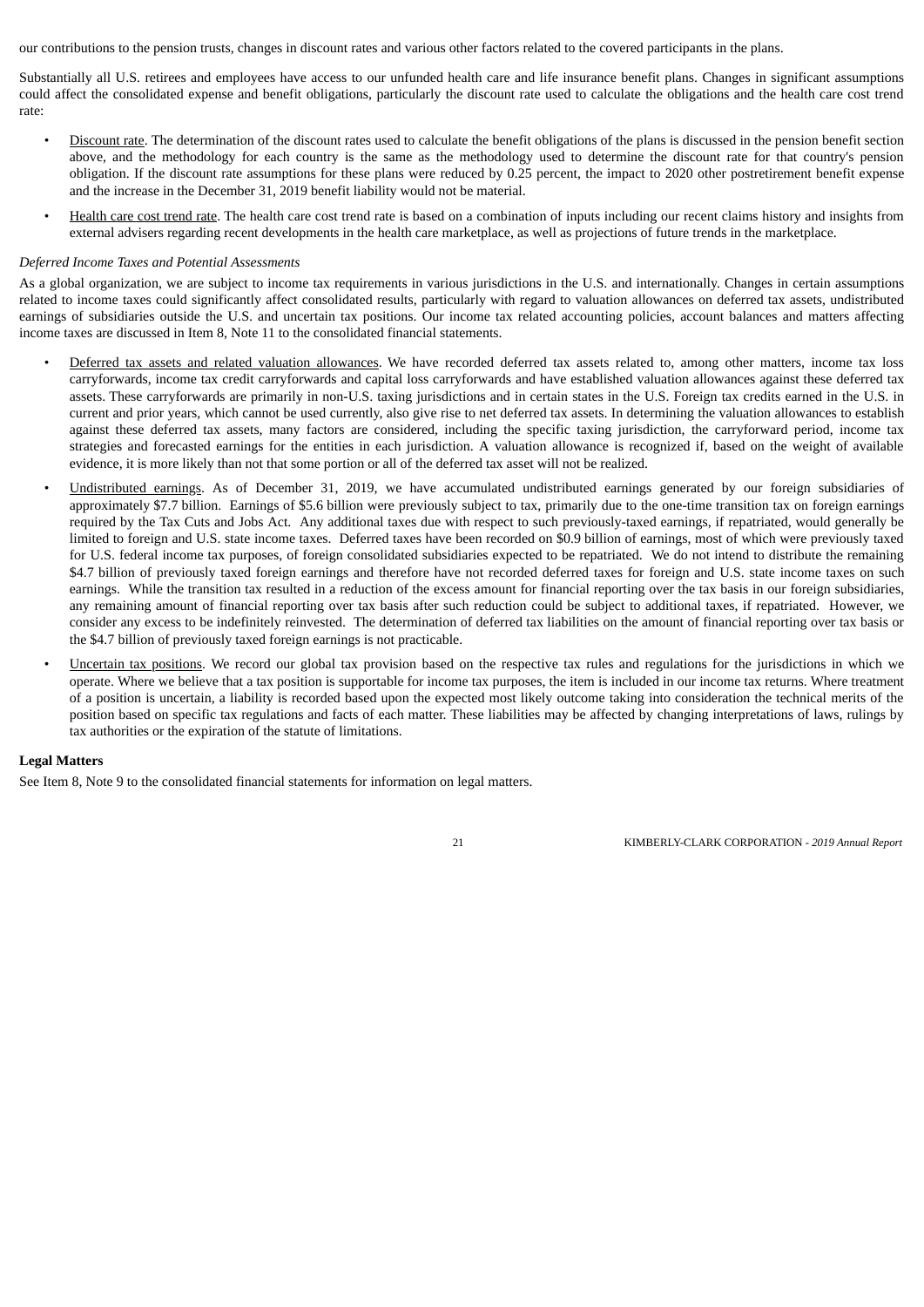#### **New Accounting Standards**

See Item 8, Note 1 to the consolidated financial statements for a description of new accounting standards and their anticipated effects on our consolidated financial statements.

#### **Information Concerning Forward-Looking Statements**

Certain matters contained in this report concerning the business outlook, including the anticipated cost savings from our FORCE program, costs and savings from the 2018 Global Restructuring Program, cash flow and uses of cash, growth initiatives, innovations, marketing and other spending, net sales, anticipated currency rates and exchange risks, including the impact in Argentina, raw material, energy and other input costs, effective tax rate, contingencies and anticipated transactions of Kimberly-Clark, including dividends, share repurchases and pension contributions, constitute "forward-looking statements" within the meaning of the Private Securities Litigation Reform Act of 1995 and are based upon management's expectations and beliefs concerning future events impacting Kimberly-Clark. There can be no assurance that these future events will occur as anticipated or that our results will be as estimated. Forwardlooking statements speak only as of the date they were made, and we undertake no obligation to publicly update them.

The assumptions used as a basis for the forward-looking statements include many estimates that, among other things, depend on the achievement of future cost savings and projected volume increases. In addition, many factors outside our control, including fluctuations in foreign currency exchange rates, the prices and availability of our raw materials, potential competitive pressures on selling prices for our products, energy costs, our ability to maintain key customer relationships and retail trade customer actions, as well as general economic and political conditions globally and in the markets in which we do business, could affect the realization of these estimates.

The factors described under Item 1A, "Risk Factors" in this Form 10-K, or in our other SEC filings, among others, could cause our future results to differ from those expressed in any forward-looking statements made by us or on our behalf. Other factors not presently known to us or that we presently consider immaterial could also affect our business operations and financial results.

## <span id="page-23-0"></span>**ITEM 7A. QUANTITATIVE AND QUALITATIVE DISCLOSURES ABOUT MARKET RISK**

As a multinational enterprise, we are exposed to risks such as changes in foreign currency exchange rates, interest rates and commodity prices. A variety of practices are employed to manage these risks, including operating and financing activities and, where deemed appropriate, the use of derivative instruments. Derivative instruments are used only for risk management purposes and not for speculation. Foreign currency derivative instruments are primarily entered into with major financial institutions. Our credit exposure under these arrangements is limited to agreements with a positive fair value at the reporting date. Credit risk with respect to the counterparties is actively monitored but is not considered significant since these transactions are executed with a diversified group of financial institutions.

Presented below is a description of our risks (foreign currency risk and interest rate risk) together with a sensitivity analysis, performed annually, of each of these risks based on selected changes in market rates and prices. These analyses reflect management's view of changes which are reasonably possible to occur over a one-year period. Also included is a description of our commodity price risk.

## *Foreign Currency Risk*

A portion of our foreign currency risk is managed through the systematic use of foreign currency forward contracts. The use of these instruments supports the management of transactional exposures to exchange rate fluctuations as the gains or losses incurred on the derivative instruments will offset, in whole or in part, gains or losses on the underlying foreign currency exposure. We also utilize cross currency swaps and foreign denominated debt to hedge certain investments in foreign subsidiaries. The gain or loss on these instruments are recognized in other comprehensive income to offset the change in value of the net investments being hedged.

Foreign currency contracts and transactional exposures are sensitive to changes in foreign currency exchange rates. An annual test is performed to quantify the effects that possible changes in foreign currency exchange rates would have on annual operating profit based on our foreign currency contracts and transactional exposures at the current year-end. The balance sheet effect is calculated by multiplying each affiliate's net monetary asset or liability position by a 10 percent change in the foreign currency exchange rate versus the U.S. dollar.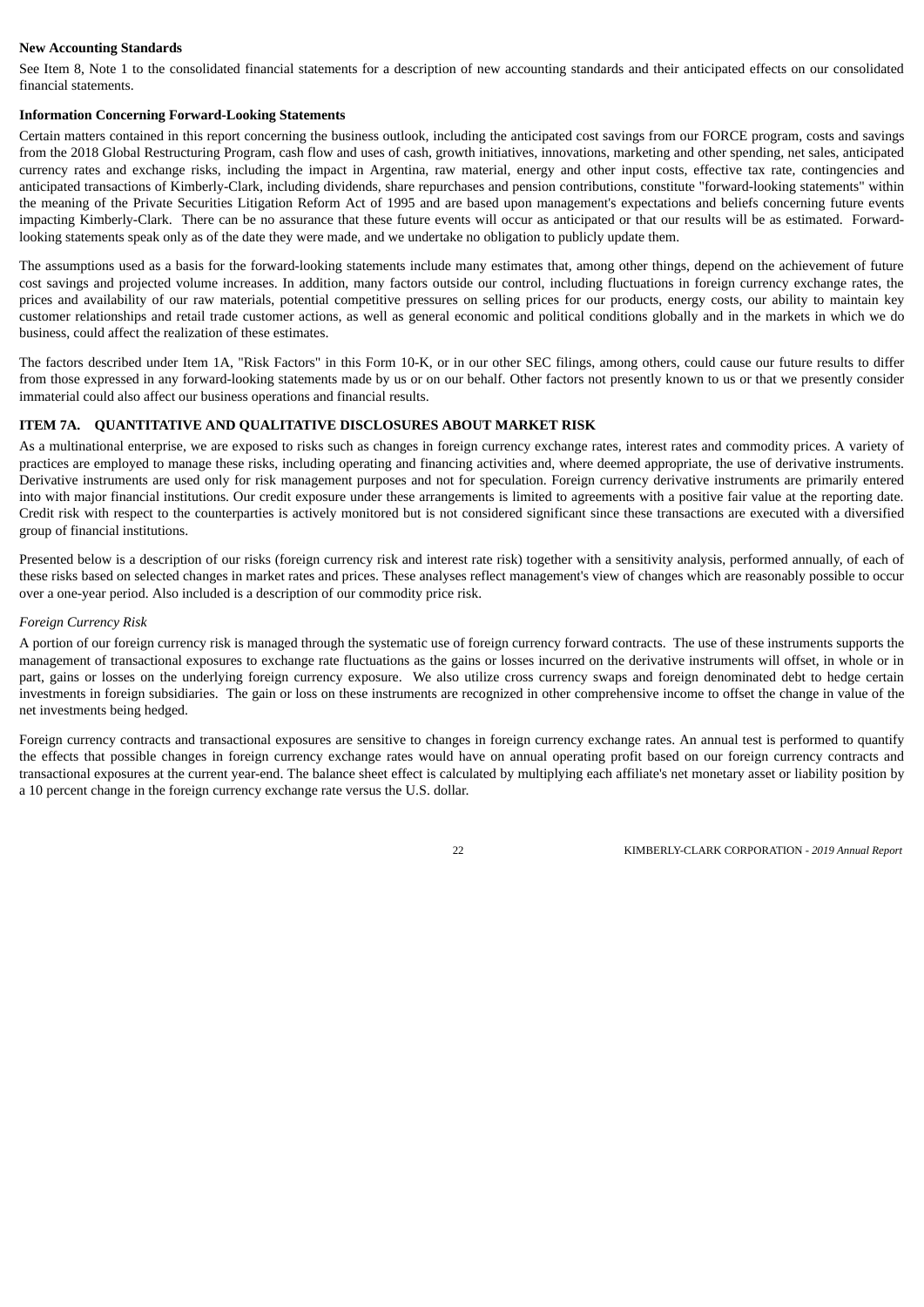As of December 31, 2019, a 10 percent unfavorable change in the exchange rate of the U.S. dollar against the prevailing market rates of foreign currencies involving balance sheet transactional exposures would not be material to our consolidated financial position, results of operations or cash flows. This hypothetical loss on transactional exposures is based on the difference between the December 31, 2019 rates and the assumed rates.

Our operations in Argentina are reported using highly inflationary accounting and their functional currency is the U.S. dollar. Changes in the value of an Argentine peso versus the U.S. dollar applied to our net peso monetary position are recorded in Other (income) and expense, net at the time of the change. As of December 31, 2019, K-C Argentina had a small net peso monetary position and a 10 percent unfavorable change in the exchange rate would not be material.

The translation of the balance sheets of non-U.S. operations from local currencies into U.S. dollars is also sensitive to changes in foreign currency exchange rates. Consequently, an annual test is performed to determine if changes in currency exchange rates would have a significant effect on the translation of the balance sheets of non-U.S. operations into U.S. dollars. These translation gains or losses are recorded as unrealized translation adjustments ("UTA") within stockholders' equity. The hypothetical change in UTA is calculated by multiplying the net assets of these non-U.S. operations by a 10 percent change in the currency exchange rates. As of December 31, 2019, a 10 percent unfavorable change in the exchange rate of the U.S. dollar against the prevailing market rates of our foreign currency translation exposures would have reduced stockholders' equity by approximately \$550. In the view of management, the above potential UTA adjustments resulting from these assumed changes in foreign currency exchange rates are not material to our consolidated financial position because they would not affect our cash flow.

#### *Interest Rate Risk*

Interest rate risk is managed through the maintenance of a portfolio of variable and fixed-rate debt composed of short and long-term instruments. The objective is to maintain a cost-effective mix that management deems appropriate. At December 31, 2019, the long-term debt portfolio was comprised of primarily fixed-rate debt. From time to time, we also hedge the anticipated issuance of fixed-rate debt and those contracts are designated as cash flow hedges.

In order to determine the impact of changes in interest rates on our financial position or future results of operations, we calculated the increase or decrease in the market value of fixed-rate debt using a 10 percent change in current market interest rates and the rates governing these instruments. At December 31, 2019, a 10 percent decrease in interest rates would have increased the fair value of fixed-rate debt by about \$210, which would not have a significant impact on our financial statements as we do not record debt at fair value.

#### *Commodity Price Risk*

We are subject to commodity price risk, the most significant of which relates to the price of pulp. Selling prices of tissue products are influenced, in part, by the market price for pulp. As previously discussed under Item 1A, "Risk Factors," increases in pulp prices could adversely affect earnings if selling prices are not adjusted or if such adjustments significantly trail the increases in pulp prices. In some instances, we utilize negotiated short-term contract structures, including fixed price contracts, to manage volatility for a portion of our commodity costs, but derivative instruments have not been used to manage these risks.

Our energy, manufacturing and transportation costs are affected by various market factors including the availability of supplies of particular forms of energy, energy prices and local and national regulatory decisions. As previously discussed under Item 1A, "Risk Factors," there can be no assurance we will be fully protected against substantial changes in the price or availability of energy sources. In addition, we are subject to price risk for utilities and manufacturing inputs, used in our manufacturing operations. Derivative instruments are used in accordance with our risk management policy to hedge a limited portion of the price risk.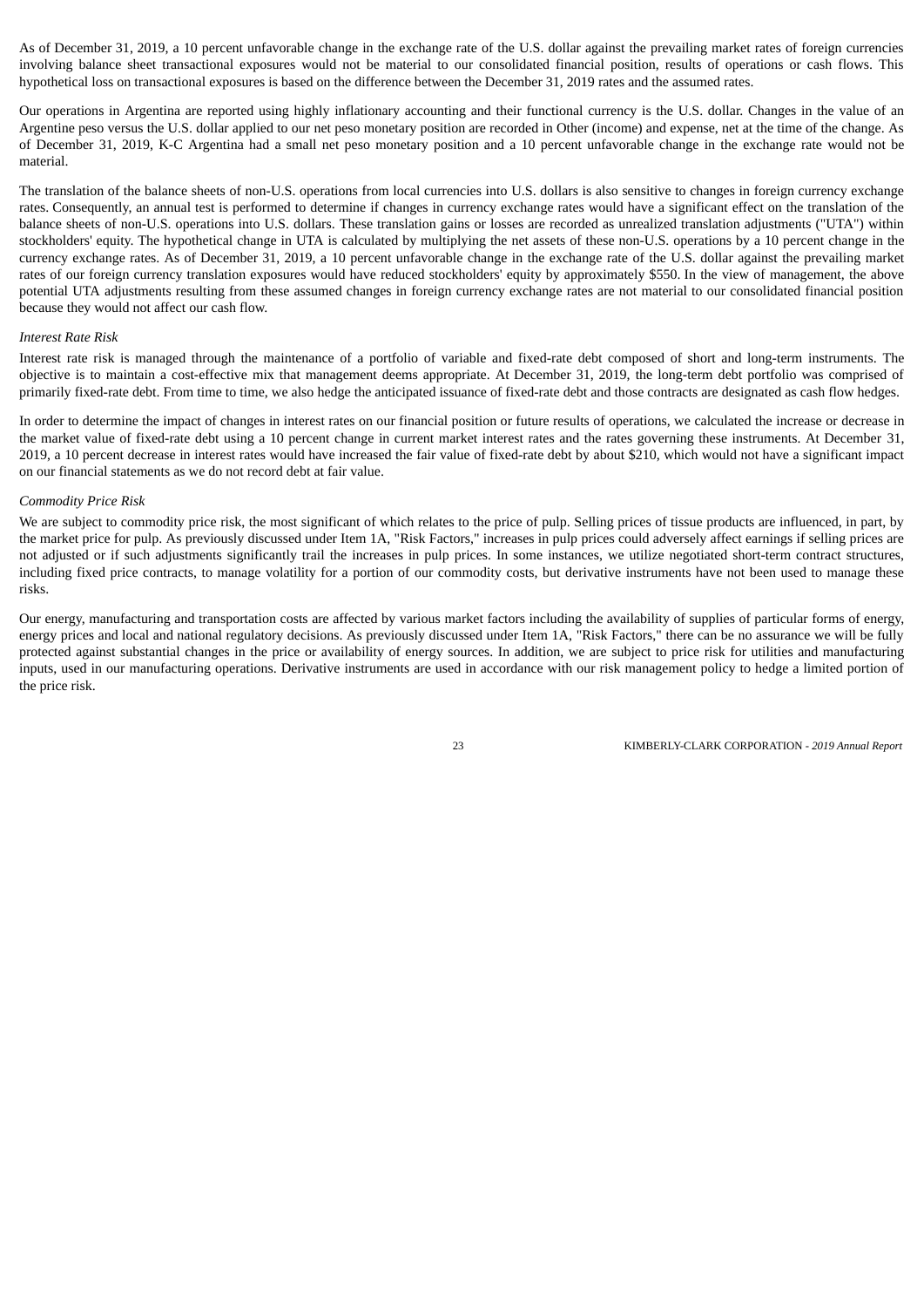# <span id="page-25-0"></span>**ITEM 8. FINANCIAL STATEMENTS AND SUPPLEMENTARY DATA**

# **KIMBERLY-CLARK CORPORATION AND SUBSIDIARIES CONSOLIDATED INCOME STATEMENTS**

|                                                        | <b>Year Ended December 31</b> |        |              |              |              |        |
|--------------------------------------------------------|-------------------------------|--------|--------------|--------------|--------------|--------|
| (Millions of dollars, except per share amounts)        |                               | 2019   |              | 2018         |              | 2017   |
| <b>Net Sales</b>                                       | $\mathbf{s}$                  | 18,450 | $\mathbb{S}$ | 18,486       | $\mathbb{S}$ | 18,348 |
| Cost of products sold                                  |                               | 12,415 |              | 12,889       |              | 11,761 |
| <b>Gross Profit</b>                                    |                               | 6,035  |              | 5,597        |              | 6,587  |
| Marketing, research and general expenses               |                               | 3,254  |              | 3,367        |              | 3,202  |
| Other (income) and expense, net                        |                               | (210)  |              | $\mathbf{1}$ |              | 27     |
| <b>Operating Profit</b>                                |                               | 2,991  |              | 2,229        |              | 3,358  |
| Nonoperating expense                                   |                               | (91)   |              | (163)        |              | (59)   |
| Interest income                                        |                               | 11     |              | 10           |              | 10     |
| Interest expense                                       |                               | (261)  |              | (263)        |              | (318)  |
| <b>Income Before Income Taxes and Equity Interests</b> |                               | 2,650  |              | 1,813        |              | 2,991  |
| Provision for income taxes                             |                               | (576)  |              | (471)        |              | (776)  |
| <b>Income Before Equity Interests</b>                  |                               | 2,074  |              | 1,342        |              | 2,215  |
| Share of net income of equity companies                |                               | 123    |              | 103          |              | 104    |
| <b>Net Income</b>                                      |                               | 2,197  |              | 1,445        |              | 2,319  |
| Net income attributable to noncontrolling interests    |                               | (40)   |              | (35)         |              | (41)   |
| Net Income Attributable to Kimberly-Clark Corporation  | \$                            | 2,157  | \$           | 1,410        | \$           | 2,278  |
|                                                        |                               |        |              |              |              |        |
| <b>Per Share Basis</b>                                 |                               |        |              |              |              |        |
| Net Income Attributable to Kimberly-Clark Corporation  |                               |        |              |              |              |        |
| <b>Basic</b>                                           | \$                            | 6.28   | \$           | 4.05         | \$           | 6.44   |
| <b>Diluted</b>                                         | \$                            | 6.24   | $\mathbb{S}$ | 4.03         | \$           | 6.40   |

See notes to the consolidated financial statements.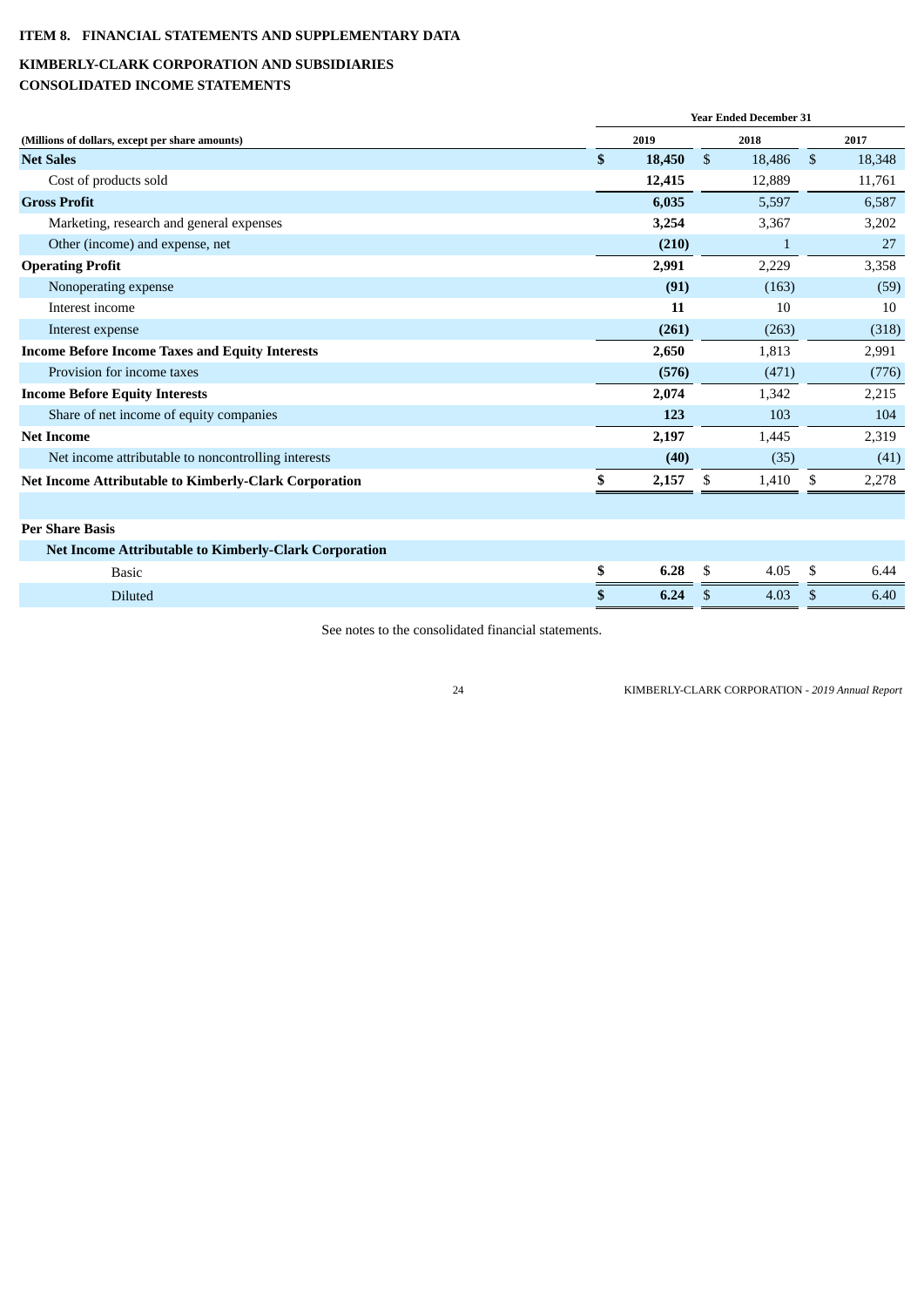# **KIMBERLY-CLARK CORPORATION AND SUBSIDIARIES CONSOLIDATED STATEMENTS OF COMPREHENSIVE INCOME**

|                                                                        | <b>Year Ended December 31</b> |                   |  |       |      |       |  |
|------------------------------------------------------------------------|-------------------------------|-------------------|--|-------|------|-------|--|
| (Millions of dollars)                                                  | 2019<br>2018                  |                   |  |       | 2017 |       |  |
| <b>Net Income</b>                                                      |                               | 2,197             |  | 1,445 |      | 2,319 |  |
| Other Comprehensive Income (Loss), Net of Tax                          |                               |                   |  |       |      |       |  |
| Unrealized currency translation adjustments                            |                               | 19                |  | (428) |      | 517   |  |
| Employee postretirement benefits                                       |                               | 12                |  | 140   |      | 118   |  |
| Other                                                                  |                               | (34)              |  | 51    |      | (45)  |  |
| Total Other Comprehensive Income (Loss), Net of Tax                    |                               | $\left( 3\right)$ |  | (237) |      | 590   |  |
| <b>Comprehensive Income</b>                                            |                               | 2,194             |  | 1.208 |      | 2,909 |  |
| Comprehensive income attributable to noncontrolling interests          |                               | (31)              |  | (22)  |      | (76)  |  |
| <b>Comprehensive Income Attributable to Kimberly-Clark Corporation</b> |                               | 2,163             |  | 1,186 |      | 2,833 |  |

See notes to the consolidated financial statements.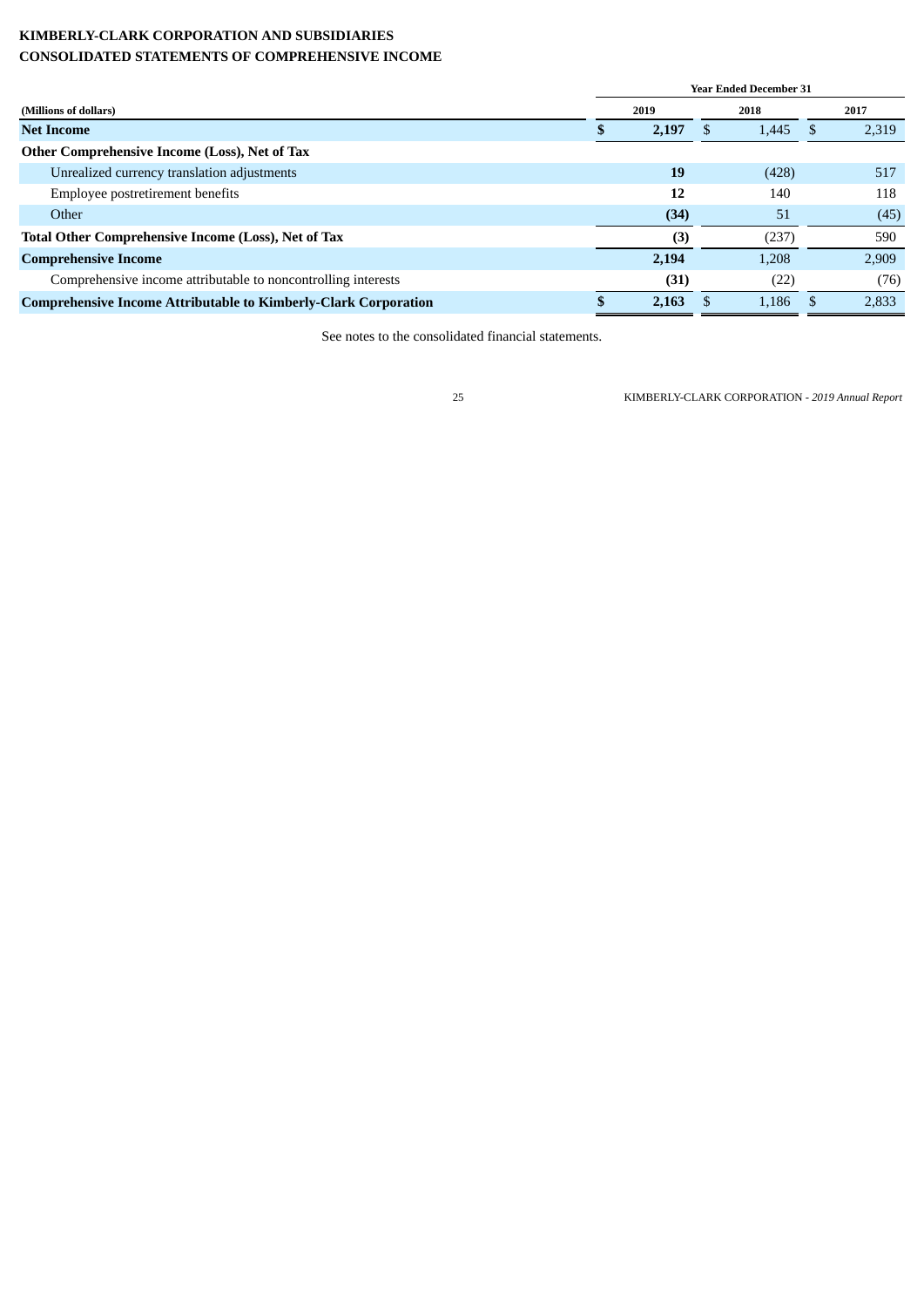# **KIMBERLY-CLARK CORPORATION AND SUBSIDIARIES CONSOLIDATED BALANCE SHEETS**

|                                        |              | December 31 |        |
|----------------------------------------|--------------|-------------|--------|
| (Millions of dollars)                  | 2019         |             | 2018   |
| <b>ASSETS</b>                          |              |             |        |
| <b>Current Assets</b>                  |              |             |        |
| Cash and cash equivalents              | \$           | 442<br>- \$ | 539    |
| Accounts receivable, net               | 2,263        |             | 2,164  |
| Inventories                            | 1,790        |             | 1,813  |
| Other current assets                   |              | 562         | 525    |
| <b>Total Current Assets</b>            | 5,057        |             | 5,041  |
| Property, Plant and Equipment, Net     | 7,450        |             | 7,159  |
| <b>Investments in Equity Companies</b> |              | 268         | 224    |
| Goodwill                               | 1,467        |             | 1,474  |
| <b>Other Assets</b>                    | 1,041        |             | 620    |
| <b>TOTAL ASSETS</b>                    | 15,283<br>\$ | \$          | 14,518 |

# **LIABILITIES AND STOCKHOLDERS' EQUITY**

| <b>Current Liabilities</b>                                                                                                    |              |    |         |
|-------------------------------------------------------------------------------------------------------------------------------|--------------|----|---------|
| Debt payable within one year                                                                                                  | \$<br>1,534  | \$ | 1,208   |
| Trade accounts payable                                                                                                        | 3,055        |    | 3,190   |
| Accrued expenses and other current liabilities                                                                                | 1,978        |    | 1,793   |
| Dividends payable                                                                                                             | 352          |    | 345     |
| <b>Total Current Liabilities</b>                                                                                              | 6,919        |    | 6,536   |
| <b>Long-Term Debt</b>                                                                                                         | 6,213        |    | 6,247   |
| <b>Noncurrent Employee Benefits</b>                                                                                           | 897          |    | 931     |
| <b>Deferred Income Taxes</b>                                                                                                  | 511          |    | 458     |
| <b>Other Liabilities</b>                                                                                                      | 520          |    | 328     |
| <b>Redeemable Preferred Securities of Subsidiaries</b>                                                                        | 29           |    | 64      |
| <b>Stockholders' Equity</b>                                                                                                   |              |    |         |
| <b>Kimberly-Clark Corporation</b>                                                                                             |              |    |         |
| Preferred stock - no par value - authorized 20.0 million shares, none issued                                                  |              |    |         |
| Common stock - \$1.25 par value - authorized 1.2 billion shares;<br>issued 378.6 million shares at December 31, 2019 and 2018 | 473          |    | 473     |
| Additional paid-in capital                                                                                                    | 556          |    | 548     |
| Common stock held in treasury, at cost - 37.1 and 33.6 million<br>shares at December 31, 2019 and 2018, respectively          | (4, 454)     |    | (3,956) |
| Retained earnings                                                                                                             | 6,686        |    | 5,947   |
| Accumulated other comprehensive income (loss)                                                                                 | (3,294)      |    | (3,299) |
| <b>Total Kimberly-Clark Corporation Stockholders' Equity</b>                                                                  | (33)         |    | (287)   |
| <b>Noncontrolling Interests</b>                                                                                               | 227          |    | 241     |
| <b>Total Stockholders' Equity</b>                                                                                             | 194          |    | (46)    |
| <b>TOTAL LIABILITIES AND STOCKHOLDERS' EQUITY</b>                                                                             | \$<br>15,283 | S  | 14,518  |
|                                                                                                                               |              |    |         |

See notes to the consolidated financial statements.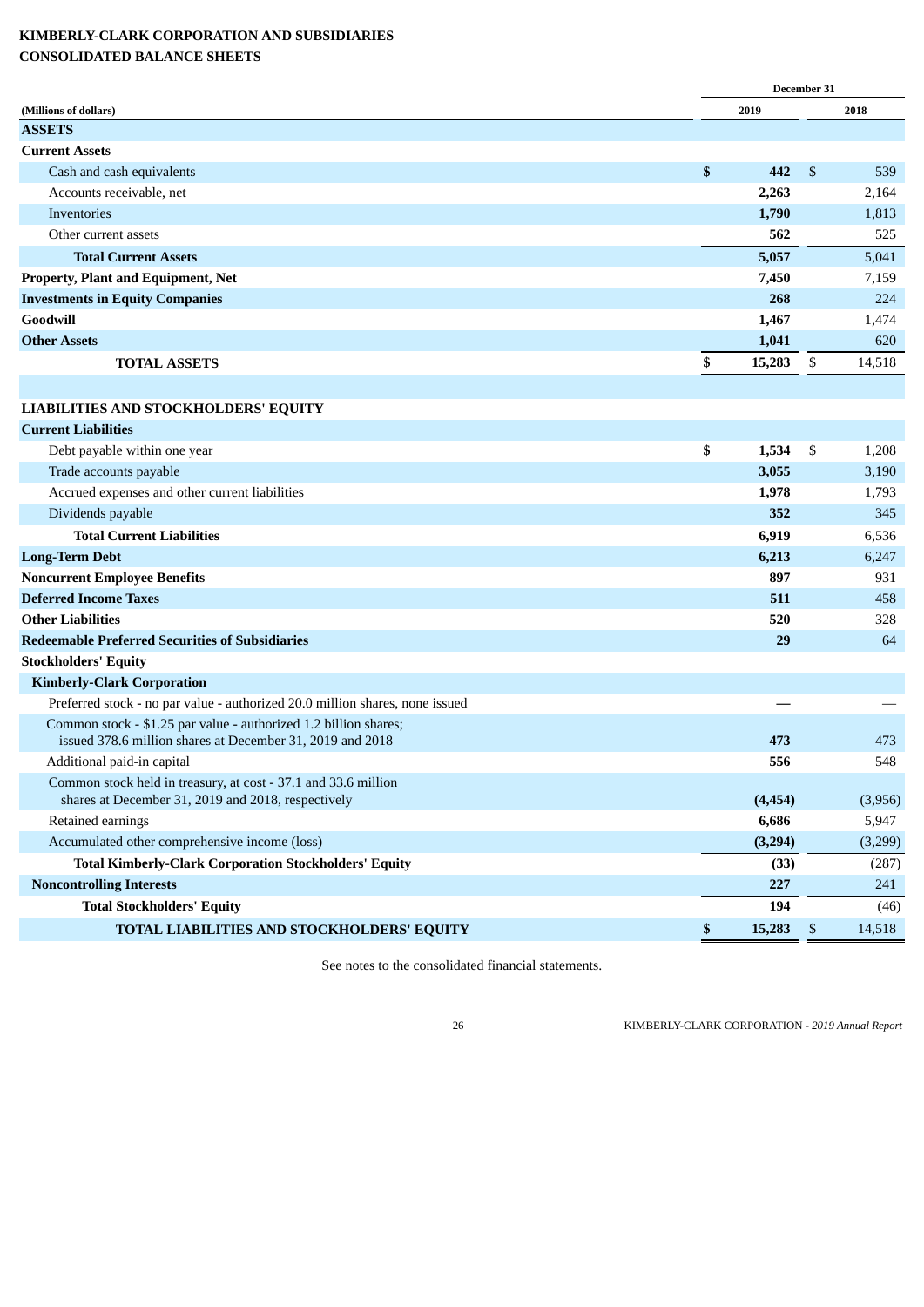# **KIMBERLY-CLARK CORPORATION AND SUBSIDIARIES CONSOLIDATED STATEMENTS OF STOCKHOLDERS' EQUITY**

| (Millions of dollars, shares in                                                | <b>Common Stock</b><br><b>Issued</b> |               | <b>Additional</b>                |               | <b>Treasury Stock</b> |                                    | <b>Accumulated</b><br>Other           | Non-                             | <b>Total</b>                     |
|--------------------------------------------------------------------------------|--------------------------------------|---------------|----------------------------------|---------------|-----------------------|------------------------------------|---------------------------------------|----------------------------------|----------------------------------|
| thousands, except per share<br>amounts)                                        | <b>Shares</b>                        | <b>Amount</b> | Paid-in<br>Capital               | <b>Shares</b> | Amount                | <b>Retained</b><br><b>Earnings</b> | Comprehensive<br><b>Income (Loss)</b> | controlling<br><b>Interests</b>  | Stockholders'<br><b>Equity</b>   |
| Balance at December 31, 2016                                                   | 378,597                              | \$<br>473     | $\boldsymbol{\mathsf{S}}$<br>600 | 22,029        | (2,571)               | \$<br>4,870                        | \$<br>(3, 474)                        | $\boldsymbol{\mathsf{S}}$<br>219 | $\boldsymbol{\mathsf{S}}$<br>117 |
| Net income in stockholders'<br>equity, excludes redeemable<br>interests' share |                                      |               |                                  |               |                       | 2,278                              |                                       | 36                               | 2,314                            |
| Other comprehensive income,<br>net of tax                                      |                                      |               |                                  |               |                       |                                    | 555                                   | 35                               | 590                              |
| Stock-based awards exercised<br>or vested                                      |                                      |               | (89)                             | (1,926)       | 210                   |                                    |                                       |                                  | 121                              |
| Shares repurchased                                                             |                                      |               |                                  | 7,388         | (927)                 |                                    |                                       |                                  | (927)                            |
| Recognition of stock-based<br>compensation                                     |                                      |               | 76                               |               |                       |                                    |                                       |                                  | 76                               |
| Dividends declared (\$3.88 per<br>share)                                       |                                      |               |                                  |               |                       | (1, 371)                           |                                       | (37)                             | (1, 408)                         |
| Other                                                                          |                                      |               | 7                                |               |                       | (8)                                |                                       |                                  | (1)                              |
| Balance at December 31, 2017                                                   | 378,597                              | 473           | 594                              | 27,491        | (3,288)               | 5,769                              | (2,919)                               | 253                              | 882                              |
| Net income in stockholders'<br>equity, excludes redeemable<br>interests' share |                                      |               |                                  |               |                       | 1,410                              |                                       | 31                               | 1,441                            |
| Other comprehensive income,<br>net of tax                                      |                                      |               |                                  |               |                       |                                    | (224)                                 | (12)                             | (236)                            |
| Stock-based awards exercised<br>or vested                                      |                                      |               | (90)                             | (1, 351)      | 152                   |                                    |                                       |                                  | 62                               |
| Shares repurchased                                                             |                                      |               |                                  | 7,495         | (820)                 |                                    |                                       |                                  | (820)                            |
| Recognition of stock-based<br>compensation                                     |                                      |               | 39                               |               |                       |                                    |                                       |                                  | 39                               |
| Dividends declared (\$4.00 per<br>share)                                       |                                      |               |                                  |               |                       | (1, 391)                           |                                       | (32)                             | (1, 423)                         |
| Other                                                                          |                                      |               | 5                                |               |                       | 159                                | (156)                                 | $\mathbf{1}$                     | 9                                |
| Balance at December 31, 2018                                                   | 378,597                              | 473           | 548                              | 33,635        | (3,956)               | 5,947                              | (3,299)                               | 241                              | (46)                             |
| Net income in stockholders'<br>equity, excludes redeemable<br>interests' share |                                      |               |                                  |               |                       | 2,157                              |                                       | 37                               | 2,194                            |
| Other comprehensive income,<br>net of tax                                      |                                      |               |                                  |               |                       |                                    | 6                                     | (10)                             | (4)                              |
| Stock-based awards exercised<br>or vested                                      |                                      |               | (93)                             | (2, 817)      | 322                   |                                    |                                       |                                  | 229                              |
| Shares repurchased                                                             |                                      |               |                                  | 6,331         | (820)                 |                                    |                                       |                                  | (820)                            |
| Recognition of stock-based<br>compensation                                     |                                      |               | 94                               |               |                       |                                    |                                       |                                  | 94                               |
| Dividends declared (\$4.12 per<br>share)                                       |                                      |               |                                  |               |                       | (1, 415)                           |                                       | (42)                             | (1, 457)                         |
| Other                                                                          |                                      |               | $\overline{7}$                   |               |                       | (3)                                | (1)                                   | $\mathbf{1}$                     | 4                                |
| Balance at December 31, 2019                                                   | 378,597                              | \$<br>473     | $\pmb{\mathbb{S}}$<br>556        | 37,149        | \$(4,454)             | \$<br>6,686                        | $\mathbf{\$}$<br>$(3,294)$ \$         | 227                              | $\mathbf{\$}$<br>194             |

See notes to the consolidated financial statements.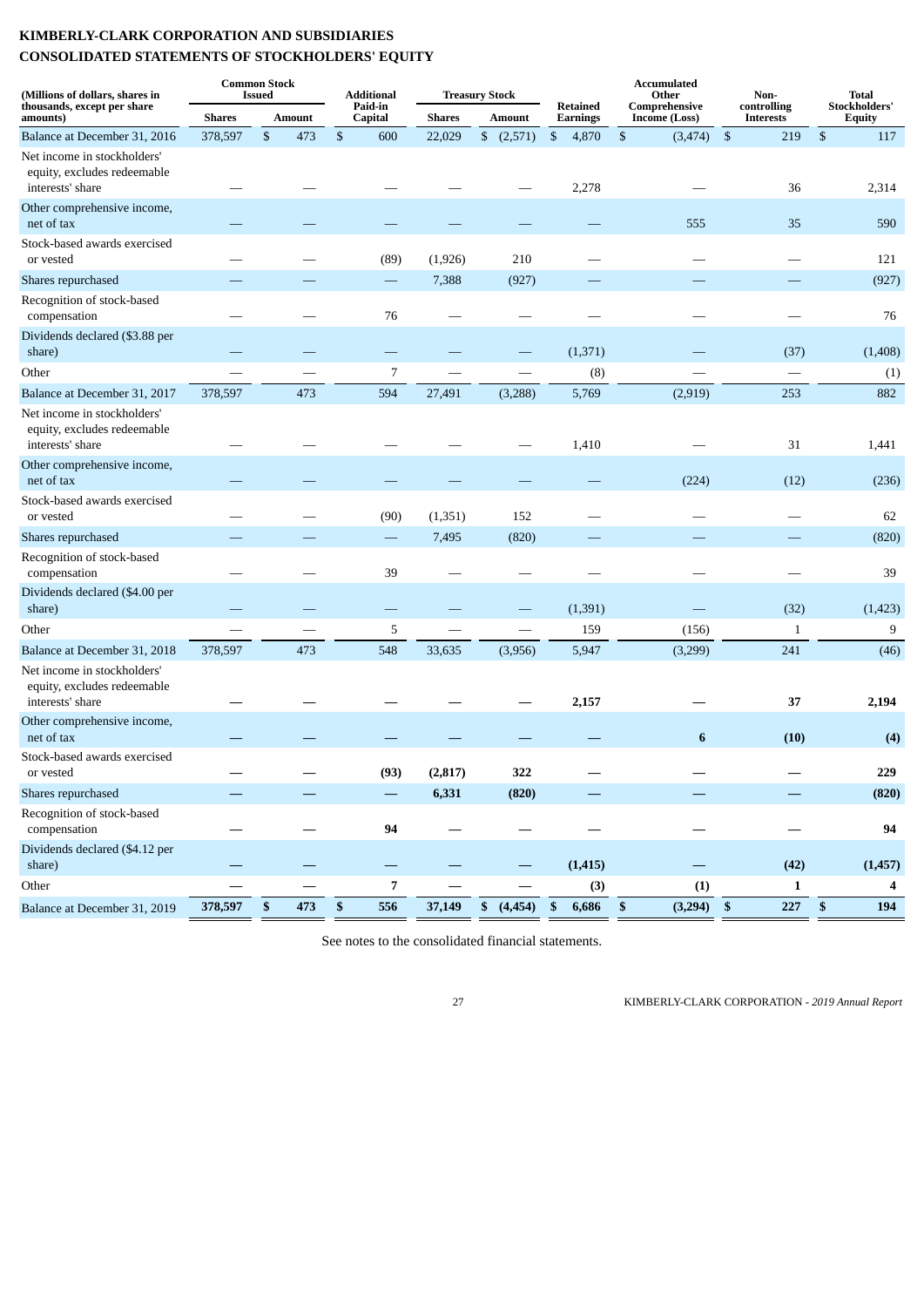# **KIMBERLY-CLARK CORPORATION AND SUBSIDIARIES CONSOLIDATED CASH FLOW STATEMENTS**

|                                                                     | <b>Year Ended December 31</b> |      |          |    |         |  |
|---------------------------------------------------------------------|-------------------------------|------|----------|----|---------|--|
| (Millions of dollars)                                               | 2019                          | 2018 |          |    |         |  |
| <b>Operating Activities</b>                                         |                               |      |          |    |         |  |
| Net income                                                          | \$<br>2,197                   | \$   | 1,445    | \$ | 2,319   |  |
| Depreciation and amortization                                       | 917                           |      | 882      |    | 724     |  |
| Asset impairments                                                   |                               |      | 74       |    |         |  |
| Stock-based compensation                                            | 96                            |      | 41       |    | 76      |  |
| Deferred income taxes                                               | 29                            |      | 2        |    | (69)    |  |
| Net (gains) losses on asset dispositions                            | (193)                         |      | 52       |    | 21      |  |
| Equity companies' earnings (in excess of) less than dividends paid  | (6)                           |      | 18       |    | 26      |  |
| Operating working capital                                           | (288)                         |      | 389      |    | (148)   |  |
| Postretirement benefits                                             | 13                            |      | (25)     |    | 2       |  |
| Other                                                               | (29)                          |      | 92       |    | (22)    |  |
| <b>Cash Provided by Operations</b>                                  | 2,736                         |      | 2,970    |    | 2,929   |  |
| <b>Investing Activities</b>                                         |                               |      |          |    |         |  |
| Capital spending                                                    | (1,209)                       |      | (877)    |    | (785)   |  |
| Proceeds from dispositions of property                              | 242                           |      | 51       |    | 3       |  |
| Investments in time deposits                                        | (568)                         |      | (353)    |    | (214)   |  |
| Maturities of time deposits                                         | 542                           |      | 272      |    | 183     |  |
| Other                                                               | (49)                          |      | 5        |    | (38)    |  |
| <b>Cash Used for Investing</b>                                      | (1, 042)                      |      | (902)    |    | (851)   |  |
| <b>Financing Activities</b>                                         |                               |      |          |    |         |  |
| Cash dividends paid                                                 | (1, 408)                      |      | (1,386)  |    | (1,359) |  |
| Change in short-term debt                                           | 303                           |      | (34)     |    | 360     |  |
| Debt proceeds                                                       | 706                           |      | 507      |    | 937     |  |
| Debt repayments                                                     | (707)                         |      | (407)    |    | (1,481) |  |
| Proceeds from exercise of stock options                             | 228                           |      | 62       |    | 121     |  |
| Acquisitions of common stock for the treasury                       | (800)                         |      | (800)    |    | (911)   |  |
| Other                                                               | (114)                         |      | (57)     |    | (88)    |  |
| <b>Cash Used for Financing</b>                                      | (1,792)                       |      | (2, 115) |    | (2,421) |  |
| <b>Effect of Exchange Rate Changes on Cash and Cash Equivalents</b> | $\mathbf{1}$                  |      | (30)     |    | 36      |  |
| <b>Change in Cash and Cash Equivalents</b>                          | (97)                          |      | (77)     |    | (307)   |  |
| <b>Cash and Cash Equivalents - Beginning of Year</b>                | 539                           |      | 616      |    | 923     |  |
| <b>Cash and Cash Equivalents - End of Year</b>                      | \$<br>442                     | \$   | 539      | \$ | 616     |  |

See notes to the consolidated financial statements.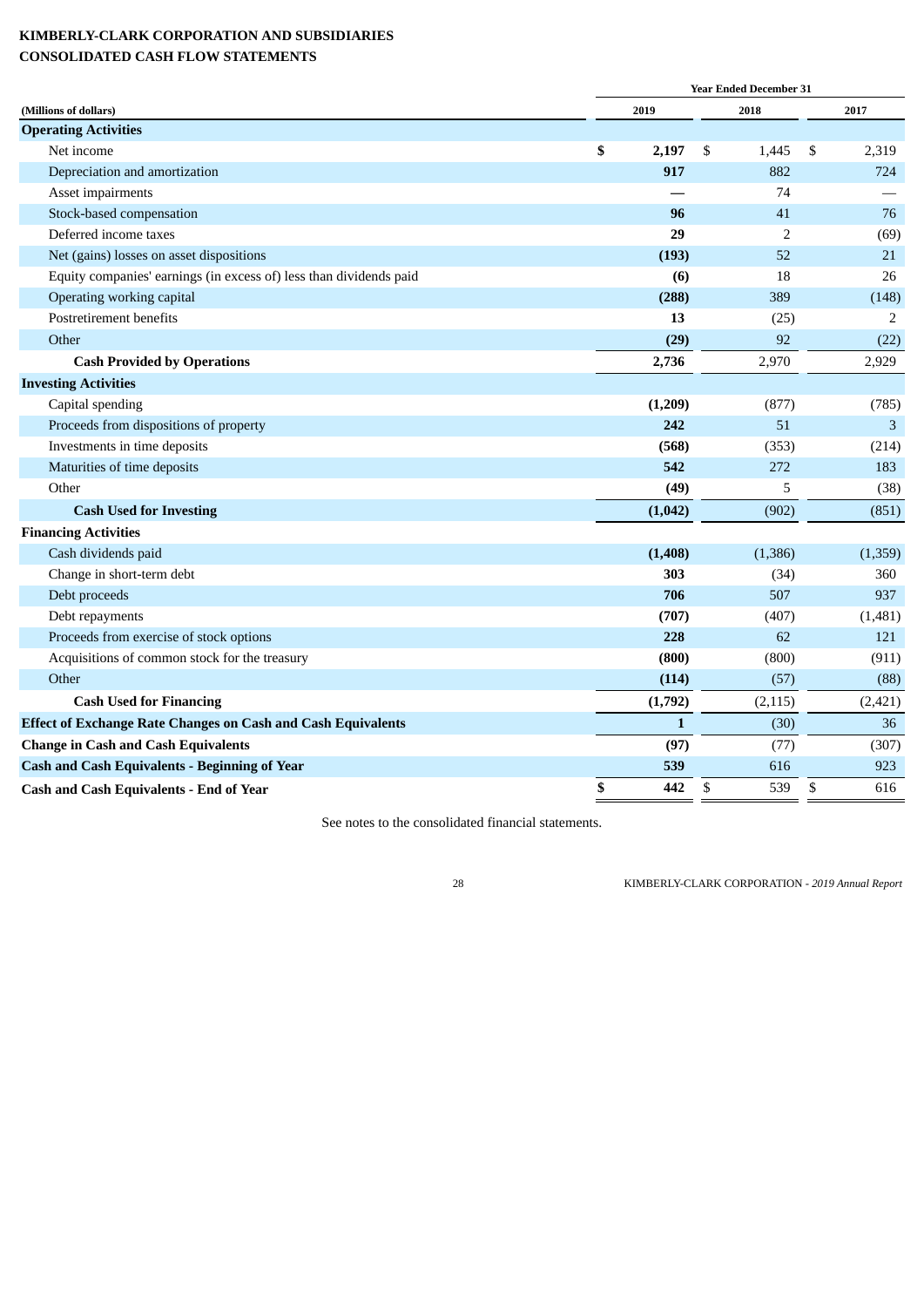# **KIMBERLY-CLARK CORPORATION AND SUBSIDIARIES NOTES TO THE CONSOLIDATED FINANCIAL STATEMENTS**

#### **Note 1. Accounting Policies**

## Basis of Presentation

The consolidated financial statements present the accounts of Kimberly-Clark Corporation and all subsidiaries in which it has a controlling financial interest as if they were a single economic entity in conformity with accounting principles generally accepted in the United States of America ("GAAP"). All intercompany transactions and accounts are eliminated in consolidation. The terms "Corporation," "Kimberly-Clark," "we," "our," and "us" refer to Kimberly-Clark Corporation and all subsidiaries in which it has a controlling financial interest. Dollar amounts are reported in millions, except per share dollar amounts, unless otherwise noted.

## Use of Estimates

The preparation of financial statements requires management to make estimates and assumptions that affect the reported amounts of assets and liabilities at the date of the financial statements and the reported amounts of net sales and expenses during the reporting periods. Actual results could differ from these estimates, and changes in these estimates are recorded when known. Estimates are used in accounting for, among other things, sales incentives and trade promotion allowances, employee postretirement benefits, and deferred income taxes and potential assessments.

#### Cash Equivalents

Cash equivalents are short-term investments with an original maturity date of three months or less.

## Inventories and Distribution Costs

Most U.S. inventories are valued at the lower of cost, using the Last-In, First-Out ("LIFO") method, or market. The balance of the U.S. inventories and inventories of consolidated operations outside the U.S. are valued at the lower of cost or net realizable value using either the First-In, First-Out ("FIFO") or weighted-average cost methods. Net realizable value is the estimated selling prices in the ordinary course of business, less reasonably predictable costs of completion, disposal, and transportation. Distribution costs are classified as cost of products sold.

#### Property and Depreciation

Property, plant and equipment are stated at cost and are depreciated on the straight-line method. Buildings are depreciated over their estimated useful lives, primarily 40 years. Machinery and equipment are depreciated over their estimated useful lives, primarily ranging from 16 to 20 years. Purchases of computer software, including external costs and certain internal costs (including payroll and payroll-related costs of employees) directly associated with developing significant computer software applications for internal use, are capitalized. Computer software costs are amortized on the straight-line method over the estimated useful life of the software, which generally does not exceed 5 years.

Estimated useful lives are periodically reviewed and, when warranted, changes are made to them. Long-lived assets are reviewed for impairment whenever events or changes in circumstances indicate that their carrying amount may not be recoverable. An impairment loss would be indicated when estimated undiscounted future cash flows from the use and eventual disposition of an asset group, which are identifiable and largely independent of the cash flows of other asset groups, are less than the carrying amount of the asset group. Measurement of an impairment loss would be based on the excess of the carrying amount of the asset group over its fair value. Fair value is measured using discounted cash flows or independent appraisals, as appropriate. When property is sold or retired, the cost of the property and the related accumulated depreciation are removed from the consolidated balance sheet and any gain or loss on the transaction is included in income.

## Goodwill and Other Intangible Assets

Goodwill represents costs in excess of fair values assigned to the underlying net assets of acquired businesses. Goodwill is not amortized, but rather is assessed for impairment annually and whenever events and circumstances indicate that impairment may have occurred. Impairment testing compares the reporting unit carrying amount, including goodwill, with its fair value. Fair value is estimated based on discounted cash flows. If the reporting unit carrying amount, including goodwill, exceeds its fair value, a goodwill impairment charge for the excess amount above fair value would be recorded. For 2019, we completed the required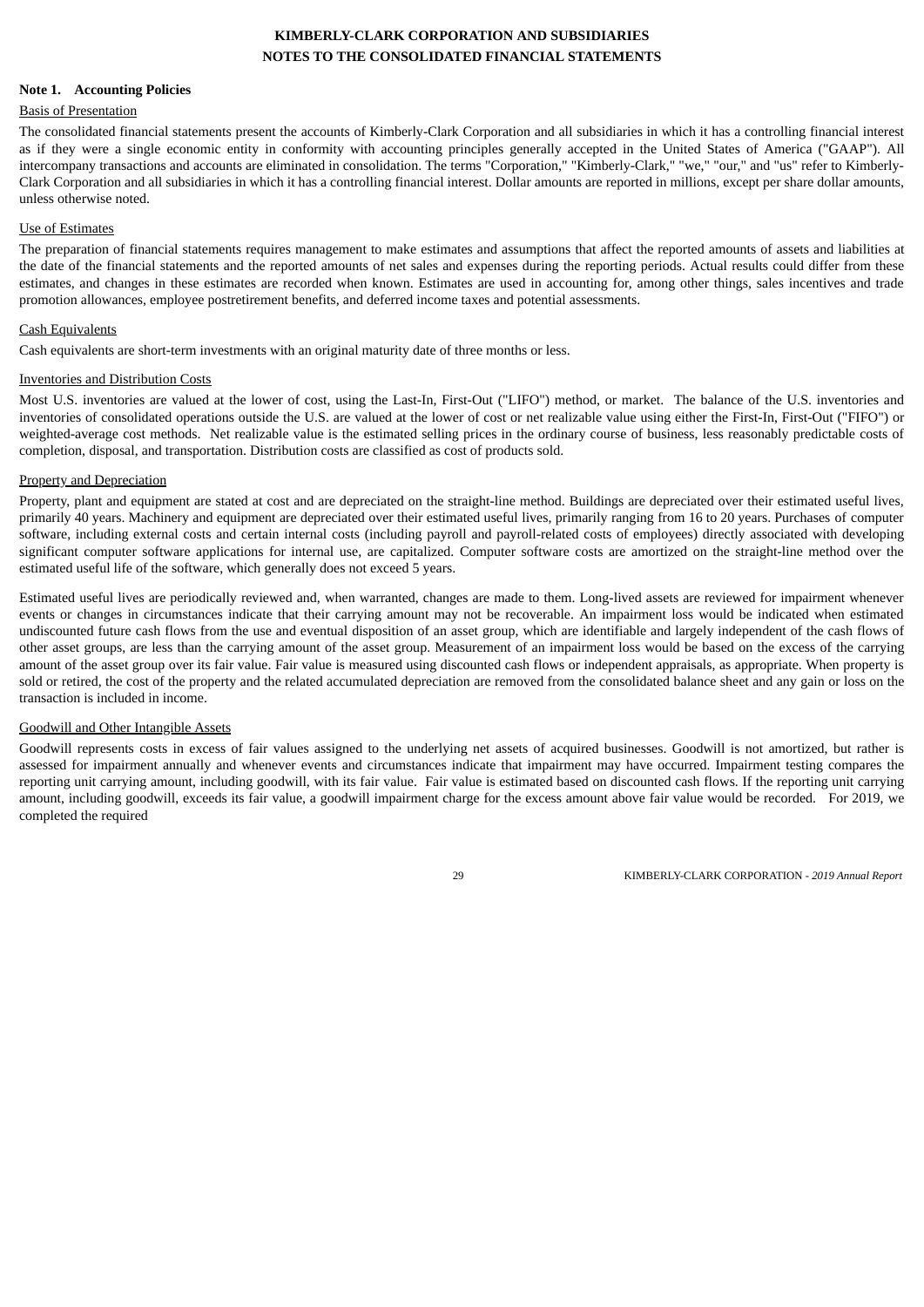annual testing of goodwill for impairment for all of our reporting units using the first day of the third quarter as the measurement date and determined through quantitative impairment testing that goodwill is not impaired.

Intangible assets with finite lives are amortized over their estimated useful lives and are reviewed for impairment whenever events or changes in circumstances indicate that their carrying amount may not be recoverable. An impairment loss would be indicated when estimated undiscounted future cash flows from the use of the asset are less than its carrying amount. An impairment loss would be measured as the difference between the fair value (based on discounted future cash flows) and the carrying amount of the asset. Estimated useful lives range from 2 to 20 years for trademarks and 5 to 15 years for patents, developed technologies and other intangible assets.

### Investments in Equity Companies

Investments in companies which we do not control but over which we have the ability to exercise significant influence and that, in general, are at least 20 percent-owned by us, are stated at cost plus equity in undistributed net income. These investments are evaluated for impairment when warranted. An impairment loss would be recorded whenever a decline in value of an equity investment below its carrying amount is determined to be other than temporary. In judging "other than temporary," we would consider the length of time and extent to which the fair value of the equity company investment has been less than the carrying amount, the near-term and longer-term operating and financial prospects of the equity company, and our longer-term intent of retaining the investment in the equity company.

#### Revenue Recognition

Sales revenue is recognized at the time of product shipment or delivery, depending on when control passes, to unaffiliated customers, and when all of the following have occurred: a firm sales agreement is in place, pricing is fixed or determinable, and collection is reasonably assured. Sales are reported net of returns, consumer and trade promotions, rebates and freight allowed. Taxes imposed by governmental authorities on our revenue-producing activities with customers, such as sales taxes and value-added taxes, are excluded from net sales.

#### Sales Incentives and Trade Promotion Allowances

The cost of promotion activities provided to customers is classified as a reduction in sales revenue. In addition, the estimated redemption value of consumer coupons and related expense are recorded when the related revenue from customers is realized. Rebate and promotion accruals are based on estimates of the quantity of customer sales. Promotion accruals also consider estimates of the number of consumer coupons that will be redeemed and timing and costs of activities within the promotional programs.

#### Advertising Expense

Advertising costs are expensed in the year the related advertisement or campaign is first presented through traditional or digital media. For interim reporting purposes, advertising expenses are charged to operations as a percentage of sales based on estimated sales and related advertising expense for the full year.

#### Research Expense

Research and development costs are charged to expense as incurred.

#### Foreign Currency Translation

The income statements of foreign operations, other than those in highly inflationary economies, are translated into U.S. dollars at rates of exchange in effect each month. The balance sheets of these operations are translated at period-end exchange rates, and the differences from historical exchange rates are reflected in stockholders' equity as unrealized translation adjustments.

As of July 1, 2018, we elected to adopt highly inflationary accounting for our subsidiaries in Argentina ("K-C Argentina"). The effect of changes in exchange rates on peso-denominated monetary assets and liabilities has been reflected in earnings in Other (income) and expense, net and was not material. As of December 31, 2019, K-C Argentina had a small net peso monetary position. Net sales of K-C Argentina were approximately 1 percent of our consolidated net sales in 2019 and 2018.

#### Derivative Instruments and Hedging

Our policies allow the use of derivatives for risk management purposes and prohibit their use for speculation. Our policies also prohibit the use of any leveraged derivative instrument. Consistent with our policies, foreign currency derivative instruments, interest rate swaps and locks, and the majority of commodity hedging contracts are entered into with major financial institutions.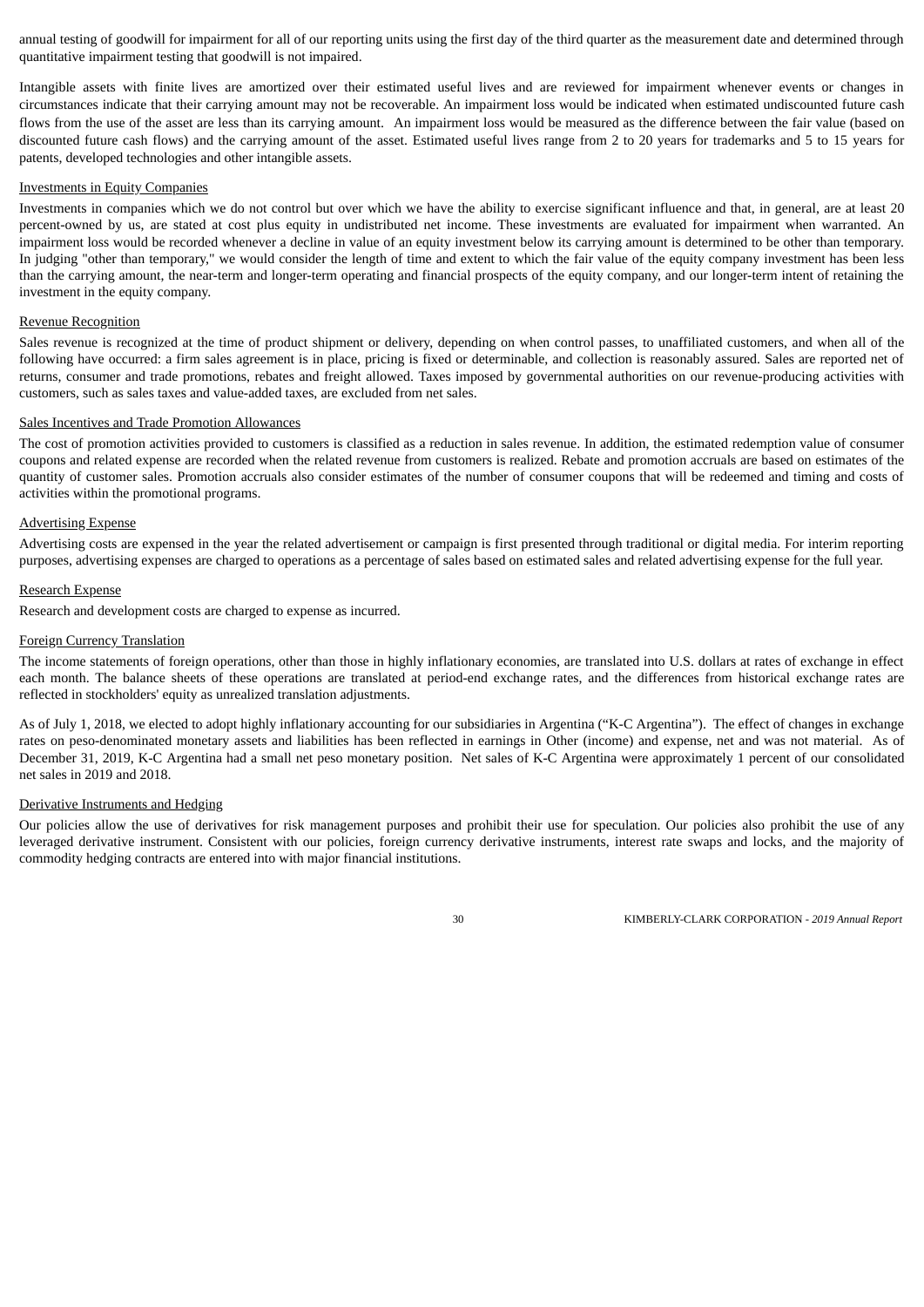At inception, we formally designate certain derivatives as cash flow, fair value or net investment hedges and establish how the effectiveness of these hedges will be assessed and measured. This process links the derivatives to the transactions or financial balances they are hedging. Changes in the fair value of derivatives not designated as hedging instruments are recorded in earnings as they occur. All derivative instruments are recorded as assets or liabilities on the balance sheet at fair value. Changes in the fair value of derivatives are either recorded in the income statement or other comprehensive income, as appropriate. The gain or loss on derivatives designated as fair value hedges and the offsetting loss or gain on the hedged item attributable to the hedged risk are included in income in the period that changes in fair value occur. The gain or loss on derivatives designated as cash flow hedges is included in other comprehensive income in the period that changes in fair value occur, and is reclassified to income in the same period that the hedged item affects income. The gain or loss on derivatives designated as hedges of investments in foreign subsidiaries is recognized in other comprehensive income to offset the change in value of the net investments being hedged. Certain foreign-currency derivative instruments not designated as hedging instruments have been entered into to manage certain non-functional currency denominated monetary assets and liabilities. The gain or loss on these derivatives is included in income in the period that changes in their fair values occur. Cash flows from derivatives are classified within the consolidated statement of cash flows in the same category as the items being hedged. Cash flows from derivatives are classified within Operating Activities, except for derivatives designated as net investment hedges which are classified in Investing Activities. See Note 10 for disclosures about derivative instruments and hedging activities.

#### Leases

Lease assets and lease liabilities are recognized at the commencement of an arrangement where it is determined at inception that a lease exists. Lease assets represent the right to use an underlying asset for the lease term, and lease liabilities represent the obligation to make lease payments arising from the lease. These assets and liabilities are initially recognized based on the present value of lease payments over the lease term calculated using our incremental borrowing rate generally applicable to the location of the lease asset, unless the implicit rate is readily determinable. Lease assets also include any upfront lease payments made and exclude lease incentives. Lease terms include options to extend or terminate the lease when it is reasonably certain that those options will be exercised.

Variable lease payments are generally expensed as incurred and include certain index-based changes in rent, certain nonlease components, such as maintenance and other services provided by the lessor, and other charges included in the lease. Leases with an initial term of 12 months or less are not recorded on the balance sheet, and the expense for these short-term leases and for operating leases is recognized on a straight-line basis over the lease term.

Certain lease agreements with lease and nonlease components are combined as a single lease component. The depreciable life of lease assets and leasehold improvements is limited by the expected lease term, unless there is a transfer of title or purchase option reasonably certain of exercise.

#### Accounting Standards - Adopted During 2019

The Financial Accounting Standards Board (the "FASB") issued Accounting Standards Update ("ASU") No. 2016-02, *Leases (Topic 842),* amended by ASU 2018-11, *Leases (Topic 842): Targeted Improvements*. The new guidance requires a lessee to recognize assets and liabilities for all leases with lease terms of more than 12 months and provide additional disclosures. The ASU requires adoption using a modified retrospective transition approach with either 1) periods prior to the adoption date being recast or 2) a cumulative-effect adjustment recognized to the opening balance of retained earnings on the adoption date with prior periods not recast. We adopted this standard on January 1, 2019 using the cumulative-effect adjustment approach. We elected the package of practical expedients in transition for leases that commenced prior to January 1, 2019 whereby these contracts were not reassessed or reclassified from their previous assessment as of December 31, 2018. We also elected certain other practical expedients in transition including not reassessing existing land easements as lease contracts. For all new and modified leases after adoption of the ASU, we have taken the component election allowing us to generally account for lease components together with nonlease components in the calculation of the lease asset and corresponding liability. We implemented processes and a lease accounting system to ensure adequate internal controls were in place to assess our contracts and enable proper accounting and reporting of financial information upon adoption. No cumulative-effect adjustment was recognized as the amount was not material, and the impact on our results of operations and cash flows was also not material. See Note 8 for the financial position impact and additional disclosures.

The FASB issued ASU No. 2017-12, Derivatives and Hedging (Topic 815): Targeted Improvements to Accounting for Hedging Activities. The new standard makes more financial and non-financial hedging strategies eligible for hedge accounting. It also amends presentation and disclosure requirements and changes how companies assess hedge effectiveness. This ASU requires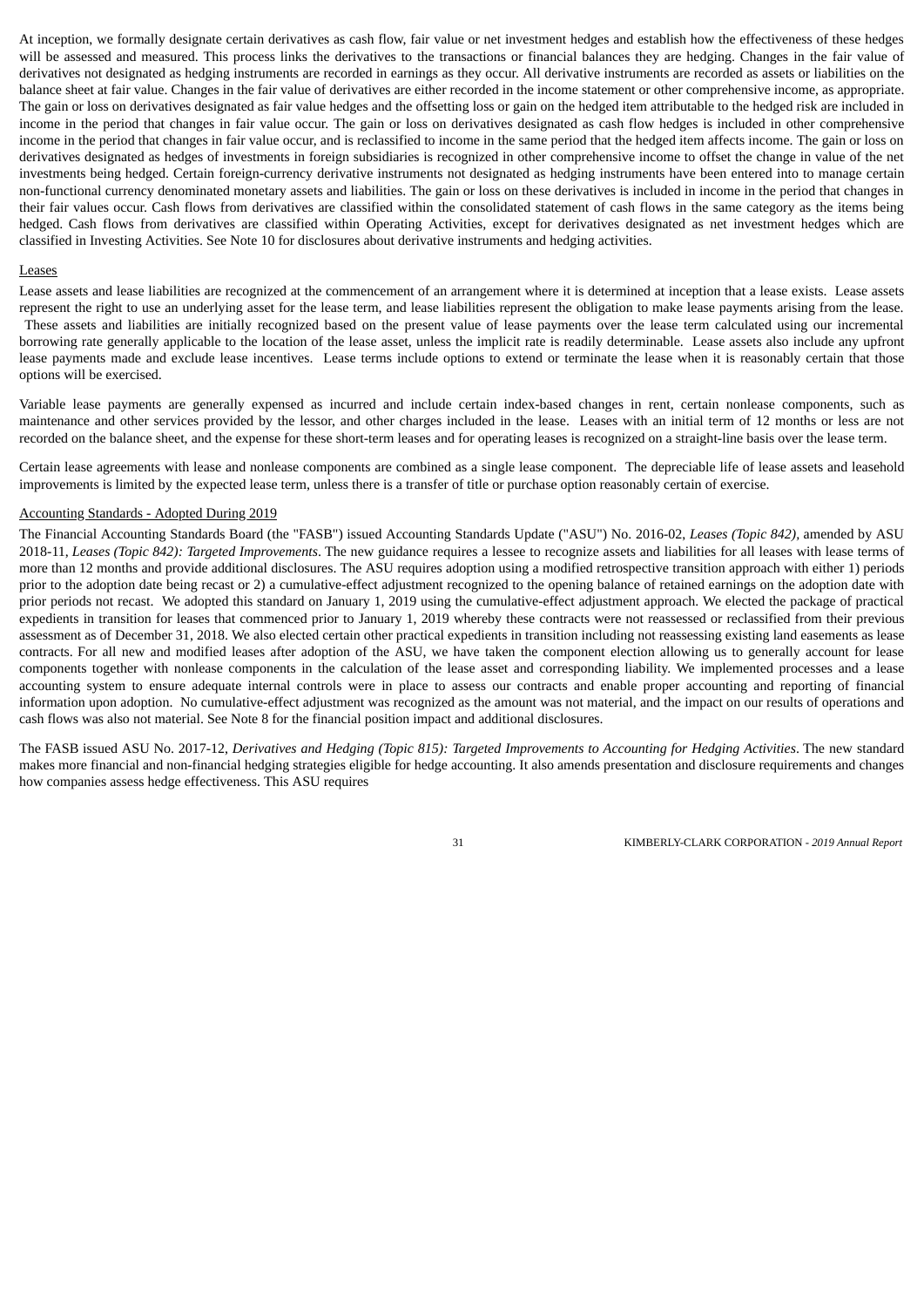adoption using a modified retrospective transition approach with a cumulative-effect adjustment recognized to the opening balance of retained earnings on the adoption date with prior periods not recast. We adopted this standard on January 1, 2019 with no cumulative-effect adjustment as the amount was not material. The effects of this standard on our financial position, results of operations and cash flows were not material.

The FASB issued ASU No. 2018-13, *Fair Value Measurement (Topic 820)*. The new guidance modifies disclosure requirements related to fair value measurement. The amendments in this ASU are effective for fiscal years, and interim periods within those fiscal years, beginning after December 15, 2019. Implementation on a prospective or retrospective basis varies by specific disclosure requirement. We early adopted this standard as of July 1, 2019 on a prospective basis. The impact on our disclosures was not material.

#### Accounting Standards Issued - Not Adopted as of December 31, 2019

The FASB issued ASU No. 2018-15, *Intangibles-Goodwill and Other-Internal-Use Software (Subtopic 350-40).* The new guidance reduces complexity for the accounting for costs of implementing a cloud computing service arrangement and aligns the requirements for capitalizing implementation costs incurred in a hosting arrangement that is a service contract with the requirements for capitalizing implementation costs incurred to develop or obtain internal-use software (and hosting arrangements that include an internal use software license). We adopted this standard as of January 1, 2020 on a prospective basis. The effects of this standard on our financial position, results of operations and cash flows were not material.

The FASB issued ASU No. 2019-12, Income Taxes (Topic 740): Simplifying the Accounting for Income Taxes. The new guidance simplifies the accounting for income taxes by eliminating certain exceptions related to the approach for intraperiod tax allocation, the methodology for calculating income taxes in an interim period, hybrid taxes and the recognition of deferred tax liabilities for outside basis differences. It also clarifies and simplifies other aspects of the accounting for income taxes. For public companies, the amendments in this ASU are effective for fiscal years beginning after December 15, 2020 and interim periods within those fiscal years. Early adoption is permitted in interim or annual periods with any adjustments reflected as of the beginning of the annual period that includes that interim period. Additionally, entities that elect early adoption must adopt all the amendments in the same period. Amendments are to be applied prospectively, except for certain amendments that are to be applied either retrospectively or with a modified retrospective approach through a cumulative effect adjustment recorded to retained earnings. The effects of this standard on our financial position, results of operations or cash flows are not expected to be material.

## **Note 2. 2018 Global Restructuring Program**

In January 2018, we announced the 2018 Global Restructuring Program to reduce our structural cost base by streamlining and simplifying our manufacturing supply chain and overhead organization. We expect to close or sell approximately 10 manufacturing facilities and expand production capacity at several others. We expect to exit or divest some lower-margin businesses that generate approximately 1 percent of our net sales. The restructuring is expected to impact all of our business segments and our organizations in all major geographies. Workforce reductions are expected to be in the range of 5,000 to 5,500. Certain capital appropriations under the 2018 Global Restructuring Program are being finalized. Accounting for actions related to each appropriation will commence when the appropriation is authorized for execution.

The restructuring is expected to be completed by the end of 2020, with total costs anticipated to be \$1.7 billion to \$1.9 billion pre-tax (\$1.3 billion to \$1.4 billion after tax). Cash costs are expected to be \$900 to \$1.0 billion, primarily related to workforce reductions. Non-cash charges are expected to be \$800 to \$900 pre-tax and will primarily consist of incremental depreciation, asset write-offs and pension settlement and curtailment charges. Restructuring charges in 2020 are expected to be \$300 to \$500 pre-tax (\$235 to \$390 after tax).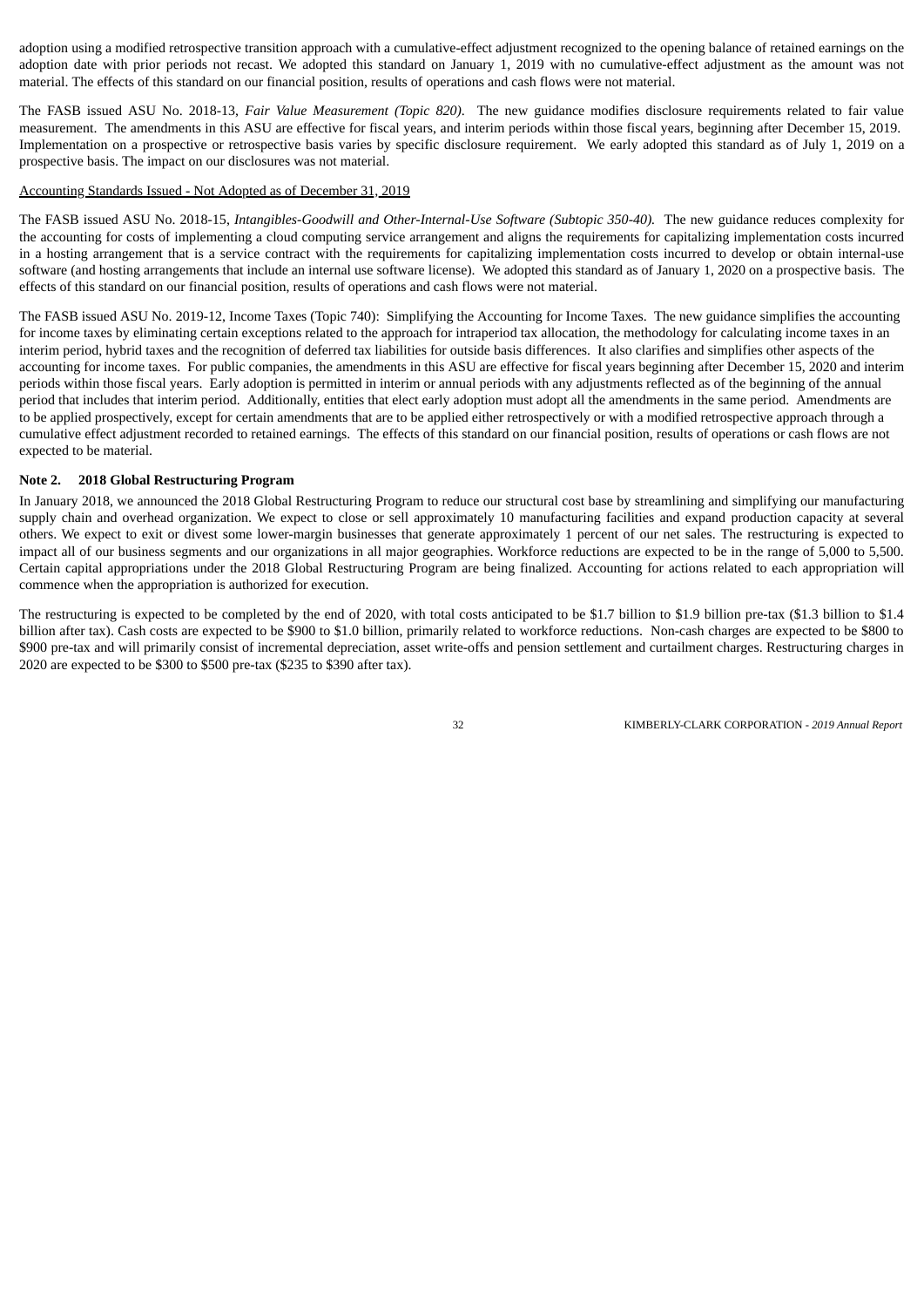The following net charges were incurred in connection with the 2018 Global Restructuring Program:

|                                                                     | <b>Twelve Months Ended</b><br><b>December 31, 2019</b> |                | <b>Twelve Months Ended</b><br><b>December 31, 2018</b> |
|---------------------------------------------------------------------|--------------------------------------------------------|----------------|--------------------------------------------------------|
| Cost of products sold:                                              |                                                        |                |                                                        |
| Charges for workforce reductions                                    | \$<br>31                                               | $\mathfrak{F}$ | 149                                                    |
| Asset impairments                                                   |                                                        |                | 74                                                     |
| Asset write-offs                                                    | 54                                                     |                | 112                                                    |
| Incremental depreciation                                            | 235                                                    |                | 172                                                    |
| Other exit costs                                                    | 96                                                     |                | 34                                                     |
| Total                                                               | 416                                                    |                | 541                                                    |
| Marketing, research and general expenses:                           |                                                        |                |                                                        |
| Charges for workforce reductions                                    | (12)                                                   |                | 243                                                    |
| Other exit costs                                                    | 111                                                    |                | 137                                                    |
| Total                                                               | 99                                                     |                | 380                                                    |
| Other (income) and expense, net <sup>(a)</sup>                      | (194)                                                  |                | (12)                                                   |
| Nonoperating expense <sup>(b)</sup>                                 | 45                                                     |                | 127                                                    |
| Total charges                                                       | 366                                                    |                | 1,036                                                  |
| Provision for income taxes                                          | (118)                                                  |                | (243)                                                  |
| Net charges                                                         | 248                                                    |                | 793                                                    |
| Net impact related to equity companies and noncontrolling interests |                                                        |                | (10)                                                   |
| Net charges attributable to Kimberly-Clark Corporation              | \$<br>248                                              | \$             | 783                                                    |

(a) Other (income) and expense, net in 2019 was the result of pre-tax gains on the sales of manufacturing facilities and associated real estate which were disposed of as part of the restructuring. (b) Represents non-cash pension settlement and curtailment charges resulting from restructuring actions, primarily in the U.S., United Kingdom and Canada.

The asset impairments charge measurement was based on the excess of the carrying value of the impacted asset groups over their fair values. These fair values were measured by using discounted cash flows expected over the limited time the assets would remain in use and as a result, the assets were essentially written off. The use of discounted cash flows represents a level 3 measure under the fair value hierarchy.

The following summarizes the restructuring liabilities activity:

|                                                            | 2019  | 2018  |
|------------------------------------------------------------|-------|-------|
| Restructuring liabilities at January 1                     | 210   |       |
| Charges for workforce reductions and other cash exit costs | 221   | 559   |
| Cash payments                                              | (302) | (325) |
| Currency and other                                         |       | (24)  |
| Restructuring liabilities at December 31                   | 132   | 210   |

As of December 31, 2019 and 2018, restructuring liabilities of \$93 and \$118 are recorded in Accrued expenses and other current liabilities and \$39 and \$92 are recorded in Other Liabilities, respectively. The impact related to restructuring charges is recorded in Operating working capital and Other Operating Activities, as appropriate, in our consolidated cash flow statement.

Through December 31, 2019, cumulative pre-tax charges for the 2018 Global Restructuring Program were \$1.4 billion (\$1.0 billion after tax).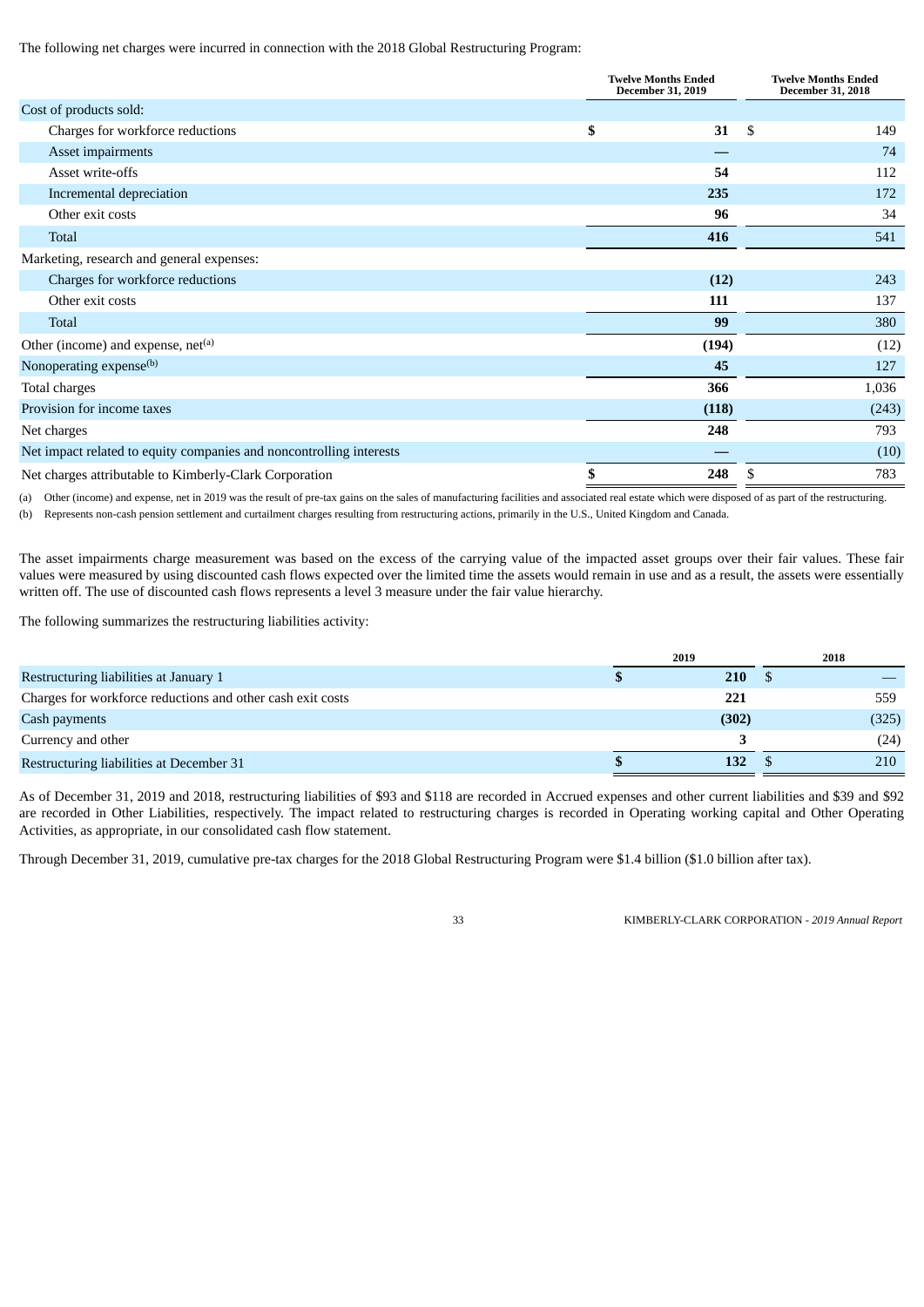#### **Note 3. Fair Value Information**

The following fair value information is based on a fair value hierarchy that prioritizes the inputs to valuation techniques used to measure fair value. The three levels in the hierarchy used to measure fair value are:

Level 1—Unadjusted quoted prices in active markets accessible at the reporting date for identical assets and liabilities.

Level 2—Quoted prices for similar assets or liabilities in active markets. Quoted prices for identical or similar assets and liabilities in markets that are not considered active or financial instruments for which all significant inputs are observable, either directly or indirectly.

Level 3—Prices or valuations that require inputs that are significant to the valuation and are unobservable.

A financial instrument's level within the fair value hierarchy is based on the lowest level of any input that is significant to the fair value measurement.

During 2019 and 2018, there were no significant transfers to or from level 3 fair value determinations.

Derivative assets and liabilities are measured on a recurring basis at fair value. At December 31, 2019 and 2018, derivative assets were \$34 and \$30, respectively, and derivative liabilities were \$44 and \$18, respectively. The fair values of derivatives used to manage interest rate risk and commodity price risk are based on LIBOR rates and interest rate swap curves and NYMEX price quotations, respectively. The fair values of hedging instruments used to manage foreign currency risk are based on published quotations of spot currency rates and forward points, which are converted into implied forward currency rates. Measurement of our derivative assets and liabilities is considered a level 2 measurement. See Note 10 for additional information on our use of derivative instruments.

Redeemable preferred securities of subsidiaries are measured on a recurring basis at fair value and were \$29 and \$64 at December 31, 2019 and 2018, respectively. They are not traded in active markets. For certain redeemable securities, fair values were calculated using a floating rate pricing model that compared the stated spread to the fair value spread to determine the price at which each of the financial instruments should trade. The model used the following inputs to calculate fair values: face value, current LIBOR rate, unobservable fair value credit spread, stated spread, maturity date and interest or dividend payment dates. The fair value of the remaining redeemable securities was based on a discounted cash flow valuation model. Measurement of the redeemable preferred securities is considered a level 3 measurement.

Company-owned life insurance ("COLI") assets are measured on a recurring basis at fair value. COLI assets were \$76 and \$64 at December 31, 2019 and 2018, respectively. The COLI policies are a source of funding primarily for our nonqualified employee benefits and are included in other assets. The COLI policies are measured at fair value using the net asset value per share practical expedient, and therefore, are not classified in the fair value hierarchy.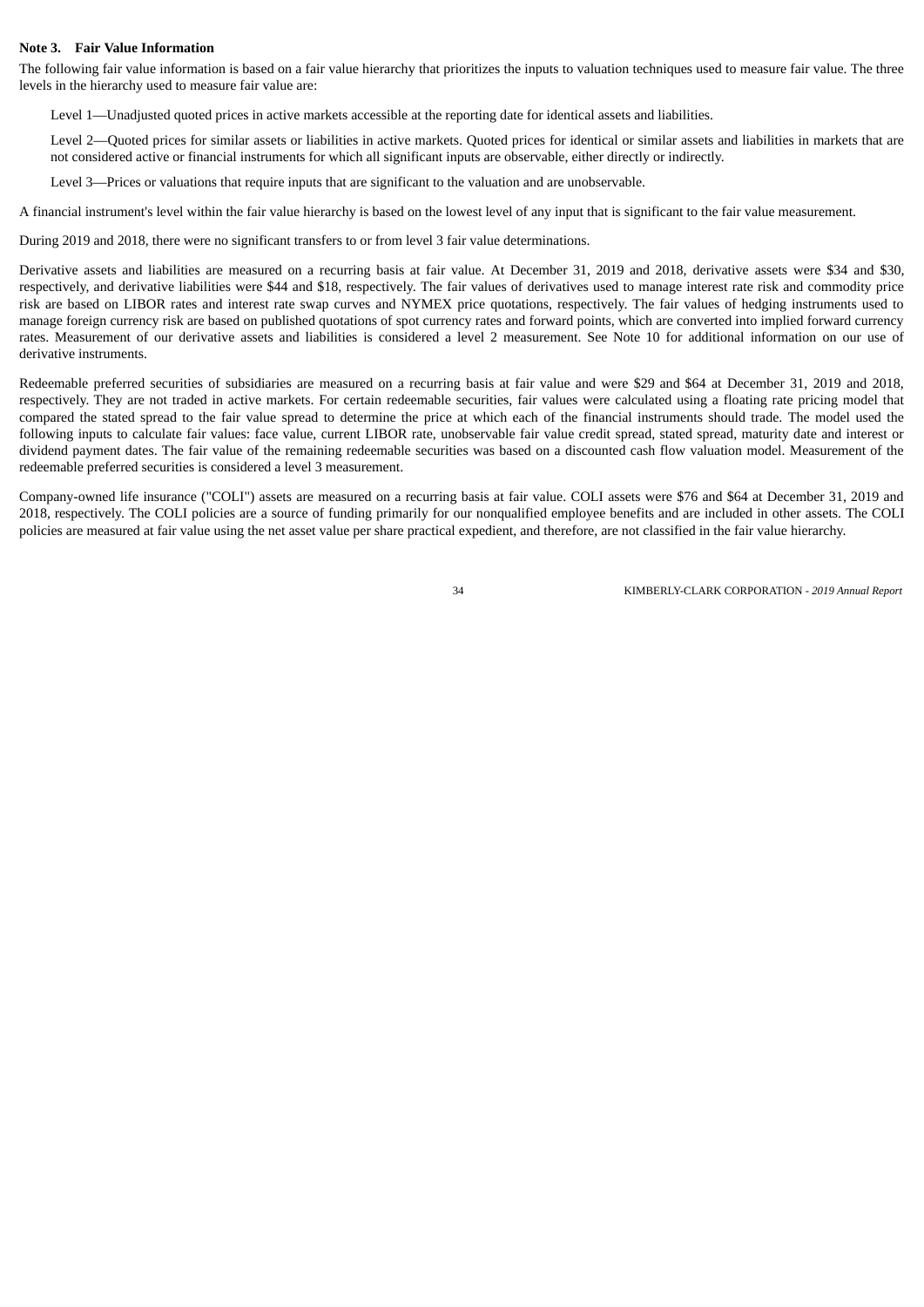The following table includes the fair value of our financial instruments for which disclosure of fair value is required:

|                                          | <b>Fair Value</b>  |                          | Carrying<br>Amount |    | <b>Estimated</b><br><b>Fair Value</b> |      | Carrying<br>Amount       | <b>Estimated</b><br><b>Fair Value</b> |       |  |
|------------------------------------------|--------------------|--------------------------|--------------------|----|---------------------------------------|------|--------------------------|---------------------------------------|-------|--|
|                                          | Hierarchy<br>Level | <b>December 31, 2019</b> |                    |    |                                       |      | <b>December 31, 2018</b> |                                       |       |  |
| <b>Assets</b>                            |                    |                          |                    |    |                                       |      |                          |                                       |       |  |
| Cash and cash equivalents <sup>(a)</sup> |                    | \$                       | 442                | \$ | 442                                   | - \$ | 539                      | S                                     | 539   |  |
| Time deposits <sup>(b)</sup>             |                    |                          | 275                |    | 275                                   |      | 256                      |                                       | 256   |  |
| Liabilities                              |                    |                          |                    |    |                                       |      |                          |                                       |       |  |
| Short-term debt $(c)$                    |                    |                          | 775                |    | 775                                   |      | 495                      |                                       | 495   |  |
| Long-term $debt(d)$                      |                    |                          | 6,972              |    | 7,877                                 |      | 6,960                    |                                       | 7,192 |  |

(a) Cash equivalents are composed of certificates of deposit, time deposits and other interest-bearing investments with original maturity dates of 90 days or less. Cash equivalents are recorded at cost, which approximates fair value.

(b) Time deposits are composed of deposits with original maturities of more than 90 days but less than one year and instruments with original maturities of greater than one year, included in Other current assets or Other Assets in the consolidated balance sheet, as appropriate. Time deposits are recorded at cost, which approximates fair value.

(c) Short-term debt is composed of U.S. commercial paper and/or other similar short-term debt issued by non-U.S. subsidiaries, all of which are recorded at cost, which approximates fair value.

(d) Long-term debt includes the current portion of these debt instruments. Fair values were estimated based on quoted prices for financial instruments for which all significant inputs were observable, either directly or indirectly.

# **Note 4. Debt and Redeemable Preferred Securities of Subsidiaries**

Long-term debt is composed of the following:

|                                                       | Weighted-<br>Average    |                   |      |       | December 31 |       |
|-------------------------------------------------------|-------------------------|-------------------|------|-------|-------------|-------|
|                                                       | <b>Interest</b><br>Rate | <b>Maturities</b> | 2019 |       |             | 2018  |
| Notes and debentures                                  | 3.5%                    | $2020 - 2047$     | D    | 6,749 | -S          | 6,756 |
| Industrial development revenue bonds                  | 1.3%                    | 2023 - 2045       |      | 169   |             | 169   |
| Bank loans and other financings in various currencies | 6.8%                    | $2020 - 2038$     |      | 54    |             | 35    |
| Total long-term debt                                  |                         |                   |      | 6,972 |             | 6,960 |
| Less current portion                                  |                         |                   |      | 759   |             | 713   |
| Long-term portion                                     |                         |                   |      | 6,213 | S           | 6,247 |

Scheduled maturities of long-term debt for the next five years are \$761 in 2020, \$258 in 2021, \$310 in 2022, \$468 in 2023 and \$552 in 2024.

In April 2019, we issued \$700 aggregate principal amount of 3.20% notes due April 25, 2029. Proceeds from the offering were used for general corporate purposes, including the repayment of a portion of our outstanding commercial paper indebtedness.

In October 2018, we issued \$500 aggregate principal amount of 3.95% notes due November 1, 2028. Proceeds from the offering were used for general corporate purposes, including repayment of a portion of our outstanding commercial paper indebtedness.

In December 2017, we redeemed \$500 aggregate principal amount of 7.50% notes originally due November 1, 2018. As a result, we recognized a charge of \$24 in Other (income) and expense, net.

In September 2017, we issued €500 aggregate principal amount of 0.625% notes due September 7, 2024. Proceeds from the offering were used to repay a portion of our outstanding commercial paper indebtedness.

In May 2017, we issued \$350 aggregate principal amount of 3.90% notes due May 4, 2047. Proceeds from the offering were used for general corporate purposes, including repayment of a portion of our outstanding commercial paper indebtedness.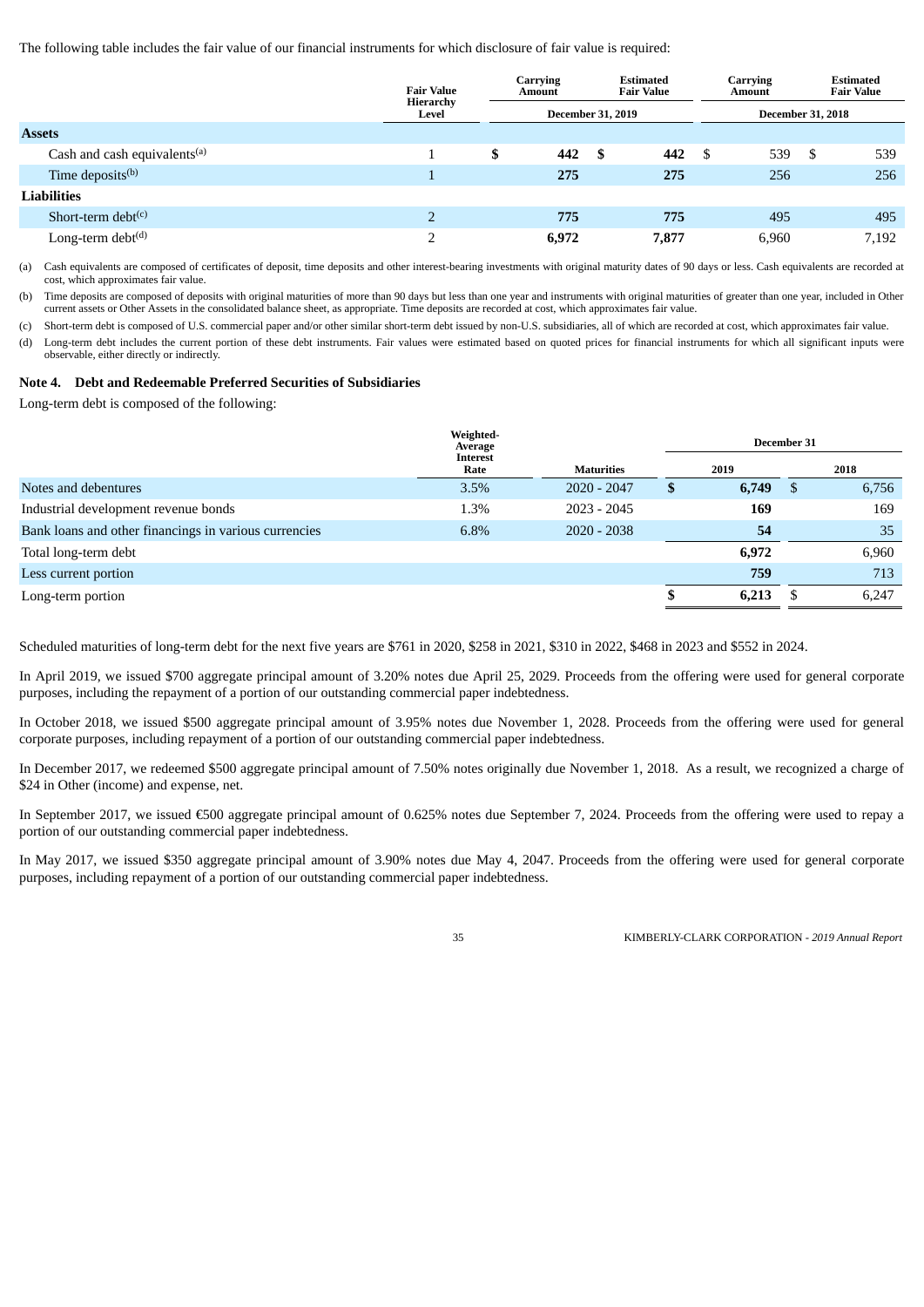We maintain a \$2.0 billion revolving credit facility which expires in June 2023 and a \$750 revolving credit facility which expires in June 2020. These facilities, currently unused, support our commercial paper program, and would provide liquidity in the event our access to the commercial paper markets is unavailable for any reason.

In February 2020, we issued \$500 aggregate principal amount of 2.875% notes due February 7, 2050. Proceeds from the offering were used for general corporate purposes including the repayment of a portion of our commercial paper indebtedness.

Our subsidiary in Central America has outstanding redeemable preferred securities that are held by a noncontrolling interest.

### **Note 5. Stock-Based Compensation**

We have a stock-based Equity Participation Plan and an Outside Directors' Compensation Plan (the "Plans"), under which we can grant stock options, restricted shares and restricted share units to employees and outside directors. As of December 31, 2019, the number of shares of common stock available for grants under the Plans aggregated 12 million shares.

Stock options are granted at an exercise price equal to the fair market value of our common stock on the date of grant, and they have a term of 10 years. Stock options are subject to graded vesting whereby options vest 30 percent at the end of each of the first two 12-month periods following the grant and 40 percent at the end of the third 12-month period.

Restricted shares, time-vested restricted share units and performance-based restricted share units granted to employees are valued at the closing market price of our common stock on the grant date and vest generally at the end of three years. The number of performance-based share units that ultimately vest ranges from zero to 200 percent of the number granted, based on performance tied to return on invested capital ("ROIC") and net sales during the three-year performance period. ROIC and net sales targets are set at the beginning of the performance period. Restricted share units granted to outside directors are valued at the closing market price of our common stock on the grant date and vest when they are granted. The restricted period begins on the date of grant and expires on the date the outside director retires from or otherwise terminates service on our Board.

At the time stock options are exercised or restricted shares and restricted share units become payable, common stock is issued from our accumulated treasury shares. Dividend equivalents are credited on restricted share units on the same date and at the same rate as dividends are paid on Kimberly-Clark's common stock. These dividend equivalents, net of estimated forfeitures, are charged to retained earnings.

Stock-based compensation costs of \$96, \$41 and \$76 and related deferred income tax benefits of \$11, \$13 and \$26 were recognized for 2019, 2018 and 2017, respectively.

The fair value of stock option awards was determined using a Black-Scholes-Merton option-pricing model utilizing a range of assumptions related to dividend yield, volatility, risk-free interest rate, and employee exercise behavior. Dividend yield is based on historical experience and expected future dividend actions. Expected volatility is based on a blend of historical volatility and implied volatility from traded options on Kimberly-Clark's common stock. The risk-free interest rate is based on the U.S. Treasury yield curve in effect at the time of grant. We estimate forfeitures based on historical data.

The weighted-average fair value of options granted was estimated at \$13.54, \$13.56 and \$12.21, in 2019, 2018 and 2017, respectively, per option on the date of grant based on the following assumptions:

|                         |       | <b>Year Ended December 31</b> |         |  |  |  |  |  |
|-------------------------|-------|-------------------------------|---------|--|--|--|--|--|
|                         | 2019  | 2018                          | 2017    |  |  |  |  |  |
| Dividend yield          | 3.3%  | 3.9%                          | $3.2\%$ |  |  |  |  |  |
| Volatility              | 17.0% | 20.8%                         | 15.6%   |  |  |  |  |  |
| Risk-free interest rate | 2.3%  | 2.8%                          | 1.8%    |  |  |  |  |  |
| Expected life - years   | 4.6   | 4.6                           | 4.6     |  |  |  |  |  |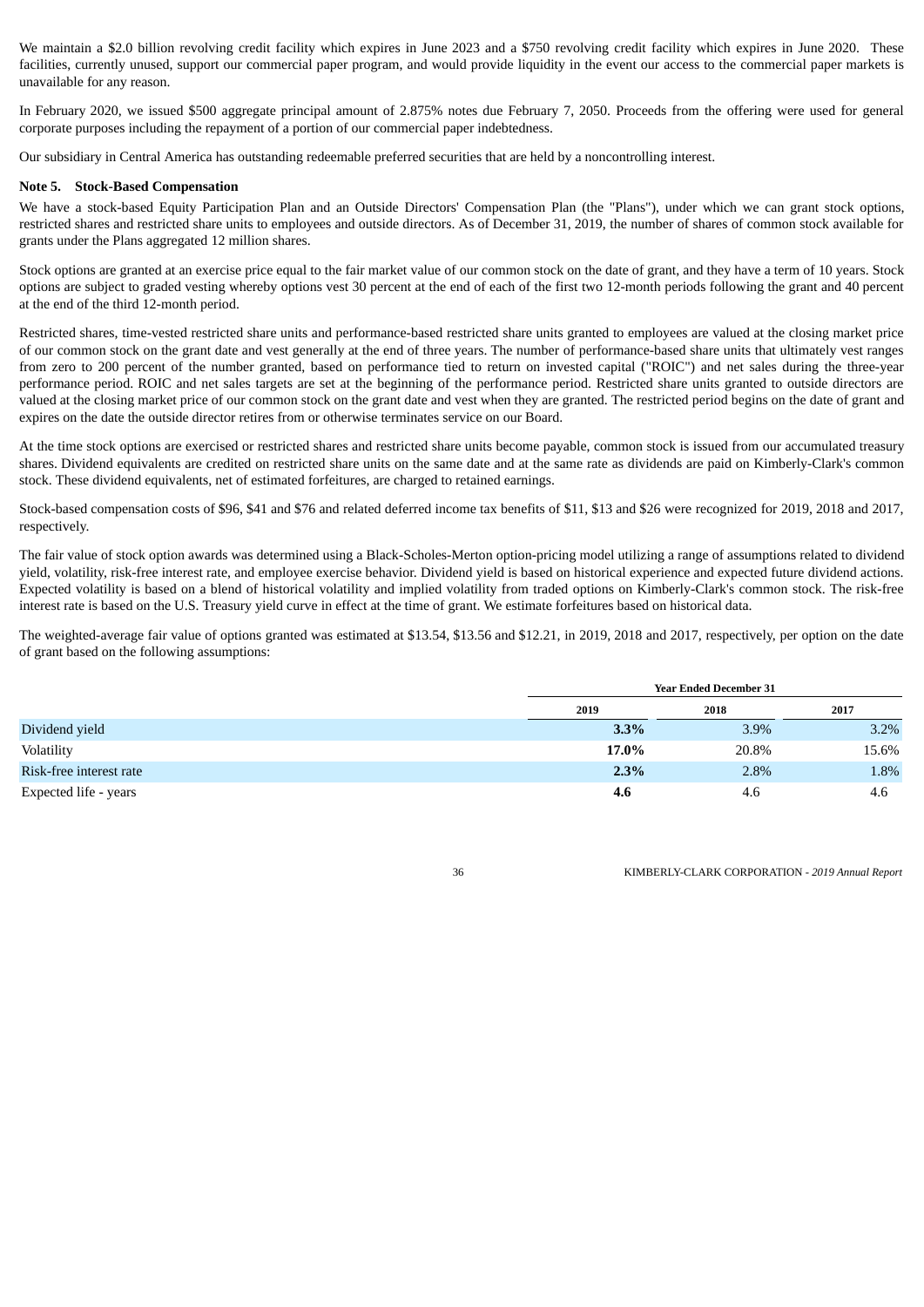Total remaining unrecognized compensation costs and amortization period are as follows:

|                                                          | <b>December 31, 2019</b> | Weighted-Average<br><b>Service Years</b> |     |
|----------------------------------------------------------|--------------------------|------------------------------------------|-----|
| <b>Stock options</b>                                     |                          |                                          |     |
| Restricted shares and time-vested restricted share units |                          | 10                                       | 1.6 |
| Performance-based restricted share units                 |                          | 48                                       | 2.0 |

A summary of stock-based compensation is presented below:

| <b>Stock Options</b>             | <b>Shares</b><br>(in thousands) | Weighted-Average<br><b>Remaining Contractual</b><br>Weighted-Average<br><b>Exercise Price</b><br>Term |        |                   |  | <b>Aggregate Intrinsic</b><br>Value |
|----------------------------------|---------------------------------|-------------------------------------------------------------------------------------------------------|--------|-------------------|--|-------------------------------------|
| Outstanding at January 1, 2019   | 7,186                           | S                                                                                                     | 110.27 |                   |  |                                     |
| Granted                          | 1,197                           |                                                                                                       | 125.52 |                   |  |                                     |
| Exercised                        | (2,239)                         |                                                                                                       | 102.88 |                   |  |                                     |
| Forfeited or expired             | (252)                           |                                                                                                       | 119.14 |                   |  |                                     |
| Outstanding at December 31, 2019 | 5,892                           |                                                                                                       | 115.26 | 6.46 <sup>5</sup> |  | 128                                 |
| Exercisable at December 31, 2019 | 3,444                           |                                                                                                       | 113.49 | 4.99              |  | 81                                  |

The total intrinsic value of options exercised during 2019, 2018 and 2017 was \$62, \$22 and \$48, respectively.

|                                 |                                 | <b>Time-Vested</b><br><b>Restricted Share Units</b>            |                                 | Performance-Based<br><b>Restricted Share Units</b> |                                                                |  |  |  |  |
|---------------------------------|---------------------------------|----------------------------------------------------------------|---------------------------------|----------------------------------------------------|----------------------------------------------------------------|--|--|--|--|
| <b>Other Stock-Based Awards</b> | <b>Shares</b><br>(in thousands) | Weighted-<br>Average<br><b>Grant-Date</b><br><b>Fair Value</b> | <b>Shares</b><br>(in thousands) |                                                    | Weighted-<br>Average<br><b>Grant-Date</b><br><b>Fair Value</b> |  |  |  |  |
| Nonvested at January 1, 2019    | 75                              | 117.99<br>S                                                    | 1,565                           | - S                                                | 119.37                                                         |  |  |  |  |
| Granted                         | 163                             | 121.05                                                         | 661                             |                                                    | 122.59                                                         |  |  |  |  |
| Vested                          | (71)                            | 113.59                                                         | (483)                           |                                                    | 125.99                                                         |  |  |  |  |
| Forfeited                       | (11)                            | 117.67                                                         | (159)                           |                                                    | 118.98                                                         |  |  |  |  |
| Nonvested at December 31, 2019  | 156                             | 123.15                                                         | 1,584                           |                                                    | 118.71                                                         |  |  |  |  |

The total fair value of restricted share units that were distributed to participants during 2019, 2018 and 2017 was \$75, \$65 and \$80, respectively.

### **Note 6. Employee Postretirement Benefits**

Substantially all regular employees in the U.S. and the United Kingdom are covered by defined contribution retirement plans and certain U.S. and United Kingdom employees previously earned benefits covered by defined benefit pension plans that currently provide no future service benefit (the "Principal Plans"). Certain other subsidiaries have defined benefit pension plans or, in certain countries, termination pay plans covering substantially all regular employees. The funding policy for our qualified defined benefit pension plans is to contribute assets at least equal in amount to regulatory minimum requirements. Nonqualified U.S. plans providing pension benefits in excess of limitations imposed by the U.S. income tax code are not funded.

Substantially all U.S. retirees and employees have access to our unfunded health care and life insurance benefit plans. The annual increase in the consolidated weighted-average health care cost trend rate is expected to be 5.8 percent in 2020 and to decline to 4.5 percent in 2029 and thereafter. Assumed health care cost trend rates affect the amounts reported for postretirement health care benefit plans.

As a result of restructuring actions related to the 2018 Global Restructuring Program, aggregate pension settlement charges of \$46 and \$110 and curtailment gains of \$1 and curtailment charges of \$17 were recognized in Nonoperating expense during 2019 and 2018, respectively, primarily related to the defined benefit pension plans in the U.S., United Kingdom and Canada (see Note 2 for further information about the 2018 Global Restructuring Program).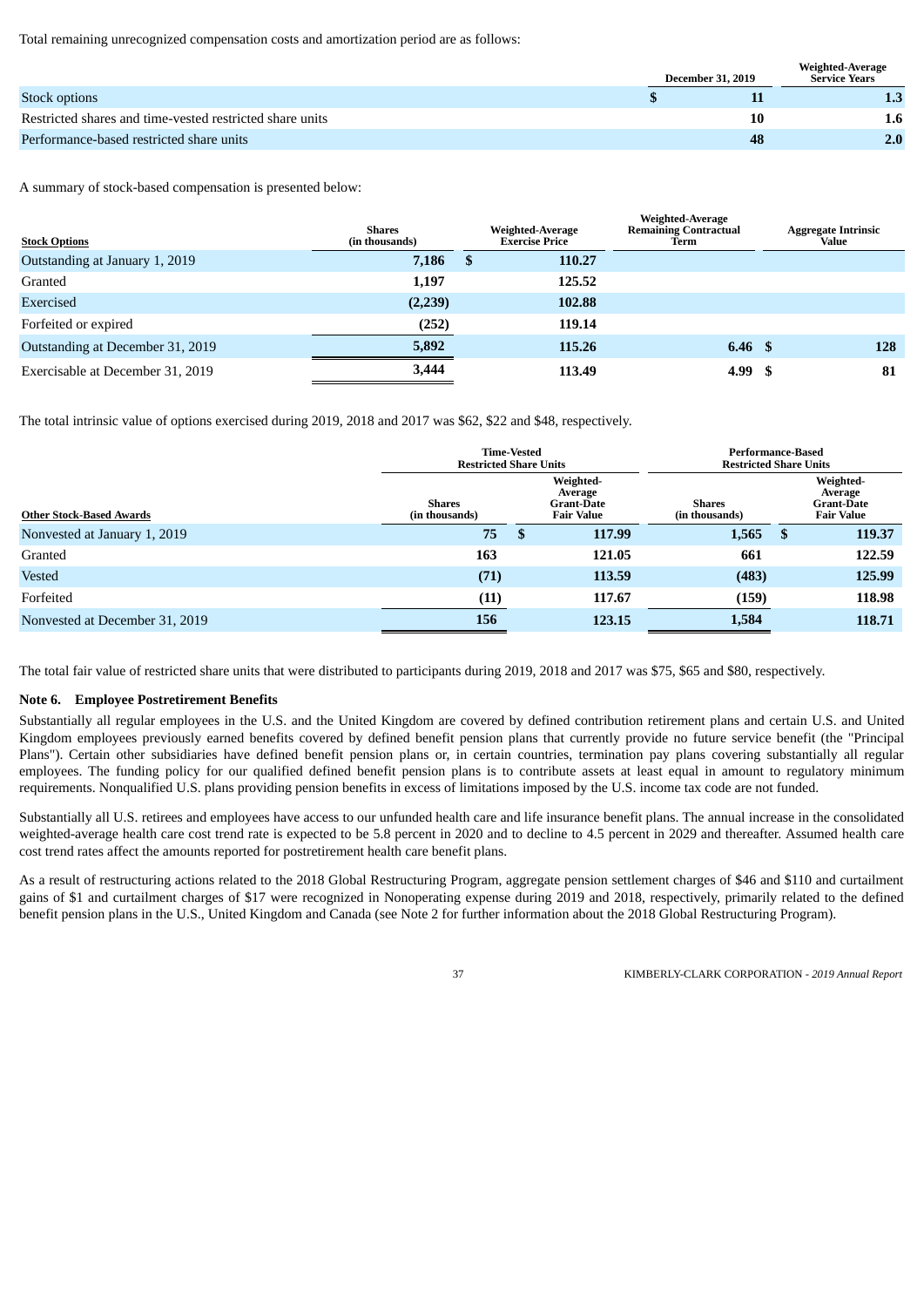Summarized financial information about postretirement plans, excluding defined contribution retirement plans, is presented below:

|                                                | <b>Other Benefits</b><br><b>Pension Benefits</b> |       |    |                               |    |       |    |              |
|------------------------------------------------|--------------------------------------------------|-------|----|-------------------------------|----|-------|----|--------------|
|                                                |                                                  |       |    | <b>Year Ended December 31</b> |    |       |    |              |
|                                                |                                                  | 2019  |    | 2018                          |    | 2019  |    | 2018         |
| <b>Change in Benefit Obligation</b>            |                                                  |       |    |                               |    |       |    |              |
| Benefit obligation at beginning of year        | \$                                               | 3,687 | \$ | 4,296                         | \$ | 673   | \$ | 765          |
| Service cost                                   |                                                  | 21    |    | 36                            |    | 8     |    | 11           |
| Interest cost                                  |                                                  | 121   |    | 128                           |    | 28    |    | 28           |
| Actuarial (gain) loss <sup>(a)</sup>           |                                                  | 446   |    | (256)                         |    | 36    |    | (79)         |
| Currency and other                             |                                                  | 51    |    | (96)                          |    |       |    | (5)          |
| Benefit payments from plans                    |                                                  | (142) |    | (198)                         |    |       |    |              |
| Direct benefit payments                        |                                                  | (10)  |    | (8)                           |    | (52)  |    | (48)         |
| Settlements and curtailments                   |                                                  | (127) |    | (215)                         |    |       |    | $\mathbf{1}$ |
| Benefit obligation at end of year              |                                                  | 4,047 |    | 3,687                         |    | 693   |    | 673          |
| <b>Change in Plan Assets</b>                   |                                                  |       |    |                               |    |       |    |              |
| Fair value of plan assets at beginning of year |                                                  | 3,398 |    | 3,897                         |    |       |    |              |
| Actual return on plan assets                   |                                                  | 572   |    | (132)                         |    |       |    |              |
| <b>Employer contributions</b>                  |                                                  | 50    |    | 166                           |    |       |    |              |
| Currency and other                             |                                                  | 51    |    | (116)                         |    |       |    |              |
| Benefit payments                               |                                                  | (142) |    | (198)                         |    |       |    |              |
| <b>Settlements</b>                             |                                                  | (126) |    | (219)                         |    |       |    |              |
| Fair value of plan assets at end of year       |                                                  | 3,803 |    | 3,398                         |    |       |    |              |
| <b>Funded Status</b>                           | S                                                | (244) | \$ | (289)                         | \$ | (693) | S  | (673)        |

(a) The actuarial net losses in 2019 and the actuarial net gains in 2018 were primarily due to discount rate decreases in 2019 and discount rate increases in 2018.

Substantially all of the funded status of pension and other benefits is recognized in the consolidated balance sheet in Noncurrent Employee Benefits, with the remainder recognized in Accrued Expenses and other current liabilities and Other Assets.

### Information for the Principal Plans and All Other Pension Plans

|                                        | <b>Principal Plans</b>        |  |       |  | All Other<br><b>Pension Plans</b> |  | <b>Total</b> |     |       |  |       |
|----------------------------------------|-------------------------------|--|-------|--|-----------------------------------|--|--------------|-----|-------|--|-------|
|                                        | <b>Year Ended December 31</b> |  |       |  |                                   |  |              |     |       |  |       |
|                                        | 2019                          |  | 2018  |  | 2019                              |  | 2018         |     | 2019  |  | 2018  |
| Projected benefit obligation ("PBO")   | 3,406                         |  | 3,094 |  | 641                               |  | 593          | - S | 4,047 |  | 3,687 |
| Accumulated benefit obligation ("ABO") | 3,406                         |  | 3,094 |  | 561                               |  | 521          |     | 3,967 |  | 3,615 |
| Fair value of plan assets              | 3,303                         |  | 2,936 |  | 500                               |  | 462          |     | 3,803 |  | 3,398 |

Approximately one-half of the PBO and fair value of plan assets for the Principal Plans relate to the U.S. qualified and nonqualified pension plans.

Information for Pension Plans with an ABO in Excess of Plan Assets

|                           |  | December 31 |   |       |
|---------------------------|--|-------------|---|-------|
|                           |  | 2019        |   | 2018  |
| <b>ABO</b>                |  | 1,956       | D | 1,826 |
| Fair value of plan assets |  | 1,714       |   | 1,547 |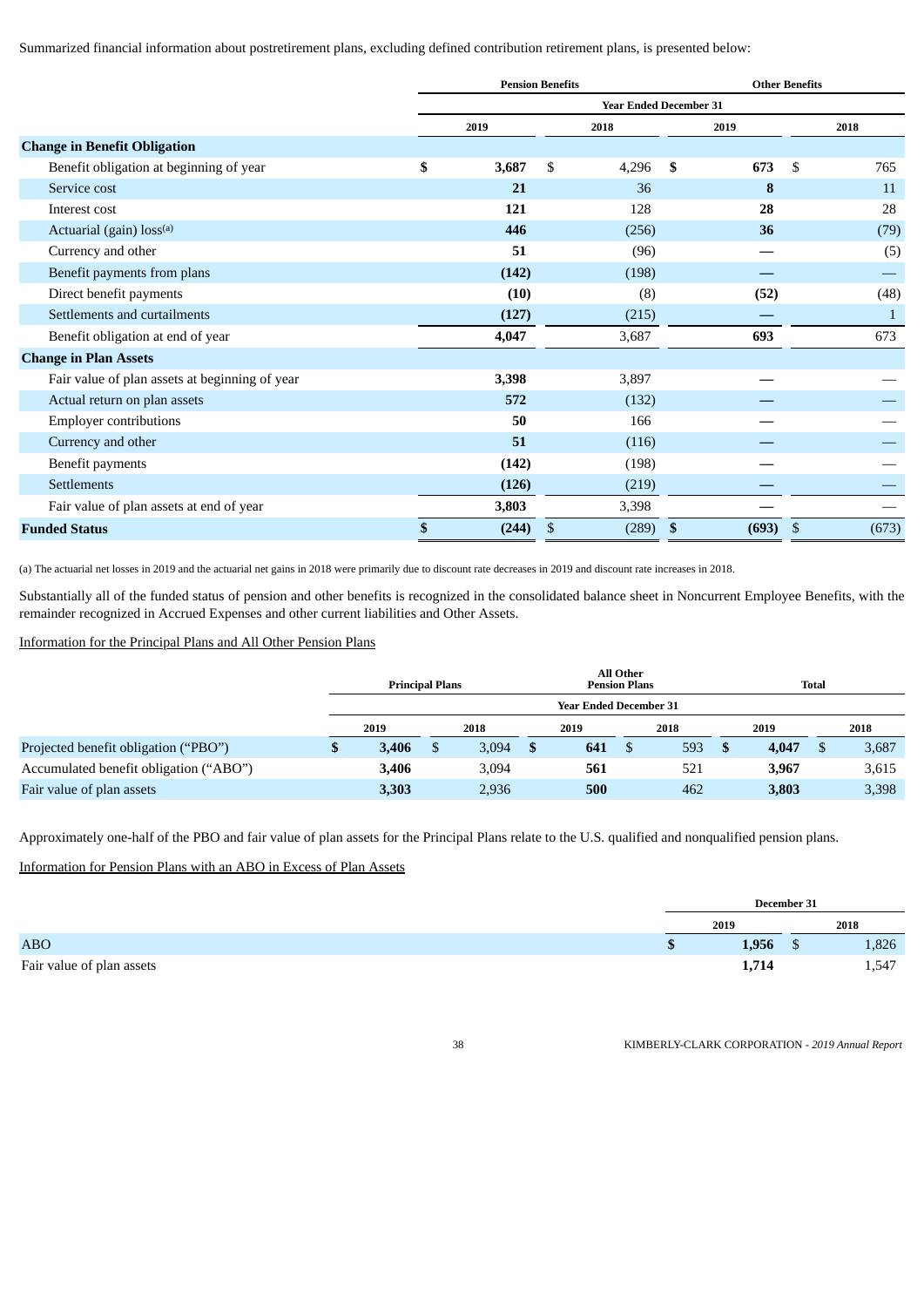|                           | December 31 |    |       |
|---------------------------|-------------|----|-------|
|                           | 2019        |    | 2018  |
| <b>PBO</b>                | 2,303       | ۵U | 2,038 |
| Fair value of plan assets | 2,039       |    | 1,727 |

# Components of Net Periodic Benefit Cost

|                                               |                               | <b>Pension Benefits</b> |   |       |    |       |    |      | <b>Other Benefits</b> |      |      |      |  |
|-----------------------------------------------|-------------------------------|-------------------------|---|-------|----|-------|----|------|-----------------------|------|------|------|--|
|                                               | <b>Year Ended December 31</b> |                         |   |       |    |       |    |      |                       |      |      |      |  |
|                                               |                               | 2019                    |   | 2018  |    | 2017  |    | 2019 |                       | 2018 |      | 2017 |  |
| Service cost                                  | D                             | 21                      | S | 36    | \$ | 41    | -S | 8    | S                     | 11   | - \$ | 12   |  |
| Interest cost                                 |                               | 121                     |   | 128   |    | 129   |    | 28   |                       | 28   |      | 32   |  |
| Expected return on plan assets <sup>(a)</sup> |                               | (144)                   |   | (166) |    | (156) |    |      |                       |      |      |      |  |
| Recognized net actuarial loss                 |                               | 44                      |   | 47    |    | 57    |    |      |                       |      |      |      |  |
| Settlements and curtailments                  |                               | 45                      |   | 136   |    | 7     |    |      |                       |      |      |      |  |
| Other                                         |                               | (4)                     |   |       |    | (9)   |    | (1)  |                       | (3)  |      | (2)  |  |
| Net periodic benefit cost                     | S                             | 83                      |   | 174   |    | 69    | -S | 35   |                       | 37   |      | 43   |  |

(a) The expected return on plan assets is determined by multiplying the fair value of plan assets at the remeasurement date, typically the prior year-end adjusted for estimated current year cash benefit payments and contributions, by the expected long-term rate of return.

The components of net periodic benefit cost other than the service cost component are included in the line item Nonoperating expense in our consolidated income statement.

### Weighted-Average Assumptions Used to Determine Net Periodic Benefit Cost for Years Ended December 31

|                                   |                       | <b>Pension Benefits</b> |       |       | <b>Other Benefits</b> |       |       |
|-----------------------------------|-----------------------|-------------------------|-------|-------|-----------------------|-------|-------|
|                                   | <b>Projected 2020</b> | 2019                    | 2018  | 2017  | 2019                  | 2018  | 2017  |
| Discount rate                     | 2.51%                 | 3.40%                   | 3.23% | 3.19% | 4.50%                 | 3.91% | 4.29% |
| Expected long-term return on plan |                       |                         |       |       |                       |       |       |
| assets                            | 3.66%                 | 4.39%                   | 4.50% | 4.46% |                       |       |       |
| Rate of compensation increase     | 3.08%                 | 3.08%                   | 2.27% | 2.29% |                       |       |       |

# Weighted-Average Assumptions Used to Determine Benefit Obligations at December 31

|                               | <b>Pension Benefits</b> |       | <b>Other Benefits</b> |       |  |  |
|-------------------------------|-------------------------|-------|-----------------------|-------|--|--|
|                               | 2018<br>2019            |       | 2019                  | 2018  |  |  |
| Discount rate                 | 2.51%                   | 3.40% | 3.51%                 | 4.50% |  |  |
| Rate of compensation increase | 3.08%                   | 3.08% |                       |       |  |  |

# Investment Strategies for the Principal Plans

Strategic asset allocation decisions are made considering several risk factors, including plan participants' retirement benefit security, the estimated payments of the associated liabilities, the plan funded status, and Kimberly-Clark's financial condition. The resulting strategic asset allocation is a diversified blend of equity and fixed income investments. Equity investments are typically diversified across geographies and market capitalization. Fixed income investments are diversified across multiple sectors including government issues and corporate debt instruments with a portfolio duration that is consistent with the estimated payment of the associated liability. Actual asset allocation is regularly reviewed and periodically rebalanced to the strategic allocation when considered appropriate. Our 2020 target plan asset allocation for the Principal Plans is approximately 80 percent fixed income securities and 20 percent equity securities.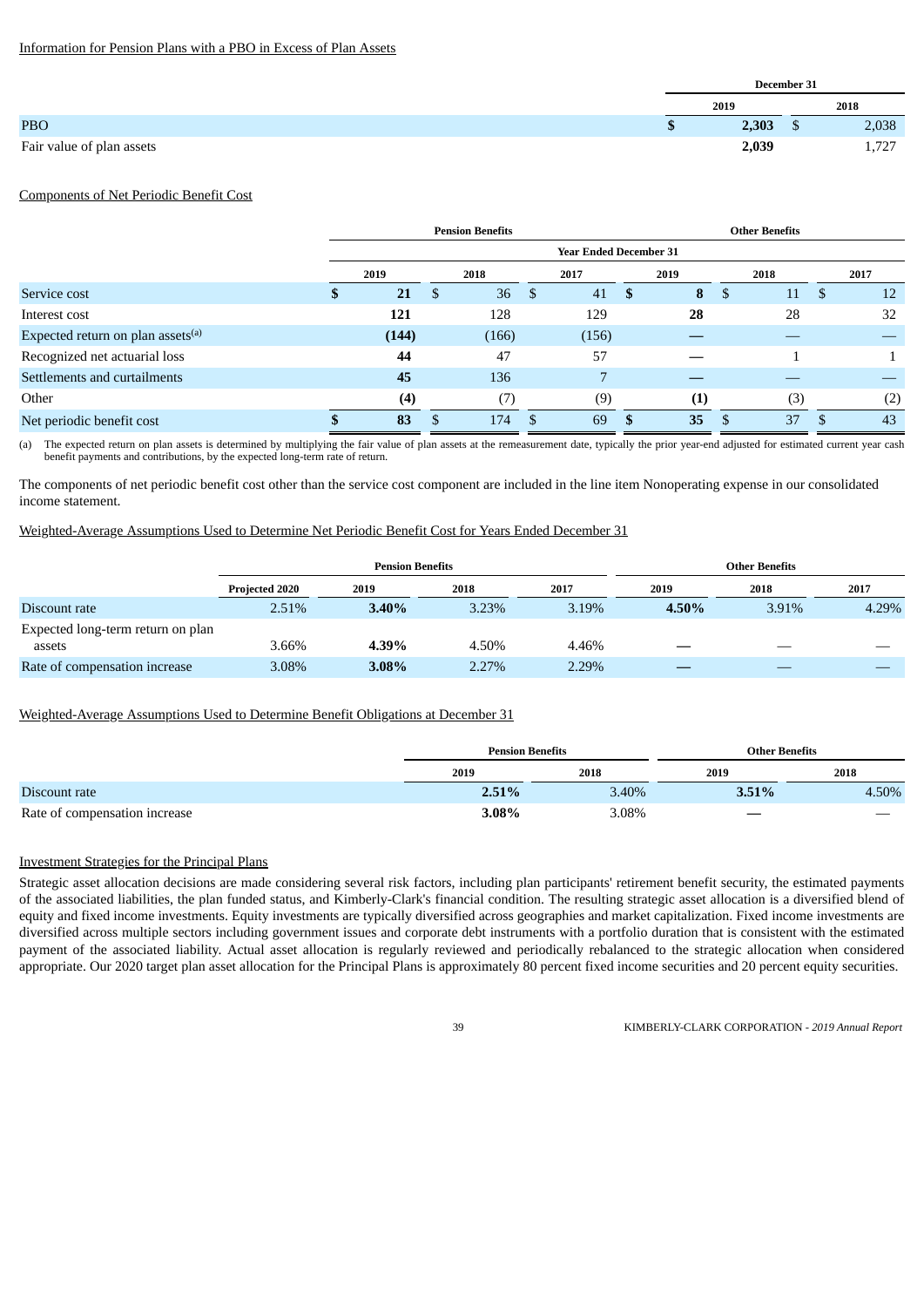The expected long-term rate of return is generally evaluated on an annual basis. In setting this assumption, we consider a number of factors including projected future returns by asset class relative to the current asset allocation. The weighted-average expected long-term rate of return on pension fund assets used to calculate pension expense for the Principal Plans was 4.59 percent in 2019, 4.75 percent in 2018 and 4.72 percent in 2017, and will be 3.76 percent in 2020.

Set forth below are the pension plan assets of the Principal Plans measured at fair value, by level in the fair-value hierarchy. More than 70 percent of the assets are held in pooled funds and are measured using a net asset value (or its equivalent). Accordingly, such assets do not meet the Level 1, Level 2, or Level 3 criteria of the fair value hierarchy.

|                                                                  | Fair Value Measurements at December 31, 2019 |       |                                                                                                              |                                                                                    |                                                                               |  |  |  |
|------------------------------------------------------------------|----------------------------------------------|-------|--------------------------------------------------------------------------------------------------------------|------------------------------------------------------------------------------------|-------------------------------------------------------------------------------|--|--|--|
|                                                                  | <b>Total</b><br><b>Plan Assets</b>           |       | Assets at<br><b>Ouoted Prices</b><br>in Active<br><b>Markets</b> for<br><b>Identical Assets</b><br>(Level 1) | Assets at<br><b>Significant</b><br><b>Observable</b><br><b>Inputs</b><br>(Level 2) | Assets at<br><b>Significant</b><br>Unobservable<br><b>Inputs</b><br>(Level 3) |  |  |  |
| <b>Cash and Cash Equivalents</b>                                 |                                              |       |                                                                                                              |                                                                                    |                                                                               |  |  |  |
| Held directly                                                    | \$                                           | 44    | \$<br>44                                                                                                     | \$                                                                                 | \$                                                                            |  |  |  |
| Held through mutual and pooled funds measured at net asset value |                                              | 31    |                                                                                                              |                                                                                    |                                                                               |  |  |  |
| <b>Fixed Income</b>                                              |                                              |       |                                                                                                              |                                                                                    |                                                                               |  |  |  |
| Held directly                                                    |                                              |       |                                                                                                              |                                                                                    |                                                                               |  |  |  |
| U.S. government and municipals                                   |                                              | 161   | 147                                                                                                          | 14                                                                                 |                                                                               |  |  |  |
| U.S. corporate debt                                              |                                              | 221   |                                                                                                              | 221                                                                                |                                                                               |  |  |  |
| International bonds                                              |                                              | 9     |                                                                                                              | 9                                                                                  |                                                                               |  |  |  |
| Held through mutual and pooled funds measured at net asset value |                                              |       |                                                                                                              |                                                                                    |                                                                               |  |  |  |
| U.S. government and municipals                                   |                                              | 586   |                                                                                                              |                                                                                    |                                                                               |  |  |  |
| U.S. corporate debt                                              |                                              | 662   |                                                                                                              |                                                                                    |                                                                               |  |  |  |
| International bonds                                              |                                              | 504   |                                                                                                              |                                                                                    |                                                                               |  |  |  |
| <b>Equity</b>                                                    |                                              |       |                                                                                                              |                                                                                    |                                                                               |  |  |  |
| Held directly                                                    |                                              |       |                                                                                                              |                                                                                    |                                                                               |  |  |  |
| U.S. equity                                                      |                                              | 39    | 39                                                                                                           |                                                                                    |                                                                               |  |  |  |
| International equity                                             |                                              | 32    | 32                                                                                                           |                                                                                    |                                                                               |  |  |  |
| Held through mutual and pooled funds measured at net asset value |                                              |       |                                                                                                              |                                                                                    |                                                                               |  |  |  |
| Non-U.S. equity                                                  |                                              | 86    |                                                                                                              |                                                                                    |                                                                               |  |  |  |
| Global equity                                                    |                                              | 572   |                                                                                                              |                                                                                    |                                                                               |  |  |  |
| <b>Insurance Contracts</b>                                       |                                              | 372   |                                                                                                              |                                                                                    | 372                                                                           |  |  |  |
| <b>Other</b>                                                     |                                              | (16)  | (4)                                                                                                          |                                                                                    |                                                                               |  |  |  |
| <b>Total Plan Assets</b>                                         | \$                                           | 3,303 | \$<br>258                                                                                                    | \$<br>244                                                                          | \$<br>372                                                                     |  |  |  |

Futures contracts are used when appropriate to manage duration targets. As of December 31, 2019 and 2018, the U.S. plan held directly Treasury futures contracts with a total notional value of approximately \$345 and \$281, respectively, and an insignificant fair value. As of December 31, 2019 and 2018, the United Kingdom plan held through a pooled fund future contracts with a total notional value of approximately \$346 and \$287, and an insignificant fair value.

During 2019 and 2018, the plan assets did not include a significant amount of Kimberly-Clark common stock.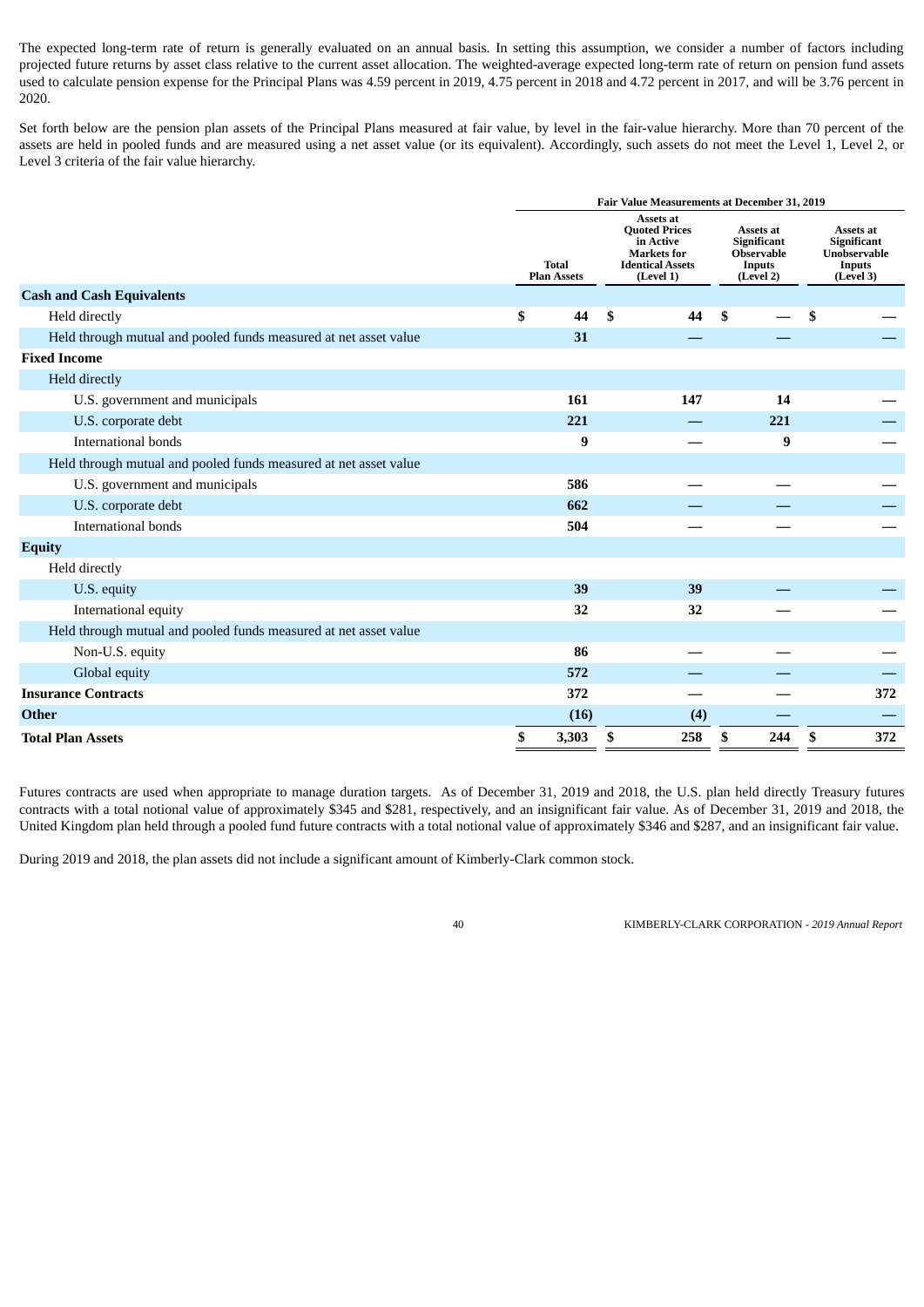|                                                                  | Fair Value Measurements at December 31, 2018 |       |                                                                                                              |                                                                                    |                                                                                      |  |  |  |  |
|------------------------------------------------------------------|----------------------------------------------|-------|--------------------------------------------------------------------------------------------------------------|------------------------------------------------------------------------------------|--------------------------------------------------------------------------------------|--|--|--|--|
|                                                                  | <b>Total</b><br><b>Plan Assets</b>           |       | Assets at<br><b>Quoted Prices</b><br>in Active<br><b>Markets</b> for<br><b>Identical Assets</b><br>(Level 1) | Assets at<br><b>Significant</b><br><b>Observable</b><br><b>Inputs</b><br>(Level 2) | Assets at<br><b>Significant</b><br><b>Unobservable</b><br><b>Inputs</b><br>(Level 3) |  |  |  |  |
| <b>Cash and Cash Equivalents</b>                                 |                                              |       |                                                                                                              |                                                                                    |                                                                                      |  |  |  |  |
| Held directly                                                    | \$                                           | 15    | \$<br>15                                                                                                     | \$                                                                                 | \$                                                                                   |  |  |  |  |
| Held through mutual and pooled funds measured at net asset value |                                              | 45    |                                                                                                              |                                                                                    |                                                                                      |  |  |  |  |
| <b>Fixed Income</b>                                              |                                              |       |                                                                                                              |                                                                                    |                                                                                      |  |  |  |  |
| Held directly                                                    |                                              |       |                                                                                                              |                                                                                    |                                                                                      |  |  |  |  |
| U.S. government and municipals                                   |                                              | 161   | 145                                                                                                          | 16                                                                                 |                                                                                      |  |  |  |  |
| U.S. corporate debt                                              |                                              | 196   |                                                                                                              | 196                                                                                |                                                                                      |  |  |  |  |
| <b>International bonds</b>                                       |                                              | 13    |                                                                                                              | 13                                                                                 |                                                                                      |  |  |  |  |
| Held through mutual and pooled funds measured at net asset value |                                              |       |                                                                                                              |                                                                                    |                                                                                      |  |  |  |  |
| U.S. government and municipals                                   |                                              | 479   |                                                                                                              |                                                                                    |                                                                                      |  |  |  |  |
| U.S. corporate debt                                              |                                              | 593   |                                                                                                              |                                                                                    |                                                                                      |  |  |  |  |
| <b>International bonds</b>                                       |                                              | 494   |                                                                                                              |                                                                                    |                                                                                      |  |  |  |  |
| <b>Equity</b>                                                    |                                              |       |                                                                                                              |                                                                                    |                                                                                      |  |  |  |  |
| Held directly                                                    |                                              |       |                                                                                                              |                                                                                    |                                                                                      |  |  |  |  |
| U.S. equity                                                      |                                              | 30    | 30                                                                                                           |                                                                                    |                                                                                      |  |  |  |  |
| International equity                                             |                                              | 31    | 31                                                                                                           |                                                                                    |                                                                                      |  |  |  |  |
| Held through mutual and pooled funds measured at net asset value |                                              |       |                                                                                                              |                                                                                    |                                                                                      |  |  |  |  |
| Non-U.S. equity                                                  |                                              | 73    |                                                                                                              |                                                                                    |                                                                                      |  |  |  |  |
| Global equity                                                    |                                              | 448   |                                                                                                              |                                                                                    |                                                                                      |  |  |  |  |
| <b>Insurance Contracts</b>                                       |                                              | 347   |                                                                                                              |                                                                                    | 347                                                                                  |  |  |  |  |
| <b>Other</b>                                                     |                                              | 11    | 9                                                                                                            |                                                                                    |                                                                                      |  |  |  |  |
| <b>Total Plan Assets</b>                                         | \$                                           | 2,936 | \$<br>230                                                                                                    | \$<br>225                                                                          | \$<br>347                                                                            |  |  |  |  |

Inputs and valuation techniques used to measure the fair value of plan assets vary according to the type of security being valued. Substantially all of the equity securities held directly by the plans are actively traded and fair values are determined based on quoted market prices. Fair values of U.S. government securities are determined based on trading activity in the marketplace.

Fair values of U.S. corporate debt, U.S. municipals and international bonds are typically determined by reference to the values of similar securities traded in the marketplace and current interest rate levels. Multiple pricing services are typically employed to assist in determining these valuations.

Fair values of equity securities and fixed income securities held through units of pooled funds are based on net asset value of the units of the pooled fund determined by the fund manager. Pooled funds are similar in nature to retail mutual funds, but are typically more efficient for institutional investors. The fair value of pooled funds is determined by the value of the underlying assets held by the fund and the units outstanding.

Equity securities held directly by the pension trusts and those held through units in pooled funds are monitored as to issuer and industry. Except for U.S. Treasuries, concentrations of fixed income securities are similarly monitored for concentrations by issuer and industry. As of December 31, 2019, there were no significant concentrations of equity or debt securities in any single issuer or industry.

No level 3 transfers (in or out) were made in 2019 or 2018. Fair values of insurance contracts are based on an evaluation of various factors, including purchase price.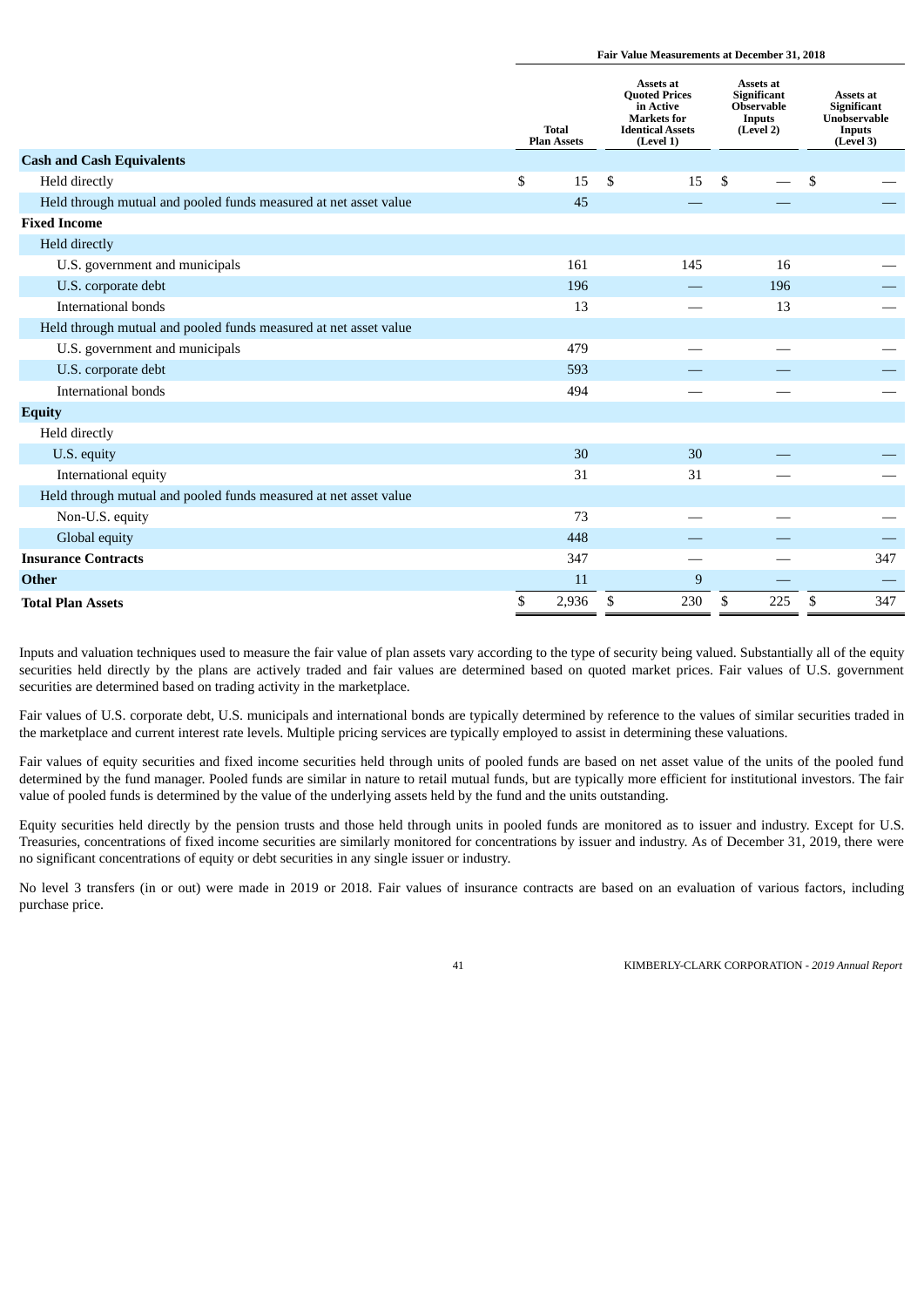We expect to contribute approximately \$50 to our defined benefit pension plans in 2020. Over the next ten years, we expect that the following gross benefit payments will occur:

|           | <b>Pension Benefits</b> | <b>Other Benefits</b> |  |
|-----------|-------------------------|-----------------------|--|
| 2020      | 234<br>ND.              | 56<br>-S              |  |
| 2021      | 212                     | 61                    |  |
| 2022      | 215                     | 62                    |  |
| 2023      | 216                     | 61                    |  |
| 2024      | 218                     | 59                    |  |
| 2025-2029 | 1,060                   | 254                   |  |

### Defined Contribution Pension Plans

Our 401(k) profit sharing plan and supplemental plan provide for a matching contribution of a U.S. employee's contributions and accruals, subject to predetermined limits, as well as a discretionary profit sharing contribution, in which contributions will be based on our profit performance. We also have defined contribution pension plans for certain employees outside the U.S. Costs charged to expense for our defined contribution pension plans were \$131 in 2019, \$120 in 2018, and \$128 in 2017. Approximately 30 percent of these costs were for plans outside the U.S.

### **Note 7. Stockholders' Equity**

The changes in the components of AOCI attributable to Kimberly-Clark, net of tax, are as follows:

|                                                            | Unrealized<br>Translation | <b>Defined Benefit</b><br><b>Pension Plans</b> | Other<br>Postretirement<br><b>Benefit Plans</b> |           | <b>Cash Flow</b><br><b>Hedges</b> and<br>Other |
|------------------------------------------------------------|---------------------------|------------------------------------------------|-------------------------------------------------|-----------|------------------------------------------------|
| Balance as of December 31, 2017                            | (1,864)                   | (976)                                          | (39)                                            |           | \$<br>(40)                                     |
| Other comprehensive income (loss) before reclassifications | (416)                     | (51)                                           | 58                                              |           | 42                                             |
| (Income) loss reclassified from AOCI                       |                           | 135 $(a)$                                      |                                                 | $(2)$ (a) | 9                                              |
| Net current period other comprehensive income (loss)       | (415)                     | 84                                             | 56                                              |           | 51                                             |
| Tax effects reclassified from AOCI                         | (18)                      | (125)                                          | (5)                                             |           | (8)                                            |
| Balance as of December 31, 2018                            | (2,297)                   | (1,017)                                        | 12                                              |           |                                                |
| Other comprehensive income (loss) before reclassifications | 26                        | (27)                                           | (24)                                            |           | (22)                                           |
| (Income) loss reclassified from AOCI                       |                           | 65 (a)                                         |                                                 | $(1)$ (a) | (12)                                           |
| Net current period other comprehensive income (loss)       | 26                        | 38                                             | (25)                                            |           | (34)                                           |
| Balance as of December 31, 2019                            | (2,271)                   | (979)                                          | (13)                                            |           | (31)                                           |

(a) Included in computation of net periodic pension and other postretirement benefits costs (see Note 6).

Included in the above defined benefit pension plans and other postretirement benefit plans balances as of December 31, 2019 is \$1,000 and \$8 of unrecognized net actuarial loss and unrecognized net prior service credit, respectively.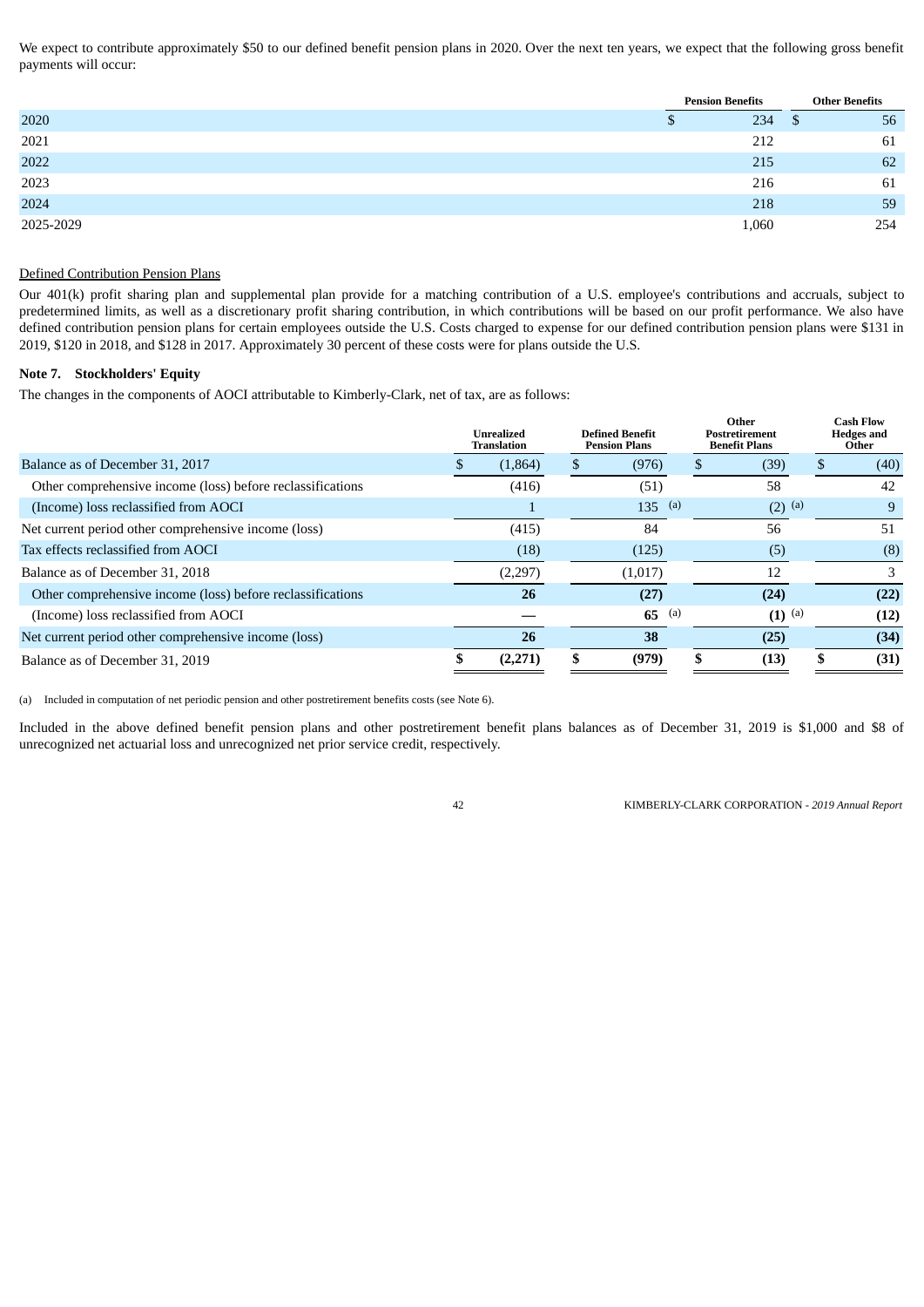The changes in the components of AOCI attributable to Kimberly-Clark, including the tax effect, are as follows:

|                                                                 | <b>Year Ended December 31</b> |                |                |                |                |
|-----------------------------------------------------------------|-------------------------------|----------------|----------------|----------------|----------------|
|                                                                 | 2019                          |                | 2018           |                | 2017           |
| <b>Unrealized translation</b>                                   | \$<br>21                      | $\mathfrak{s}$ | (408)          | $\mathfrak{S}$ | 398            |
| Tax effect <sup>(a)</sup>                                       | 5                             |                | (25)           |                | 89             |
|                                                                 | 26                            |                | (433)          |                | 487            |
| <b>Defined benefit pension plans</b>                            |                               |                |                |                |                |
| Unrecognized net actuarial loss and transition amount           |                               |                |                |                |                |
| Funded status recognition                                       | (17)                          |                | (57)           |                | 159            |
| Amortization                                                    | 44                            |                | 47             |                | 56             |
| Settlements and curtailments                                    | 46                            |                | 134            |                | $\overline{7}$ |
| Currency and other                                              | (13)                          |                | 29             |                | (66)           |
|                                                                 | 60                            |                | 153            |                | 156            |
| Unrecognized prior service cost/credit                          |                               |                |                |                |                |
| Funded status recognition                                       | (1)                           |                | (22)           |                | $\overline{2}$ |
| Amortization                                                    | (5)                           |                | (8)            |                | (8)            |
| Curtailments                                                    | (1)                           |                | $\overline{2}$ |                |                |
| Currency and other                                              | (2)                           |                | (1)            |                | 3              |
|                                                                 | (9)                           |                | (29)           |                | (3)            |
| Tax effect <sup>(a)</sup>                                       | (13)                          |                | (165)          |                | (32)           |
|                                                                 | 38                            |                | (41)           |                | 121            |
| Other postretirement benefit plans                              |                               |                |                |                |                |
| Unrecognized net actuarial loss and transition amount and other | (35)                          |                | 79             |                | (11)           |
| Tax effect <sup>(a)</sup>                                       | 10                            |                | (28)           |                | 3              |
|                                                                 | (25)                          |                | 51             |                | (8)            |
| <b>Cash flow hedges and other</b>                               |                               |                |                |                |                |
| Recognition of effective portion of hedges                      | (23)                          |                | 56             |                | (76)           |
| Amortization                                                    | (16)                          |                | 12             |                | 18             |
| Currency and other                                              | (1)                           |                | (2)            |                | (2)            |
| Tax effect <sup>(a)</sup>                                       | 6                             |                | (23)           |                | 15             |
|                                                                 | (34)                          |                | 43             |                | (45)           |
|                                                                 | 5                             |                |                |                |                |
| <b>Change in AOCI</b>                                           | \$                            | $\mathfrak{s}$ | (380)          | \$             | 555            |

(a) The Tax effect for Unrealized translation, Defined benefit pension plans, Other postretirement benefit plans and Cash flow hedges and other includes reductions of \$18, \$125, \$5 and \$8, respectively, for stranded tax effects reclassified from AOCI to Retained earnings in 2018.

Amounts are reclassified from AOCI into Cost of products sold, Nonoperating expense, Interest expense, or Other (income) and expense, net, as applicable, in the consolidated income statement.

Net unrealized currency gains or losses resulting from the translation of assets and liabilities of foreign subsidiaries, except those in highly inflationary economies, are recorded in AOCI. For these operations, changes in exchange rates generally do not affect cash flows; therefore, unrealized translation adjustments are recorded in AOCI rather than net income. Upon sale or substantially complete liquidation of any of these subsidiaries, the applicable unrealized translation adjustment would be removed from AOCI and reported as part of the gain or loss on the sale or liquidation. The change in unrealized translation in 2019 is primarily due to the strengthening of foreign currencies versus the U.S. dollar. Also included in unrealized translation amounts are the effects of foreign exchange rate changes on intercompany balances of a long-term investment nature and transactions designated as hedges of net foreign investments.

# **Note 8. Leases and Commitments**

We have entered into leases for certain facilities, vehicles, material handling and other equipment. Our operating leases have remaining contractual terms up to 13 years, some of which include options to extend the leases for up to 20 years, and some of which include options to terminate the leases within 1 year. Our operating lease agreements do not contain any material residual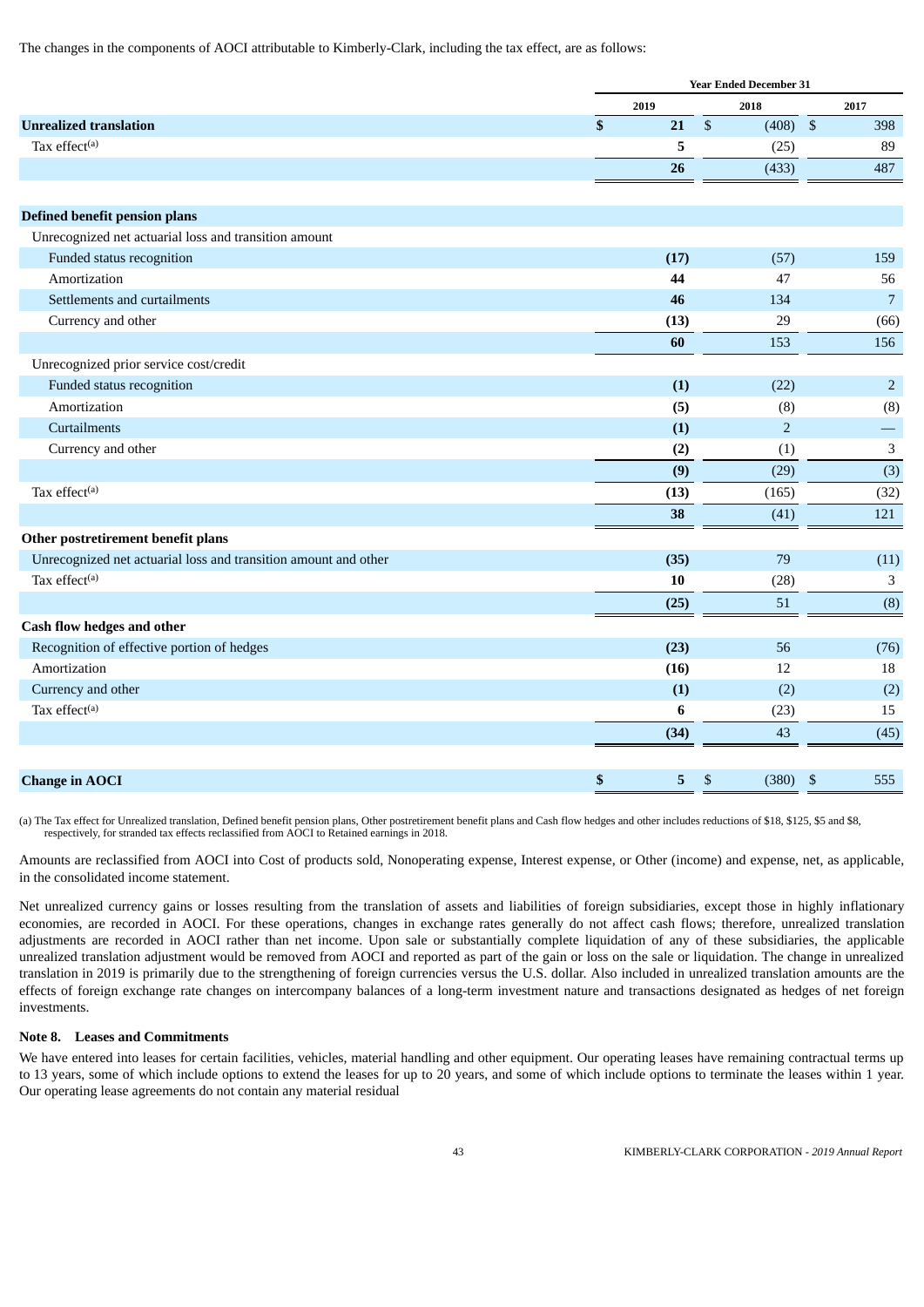value guarantees or material restrictive covenants. Our operating lease costs are primarily related to facility leases for inventory warehousing and administration offices. Our finance leases are immaterial.

### Operating Lease Cost

|                                    | <b>December 31, 2019</b> | <b>Income Statement Classification</b>                          |
|------------------------------------|--------------------------|-----------------------------------------------------------------|
| Lease cost                         | 162                      | Cost of products sold, Marketing, research and general expenses |
| Variable lease cost <sup>(a)</sup> | 145                      | Cost of products sold, Marketing, research and general expenses |
| Total lease cost                   | 307                      |                                                                 |

(a) Includes short-term leases, which are immaterial.

Operating Lease Assets and Liabilities

|                              | <b>December 31, 2019</b> | <b>Balance Sheet Classification</b>            |
|------------------------------|--------------------------|------------------------------------------------|
| Lease assets                 | 396                      | <b>Other Assets</b>                            |
|                              |                          |                                                |
| Current lease liabilities    | 130                      | Accrued expenses and other current liabilities |
| Noncurrent lease liabilities | 274                      | Other Liabilities                              |
| Total lease liabilities      | 404                      |                                                |

# Maturity of Operating Lease Liabilities

|                                    | December 31, 2019 |
|------------------------------------|-------------------|
| 2020                               | 145               |
| 2021                               | 102               |
| 2022                               | 72                |
| 2023                               | 51                |
| 2024                               | 32                |
| Thereafter                         | 52                |
| Total lease payments               | 454               |
| Less imputed interest              | 50                |
| Present value of lease liabilities | 404               |

As of December 31, 2019, our operating leases have a weighted-average remaining lease term of 4.4 years and a weighted-average discount rate of 5.0 percent. Cash paid for amounts included in the measurement of operating lease liabilities was \$163 for the year ended December 31, 2019.

As of December 31, 2019, we have additional operating leases, primarily for facilities, that have not yet commenced of \$147. These operating leases will commence during 2020 with lease terms of 9 years.

The future minimum obligations under operating leases in effect as of December 31, 2018 having a noncancelable term in excess of one year as determined prior to the adoption of ASU Topic 842 were as follows:

|                            | <b>December 31, 2018</b> |  |  |
|----------------------------|--------------------------|--|--|
| 2019                       | 160                      |  |  |
| 2020                       | 123                      |  |  |
| 2021                       | 85                       |  |  |
| 2022                       | 57                       |  |  |
| 2023                       | 41                       |  |  |
| Thereafter                 | 72                       |  |  |
| Future minimum obligations | 538                      |  |  |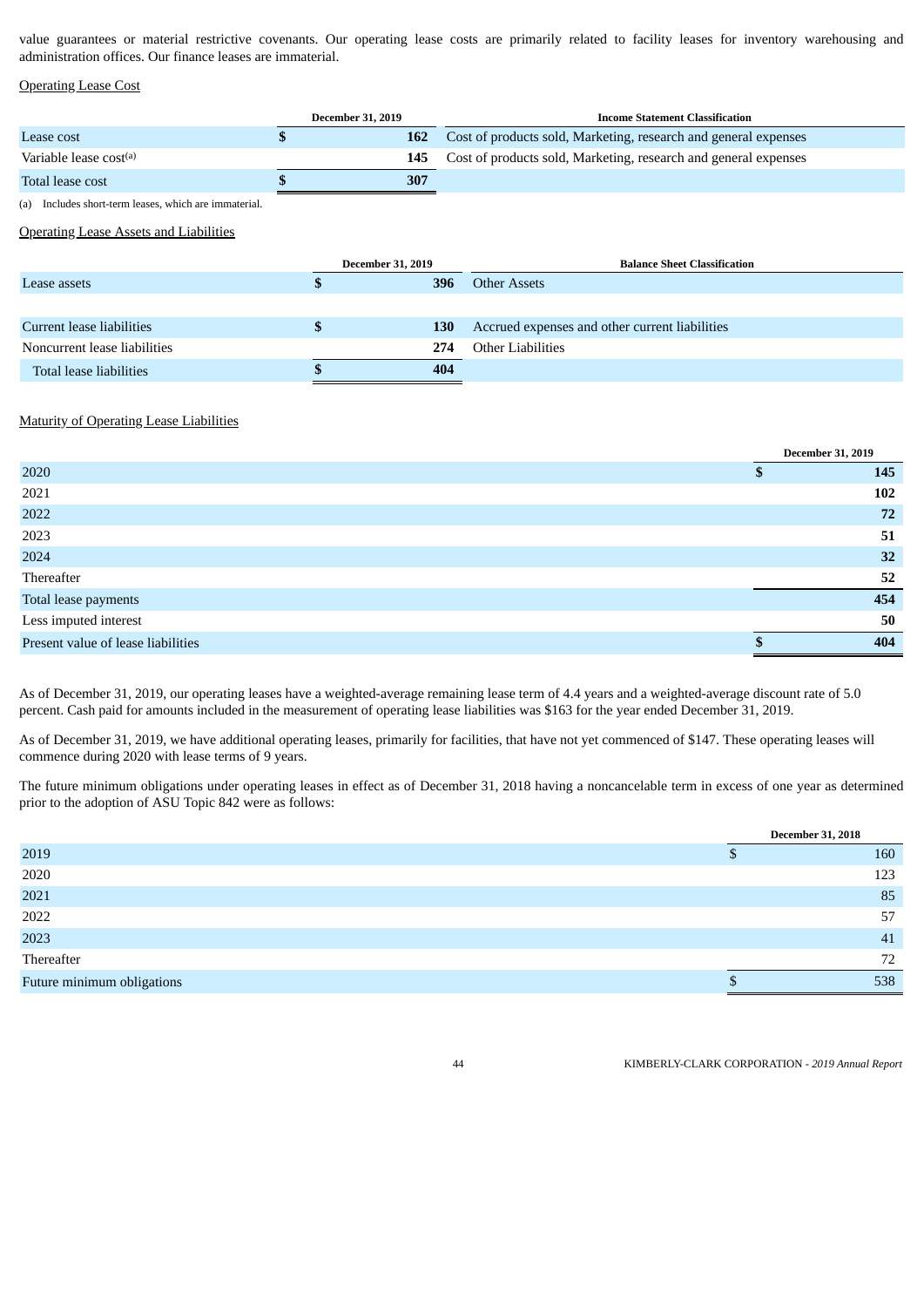Consolidated rental expense under operating leases prior to the adoption of ASU Topic 842 was \$280 and \$281 in 2018 and 2017, respectively.

We have entered into long-term contracts for the purchase of superabsorbent materials, pulp and certain utilities. Commitments under these contracts based on current prices are \$1,249 in 2020, \$83 in 2021, \$57 in 2022, \$50 in 2023, \$39 in 2024, and \$101 beyond the year 2024.

Although we are primarily liable for payments on the above-mentioned leases and purchase commitments, our exposure to losses, if any, under these arrangements is not material.

### **Note 9. Legal Matters**

We are subject to various legal proceedings, claims and governmental inquiries, inspections, audits or investigations pertaining to issues such as contract disputes, product liability, tax matters, patents and trademarks, advertising, pricing, business practices, governmental regulations, employment and other matters.

We are party to certain legal proceedings relating to our former health care business, Avanos Medical, Inc. ("Avanos", previously Halyard Health, Inc.), which we spun-off on October 31, 2014, including civil actions, consumer class actions, qui tam matters, a shareholder derivative suit, a securities class action and certain subpoena and document requests from the federal government.

The health care matters include Bahamas Surgery Center v. Kimberly-Clark Corporation, et al., a California consumer class action relating to the sale of surgical gowns. In April 2017, the jury awarded the plaintiff class \$3.9 in compensatory damages and \$350 in punitive damages against us. During the first quarter of 2018, the Court reduced the punitive damages award to approximately \$19. As a result, the total compensatory and punitive damages plus prejudgment interest awarded against Kimberly-Clark is approximately \$25. We intend to continue our vigorous defense of the Bahamas matter.

We also have received subpoenas from the United States Department of Justice (DOJ) concerning allegations of potential criminal and civil violations of federal laws, including the Food, Drug, and Cosmetic Act, in connection with the manufacturing, marketing and sale of surgical gowns by our former health care business. We continue to produce documents and cooperate in this ongoing investigation. At this stage, we are unable to predict an outcome or estimate the potential range of outcomes to resolve this matter.

Under the terms of the distribution agreement we entered into with Avanos in connection with the spin-off, Avanos is obligated to indemnify us for legal proceedings, claims and other liabilities primarily related to our former health care business. Avanos and Kimberly-Clark have each filed suits against the other seeking declaratory judgment regarding the scope of these indemnification obligations. We intend to vigorously pursue our case against Avanos and to vigorously defend their case against us.

We are subject to federal, state and local environmental protection laws and regulations with respect to our business operations and are operating in compliance with, or taking action aimed at ensuring compliance with, these laws and regulations. We have been named a potentially responsible party under the provisions of the U.S. federal Comprehensive Environmental Response, Compensation and Liability Act, or analogous state statutes, at a number of sites where hazardous substances are present. None of our compliance obligations with environmental protection laws and regulations, individually or in the aggregate, is expected to have a material adverse effect on our business, liquidity, financial condition or results of operations.

### **Note 10. Objectives and Strategies for Using Derivatives**

As a multinational enterprise, we are exposed to financial risks, such as changes in foreign currency exchange rates, interest rates, and commodity prices. We employ a number of practices to manage these risks, including operating and financing activities and, where appropriate, the use of derivative instruments.

At December 31, 2019 and 2018, derivative assets were \$34 and \$30, respectively, and derivative liabilities were \$44 and \$18, respectively, primarily comprised of foreign currency exchange contracts. Derivative assets are recorded in Other current assets or Other Assets, as appropriate, and derivative liabilities are recorded in Accrued expenses and other current liabilities or Other Liabilities, as appropriate.

### Foreign Currency Exchange Rate Risk

Translation adjustments result from translating foreign entities' financial statements into U.S. dollars from their functional currencies. The risk to any particular entity's net assets is reduced to the extent that the entity is financed with local currency borrowings. A portion of our balance sheet translation exposure for certain affiliates, which results from changes in translation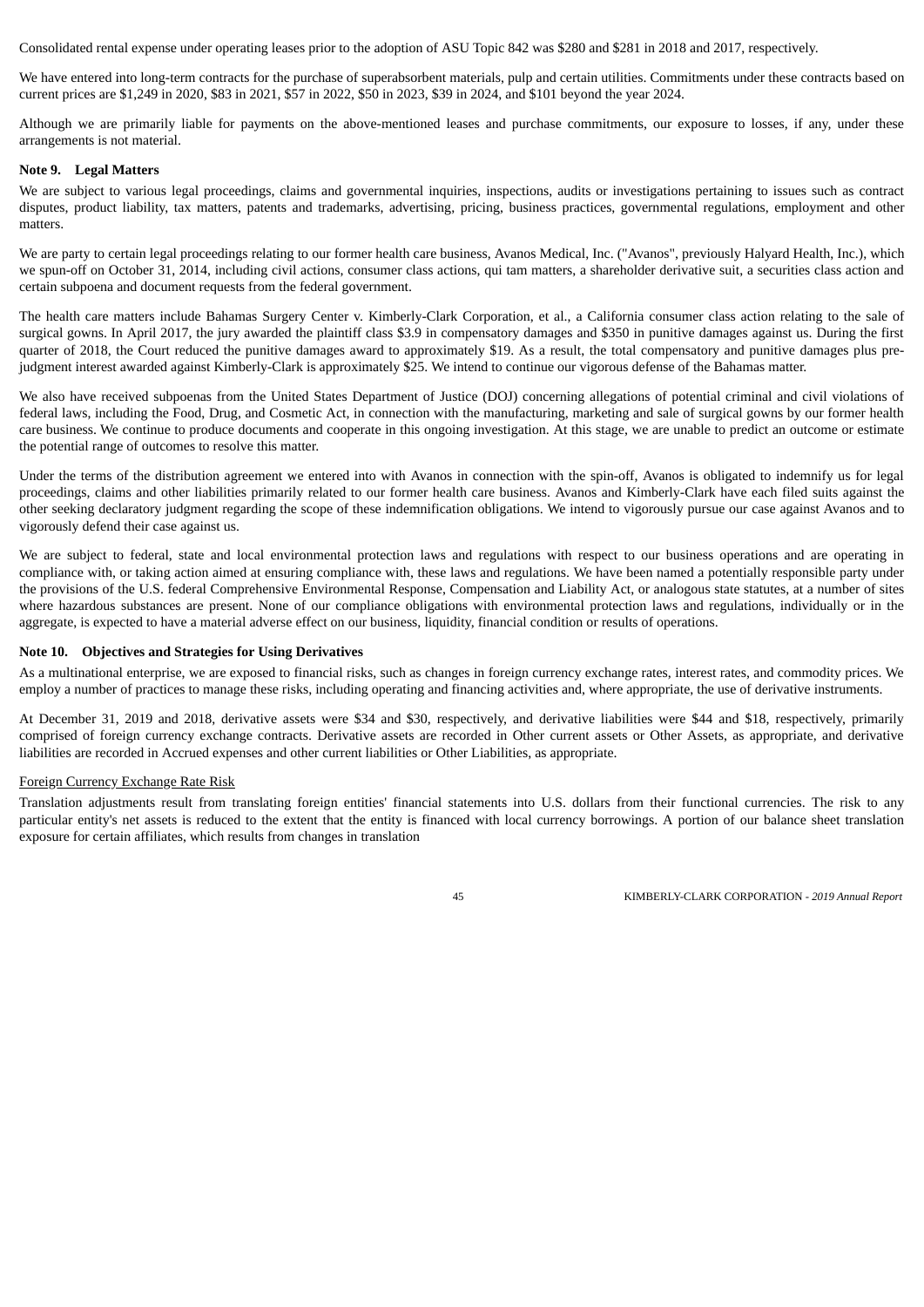rates between the affiliates' functional currencies and the U.S. dollar, is hedged with cross-currency swap contracts and certain foreign denominated debt which are designated as net investment hedges. The foreign currency exposure on certain non-functional currency denominated monetary assets and liabilities, primarily intercompany loans and accounts payable, is hedged with primarily undesignated derivative instruments.

Derivative instruments are entered into to hedge a portion of forecasted cash flows denominated in foreign currencies for non-U.S. operations' purchases of raw materials, which are priced in U.S. dollars, and imports of intercompany finished goods and work-in-process priced predominantly in U.S. dollars and euros. The derivative instruments used to manage these exposures are designated as cash flow hedges.

### Interest Rate Risk

Interest rate risk is managed using a portfolio of variable and fixed-rate debt composed of short and long-term instruments. Interest rate swap contracts may be used to facilitate the maintenance of the desired ratio of variable and fixed-rate debt and are designated as fair value hedges. From time to time, we also hedge the anticipated issuance of fixed-rate debt, and these contracts are designated as cash flow hedges.

# Commodity Price Risk

We use derivative instruments, such as forward contracts, to hedge a limited portion of our exposure to market risk arising from changes in prices of certain commodities. These derivatives are designated as cash flow hedges of specific quantities of the underlying commodity expected to be purchased in future months. In addition, we utilize negotiated short-term contract structures, including fixed price contracts, to manage volatility for a portion of our commodity costs.

# Fair Value Hedges

Derivative instruments that are designated and qualify as fair value hedges are predominantly used to manage interest rate risk. The fair values of these derivative instruments are recorded as an asset or liability, as appropriate, with the offset recorded in current Interest expense. The offset to the change in fair values of the related debt is also recorded in Interest expense. Any realized gain or loss on the derivatives that hedge interest rate risk is amortized to Interest expense over the life of the related debt. As of December 31, 2019, the aggregate notional values and carrying values of outstanding interest rate contracts designated as fair value hedges were \$300 and \$308, respectively. For each of the three years ended December 31, 2019, gains or losses recognized in Interest expense for interest rate swaps were not significant.

### Cash Flow Hedges

For derivative instruments that are designated and qualify as cash flow hedges, the gain or loss on the derivative instrument is initially recorded in AOCI, net of related income taxes, and recognized in earnings in the same income statement line and period that the hedged exposure affects earnings. As of December 31, 2019, outstanding commodity forward contracts were in place to hedge a limited portion of our estimated requirements of the related underlying commodities in 2020 and future periods. As of December 31, 2019, the aggregate notional value of outstanding foreign exchange derivative contracts designated as cash flow hedges was \$652. For each of the three years ended December 31, 2019, no significant gains or losses were reclassified into Interest expense, Cost of products sold or Other (income) and expense, net as a result of the discontinuance of cash flow hedges due to the original forecasted transaction no longer being probable of occurring. At December 31, 2019, amounts to be reclassified from AOCI into Interest expense, Cost of products sold or Other (income), net during the next twelve months are not expected to be material. The maximum maturity of cash flow hedges in place at December 31, 2019 is December 2021.

# Net Investment Hedges

For derivative instruments that are designated and qualify as net investment hedges, the aggregate notional value was \$1.5 billion at December 31, 2019. We exclude the interest accruals on cross-currency swap contracts and the forward points on foreign exchange forward contracts from the assessment and measurement of hedge effectiveness. We recognize the interest accruals on cross-currency swap contracts in earnings within Interest expense. We amortize the forward points on foreign exchange contracts into earnings within Interest expense over the life of the hedging relationship. Changes in fair value of net investment hedges are recorded in AOCI and offset the change in the value of the net investment being hedged. For the year ended December 31, 2019, no significant unrealized gains or losses related to net investment hedge fair value changes were recorded in AOCI and no significant amounts were reclassified from AOCI to Interest expense.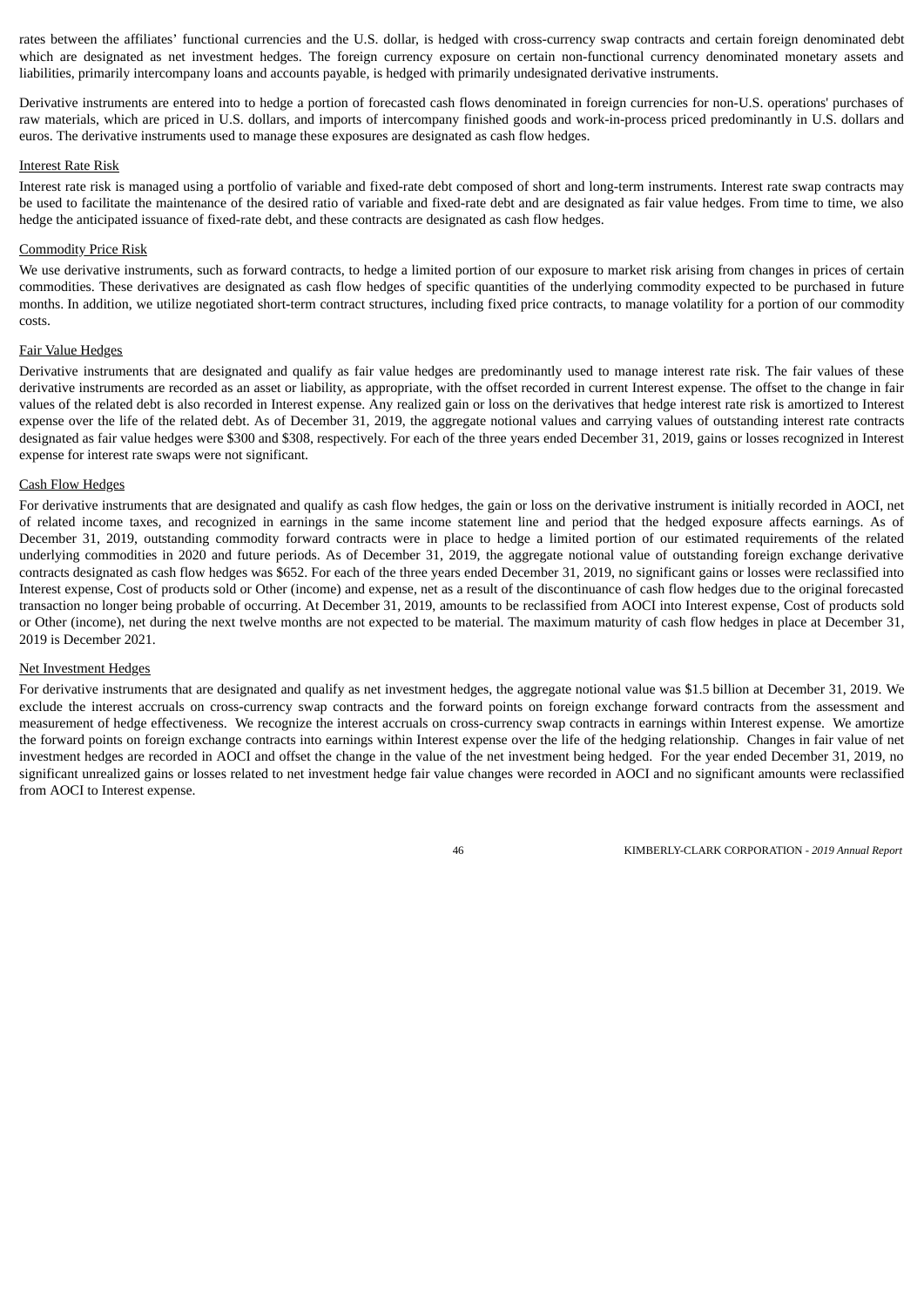No significant amounts were excluded from the assessment of net investment, fair value or cash flow hedge effectiveness as of December 31, 2019.

### Undesignated Hedging Instruments

Gains or losses on undesignated foreign exchange hedging instruments are immediately recognized in Other (income) and expense, net. Losses of \$17 and \$52, and a gain of \$37 were recorded in the years ending December 31, 2019, 2018 and 2017, respectively. The effect on earnings from the use of these nondesignated derivatives is substantially neutralized by the transactional gains and losses recorded on the underlying assets and liabilities. At December 31, 2019, the notional amount of these undesignated derivative instruments was approximately \$1.9 billion.

### **Note 11. Income Taxes**

On December 22, 2017, the U.S. government enacted comprehensive tax legislation commonly referred to as the Tax Cuts and Jobs Act (the "Tax Act"). The Tax Act made changes to the U.S. tax code, which included (1) a reduced U.S. corporate tax rate from 35 percent to 21 percent, (2) implementation of a base erosion and anti-abuse tax, (3) general elimination of U.S. federal income taxes on dividends from foreign subsidiaries, (4) a new provision designed to tax global intangible low-taxed income ("GILTI") of foreign subsidiaries which allows for the possibility of utilizing foreign tax credits to offset the tax liability (subject to some limitations), (5) a lower effective U.S. tax rate on certain revenues from sources outside the U.S., and (6) a one-time transition tax on certain undistributed earnings of foreign subsidiaries. In the period ended December 31, 2017, we recorded a provisional discrete net tax benefit associated with the Tax Act and related matters. The provisional amounts recorded in 2017 related to the transition tax, remeasurement of deferred taxes, our reassessment of permanently reinvested earnings, uncertain tax positions and valuation allowances, and actions taken in anticipation of the Tax Act were finalized and a net expense of \$36 was recorded during 2018.

During 2018, we also recorded discrete net tax expense of \$81 primarily related to new guidance issued during 2018 affecting tax benefits we recorded in the period ended December 31, 2017 for the transition tax and certain tax planning actions taken in anticipation of the Tax Act.

At December 31, 2018, we finalized our policy and have elected to use the period cost method for GILTI provisions and therefore have not recorded deferred taxes for basis differences expected to reverse in future periods.

In December 2019, we generated a nonrecurring capital loss from a legal entity restructuring. We recorded a net benefit of \$47 in the fourth quarter. There is no capital loss carryforward deferred tax asset remaining after utilization for 2019 capital gains.

An analysis of the provision for income taxes follows:

|                                  | <b>Year Ended December 31</b> |      |           |  |                |  |
|----------------------------------|-------------------------------|------|-----------|--|----------------|--|
|                                  |                               | 2019 | 2018      |  | 2017           |  |
| Current income taxes             |                               |      |           |  |                |  |
| <b>United States</b>             | \$                            | 215  | \$<br>177 |  | \$<br>463      |  |
| <b>State</b>                     |                               | 94   | 63        |  | 52             |  |
| Other countries                  |                               | 238  | 229       |  | 330            |  |
| Total                            |                               | 547  | 469       |  | 845            |  |
| Deferred income taxes            |                               |      |           |  |                |  |
| <b>United States</b>             |                               | 50   | 16        |  | (68)           |  |
| State                            |                               | (16) | 22        |  | (3)            |  |
| Other countries                  |                               | (5)  | (36)      |  | $\overline{2}$ |  |
| Total                            |                               | 29   | ר         |  | (69)           |  |
| Total provision for income taxes |                               | 576  | 471       |  | 776<br>\$      |  |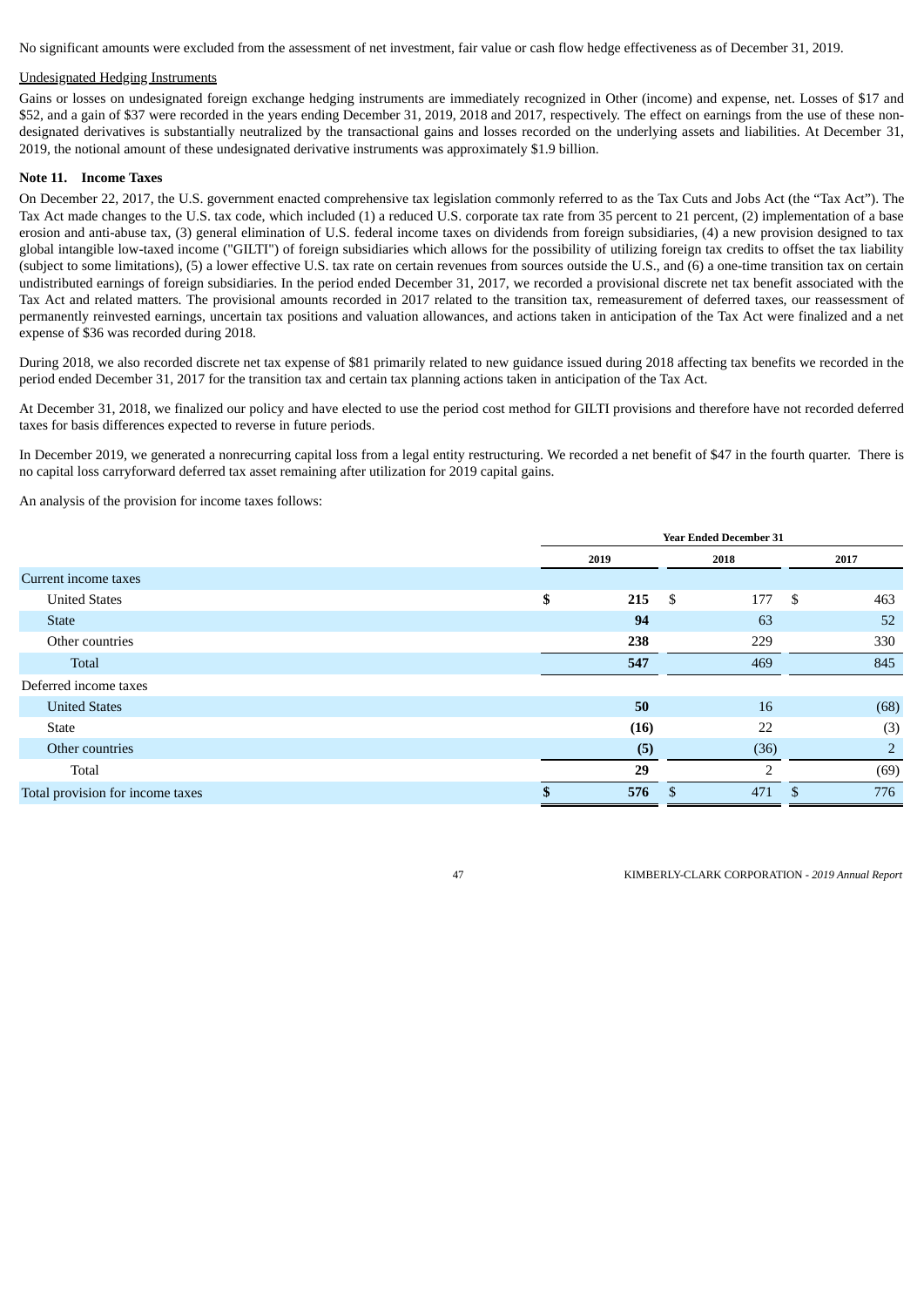Income before income taxes is earned in the following tax jurisdictions:

|                                  | <b>Year Ended December 31</b> |       |  |       |      |       |  |
|----------------------------------|-------------------------------|-------|--|-------|------|-------|--|
|                                  | 2019                          |       |  | 2018  | 2017 |       |  |
| <b>United States</b>             |                               | 2,252 |  | 1,606 |      | 1,995 |  |
| Other countries                  |                               | 398   |  | 207   |      | 996   |  |
| Total income before income taxes |                               | 2,650 |  | 1,813 | w    | 2,991 |  |

Deferred income tax assets and liabilities are composed of the following:

|                                           | December 31 |              |  |  |  |  |
|-------------------------------------------|-------------|--------------|--|--|--|--|
|                                           | 2019        | 2018         |  |  |  |  |
| Deferred tax assets                       |             |              |  |  |  |  |
| Pension and other postretirement benefits | \$<br>253   | \$<br>252    |  |  |  |  |
| Tax credits and loss carryforwards        | 411         | 387          |  |  |  |  |
| Lease liability                           | 104         |              |  |  |  |  |
| Other                                     | 388         | 449          |  |  |  |  |
|                                           | 1,156       | 1,088        |  |  |  |  |
| <b>Valuation allowances</b>               | (248)       | (220)        |  |  |  |  |
| Total deferred tax assets                 | 908         | 868          |  |  |  |  |
|                                           |             |              |  |  |  |  |
| Deferred tax liabilities                  |             |              |  |  |  |  |
| Property, plant and equipment, net        | 795         | 789          |  |  |  |  |
| Investments in subsidiaries               | 103         | 102          |  |  |  |  |
| Goodwill                                  | 66          | 72           |  |  |  |  |
| Lease asset                               | 105         |              |  |  |  |  |
| Other                                     | 108         | 143          |  |  |  |  |
| Total deferred tax liabilities            | 1,177       | 1,106        |  |  |  |  |
| Net deferred tax assets (liabilities)     | \$<br>(269) | -\$<br>(238) |  |  |  |  |

Valuation allowances at the end of 2019 primarily relate to tax credits, capital loss carryforwards, and income tax loss carryforwards of \$860. If these items are not utilized against taxable income, \$457 of the income tax loss carryforwards will expire from 2020 through 2039. The remaining \$403 has no expiration date.

Realization of income tax loss carryforwards is dependent on generating sufficient taxable income prior to expiration of these carryforwards. Although realization is not assured, we believe it is more likely than not that all of the deferred tax assets, net of applicable valuation allowances, will be realized. The amount of the deferred tax assets considered realizable could be reduced or increased due to changes in the tax environment or if estimates of future taxable income change during the carryforward period.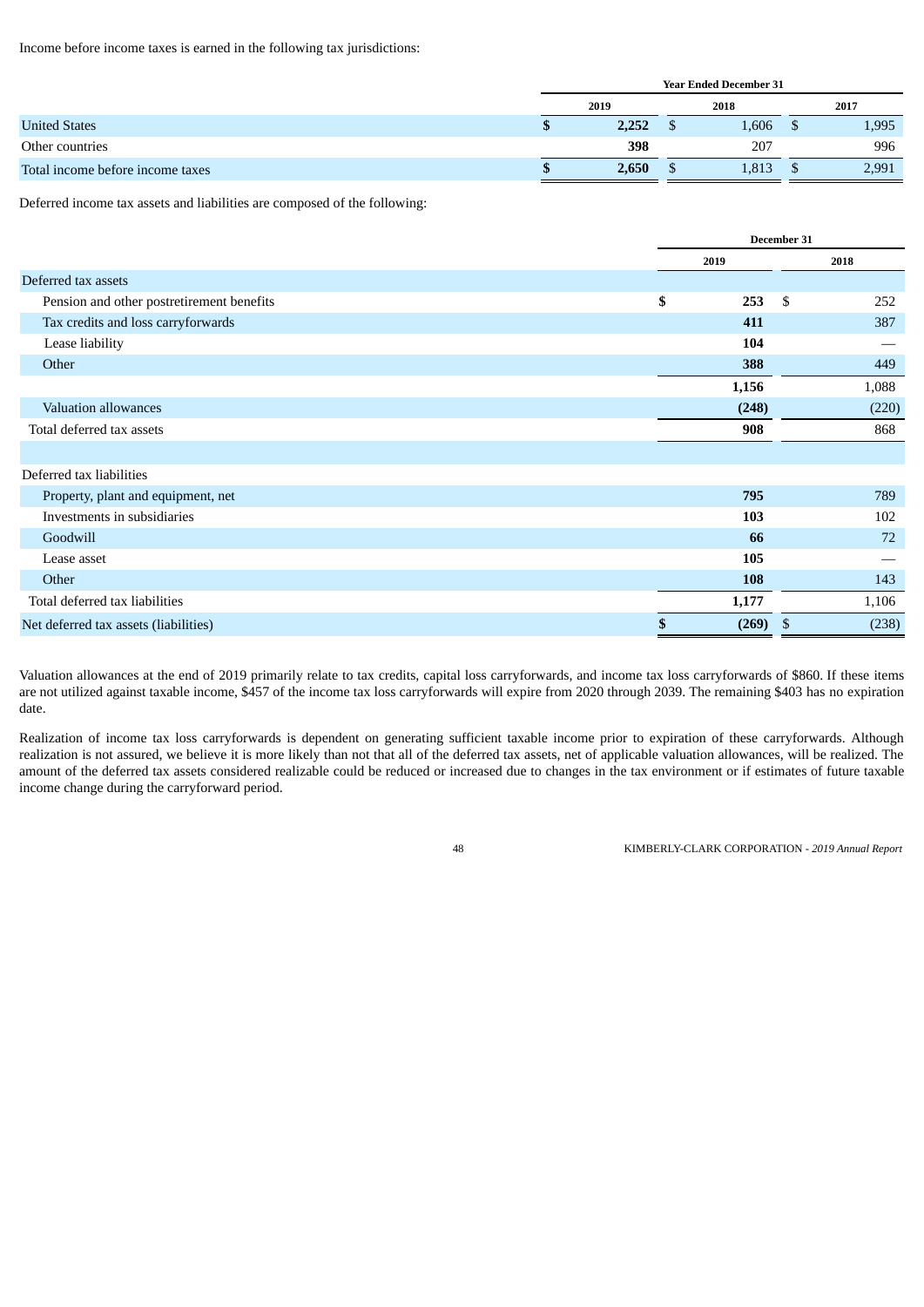Presented below is a reconciliation of the income tax provision computed at the U.S. federal statutory tax rate to the actual effective tax rate:

|                                                           | <b>Year Ended December 31</b> |        |        |  |  |  |  |  |
|-----------------------------------------------------------|-------------------------------|--------|--------|--|--|--|--|--|
|                                                           | 2019                          | 2018   | 2017   |  |  |  |  |  |
| U.S. statutory rate applied to income before income taxes | 21.0%                         | 21.0 % | 35.0 % |  |  |  |  |  |
| State income taxes, net of federal tax benefit            | 2.5                           | 3.7    | 1.1    |  |  |  |  |  |
| Statutory rates other than U.S. statutory rate            | 0.7                           | 0.2    | (3.1)  |  |  |  |  |  |
| Routine tax incentives                                    | (3.5)                         | (5.4)  | (2.7)  |  |  |  |  |  |
| Net tax (benefit) cost on foreign income                  | 0.8                           | 1.4    | (0.7)  |  |  |  |  |  |
| Net impact of the Tax Act                                 |                               | 6.4    | (2.5)  |  |  |  |  |  |
| Valuation allowance                                       | 1.0                           | 1.6    | (0.1)  |  |  |  |  |  |
| Nonrecurring capital loss                                 | (1.8)                         |        |        |  |  |  |  |  |
| Other - $net(a)$                                          | 1.0                           | (2.9)  | (1.1)  |  |  |  |  |  |
| Effective income tax rate                                 | 21.7 %                        | 26.0%  | 25.9%  |  |  |  |  |  |

(a) Other - net is composed of numerous items, none of which is greater than 1.05 percent and 1.75 percent of income before income taxes in 2019-2018 and 2017, respectively.

As of December 31, 2019, we have accumulated undistributed earnings generated by our foreign subsidiaries of approximately \$7.7 billion. Earnings of \$5.6 billion were previously subject to tax, primarily due to the one-time transition tax on foreign earnings required by the Tax Act. Any additional taxes due with respect to such previously-taxed earnings, if repatriated, would generally be limited to foreign and U.S. state income taxes. Deferred taxes have been recorded on \$0.9 billion of earnings, most of which were previously taxed for U.S. federal income tax purposes, of foreign consolidated subsidiaries expected to be repatriated. We do not intend to distribute the remaining \$4.7 billion of previously-taxed foreign earnings and therefore have not recorded deferred taxes for foreign and U.S. state income taxes on such earnings.

Prior to the transition tax, we had an excess of the amount for financial reporting over the tax basis in our foreign subsidiaries. While the transition tax resulted in a reduction of the excess amount for financial reporting over the tax basis in our foreign subsidiaries, any remaining amount of financial reporting over tax basis after such reduction could be subject to additional taxes, if repatriated. However, we consider any excess to be indefinitely reinvested. The determination of deferred tax liabilities on the amount of financial reporting over tax basis or the \$4.7 billion of previously taxed foreign earnings is not practicable.

Presented below is a reconciliation of the beginning and ending amounts of unrecognized income tax benefits:

|                                                       | 2019 |      | 2018 | 2017 |
|-------------------------------------------------------|------|------|------|------|
| <b>Balance at January 1</b>                           |      | 298  | 354  | 321  |
| Gross increases for tax positions of prior years      |      | 36   | 75   | 50   |
| Gross decreases for tax positions of prior years      |      | (13) | (86) | (23) |
| Gross increases for tax positions of the current year |      | 87   | 41   | 37   |
| <b>Settlements</b>                                    |      | (13) | (70) | (19) |
| Other                                                 |      | (12) | (16) | (12) |
| <b>Balance at December 31</b>                         |      | 383  | 298  | 354  |

Of the amounts recorded as unrecognized tax benefits at December 31, 2019, \$326 would reduce our effective tax rate if recognized.

We recognize accrued interest and penalties related to unrecognized tax benefits in income tax expense. During each of the three years ended December 31, 2019, the net impact of interest and penalties was not significant. Total accrued penalties and net accrued interest was \$16 and \$20 at December 31, 2019 and 2018, respectively.

It is reasonably possible that a number of uncertainties could be resolved within the next 12 months. The aggregate resolution of the uncertainties could be up to \$180, while none of the uncertainties is individually significant. Resolution of these matters is not expected to have a material effect on our financial condition, results of operations or liquidity.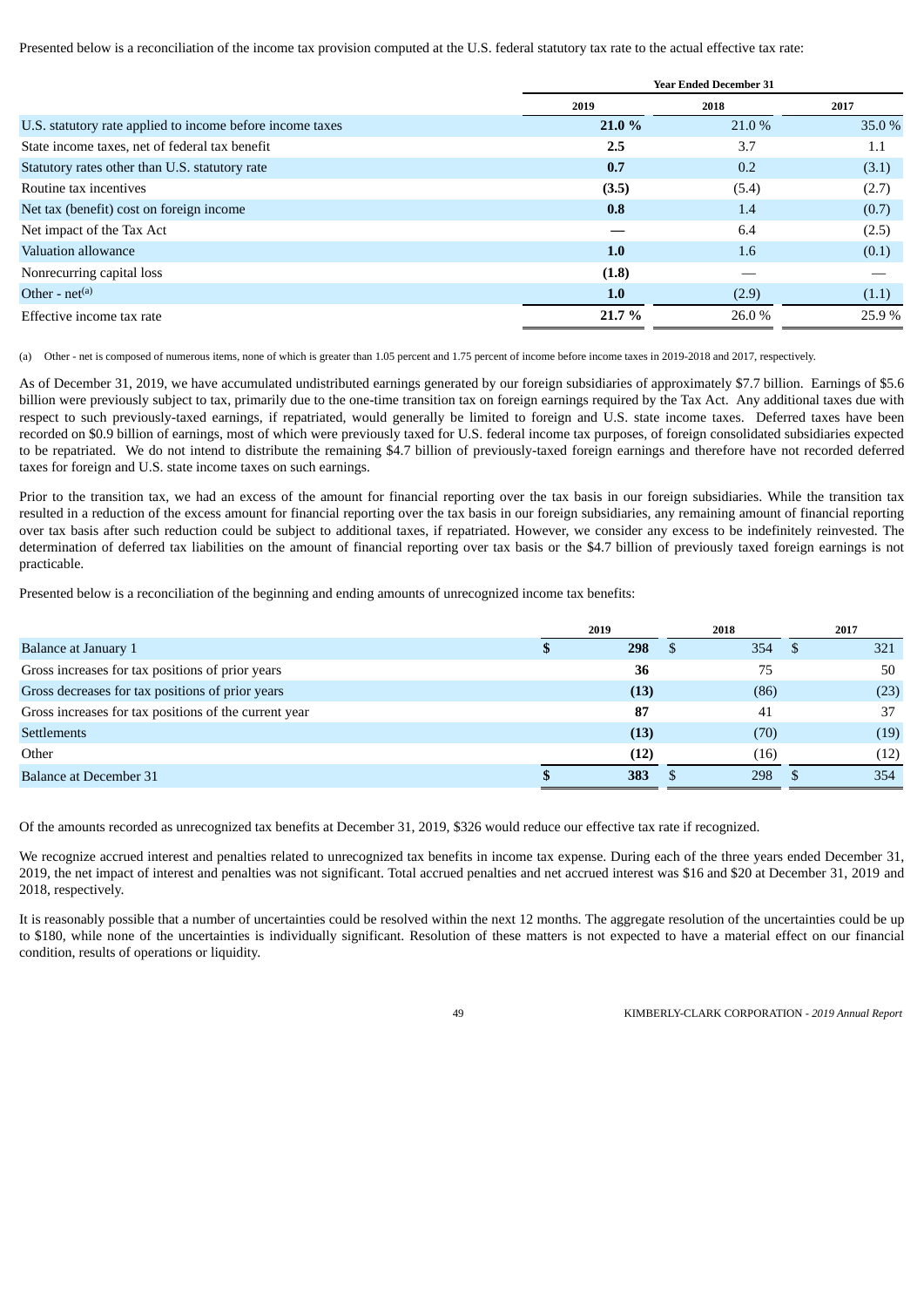As of December 31, 2019, the following tax years remain subject to examination for the major jurisdictions where we conduct business:

| <b>Jurisdiction</b>   | <b>Years</b> |
|-----------------------|--------------|
| <b>United States</b>  | 2016 to 2019 |
| <b>United Kingdom</b> | 2016 to 2019 |
| <b>Brazil</b>         | 2014 to 2019 |
| Australia             | 2014 to 2019 |
| China                 | 2009 to 2019 |

Our U.S. federal income tax returns have been audited through 2015 and U.S. federal income tax amended returns are being audited for 2004, 2005, 2007 and 2013. We have various U.S. federal income tax return positions in administrative appeals for 2014 and 2015.

State income tax returns are generally subject to examination for a period of 3 to 5 years after filing of the respective return. The state effect of any changes to filed federal positions remains subject to examination by various states for a period of up to two years after formal notification to the states. We have various state income tax return positions in the process of examination, administrative appeals or litigation.

The Brazilian tax authority, Secretaria da Receita Federal do Brasil ("RFB"), concluded an audit for the taxable periods from 2008-2013. This audit included a review of our determinations of amortization of certain goodwill arising from prior acquisitions in Brazil, and the RFB has proposed adjustments that effectively eliminate the goodwill amortization benefits related to these transactions. Administrative appeals have been exhausted, and the dispute is moving into the judicial phase. The amount of the proposed tax adjustments and penalties is approximately \$90 as of December 31, 2019 (translated at the December 31, 2019 currency exchange rate). The amount ultimately in dispute will be significantly greater because of interest. We believe we have meritorious defenses and intend to vigorously defend these proposed adjustments; however, it is expected to take a number of years to reach resolution of this matter.

# **Note 12. Earnings Per Share ("EPS")**

There are no adjustments required to be made to net income for purposes of computing basic and diluted EPS. The average number of common shares outstanding is reconciled to those used in the basic and diluted EPS computations as follows:

| (Millions of shares)                                              | 2019  | 2018  | 2017  |
|-------------------------------------------------------------------|-------|-------|-------|
| <b>Basic</b>                                                      | 343.6 | 348.0 | 353.6 |
| Dilutive effect of stock options and restricted share unit awards | 2.0   | 1.t   | ں ک   |
| <b>Diluted</b>                                                    | 345.6 | 349.6 | 355.9 |

Options outstanding that were not included in the computation of diluted EPS because their exercise price was greater than the average market price of the common shares were insignificant. The number of common shares outstanding as of December 31, 2019, 2018 and 2017 was 341.4, 345.0 and 351.1, respectively.

# **Note 13. Business Segment Information**

We are organized into operating segments based on product groupings. These operating segments have been aggregated into three reportable global business segments: Personal Care, Consumer Tissue and KCP. The reportable segments were determined in accordance with how our chief operating decision maker and our executive managers develop and execute global strategies to drive growth and profitability. These strategies include global plans for branding and product positioning, technology, research and development programs, cost reductions including supply chain management, and capacity and capital investments for each of these businesses. Segment management is evaluated on several factors, including operating profit. Segment operating profit excludes Other (income) and expense, net and income and expense not associated with ongoing operations of the business segments, including the costs of corporate decisions related to the 2018 Global Restructuring Program described in Note 2.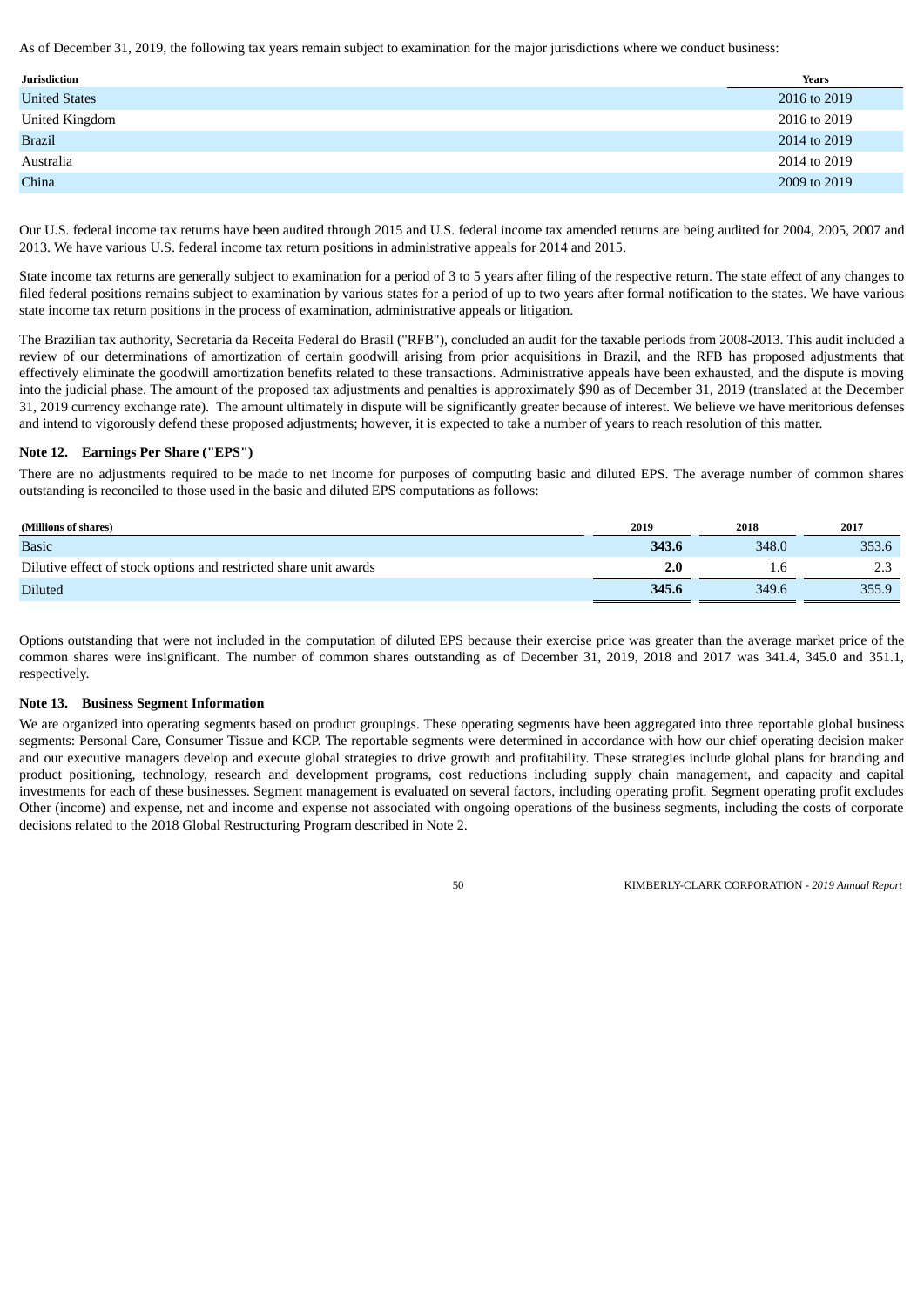The principal sources of revenue in each global business segment are described below:

- *Personal Care* brands offer our consumers a trusted partner in caring for themselves and their families by delivering confidence, protection and discretion through a wide variety of innovative solutions and products such as disposable diapers, training and youth pants, swimpants, baby wipes, feminine and incontinence care products, and other related products. Products in this segment are sold under the Huggies, Pull-Ups, Little Swimmers, GoodNites, DryNites, Kotex, U by Kotex, Intimus, Depend, Plenitud, Poise and other brand names.
- *Consumer Tissue* offers a wide variety of innovative solutions and trusted brands that responsibly improve everyday living for families around the world. Products in this segment include facial and bathroom tissue, paper towels, napkins and related products, and are sold under the Kleenex, Scott, Cottonelle, Viva, Andrex, Scottex, Neve and other brand names.
- *K-C Professional* partners with businesses to create Exceptional Workplaces, helping to make them healthier, safer and more productive through a range of solutions and supporting products such as wipers, tissue, towels, apparel, soaps and sanitizers. Our brands, including Kleenex, Scott, WypAll, Kimtech and KleenGuard are well known for quality and trusted to help people around the world work better.

Net sales to Walmart Inc. as a percent of our consolidated net sales were approximately 14 percent in 2019, 2018 and 2017.

Information concerning consolidated operations by business segment is presented in the following tables:

### Consolidated Operations by Business Segment

|                                                | <b>Year Ended December 31</b> |      |         |                |        |  |  |  |
|------------------------------------------------|-------------------------------|------|---------|----------------|--------|--|--|--|
|                                                | 2019                          | 2018 |         |                | 2017   |  |  |  |
| <b>NET SALES</b> <sup>(a)</sup>                |                               |      |         |                |        |  |  |  |
| Personal Care                                  | \$<br>9,108                   | \$   | 9,037   | \$             | 9,078  |  |  |  |
| <b>Consumer Tissue</b>                         | 5,993                         |      | 6,015   |                | 5,932  |  |  |  |
| K-C Professional                               | 3,292                         |      | 3,382   |                | 3,297  |  |  |  |
| Corporate & Other                              | 57                            |      | 52      |                | 41     |  |  |  |
| <b>TOTAL NET SALES</b>                         | \$<br>18,450                  | \$   | 18,486  | \$.            | 18,348 |  |  |  |
|                                                |                               |      |         |                |        |  |  |  |
| <b>OPERATING PROFIT<sup>(b)</sup></b>          |                               |      |         |                |        |  |  |  |
| Personal Care                                  | \$<br>1,904                   | \$   | 1,833   | $\mathfrak{S}$ | 1,933  |  |  |  |
| <b>Consumer Tissue</b>                         | 1,007                         |      | 875     |                | 1,052  |  |  |  |
| K-C Professional                               | 657                           |      | 634     |                | 645    |  |  |  |
| Corporate & Other $(c)$                        | (787)                         |      | (1,112) |                | (245)  |  |  |  |
| Other (income) and expense, net <sup>(d)</sup> | (210)                         |      |         |                | 27     |  |  |  |
| <b>TOTAL OPERATING PROFIT</b>                  | \$<br>2,991                   | \$   | 2,229   | \$             | 3,358  |  |  |  |

(a) Net sales in the U.S. to third parties totaled \$9,027, \$8,803 and \$8,741 in 2019, 2018 and 2017, respectively. No other individual country's net sales exceeds 10 percent of total net sales.

(b) Segment operating profit excludes other (income) and expense, net and income and expenses not associated with the business segments.

(c) Corporate & Other includes charges of \$515 and \$921 related to the 2018 Global Restructuring Program in 2019 and 2018, respectively. Restructuring charges for the 2018 Global Restructuring Program related to the personal care, consumer tissue and K-C Professional business segments were \$252, \$176 and \$75 for 2019 and \$528, \$229 and \$125 for 2018, respectively.

(d) Other (income) and expense, net for 2019 includes income of \$31 from a gain on the sale of property associated with a former manufacturing facility that was closed in 2012 as part of a past restructuring, and for 2019 and 2018 includes income of \$194 and \$12 related to the 2018 Global Restructuring Program. 2017 includes a charge of \$24 for the early redemption of debt.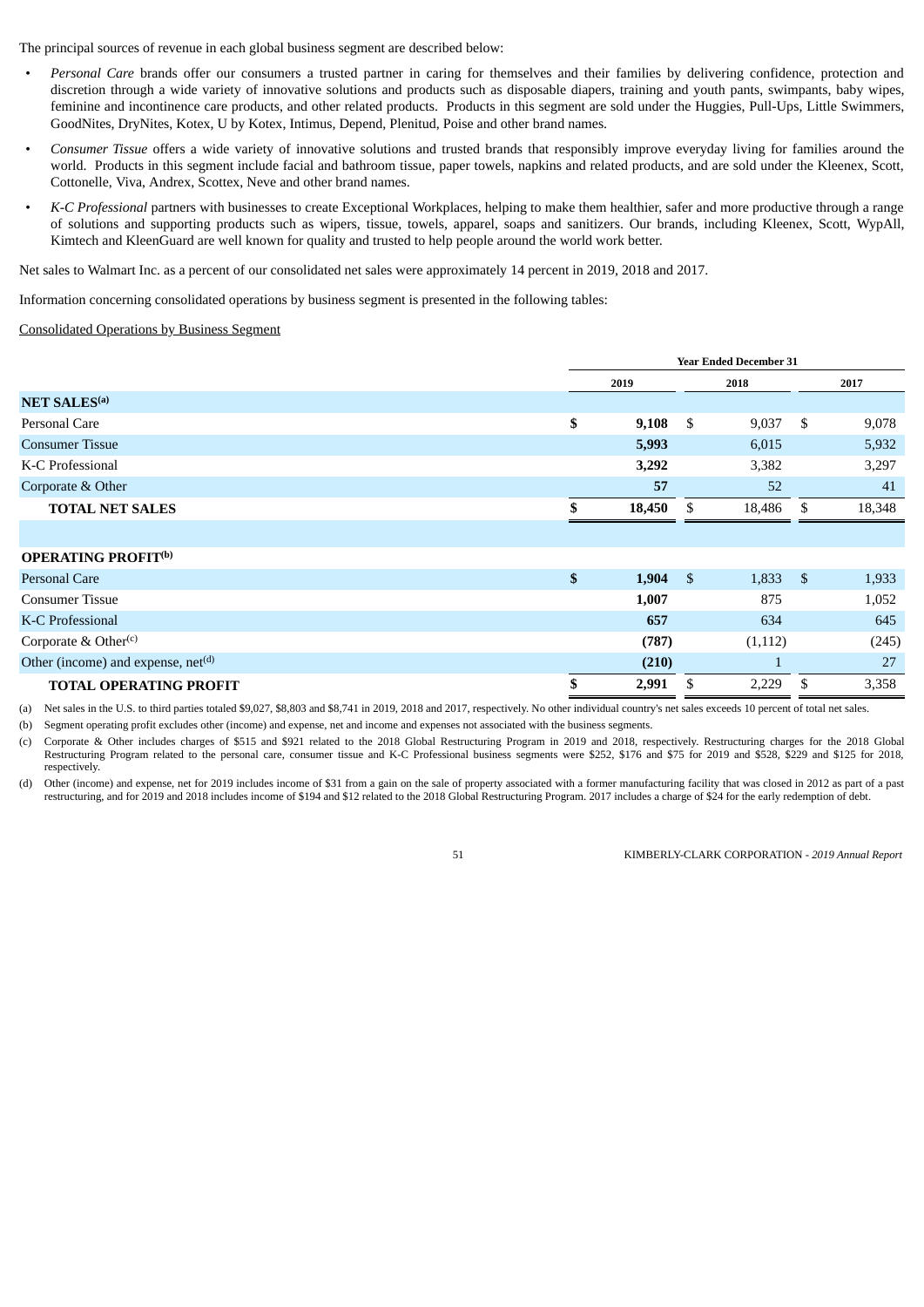|                                      |    | Care  |    | Personal |    | <b>Tissue</b> |    | Consumer       |           | K-C<br>Professional | Corporate<br>& Other |  | <b>Total</b> |
|--------------------------------------|----|-------|----|----------|----|---------------|----|----------------|-----------|---------------------|----------------------|--|--------------|
| <b>Depreciation and Amortization</b> |    |       |    |          |    |               |    |                |           |                     |                      |  |              |
| 2019                                 | \$ | 430   | \$ | 372      | \$ | 111           | \$ | 4              | \$<br>917 |                     |                      |  |              |
| 2018                                 |    | 426   |    | 331      |    | 121           |    | $\overline{4}$ | 882       |                     |                      |  |              |
| 2017                                 |    | 324   |    | 283      |    | 112           |    | 5              | 724       |                     |                      |  |              |
| <b>Capital Spending</b>              |    |       |    |          |    |               |    |                |           |                     |                      |  |              |
| 2019                                 |    | 518   |    | 489      |    | 195           |    | 7              | 1,209     |                     |                      |  |              |
| 2018                                 |    | 415   |    | 299      |    | 157           |    | 6              | 877       |                     |                      |  |              |
| 2017                                 |    | 405   |    | 281      |    | 92            |    | 7              | 785       |                     |                      |  |              |
| Goodwill <sup>(a)</sup>              |    |       |    |          |    |               |    |                |           |                     |                      |  |              |
| 2019                                 |    | 557   |    | 522      |    | 388           |    |                | 1,467     |                     |                      |  |              |
| 2018                                 |    | 564   |    | 522      |    | 388           |    |                | 1,474     |                     |                      |  |              |
| 2017                                 |    | 617   |    | 559      |    | 400           |    |                | 1,576     |                     |                      |  |              |
| <b>Assets</b>                        |    |       |    |          |    |               |    |                |           |                     |                      |  |              |
| 2019                                 |    | 6,630 |    | 4,954    |    | 2,442         |    | 1,257          | 15,283    |                     |                      |  |              |
| 2018                                 |    | 6,208 |    | 4,738    |    | 2,285         |    | 1,287          | 14,518    |                     |                      |  |              |
| 2017                                 |    | 6,592 |    | 5,007    |    | 2,255         |    | 1,297          | 15,151    |                     |                      |  |              |

(a) In 2017, we acquired the remaining 50 percent of our joint venture in India, which resulted in the recognition of \$35 of personal care goodwill. All other changes in goodwill are related to currency.

# Sales of Principal Products

| (Billions of dollars)                | 2019 |      | 2018 | 2017 |      |  |
|--------------------------------------|------|------|------|------|------|--|
| Baby and child care products         |      | 6.3  | 6.3  |      | 6.3  |  |
| Consumer tissue products             |      | 6.0  | 6.0  |      | 5.9  |  |
| Away-from-home professional products |      | 3.3  | 3.4  |      | 3.3  |  |
| All other                            |      | 2.9  | 2.8  |      | 2.8  |  |
| Consolidated                         |      | 18.5 | 18.5 |      | 18.3 |  |

# **Note 14. Supplemental Data**

Supplemental Income Statement Data

|                     |  | <b>Year Ended December 31</b> |     |  |             |      |     |  |  |  |  |
|---------------------|--|-------------------------------|-----|--|-------------|------|-----|--|--|--|--|
|                     |  | 2019                          |     |  | 2018        | 2017 |     |  |  |  |  |
| Advertising expense |  |                               | 757 |  | 655         |      | 648 |  |  |  |  |
| Research expense    |  |                               | 284 |  | : 31<br>لدك |      | 309 |  |  |  |  |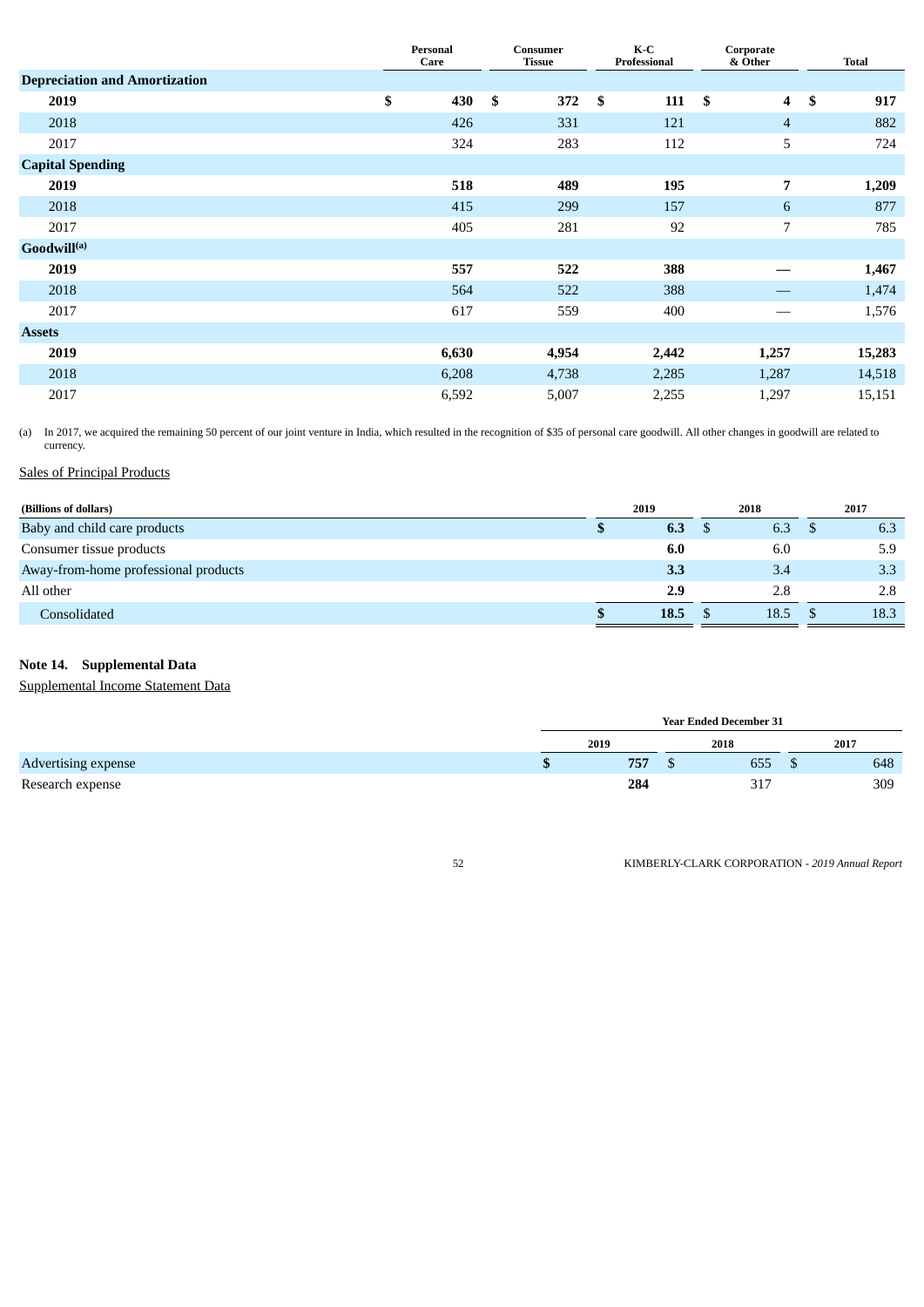# Equity Companies' Data

|      |    | <b>Net</b><br><b>Net</b><br><b>Gross</b><br><b>Operating</b><br>Profit<br><b>Sales</b><br>Profit<br>Income |    |                             |    |                               |      |                                  | Corporation's<br><b>Share of Net</b><br>Income |  |
|------|----|------------------------------------------------------------------------------------------------------------|----|-----------------------------|----|-------------------------------|------|----------------------------------|------------------------------------------------|--|
| 2019 | Ф  | 2,379                                                                                                      | -S | 727                         | \$ | 454                           | -56  | 255                              | \$<br>123                                      |  |
| 2018 |    | 2,264                                                                                                      |    | 635                         |    | 388                           |      | 215                              | 103                                            |  |
| 2017 |    | 2,191                                                                                                      |    | 627                         |    | 378                           |      | 214                              | 104                                            |  |
|      |    | <b>Current</b><br>Assets                                                                                   |    | <b>Noncurrent</b><br>Assets |    | Current<br><b>Liabilities</b> |      | Noncurrent<br><b>Liabilities</b> | Stockholders'<br><b>Equity</b>                 |  |
| 2019 | \$ | 1,020                                                                                                      | S, | 1,275                       | S  | 749                           | - \$ | 1,196                            | \$<br>350                                      |  |
| 2018 |    | 921                                                                                                        |    | 1,247                       |    | 578                           |      | 1,237                            | 353                                            |  |
| 2017 |    | 828                                                                                                        |    | 1,232                       |    | 415                           |      | 1,125                            | 520                                            |  |
|      |    |                                                                                                            |    |                             |    |                               |      |                                  |                                                |  |

Equity companies are principally engaged in operations in the personal care and consumer tissue businesses. At December 31, 2019, our ownership interest in KCM and subsidiaries was 47.9 percent. KCM is partially owned by the public, and its stock is publicly traded in Mexico. At December 31, 2019, our investment in this equity company was \$165, and the estimated fair value of the investment was \$3.0 billion based on the market price of publicly traded shares. Our other equity ownership interests are not significant to our consolidated balance sheet or financial results.

At December 31, 2019, undistributed net income of equity companies included in consolidated retained earnings was \$1.0 billion.

Supplemental Balance Sheet Data

|                                                          |  | December 31 |      |       |  |
|----------------------------------------------------------|--|-------------|------|-------|--|
| <b>Summary of Accounts Receivable, Net</b>               |  | 2019        | 2018 |       |  |
| From customers                                           |  | 2,131       |      | 2,050 |  |
| Other                                                    |  | 181         |      | 167   |  |
| Less allowance for doubtful accounts and sales discounts |  | (49)        |      | (53)  |  |
| Total                                                    |  | 2,263       |      | 2,164 |  |

|                                                        |   |                                    |      |       |     | December 31  |             |       |                     |       |  |              |
|--------------------------------------------------------|---|------------------------------------|------|-------|-----|--------------|-------------|-------|---------------------|-------|--|--------------|
|                                                        |   |                                    | 2019 |       |     |              |             |       |                     |       |  |              |
| <b>Summary of Inventories by Major Class</b>           |   | Non-<br><b>LIFO</b><br><b>LIFO</b> |      |       |     | <b>Total</b> | <b>LIFO</b> |       | Non-<br><b>LIFO</b> |       |  | <b>Total</b> |
| Raw materials                                          | S | 85                                 | \$   | 236   | \$. | 321          | S           | 99    | \$                  | 263   |  | 362          |
| Work in process                                        |   | 113                                |      | 93    |     | 206          |             | 120   |                     | 94    |  | 214          |
| Finished goods                                         |   | 451                                |      | 696   |     | 1,147        |             | 461   |                     | 692   |  | 1,153        |
| Supplies and other                                     |   |                                    |      | 271   |     | 271          |             |       |                     | 275   |  | 275          |
|                                                        |   | 649                                |      | 1,296 |     | 1,945        |             | 680   |                     | 1,324 |  | 2,004        |
| Excess of FIFO or weighted-average cost over LIFO cost |   | (155)                              |      |       |     | (155)        |             | (191) |                     |       |  | (191)        |
| <b>Total</b>                                           |   | 494                                |      | 1,296 |     | 1,790        |             | 489   |                     | 1,324 |  | 1,813        |
|                                                        |   |                                    |      |       |     |              |             |       |                     |       |  |              |

Inventories are valued at the lower of cost or net realizable value, determined on the FIFO or weighted-average cost methods, and at the lower of cost or market, determined on the LIFO cost method.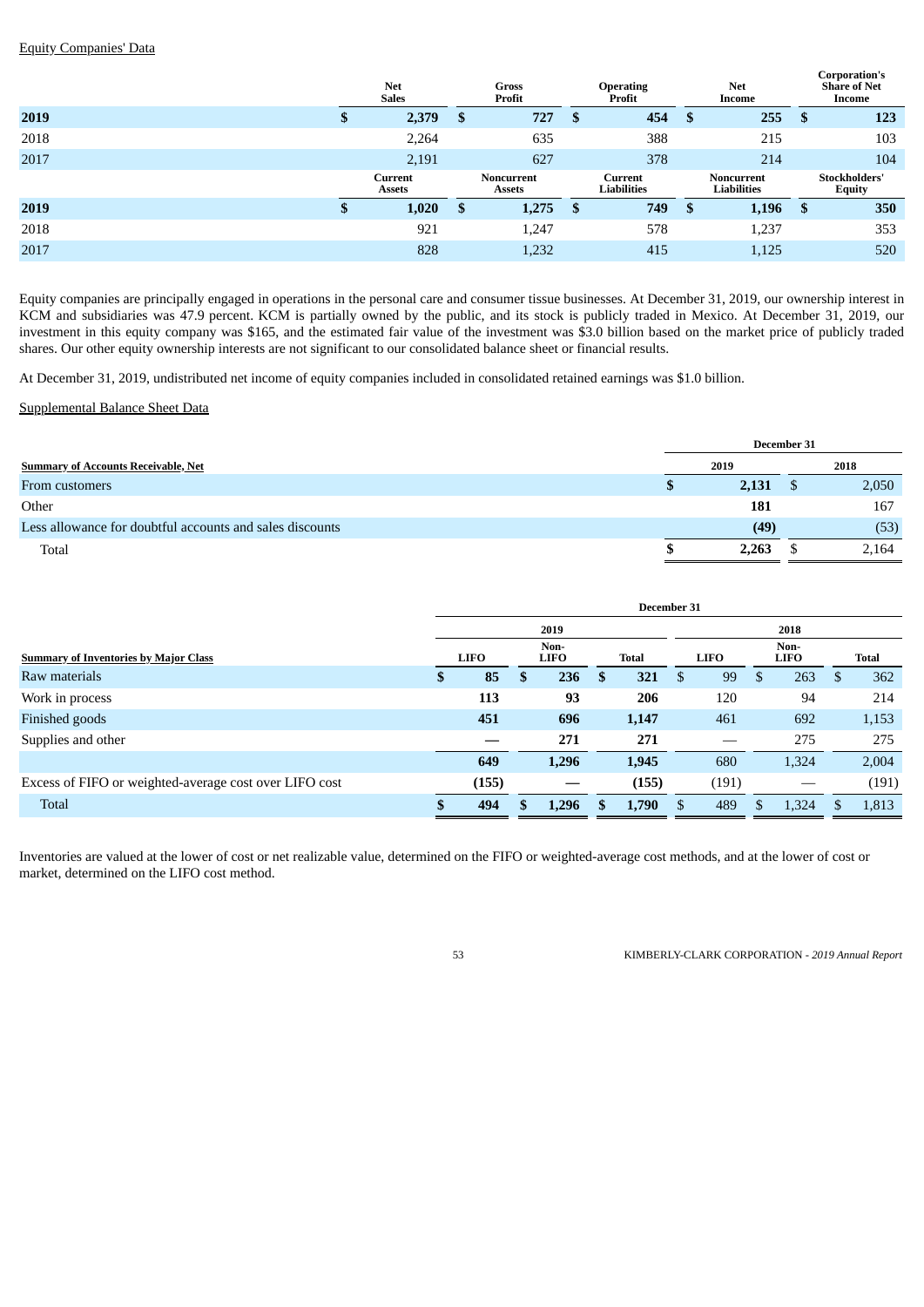|                                                      |  |           | December 31 |           |  |  |
|------------------------------------------------------|--|-----------|-------------|-----------|--|--|
| <b>Summary of Property, Plant and Equipment, Net</b> |  | 2019      | 2018        |           |  |  |
| Land                                                 |  | 165       | - \$        | 169       |  |  |
| <b>Buildings</b>                                     |  | 2,877     |             | 2,787     |  |  |
| Machinery and equipment                              |  | 13,946    |             | 14,059    |  |  |
| Construction in progress                             |  | 851       |             | 699       |  |  |
|                                                      |  | 17,839    |             | 17,714    |  |  |
| Less accumulated depreciation                        |  | (10, 389) |             | (10, 555) |  |  |
| <b>Total</b>                                         |  | 7,450     | -5          | 7,159     |  |  |

Property, plant and equipment, net in the U.S. as of December 31, 2019 and 2018 was \$3,787 and \$3,625, respectively.

|                                                                  | December 31 |       |     |       |  |  |  |  |
|------------------------------------------------------------------|-------------|-------|-----|-------|--|--|--|--|
| <b>Summary of Accrued Expenses and Other Current Liabilities</b> | 2019        |       |     | 2018  |  |  |  |  |
| Accrued advertising and promotion                                |             | 415   | - S | 399   |  |  |  |  |
| Accrued salaries and wages                                       |             | 463   |     | 369   |  |  |  |  |
| Accrued rebates                                                  |             | 241   |     | 239   |  |  |  |  |
| Accrued taxes - income and other                                 |             | 231   |     | 260   |  |  |  |  |
| <b>Operating leases</b>                                          |             | 130   |     |       |  |  |  |  |
| Accrued restructuring                                            |             | 93    |     | 118   |  |  |  |  |
| <b>Accrued</b> interest                                          |             | 81    |     | 75    |  |  |  |  |
| Other                                                            |             | 324   |     | 333   |  |  |  |  |
| Total                                                            |             | 1,978 |     | 1,793 |  |  |  |  |

# Supplemental Cash Flow Statement Data

|                                                                  | <b>Year Ended December 31</b> |          |              |  |  |  |  |  |
|------------------------------------------------------------------|-------------------------------|----------|--------------|--|--|--|--|--|
| <b>Summary of Cash Flow Effects of Operating Working Capital</b> | 2019                          | 2018     | 2017         |  |  |  |  |  |
| Accounts receivable                                              | (116)                         | 33<br>S. | (44)<br>- \$ |  |  |  |  |  |
| Inventories                                                      | 24                            | (127)    | (33)         |  |  |  |  |  |
| Trade accounts payable                                           | (153)                         | 392      | 174          |  |  |  |  |  |
| Accrued expenses                                                 | 11                            | 115      | (102)        |  |  |  |  |  |
| Accrued income taxes                                             | (6)                           | 64       | (176)        |  |  |  |  |  |
| <b>Derivatives</b>                                               |                               | 30       | (47)         |  |  |  |  |  |
| Currency and other                                               | (49)                          | (118)    | 80           |  |  |  |  |  |
| Total                                                            | (288)                         | 389<br>S | (148)        |  |  |  |  |  |

|                             | <b>Year Ended December 31</b> |              |  |     |      |     |  |  |  |  |
|-----------------------------|-------------------------------|--------------|--|-----|------|-----|--|--|--|--|
| <b>Other Cash Flow Data</b> |                               | 2018<br>2019 |  |     | 2017 |     |  |  |  |  |
| Interest paid               |                               | 255          |  | 264 |      | 354 |  |  |  |  |
| Income taxes paid           |                               | 528          |  | 395 |      | 961 |  |  |  |  |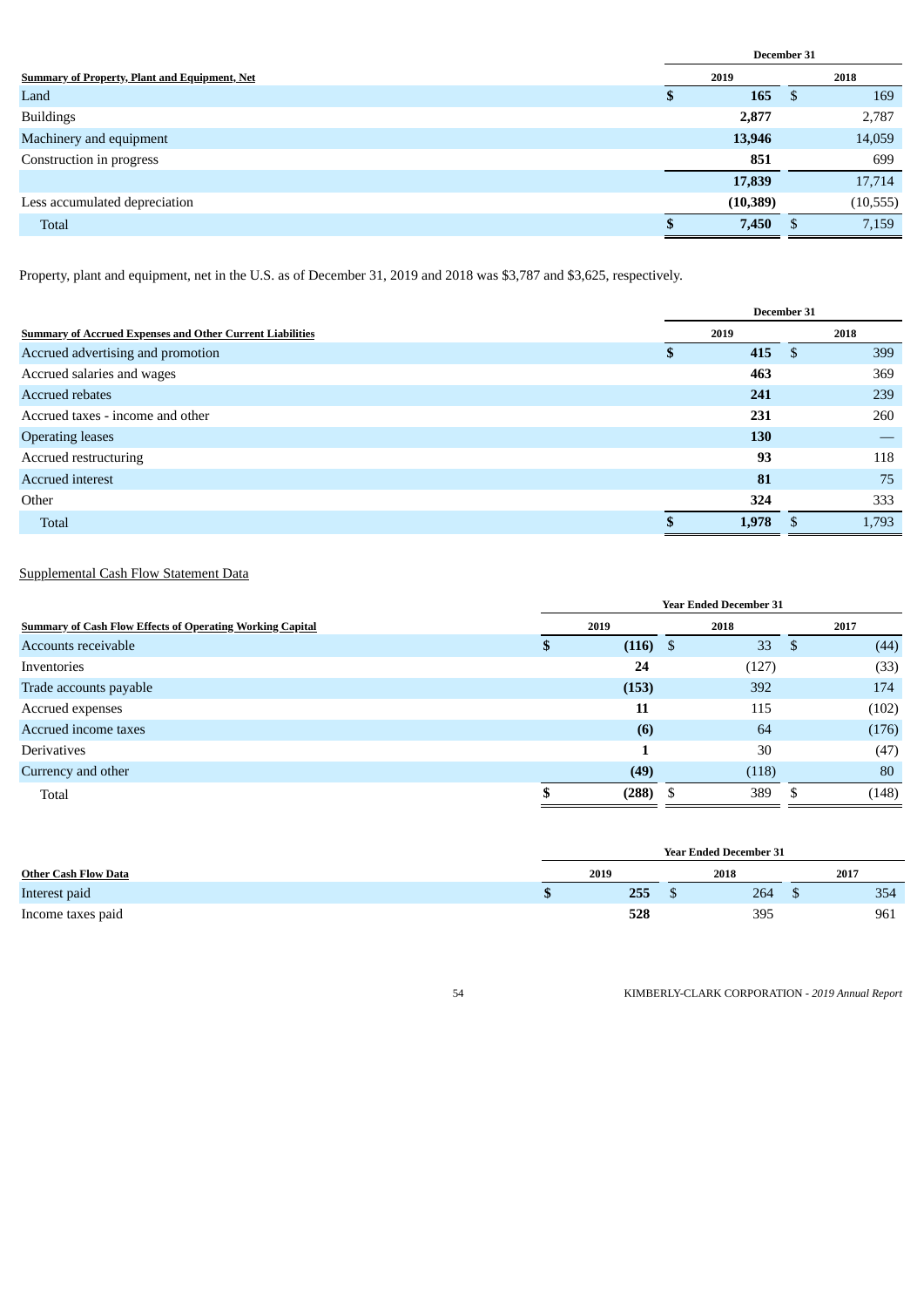# **REPORT OF INDEPENDENT REGISTERED PUBLIC ACCOUNTING FIRM**

### To the shareholders and the Board of Directors of Kimberly-Clark Corporation:

#### **Opinion on the Financial Statements**

We have audited the accompanying consolidated balance sheets of Kimberly-Clark Corporation and subsidiaries (the "Corporation") as of December 31, 2019 and 2018, the related consolidated statements of income, comprehensive income, stockholders' equity, and cash flows, for each of the three years in the period ended December 31, 2019, and the related notes and the financial statement schedule listed in the Table of Contents at Item 15 (collectively referred to as the "financial statements"). In our opinion, the financial statements present fairly, in all material respects, the financial position of the Corporation as of December 31, 2019 and 2018, and the results of its operations and its cash flows for each of the three years in the period ended December 31, 2019, in conformity with accounting principles generally accepted in the United States of America.

We have also audited, in accordance with the standards of the Public Company Accounting Oversight Board (United States) (PCAOB), the Corporation's internal control over financial reporting as of December 31, 2019, based on criteria established in *Internal Control - Integrated Framework (2013)* issued by the Committee of Sponsoring Organizations of the Treadway Commission and our report dated February 13, 2020, expressed an unqualified opinion on the Corporation's internal control over financial reporting.

#### **Basis for Opinion**

These financial statements are the responsibility of the Corporation's management. Our responsibility is to express an opinion on the Corporation's financial statements based on our audits. We are a public accounting firm registered with the PCAOB and are required to be independent with respect to the Corporation in accordance with the U.S. federal securities laws and the applicable rules and regulations of the Securities and Exchange Commission and the PCAOB.

We conducted our audits in accordance with the standards of the PCAOB. Those standards require that we plan and perform the audit to obtain reasonable assurance about whether the financial statements are free of material misstatement, whether due to error or fraud. Our audits included performing procedures to assess the risks of material misstatement of the financial statements, whether due to error or fraud, and performing procedures that respond to those risks. Such procedures included examining, on a test basis, evidence regarding the amounts and disclosures in the financial statements. Our audits also included evaluating the accounting principles used and significant estimates made by management, as well as evaluating the overall presentation of the financial statements. We believe that our audits provide a reasonable basis for our opinion.

### **Critical Audit Matter**

The critical audit matter communicated below is a matter arising from the current-period audit of the financial statements that was communicated or required to be communicated to the audit committee and that (1) relates to accounts or disclosures that are material to the financial statements and (2) involved our especially challenging, subjective, or complex judgments. The communication of critical audit matters does not alter in any way our opinion on the financial statements, taken as a whole, and we are not, by communicating the critical audit matter below, providing a separate opinion on the critical audit matter or on the accounts or disclosures to which it relates.

#### **Sales Incentives and Trade Promotion Allowances - Refer to Note 1 to the financial statements**

#### *Critical Audit Matter Description*

The Corporation utilizes various trade promotional programs globally. The cost of promotion activities is classified as a reduction in sales revenue and can result in a period of time between the date the customer earns a promotion and the date the customer claims the promotion. The Corporation records an accrual for estimated promotions using customer sales associated with valid promotion events, actual promotional claims, and forecasted information of amounts earned by the customer but not yet claimed. As of December 31, 2019, the accrual balance was approximately \$380 million.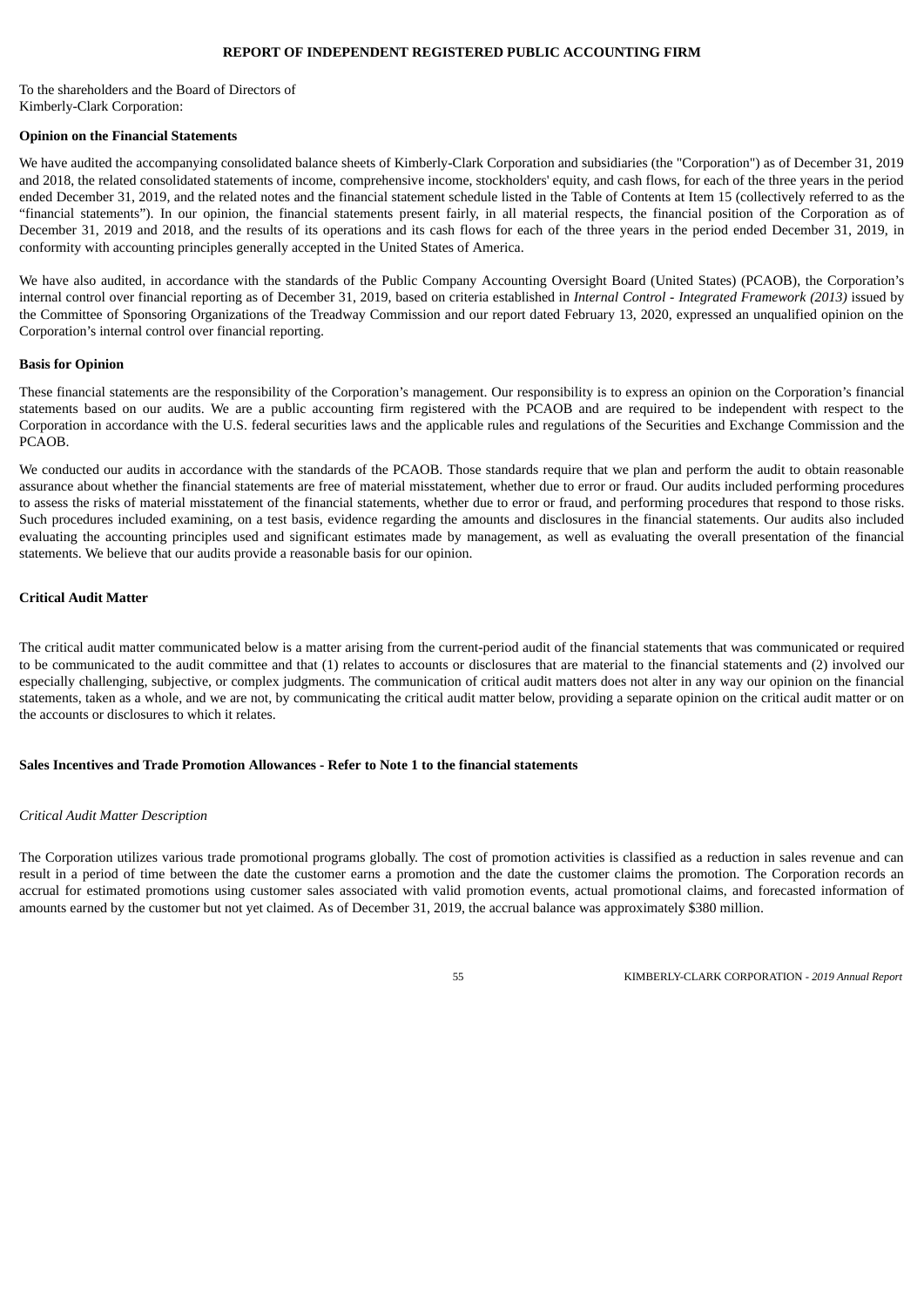We identified trade promotions and the related accrual as a critical audit matter because of the complexity and volume of the Corporation's processes related to trade promotion programs and the subjectivity of estimating future customer claims. This required an extensive audit effort due to the complexity and volume of the trade promotional programs and information systems utilized globally as well as the subjectivity of estimating future customer claims related to the trade promotion accrual.

# *How the Critical Audit Matter Was Addressed in the Audit*

Our audit procedures related to the reduction in revenue associated with trade promotions and the trade promotion accrual included the following, among others:

- With the assistance of our IT specialists, we:
	- Identified the significant systems used to process trade promotion transactions and tested the general IT controls over each of these systems, including testing of user access controls, change management controls, and IT operations controls
	- Tested the effectiveness of automated controls over revenue streams, including those over the evaluation of the accuracy and completeness of trade promotions
- We tested the effectiveness of controls over the trade promotion claims and accrual, including those over the quantity of customer sales associated with valid promotional events and the estimated future promotional claims associated with the trade accrual.
- We evaluated gross sales using either analytical procedures or by evaluating individual promotional transactions. When analytical procedures were performed, we predicted gross sales based on the relationship with either cost of products sold or sales volume and average sales price per unit adjusted for changes in data such as changes in product mix, sales margin, or inflation. When individual promotional transactions were evaluated, we obtained evidence of the promotional agreement with the customer and the amounts of the promotions earned.
- We evaluated management's ability to estimate future promotional claims by comparing actual promotional claims to management's historical estimate.
- We evaluated the reasonableness of management's estimate of future promotional claims by testing the underlying data related to (1) customer sales associated with valid promotional events, (2) actual promotional claims, and (3) forecasted information.

/s/ DELOITTE & TOUCHE LLP

Deloitte & Touche LLP Dallas, Texas February 13, 2020

We have served as the Corporation's auditor since 1928.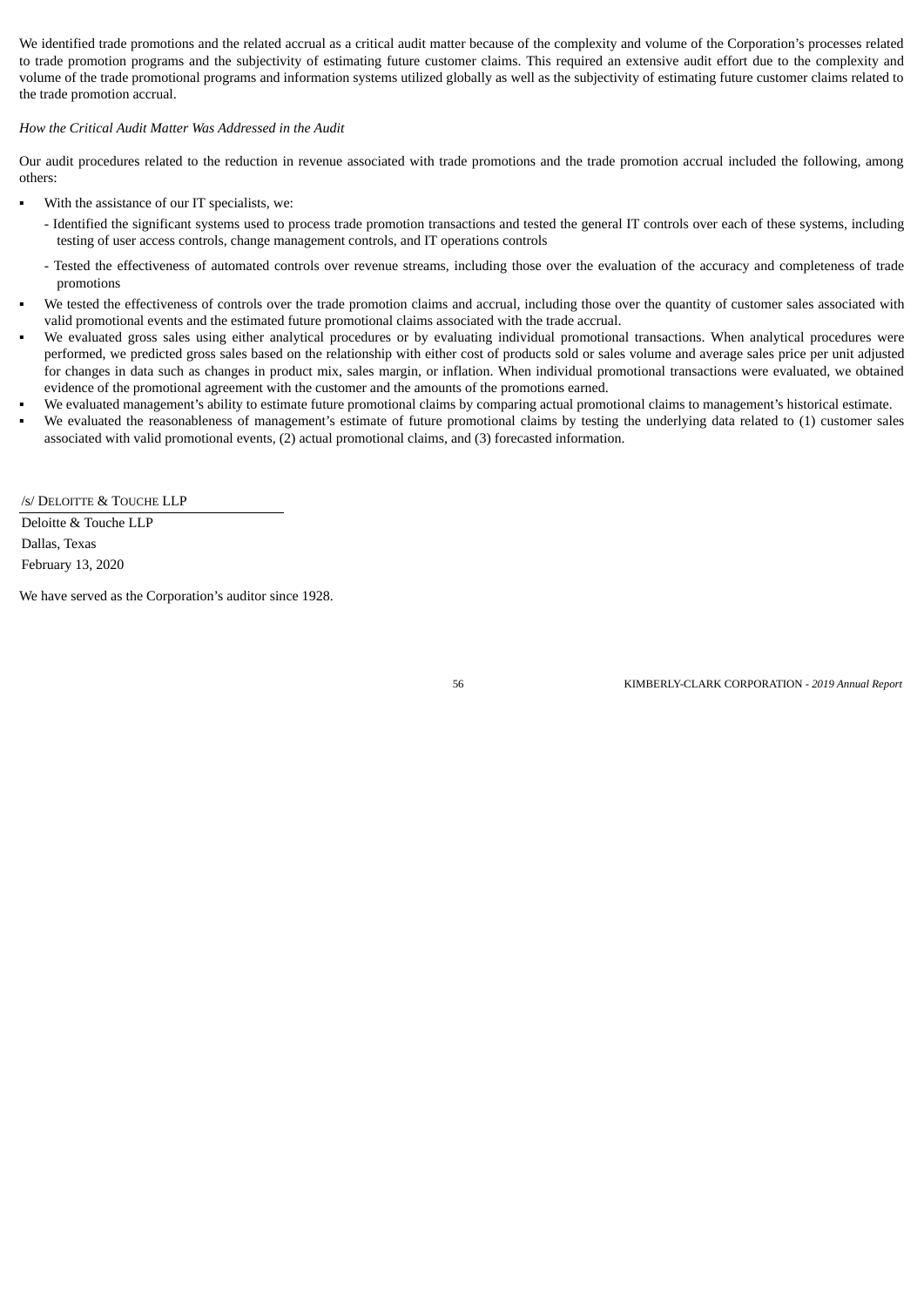# **ITEM 9. CHANGES IN AND DISAGREEMENTS WITH ACCOUNTANTS ON ACCOUNTING AND FINANCIAL DISCLOSURE** None.

# **ITEM 9A. CONTROLS AND PROCEDURES**

# **Disclosure Controls and Procedures**

As of December 31, 2019, an evaluation was performed under the supervision and with the participation of our management, including our Chief Executive Officer and Chief Financial Officer, of the effectiveness of the design and operation of our disclosure controls and procedures (as defined in Rules 13a - 15(e) and 15d - 15(e) of the Securities Exchange Act of 1934 (Exchange Act)). Based on that evaluation, our management, including our Chief Executive Officer and Chief Financial Officer, concluded that our disclosure controls and procedures were effective as of December 31, 2019.

# **Internal Control Over Financial Reporting**

Management is responsible for establishing and maintaining an adequate system of internal control over financial reporting, including safeguarding of assets against unauthorized acquisition, use or disposition. This system is designed to provide reasonable assurance to management and our Board of Directors regarding preparation of reliable published financial statements and safeguarding of our assets. This system is supported with written policies and procedures, contains self-monitoring mechanisms and is audited by the internal audit function. Appropriate actions are taken by management to correct deficiencies as they are identified. All internal control systems have inherent limitations, including the possibility of circumvention and overriding of controls, and, therefore, can provide only reasonable assurance as to the reliability of financial statement preparation and such asset safeguarding.

We have assessed the effectiveness of our internal control over financial reporting as of December 31, 2019. In making this assessment, we used the criteria described in *Internal Control – Integrated Framework (2013)* issued by the Committee of Sponsoring Organizations of the Treadway Commission. Based on this assessment, management believes that, as of December 31, 2019, our internal control over financial reporting is effective.

Deloitte & Touche LLP has audited the effectiveness of our internal control over financial reporting as of December 31, 2019, and has expressed an unqualified opinion in their report, which appears in this report.

### **Changes in Internal Control Over Financial Reporting**

There have been no changes in our internal control over financial reporting identified in connection with the evaluation described above in "Internal Control Over Financial Reporting" that occurred during our fourth fiscal quarter that have materially affected, or are reasonably likely to materially affect, our internal control over financial reporting.

# **REPORT OF INDEPENDENT REGISTERED PUBLIC ACCOUNTING FIRM**

To the Stockholders and the Board of Directors of Kimberly-Clark Corporation:

### **Opinion on Internal Control over Financial Reporting**

We have audited the internal control over financial reporting of Kimberly-Clark Corporation and subsidiaries (the "Corporation") as of December 31, 2019, based on criteria established in *Internal Control - Integrated Framework (2013)* issued by the Committee of Sponsoring Organizations of the Treadway Commission (COSO). In our opinion, the Corporation maintained, in all material respects, effective internal control over financial reporting as of December 31, 2019, based on criteria established in *Internal Control - Integrated Framework (2013)* issued by COSO.

We have also audited, in accordance with the standards of the Public Company Accounting Oversight Board (United States) (PCAOB), the consolidated balance sheets as of December 31, 2019 and 2018, the related consolidated statements of income, comprehensive income, stockholders' equity, and cash flows, for each of the three years in the period ended December 31, 2019, of the Corporation and our report dated February 13, 2020, expressed an unqualified opinion on those financial statements.

### **Basis for Opinion**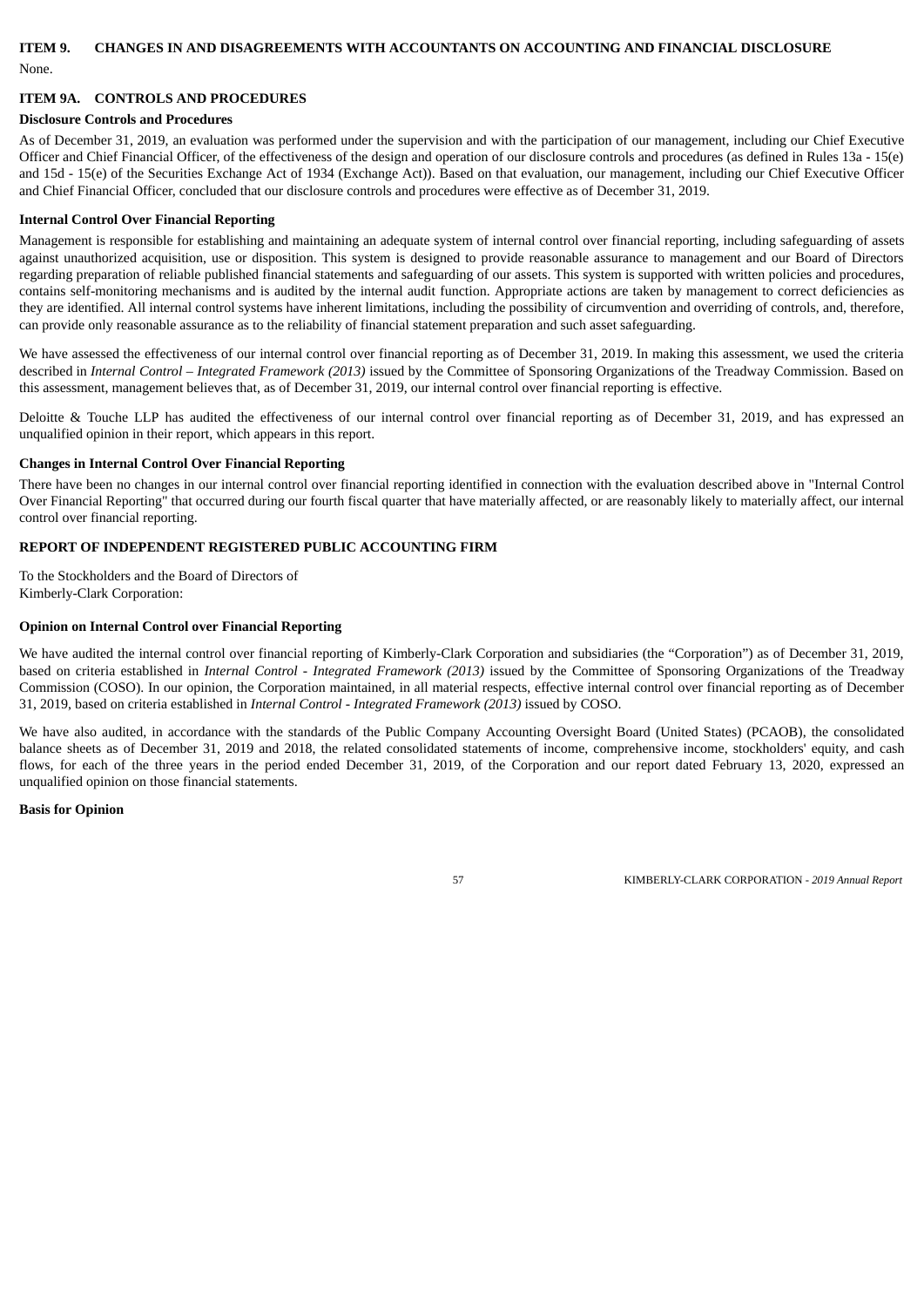The Corporation's management is responsible for maintaining effective internal control over financial reporting and for its assessment of the effectiveness of internal control over financial reporting, included in the accompanying Internal Control Over Financial Reporting. Our responsibility is to express an opinion on the Corporation's internal control over financial reporting based on our audit. We are a public accounting firm registered with the PCAOB and are required to be independent with respect to the Corporation in accordance with the U.S. federal securities laws and the applicable rules and regulations of the Securities and Exchange Commission and the PCAOB.

We conducted our audit in accordance with the standards of the PCAOB. Those standards require that we plan and perform the audit to obtain reasonable assurance about whether effective internal control over financial reporting was maintained in all material respects. Our audit included obtaining an understanding of internal control over financial reporting, assessing the risk that a material weakness exists, testing and evaluating the design and operating effectiveness of internal control based on the assessed risk, and performing such other procedures as we considered necessary in the circumstances. We believe that our audit provides a reasonable basis for our opinion.

# **Definition and Limitations of Internal Control over Financial Reporting**

A company's internal control over financial reporting is a process designed to provide reasonable assurance regarding the reliability of financial reporting and the preparation of financial statements for external purposes in accordance with generally accepted accounting principles. A corporation's internal control over financial reporting includes those policies and procedures that (1) pertain to the maintenance of records that, in reasonable detail, accurately and fairly reflect the transactions and dispositions of the assets of the Corporation; (2) provide reasonable assurance that transactions are recorded as necessary to permit preparation of financial statements in accordance with generally accepted accounting principles, and that receipts and expenditures of the Corporation are being made only in accordance with authorizations of management and directors of the Corporation; and (3) provide reasonable assurance regarding prevention or timely detection of unauthorized acquisition, use, or disposition of the Corporation's assets that could have a material effect on the financial statements.

Because of its inherent limitations, internal control over financial reporting may not prevent or detect misstatements. Also, projections of any evaluation of effectiveness to future periods are subject to the risk that controls may become inadequate because of changes in conditions, or that the degree of compliance with the policies or procedures may deteriorate.

/s/ DELOITTE & TOUCHE LLP

Deloitte & Touche LLP Dallas, Texas February 13, 2020

**ITEM 9B. OTHER INFORMATION** None.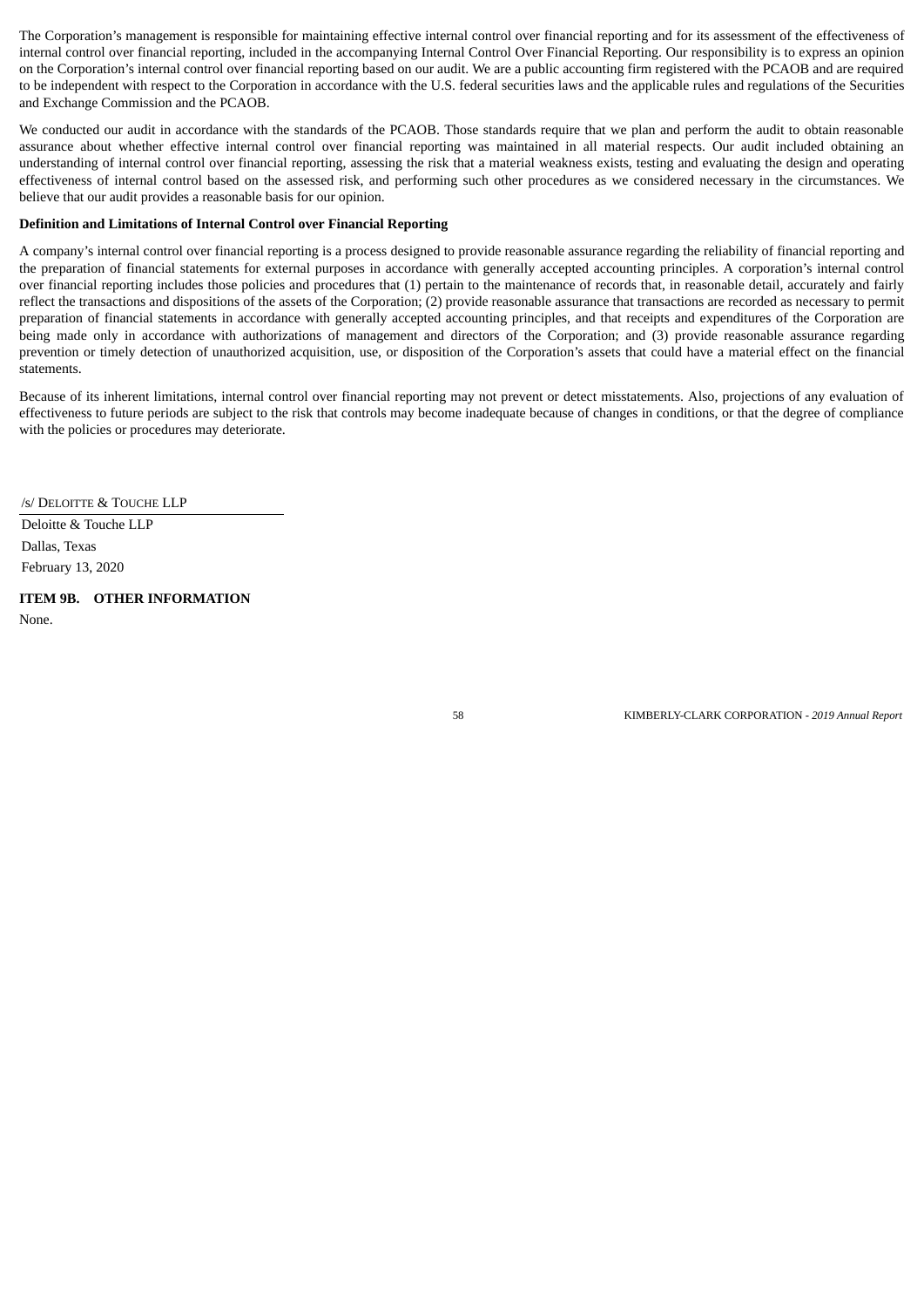# **ITEM 10. DIRECTORS, EXECUTIVE OFFICERS AND CORPORATE GOVERNANCE**

The following sections of our 2020 Proxy Statement for the Annual Meeting of Stockholders (the "2020 Proxy Statement") are incorporated in this Item 10 by reference:

- "The Nominees" under "Proposal 1. Election of Directors," which identifies our directors and nominees for our Board of Directors.
- "Corporate Governance Other Corporate Governance Policies and Practices Code of Conduct," which describes our Code of Conduct.
- "Corporate Governance Stockholder Rights," "Proposal 1. Election of Directors," "Other Information Stockholder Director Nominees for Inclusion in Next Year's Proxy Statement," and "Other Information - Stockholder Director Nominees Not Included in Next Year's Proxy Statement," which describe the procedures by which stockholders may nominate candidates for election to our Board of Directors.
- "Corporate Governance Board Committees Audit Committee," which identifies members of the Audit Committee of our Board of Directors and audit committee financial experts.

Information regarding our executive officers is reported under the caption "Information About Our Executive Officers" in Part I of this Report.

### **ITEM 11. EXECUTIVE COMPENSATION**

The information in the sections of our 2020 Proxy Statement captioned "Compensation Discussion and Analysis," "Compensation Tables," "Director Compensation," "Corporate Governance - Compensation Committee Interlocks and Insider Participation" and "Other Information - CEO Pay Ratio Disclosure" is incorporated in this Item 11 by reference.

# **ITEM 12. SECURITY OWNERSHIP OF CERTAIN BENEFICIAL OWNERS AND MANAGEMENT AND RELATED STOCKHOLDER MATTERS**

The information in the sections of our 2020 Proxy Statement captioned "Compensation Tables - Equity Compensation Plan Information" and "Other Information - Security Ownership Information" is incorporated in this Item 12 by reference.

### **ITEM 13. CERTAIN RELATIONSHIPS AND RELATED TRANSACTIONS, AND DIRECTOR INDEPENDENCE**

The information in the sections of our 2020 Proxy Statement captioned "Other Information - Transactions with Related Persons" and "Corporate Governance - Director Independence" is incorporated in this Item 13 by reference.

### **ITEM 14. PRINCIPAL ACCOUNTANT FEES AND SERVICES**

The information in the sections of our 2020 Proxy Statement captioned "Principal Accounting Firm Fees" and "Audit Committee Approval of Audit and Non-Audit Services" under "Proposal 2. Ratification of Auditor" is incorporated in this Item 14 by reference.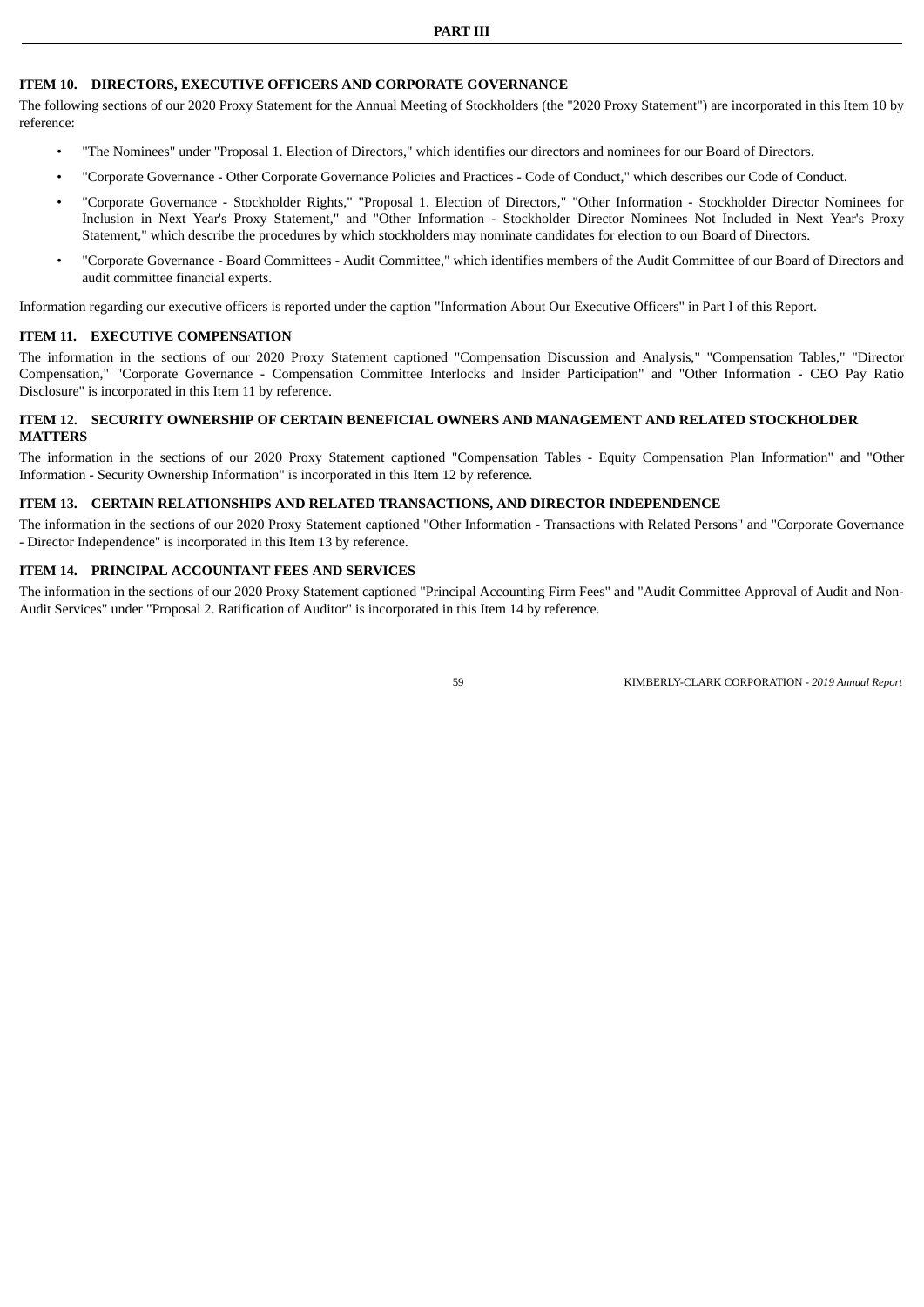# **ITEM 15. EXHIBITS AND FINANCIAL STATEMENT SCHEDULES**

# (a) **Documents filed as part of this report.**

1. Financial statements.

The financial statements are set forth under Item 8 of this report on Form 10-K.

2. Financial statement schedules.

The following information is filed as part of this Form 10-K and should be read in conjunction with the financial statements contained in Item 8:

• Report of Independent Registered Public Accounting Firm

- Schedule for Kimberly-Clark Corporation and Subsidiaries:
	- Schedule II Valuation and Qualifying Accounts

All other schedules have been omitted because they were not applicable or because the required information has been included in the financial statements or notes thereto.

3. Exhibits

| Exhibit No. (2)a. | Distribution Agreement, dated October 31, 2014, between Halyard Health, Inc. and the<br>Corporation, incorporated by reference to Exhibit No. 2.1 of the Corporation's Current Report on<br>Form 8-K filed on November 5, 2014.                                                                                                                                                                                                                                       |
|-------------------|-----------------------------------------------------------------------------------------------------------------------------------------------------------------------------------------------------------------------------------------------------------------------------------------------------------------------------------------------------------------------------------------------------------------------------------------------------------------------|
| Exhibit No. (3)a. | Amended and Restated Certificate of Incorporation, dated April 30, 2009, incorporated by<br>reference to Exhibit No. (3)a of the Corporation's Current Report on Form 8-K filed on May 1,<br>2009.                                                                                                                                                                                                                                                                    |
| Exhibit No. (3)b. | Exhibit No. (3)b. By-Laws, as amended May 2, 2019, incorporated by reference to<br>Exhibit No. (3) b of the Corporation's Current Report on Form 8-K filed on May 3, 2019.                                                                                                                                                                                                                                                                                            |
| Exhibit No. (4)a. | First Amended and Restated Indenture dated as of March 1, 1988 between the Corporation and<br>The Bank of New York Mellon Trust Company, N.A. (as successor in interest to The First<br>National Bank of Chicago) as Trustee (originally executed with Bank of America National Trust<br>and Savings Association) (incorporated by reference to Exhibit No. 4.1 to the Registration<br>Statement on Form S-3 filed on February 2, 1998 (Registration No. 333-45399)). |
| Exhibit No. (4)b. | First Supplemental Indenture, dated as of November 6, 1992, to the Indenture (incorporated by<br>reference to Exhibit No. 4.3 to the Registration Statement on Form S-3 filed on June 17, 1994<br>(Registration No. 33-54177)).                                                                                                                                                                                                                                       |
| Exhibit No. (4)c. | Second Supplemental Indenture, dated as of May 25, 1994, to the Indenture (incorporated by<br>reference to Exhibit No. 4.4 to the Registration Statement on Form S-3 filed on June 17, 1994<br>(Registration No. 33-54177)).                                                                                                                                                                                                                                          |
| Exhibit No. (4)b. | Copies of instruments defining the rights of holders of long-term debt will be furnished to the<br>Securities and Exchange Commission on request.                                                                                                                                                                                                                                                                                                                     |
| Exhibit No. (4)e. | Description of the Corporation's Common Stock, filed herewith.                                                                                                                                                                                                                                                                                                                                                                                                        |
| Exhibit No. (4)f. | Description of the Corporation's 0.625% Notes due 2024, filed herewith.                                                                                                                                                                                                                                                                                                                                                                                               |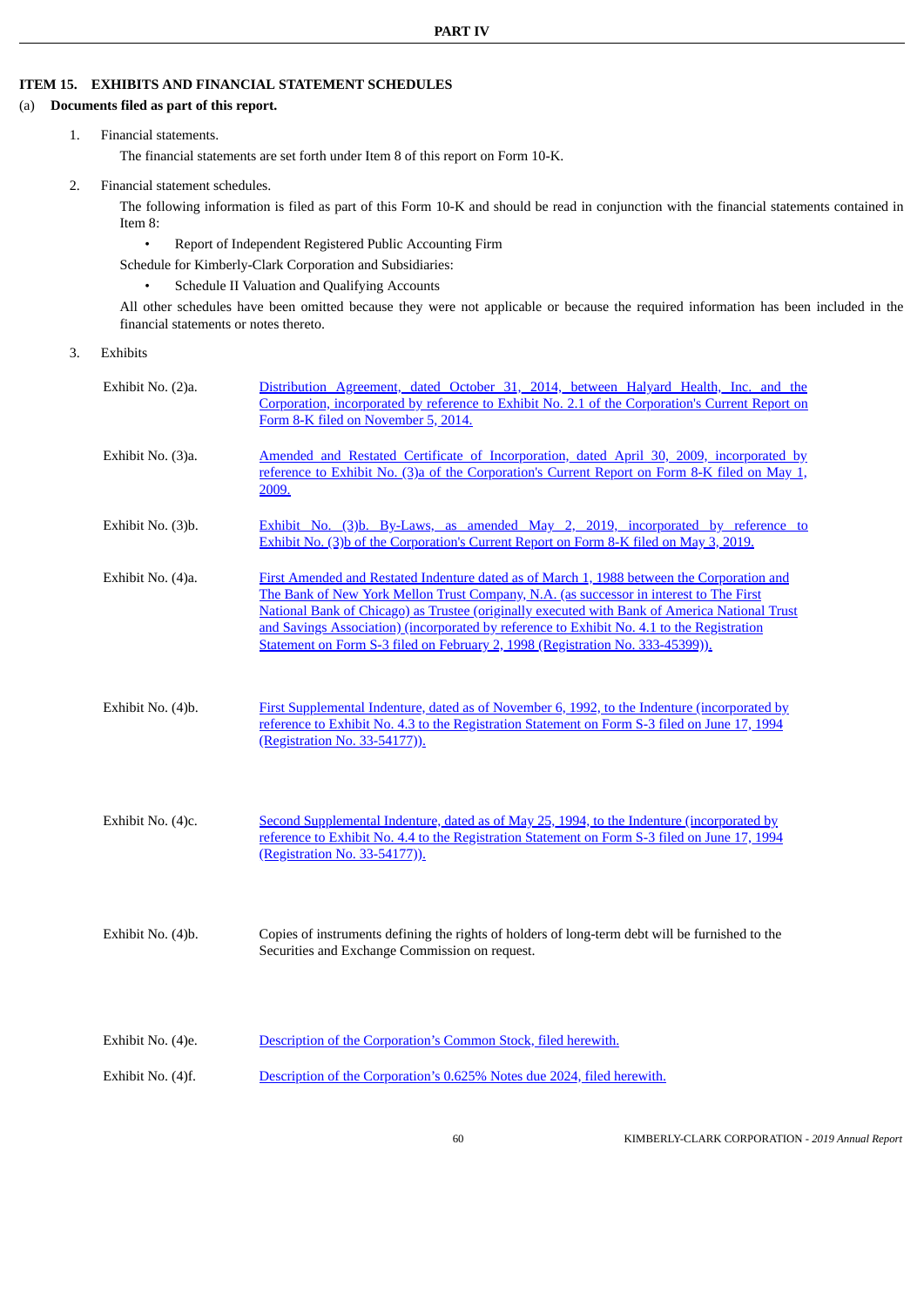| Exhibit No. (10)a. | Management Achievement Award Program, as amended and restated November 13, 2008,<br>incorporated by reference to Exhibit No. (10)a of the Corporation's Annual Report on Form 10-K<br>for the year ended December 31, 2008.*                                                    |
|--------------------|---------------------------------------------------------------------------------------------------------------------------------------------------------------------------------------------------------------------------------------------------------------------------------|
| Exhibit No. (10)b. | Executive Severance Plan, as amended and restated as of December 31, 2017, incorporated by<br>reference to Exhibit No. (10)b of the Corporation's Current Report on Form 8-K filed on<br>November 16, 2017.*                                                                    |
| Exhibit No. (10)c. | Seventh Amended and Restated Deferred Compensation Plan for Directors, effective January 1,<br>2008, incorporated by reference to Exhibit No. (10)c of the Corporation's Quarterly Report on<br>Form 10-Q for the quarter ended March 31, 2008.*                                |
| Exhibit No. (10)d. | <b>Executive Officer Achievement Award Program as amended November 12, 2008, incorporated by</b><br>reference to Exhibit No. (10)d of the Corporation's Annual Report on Form 10-K for the year<br>ended December 31, 2008.*                                                    |
| Exhibit No. (10)f. | Deferred Compensation Plan, as amended and restated, dated December 31, 2005, incorporated<br>by reference to Exhibit No. (10)f of the Corporation's Annual Report on Form 10-K for the year<br>ended December 31, 2005.*                                                       |
| Exhibit No. (10)g. | <b>Outside Directors' Stock Compensation Plan, as amended, incorporated by reference to Exhibit</b><br>No. (10)g of the Corporation's Annual Report on Form 10-K for the year ended December 31,<br>$2002.*$                                                                    |
| Exhibit No. (10)h. | Supplemental Benefit Plan to the Kimberly-Clark Corporation Pension Plan, as amended and<br>restated effective April 17, 2009, incorporated by reference to Exhibit No. (10)h of the<br>Corporation's Annual Report on Form 10-K for the year ended December 31, 2009.*         |
| Exhibit No. (10)i. | Second Supplemental Benefit Plan to the Kimberly-Clark Corporation Pension Plan, as amended<br>and restated, effective April 17, 2009, incorporated by reference to Exhibit No. (10)i of the<br>Corporation's Annual Report on Form 10-K for the year ended December 31, 2009.* |
| Exhibit No. (10)j. | Kimberly-Clark Corporation Supplemental Retirement 401(k) and Profit Sharing Plan, as<br>amended and restated, effective January 1, 2010, incorporated by reference to Exhibit No. (10)j of<br>the Corporation's Current Report on Form 8-K filed on December 21, 2009.*        |
| Exhibit No. (10)l. | 2011 Outside Directors' Compensation Plan, as amended and restated, effective May 4, 2016,<br>incorporated by reference to Exhibit No. (10) of the Corporation's Quarterly Report on Form 10-<br>Q for the quarter ended June 30, 2016.*                                        |
| Exhibit No. (10)m. | 2011 Equity Participation Plan, as amended and restated, effective April 21, 2011, incorporated<br>by reference to Exhibit No. 10.2 of the Corporation's Current Report on Form 8-K filed on April<br>$26, 2011.*$                                                              |
| Exhibit No. (10)n. | Form of Award Agreements under 2011 Equity Participation Plan for Nonqualified Stock<br>Options, incorporated by reference to Exhibit No. (10)n of the Corporation's Quarterly Report on<br>Form 10-Q for the quarter ended June 30, 2019.*                                     |
| Exhibit No. (10)p. | Severance Pay Plan, amended and restated, effective January 1, 2017, incorporated by reference<br>to Exhibit No. (10)p of the Corporation's Quarterly Report on Form 10-Q for the quarter ended<br>September 30, 2017.*                                                         |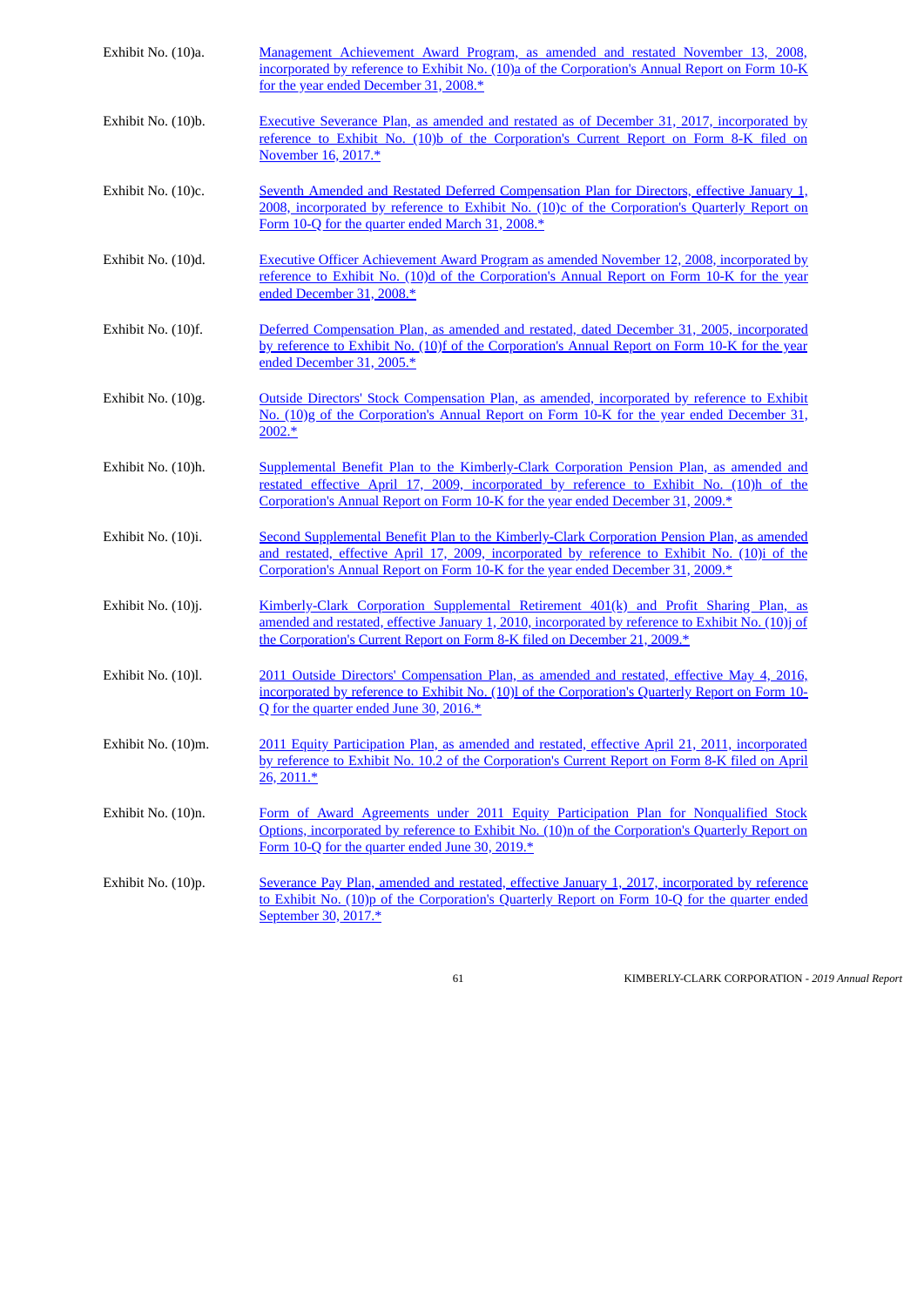| Exhibit No. (10)q.    | Form of Award Agreements under 2011 Equity Participation Plan for Performance Restricted<br>Stock Units, filed herewith.**                                                                                                                          |
|-----------------------|-----------------------------------------------------------------------------------------------------------------------------------------------------------------------------------------------------------------------------------------------------|
| Exhibit No. (10)r.    | Form of Award Agreements under 2011 Equity Participation Plan for Time-Vested Restricted<br>Stock Units, incorporated by reference to Exhibit No. (10)r of the Corporation's Quarterly Report<br>on Form 10-Q for the quarter ended June 30, 2019.* |
| Exhibit No. (10)s.    | First Amendment to 2011 Equity Participation Plan, effective February 12, 2020, filed herewith.                                                                                                                                                     |
| Exhibit No. (21).     | Subsidiaries of the Corporation, filed herewith.                                                                                                                                                                                                    |
| Exhibit No. (23).     | Consent of Independent Registered Public Accounting Firm, filed herewith.                                                                                                                                                                           |
| Exhibit No. (24).     | Powers of Attorney, filed herewith.                                                                                                                                                                                                                 |
| Exhibit No. (31)a.    | Certification of Chief Executive Officer required by Rule 13a-14(a) or Rule 15d-14(a) of the<br>Securities Exchange Act of 1934, as amended (the "Exchange Act"), filed herewith.                                                                   |
| Exhibit No. (31)b.    | Certification of Chief Financial Officer required by Rule 13a-14(a) or Rule 15d-14(a) of the<br>Securities Exchange Act of 1934, as amended (the "Exchange Act"), filed herewith.                                                                   |
| Exhibit No. (32)a.    | Certification of Chief Executive Officer required by Rule 13a-14(b) or Rule 15d-14(b) of the<br>Exchange Act and Section 1350 of Chapter 63 of Title 18 of the United States Code, furnished<br>herewith.                                           |
| Exhibit No. (32)b.    | Certification of Chief Financial Officer required by Rule 13a-14(b) or Rule 15d-14(b) of the<br>Exchange Act and Section 1350 of Chapter 63 of Title 18 of the United States Code, furnished<br>herewith.                                           |
| Exhibit No. (101).INS | XBRL Instance Document - the instant document does not appear in the Interactive Data File<br>because its XBRL tags are embedded within the Inline XBRL document                                                                                    |
| Exhibit No. (101).SCH | <b>XBRL Taxonomy Extension Schema Document</b>                                                                                                                                                                                                      |
| Exhibit No. (101).CAL | XBRL Taxonomy Extension Calculation Linkbase Document                                                                                                                                                                                               |
| Exhibit No. (101).DEF | XBRL Taxonomy Extension Definition Linkbase Document                                                                                                                                                                                                |
| Exhibit No. (101).LAB | XBRL Taxonomy Extension Label Linkbase Document                                                                                                                                                                                                     |
| Exhibit No. (101).PRE | XBRL Taxonomy Extension Presentation Linkbase Document                                                                                                                                                                                              |
| Exhibit No. 104       | The cover page from this Current Report on Form 10-K formated as Inline XBRL                                                                                                                                                                        |

\* A management contract or compensatory plan or arrangement required to be identified pursuant to Item 15(a)(3) of this Annual Report on Form 10-K.

\*\* Exhibit filed herewith for the purpose of correcting a typographical error in the exhibit originally filed as Exhibit No. (10)q of the Corporation's Quarterly Report on Form 10-Q for the quarter ended March 31, 2019.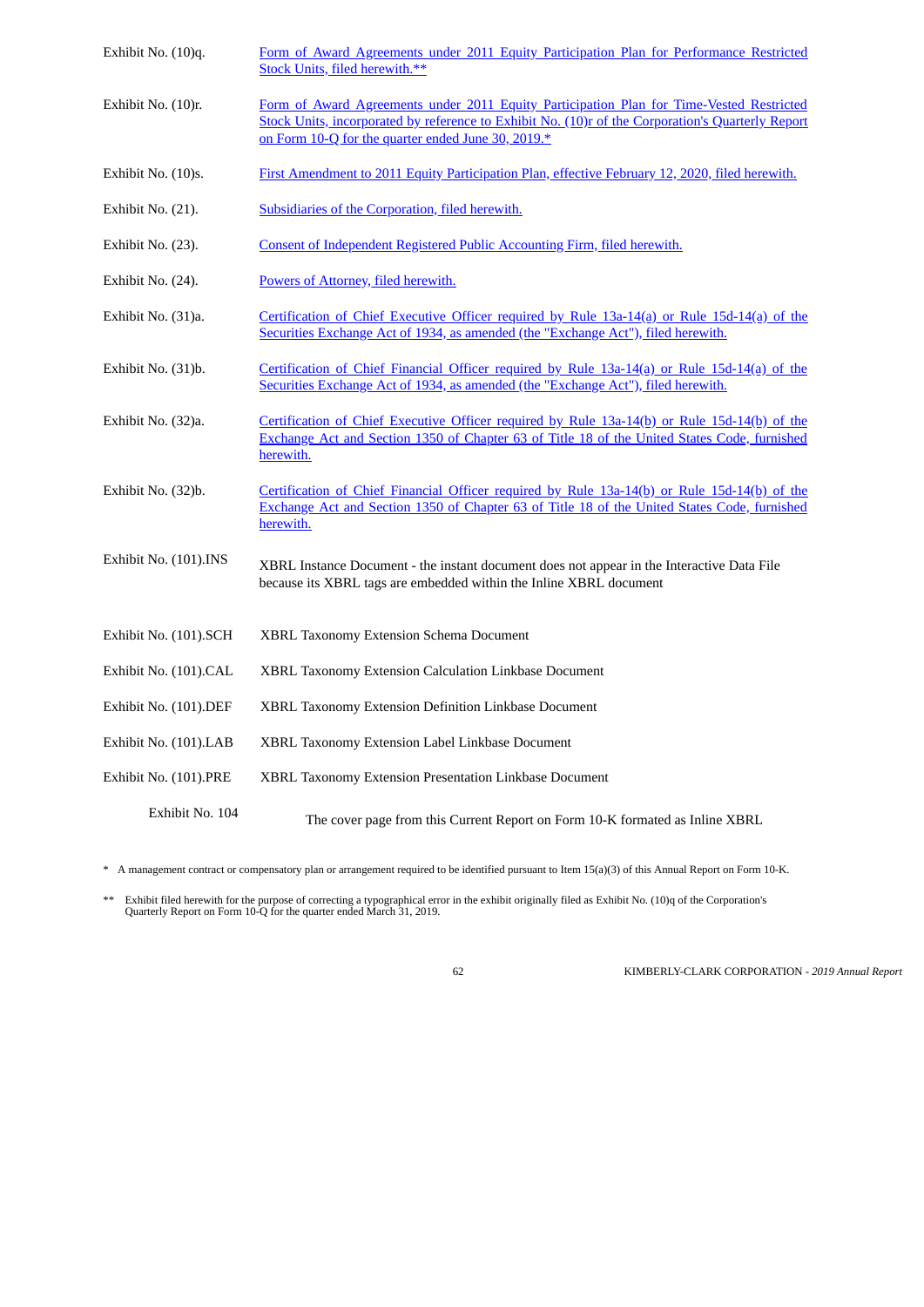None.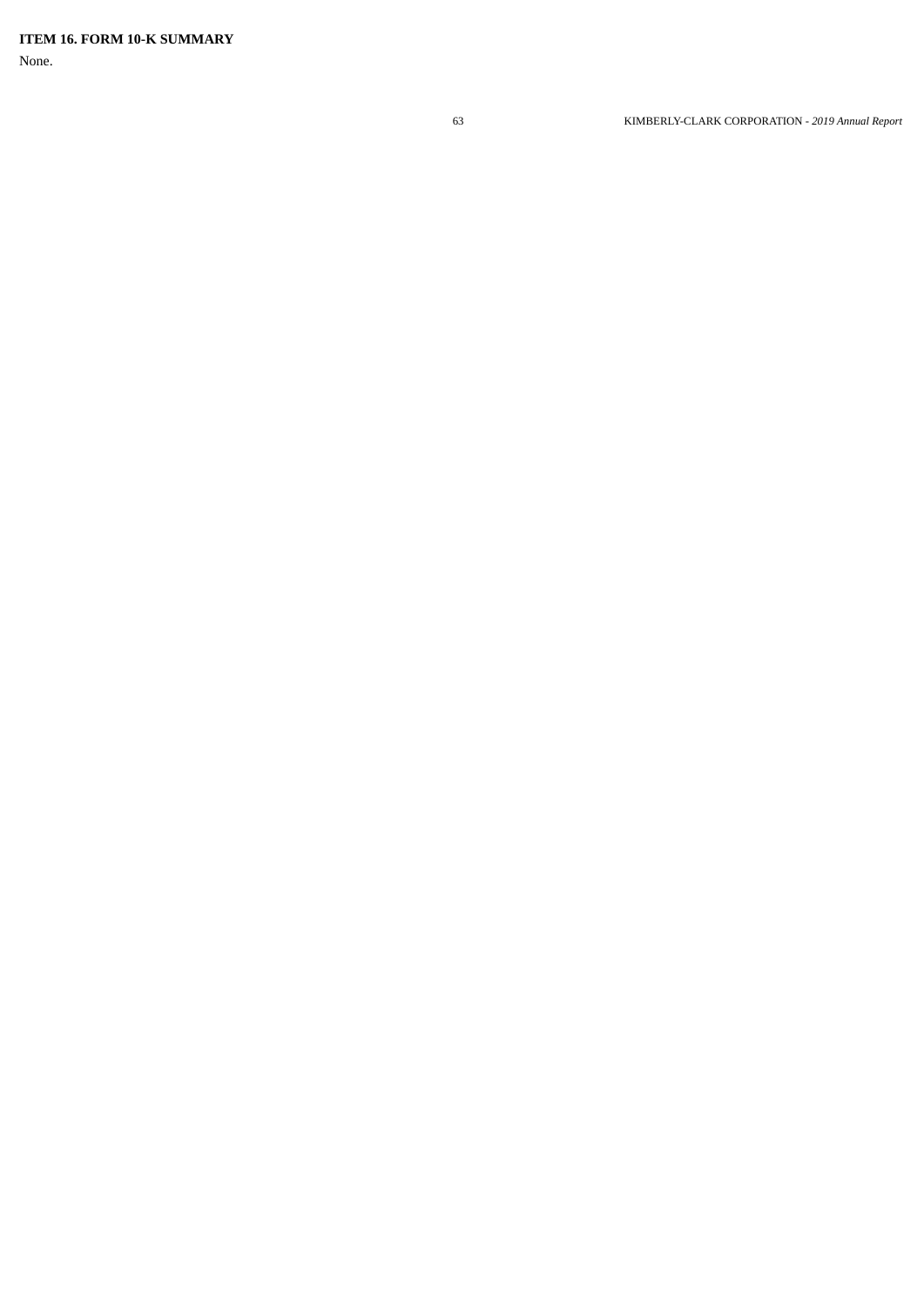### **SIGNATURES**

Pursuant to the requirements of Section 13 or 15(d) of the Securities Exchange Act of 1934, the registrant has duly caused this report to be signed on its behalf by the undersigned, thereunto duly authorized.

# KIMBERLY-CLARK CORPORATION

February 13, 2020 By: /s/ Maria Henry

**Maria Henry**

**Senior Vice President and Chief Financial Officer**

Pursuant to the requirements of the Securities Exchange Act of 1934, this report has been signed below by the following persons on behalf of the registrant and in the capacities and on the dates indicated.

| /s/ Michael D. Hsu    | February 13, 2020                                 |                   |
|-----------------------|---------------------------------------------------|-------------------|
| Michael D. Hsu        | (principal executive officer)                     |                   |
| /s/ Maria Henry       | Senior Vice President and Chief Financial Officer | February 13, 2020 |
| <b>Maria Henry</b>    | (principal financial officer)                     |                   |
| /s/ Andrew S. Drexler | Vice President and Controller                     | February 13, 2020 |
| Andrew S. Drexler     | (principal accounting officer)                    |                   |

### **Directors**

| Abelardo E. Bru   | Christa S. Quarles |
|-------------------|--------------------|
| Robert W. Decherd | Ian C. Read        |
| Mae C. Jemison    | Marc J. Shapiro    |
| Nancy J. Karch    | Dunia A. Shive     |
| S. Todd Maclin    | Mark T. Smucker    |
| Sherilyn S. McCoy | Michael D. White   |

By: /s/ Andrew S. Drexler February 13, 2020 **Andrew S. Drexler Attorney-in-Fact**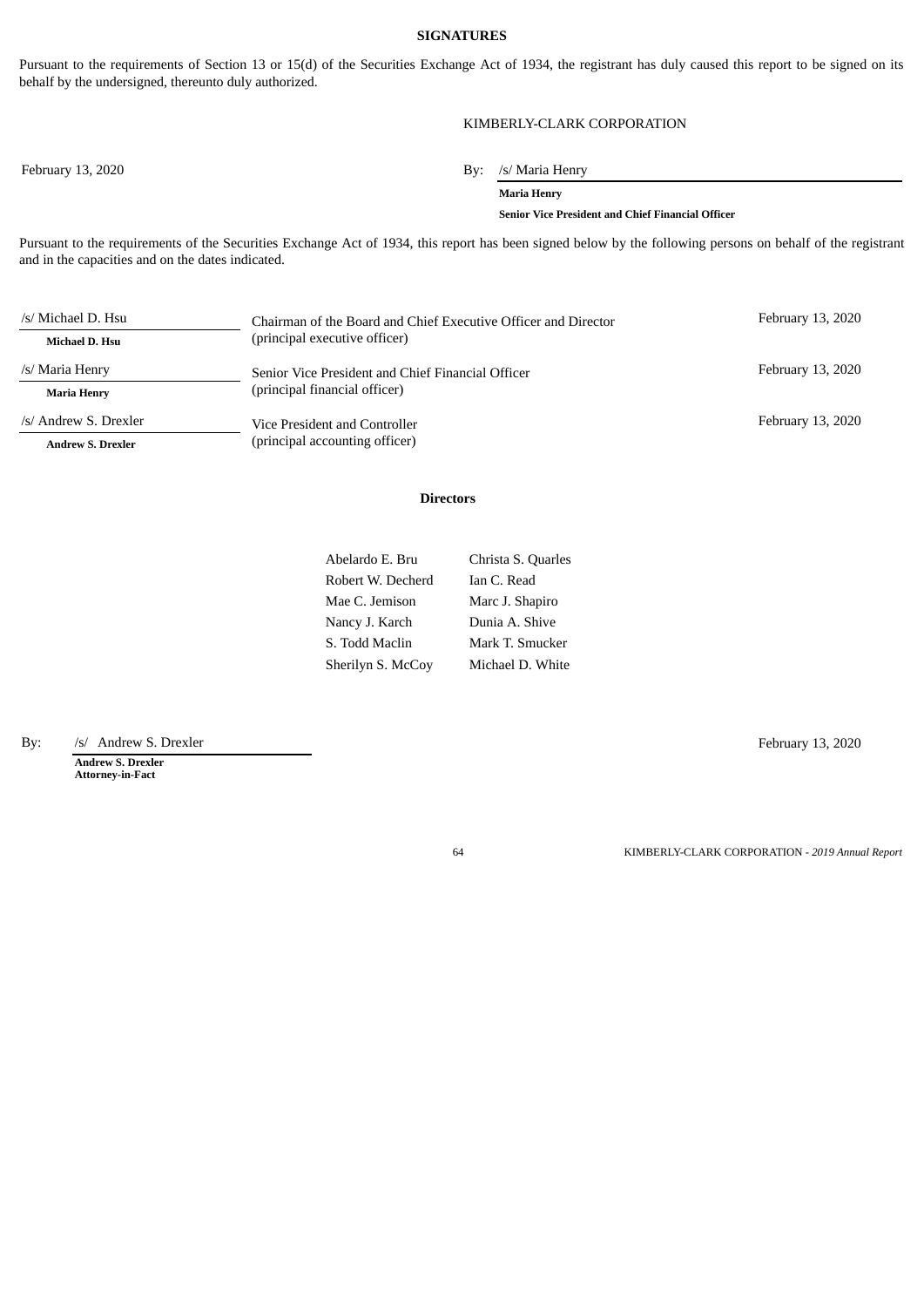# **KIMBERLY-CLARK CORPORATION AND SUBSIDIARIES**

# **SCHEDULE II**

### **VALUATION AND QUALIFYING ACCOUNTS FOR THE YEARS ENDED DECEMBER 31, 2019, 2018 AND 2017 (Millions of dollars)**

|                                                                                                    |    |                                       | <b>Additions</b>                      |                 |                    |                         | <b>Deductions</b>          |                          |                |        |  |                             |  |
|----------------------------------------------------------------------------------------------------|----|---------------------------------------|---------------------------------------|-----------------|--------------------|-------------------------|----------------------------|--------------------------|----------------|--------|--|-----------------------------|--|
|                                                                                                    |    | <b>Balance</b> at<br><b>Beginning</b> | <b>Charged to</b><br><b>Costs and</b> |                 |                    |                         | <b>Charged to</b><br>Other |                          | Write-Offs and |        |  | <b>Balance</b><br>at End of |  |
| <b>Description</b>                                                                                 |    | of Period                             |                                       | <b>Expenses</b> |                    | Accounts <sup>(a)</sup> |                            | <b>Reclassifications</b> |                | Period |  |                             |  |
| <b>December 31, 2019</b>                                                                           |    |                                       |                                       |                 |                    |                         |                            |                          |                |        |  |                             |  |
| Allowances deducted from assets to which they apply                                                |    |                                       |                                       |                 |                    |                         |                            |                          |                |        |  |                             |  |
| Allowance for doubtful accounts                                                                    | \$ | 36                                    | - \$                                  | 2 <sup>1</sup>  | \$                 | (1)                     | $\sqrt{s}$                 | $5^{(b)}$ \$             |                | 32     |  |                             |  |
| Allowances for sales discounts                                                                     |    | 17                                    |                                       | 249             |                    | (4)                     |                            | $245$ (c)                |                | 17     |  |                             |  |
| <b>December 31, 2018</b>                                                                           |    |                                       |                                       |                 |                    |                         |                            |                          |                |        |  |                             |  |
| Allowances deducted from assets to which they apply                                                |    |                                       |                                       |                 |                    |                         |                            |                          |                |        |  |                             |  |
| Allowance for doubtful accounts                                                                    | \$ | 38                                    | - \$                                  | 15              | - \$               | (3)                     | - \$                       | 14                       | $(b)$ \$       | 36     |  |                             |  |
| Allowances for sales discounts                                                                     |    | 18                                    |                                       | 248             |                    | (4)                     |                            | 245 (c)                  |                | 17     |  |                             |  |
| <b>December 31, 2017</b>                                                                           |    |                                       |                                       |                 |                    |                         |                            |                          |                |        |  |                             |  |
| Allowances deducted from assets to which they apply                                                |    |                                       |                                       |                 |                    |                         |                            |                          |                |        |  |                             |  |
| Allowance for doubtful accounts                                                                    | \$ | 50 <sup>°</sup>                       | - \$                                  | 8               | $\mathbf{\hat{S}}$ | $\overline{2}$          | - \$                       | 22                       | $(b)$ \$       | 38     |  |                             |  |
| Allowances for sales discounts                                                                     |    | 18                                    |                                       | 247             |                    |                         |                            | (c)<br>247               |                | 18     |  |                             |  |
| Includes bad debt recoveries and the effects of changes in foreign currency exchange rates.<br>(a) |    |                                       |                                       |                 |                    |                         |                            |                          |                |        |  |                             |  |

(b) Primarily uncollectible receivables written off.

(c) Sales discounts allowed.

|                                                                                                         |                                                    |            |                                                          | <b>Additions</b> |                                        |                          |                           |           |                                       |     |
|---------------------------------------------------------------------------------------------------------|----------------------------------------------------|------------|----------------------------------------------------------|------------------|----------------------------------------|--------------------------|---------------------------|-----------|---------------------------------------|-----|
| <b>Description</b>                                                                                      | <b>Balance</b> at<br><b>Beginning</b><br>of Period |            | <b>Charged to</b><br><b>Costs and</b><br><b>Expenses</b> |                  | <b>Charged to</b><br>Other<br>Accounts |                          | Deductions <sup>(a)</sup> |           | <b>Balance</b><br>at End<br>of Period |     |
| <b>December 31, 2019</b>                                                                                |                                                    |            |                                                          |                  |                                        |                          |                           |           |                                       |     |
| Deferred taxes                                                                                          |                                                    |            |                                                          |                  |                                        |                          |                           |           |                                       |     |
| Valuation allowance                                                                                     | \$                                                 | <b>220</b> | \$                                                       | 26               | - \$                                   | $\overline{\phantom{0}}$ | \$                        | (2)       | - \$                                  | 248 |
| <b>December 31, 2018</b>                                                                                |                                                    |            |                                                          |                  |                                        |                          |                           |           |                                       |     |
| Deferred taxes                                                                                          |                                                    |            |                                                          |                  |                                        |                          |                           |           |                                       |     |
| Valuation allowance                                                                                     | \$                                                 | 176        | -\$                                                      | 55 \$            |                                        |                          | -S                        | 11        | -S                                    | 220 |
| <b>December 31, 2017</b>                                                                                |                                                    |            |                                                          |                  |                                        |                          |                           |           |                                       |     |
| Deferred taxes                                                                                          |                                                    |            |                                                          |                  |                                        |                          |                           |           |                                       |     |
| Valuation allowance                                                                                     | \$                                                 | 225        | \$                                                       | $(59)$ \$        |                                        | $\overline{\phantom{0}}$ | -\$                       | $(10)$ \$ |                                       | 176 |
| (a) Depresents the net aurenous effects of translating voluntion allowances at gument rates of avokange |                                                    |            |                                                          |                  |                                        |                          |                           |           |                                       |     |

(a) Represents the net currency effects of translating valuation allowances at current rates of exchange.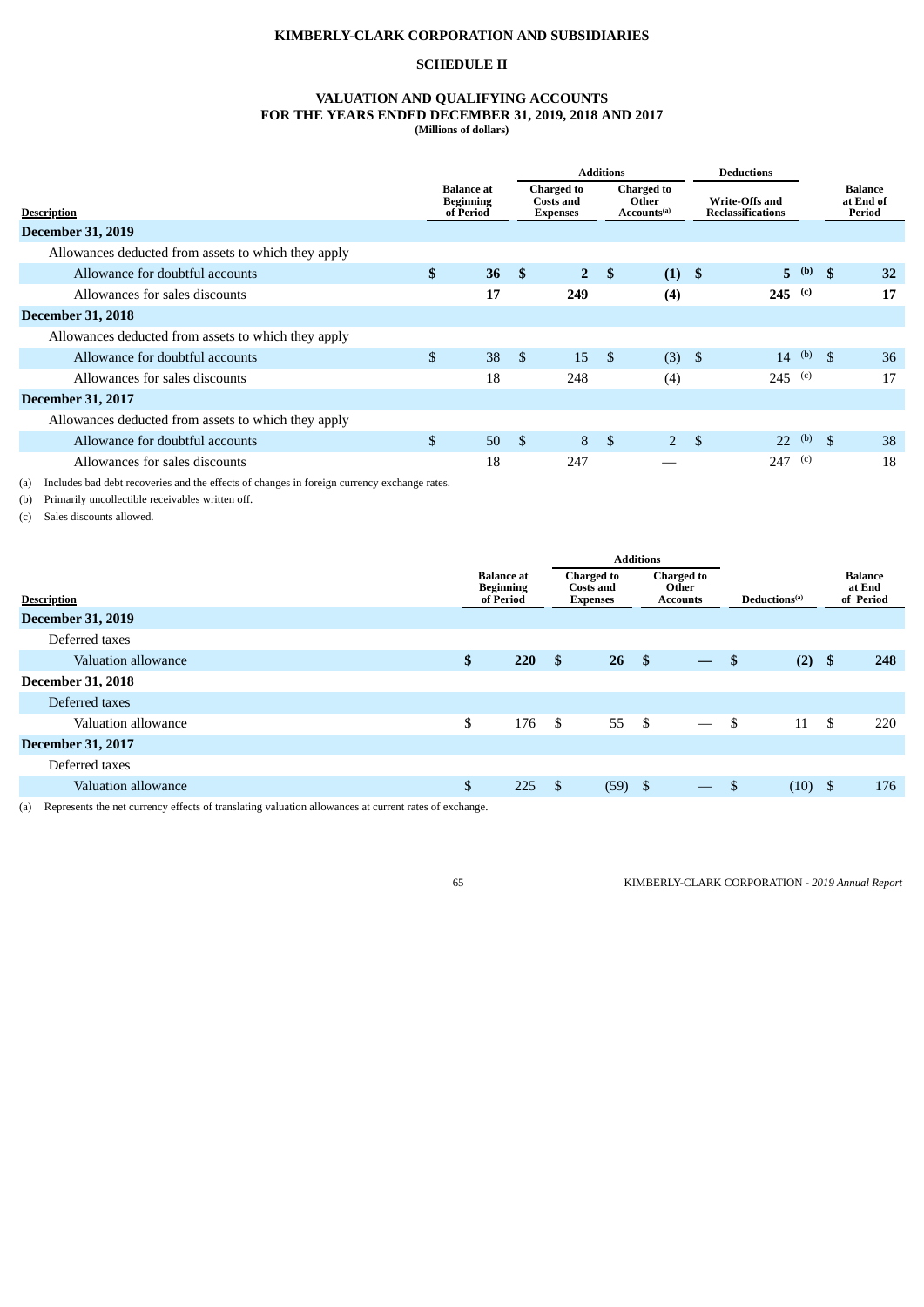# **Description of Common Stock**

<span id="page-67-0"></span>The following description is a summary and is subject to the provisions of our Amended and Restated Certificate of Incorporation, our By-laws and the relevant provisions of the law of the State of Delaware.

We are currently authorized to issue up to 1,200,000,000 shares of common stock, par value \$1.25 per share. The shares of common stock outstanding are fully paid and nonassessable.

Holders of our common stock are entitled to share equally and ratably in any dividends and in any assets available for distribution to stockholders on liquidation, dissolution or winding-up, subject, if preferred stock is then outstanding, to any preferential rights of such preferred stock. Each share of common stock entitles the holder of record to one vote at all meetings of stockholders, and the votes are noncumulative. The common stock is not redeemable, has no subscription or conversion rights and does not entitle the holder to any preemptive rights.

Dividends may be paid on our common stock out of funds legally available for dividends, as and when declared from time to time by our board of directors.

Computershare Trust Company, N.A. is the transfer agent and registrar for our common stock.

#### **Anti-Takeover Provisions**

The provisions of Delaware law and our Amended and Restated Certificate of Incorporation and By-laws we summarize below may have an antitakeover effect and may delay, defer or prevent a tender offer or takeover attempt that a stockholder might consider in his or her best interest.

*Director Nominations.* Our stockholders may nominate candidates for our board of directors or propose business to be acted upon at an annual meeting only if the stockholders follow the advance notice procedures described in our By-laws. To be properly brought before an annual meeting of stockholders, any stockholder nomination must be delivered to our secretary at our principal executive office not less than 75 days nor more than 100 days prior to the annual meeting. If, however, less than 75 days' notice or prior public announcement of the date of the annual meeting is given or made to stockholders, to be timely, the stockholder's nomination must be received not later than the tenth day following the day on which notice of the meeting date was mailed or public announcement was made, whichever occurs first. Generally, a proposal for business (other than the nomination or election of directors) must be delivered to our secretary at our principal executive office not less than 75 days nor more than 100 days prior to the first anniversary of the preceding year's annual meeting. In all cases, the notice must include the name and address of, and the number and type of shares owned by, the stockholder and certain of its affiliates, any derivative positions beneficially held by the stockholder and certain of its affiliates, any rights to dividends on our shares that are separated or separable from our underlying shares, any performance-related fees (other than an asset-based fee) that the stockholder or certain of its affiliates are entitled to based on any increase or decrease in the value of our shares or any derivative position and a representation as to whether the stockholder or certain of its affiliates intend to make such a proposal or nomination and to solicit proxies in support of it. If the stockholder submits a nomination to our board of directors, in addition to the foregoing, the nomination must include certain information as to such nominee including compensation arrangements and other relationships between the stockholder and the nominee, the background and experience of the nominee, and all other information required to be disclosed in solicitations of proxies for election of directors in accordance with Section 14(a) of the Securities Exchange Act of 1934, as amended. The nominee must also provide a written consent to being named in the proxy statement as a nominee and to serving as a director if elected.

Our stockholders may nominate candidates for our board of directors or propose business to be acted upon at a special meeting if the stockholders follow the advance notice procedures described in our By-laws. If a special meeting of stockholders is called for the purpose of electing one or more directors, a stockholder may nominate a person or persons as specified in our By-laws by delivering to our secretary at our principal executive office not less than 75 days nor more than 100 days prior to such special meeting all information required as if such nomination was being made at an annual meeting of stockholders. If, however, less than 75 days' notice or prior public announcement of the date of the meeting is given or made to stockholders, to be timely, the stockholder's nomination must be received not later than the tenth day following the day on which notice of the meeting date was mailed or public announcement was made, whichever occurs first.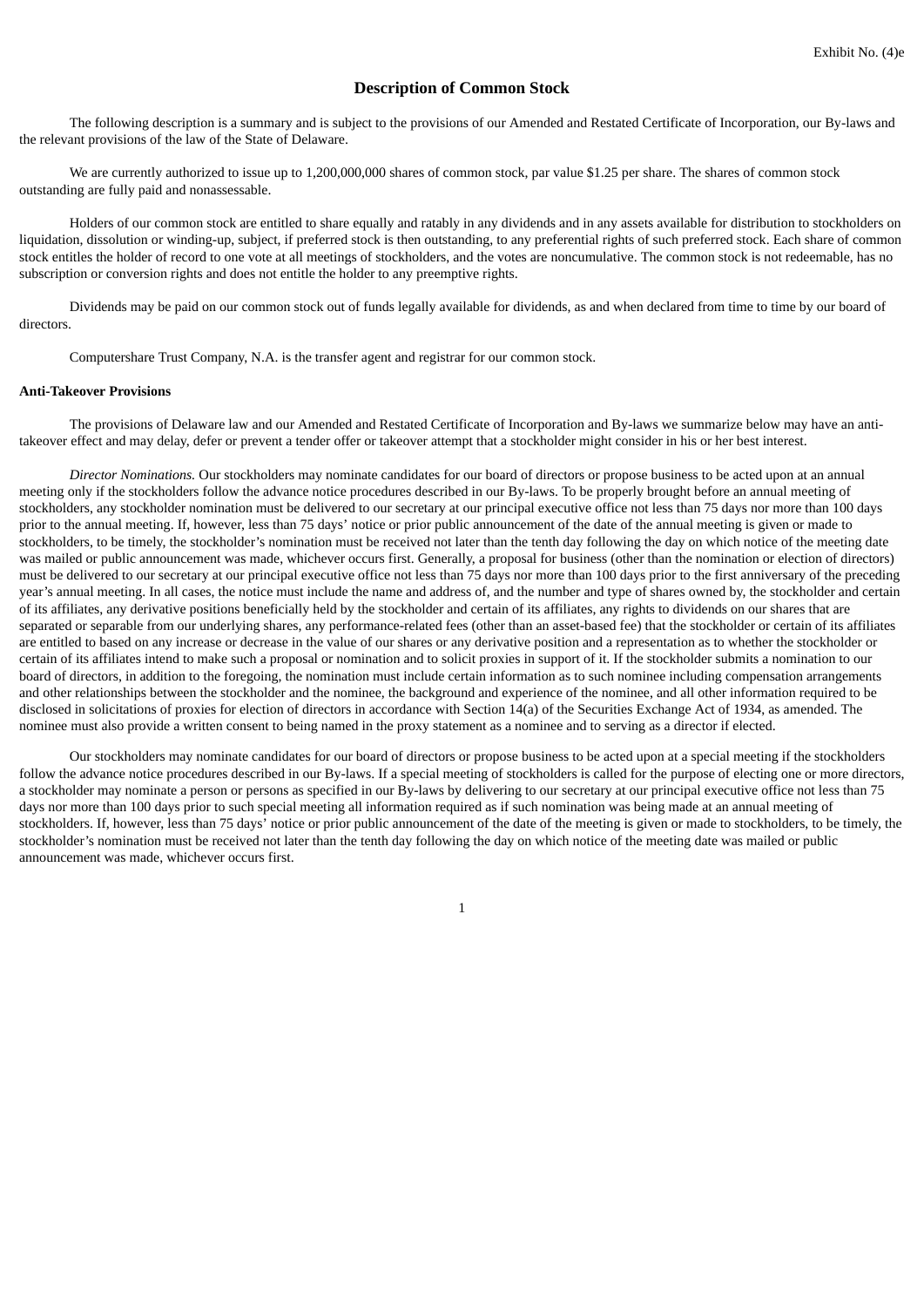In addition to the director nomination provisions described above, our By-laws permit any stockholder or group of up to twenty stockholders who have maintained continuous qualifying ownership of 3% or more of our outstanding common stock for at least the previous three years to include up to a specified number of director nominees in our proxy materials for an annual meeting. The maximum number of stockholder nominees permitted under the proxy access provisions of our By-laws is the greater of two or 20% of the total number of Kimberly-Clark directors on the last day a notice of nomination may be submitted. Generally, notice of a nomination under our proxy access By-law provisions must be delivered to our secretary at our principal executive office not less than 120 days nor more than 150 days prior to the first anniversary of the date the definitive proxy statement was first sent to stockholders in connection with the preceding year's annual meeting. The notice must contain the information described above, along with certain additional information specified in our By-laws.

Director nominations that are late or that do not include all required information may be rejected. This could prevent stockholders from making director nominations.

*No Action by Written Consent*. Our Amended and Restated Certificate of Incorporation states that action may be taken by stockholders only at annual or special meetings of the stockholders, and that stockholders may not act by written consent.

*Special Meetings of Stockholders.* The Amended and Restated Certificate of Incorporation and our By-laws vest the power to call special meetings of stockholders in our chairman of the board, our chief executive officer, our board of directors or, subject to certain restrictions contained in our By-laws, the holders of not less than 25% of our issued and outstanding shares of capital stock entitled to vote to request that a special meeting of stockholders be called. Each request for a special meeting must contain certain information about the requesting stockholders described in our By-laws.

*Certain Anti-Takeover Effects of Delaware Law.* We are subject to Section 203 of the Delaware General Corporation Law. In general, Section 203 prohibits a publicly held Delaware corporation from engaging in various "business combination" transactions with any interested stockholder for a period of three years following the date when the person became an interested stockholder, unless:

- either the business combination or the transaction which caused the stockholder to become an interested stockholder is approved by the board of directors prior to the date the interested stockholder obtained that status;
- upon consummation of the transaction which resulted in the stockholder becoming an interested stockholder, the interested stockholder owned at least 85% of the voting stock of the corporation outstanding at the time the transaction commenced, excluding for the purposes of determining voting stock outstanding (but not voting stock owned by the interested stockholder) shares owned by certain insiders and certain employee stock plans; or
- on or subsequent to such date, the business combination is approved by the board and authorized at an annual or special meeting of stockholders by the affirmative vote of at least 66 2/3% of the outstanding voting stock which is not owned by the interested stockholder.

A "business combination" is defined to include mergers, asset sales and other transactions resulting in financial benefit to a stockholder. In general, an "interested stockholder" is a person who, together with affiliates and associates, owns (or within three years, did own) 15% or more of a corporation's voting stock.

The statute could prohibit or delay mergers or other takeover or change in control attempts with respect to our company and, accordingly, may discourage attempts to acquire us even though such a transaction may offer our stockholders the opportunity to sell their stock at a price above the prevailing market price.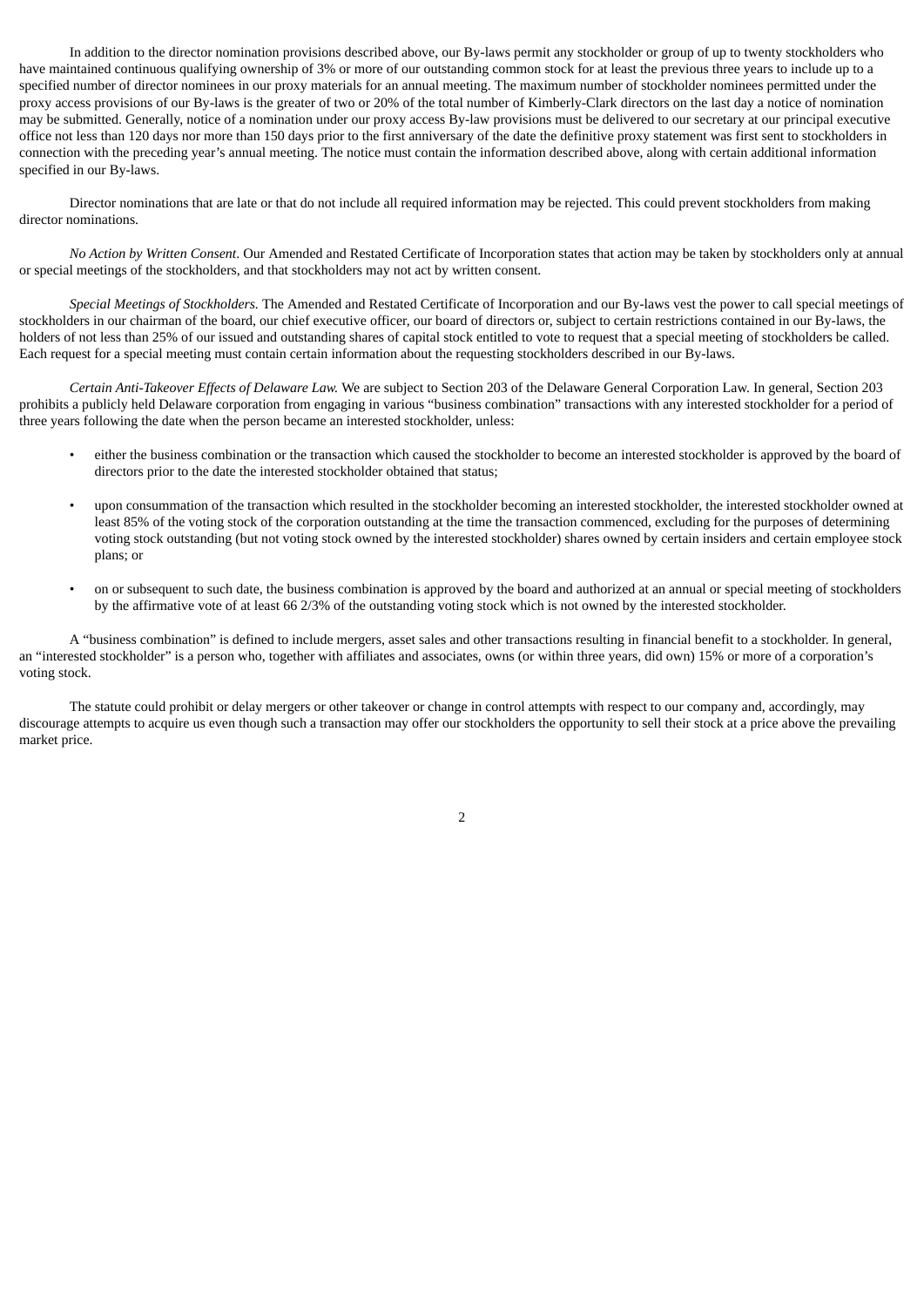### **Description of 0.625% Notes due 2024**

<span id="page-69-0"></span>The notes are issued under the first amended and restated indenture dated as of March 1, 1988, as amended by the first and second supplemental indentures dated as of November 6, 1992 and May 25, 1994, respectively. The indenture has been filed as an exhibit to our Annual Report on Form 10-K of which this exhibit is a part. The following description is a summary and is subject to the provisions of the indenture.

### **General**

The notes:

- are in an aggregate initial principal amount of €500,000,000, subject to our ability to issue additional notes which may be of the same series as described under "-Further Issues,"
- will mature on September 7, 2024,
- will bear interest at a rate of 0.625% per annum.
- will be our senior debt, ranking equally with all our other present and future unsecured and unsubordinated indebtedness,
- will be issued in euros in denominations of  $\epsilon$ 100,000 and integral multiples of  $\epsilon$ 1,000 in excess thereof,
- will be repaid at par at maturity,
- will be redeemable by us at any time prior to maturity as described below under "-Optional Redemption,"
- will be redeemable prior to maturity, at our option, in the event of certain changes in the tax laws of the United States, as described under "-Redemption upon Tax Event" below,
- will be subject to repurchase by us upon a Change of Control Repurchase Event as described below under "-Repurchase upon Change of Control Repurchase Event,"
- will be subject to defeasance and covenant defeasance as described below under "-Defeasance and Covenant Defeasance," and
- will not be subject to any sinking fund.

We will pay to beneficial owners of notes who are Non-U.S. Persons (as defined below) additional amounts in the event of deduction or withholding of taxes, assessments or other governmental charges imposed by the United States or any taxing authority thereof or therein as described under "-Payment of Additional Amounts" below.

The indenture and the notes do not limit the amount of indebtedness that may be incurred or the amount of securities that may be issued by us.

### **Interest**

Interest on the notes will accrue from and include September 7, 2017 or from and include the most recent interest payment date to which interest has been paid or provided for. We will make interest payments annually on September 7 of each year, with the first interest payment being made on September 7, 2018. We will make interest payments to the person in whose name the notes are registered at the close of business on the August 23 (whether or not a business day), before the next interest payment date.

Interest payable on any interest payment date for the notes or on the maturity date for the notes will be the amount of interest accrued for the actual number of days in the period from, and including, the next preceding interest payment date for such notes in respect of which interest has been paid or duly provided for (or from and including the original issue date, if no interest has been paid or duly provided for with respect to the notes) to, but excluding, the next date on which interest is paid or duly provided for. This payment convention is referred to as Actual/Actual (ICMA) as defined in the rulebook of the International Capital Market Association.

If any interest payment date falls on a day that is not a business day, the interest payment will be made on the next succeeding business day, and we will not be liable for any additional interest as a result of the delay in payment. If a maturity date falls on a day that is not a business day, the related payment of principal and interest will be made on the next succeeding business day, and no interest will accrue on the amounts so payable for the period from and after such date to the next succeeding business day. The term "business day" means any day, other than a Saturday or a Sunday, (1) which is not a day on which banking institutions are authorized or obligated by law, regulation or executive order to close in New York City or London and (2) on which the Trans-European Automated Real-time Gross Settlement Express Transfer system (the TARGET2 system), or any successor thereto, is open.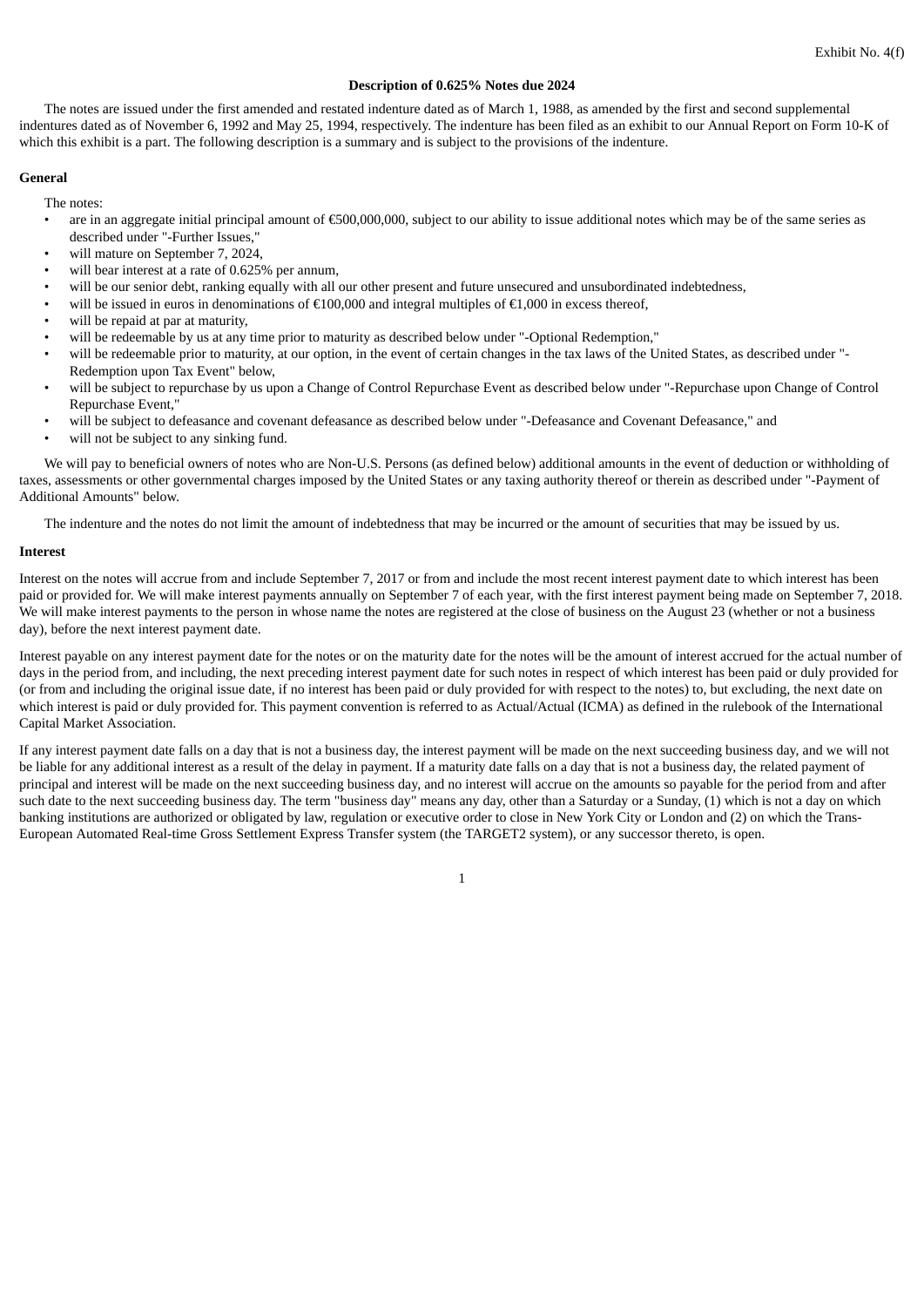### **Issuance and Payment in Euro**

Initial holders will be required to pay for the notes in euro, and all payments of principal of, the redemption price of (if any), any repurchase payments following a Change of Control Repurchase Event (as defined below), additional amounts (if any), and interest on, the notes, will be payable in euro, provided, that if the euro is unavailable to us due to the imposition of exchange controls or other circumstances beyond our control or if the euro is no longer being used by the then member states of the European Monetary Union that have adopted the euro as their currency or for the settlement of transactions by public institutions of or within the international banking community, then all payments in respect of the notes will be made in U.S. dollars until the euro is again available to us or so used. In such event, the amount payable on any date in euro will be converted into U.S. dollars at the rate mandated by the U.S. Federal Reserve Board as of the close of business on the second business day prior to the relevant payment date or, in the event the U.S. Federal Reserve Board has not mandated a rate of conversion, on the basis of the most recent U.S. dollar/euro exchange rate published in The Wall Street Journal on or most recently prior to the second business day prior to the relevant payment date. Any payment in respect of the notes so made in U.S. dollars will not constitute an event of default under the notes or the indenture governing the notes. Neither the trustee nor any paying agent shall have any responsibility for any calculation or conversion in connection with the foregoing. Any references in this description to payments being made in euro notwithstanding, payments shall be made in U.S. dollars to the extent set forth in this paragraph.

Investors will be subject to foreign exchange risks as to payments of principal, the redemption price (if any), additional amounts (if any) and interest that may have important economic and tax consequences to them.

### **Payment of Additional Amounts**

We will pay to each beneficial owner of any notes who is a Non-U.S. Person additional amounts as may be necessary so that every net payment of the principal of, and interest on such beneficial owner's notes, after deduction or withholding for or on account of any present or future tax, assessment or other governmental charge imposed upon that beneficial owner by the United States or any political subdivision or taxing authority thereof or therein (including any tax, assessment or other governmental charge imposed on the additional amounts so paid), will not be less than the amount provided in such beneficial owner's notes to be then due and payable. We will not be required to make any payment of additional amounts for or on account of:

(i) any tax, assessment or other governmental charge that is imposed or withheld solely by reason of the existence of any present or former connection (other than a connection arising solely from the ownership of those notes or the receipt of payments or enforcement of rights in respect of those notes) between that beneficial owner, or between a fiduciary, settlor, beneficiary, member or shareholder of, or possessor of a power over, that beneficial owner, if that beneficial owner is an estate, trust, partnership or corporation, and the United States, including that beneficial owner, or that fiduciary, settlor, beneficiary, member, shareholder or possessor, (1) being or having been a citizen or resident or treated as a resident of the United States, (2) being or having been present in, or engaged in a trade or business in, the United States, (3) being treated as having been present in, or engaged in a trade or business in, the United States, or (4) having or having had a permanent establishment in the United States;

(ii) any estate, inheritance, gift, sales, transfer, excise, personal property or similar tax, assessment or other governmental charge;

(iii) any tax, assessment or other governmental charge imposed by reason of that beneficial owner's past or present status as a personal holding company, a controlled foreign corporation, a passive foreign investment company or a foreign private foundation or other foreign tax-exempt organization with respect to the United States or as a corporation that accumulates earnings to avoid U.S. federal income tax;

(iv) any tax, assessment or other governmental charge which is payable otherwise than by withholding from payment of principal of, premium, if any, on, interest on or the redemption price for such beneficial owner's notes;

(v) any tax, assessment or other governmental charge required to be withheld by any paying agent from any payment of principal of, premium, if any, on, interest on or the redemption price for any notes if that payment can be made without withholding by any other paying agent;

(vi) any tax, assessment or other governmental charge that would not have been imposed but for the failure of a beneficial owner or any holder of notes to comply (to the extent that it is legally able to do so) with a request to satisfy any applicable certification, information, documentation or other reporting requirements concerning the nationality, residence, identity or connections with the United States of the beneficial owner or any holder of the notes, if such compliance is required by statute or by regulation of the U.S. Treasury Department as a precondition to relief or exemption from such tax, assessment or other governmental charge;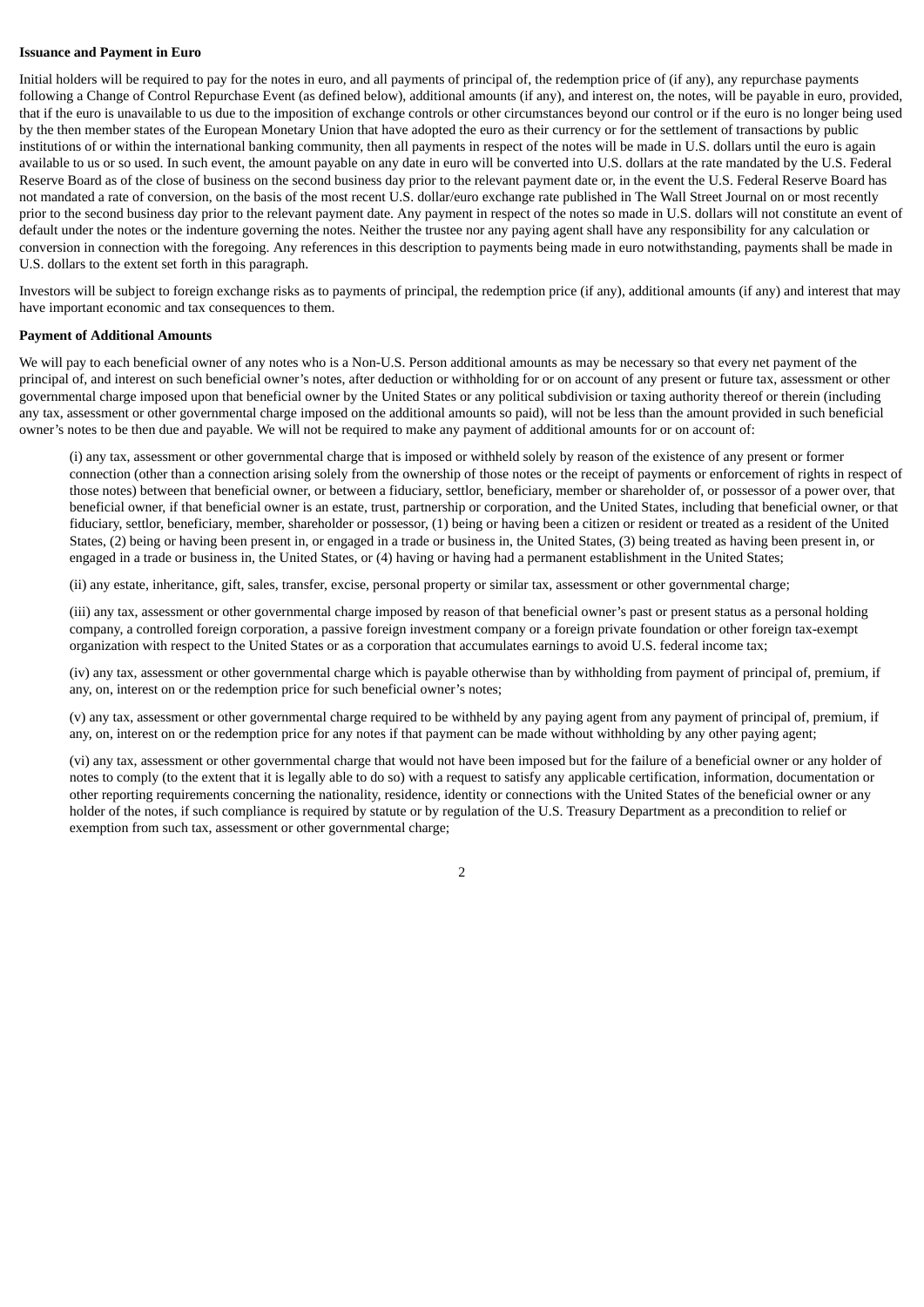(vii) any withholding required pursuant to Sections 1471 through 1474 of the U.S. Internal Revenue Code of 1986, as amended (the "Code"), or any agreement (including any intergovernmental agreement) entered into in connection therewith;

(viii) any tax, assessment or other governmental charge that is imposed or withheld by reason of a change in law, regulation, or administrative or judicial interpretation that becomes effective more than 15 days after the payment becomes due or is duly provided for, whichever occurs later;

(ix) any tax, assessment or other governmental charge imposed on interest received by (1) a 10% shareholder (as defined in Section 871(h)(3)(B) of the Code and the regulations that may be promulgated thereunder) of our company, (2) a controlled foreign corporation that is related to us within the meaning of Section 864(d)(4) of the Code or (3) a bank receiving interest described in Section 881(c)(3)(A) of the Code;

(x) any tax, assessment or governmental charge that would not have been so imposed or withheld but for the presentation by the holder of a note for payment on a date more than 30 days after the date on which such payment became due and payable or the date on which payment thereof is duly provided for, whoever occurs later; or

 $(xi)$  any combination of items (i), (ii), (iii), (iv),  $(v)$ ,  $(vi)$ ,  $(vii)$ ,  $(viii)$ ,  $(ix)$ , and  $(x)$  above.

In addition, to the extent described below, we will not pay additional amounts to a beneficial owner of a note that is a fiduciary, partnership, limited liability company or other fiscally transparent entity. This exception will apply to a beneficial owner of a note that is a fiduciary, partnership, limited liability company or other fiscally transparent entity only to the extent a beneficiary or settlor with respect to the fiduciary, or a beneficial owner or member of the partnership, limited liability company or other fiscally transparent entity, would not have been entitled to the payment of an additional amount had the beneficiary, settlor, beneficial owner or member received directly its beneficial or distributive share of the payment subject to the tax, assessment or other governmental charge as to which withholding or another deduction occurs.

As used in this discussion of the payment of additional amounts, the term "beneficial owner" includes any person holding a note on behalf of or for the account of a beneficial owner and the term "Non-U.S. Person" means a person that is not a United States Person. The term "United States Person" means an individual citizen or resident of the United States, a corporation or partnership created or organized in or under the laws of the United States or any political subdivision thereof, an estate the income of which is subject to United States federal income taxation regardless of its source, a trust subject to the primary supervision of a court within the United States and the control of one or more United States persons as described in Section 7701(a)(30) of the Code, or a trust that existed on August 20, 1996, and elected to continue its treatment as a domestic trust.

If we will be obligated to pay additional amounts under or with respect to any payment made on any of the notes, at least 30 days prior to the date of such payment, we will deliver to the trustee and the paying agent an officers' certificate stating the fact that additional amounts will be payable and the amount so payable and such other information necessary to enable the paying agent to pay additional amounts to the beneficial owner on the relevant payment date (unless such obligation to pay additional amounts arises, or we become aware of such obligation, less than 45 days prior to the relevant payment date, in which case we may deliver such officers' certificate as promptly as practicable after the date that is 30 days prior to the payment date). The trustee and the paying agent will be entitled to rely solely on such officers' certificate as conclusive proof that such payments are necessary.

Except as specifically provided under this heading "-Payment of Additional Amounts," we will not be required to make any payment for any tax, assessment or other governmental charge imposed by any government or a political subdivision or taxing authority of or in any government or political subdivision.

Any reference in the terms of the notes to any amounts payable in respect of the notes shall be deemed also to refer to any additional amounts which may be payable under this provision.

# **Redemption upon Tax Event**

If, as a result of any change in, or amendment to, the laws (or any regulations or rulings promulgated under the laws) of the United States (or any political subdivision or taxing authority of or in the United States), or any change in, or amendment to, an official position regarding the application or interpretation of such laws, regulations or rulings, which change or amendment is announced or becomes effective on or after the date of the prospectus supplement for the Notes, we become, or based upon a written opinion of independent counsel selected by us, will become obligated to pay additional amounts as described above under the heading "-Payment of Additional Amounts" with respect to the notes, then we may at our option redeem, in whole, but not in part, the notes on not less than 15 nor more than 45 days' prior notice, at a redemption price equal to 100% of their principal amount, together with interest accrued but unpaid on those notes to, but excluding, the date fixed for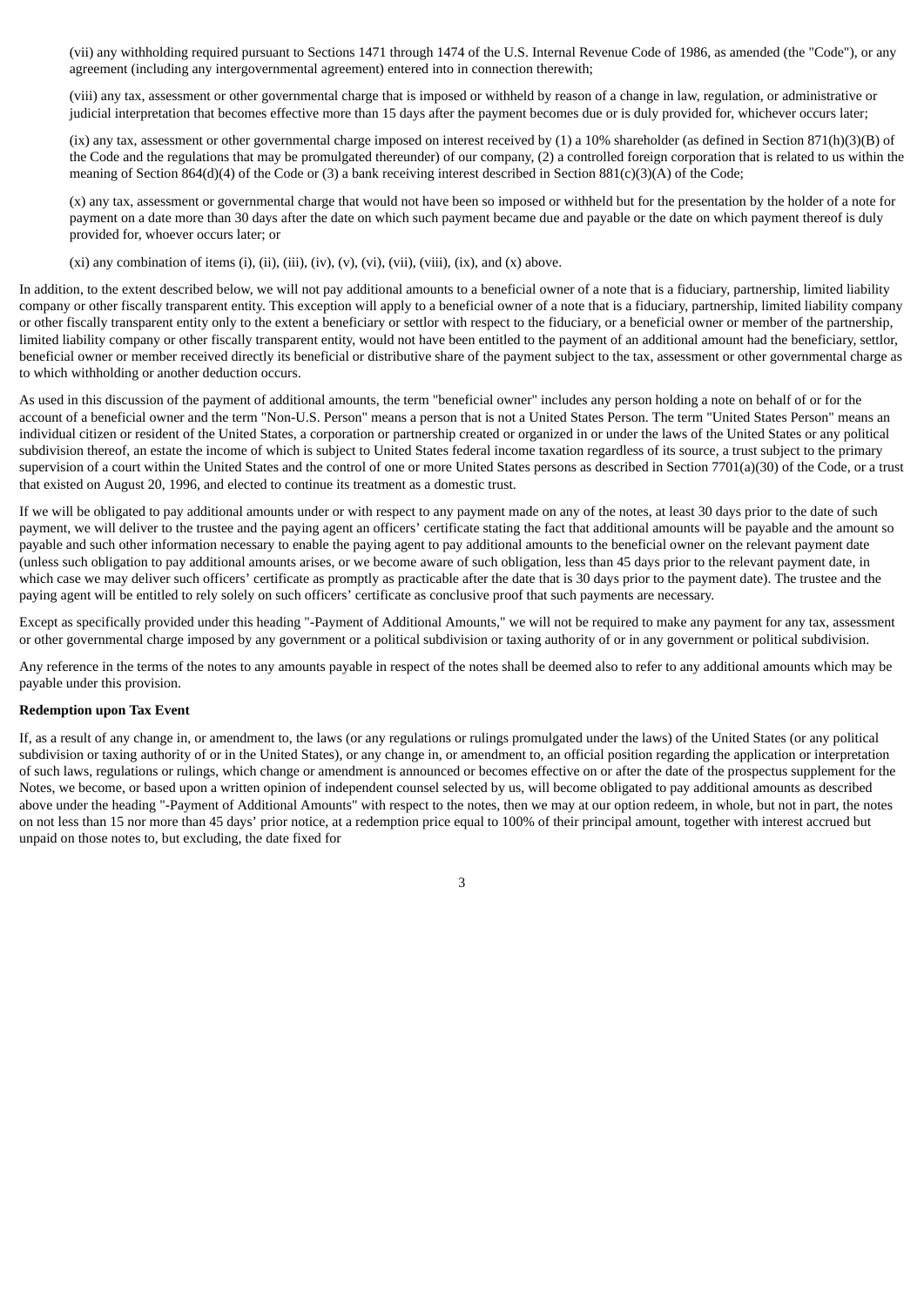redemption. Unless we default in payment of the redemption price upon the surrender of the notes for redemption, on and after the date fixed for redemption, interest will cease to accrue on the notes or portions thereof called for redemption.

#### **Optional Redemption**

The notes will be redeemable, as a whole or in part, at our option and from time to time. If the notes are redeemed before July 7, 2024 (the date that is two months prior to the maturity of the notes) (the "Par Call Date"), the notes will be redeemed at a redemption price equal to the greater of:

(1) 100% of the principal amount of the notes to be redeemed; and

(2) the sum of the present values of the remaining scheduled payments of principal and interest on the notes to be redeemed if such notes matured on the Par Call Date (not including any portion of such payments of interest accrued as of the date of redemption), discounted to the date of redemption on an annual basis (Actual/Actual (ICMA)) at the applicable Comparable Government Bond Rate (as defined below), plus 10 basis points, plus, in each case, accrued interest thereon to, but excluding, the date fixed for redemption.

Any notes redeemed on or after the Par Call Date will be redeemed at a redemption price equal to 100% of the principal amount of the notes then outstanding to be redeemed, plus accrued interest thereon to, but excluding, the date fixed for redemption.

The calculation of the redemption price and accrued interest payable upon a redemption shall be made by the Company or on behalf of the Company by such persons as the Company may designate; provided that such calculation shall not be the duty or obligation of the trustee unless otherwise expressly agreed.

Installments of interest on notes being redeemed that are due and payable on interest payment dates falling on or prior to a redemption date shall be payable on the interest payment date to the holders as of the close of business on the relevant regular record date according to the notes and the indenture.

"Comparable Government Bond" means, in relation to any Comparable Government Bond Rate calculation, at the discretion of an independent investment bank selected by us, a German government bond whose maturity is closest to the maturity of the notes (assuming, for this purpose, that the notes mature on the Par Call Date), or if such independent investment bank in its discretion determines that such similar bond is not in issue, such other German government bond as such independent investment bank may, with the advice of three brokers of, and/or market makers in, German government bonds selected by us, determine to be appropriate for determining the Comparable Government Bond Rate.

For purposes of the formula described above, "Comparable Government Bond Rate" means the price, expressed as a percentage (rounded to three decimal places, with 0.0005 being rounded upwards), at which the gross redemption yield on the notes being redeemed, if they were to be purchased at such price on the third business day prior to the date fixed for redemption, would be equal to the gross redemption yield on such business day of the Comparable Government Bond on the basis of the middle market price of the Comparable Government Bond prevailing at 11:00 a.m. (London time) on such business day as determined by an independent investment bank selected by us. Such independent bank will calculate such gross redemption yield on the notes to be redeemed and the Comparable Government Bond in accordance with generally accepted market practices at the time of such calculations.

Notice of any redemption will be sent (or delivered by electronic transmission in accordance with the applicable procedures of Clearstream and Euroclear) at least 15 days but not more than 45 days before the redemption date to each holder of notes to be redeemed.

Unless we default in payment of the redemption price, on and after the redemption date interest will cease to accrue on the notes or portions thereof called for redemption.

If less than all of the notes are to be redeemed, the notes to be redeemed shall be selected by the trustee pro rata, by lot or such other method as the trustee, in its discretion, deems fair and appropriate.

#### **Repurchase upon Change of Control Repurchase Event**

If a Change of Control Repurchase Event occurs with respect to the notes, unless we have exercised our right to redeem the notes as described above, we will make an offer to each holder of notes to repurchase all or any part (in denominations of €100,000 and integral multiples of €1,000 in excess thereof) of that holder's notes at a repurchase price in cash equal to 101% of the aggregate principal amount of notes repurchased plus any accrued and unpaid interest on the notes repurchased to the date of repurchase. Within 30 days following any Change of Control Repurchase Event or, at our option, prior to any Change of Control (as defined below), but after the public announcement of an impending Change of Control, we will mail a notice to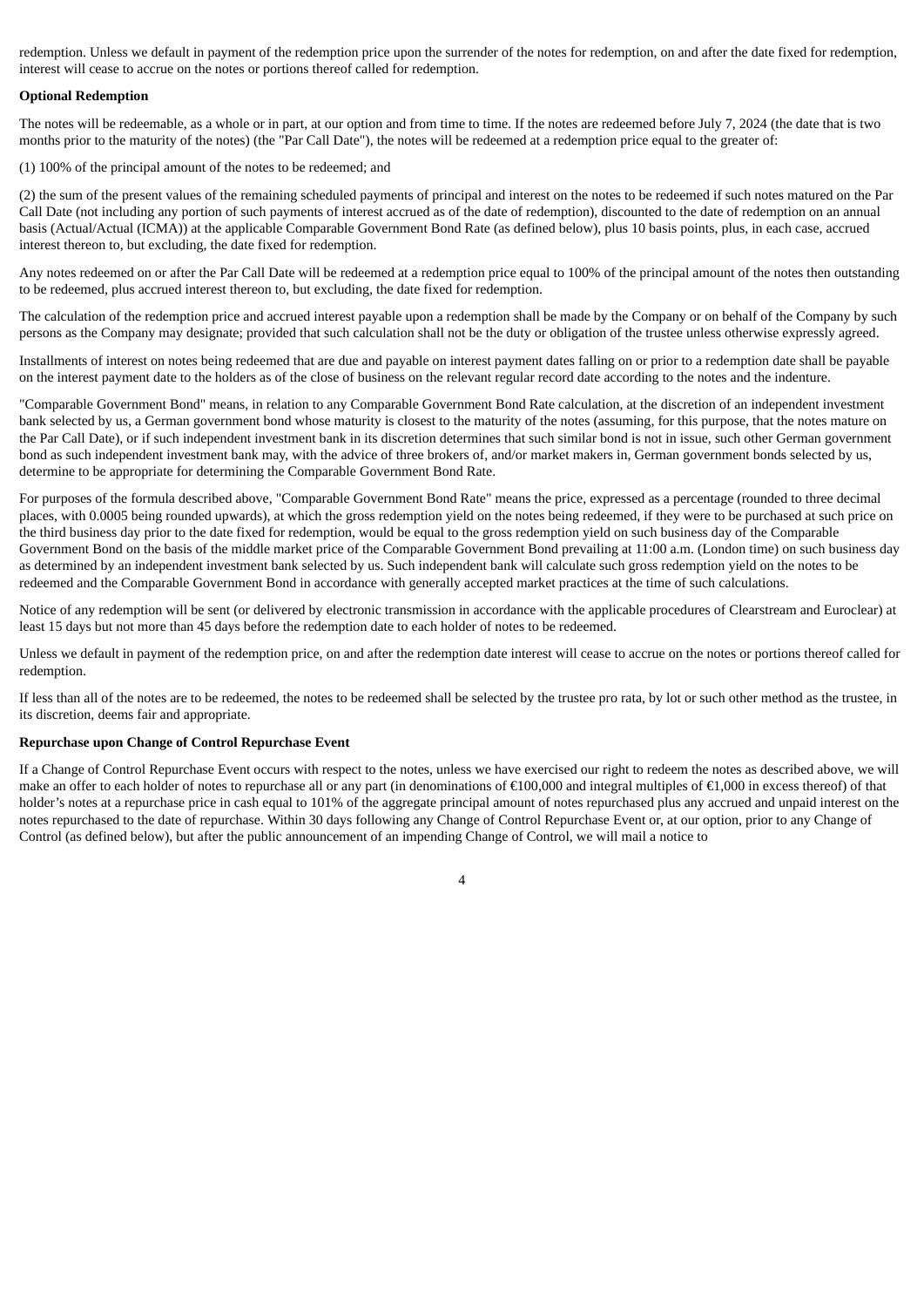each holder (or deliver by electronic transmission in accordance with the applicable procedures of Clearstream and Euroclear), with a copy to the trustee, describing the transaction or transactions that constitute or may constitute the Change of Control Repurchase Event and offering to repurchase notes on the payment date specified in the notice, which date will be no earlier than 30 days and no later than 60 days from the date such notice is mailed (or delivered by electronic transmission in accordance with the applicable procedures of Clearstream and Euroclear). The notice shall, if mailed (or delivered by electronic transmission in accordance with the applicable procedures of Clearstream and Euroclear) prior to the date of consummation of the Change of Control, state that the offer to repurchase is conditioned on the Change of Control Repurchase Event occurring on or prior to the payment date specified in the notice.

We will comply with the requirements of Rule 14e-1 under the Exchange Act and any other securities laws and regulations thereunder, to the extent those laws and regulations are applicable in connection with the repurchase of the notes as a result of a Change of Control Repurchase Event. To the extent that the provisions of any securities laws or regulations conflict with the Change of Control Repurchase Event provisions of the notes, we will comply with the applicable securities laws and regulations and will not be deemed to have breached our obligations under the Change of Control Repurchase Event provisions of the notes by virtue of such conflict.

On the Change of Control Repurchase Event payment date, we will, to the extent lawful:

- accept for payment all notes or portions of notes (in denominations of €100,000 and integral multiples of €1,000 in excess thereof) properly tendered pursuant to our offer:
- deposit with the trustee an amount equal to the aggregate repurchase price in respect of all notes or portions of notes properly tendered; and
- deliver or cause to be delivered to the trustee the notes properly accepted, together with an officers' certificate stating the aggregate principal amount of notes being purchased by us.

The trustee or paying agent will promptly pay to each holder of notes properly tendered the repurchase price for the notes, and the trustee will promptly authenticate and mail (or cause to be transferred by book-entry) to each holder a new note equal in principal amount to any unpurchased portion of any notes surrendered; provided, that each new note will be in a principal amount of €100,000 or an integral multiple of €1,000 in excess thereof.

We will not be required to make an offer to repurchase the notes upon a Change of Control Repurchase Event if a third party makes such an offer in the manner, at the times and otherwise in compliance with the requirements for an offer made by us, and such third party purchases all notes properly tendered and not withdrawn under its offer.

We have no present intention to engage in a transaction involving a Change of Control, although it is possible that we would decide to do so in the future. We could, in the future, enter into certain transactions, including acquisitions, refinancings or other recapitalizations, that would not constitute a Change of Control, but that could increase the amount of debt outstanding at such time or otherwise affect our capital structure or credit ratings.

#### **Definitions**

"Below Investment Grade Rating Event" means the notes are rated below Investment Grade by each of the Rating Agencies on any date from the date of the public notice of an arrangement that could result in a Change of Control until the end of the 60-day period following public notice of the occurrence of a Change of Control (which period shall be extended so long as the rating of the notes is under publicly announced consideration for possible downgrade by any of the Rating Agencies); provided that a Below Investment Grade Rating Event otherwise arising by virtue of a particular reduction in rating shall not be deemed to have occurred in respect of a particular Change of Control (and thus shall not be deemed a Below Investment Grade Rating Event for purposes of the definition of Change of Control Repurchase Event hereunder) if the Rating Agencies making the reduction in rating to which this definition would otherwise apply do not announce or publicly confirm or inform the trustee in writing that the reduction was the result, in whole or in part, of any event or circumstance comprised of or arising as a result of, or in respect of, the applicable Change of Control (whether or not the applicable Change of Control shall have occurred at the time of the Below Investment Grade Rating Event).

"Change of Control" means the occurrence of any of the following: (1) the direct or indirect sale, transfer, conveyance or other disposition (other than by way of merger or consolidation), in one or a series of related transactions, of all or substantially all of the properties or assets of Kimberly-Clark and its subsidiaries taken as a whole to any "person" (as that term is used in Section 13(d)(3) of the Exchange Act), other than Kimberly-Clark or one of its subsidiaries; (2) the consummation of any transaction (including, without limitation, any merger or consolidation) the result of which is that any "person" (as that term is used in Section 13(d)(3) of the Exchange Act) becomes the beneficial owner, directly or indirectly, of more than 50% of the then outstanding number of shares of Kimberly-Clark's Voting Stock; or (3) the first day on which a majority of the members of Kimberly-Clark's Board of Directors are not Continuing Directors.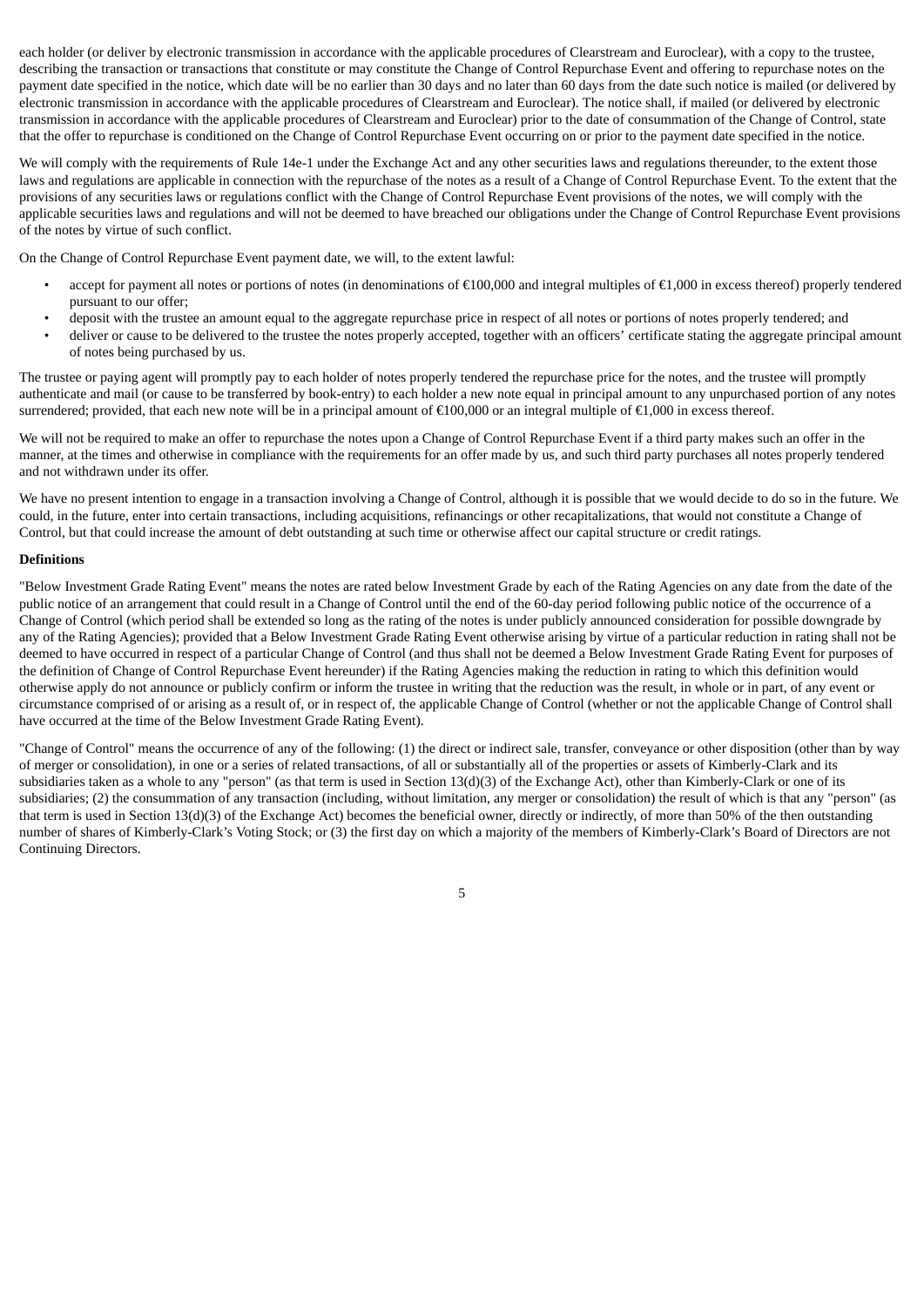"Change of Control Repurchase Event" means the occurrence of both a Change of Control and a Below Investment Grade Rating Event. The trustee shall be under no obligation to determine whether a "Change of Control Repurchase Event" has occurred or is continuing.

"Continuing Directors" means, as of any date of determination, any member of the Board of Directors of Kimberly-Clark who (1) was a member of such Board of Directors on the date of the issuance of the notes; or (2) was nominated for election or elected to such Board of Directors with the approval of a majority of the Continuing Directors who were members of such Board of Directors at the time of such nomination or election (either by a specific vote or by approval of Kimberly-Clark's proxy statement in which such member was named as a nominee for election as a director).

#### "Fitch" means Fitch Ratings Ltd.

"Investment Grade" means a rating of Baa3 or better by Moody's (or its equivalent under any successor rating categories of Moody's); a rating of BBB- or better by S&P (or its equivalent under any successor rating categories of S&P); and a rating of BBB- or better by Fitch (or its equivalent under any successor rating categories of Fitch); or the equivalent investment grade credit rating from any additional Rating Agency or Rating Agencies selected by us.

#### "Moody's" means Moody's Investors Service Inc.

"Rating Agency" means (1) each of Fitch, Moody's and S&P; and (2) if any of Fitch, Moody's or S&P ceases to rate the notes or fails to make a rating of the notes publicly available for reasons outside of our control, a "nationally recognized statistical rating organization" within the meaning of Section 3(a)(62) under the Exchange Act, selected by us as a replacement agency for Fitch, Moody's or S&P, as the case may be.

"S&P" means Standard & Poor's Ratings Services, a division of McGraw-Hill, Inc.

"Voting Stock" means Kimberly-Clark capital stock of any class or kind the holders of which are ordinarily, in the absence of contingencies, entitled to vote for the election of directors (or persons performing similar functions) of Kimberly-Clark, even if the right so to vote has been suspended by the happening of such a contingency.

#### **Further Issues**

We may from time to time, without notice to or the consent of the holders of the notes, create and issue further notes ranking equally with the notes in all respects and with the same terms as the notes (other than the payment of interest accruing prior to the issue date of such further notes or except, in some cases, for the issue price and the first payment of interest following the issue date of such further notes). Such further notes may be consolidated and form a single series with the previously issued notes and have the same terms as to status, redemption or otherwise as the notes.

#### **Defeasance and Covenant Defeasance**

The provisions of Sections 402 and 1006 of the indenture relating to defeasance as described below under "Base Indenture Provisions-Defeasance and Covenant Defeasance" will apply to the notes provided that (a) references in Article Four of the Indenture to "money of the United States" or "money" shall be deemed to refer to euros and (b) the term "United States government securities" shall be replaced with the term "Government Obligations" which shall mean (i) direct obligations of a Participating Member State, (ii) obligations the timely payment of the principal of and interest on which is fully and unconditionally guaranteed by such Participating Member State, a central bank of a Participating Member State or a governmental agency of such Participating Member State, and (iii) certificates, depositary receipts or other instruments which evidence a direct ownership interest in obligations described in clause (i) or (ii) above or in any specific principal or interest payments due in respect thereof, and the term "Participating Member State" shall mean a member state of the European Union which has adopted or adopts the single currency in accordance with the Treaty establishing the European Community (as that Treaty is amended from time to time).

#### **Concerning the Trustee, Registrar and Paying Agent**

The Bank of New York Mellon Trust Company, N.A. (as the successor trustee) is the trustee under the indenture governing the notes. The Bank of New York Mellon Trust Company, N.A. is a national banking association organized under the laws of the United States of America and provides trust services and acts as indenture trustee for numerous corporate securities issuances, including for other series of debt securities of which we are the issuer. The Bank of New York Mellon Trust Company, N.A. will also be the registrar for the notes. The Bank of New York Mellon acting through its London Branch will act as the paying agent for the notes.

We may have normal banking relationships with the trustee and its affiliates in the ordinary course of business.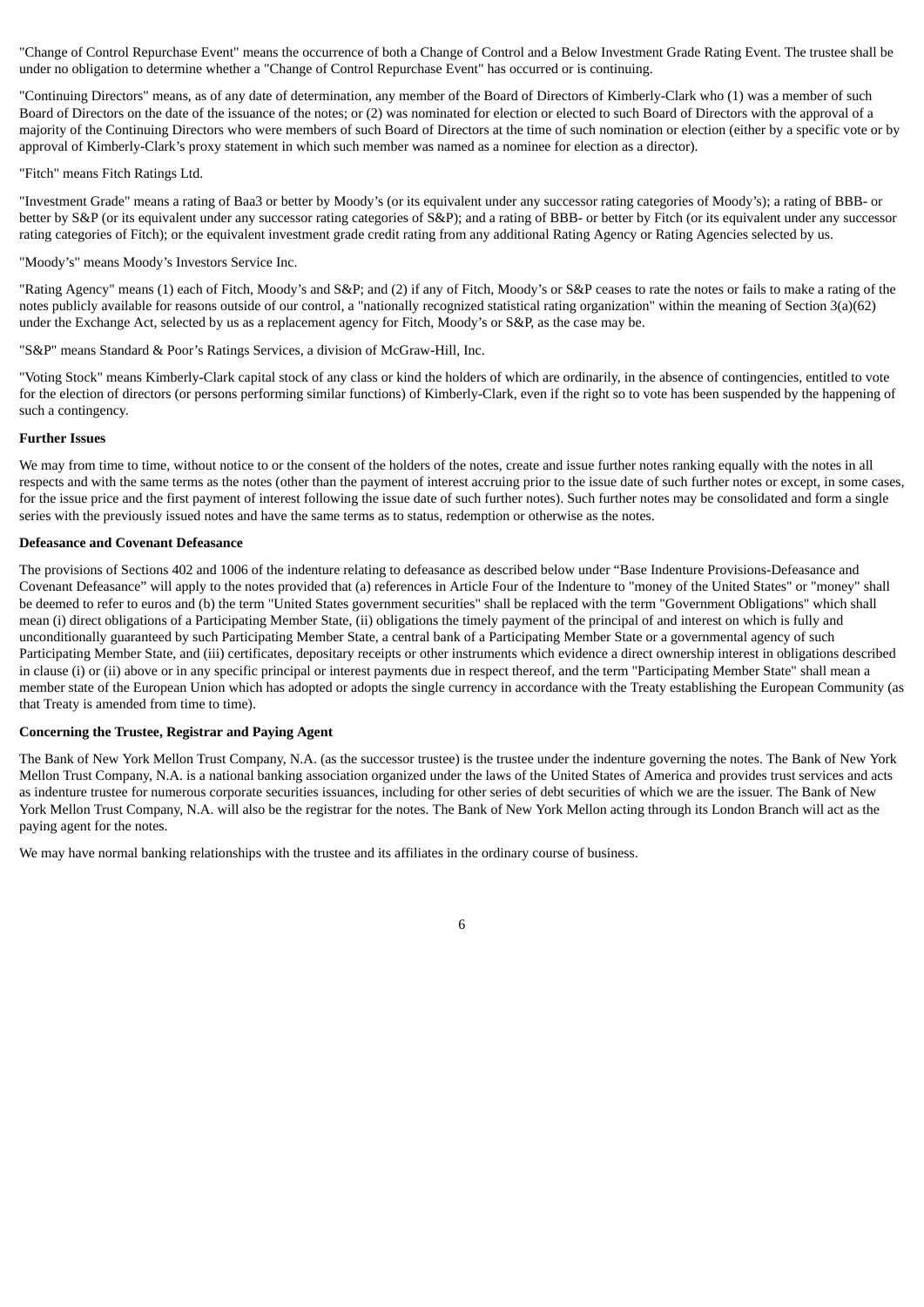#### **BASE INDENTURE PROVISIONS:**

#### **Restrictive Covenants**

Meanings of Terms.

- When we use the term "attributable debt" in the context of a sale and lease-back transaction, we mean the present value (discounted at the rate of interest implicit in the terms of the lease involved in such sale and lease-back transaction, as determined by us in good faith) of our obligation thereunder for rental expenses. We exclude from this calculation any amounts we pay for maintenance and repairs, insurance, taxes, assessments, water rates or similar charges, or amounts contingent upon sales amounts.
- When we use the term "consolidated net tangible assets," we mean the total amount of our assets minus (a) applicable reserves, (b) all current liabilities (excluding any thereof which are by their terms extendible or renewable at the option of the obligor thereon to a time more than 12 months after the time as of which the amount thereof is being computed and excluding current maturities of long-term indebtedness) and (c) intangible assets. Our consolidated net tangible assets include any attributable debt with respect to a sale and lease-back transaction that is not capitalized on our balance sheet.
- When we use the term "principal property," we mean any of our mills, manufacturing plants, manufacturing facilities or timberland, located within the United States having a gross book value in excess of 1% of our consolidated net tangible assets and which is owned by us or any restricted subsidiary. However, if our board of directors decides that any facility is not of material importance, it will not be considered a principal property.
- When we use the term "restricted subsidiary," we mean any of our subsidiaries (a) which has substantially all of its property or conducts substantially all of its business in the United States, and (b) which owns a principal property. The term does not include subsidiaries whose business consists principally of financing operations outside the United States or leasing or financing installment receivables.
- When we use the term "sale and lease-back transaction," we mean any arrangement where we or any restricted subsidiary lease a principal property from a third party and the principal property has been or is to be sold or transferred by us or the restricted subsidiary to the third party with the intention of taking back the lease. The term does not include temporary leases of three years or less, including any renewal thereof, or certain intercompany leases.

*Liens*. Section 1004 of the indenture provides that we will not, and will not permit any restricted subsidiary to, issue, assume or guarantee any debt secured by a mortgage, security interest, pledge or lien (hereafter called a "mortgage") of or on any principal property, or any shares of capital stock or debt of any restricted subsidiary, without also providing that the debt securities (together with, if we determine, any other indebtedness issued, assumed or guaranteed by us or any restricted subsidiary and then existing or thereafter created) shall be secured by the mortgage equally and ratably with or prior to such debt. This restriction does not apply to:

- mortgages on any property acquired, constructed or improved by, or on any shares of capital stock or debt acquired by, us or any restricted subsidiary to secure debt which finances all or any part of (a) the purchase price of the property, shares or debt, or (b) the cost of constructing or improving the property, and which debt is incurred prior to or within 360 days after the acquisition, completion of construction or commencement of commercial operation of the property;
- mortgages on any property, shares of capital stock or debt existing at the time we or any restricted subsidiary acquires the property, shares or debt;
- mortgages on property of a corporation existing at the time that corporation merges or consolidates with us or any restricted subsidiary or at the time that corporation sells or transfers all or substantially all of its properties to us or any restricted subsidiary;
- mortgages on any property, shares of capital stock or debt of any corporation existing at the time that corporation becomes a restricted subsidiary;
- mortgages to secure intercompany debt among us and/or any of our restricted subsidiaries;
- mortgages in favor of governmental bodies to secure advance or progress payments or to secure the purchase price of the mortgaged property; and
- extensions, renewals or replacements of any existing mortgage or any mortgage referred to above.

In addition, we or any restricted subsidiary may, without equally and ratably securing the debt securities, issue, assume or guarantee debt secured by a mortgage not excepted above, if the aggregate amount of the debt, together with (a) all other debt secured by mortgages not so excepted, and (b) the attributable debt with respect to sale and lease-back transactions, does not at the time exceed 5% of our consolidated net tangible assets. For purposes of clause (b) of this calculation, certain sale and lease-back transactions in which the attributable debt has been applied to the optional prepayment or retirement of long-term debt are excluded.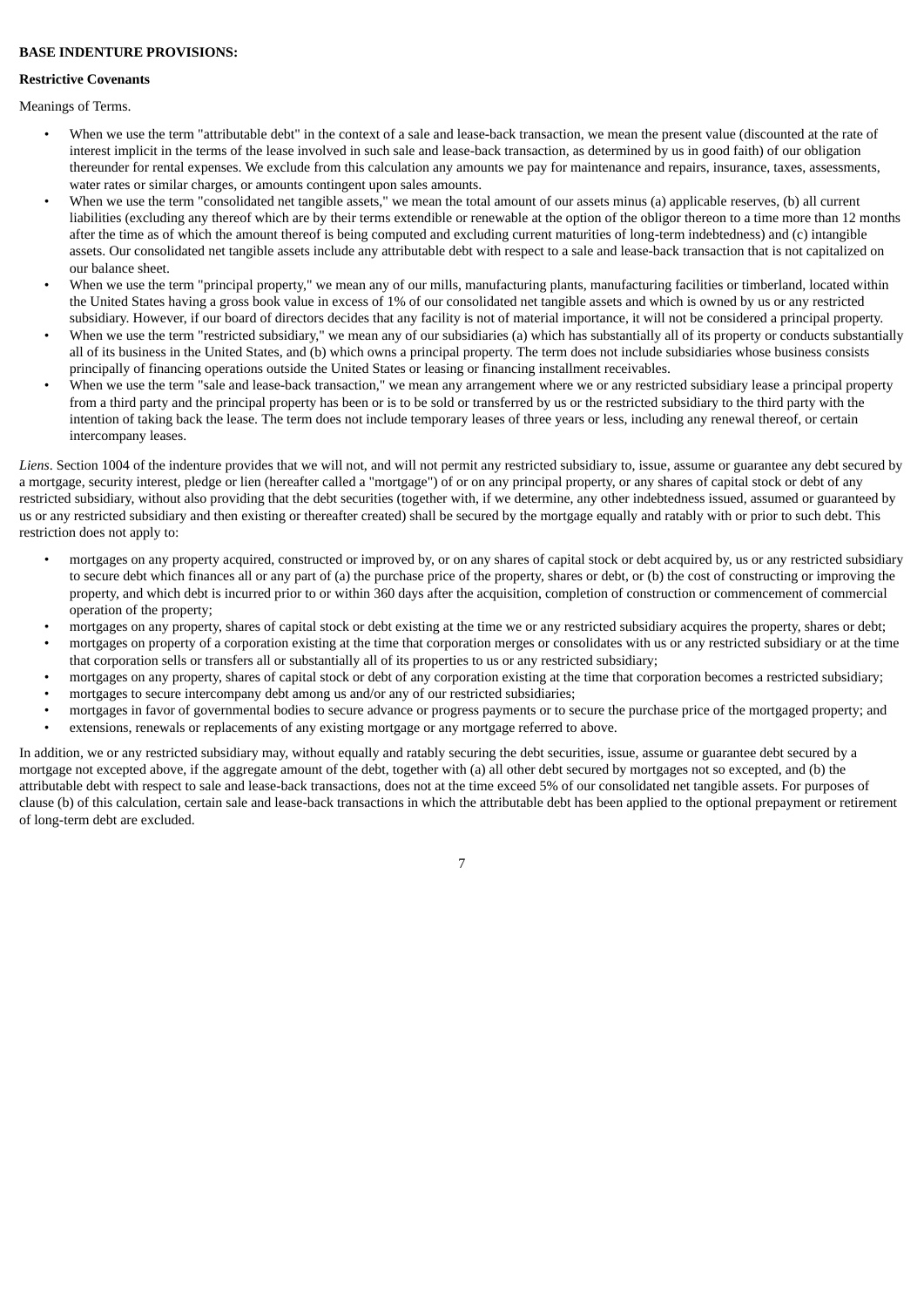Arrangements under which we or any restricted subsidiary transfer an interest in timber but retain an obligation to cut the timber in order to provide the transferee with a specified amount of money will not create a mortgage or a sale and lease-back transaction under the indenture.

*Sale and Lease-Back Transactions*. Section 1005 of the indenture provides that neither we nor any restricted subsidiary may engage in sale and lease-back transactions with respect to any principal property unless:

- we or the restricted subsidiary are able, without equally and ratably securing the debt securities, to incur debt secured by a mortgage on the property pursuant to the exceptions described in "Liens" above;
- we or the restricted subsidiary are able, without equally and ratably securing the debt securities, to incur debt secured by a mortgage on the property in an amount at least equal to the attributable debt with respect to the transaction; or

within 360 days after the effective date of the transaction, we or the restricted subsidiary apply an amount equal to the attributable debt with respect to the transaction to the optional prepayment or retirement of our long-term debt or that of any restricted subsidiary.

#### **Consolidations, Mergers and Sales of Assets**

Section 801 of the indenture provides that we may consolidate with or merge into, and sell or transfer all or substantially all of our property and assets to, any other corporation. The corporation formed by the consolidation or into which we merge, or the corporation which acquires all or substantially all of our property and assets, must assume, by execution of a supplemental indenture, our obligations to:

- pay the principal of, premium, if any, and interest on the debt securities when due; and
- perform and observe all the terms, covenants and conditions of the indenture.

If, upon the consolidation, merger, sale or transfer, any principal property or any shares of capital stock or debt of any restricted subsidiary would become subject to a mortgage, security interest, pledge or lien securing any debt of, or guaranteed by, the other corporation, we must secure, prior to the consolidation, merger, sale or transfer, the payment of the principal of, premium, if any, and interest on the debt securities equally and ratably with or prior to the debt secured by the mortgage, security interest, pledge or lien. This provision would not apply to any mortgage which would be permitted under "Liens" above.

#### **Events of Default**

Section 501 of the indenture provides that the following are events of default with respect to debt securities of any series:

- our failure to pay principal or premium, if any, on any debt security of that series at maturity;
- our failure to pay interest on any debt security of that series when due, continued for 30 days;
- our failure to make any sinking fund payment, when due, in respect of any debt security of that series;
- our failure to perform any other covenant or agreement in the indenture that is applicable to debt securities of that series, continued for 90 days after written notice;
- certain events involving bankruptcy, insolvency or reorganization; and
- any other event of default applicable to debt securities of that series.

An event of default with respect to a particular series of debt securities (except as to matters involving bankruptcy, insolvency or reorganization) does not necessarily mean that there is an event of default with respect to any other series of debt securities.

If an event of default occurs and continues, the trustee or the holders of at least 25% of the outstanding debt securities of that series may declare those debt securities to be due and payable. However, at any time after such a declaration of acceleration has been made, but before the stated maturity of the debt securities, the holders of a majority of the outstanding debt securities of that series may, subject to certain conditions, rescind and annul the acceleration if all events of default with respect to the debt securities, other than the non-payment of accelerated principal, have been cured or waived.

Subject to the trustee's duties in the case of an event of default, the trustee is not required to exercise any of its rights or powers under the indenture at the request or direction of any holder unless one or more of them shall have offered reasonable indemnity to the trustee. Subject to this indemnification provision and certain other rights of the trustee, the holders of a majority of the outstanding debt securities of any series shall have the right to direct the time, method and place of conducting any proceeding for any remedy available to the trustee or exercising any trust or power conferred on the trustee with respect to the debt securities of that series.

No holder of any debt security of any series will have the right to institute any proceeding with respect to the indenture, unless: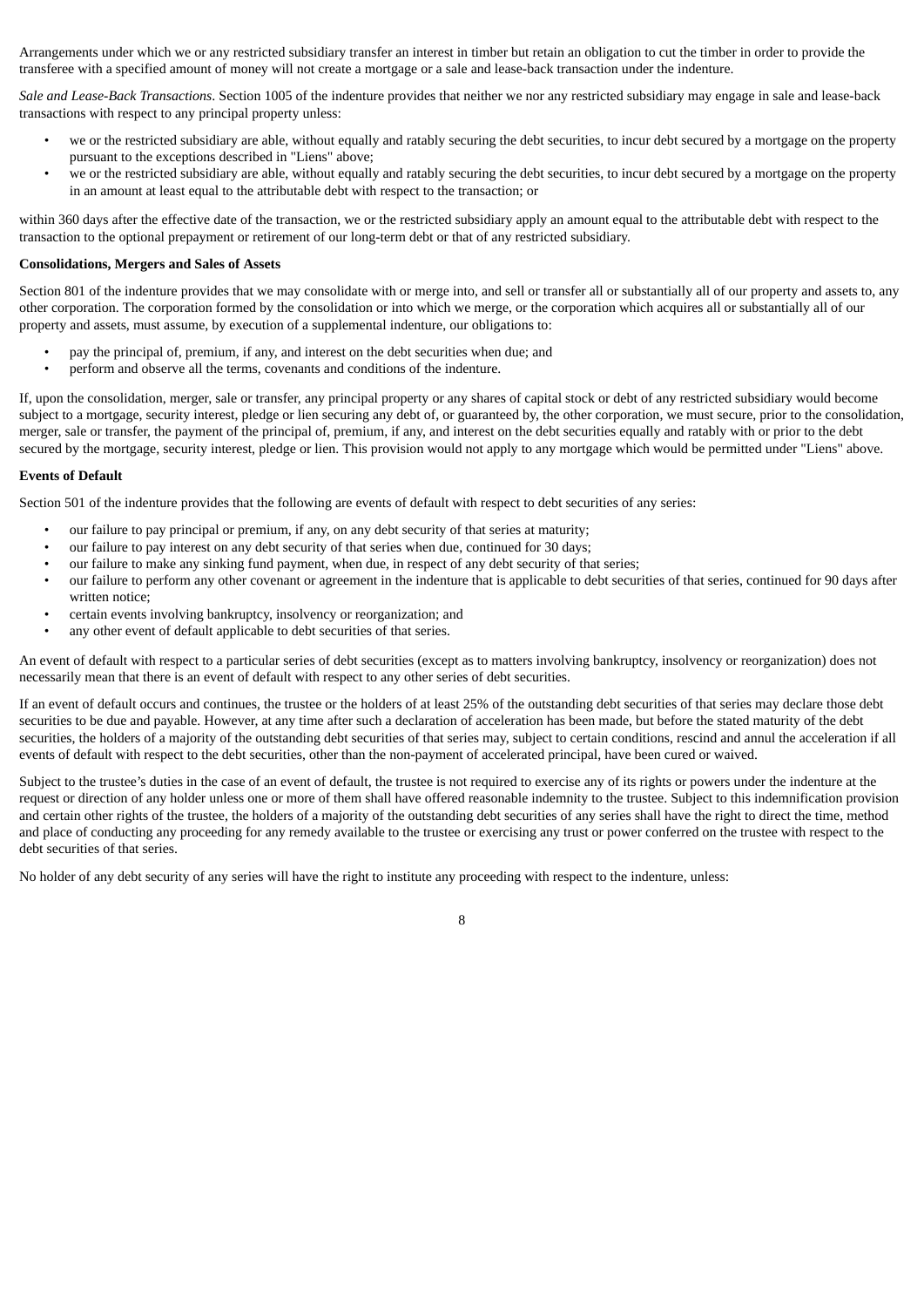- the holder shall have previously notified the trustee of a continuing event of default with respect to debt securities of that series and the holders of at least 25% of the outstanding debt securities of that series shall have requested, and offered reasonable indemnity to, the trustee to institute the proceeding;
- the trustee shall not have received from the holders of a majority of the outstanding debt securities of that series a direction inconsistent with the request; and
- the trustee shall have failed to institute the proceeding within 60 days.

However, the holder of any debt security will have an absolute and unconditional right to receive payment of the principal of, premium, if any, and interest on the debt security on or after the applicable due dates and to sue for the enforcement of any such payment.

The indenture requires us to furnish to the trustee annually a statement as to the absence of certain defaults under the indenture. The indenture provides that the trustee may withhold notice to the holders of debt securities of any series of any non-monetary default with respect to debt securities of the series if it considers it in the interest of the holders to do so.

#### **Defeasance and Covenant Defeasance**

Section 402 of the indenture provides that we may be discharged from most of our obligations in respect of the outstanding debt securities of any series if we irrevocably deposit with the trustee money and/or United States government securities which, together with the income from those securities, are sufficient to pay the principal of, premium, if any, and each installment of interest on the outstanding debt securities of the series on the stated maturity or redemption date, as the case may be. This arrangement requires that we (a) deliver to the trustee an opinion of counsel that we have received an Internal Revenue Service ruling, or a ruling of the Internal Revenue Service has been published that in the opinion of counsel establishes, that holders of the outstanding debt securities of the series will have no federal income tax consequences as a result of the deposit, defeasance and discharge, (b) deliver to the trustee an opinion of counsel that the outstanding debt securities of the series, if then listed on any securities exchange, will not be delisted as a result of the deposit, defeasance and discharge, and (c) deliver to the trustee an officer's certificate and opinion of counsel, each stating that all conditions precedent to the deposit, defeasance and discharge have been met.

Section 1006 of the indenture provides that we need not comply with certain restrictive covenants, including those described under "Liens" and "Sale and Lease-back Transactions" above, and that our failure to comply would not be an event of default under the outstanding debt securities of any series, if we deposit with the trustee money and/or United States government securities which, together with the income from those securities, are sufficient to pay the principal of, premium, if any, and each installment of interest on the outstanding debt securities of the series on the stated maturity or redemption date, as the case may be. Our other obligations under the indenture and the outstanding debt securities of the series would remain in full force and effect. This arrangement requires that we deliver to the trustee an opinion of counsel that (a) the holders of the outstanding debt securities of the series will have no federal income tax consequences as a result of the deposit and defeasance, (b) the outstanding debt securities of the series, if then listed on any securities exchange, will not be delisted as a result of the deposit and defeasance, and (c) deliver to the trustee an officer's certificate and an opinion of counsel, each stating that all conditions precedent relating to the defeasance have been complied with.

In the event the outstanding debt securities of the applicable series are declared due and payable because of the occurrence of an event of default, the amount of money and government securities on deposit with the trustee may not be sufficient to pay amounts due on the outstanding debt securities of the series at the time of the acceleration resulting from the event of default. However, we will remain liable to pay these amounts.

#### **Amendments to the Indenture and Waiver of Covenants**

Section 902 of the indenture provides that we may amend the indenture with the consent of the holders of at least 662/3% of the outstanding debt securities of each series affected by the amendments. However, unless we have the consent of each holder of the affected debt securities, we may not:

- change the maturity date of the principal amount of, or any installment of principal of or interest on, any debt security;
- reduce the principal amount of, premium, if any, or any interest on, any debt security or reduce the amount of principal of an original issue discount security that would be due and payable upon acceleration;
- change the place or currency of payment of the principal of, premium, if any, of or interest on, any debt security;
- impair the right to sue for payment with respect to any debt security after its maturity date; or
- reduce the percentage of outstanding debt securities of any series which is required to consent to an amendment of the indenture or to waive our compliance with certain provisions of the indenture or certain defaults.

The holders of 662/3% of the outstanding debt securities of any series may, on behalf of the holders of all debt securities of that series, waive our compliance with certain restrictive covenants of the indenture. The holders of a majority of the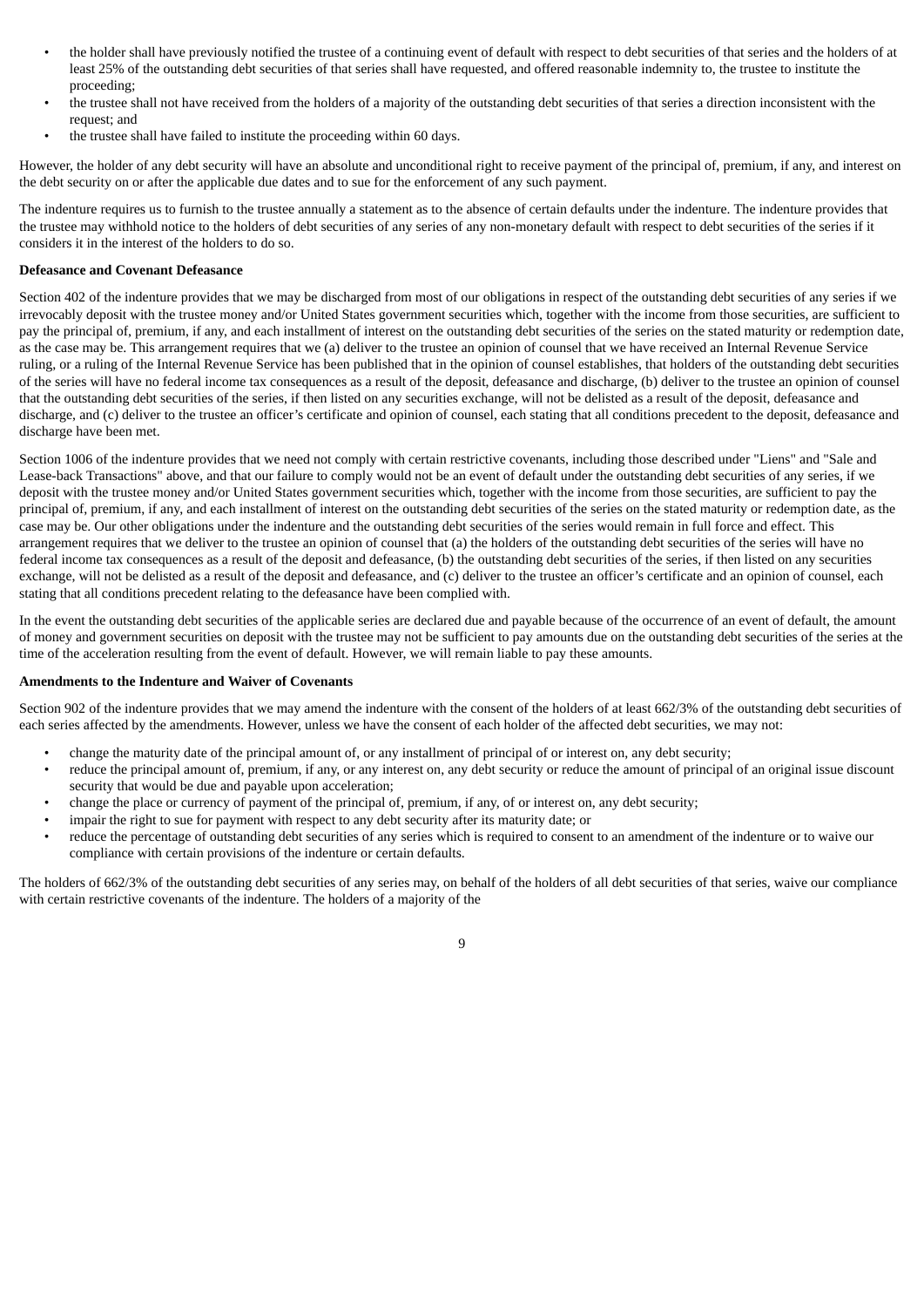outstanding debt securities of any series may, on behalf of the holders of all debt securities of that series, waive any past default under the indenture with respect to that series, except (a) a default in the payment of the principal of, premium, if any, or interest on any debt security of that series, or (b) in respect of a provision which under the indenture cannot be amended without the consent of each holder of the affected debt securities.

#### **Governing Law**

New York law will govern the indenture and the debt securities.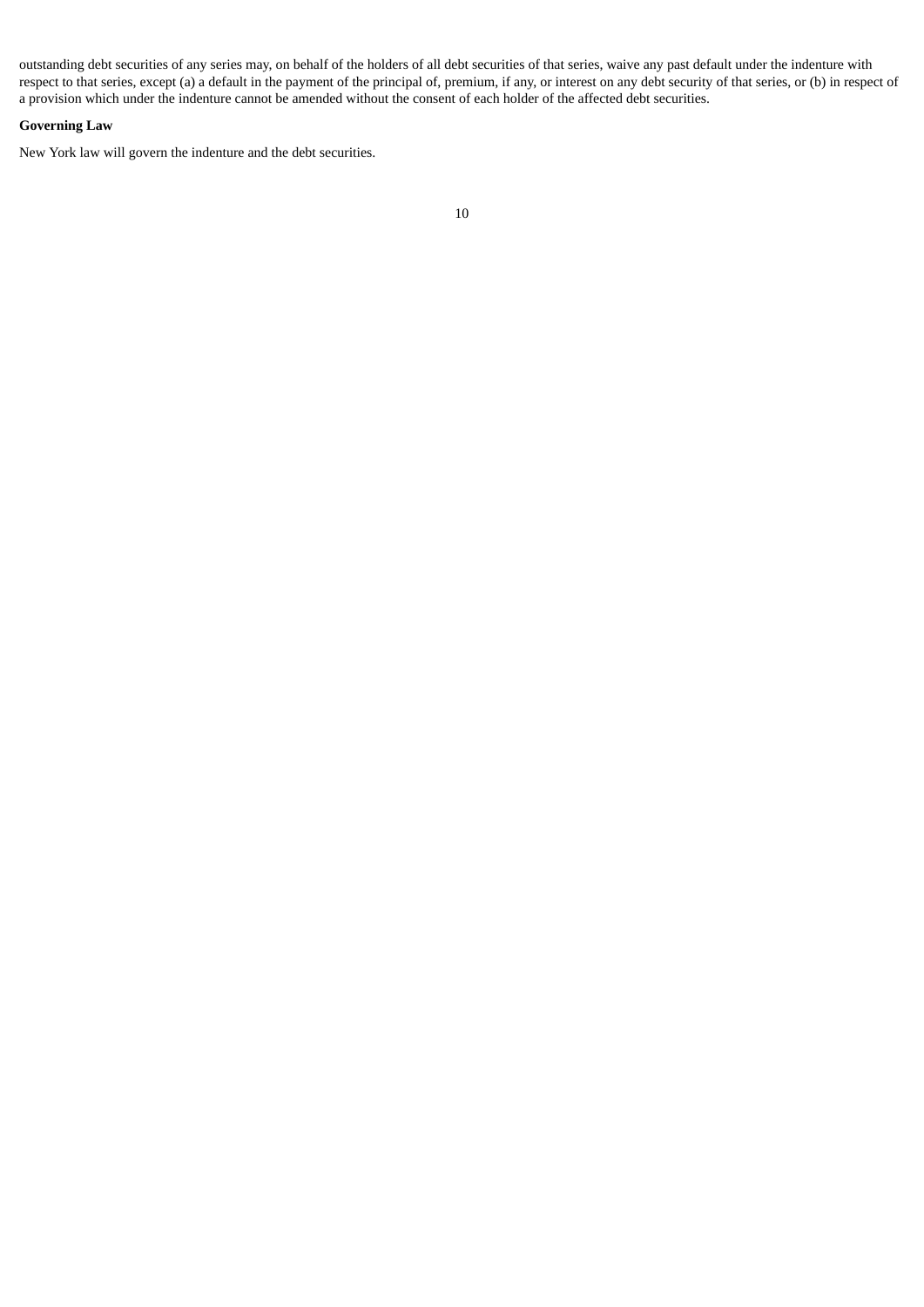Exhibit (10)q

### **KIMBERLY-CLARK CORPORATION PERFORMANCE RESTRICTED STOCK UNIT AWARD AGREEMENT**

This Award, granted effective on \_\_\_\_\_\_\_\_\_\_ (the "Grant Date"), by Kimberly-Clark Corporation, a Delaware corporation (hereinafter called the "Corporation"), to \_\_\_\_\_\_\_\_\_\_\_\_\_\_\_\_ (the "Participant") is subject to the terms and conditions of the 2011 Equity Participation Plan (the "Plan") and the Award Agreement, including any country-specific terms and conditions contained in Appendix A to the Award Agreement.

# $W I I N E S S E I H$ :

WHEREAS, the Corporation has adopted the Plan to encourage those employees who materially contribute, by managerial, scientific or other innovative means, to the success of the Corporation or of an Affiliate, to acquire an ownership interest in the Corporation, thereby increasing their motivation for and interest in the Corporation's and its Affiliates' long-term success;

NOW, THEREFORE, it is agreed as follows:

1. Number of Share Units Granted. The Corporation hereby grants to the Participant Performance Restricted Stock Units ("PRSUs") at the target level of \_\_\_\_\_\_ (the "Target Level"), subject to the terms, conditions and restrictions set forth herein and in the Plan, and the Corporation's attainment of the Performance Goals established by the Committee as set forth on Appendix A-1. The actual number of PRSUs earned by the Participant at the end of the Restricted Period may range from 0 to 200% of the Target Level.

2. Transferability Restrictions.

(a) Restricted Period. During the Restricted Period, the Participant may not sell, assign, transfer, or otherwise dispose of, or mortgage, pledge or otherwise encumber the Award, and any such attempted sale, assignment, transfer, pledge or disposal shall be void. Except as provided under paragraph 2, the Award, including any accrued dividend equivalents, shall be subject to forfeiture until the end of the Restricted Period. The Participant becomes 100% vested in the number of PRSUs earned based on attainment of the Performance Goal at the end of the Restricted Period as approved and authorized by the Committee.

The Restricted Period shall begin on the date of the granting of this Award, and shall end on February 28, 2022. Holders of Awards shall have none of the rights of a shareholder with respect to such shares including, but not limited to, any right to receive dividends in cash or other property or other distribution or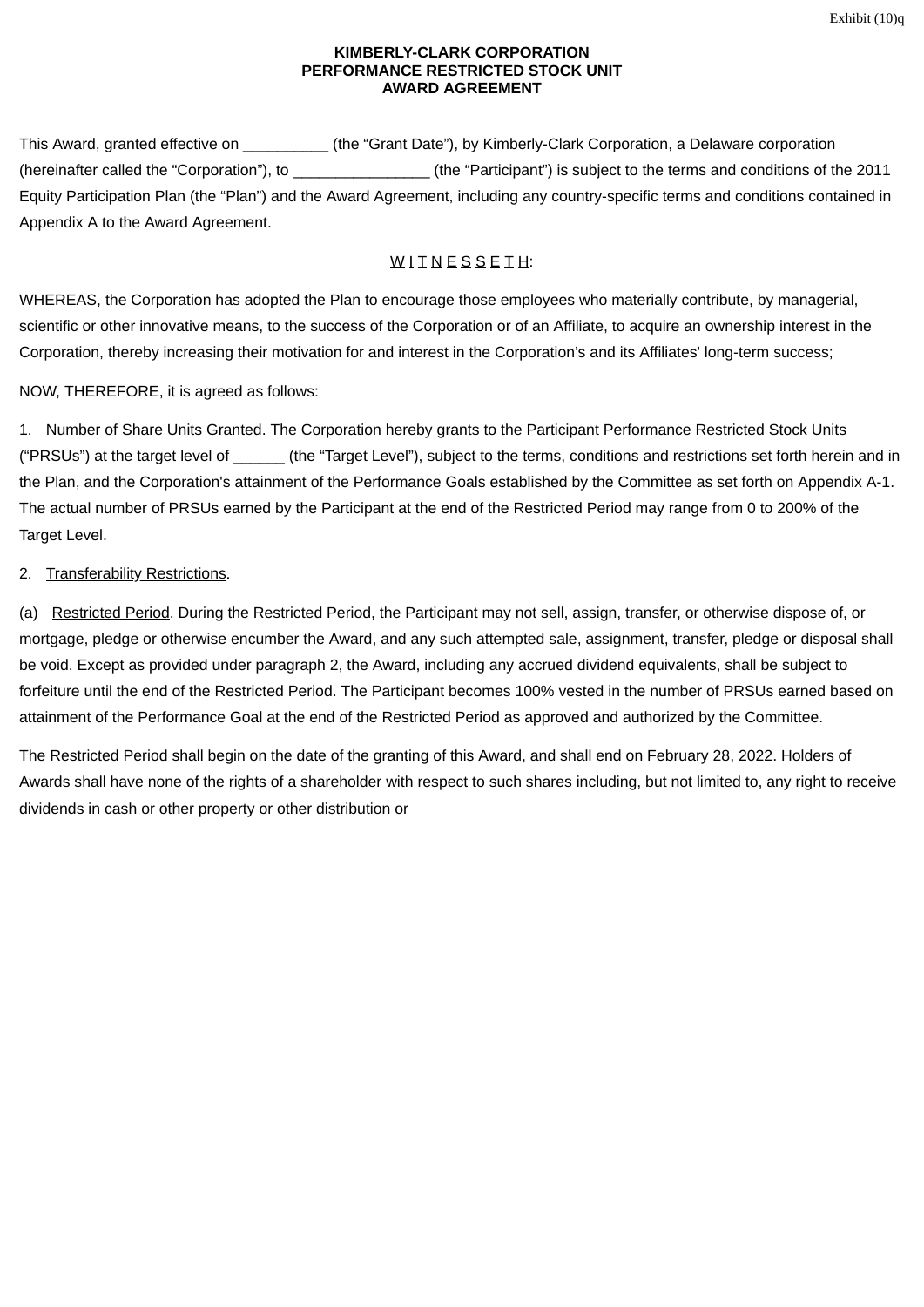rights in respect of such shares except as otherwise provided in this Award Agreement, nor to vote such shares as the record owner thereof.

During each year in the Restricted Period, the Participant will not be paid dividend equivalents on the unvested PRSUs but the Participant will receive a credit equal to dividends declared on the Corporation's Common Stock which will be reinvested in additional PRSUs at the then fair market value of the Corporation's Common Stock on the date dividends are paid, and the additional PRSUs will be accumulated and paid if and when the PRSUs vest, based on the actual number of PRSUs that vest. In the case of dividends paid in property other than cash, the amount of the dividend shall be deemed to be the fair market value of the property at the time of the payment of the dividend, as determined in good faith by the Corporation. The Corporation shall not be required to segregate any cash or other property of the Corporation.

(b) Termination of Employment. Participant shall forfeit any unvested Award, including any accrued dividend equivalents, upon termination of employment unless such termination (i) is due to a Qualified Termination of Employment, or (ii) if more than six months after the Grant Date, due to death, Retirement, Total and Permanent Disability, or the shutdown or divestiture of a business unit. A termination of employment shall not be deemed to have occurred while a Participant is on military leave or other bona fide leave of absence if the period of such leave does not exceed six months, or if longer, so long as the Participant retains a right to reemployment with the Corporation or an Affiliate under an applicable statute or by contract. For purposes of this subparagraph, a leave of absence, including any garden leave or similar leave, constitutes a bona fide leave of absence only if there is a reasonable expectation that the Participant will return to perform services for the Corporation or an Affiliate. If the period of leave exceeds six months and the Participant does not retain a right to reemployment under an applicable statute or by contract, the employment relationship is deemed to terminate on the first date immediately following such six-month period. Notwithstanding the foregoing sentence, where a leave of absence is due to any medically determinable physical or mental impairment that can be expected to result in death or can be expected to last for a continuous period of not less than six months, where such impairment causes the Participant to be unable to perform the duties of his or her position of employment or any substantially similar position of employment, a 29-month period of absence is substituted for such six-month period in determining whether a termination of employment shall be deemed to have occurred. A termination of employment with the Corporation or an Affiliate to accept immediate reemployment with the Corporation or an Affiliate likewise shall not be deemed to be a termination of employment for purposes of the Plan. A Participant who is classified as an intermittent employee shall be deemed to have a termination of employment for purposes of the Plan.

For purposes of this Award, a termination of employment includes a termination that is deemed an "unfair dismissal" or a "constructive dismissal." Further, the Participant understands that the Award is a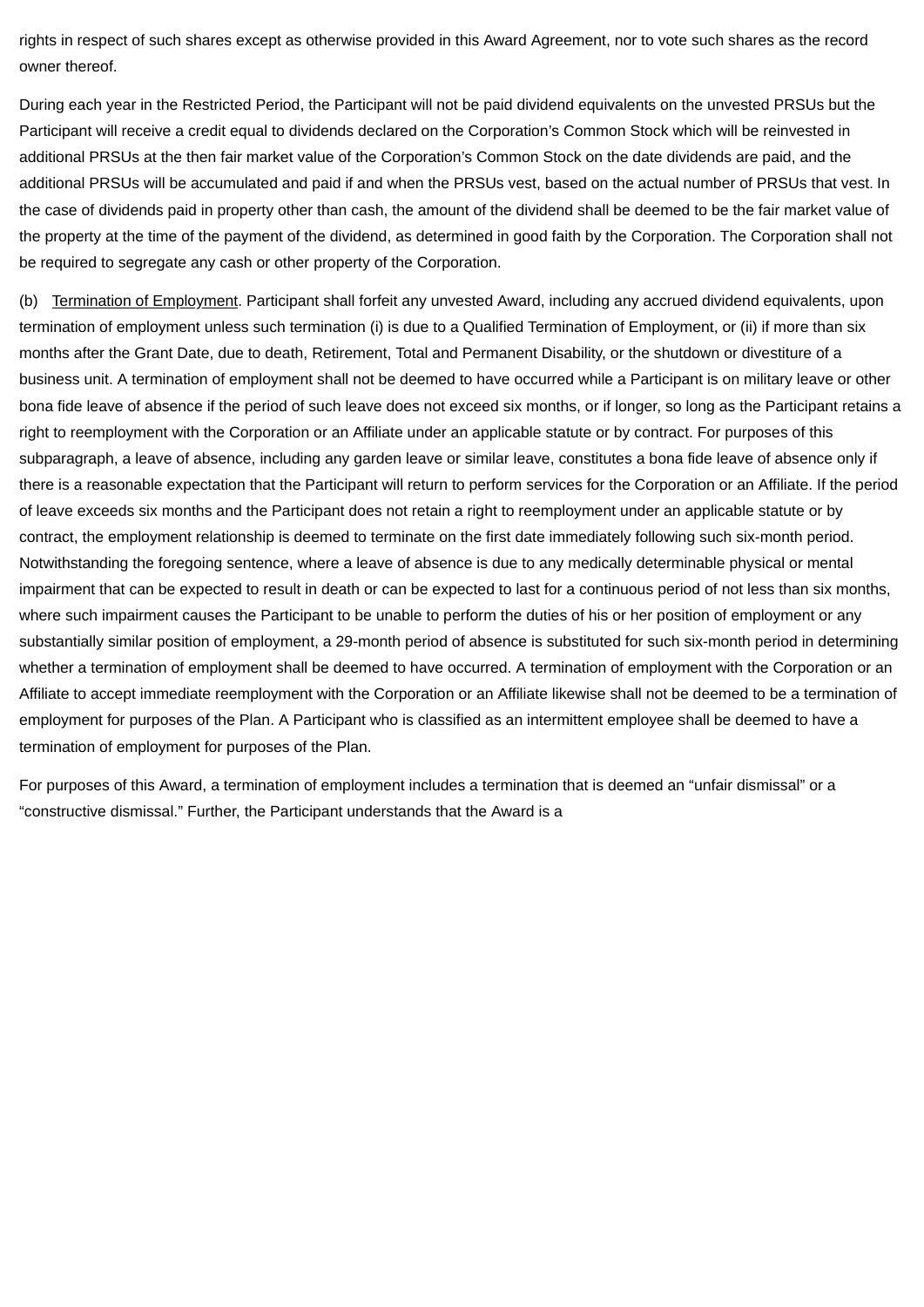conditional right. Participant shall forfeit any unvested Award upon termination of employment except as provided above, for example, regardless of whether (1) the Participant is considered to be unfairly dismissed without good cause; (2) the Participant is dismissed for disciplinary or objective reasons or due to a collective dismissal; (3) the Participant terminates his or her employment or service relationship due to a change of work location, duties or any other employment or contractual condition; or (4) the Participant terminates his or her employment or service relationship due to a unilateral breach of contract by the Corporation or an Affiliate. Consequently, upon termination of the Participant's employment or service relationship for any of the above reasons, the Participant may automatically lose any rights to the Awards that were not vested on the date of termination of the Participant's employment or service relationship, as described in the Plan and the Award Agreement.

(c) Death, Retirement, or Total and Permanent Disability. In the event that more than six months after the Grant Date the Participant's termination of employment is due to death or Total and Permanent Disability, it shall result in pro rata vesting in the number of PRSUs earned. This pro rata vesting shall be determined based on the Target Level of PRSUs (including any accrued dividend equivalents accumulated pursuant to Section 2(a)) (1) prorated for the number of full months of employment during the Restricted Period prior to the Participant's termination of employment, multiplied by (2) the Performance Goal percentage as approved and authorized by the Committee at the end of the Restricted Period. Any fractional share of the Corporation resulting from such a prorated award shall be rounded to the nearest whole share and shall be paid within 70 days following the end of the Restricted Period. In the event that more than six months after the Grant Date the Participant's termination of employment is due to Retirement it shall result in 100% vesting in the number of PRSUs earned based on attainment of the Performance Goal at the end of the Restricted Period as approved and authorized by the Committee, and such Award shall be paid within 70 days following the end of the Restricted Period.

Notwithstanding this Section 2(c), if the Corporation receives an opinion of counsel that there has been a legal judgment and/or legal development in the Participant's jurisdiction that would likely result in the favorable Retirement treatment that applies to the PRSUs under this Section 2(c) being deemed unlawful and/or discriminatory, then the Corporation will not apply the favorable Retirement treatment and PRSUs will be treated as they would under the rules that apply if the Participant's employment with the Corporation or an Affiliate ends for any other reason, as applicable.

(d) Shutdown or Divestiture. In the event that more than six months after the Grant Date the Participant's termination of employment is due to the shutdown or divestiture of the Corporation's or its Affiliate's business it shall result in pro rata vesting in the number of PRSUs earned. This pro rata vesting shall be determined based on the Target Level of PRSUs (including any accrued dividend equivalents accumulated pursuant to Section 2(a)) (1) prorated for the number of full years of employment during the Restricted Period prior to the Participant's termination of employment, multiplied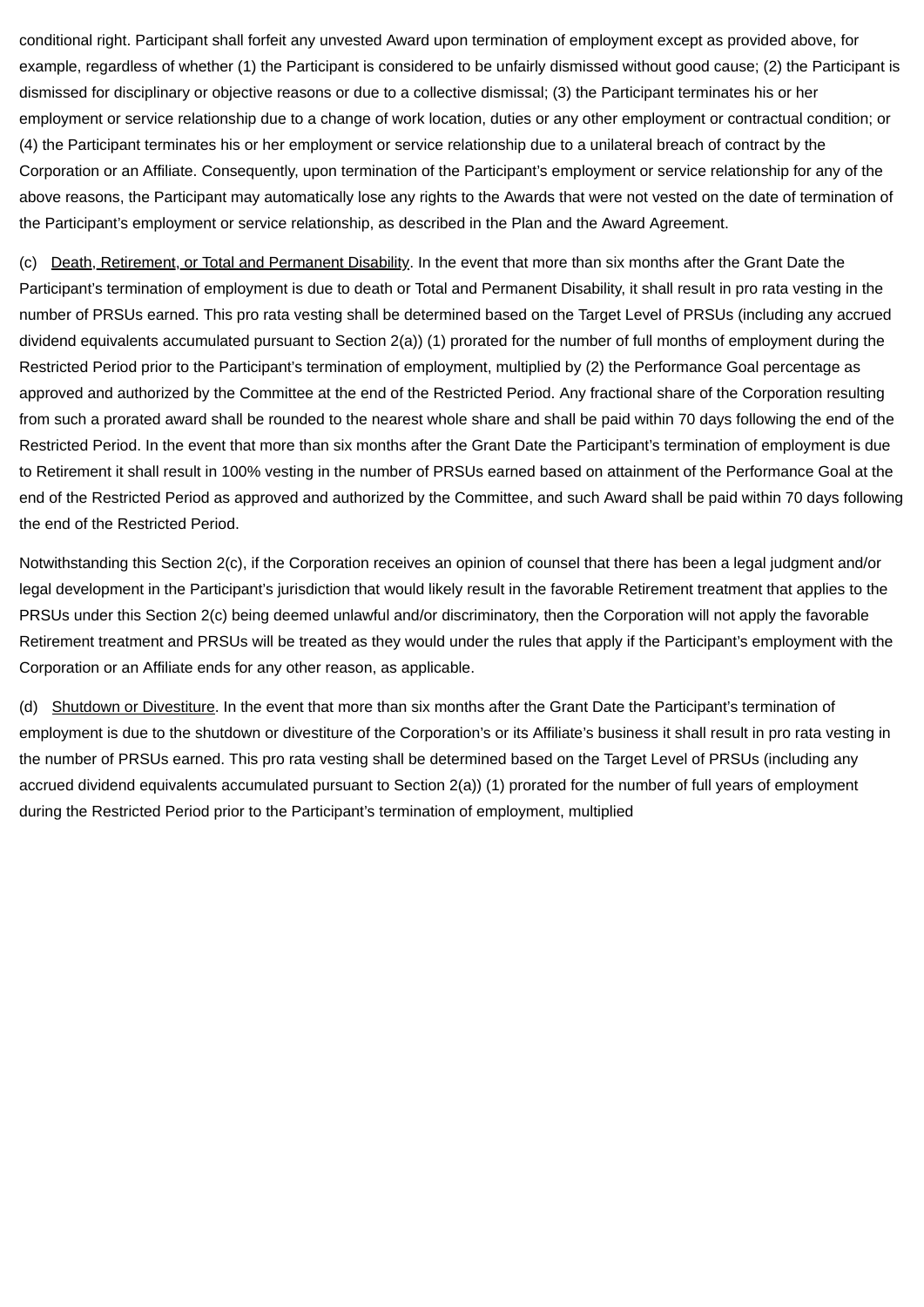by (2) the Performance Goal percentage as approved and authorized by the Committee at the end of the Restricted Period. Any fractional share of the Corporation resulting from such a prorated award shall be rounded to the nearest whole share and shall be paid within 70 days following the end of the Restricted Period.

(e) Qualified Termination of Employment. In the event of a Qualified Termination of Employment the Award which would have otherwise been forfeited will be handled consistent with subsection 14(b) of the Plan and shall be paid within 10 days following the last day of employment of the Participant with the Corporation or an Affiliate. Notwithstanding anything in this Agreement to the contrary, the payment of an Award to a Key Employee who has separated from service due to a Qualified Termination of Employment shall be made at the earlier of the first day of the seventh month following the date of separation from service or the end of the Restricted Period. A Key Employee is any Participant who meets the definition of a specified employee as defined in Section 409A(a)(2)(B)(i) of the Code and the regulations promulgated thereunder.

(f) Payment of Awards. The payment of the Award, including any accrued dividend equivalents accumulated pursuant to Section 2(a), shall be made in shares of Common Stock. Except as may otherwise be provided in subparagraph 2(e), the payment of an Award shall be made within 70 days following the end of the Restricted Period.

(g) Payment of Tax-Related Items. No shares of Common Stock, nor any cash payment, may be delivered under this Award, unless prior to or simultaneously with such issuance, the Participant or, in the event of his death, the person succeeding to his rights hereunder, shall pay to the Corporation or an Affiliate, as applicable, such amount as the Corporation advises is required under applicable federal, state or local laws to withhold and pay over to governmental taxing authorities in relation to this Award. The Corporation may, in its discretion, withhold payment of required Tax-Related items (as defined in the Acknowledgment of Conditions section) with cash or shares of Common Stock which otherwise would be delivered following the date of vesting of the Award under this Section 2.

3. Nontransferability. Neither the Award nor the Participant's right to receive payment for vested Awards may be assigned or transferred except upon the death of the Participant (i) by will, or (ii) by the laws of descent and distribution.

4. Compliance with Law. No payment may be made under this Award, unless prior to the issuance thereof, the Corporation shall have received an opinion of counsel to the effect that this Award by the Corporation to the Participant will not constitute a violation of the U.S. Securities Act of 1933, as amended. As a condition of this Award, the Participant shall, if requested by the Corporation, submit a written statement in form satisfactory to counsel for the Corporation, to the effect that any shares received under this Award shall be for investment and not with a view to the distribution thereof within the meaning of the U.S. Securities Act of 1933, as amended, and the Corporation shall have the right, in its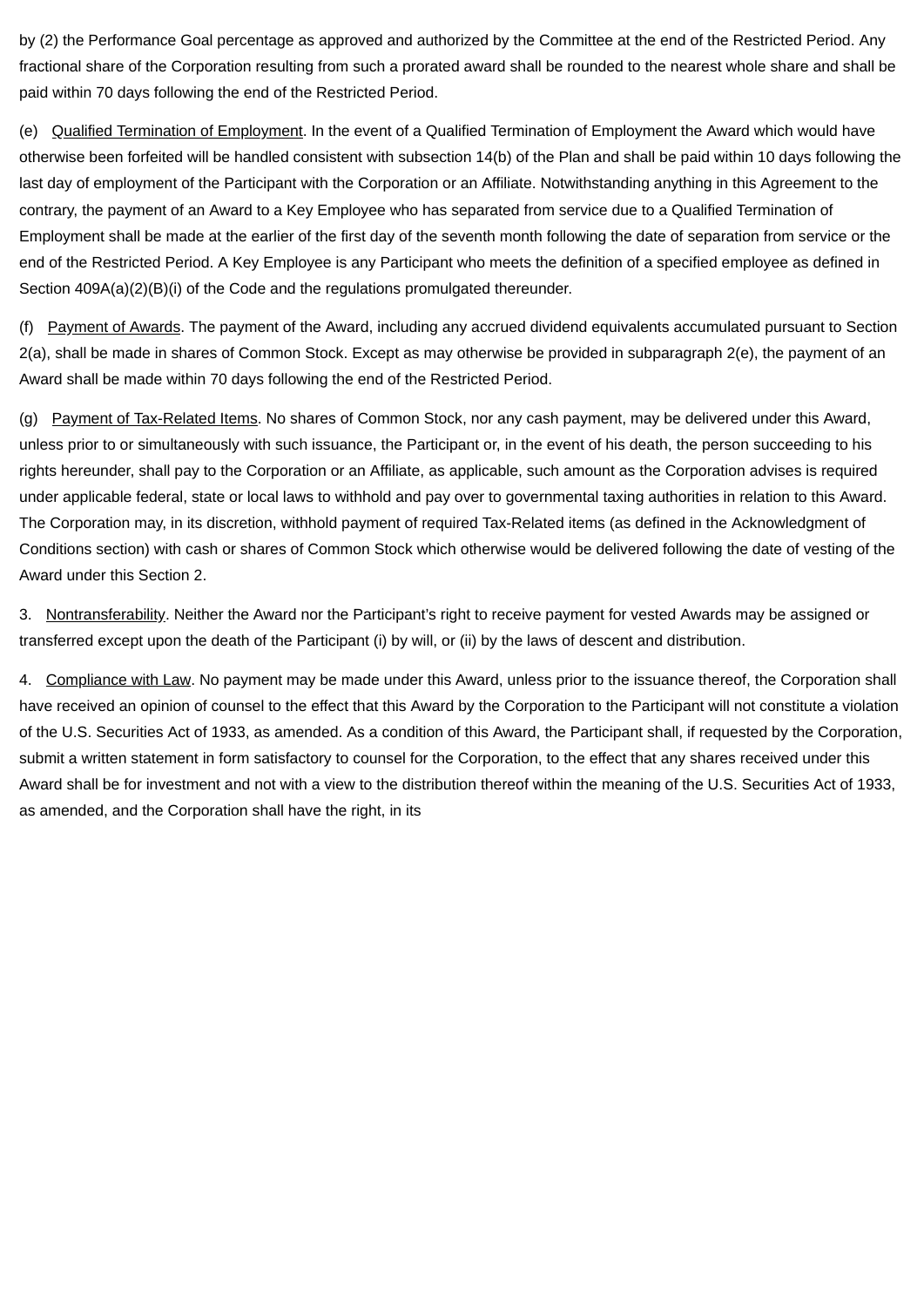discretion, to cause the certificates representing shares hereunder to be appropriately legended to refer to such undertaking or to any legal restrictions imposed upon the transferability thereof by reason of such undertaking.

The Award granted hereby is subject to the condition that if the listing, registration or qualification of the shares subject hereto on any securities exchange or under any state or federal law, or if the consent or approval of any regulatory body shall be necessary as a condition of, or in connection with, the granting of the Award or the delivery of shares thereunder, such shares may not be delivered unless and until such listing, registration, qualification, consent or approval shall have been effected or obtained. The Corporation agrees to use its best efforts to obtain any such requisite listing, registration, qualification, consent or approval.

The Participant is solely responsible for obtaining/providing whatever exchange control approvals, permits, licenses, or notices, which may be necessary for the Participant to hold the Award, or to receive any payment of cash or shares or to hold or sell the shares subject to the Award, if any. Neither the Corporation nor its Affiliates will be responsible for obtaining any such approvals, licenses or permits, or for making any such notices, nor will the Corporation or its Affiliates be liable for any fines or penalties the Participant may incur for failure to obtain any required approvals, permits or licenses or to make any required notices.

5. No Right of Continued Employment. The granting of this Award does not confer upon the Participant any legal right to be continued in the employ of the Corporation or its Affiliates, and the Corporation and its Affiliates reserve the right to discharge the Participant whenever the interest of the Corporation or its Affiliates may so require without liability to the Corporation or its Affiliates, the Board of Directors of the Corporation or its Affiliates, or the Committee, except as to any rights which may be expressly conferred on the Participant under this Award.

6. Discretion of the Corporation, Board of Directors and the Committee. Any decision made or action taken by the Corporation or by the Board of Directors of the Corporation or by the Committee arising out of or in connection with the construction, administration, interpretation and effect of this Award shall be within the absolute discretion of the Corporation, the Board of Directors of the Corporation or the Committee, as the case may be, and shall be conclusive and binding upon all persons.

7. Inalienability of Benefits and Interest. This Award and the rights and privileges conferred hereby shall not be subject in any manner to anticipation, alienation, sale, transfer, assignment, pledge, encumbrance or charge, and any such attempted action shall be void and no such benefit or interest shall be in any manner liable for or subject to debts, contracts, liabilities, engagements, or torts of the Participant.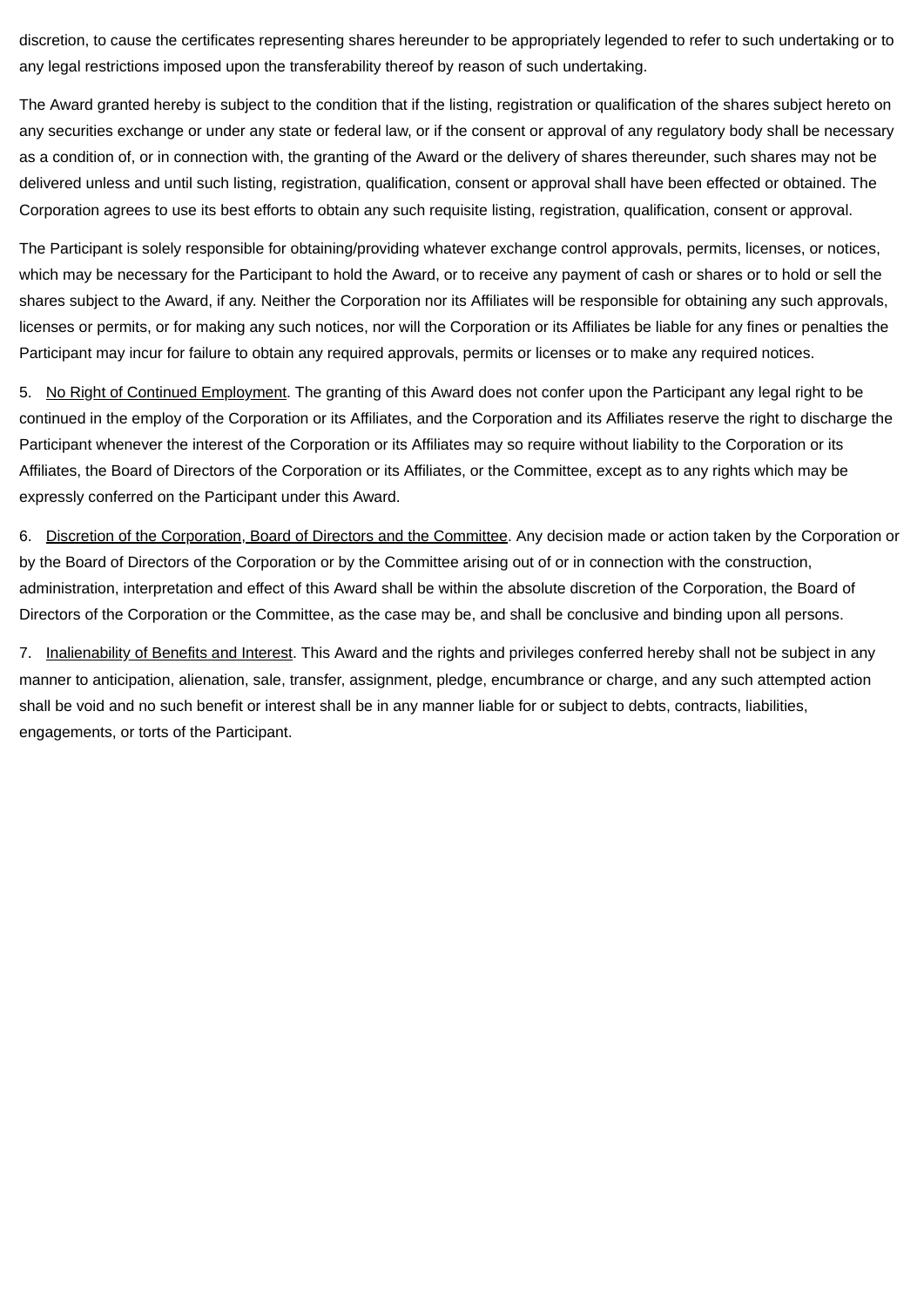8. Delaware Law to Govern. The Plan is governed by and subject to the laws of the United States of America. All questions pertaining to the construction, interpretation, regulation, validity and effect of the provisions of this Award and any rights under the Plan shall be determined in accordance with the laws of the State of Delaware and federal courts located in the District of Delaware shall be the exclusive forum for any dispute arising out of or related to the Award or the Award Agreement and the Participant consents to and waives any objection to the exercise of personal jurisdiction and venue by such courts.

9. Purchase of Common Stock. The Corporation and its Affiliates may, but shall not be required to, purchase shares of Common Stock of the Corporation for purposes of satisfying the requirements of this Award. The Corporation and its Affiliates shall have no obligation to retain and shall have the unlimited right to sell or otherwise deal with for their own account, any shares of Common Stock of the Corporation purchased for satisfying the requirements of this Award.

10. Notices. Any notice to be given to the Corporation under this Award, except as required under Section 19 below, shall be addressed to the Corporation in care of its Director of Compensation located at the World Headquarters, and any notice to be given to the Participant under the terms of this Award may be addressed to him or her at the address as it appears on the Corporation's records, or at such other address as either party may hereafter designate in writing to the other. Any such notice shall be deemed to have been duly given if and when enclosed in a properly sealed envelope or wrapper addressed as aforesaid, registered and deposited, postage and registry fee prepaid, in a post office or branch post office regularly maintained by the United States Government or any equivalent non-U.S. postal service.

11. Changes in Capitalization. In the event there are any changes in the Common Stock or the capitalization of the Corporation through a corporate transaction, such as any merger, any acquisition through the issuance of capital stock of the Corporation, any consolidation, any separation of the Corporation (including a spin-off or other distribution of stock of the Corporation), any reorganization of the Corporation (whether or not such reorganization comes within the definition of such term in Section 368 of the Code), or any partial or complete liquidation by the Corporation, recapitalization, stock dividend, stock split or other change in the corporate structure, appropriate adjustments and changes shall be made by the Committee in (a) the number of shares subject to this Award, and (b) such other provisions of this Award as may be necessary and equitable to carry out the foregoing purposes.

12. Effect on Other Plans. All benefits under this Award shall constitute special incentives and shall not affect the level of benefits provided to or received by the Participant (or the Participant's estate or beneficiaries) as part of any employee benefit plan of the Corporation or an Affiliate. This Award shall not be construed to affect in any way the Participant's rights and obligations under any other plan maintained by the Corporation or an Affiliate on behalf of employees.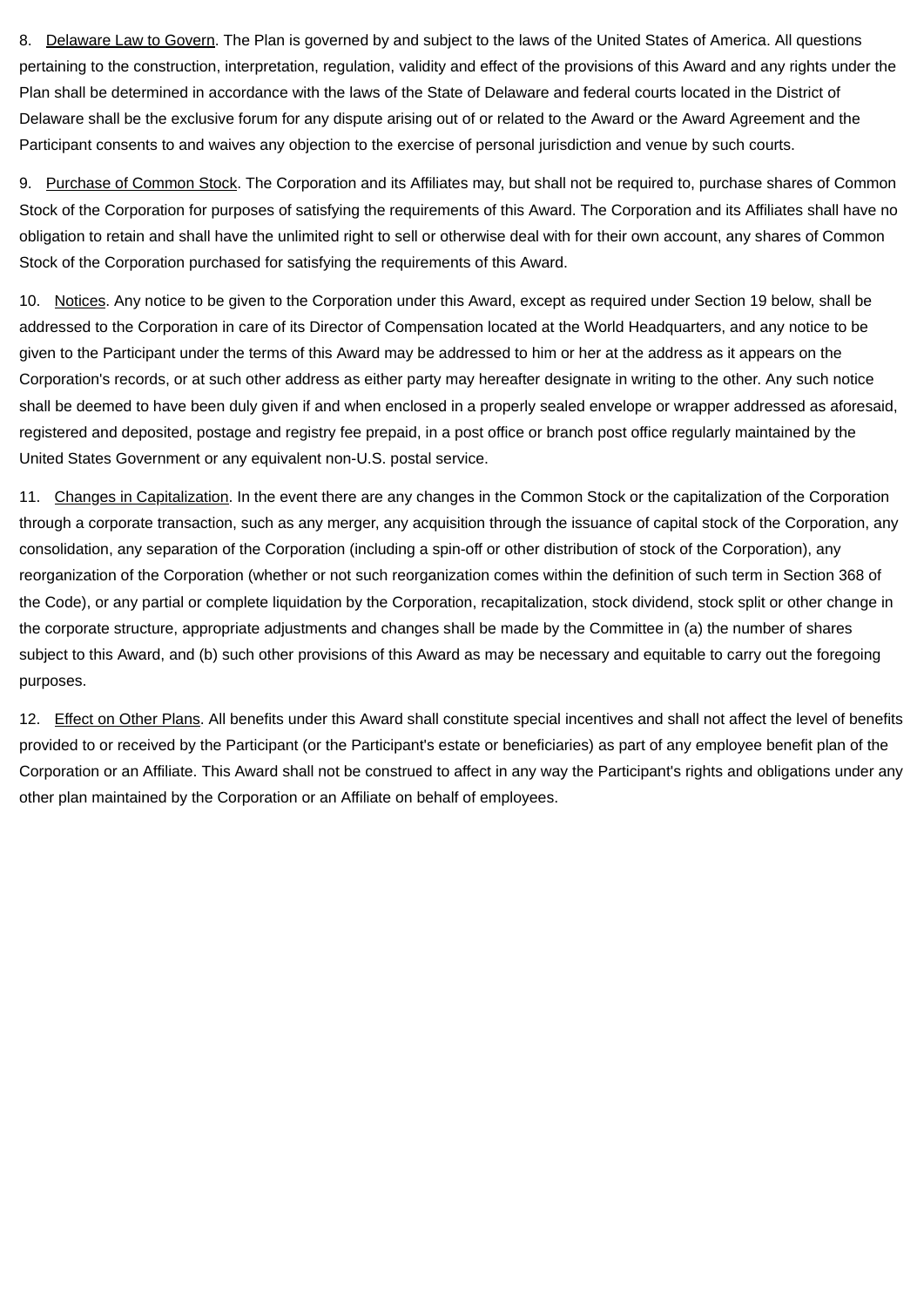13. Discretionary Nature of Award. The grant of an Award is a one-time benefit and does not create any contractual or other right to receive a grant of Awards or benefits in lieu of Awards in the future. Future grants, if any, will be at the sole discretion of the Corporation, including, but not limited to, the timing of any grant, the number of PRSUs and vesting provisions. The value of the Award is an extraordinary item outside the scope of the Participant's employment contract, if any. As such, the Award is not part of normal or expected compensation for purposes of calculating any severance, resignation, termination, redundancy, dismissal, end of service payments, bonuses, long-service awards, leave-related payments, holiday pay, pension, retirement or welfare benefits or similar payments.

14. Data Privacy. The Participant hereby authorizes their actual employer (the "Employer") to furnish the Corporation (and any agent of the Corporation administering the Plan or providing Plan recordkeeping services) with such information and data as it shall request in order to facilitate the grant of Awards and administration of the Plan and the Participant waives any data privacy rights such Participant might otherwise have with respect to such information. The Controller of personal data processing is Kimberly-Clark Corporation with registered offices at 351 Phelps Drive, Irving, Texas 75038, United States of America*.*

15. Conflict with Plan. This Award is awarded pursuant to and subject to the Plan. This Agreement is intended to supplement and carry out the terms of the Plan. It is subject to all terms and provisions of the Plan and, in the event of a conflict, the Plan shall prevail.

16. Successors. This Award Agreement, including but not limited to the non-competition obligations described in Section 19 below, shall be binding upon and inure to the benefit of any successor or successors of the Corporation.

17. Amendments. The Committee may at any time alter or amend this Award to the extent (1) permitted by law, (2) permitted by the rules of any stock exchange on which the Common Stock or any other security of the Corporation is listed, and (3) permitted under applicable provisions of the U.S. Securities Act of 1933, as amended, the U.S. Securities Exchange Act of 1934, as amended (including rule 16b-3 thereof).

18. Defined Terms. Terms which are capitalized are defined herein or in the Plan and have the same meaning set forth in the Plan, unless the context indicates otherwise.

## 19. Non-Competition Provisions For U.S. Participants Only.

(a) As the Award is intended to encourage the Participant to continue employment with the Corporation or an Affiliate, during which time the Participant will have access to the Corporation's or Affiliate's confidential information and trade secrets, during the term of the Participant's employment and for a period of two (2) years following the termination of employment, regardless of the reason for or the manner of termination, the Participant shall not, without the written consent of General Counsel of the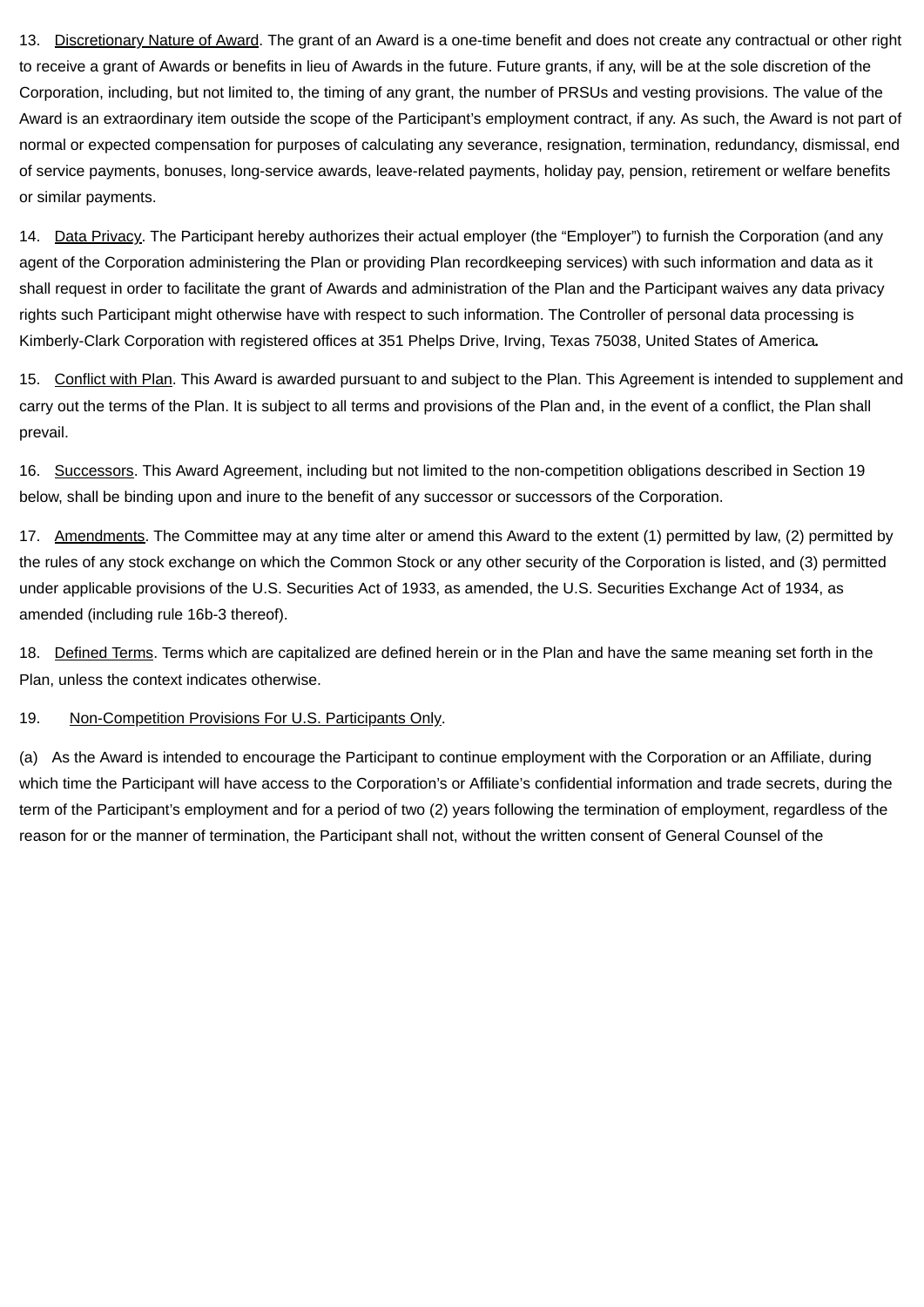Corporation or his/her designee, either in the United States of America or in any country or countries for which Participant had development, marketing, innovation/technology (R&D), distribution, sales, administrative, operational/supply chain or manufacturing oversight responsibilities during the last twelve (12) months of Participant's employment, either directly or indirectly, perform duties or undertake responsibilities for a Competitor that are the same or substantially similar to those duties or responsibilities that the Participant performed or undertook for the Corporation or an Affiliate during the two (2) year period prior to the end of the Participant's employment with the Corporation or an Affiliate. As used herein, "Competitor" means a person or entity who engages in a business that is the same or substantially the same as any aspect of the Business of the Corporation. As used herein, "Business of the Corporation" is the development, production, sales and/or marketing of (i) health and hygiene products; (ii) washroom and workplace protective and safety products; and (iii) the materials, packaging and other components/subcomponents of such products. Notwithstanding the foregoing, if the Participant's residence or principal place of employment on the Grant Date is in California or any other jurisdiction where any provision of this Section 19(a) prohibiting postemployment non-compete covenants is restricted by applicable law, then the provisions of this Section 19(a) will not apply to the extent any such provision is prohibited by applicable law.

(b) During the period of two (2) years following termination of the Participant's employment with the Corporation or an Affiliate, the Participant agrees to notify the Corporation in writing prior to accepting new employment, or engaging in any other activity which may violate this Agreement, and the Participant agrees to provide in such notice information concerning the anticipated new employment or activity, including, but not limited to: name of employer; address of employer; name of new team leader; job title; and scope and responsibilities of the new position. The Participant recognizes that such duty of notification is not affected by the Participant's belief that such employment may perhaps not violate this Agreement or otherwise be unfairly competitive with the Corporation or an Affiliate. The Participant's written notice should be addressed to General Counsel, Attention: Non-Competition Agreement, Kimberly-Clark Corporation, 351 Phelps Drive, Irving, TX 75038. Provided, however, the foregoing notice requirement shall not apply if the Participant resides and/or primarily works in the State of California.

(c) During the period of two (2) years following termination of the Participant's employment with the Corporation or an Affiliate, the Participant shall provide a copy of Section 19 of this Award Agreement to each new employer before starting in any new employment. The Participant agrees that the Corporation may notify any third party about the Participant's obligations under Section 19 of this Award Agreement until such obligations are fulfilled.

(d) If any provision of this Section 19 is held to be invalid, illegal or unenforceable in any respect by a court of competent jurisdiction, such provision shall be deemed to be severed from the Award Agreement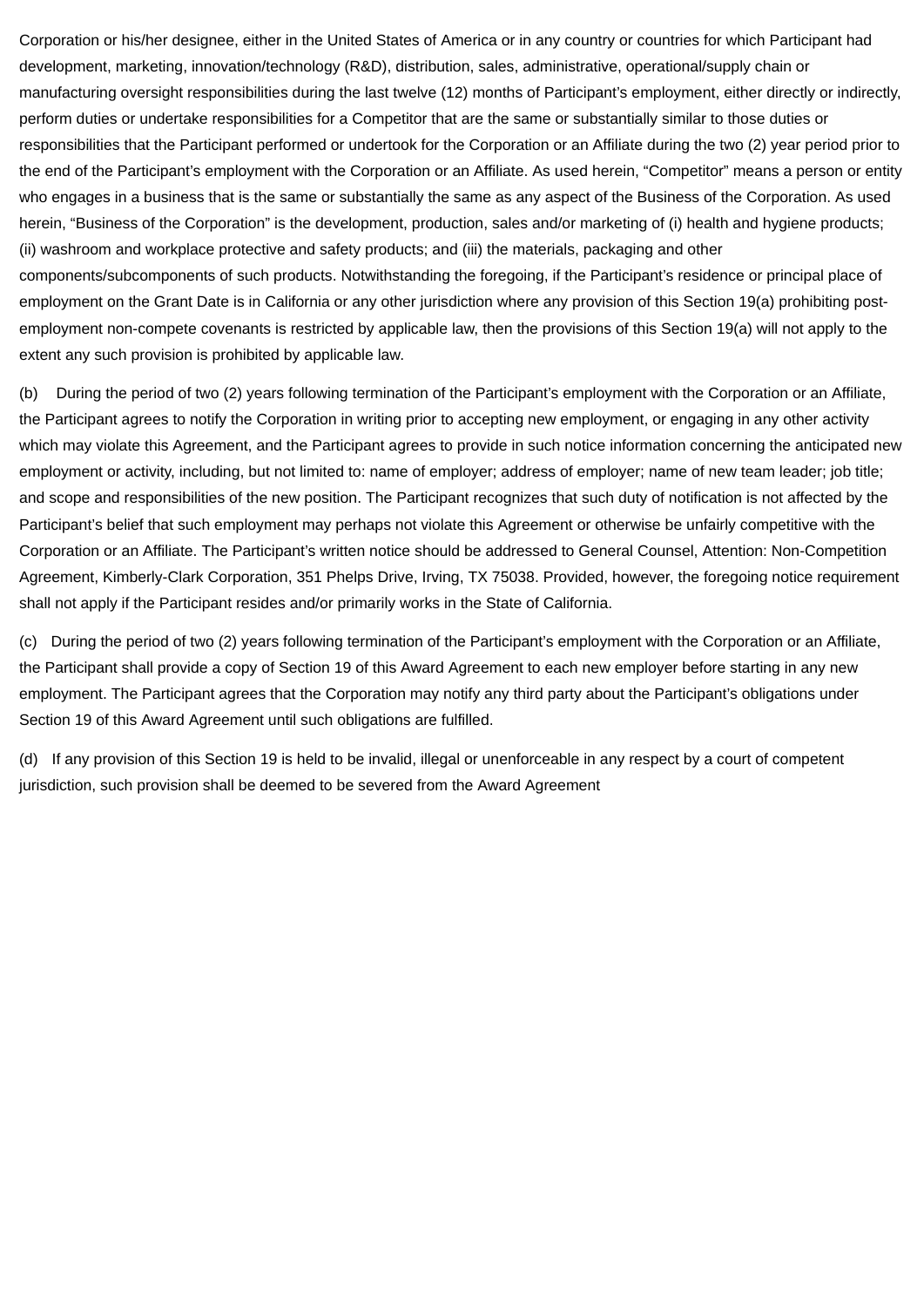and such invalidity, illegality or unenforceability will not affect any other provision of the Award Agreement, all of which shall remain valid and enforceable. Notwithstanding the foregoing, if a court of competent jurisdiction determines that the covenants contained in this Section 19 are unenforceable because they are overbroad in some respect, to the full extent permitted by applicable law, the court should revise or reform any aspect of this Section 19 so as to make the scope of such Section 19 as broad as can be enforced under applicable law.

(e) In the event of an anticipated or actual breach by the Participant of this provision, the Participant acknowledges and agrees that damages would not be an adequate remedy to compensate the Corporation for the harm to the business of the Corporation and, in such event, agrees that the Corporation shall be entitled to a temporary restraining order and to temporary injunctive relief to prevent or terminate such anticipated or actual breach, provided, however, that nothing in this Agreement shall be construed to limit any permanent relief to which the Corporation may be entitled or the damages otherwise recoverable by the Corporation in any such event.

(f) If the Participant violates any aspect of this provision, or any duty of loyalty or confidentiality imposed by law, in addition to any damages that the Participant may be required to pay, the Participant understands and agrees that the Participant shall be required to reimburse the Corporation for all its costs incurred to enforce this Agreement, including but not limited to, all attorneys' fees.

(g) Notwithstanding the foregoing, no section of this Section 19 is intended to or shall limit, prevent, impede or interfere with the Participant's non-waivable right, without prior notice to the Corporation, to provide information to the government, participate in investigations, testify in proceedings regarding the Corporation, Employer or any Affiliate's past or future conduct, engage in any activities protected under whistleblower statutes, or to receive and fully retain a monetary award from a government-administered whistleblower award program for providing information directly to a government agency. The Participant does not need prior authorization from the Corporation to make any such reports or disclosures and is not required to notify the Corporation that the Participant has made such reports or disclosures.

20. Acceptance of Award Terms and Conditions. A Participant has until the end of the one hundred twenty (120) day period beginning from the Grant Date of this Award to accept this Award Agreement. If the Participant does not accept this Award Agreement on or before the end of such one hundred twenty (120) day period then the grant of the Award, as set forth in Section 1, shall not be binding on and shall be voidable by the Corporation, in which case it shall have no further force or effect.

## **Acknowledgment of Conditions**

The Participant understands, acknowledges and agrees to the following conditions with respect to the Award granted under the Plan: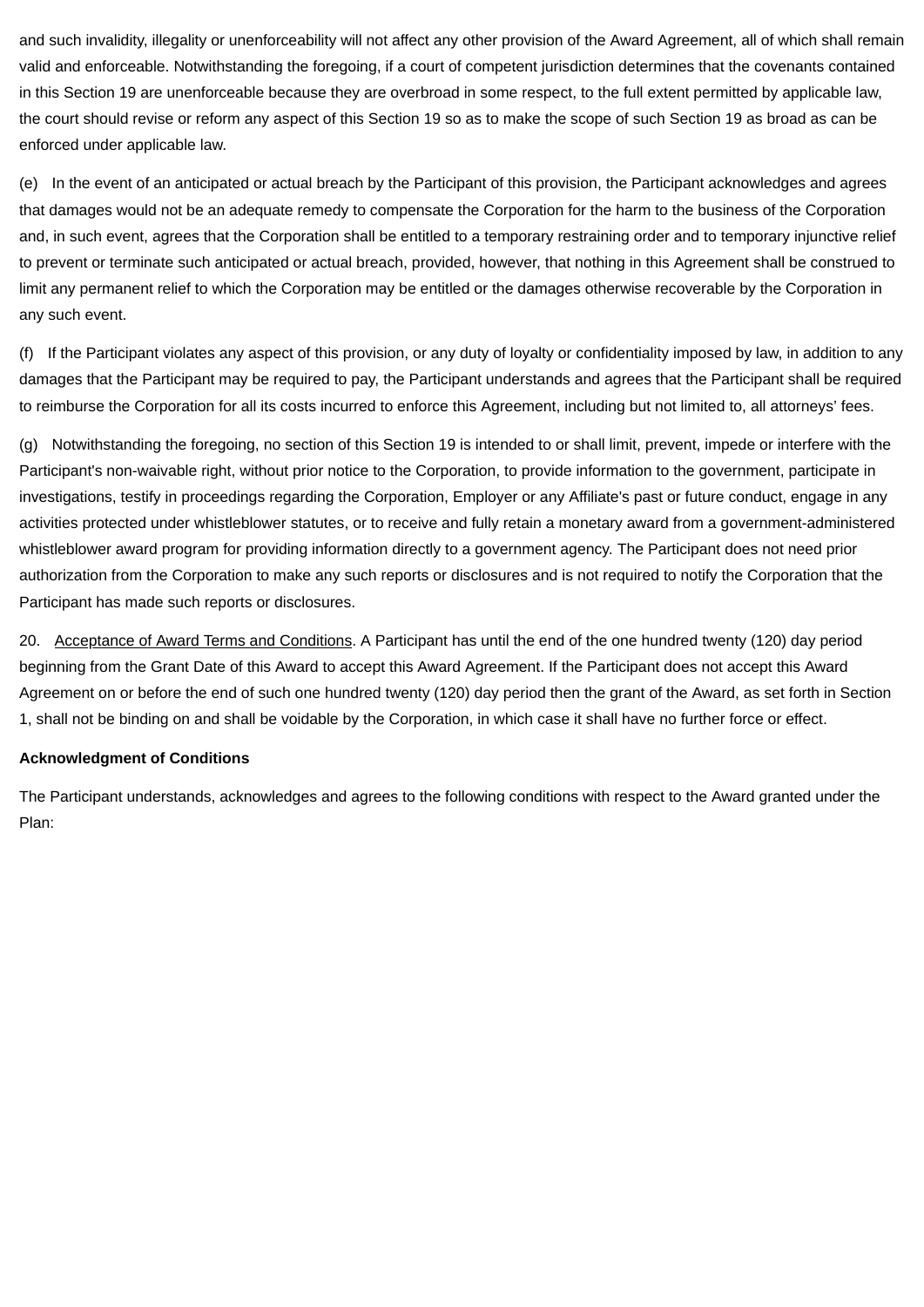The Plan is established voluntarily by the Corporation, is discretionary in nature and may be modified, amended, suspended, cancelled or terminated at any time, to the extent permitted by the Plan. The grant of an Award is an exceptional, voluntary and occasional benefit and does not create any contractual or other right to receive an Award or benefits in lieu of an Award in the future, even if Awards have been granted in the past. Future grants, if any, will be at the sole discretion of the Corporation, including, but not limited to, the timing of any grant, the number of Awards and vesting provisions.

Participation in the Plan is voluntary and does not create a right to employment with the Participant's Employer, shall not be interpreted as forming an employment or service contract with the Corporation, and shall not interfere with the ability of the Employer to terminate the Participant's employment relationship at any time. The Participant understands that the Corporation has unilaterally, gratuitously and discretionally decided to grant Awards under the Plan to individuals who are employees of the Corporation or its Affiliates throughout the world. The decision is a limited decision that is entered into upon the express assumption and condition that any grant will not economically or otherwise bind the Corporation or any of its Affiliates on an ongoing basis. Consequently, the Participant understands that any grant is given on the assumption and condition that it shall not become a part of any employment contract (either with the Corporation or any of its Affiliates) and shall not be considered a mandatory benefit, salary for any purposes (including severance compensation) or any other right whatsoever. Further, the Participant understands and freely accepts that there is no guarantee that any benefit whatsoever shall arise from any gratuitous and discretionary grant since the future value of the Award and the underlying shares is unknown and unpredictable. In addition, the Participant understands that this grant would not be made but for the assumptions and conditions referred to above; thus, the Participant understands, acknowledges and freely accepts that should any or all of the assumptions be mistaken or should any of the conditions not be met for any reason, then the Award shall be null and void.

The Award and the shares of Common Stock subject to the Award, and the income from and value of same, are extraordinary items that do not constitute compensation of any kind for services of any kind rendered to the Corporation or, if different, the Employer, and which are outside the scope of the Participant's employment contract, if any, and are not intended to replace any pension rights or compensation. As such, the Award, and the income from and value of same, are not part of normal or expected compensation for purposes of calculating any severance, resignation, termination, redundancy, dismissal, end of service payments, bonuses, long-service awards, leave-related payments, holiday pay, pension, retirement or welfare benefits or similar payments and in no event shall be considered as compensation for, or relating in any way to, past services for the Corporation, the Employer or any other Affiliate.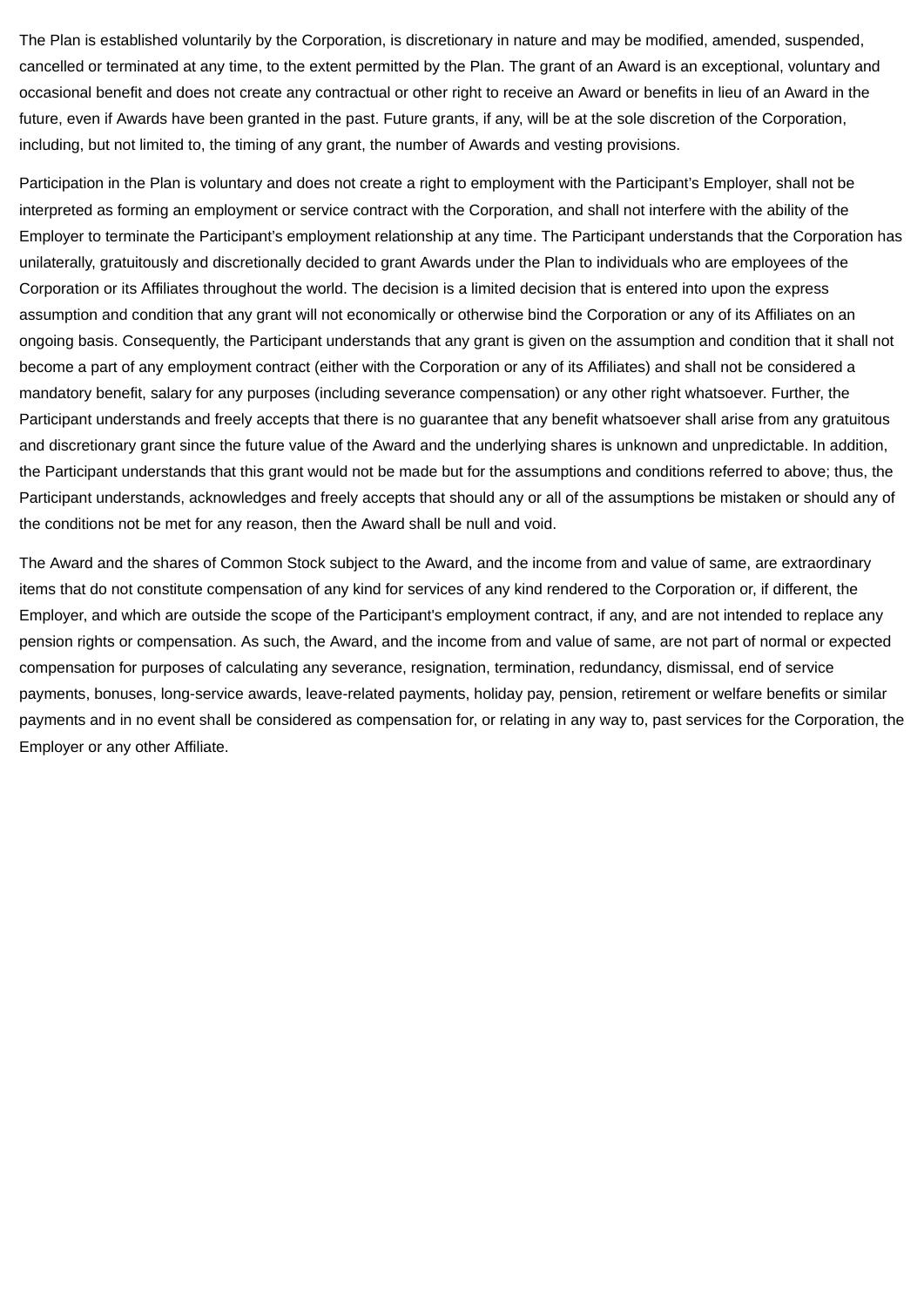Unless otherwise agreed with the Corporation, the Award and shares of Common Stock subject to the Award, and the income from and value of same, are not granted as consideration for, or in connection with, any service the Participant may provide as a director of any Affiliate.

The future value of the underlying shares of Common Stock is unknown, indeterminable, and cannot be predicted with certainty.

The Award will be subject to any policy adopted by the Corporation relating to the recovery of such Award to the extent it is determined that the Performance Goals were not actually achieved.

No claim or entitlement to compensation or damages shall arise from forfeiture of the Award resulting from termination of the Participant's employment by the Corporation or the Employer (regardless of the reason for such termination and whether or not the termination is later found to be invalid or in breach of employment laws).

In the event of termination of the Participant's employment (whether or not in breach of local labor laws and except as otherwise explicitly provided in the Award Agreement or the Plan), the Participant's right to receive PRSUs and vest in the Award under the Plan, if any, will terminate effective as of the date that the Participant is no longer actively employed and will not be extended by any notice period mandated under local law (*e.g.*, active employment would not include a period of "garden leave" or similar period pursuant to local law); the Committee shall have the exclusive discretion to determine when the Participant is no longer actively employed for purposes of the Award (including whether the Participant may still be considered employed while on a leave of absence).

The Corporation is not providing any tax, legal or financial advice, nor is the Corporation making any recommendations regarding participation in the Plan, or the acquisition or sale of the underlying shares of Common Stock. Further, the Participant understands that he or she should consult with his or her own advisors regarding participation in the Plan before taking any action related to the Plan.

Neither the Corporation, the Employer nor any other Affiliate shall be liable for any foreign exchange rate fluctuation between the Participant's local currency and the United States Dollar that may affect the value of the PRSUs or of any amounts due to the Participant pursuant to the settlement of the PRSUs or the subsequent sale of any shares of Common Stock acquired upon settlement.

Regardless of any action the Corporation or the Employer takes with respect to any or all income tax (including federal, state and local taxes), social insurance, fringe benefit tax, payroll tax, payment on account or other tax-related items related to the Participant's participation in the Plan and legally applicable to the Participant ("Tax-Related Items"), the Participant acknowledges that the ultimate liability for all Tax-Related Items is and remains the Participant's responsibility and may exceed the amount, if any, actually withheld by the Corporation or the Employer. The Participant further acknowledges that the Corporation and/or the Employer (i) make no representations or undertakings regarding the treatment of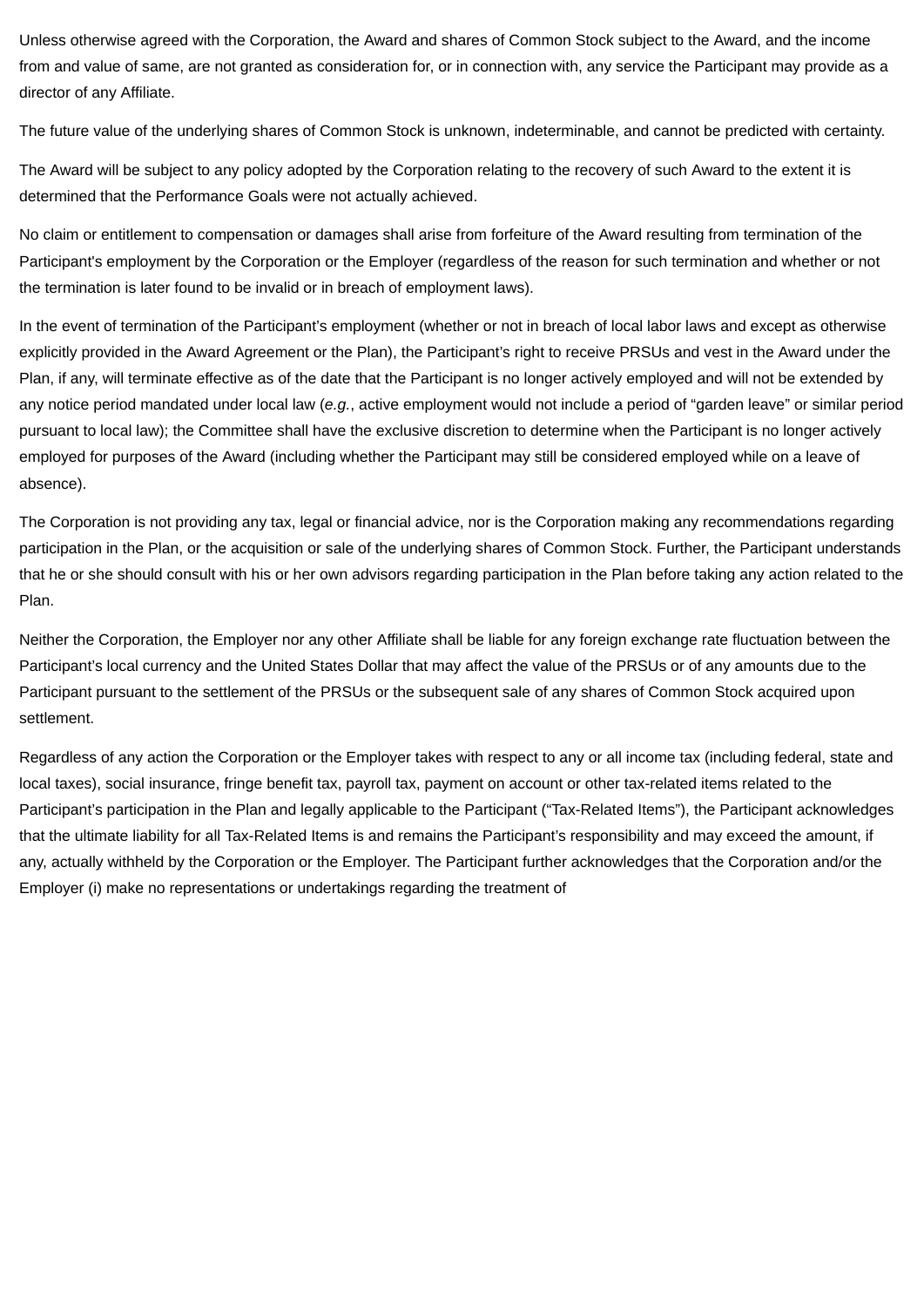any Tax-Related Items in connection with any aspect of the Award, including the grant of the PRSUs, the vesting of PRSUs, the conversion of the PRSUs into shares or the receipt of an equivalent cash payment, the subsequent sale of any shares acquired at vesting and the receipt of any dividends or dividend equivalents; and (ii) do not commit to and are under no obligation to structure the terms of the grant or any aspect of the Award to reduce or eliminate the Participant's liability for Tax-Related Items or achieve any particular tax result. Further, if the Participant is subject to Tax-Related Items in more than one jurisdiction, the Participant acknowledges that the Corporation and/or the Employer (or former employer, as applicable) may be required to withhold or account for Tax-Related Items in more than one jurisdiction.

Prior to the relevant taxable or tax withholding event, as applicable, the Participant shall pay or make adequate arrangements satisfactory to the Corporation and/or the Employer to satisfy or account for all applicable withholding obligations for Tax-Related Items. In this regard, the Participant authorizes the Corporation or the Employer, or their respective agents, at their discretion, to satisfy their withholding obligations, if any, with regard to all Tax-Related Items by one or a combination of the following:

- (1) withholding from the Participant's wages or other cash compensation paid to the Participant by the Corporation and/or the Employer; or
- (2) withholding from the proceeds of the sale of shares acquired upon vesting of the Award either through a voluntary sale or through a mandatory sale arranged by the Corporation (on the Participant's behalf, pursuant to this authorization); or
- (3) withholding shares to be issued upon vesting of the Award;

provided, however, that if the Participant is subject to Section 16 of the U.S. Securities Exchange Act of 1934, as amended, then the Corporation will withhold in shares upon the relevant taxable or tax withholding event, as applicable, unless the use of such withholding method is problematic under applicable tax or law or has materially adverse accounting consequences, in which case, the obligation for Tax-Related Items may be satisfied by one or a combination of methods (1), (2) and (3) above.

The Corporation may withhold or account for Tax-Related Items by considering applicable minimum statutory withholding amounts or other applicable withholding rates, including maximum applicable rates in applicable jurisdictions, in which case the Participant may receive a refund of any over-withheld amount in cash and will have no entitlement to the common stock equivalent. If the obligation for Tax-Related Items is satisfied by withholding in shares, for tax purposes, the Participant is deemed to have been issued the full number of shares subject to the Award, notwithstanding that a number of shares is held back solely for the purpose of paying the Tax-Related Items due as a result of any aspect of the Participant's participation in the Plan.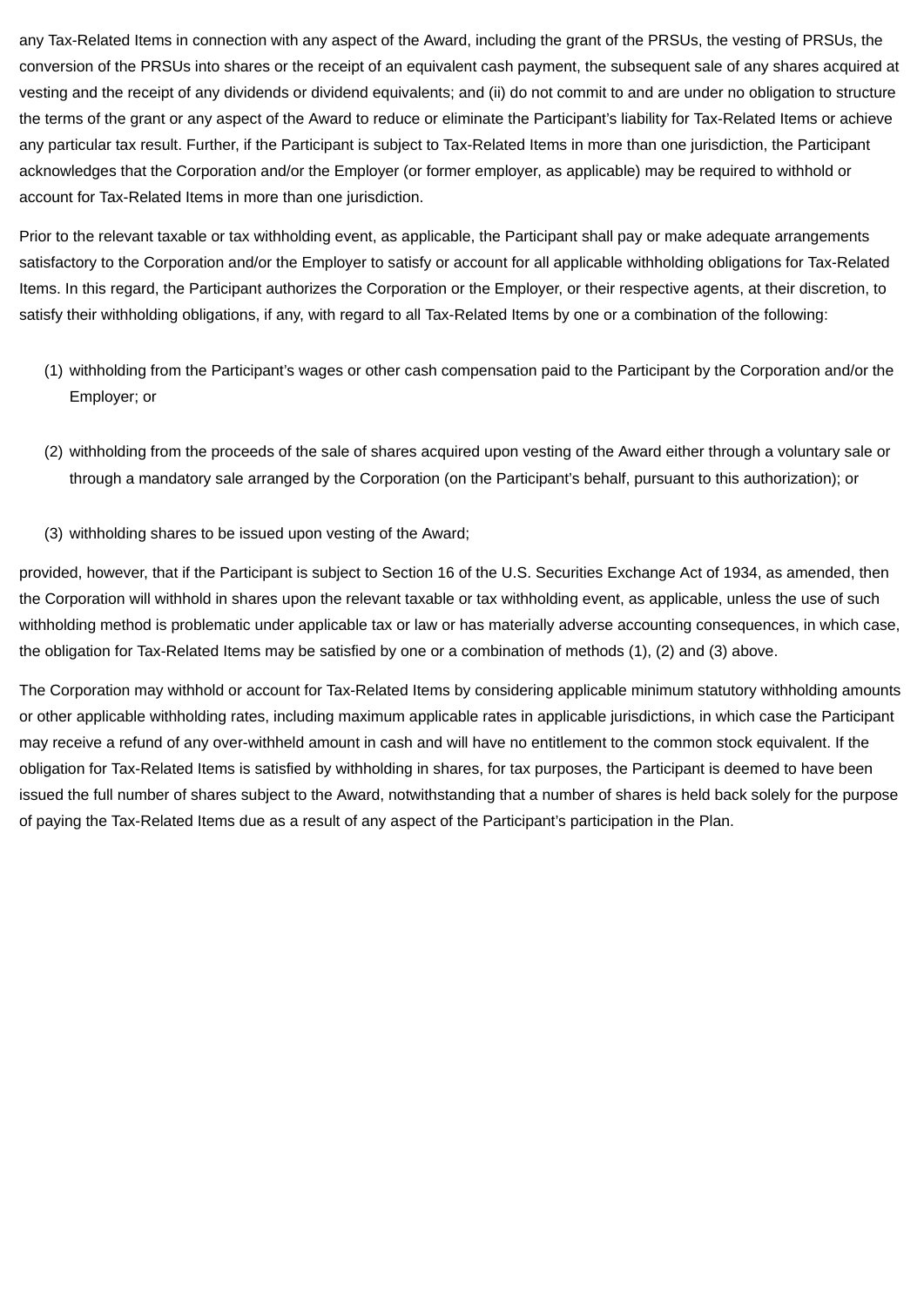The Participant shall pay to the Corporation or to the Employer any amount of Tax-Related Items that the Corporation or the Employer may be required to withhold or account for as a result of the Participant's participation in the Plan that cannot be satisfied by the means previously described. The Corporation may refuse to deliver shares or the proceeds of the sale of shares to the Participant if he or she fails to comply with his or her obligations in connection with the Tax-Related Items.

The Corporation is located at 351 Phelps Drive Irving, TX 75038, USA and grants employees of the Corporation and its Affiliates the opportunity to participate in the Plan, at the Corporation's sole discretion. If the Participant would like to participate in the Plan and is an employee in a country outside the European Economic Area, the Participant understands that he or she should review the following information about the Corporation's data processing practices and declare his or her consent. If the Participant is an employee in a country that is a member of the European Economic Area, the Participant should review the information about the Corporation's data processing practices set forth in Appendix A attached hereto.

- (i) *Data Collection and Usage. The Corporation collects, processes and uses the Participant's personal data, including, name, home address, email address and telephone number, date of birth, social insurance number, passport or other identification number, salary, citizenship, nationality, job title, any shares of stock or directorships held in the Corporation, and details of all awards, canceled, vested, or outstanding in the Participant's favor, which the Corporation receives from the Participant or the Participant's Employer. If the* Corporation offers the Participant the opportunity to participate in the Plan, then the Corporation will collect the *Participant's personal data for purposes of allocating stock and implementing, administering and managing the* Plan. The Corporation's legal basis for the processing of the Participant's personal data would be the Participant's *consent.*
- (ii) *Stock Plan Administration Service Providers. The Corporation transfers participant data to Merrill Lynch, an independent service provider based in the United States, which assists the Corporation with the implementation,* administration and management of the Plan. In the future, the Corporation may select a different service provider and share the Participant's data with another company that serves in a similar manner. The Corporation's service provider will open an account for the Participant. The Participant will be asked to agree on separate terms and *data processing practices with the service provider, which is a condition for participation in the Plan.*
- (iii) International Data Transfers. The Corporation and its service providers are based in the United States. If the Participant is outside of the United States, the Participant should note that his or her country may have enacted *data privacy laws that are different from the*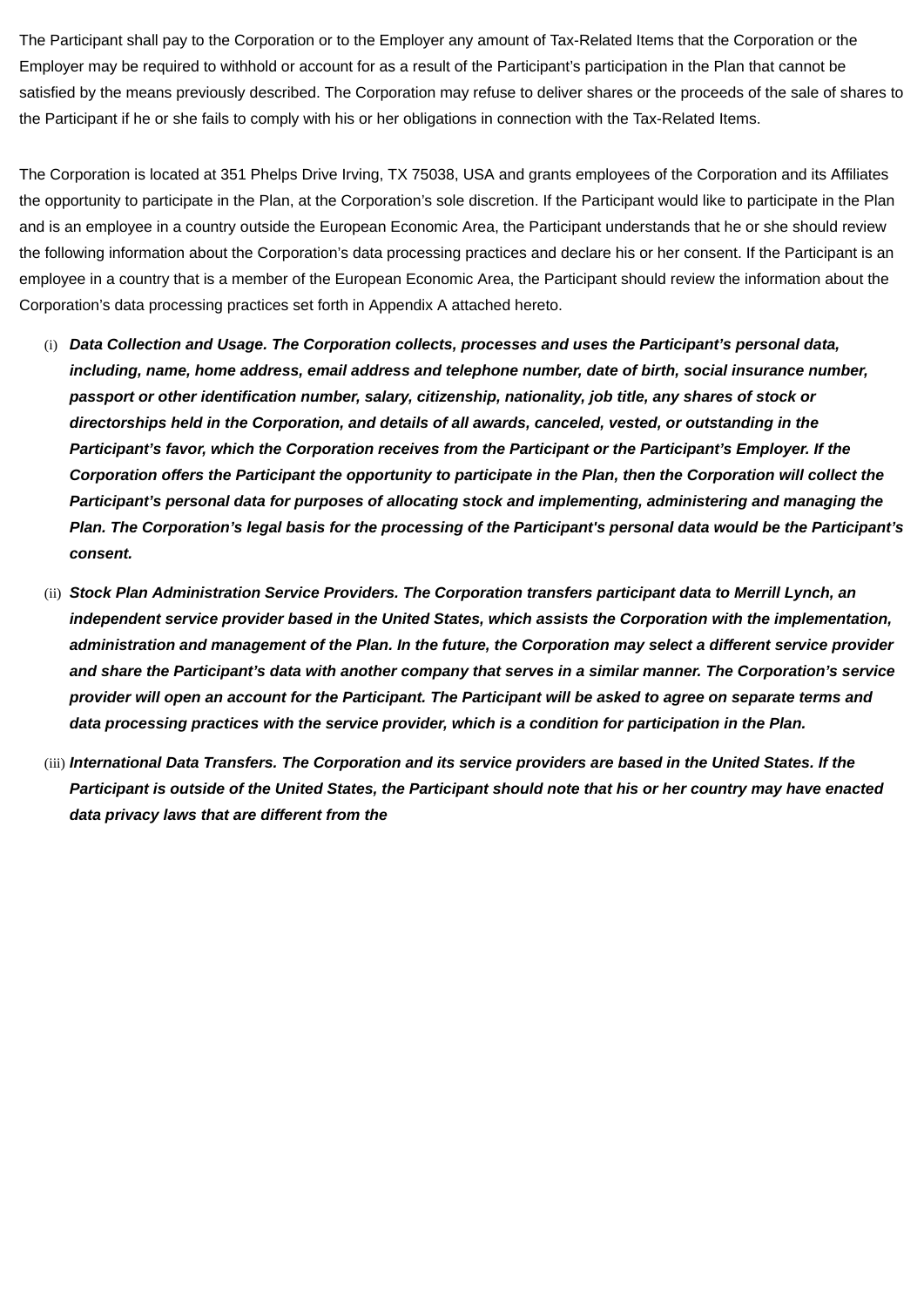United States. The Corporation's legal basis for the transfer of the Participant's personal data is the Participant's *consent.*

- (iv) Data Retention. The Corporation will use the Participant's personal data only as long as is necessary to implement, administer and manage his or her participation in the Plan or as required to comply with legal or *regulatory obligations, including under tax and security laws. When the Corporation no longer needs the* Participant's personal data, the Corporation will remove it from its systems. If the Corporation keeps data longer, it would be to satisfy legal or regulatory obligations and the Corporation's legal basis would be relevant laws or *regulations.*
- (v) *Voluntariness and Consequences of Consent Denial or Withdrawal. The Participant's participation in the Plan and* the Participant's grant of consent is purely voluntary. The Participant may deny or withdraw his or her consent at any time. If the Participant does not consent, or if he or she withdraws their consent, the Participant cannot participate in the Plan. This would not affect the Participant's salary as an employee; the Participant would merely *forfeit the opportunities associated with the Plan.*
- (vi) Data Subject Rights. The Participant has a number of rights under data privacy laws in his or her country. Depending on where the Participant is based, the Participant's rights may include the right to (i) request access or copies of personal data the Corporation processes, (ii) rectification of incorrect data, (iii) deletion of data, (iv) *restrictions on processing, (v) portability of data, (vi) to lodge complaints with competent authorities in the* Participant's country, and/or (vii) a list with the names and addresses of any potential recipients of the *Participant's personal data. To receive clarification regarding the Participant's rights or to exercise the rights please contact the Corporation at Attn: Long-term Incentive Plan Administration at Kimberly Clark, 351 Phelps Drive Irving, TX 75038, USA.*

The Participant also understands that the Corporation may rely on a different legal basis for the processing or transfer of data in the future and/or request that the Participant provides another data privacy consent. If applicable and upon request of the Corporation, the Participant agrees to provide an executed acknowledgment or data privacy consent form to the Corporation or the Employer (or any other acknowledgments, agreements or consents) that the Corporation and/or the Employer may deem necessary to obtain under the data privacy laws in the Participant's country, either now or in the future. The Participant understands that he or she will not be able to participate in the Plan if the Participant fails to execute any such acknowledgment, agreement or consent requested by the Corporation and/or the Employer.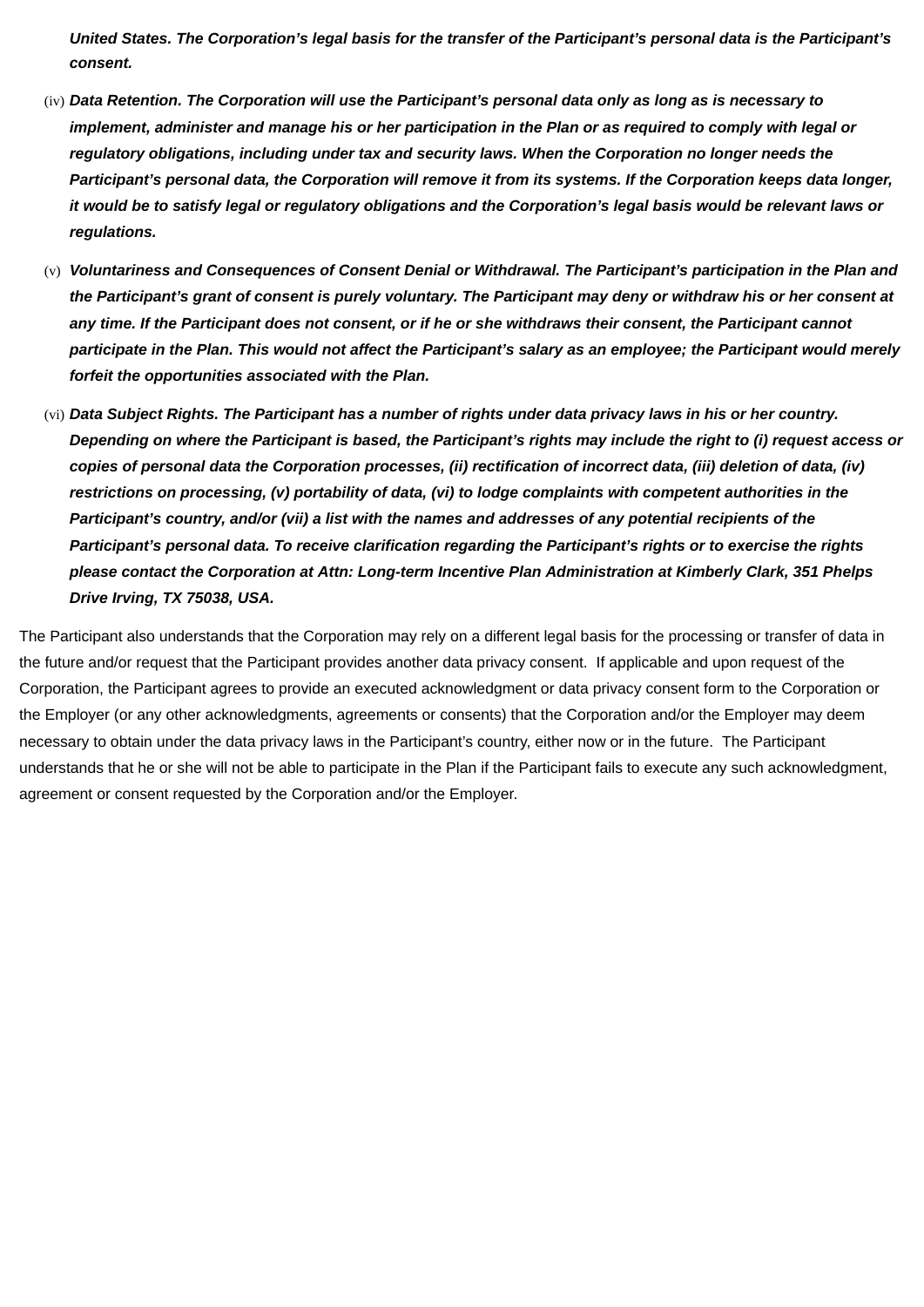If the Participant agrees with the data processing practices described in this notice, the Participant will declare his or her consent by clicking the "Accept" icon on the Merrill Lynch website.

The Participant understands that he or she is solely responsible for obtaining/providing whatever exchange control approvals, permits, licenses or notices, which may be necessary for the Award, to acquire the shares or to hold or sell the shares subject to the Award. Neither the Corporation nor its Affiliates will be responsible for obtaining such approvals, licenses or permits, or for making any such notices, nor will the Corporation or its Affiliates be liable for any fines or penalties the Participant may incur for failure to obtain any required approvals, permits or licenses or to make any required notices.

In accepting the grant of this Award, the Participant acknowledges that he or she has received a copy of the Plan and the Award Agreement and has reviewed the Plan and the Award Agreement, including Appendix A, in their entirety and fully understands and accepts all provisions of the Plan and the Award Agreement, including Appendix A.

The Participant acknowledges that he or she has read and specifically and expressly approves the following sections of the Award Agreement: Section 2(g) on Payment of Tax-Related Items; Section 5 on No Right of Continued Employment; Section 8 on Delaware Law to Govern; the section on Acknowledgment of Conditions; and the Data Privacy Notice sections of both the Award Agreement and Appendix A for the Participant's country.

The provisions of this Award Agreement are severable and if one or more of the provisions of this Award Agreement shall be held invalid, illegal or otherwise unenforceable, in whole or in part, the remaining provisions shall nonetheless be binding and enforceable. To the extent that any provisions of this Award Agreement are held to be invalid or unenforceable in any respect, the validity, legality and enforceability of the remaining provisions shall not in any way be affected or impaired thereby and the invalid, illegal or unenforceable provisions shall be deemed null and void; however, to the extent permissible by law, any provisions which could be deemed null and void shall first be construed, interpreted or revised retroactively to permit this Award Agreement to be construed so as to foster the intent of this Award Agreement and the Plan.

The Participant acknowledges that he or she is sufficiently proficient in English, or has consulted with an advisor who is sufficiently proficient in English, so as to allow the Participant to understand the terms and conditions of this Award Agreement. Furthermore, if the Participant has received this Award Agreement or any other document related to the Plan translated into a language other than English and if the meaning of the translated version is different than the English version, the English version will control.

Notwithstanding any provisions in this Award Agreement, the Award shall be subject to any special terms and conditions set forth in Appendix A to this Award Agreement for the Participant's country. Moreover, if the Participant relocates to one of the countries included in Appendix A, the special terms and conditions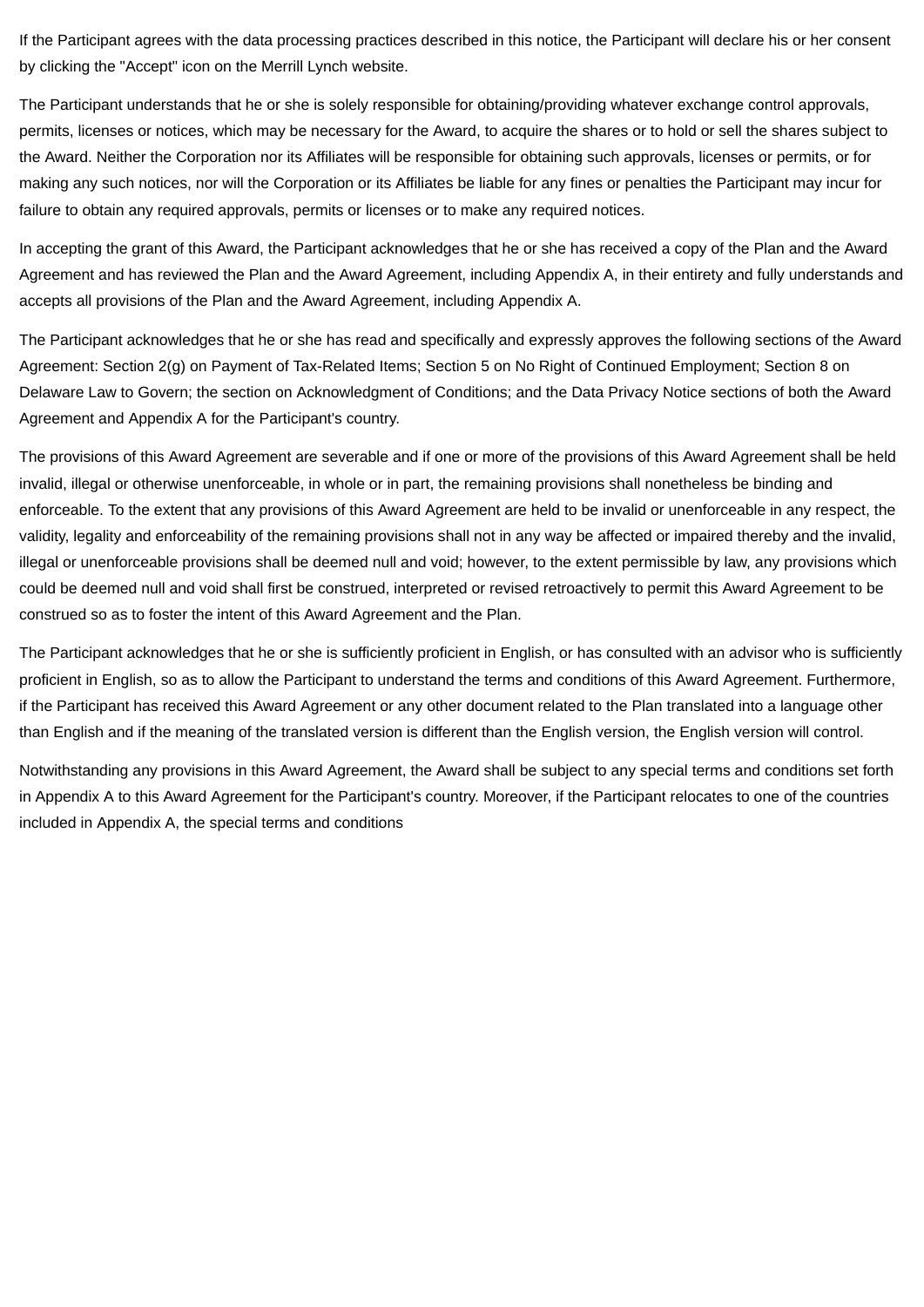for such country will apply to the Participant, to the extent the Corporation determines that the application of such terms and conditions is necessary or advisable for legal or administrative reasons. Appendix A constitutes part of this Award Agreement.

For U.S. Participants only: The Participant acknowledges that the grant of an Award is expressly conditioned on the noncompetition provisions set forth in Section 19.

The Corporation reserves the right to impose other requirements on the Participant's participation in the Plan, on the Award and on any shares acquired under the Plan, to the extent the Corporation determines it is necessary or advisable for legal or administrative reasons, and to require the Participant to sign any additional agreements or undertakings that may be necessary to accomplish the foregoing.

The Corporation may, in its sole discretion, decide to deliver any documents related to current or future participation in the Plan by electronic means. The Participant hereby consents to receive such documents by on-line delivery and agree to participate in the Plan through an on-line or electronic system established and maintained by the Corporation or a third-party designated by the Corporation.

A waiver by the Corporation of breach of any provision of this Award Agreement shall not operate or be construed as a waiver of any other provision of this Award Agreement, or of any subsequent breach by the Participant or any other participant.

The Participant may be subject to insider trading restrictions and/or market abuse laws in applicable jurisdictions, which may affect the Participant's ability to, directly or indirectly, accept, acquire, sell, or attempt to sell or otherwise dispose of shares of Common Stock or rights to shares of Common Stock (*e.g.*, PRSUs), or rights linked to the value of shares of Common Stock during such times as the Participant is considered to have "inside information" regarding the Corporation (as defined by the laws in the applicable jurisdictions or the Participant's country). Local insider trading laws and regulations may prohibit the cancellation or amendment of orders the Participant placed before possessing inside information. Furthermore, the Participant may be prohibited from (i) disclosing the inside information to any third party, including fellow employees (other than on a "need to know" basis) and (ii) "tipping" third parties or causing them to otherwise buy or sell securities. Any restrictions under these laws or regulations are separate from and in addition to any restrictions that may be imposed under any applicable Corporation insider trading policy. The Participant is responsible for ensuring his or her compliance with any applicable restrictions and is advised to speak with his or her personal legal advisor on this matter.

The Participant's country may have certain foreign asset and/or foreign account reporting requirements and exchange controls which may affect the Participant's ability to acquire or hold shares of Common Stock acquired under the Plan or cash received from participating in the Plan (including from any dividends paid on shares acquired under the Plan) in a brokerage or bank account outside the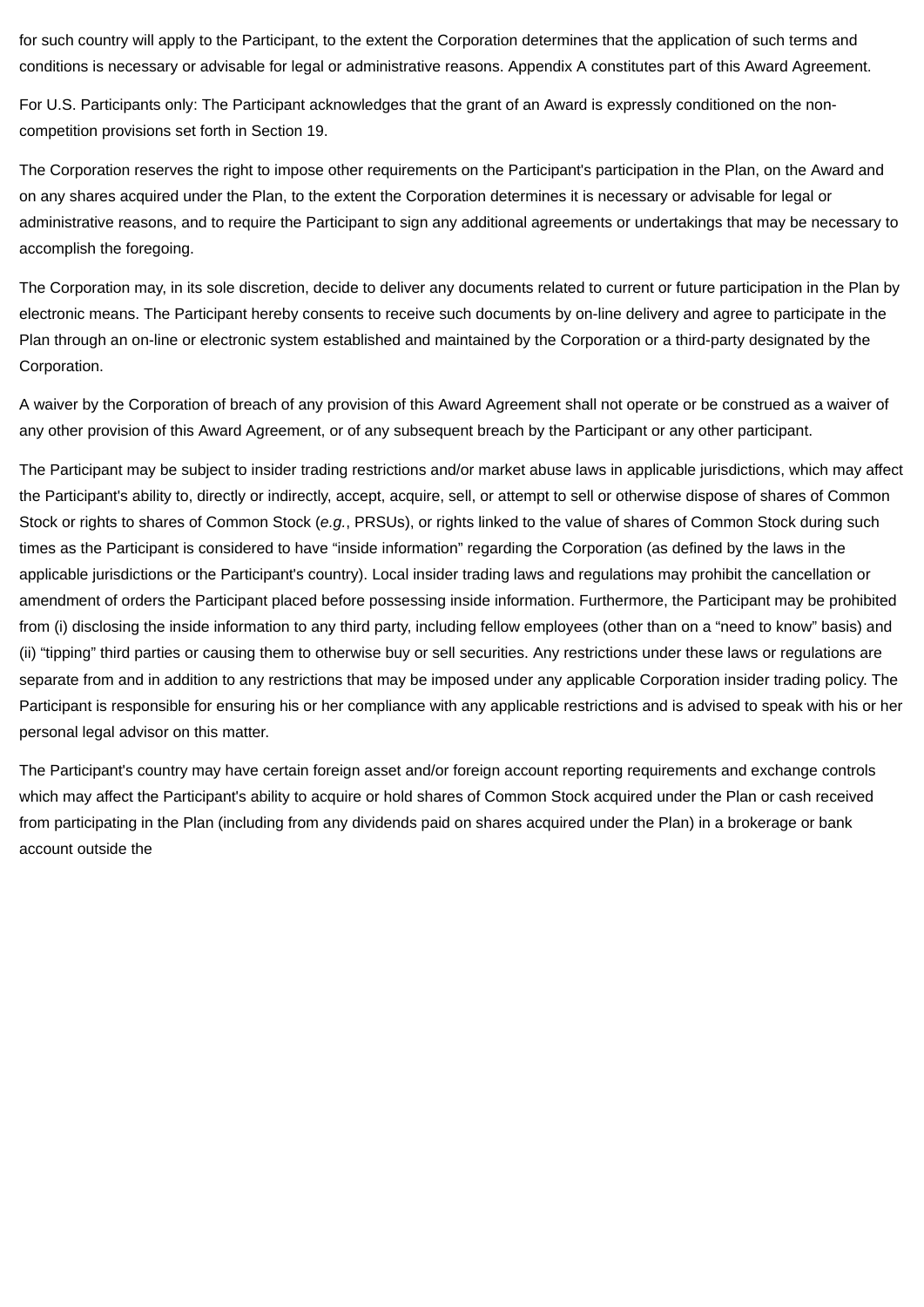Participant's country. The Participant may be required to report such accounts, assets or transactions to the tax or other authorities in the Participant's country. The Participant also may be required to repatriate sale proceeds or other funds received as a result of participation in the Plan to his or her country through a designated bank or broker within a certain time after receipt. The Participant acknowledges that it is his or her responsibility to be compliant with such regulations, and that the Participant should consult his or her personal legal advisor for any details.

The Participant acknowledges that he or she has reviewed the Corporation's Code of Conduct. The Participant further acknowledges that he or she understands and will comply with the terms and standards contained in that Code of Conduct, including but not limited to the prohibition against retaliation, and specifically acknowledges that he or she has an obligation to report suspected violations of the Code of Conduct pursuant to the Corporation's Escalation Policy.

## **Conclusion and Acceptance**

The Participant accepts this grant via electronic signature by clicking the "Accept" icon and certifies that he or she has read, understands and agrees to the terms and conditions of the 2011 Equity Participation Plan (the "Plan"), the provisions of the applicable Award Agreement and all other applicable documents (including any country-specific terms applicable to the Participant's grant). The Participant hereby authorizes the Employer to furnish the Corporation (and any agent administering the Plan or providing recordkeeping services) with such information and data as it shall request in order to facilitate the grant of Awards and enable administration of the Plan and the Participant understands that such information shall be used only as long and to the extent necessary to administer the Participant's participation in the Plan. The Participant agrees that his or her participation in the Plan and the Awards granted to the Participant under the Plan will be governed solely by provisions of U.S. law.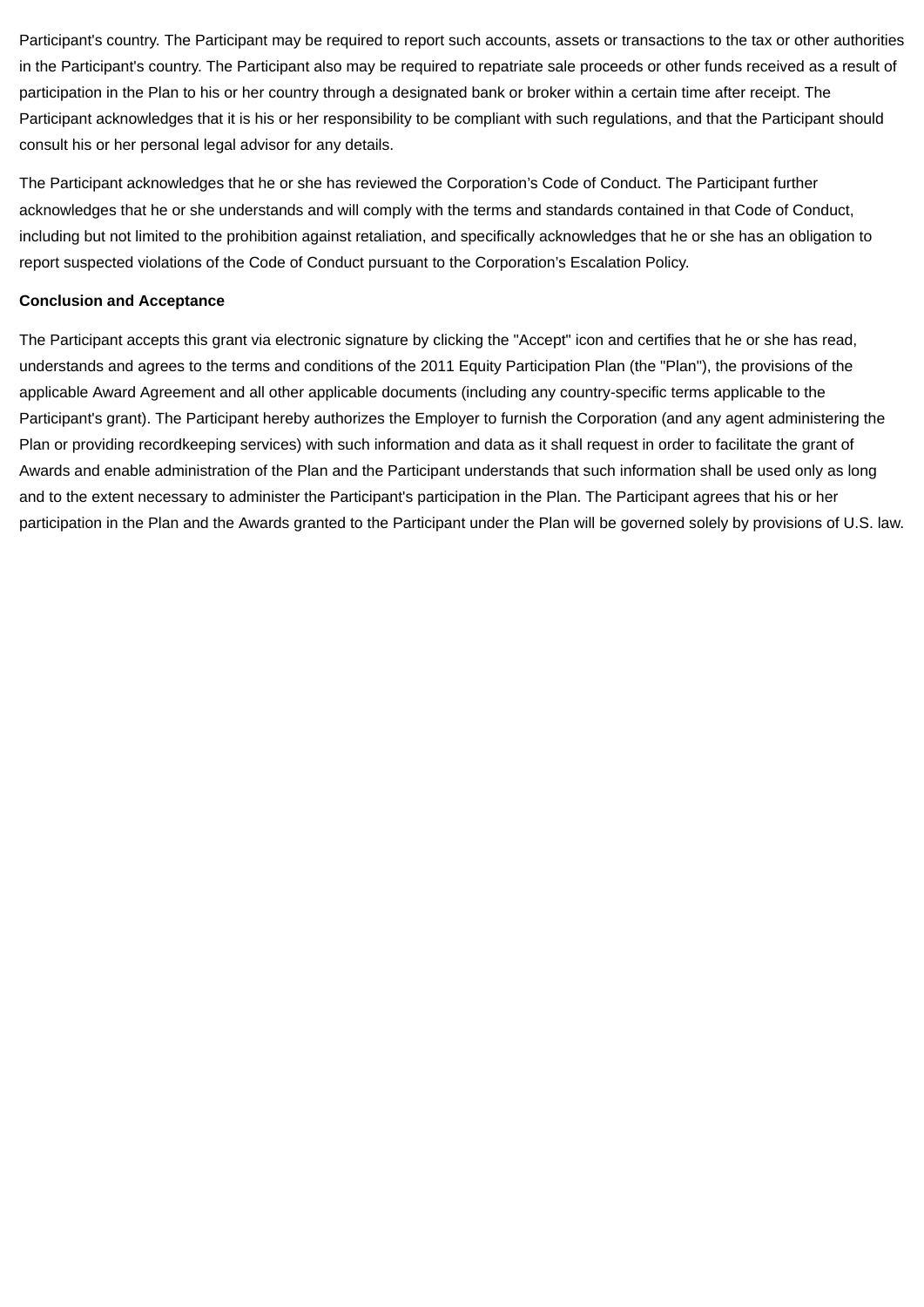#### **KIMBERLY-CLARK CORPORATION PERFORMANCE RESTRICTED STOCK UNIT AWARD AGREEMENT**

### APPENDIX A

Certain capitalized terms used but not defined in this Appendix A have the meanings set forth in the Plan and/or the Award Agreement.

This Appendix A includes additional terms and conditions that govern the Award granted to the Participant under the Plan if the Participant resides and/or works in one of the countries listed below.

This Appendix A also includes information regarding exchange controls and certain other issues of which the Participant should be aware with respect to the Participant's participation in the Plan. The information is based on the securities, exchange control and other laws in effect in the respective countries as of January 2019. Such laws are often complex and change frequently. As a result, the Corporation strongly recommends that the Participant not rely on the information noted herein as the only source of information relating to the consequences of the Participant's participation in the Plan because the information may be out of date at vesting of the Award or the subsequent sale of the shares or receipt of any dividends or dividend equivalents.

In addition, the information is general in nature and may not apply to the Participant's particular situation, and the Corporation is not in a position to assure the Participant of any particular result. Accordingly, the Participant is advised to seek appropriate professional advice as to how the relevant laws in the Participant's country may apply to the Participant's situation.

Finally, if the Participant is a citizen or resident of a country other than the one in which the Participant is currently residing and/or working, transferred or transfers employment and or residency after the Award is granted or is considered a resident of another country for local law purposes, the information contained herein may not be applicable to the Participant. The Corporation shall, in its sole discretion, determine to what extent the terms and conditions included herein will apply to the Participant in such circumstances.

## **EUROPEAN ECONOMIC AREA**

#### *Data Protection*

For Participants resident in a country in the European Economic Area, the following language replaces in its entirety the data privacy section in the Acknowledgment of Conditions section of the Award Agreement:

(a) *The Participant is hereby notified of the collection, use and transfer outside of the European* Economic Area, as described in the Award Agreement, in electronic or other form, of his or her Personal Data *(defined below) by and among, as applicable, the Corporation*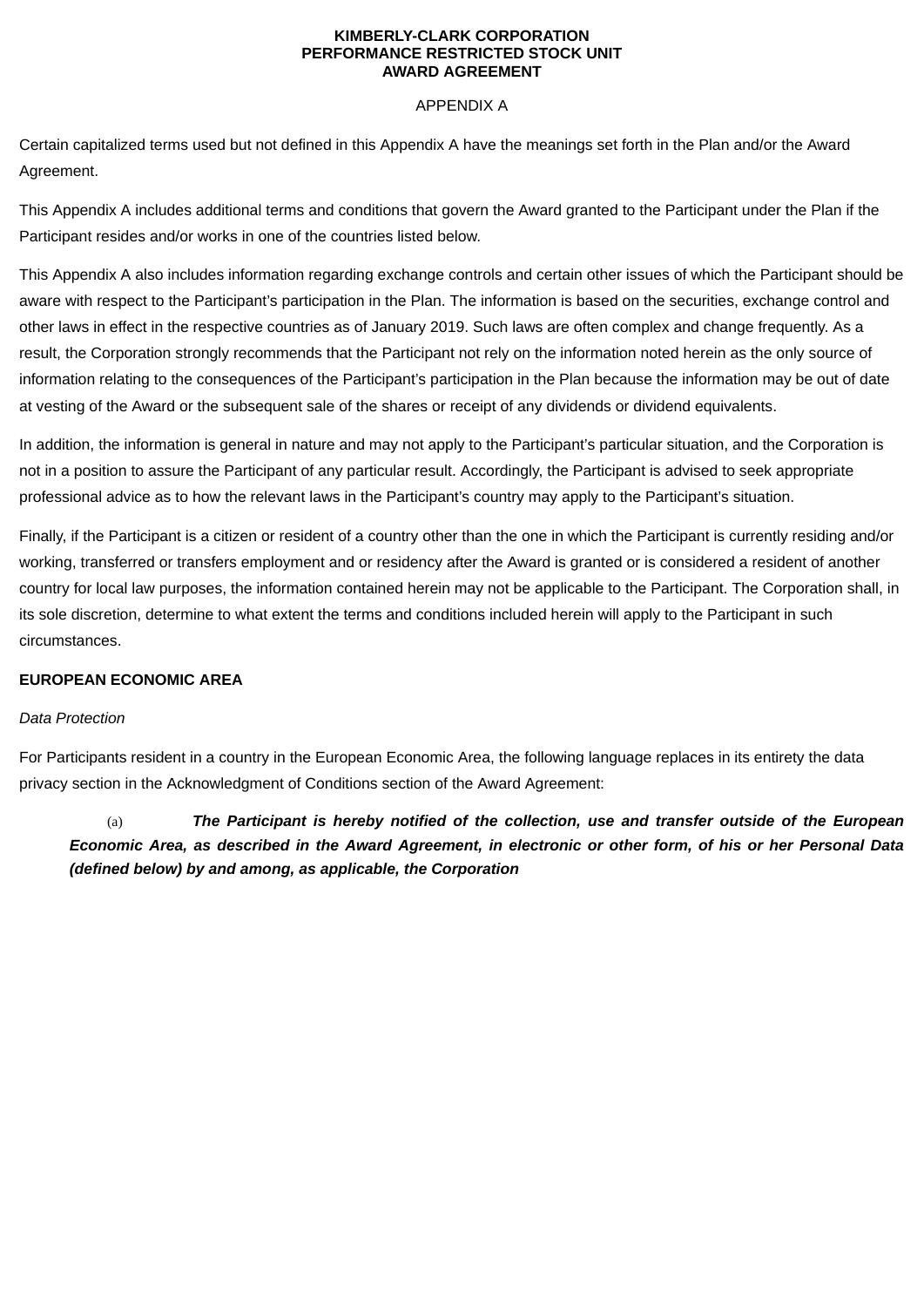and certain of its Affiliates for the exclusive and legitimate purpose of implementing, administering and managing *the Participant's participation in the Plan.*

(b) *The Participant understands that the Corporation and the Employer hold certain personal information* about the Participant, including, but not limited to, the Participant's name, home address and telephone number, email address, date of birth, social insurance number, passport or other identification number, salary, nationality, job title, any shares of Common Stock or directorships held in the Corporation, details of all entitlement to shares of Common Stock *awarded, canceled, exercised, vested, unvested or outstanding in Participant's favor ("Personal Data"), for the purpose of implementing, administering and managing the Plan.*

(c) *The Participant understands that providing the Corporation with this Personal Data is necessary for the* performance of the Award Agreement and that the Participant's refusal to provide the Personal Data would make it impossible for the Corporation to perform its contractual obligations and may affect the Participant's ability to participate in the Plan. The Participant's Personal Data shall be accessible within the Corporation only by the persons specifically charged with Personal Data processing operations and by the persons that need to access the Personal Data because of *their duties and position in relation to the performance of the Award Agreement.*

(d) The Personal Data will be held only as long as is necessary to implement, administer and manage the Participant's participation in the Plan. The Participant may, at any time and without cost, contact Long-term Incentive Plan Administration at Kimberly Clark, 351 Phelps Drive Irving, TX 75038, USA to enforce his or her rights under the data protection laws in the Participant's country, which may include the right to (i) request access or copies of Personal Data subject to processing; (ii) request rectification of incorrect Personal Data; (iii) request deletion of Personal Data; (iv) request restriction on processing of Personal Data; (v) request portability of Personal Data; (vi) lodge complaints with competent authorities in the Participant's country; and/or (vii) request a list with the names and addresses of any *potential recipients of Personal Data.*

(e) *The Corporation provides appropriate safeguards for protecting Personal Data that it receives in the U.S.* through its adherence to data transfer agreements entered into between the Corporation and its Affiliates within the *European Union.*

(f) *Further, the Participant understands that the Corporation will transfer Personal Data to Merrill Lynch* and/or such other third parties as may be selected by the Corporation, which are assisting the Corporation with the implementation, administration and management of the Plan. The Corporation may select a different service provider or additional service providers and share Personal Data with such other provider(s) serving in a similar manner. The Participant may be asked to agree on separate terms and data processing practices with the service provider, with such *agreement being a condition to the ability to participate in the Plan.*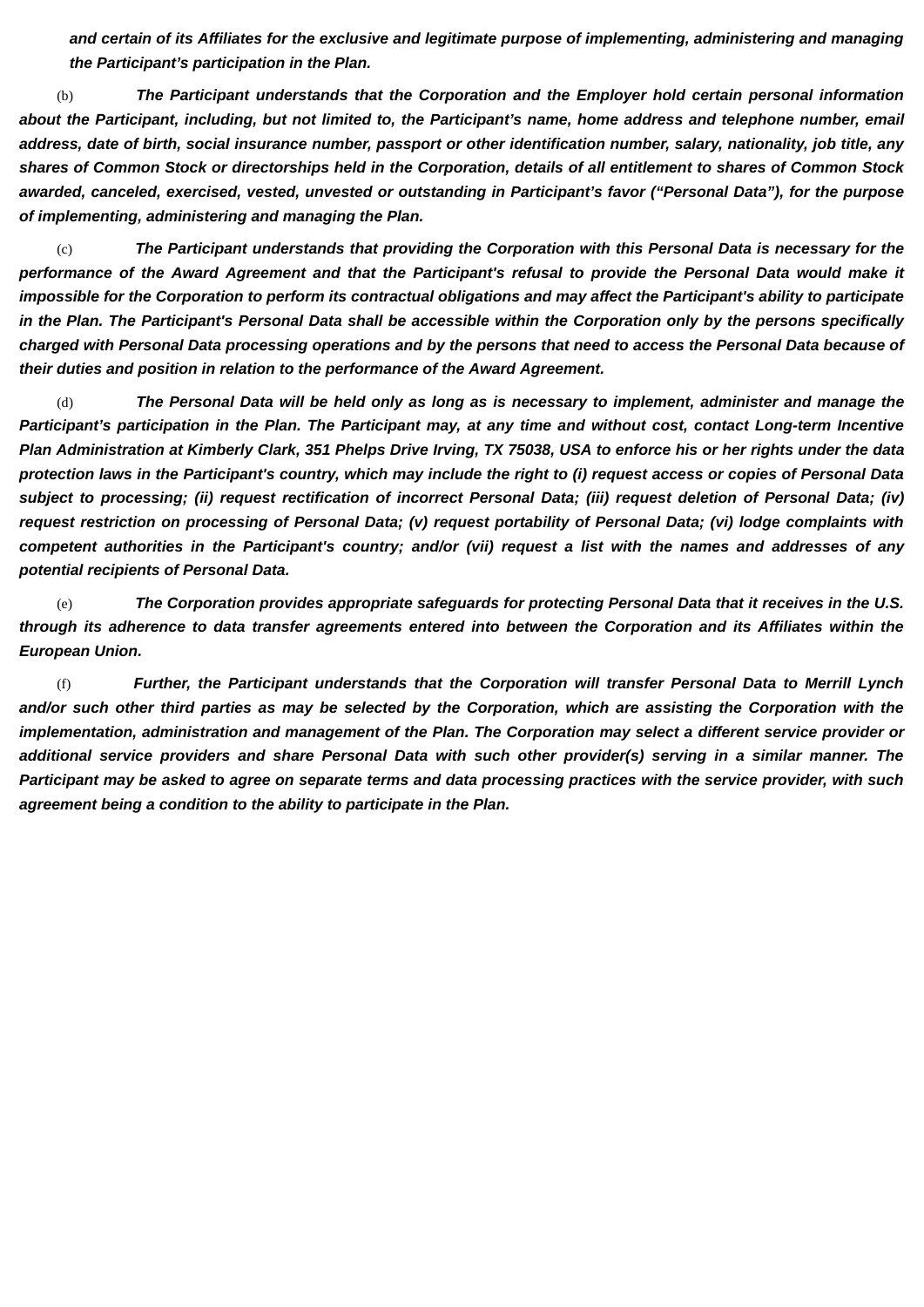(g) *Merrill Lynch is based in the United States. The Participant's country or jurisdiction may have different* data privacy laws and protections than the United States. Notwithstanding, by participating in the Plan, the Participant agrees to the transfer of his or her Personal Data to Merrill Lynch for the exclusive purpose of administering the Participant's participation in the Plan. The Corporation's legal basis, where required, for the transfer of Data to Merrill *Lynch is the Participant's consent.*

(h) Finally, the Participant may choose to opt out of allowing the Corporation to share his or her Personal Data with Merrill Lynch and others as described above, although execution of such choice may mean the Corporation cannot grant awards under the Plan to the Participant. For guestions about this choice or to make this choice, the Participant should contact Long-term Incentive Plan Administration at Kimberly Clark, 351 Phelps Drive Irving, TX 75038, *USA.*

### **ARGENTINA**

### *Securities Law Information*

The offering of the PRSUs pursuant to this Award Agreement is a private transaction. Neither the PRSUs nor the shares of Common Stock subject to the PRSUs are publicly offered or listed on any stock exchange in Argentina.

### *Foreign Asset/Account Reporting Information*

Argentine residents must report any shares of Common Stock acquired under the Plan and held on December 31st of each year on their annual tax return for the year.

### *Exchange Control Information*

Please note that exchange control regulations in Argentina are subject to frequent change. The Participant should consult with his or her personal legal advisor regarding any exchange control obligations the Participant may have in connection with the Participant's participation in the Plan. The Participant must comply with any and all Argentine currency exchange restrictions, approvals and reporting requirements in connection with the vesting of the PRSUs, the subsequent sale of any shares acquired at vesting and the receipt of any dividends paid on such shares.

## **AUSTRALIA**

## *Australian Offer Document*

The Participant acknowledges that he or she received an Australian offer document which sets out additional information regarding the grant of the award to Australian resident employees.

## *Tax Information*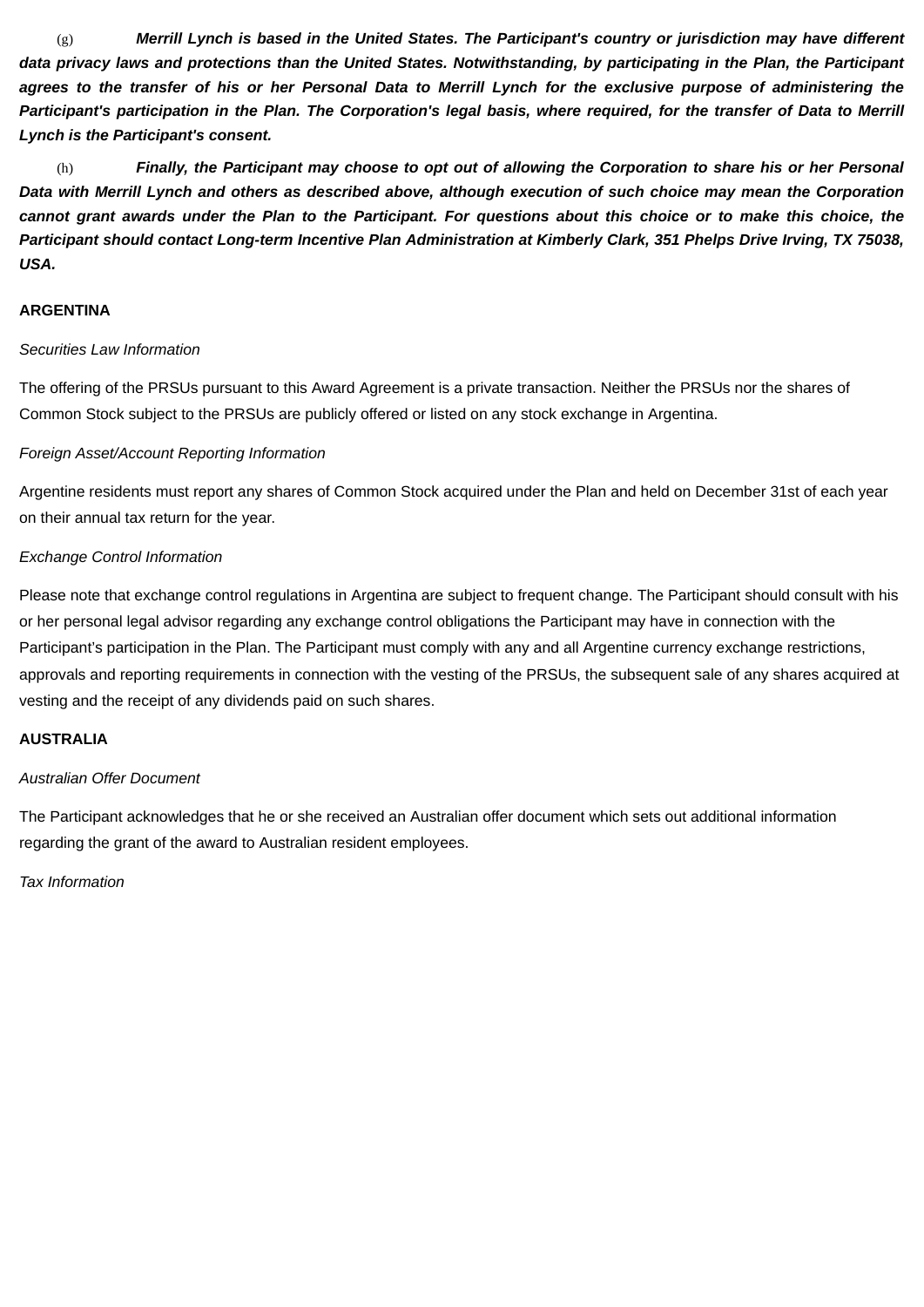The Plan is a plan to which Subdivision 83A-C of the Income Tax Assessment Act 1997 (Cth) applies (subject to conditions in the Act).

### *Shutdown or Divestiture*

The following provision replaces Section 2(d) of the Award Agreement.

In the event that, more than six months after the Grant Date, the Participant's termination of employment is due to the shutdown or divestiture of the Corporation's or its Affiliate's business, it shall result in pro rata vesting. This pro-rata vesting shall be determined based on the Target Level of PRSUs (including any accrued dividend equivalents accumulated pursuant to Section 2(a)) and prorated for the number of full years of employment during the Restricted Period prior to the Participant's termination of employment. Any fractional share of the Corporation resulting from such a prorated Award shall be rounded to the nearest whole share. The Award shall be paid as soon as practicable after the termination of the Participant's employment.

## *Award Forfeited on Termination of Employment*

Except for the shutdown or divestiture of a business unit, as described above, and notwithstanding any other provision in the Award Agreement, the Participant shall forfeit any unvested Award, including any accrued dividend equivalents, upon any termination of employment including, but not limited to, any termination that is due to a Qualified Termination of Employment, death, Retirement or Total and Permanent Disability.

## *Compliance with Laws*

Notwithstanding anything else in the Plan or the Award Agreement, the Participant will not be entitled to and shall not claim any benefit under the Plan if the provision of such benefit would give rise to a breach of Part 2D.2 of the Corporations Act 2001 (Cth.) (the "Act"), any other provision of the Act, or any other applicable statute, rule or regulation which limits or restricts the giving of such benefits. Further, the Employer is under no obligation to seek or obtain the approval of its shareholders in a general meeting for the purpose of overcoming any such limitation or restriction.

## *Exchange Control Information*

Exchange control reporting is required for cash transactions exceeding AUD10,000 and for international fund transfers. If an Australian bank is assisting with the transaction, the bank will file the report on the Participant's behalf. If there is no Australian bank involved in the transaction, the Participant will be required to file the report him or herself.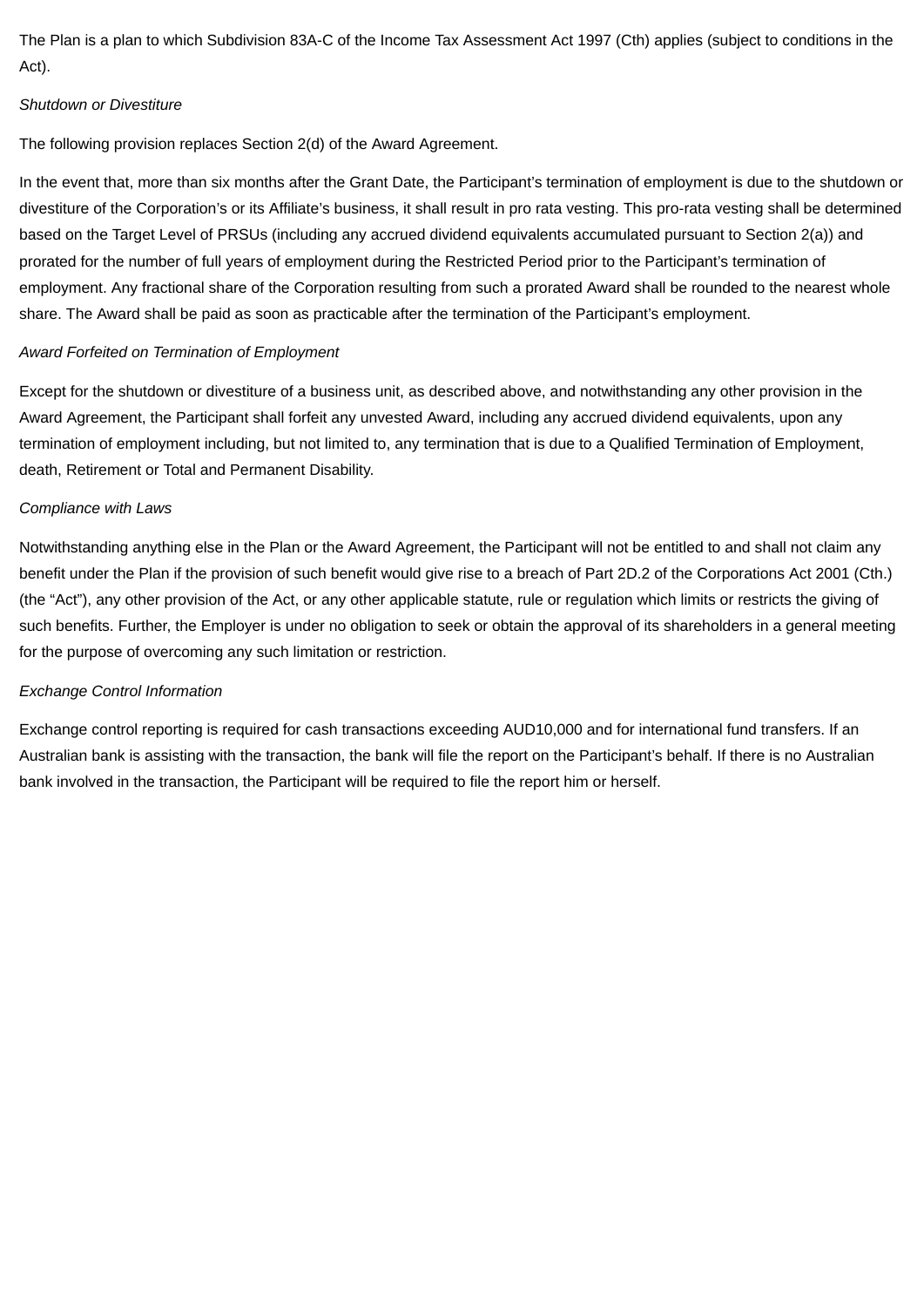#### *Securities Law Information*

If the Participant acquires shares of Common Stock under the Plan and offers such shares for sale to a person or entity resident in Australia, the offer may be subject to disclosure requirements under Australian law. The Participant should obtain legal advice on disclosure obligations prior to making any such offer.

#### **BAHRAIN**

#### *Securities Law Information*

The Award Agreement, Plan and all other materials the Participant may receive regarding participation in the Plan do not constitute advertising or the offering of securities in Bahrain, nor do they constitute an allotment of securities in Bahrain. Any shares of Common Stock issued upon settlement of the PRSUs will be deposited into a Corporation-designated brokerage account outside Bahrain. In no event will shares of Common Stock be issued or delivered in Bahrain. The issuance of shares of Common Stock pursuant to the PRSUs described herein has not and will not be registered in Bahrain and, hence, the shares of Common Stock described herein may not be admitted or used for offering, placement or public circulation in Bahrain. Accordingly, the Participant may not make any public advertising or announcements regarding the PRSUs or shares of Common Stock in Bahrain, promote these shares of Common Stock to legal entities or individuals in Bahrain, or sell shares of Common Stock directly to other legal entities or individuals in Bahrain. Any disposition or sale of such shares of Common Stock must take place outside Bahrain.

#### **BELGIUM**

### *Foreign Asset/Account Reporting Information*

Belgian residents are required to report any securities (e.g., shares acquired under the Plan) or bank accounts opened and maintained outside Belgium (e.g., any brokerage account opened in connection with the Plan) on their annual tax returns. Belgian residents are also required to complete a separate report providing the National Bank of Belgium with details regarding any such account, including the account number, the name of the bank in which such account is held and the country in which such account is located. The forms to complete this report are available on the website of the National Bank of Belgium. Belgian residents should consult with their personal tax advisors to determine their personal reporting obligations.

#### *Stock Exchange Tax*

From January 1, 2017, a stock exchange tax applies to transactions executed through a non-Belgian financial intermediary. The stock exchange tax likely will apply when shares of Common Stock are sold.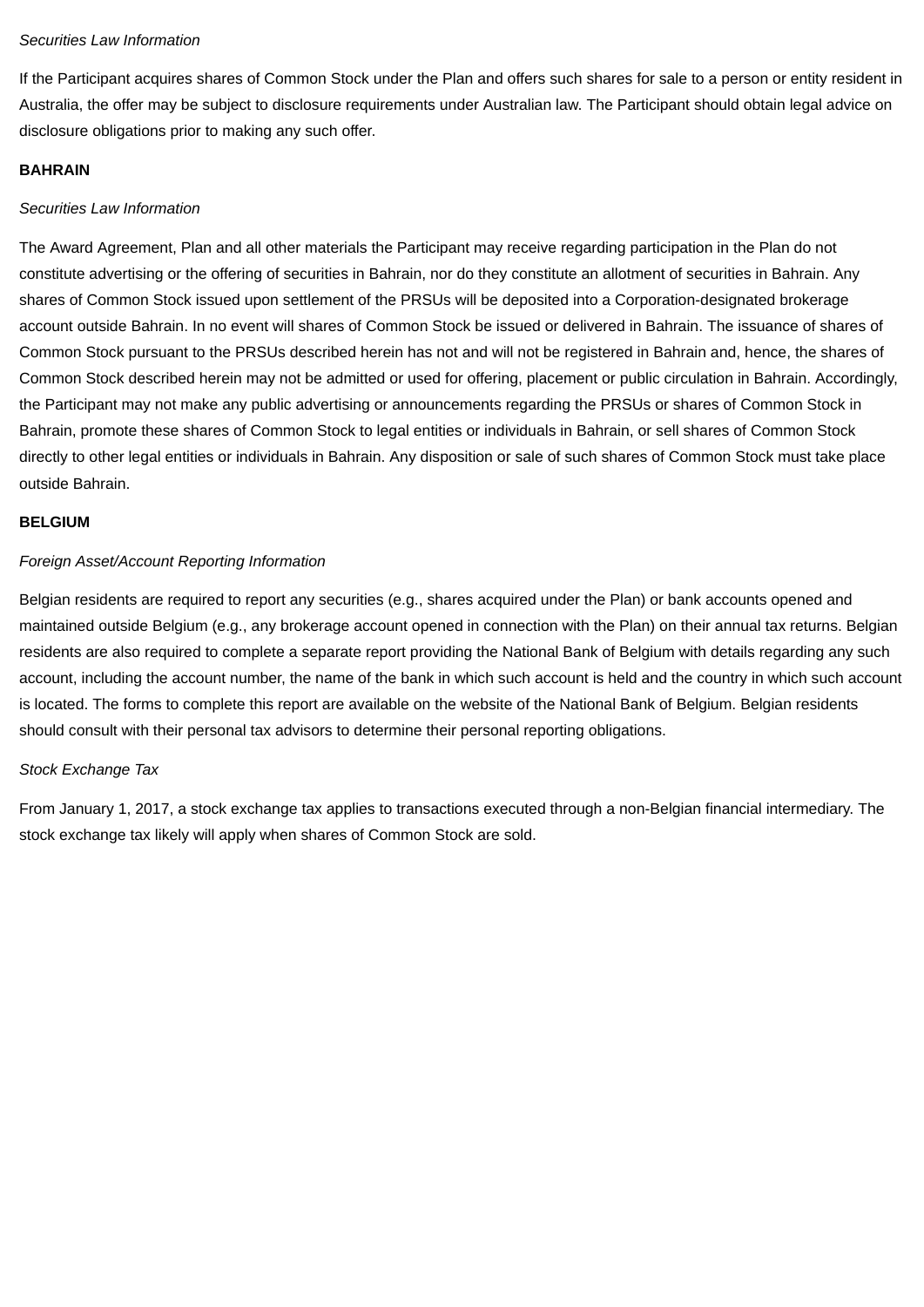The Participant should consult with his or her personal tax advisor to determine his or her obligations with respect to the stock exchange tax.

## *Brokerage Account Tax*

A brokerage account tax may apply if the average annual value of the securities the Participant holds (including shares of Common Stock acquired under the Plan) in a brokerage or other securities account exceeds certain thresholds. The Participant should consult with his or her personal tax advisor for details regarding any obligations with respect to the brokerage account tax.

### **BOLIVIA**

There are no country-specific provisions.

## **BRAZIL**

### *Compliance with Law*

By accepting the Award, the Participant acknowledges that he or she agrees to comply with applicable Brazilian laws and pay any and all applicable Tax-Related Items associated with the vesting of the PRSUs, the conversion of the PRSUs into shares or the receipt of an equivalent cash payment, the receipt of any dividends, and the sale of shares of Common Stock acquired under the Plan.

### *Labor Law Acknowledgment*

By accepting the Award, the Participant agrees that (i) the Participant is making an investment decision; (ii) the shares of Common Stock will be issued to Participant only if the vesting and/or performance conditions are met, and (iii) the value of the underlying shares of Common Stock is not fixed and may increase or decrease in value over the Restricted Period without compensation to the Participant.

## *Exchange Control Information*

If the Participant is resident or domiciled in Brazil, he or she will be required to submit annually a declaration of assets and rights held outside of Brazil to the Central Bank of Brazil if the aggregate value of such assets and rights is equal to or greater than US\$100,000. Assets and rights that must be reported include shares of Common Stock.

## *Tax on Financial Transaction (IOF).*

Payments to foreign countries and repatriation of funds into Brazil (including proceeds from the sale) and the conversion of USD into BRL associated with such fund transfers may be subject to the Tax on Financial Transactions. It is the Participant's responsibility to comply with any applicable Tax on Financial Transactions arising from the Participant's participation in the Plan. The Participant should consult with his or her personal tax advisor for additional details.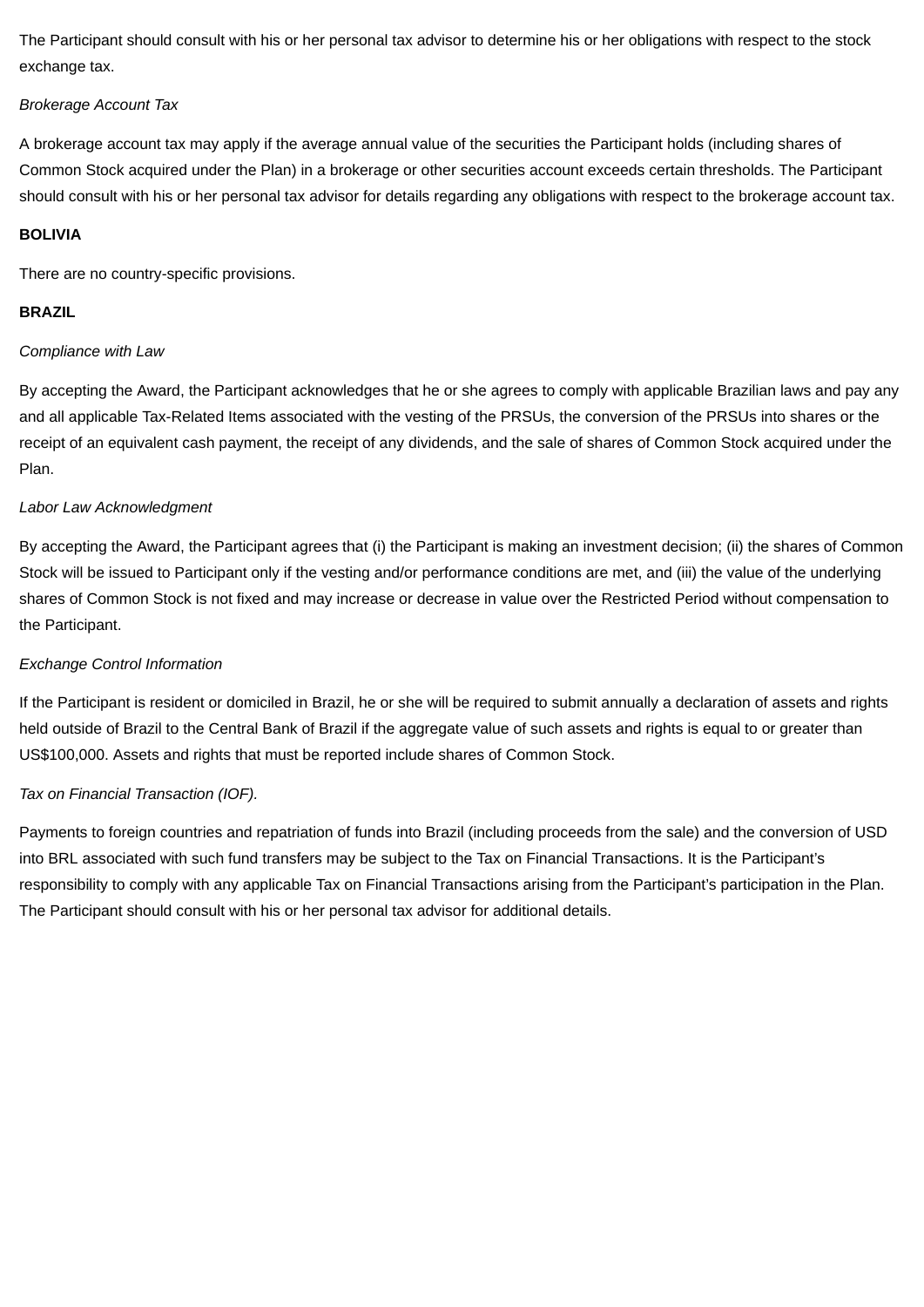### **CANADA**

#### *Securities Law Information*

The Participant is permitted to sell shares acquired through the Plan through the designated broker appointed under the Plan, if any, provided the resale of shares acquired under the Plan takes place outside of Canada through the facilities of a stock exchange on which the shares are listed. The Corporation's shares are currently listed on New York Stock Exchange.

#### *Acknowledgment of Conditions*

The following provision supplements the Acknowledgment of Conditions section of the Award Agreement:

Except as may otherwise be explicitly provided in the Plan or this Award Agreement, for the purposes of this Award Agreement, the Participant's termination of employment will be measured effective as of the date that is the earlier of: (1) the date the Participant's employment is terminated, (2) the date the Participant receives notice of termination of employment or service from the Employer, or (3) the date the Participant is no longer actively employed or providing services, regardless of any notice period or period of pay in lieu of such notice required under local law (including, but not limited to, statutory law, regulatory law, and/or common law); the Committee shall have the exclusive discretion to determine when the Participant is no longer actively employed or providing services for purposes of the Award (including whether the Participant may still be considered employed while on a leave of absence).

### *Foreign Asset/Account Reporting Information*

Foreign specified property (including shares of Common Stock) held by Canadian residents must be reported annually on Form T1135 (Foreign Income Verification Statement) if the total cost of such foreign specified property exceeds C\$100,000 at any time during the year. Foreign specified property includes shares of Common Stock acquired under the Plan and may include the PRSUs. The PRSUs must be reported - generally at a nil cost - if the \$100,000 cost threshold is exceeded because of other foreign property the Participant holds. If shares of Common Stock are acquired, their cost generally is the adjusted cost base ("ACB") of the shares. The ACB would normally equal the Fair Market Value of the shares at vesting, but if the Participant owns other shares, this ACB may have to be averaged with the ACB of the other shares. If due, the Form must be filed by April 30 of the following year. The Participant should speak with a personal tax advisor to determine the scope of foreign property that must be considered for purposes of this requirement.

*The following provisions apply if the Participant is a resident of Quebec:*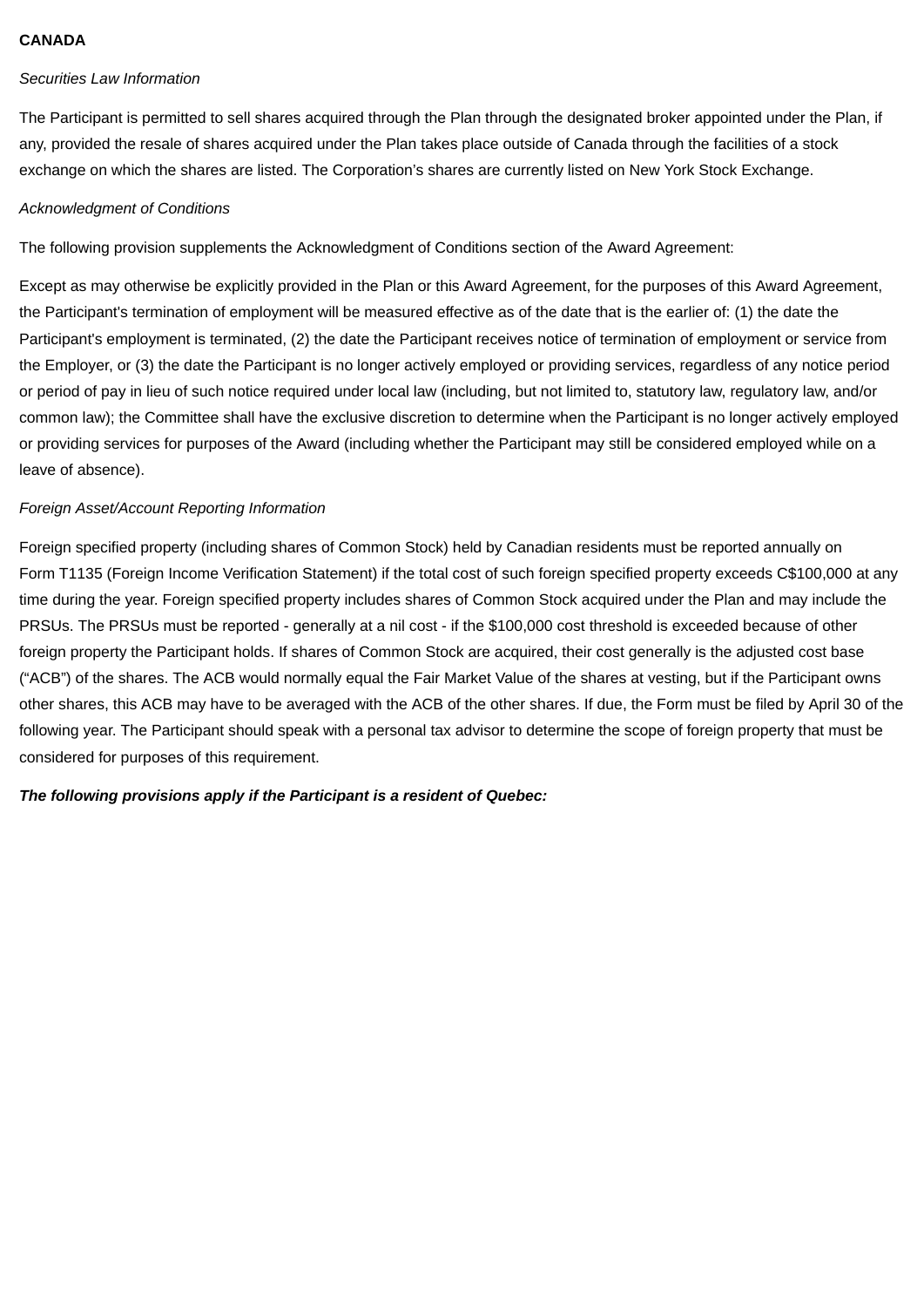#### *Language Consent*

The parties acknowledge that it is their express wish that the Award Agreement, as well as all documents, notices and legal proceedings entered into, given or instituted pursuant hereto or relating directly or indirectly hereto, be drawn up in English.

Les parties reconnaissent avoir exigé la rédaction en anglais de la convention, ainsi que de tous documents exécutés, avis donnés et procédures judiciaries intentées, directement ou indirectement, relativement à ou suite à la présente convention.

### *Authorization to Release and Transfer Necessary Personal Information*

The Participant hereby authorizes the Corporation and the Corporation's representatives to discuss with and obtain all relevant information from all personnel, professional or not, involved in the administration and operation of the Plan. The Participant further authorizes the Corporation, any Affiliate and the plan administrators to disclose and discuss the Plan with their advisors. The Participant further authorizes the Corporation and any Affiliate to record such information and to keep such information in the Participant's employee file.

### **CHILE**

#### *Securities Law Information*

The PRSUs are granted and are made subject to general ruling n° 336 of the Chilean Commission for the Financial Market ("CMF"). This offer refers to securities not registered at the securities registry or at the foreign securities registry of the CMF, and therefore such securities are not subject to its oversight. Given that these securities are not registered in Chile, there is no obligation from the issuer to provide public information on them in Chile. These securities cannot be subject to public offering in Chile while they are not registered at the corresponding securities registry in Chile.

La oferta privada de estos PRSUs se inicia y se acoge a las disposiciones de la norma de carácter general nº 336 de la Comisón para el Mercado Financiero ("CMF"). Esta oferta versa sobre valores no inscritos en el registro de valores o en el registro de valores extranjeros que lleva la CMF, por lo que tales valores no están sujetos a la fiscalización de ésta. Por tratarse de valores no inscritos en Chile, no existe la obligación por parte del emisor de entregar en Chile información pública respecto de los mismos. Estos valores no podrán ser objeto de oferta pública en Chile mientras no *sean inscritos en el registro de valores correspondiente.*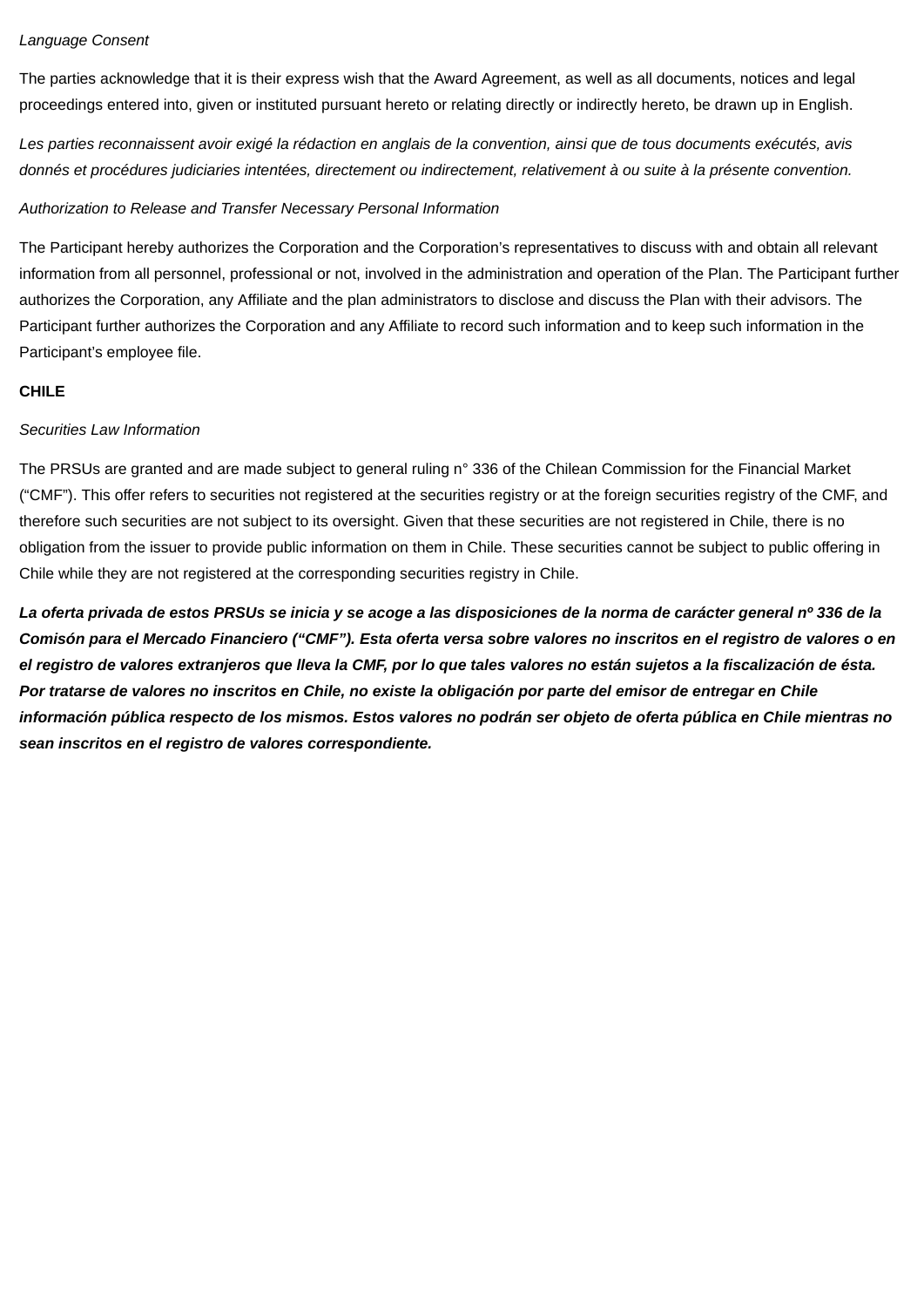## *Exchange Control Information*

The Participant is not required to repatriate funds obtained from the sale of shares or the receipt of any dividends. However, if the Participant decides to repatriate such funds, the Participant must do so through the Formal Exchange Market if the amount of the funds exceeds US\$10,000. In such case, the Participant must report the payment to a commercial bank or registered foreign exchange office receiving the funds. If the Participant does not repatriate the funds and uses such funds for the payment of other obligations contemplated under a different Chapter of the Foreign Exchange Regulations, the Participant must sign Annex 1 of the Manual of Chapter XII of the Foreign Exchange Regulations and file it directly with the Central Bank within the first 10 days of the month immediately following the transaction.

If the Participant's aggregate investments held outside of Chile meets or exceeds US\$5,000,000 (including the investments made under the Plan), the Participant may need to report the investments annually to the Central Bank. Annex 3.1 of Chapter XII of the Foreign Exchange Regulations must be used to file this report.

Please note that exchange control regulations in Chile are subject to change. The Participant should consult with his or her personal legal advisor regarding any exchange control obligations that the Participant may have prior to receiving proceeds from the sale of shares of Common Stock acquired under the Plan.

## *Foreign Asset/Account Reporting Information*

The Chilean Internal Revenue Service (the "CIRS") requires all taxpayers to provide information annually regarding (i) the results of investments held abroad and (ii) any taxes paid abroad which the taxpayers will use as a credit against Chilean income tax. The sworn statements disclosing this information (or Formularios) must be submitted electronically through the CIRS website, www.sii.cl, using Form 1929, which is due on June 30 each year.

## **CHINA**

The following provisions apply only to Participants who are subject to exchange control restrictions imposed by the State Administration of Foreign Exchange ("SAFE"), as determined by the Corporation in its sole discretion:

## *Vesting of Awards*

The Participant's Employer, Corporation any other Affiliate to which the Participant provides service must be registered with SAFE prior to settlement of the PRSUs. If the Corporation is unable to obtain registration approval or is required to obtain further approvals on behalf of the Employer, Corporation or any other Affiliate, the vesting or settlement of the PRSUs may be suspended or delayed. Further, the Corporation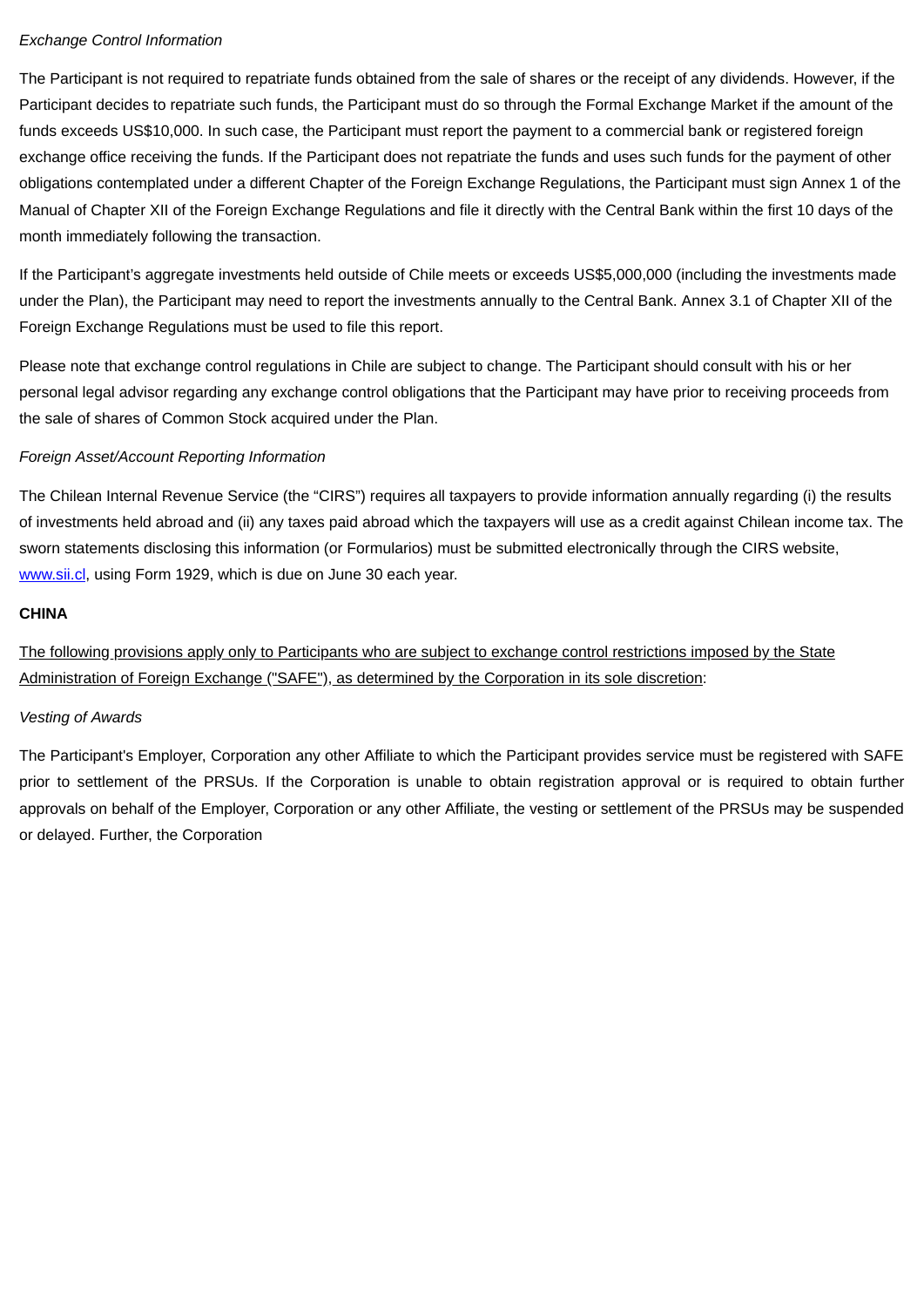is under no obligation to vest the PRSUs and/or issue shares of Common Stock if the Corporation's SAFE approval becomes invalid or ceases to be in effect by the time the Participant vests in the PRSUs.

#### *Shutdown or Divestiture*

The following provision replaces Section 2(d) of the Award Agreement.

In the event that, more than six months after the Grant Date, the Participant's termination of employment is due to the shutdown or divestiture of the Corporation's or its Affiliate's business, it shall result in pro-rata vesting, as determined by the Committee, and the number of shares that are considered to vest shall be determined based on the Target Level of Awards (including any accrued dividend equivalents accumulated pursuant to Section 2(a)) and by prorating the number of full years of employment during the Restricted Period prior to the Participant's termination of employment, and shall be paid within 70 days following the Participant's termination of employment. Any fractional share of the Corporation resulting from such a prorated Award shall be rounded to the nearest whole share.

## *Termination of Employment*

Except for a termination of employment due to the shutdown or divestiture of a business unit, as described above, and notwithstanding any other provision in the Award Agreement, the Participant shall forfeit any unvested Award, including any accrued dividend equivalents, upon any termination of employment including, but not limited to, any termination that is due to a Qualified Termination of Employment, death, Retirement or Total and Permanent Disability.

The Participant acknowledges and agrees that he or she must sell any shares of Common Stock issued to him or her upon vesting of the Awards as soon as practicable following the Participant's termination of employment for any reason and in no event later than three months following the Participant's termination of employment. The Participant agrees that if he or she continues to hold any of such shares of Common Stock after this time, the shares of Common Stock may be sold by the Corporation's designated broker on the Participant's behalf at the instruction of the Corporation. Therefore, by accepting the Awards, the Participant understands and agrees that the Corporation is authorized to, and may in its sole discretion, instruct its designated broker to assist with the mandatory sale of shares of Common Stock (on the Participant's behalf pursuant to this authorization) and that the Participant expressly authorizes the Corporation's designated broker to complete the sale of such shares of Common Stock. The Participant acknowledges that the Corporation's designated broker is under no obligation to arrange for the sale of the shares of Common Stock at any particular price. Upon the sale of the shares of Common Stock, the proceeds, less any Tax-Related Items and brokerage fees or commissions will be remitted to the Participant pursuant to the procedures described in the "Exchange Control Information" section below.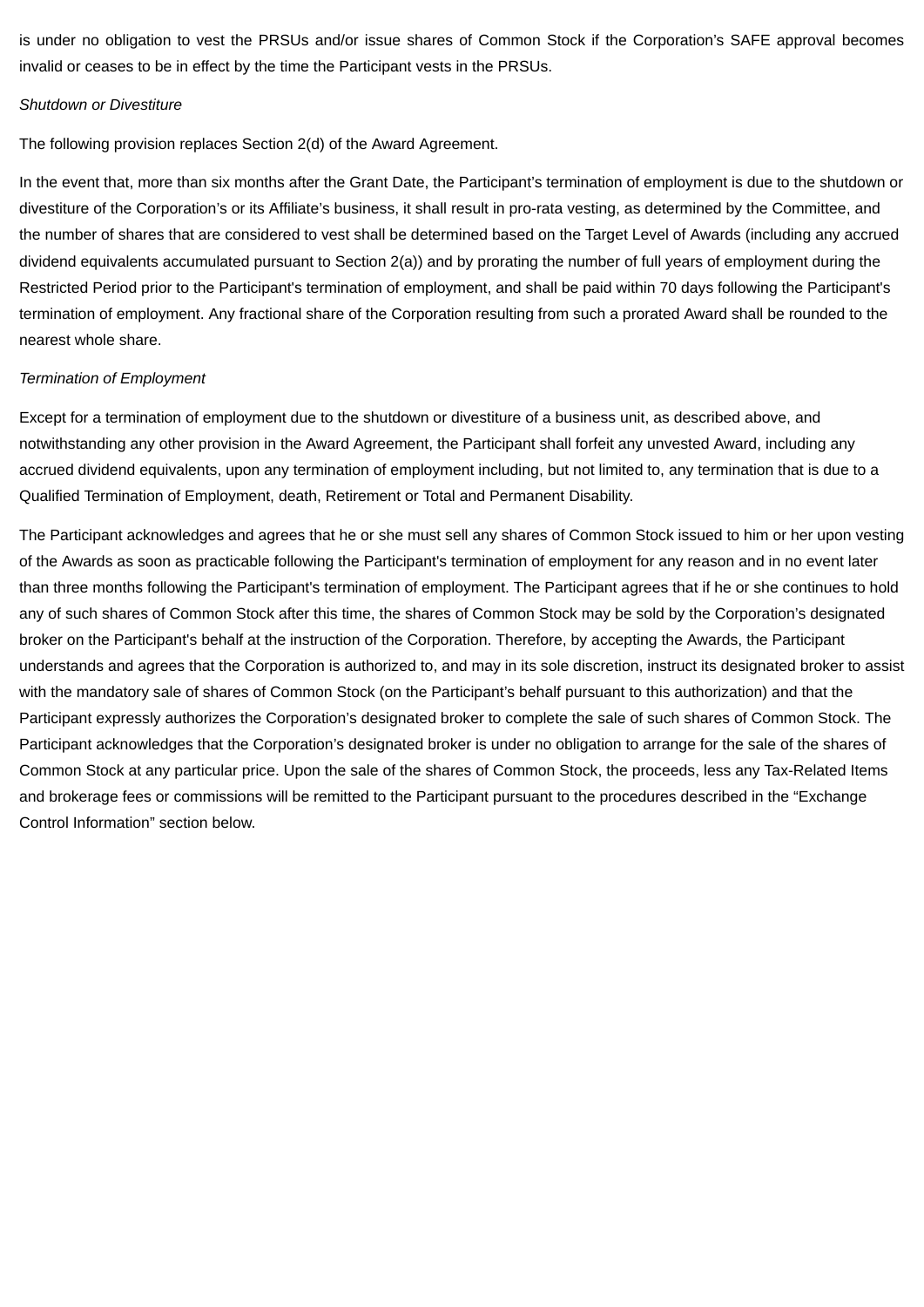### *Exchange Control Information*

Shares of Common Stock issued to the Participant under the Plan must be maintained in an account with Merrill Lynch or such other broker as may be designated by the Corporation until the shares of Common Stock are sold through that broker. The Participant may be required to sell any shares of Common Stock obtained under the Plan if the Corporation determines that the application of such condition is necessary or advisable for China SAFE exchange control, legal or other administrative reasons.

The Participant understands and agrees that, to facilitate compliance with exchange control requirements, the Participant will be required to immediately repatriate to China the cash proceeds from the sale of shares of Common Stock acquired upon vesting of the Awards or from any dividends or dividend equivalents paid on the shares of Common Stock. The Participant further understands that, under local law, such repatriation of the cash proceeds will be effectuated through a special exchange control account established by the Corporation or one of its Affiliates in China, and the Participant hereby consents and agrees that the cash proceeds related to the Participant's participation in the Plan may be transferred to such special account prior to being delivered to the Participant. The Corporation may deliver the proceeds to the Participant in U.S. dollars or local currency at the Corporation's discretion. If the proceeds are paid in U.S. dollars, the Participant understands that he or she will be required to set up a U.S. dollar bank account in China so that the proceeds may be deposited into this account. If the proceeds are converted to local currency, there may be delays in delivering the proceeds to the Participant. The Participant agrees to bear the risk of any currency fluctuation between the time the shares of Common Stock are sold, either through voluntary sale or through a mandatory sale arranged by the Corporation, or proceeds are otherwise realized under the Plan and the time such proceeds are distributed to the Participant through the special exchange control account.

The Participant further agrees to comply with any other requirements that may be imposed by the Corporation in the future to facilitate compliance with exchange control requirements in China.

### **COLOMBIA**

#### *Securities Law Information*

The Plan is offered in Colombia on the basis that offer of the Awards and/or the sale of any shares of Common Stock under the Plan will not constitute a "public offering of securities". In the event that the Corporation, in its sole discretion, determines that the offer of the Awards in Colombia may constitute a "public offer of securities", the Participant understands and agrees that the Corporation may, in its sole discretion, cease to offer participation in the Plan in Colombia. In the event that the Corporation exercises its discretion to cease offering the Plan in Colombia, the Participant will no longer be permitted to participate in the Plan as of the date established by the Corporation.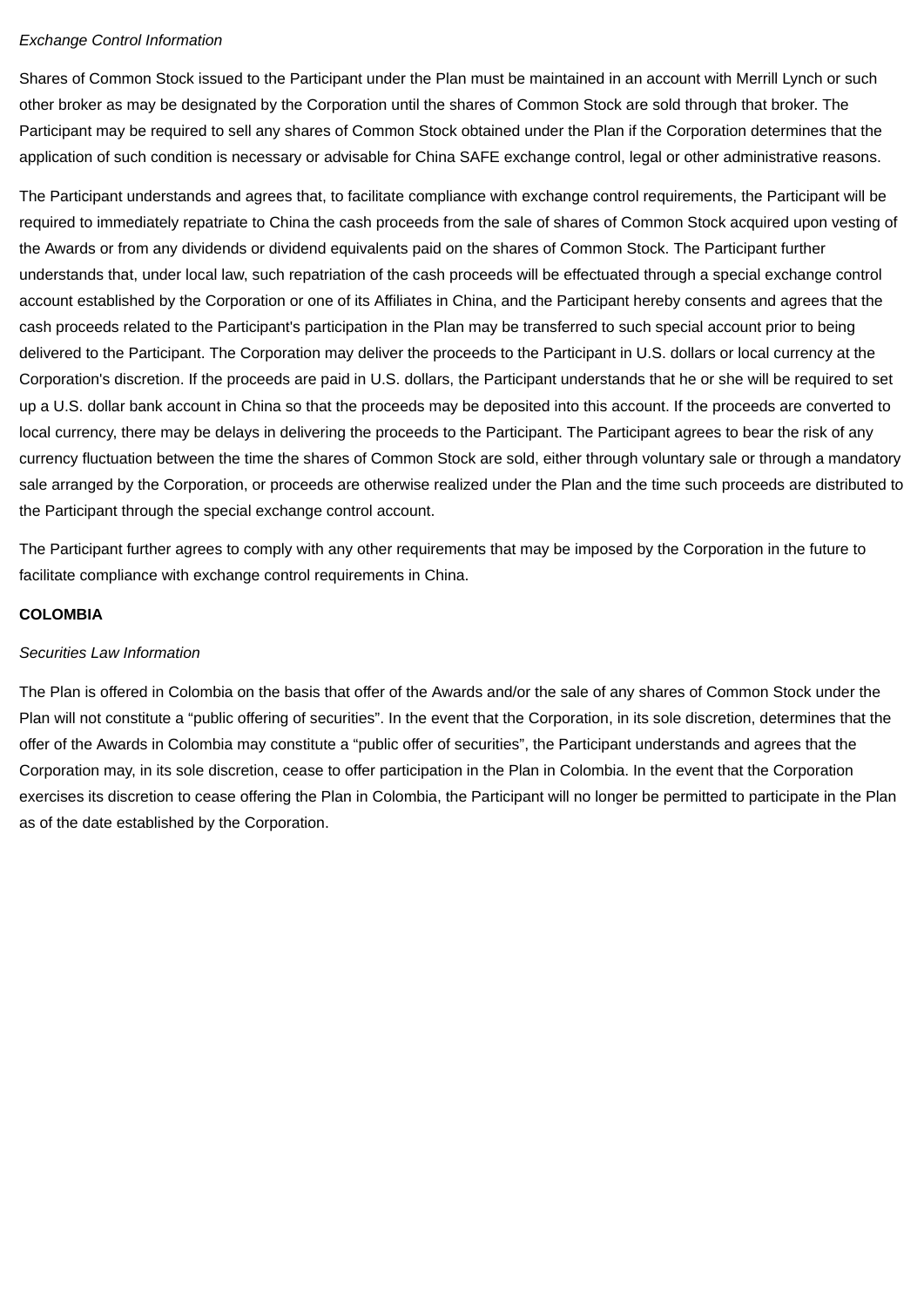### *Exchange Control Information*

The Participant is responsible for complying with any and all Colombian foreign exchange restrictions, approvals and reporting requirements in connection with the PRSUs or any funds received under the Plan. This may include reporting obligations to the Central Bank (*Banco de la República*). The Participant should consult with his or her legal advisor regarding any obligations in connection with this reporting requirement.

The Participant may be required to sell any shares of Common Stock obtained under the Plan if the Corporation determines that the application of such condition is necessary or advisable for exchange control, legal or other administrative reasons. If shares of Common Stock are sold immediately upon receipt, no registration is required because no shares of Common Stock are held abroad. The Participant should consult with his or her personal legal advisor to ensure compliance with the applicable requirements.

### *Acknowledgment of Conditions*

The following provision supplements the Acknowledgment of Conditions section of the Award Agreement:

The Participant acknowledges that pursuant to Article 128 of the Colombian Labor Code, the Plan and related benefits do not constitute a component of the Participant's "salary" for any legal purpose. To this extent, they will not be included for purposes of calculating any labor benefits, such as legal/fringe benefits, vacation, indemnities, payroll taxes, social insurance contributions and/or any other labor-related amount.

## **COSTA RICA**

There are no country-specific provisions.

## **CROATIA**

## *Exchange Control Information*

The Participant may be required to report any foreign investments (including any shares of Common Stock) to the Croatian National Bank for statistical purposes. However, because exchange control regulations may change without notice, the Participant should consult with his or her legal advisor to ensure compliance with current regulations. It is the Participant's responsibility to comply with Croatian exchange control laws.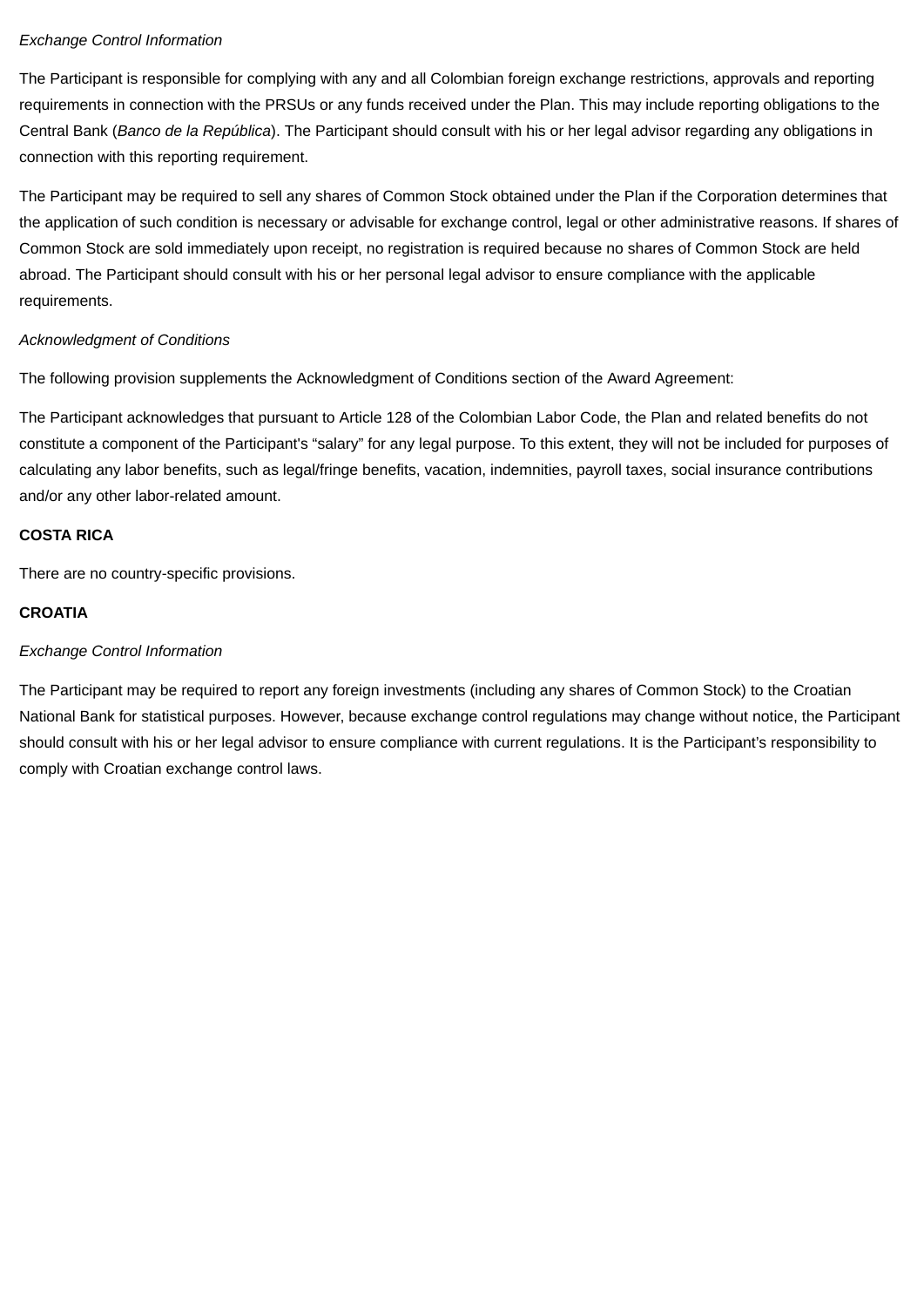### **CZECH REPUBLIC**

# *Exchange Control Information*

The Czech National Bank may require the Participant to fulfill certain notification duties in relation to the acquisition of shares of Common Stock and the opening and maintenance of a foreign account. Even in the absence of a request from the CNB the Participant may need to report foreign direct investments with a value of CZK 2,500,000 or more in the aggregate and/or other foreign financial assets with a value of CZK 200,000,000 or more. However, because exchange control regulations change frequently and without notice, the Participant should consult with his or her personal legal advisor prior to the vesting of the PRSUs and the sale of Common Stock to ensure compliance with current regulations. It is the Participant's responsibility to comply with any applicable Czech exchange control laws.

### **DOMINICAN REPUBLIC**

There are no country-specific provisions.

### **ECUADOR**

There are no country-specific provisions.

### **EL SALVADOR**

There are no country-specific provisions.

### **FRANCE**

### *PRSUs Not Tax-Qualified*

The Participant understands that this Award is not intended to be French tax-qualified.

### *Consent to Receive Information in English*

By accepting the Award Agreement providing for the terms and conditions of the Participant's grant, the Participant confirms having read and understood the documents relating to this grant (the Plan and this Award Agreement) which were provided in English language. The Participant accepts the terms of those documents accordingly.

En acceptant le Contrat d'Attribution décrivant les termes et conditions de l'attribution, le participant confirme ainsi avoir lu et compris les documents relatifs à cette attribution (le Plan U.S. et ce Contrat d'Attribution) qui ont été communiqués en langue *anglaise. Le participant accepte les termes en connaissance de cause.*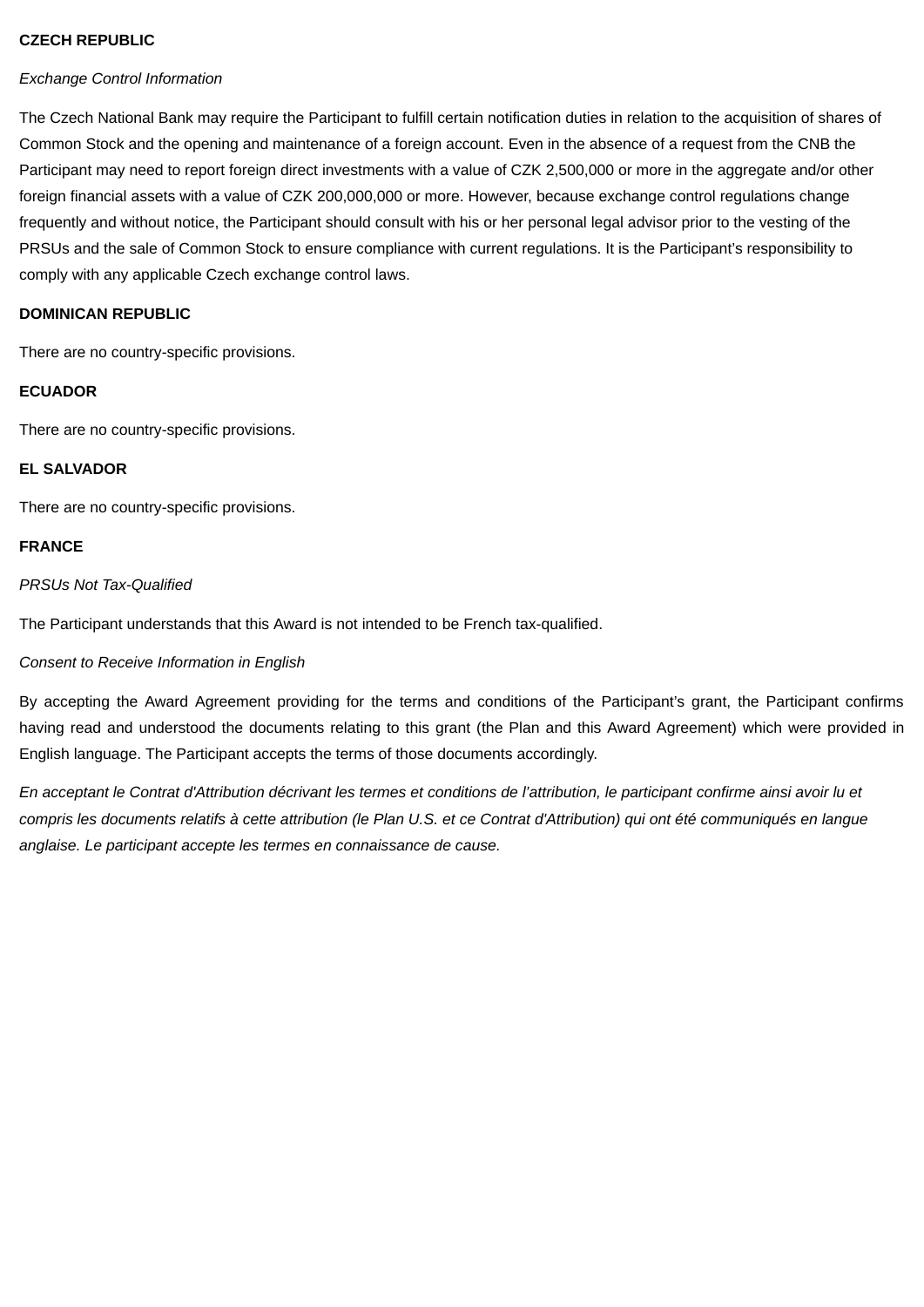#### *Foreign Asset/Account Reporting Information*

French residents holding shares of Common Stock outside of France or maintaining a foreign bank account are required to report such to the French tax authorities when filing their annual tax returns, including any accounts that were closed during the year. Further, failure to comply could trigger significant penalties.

### **GERMANY**

## *Exchange Control Information*

Cross-border payments in excess of €12,500 must be reported monthly to the German Federal Bank. No report is required for payments less than €12,500. In case of payments in connection with securities (including proceeds realized upon the sale of shares of Common Stock), the report must be made by the 5th day of the month following the month in which the payment was received. Effective from September 2013, the report must be filed electronically. The form of report ("*Allgemeine Meldeportal Statistik*") can be accessed via the *Bundesbank's* website (www.bundesbank.de) and is available in both German and English. The Participant is responsible for satisfying the reporting obligation.

### *Foreign Asset/Account Reporting Information*

German residents holding shares of Common Stock exceeding 1% of the Corporation's total Common Stock, must notify their local tax office of the acquisition of Common Stock if the acquisition costs for all Common Stock held exceeds €150,000 or if the resident holds 10% or more in the Corporation's total Common Stock.

## **GUATEMALA**

### *Language Waiver*

By participating in the Plan, the Participant acknowledges that he or she is proficient in reading and understanding English and fully understands the terms of the Plan, the Award Agreement and this Appendix A.

### **HONDURAS**

There are no country-specific provisions.

### **HONG KONG**

### *Securities Law Warning*

The offer of this Award and the shares of Common Stock subject to this Award do not constitute a public offering of securities *under Hong Kong law and are available only to employees of the Corporation or its*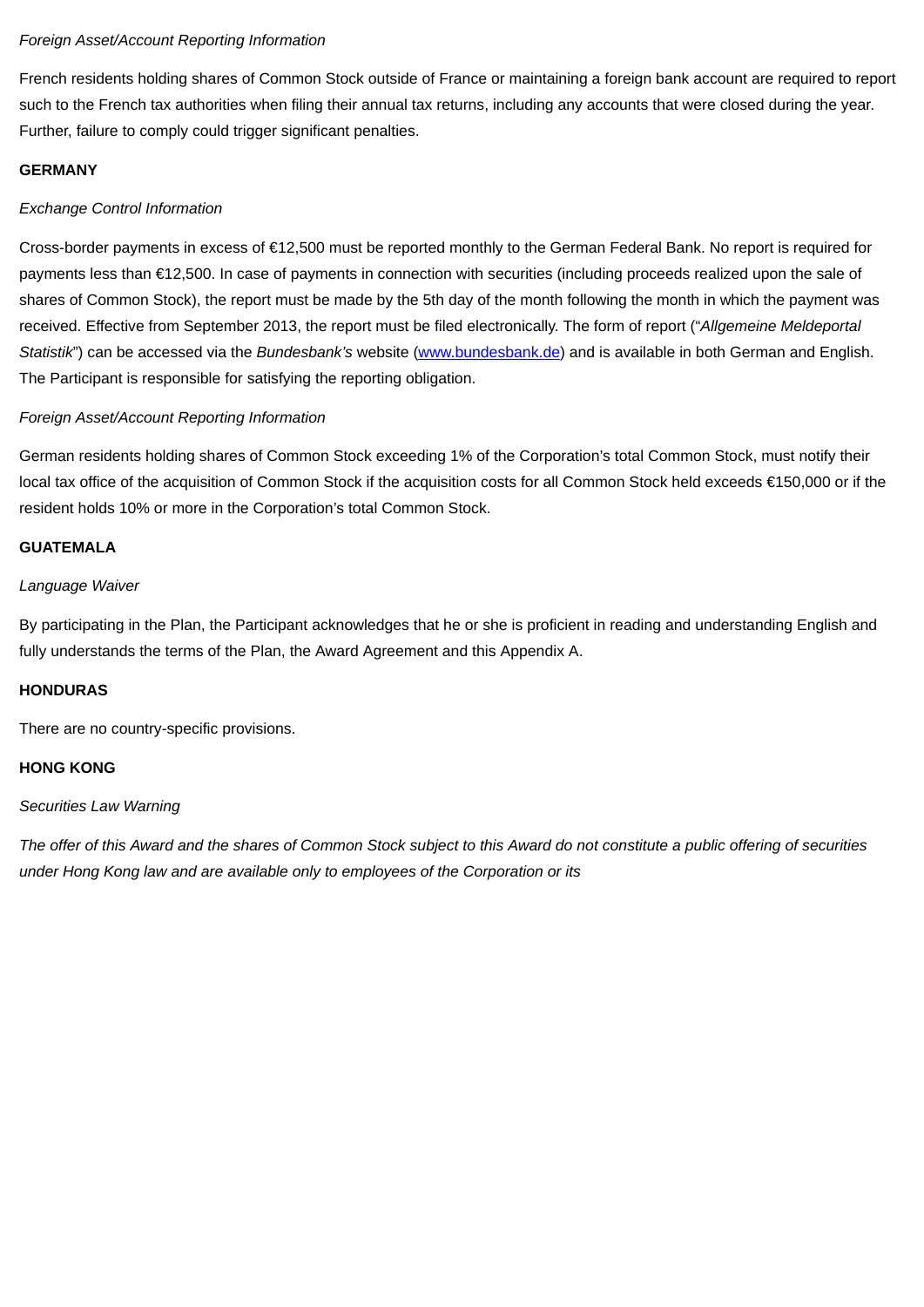Affiliates participating in the Plan. The Participant should be aware that the Plan, the Plan prospectus and the contents of this Award Agreement (i) have not been prepared in accordance with and are not intended to constitute a "prospectus" for a public offering of securities under the applicable securities legislation in Hong Kong, (ii) have not been reviewed by any regulatory authority in Hong Kong, and (iii) are intended only for the personal use of each Participant and may not be distributed to any other person. The Participant is advised to exercise caution in relation to the offer. If the Participant is in any doubt about any of the contents of the Award Agreement, including this Appendix A, or the Plan, the Participant should obtain independent professional *advice.*

### *Award Payable Only in Shares*

Awards granted to Participants in Hong Kong shall be paid in shares of Common Stock only and do not provide any right for the Participant to receive a cash payment.

#### *Sale of Shares*

In the event the Award vests within six months of the Grant Date, the Participant agrees that he or she will not offer to the public or otherwise dispose of the shares acquired prior to the six-month anniversary of the Grant Date. Any shares of Common Stock acquired under the Plan are accepted as a personal investment.

### **INDIA**

### *Awards Payable in Cash Only*

Notwithstanding anything in the Award Agreement, Awards granted to Participants in India do not provide any right for the Participant to receive shares of Common Stock and shall be paid only in cash through local payroll in an amount equal to the value of the shares at vesting less any Tax-Related Items. The Participant agrees to bear any currency fluctuation risk between the time the Awards vest and the time the cash payment is distributed to the Participant. The Corporation reserves the right to settle the Awards in shares of Common Stock to the extent the Corporation determines it is necessary or advisable for legal or administrative reasons.

#### **INDONESIA**

#### *Exchange Control Information*

If the Participant remits funds into Indonesia, the Indonesian bank through which the transaction is made will submit a report on the transaction to the Bank of Indonesia for statistical reporting purposes. For transactions of US\$10,000 or more, a description of the transaction must be included in the report. Although the bank through which the transaction is made is required to make the report, the Participant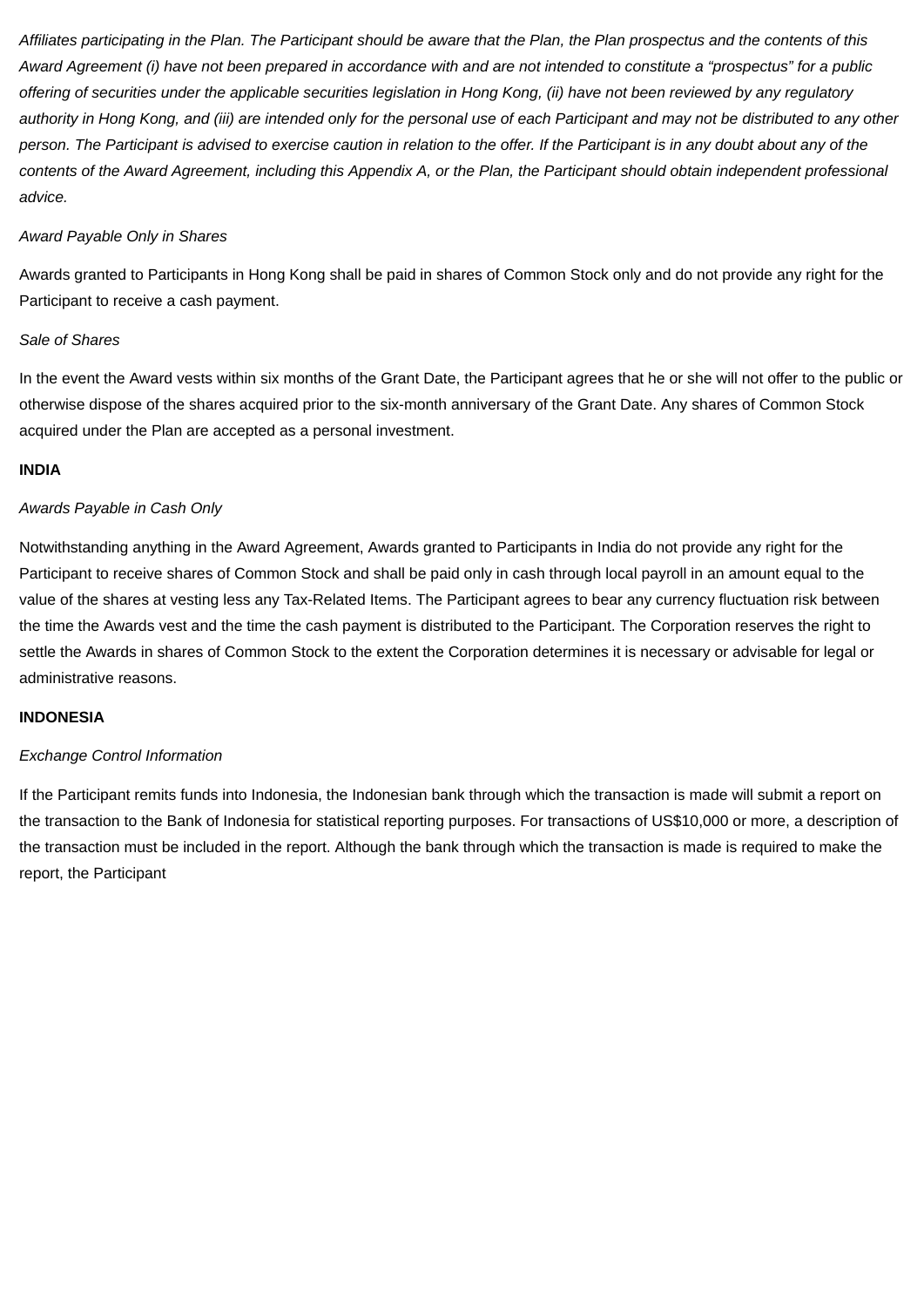must complete a "Transfer Report Form." The Transfer Report Form will be provided to the Participant by the bank through which the transaction is to be made.

### **ISRAEL**

### *Securities Law Information*

The offer of this Award does not constitute a public offering under Securities Law, 1968.

### *Broker Designation*

Shares of Common Stock issued to the Participant under the Plan must be maintained in an account with Merrill Lynch or such other broker as may be designated by the Corporation until the shares of Common Stock are sold through that broker.

## *Restricted from Online Brokerage Transactions*

The Participant acknowledges and agrees that he or she will be restricted from online brokerage account transactions the Corporation's designated broker. Therefore, by accepting the Awards, the Participant understands and agrees that the Participant will call the Corporation's designated broker to initiate any sale or transfer of any shares of Common Stock issued to him or her upon vesting of the Awards. The Participant acknowledges that the Corporation's designated broker is under no obligation to arrange for the sale of the shares of Common Stock at any particular price.

## **ITALY**

## *Plan Document Acknowledgment*

In accepting the grant of this Award, the Participant acknowledges that he or she has received a copy of the Plan and the Award Agreement and has reviewed the Plan and the Award Agreement, including this Appendix A, in their entirety and fully understands and accepts all provisions of the Plan and the Award Agreement, including this Appendix A.

The Participant acknowledges that he or she has read and specifically and expressly approves the following sections of the Award Agreement: Section 2(g) on Payment of Withholding Taxes; Section 5 on No Right of Continued Employment; Section 8 on Delaware Law to Govern; the section on Acknowledgment of Conditions; and the Data Privacy Notice section included in this Appendix A.

### *Foreign Asset/Account Reporting Information*

Italian residents who, at any time during the fiscal year, hold foreign financial assets (including cash and shares of Common Stock) which may generate income taxable in Italy are required to report these assets on their annual tax returns (UNICO Form, RW Schedule) for the year during which the assets are held, or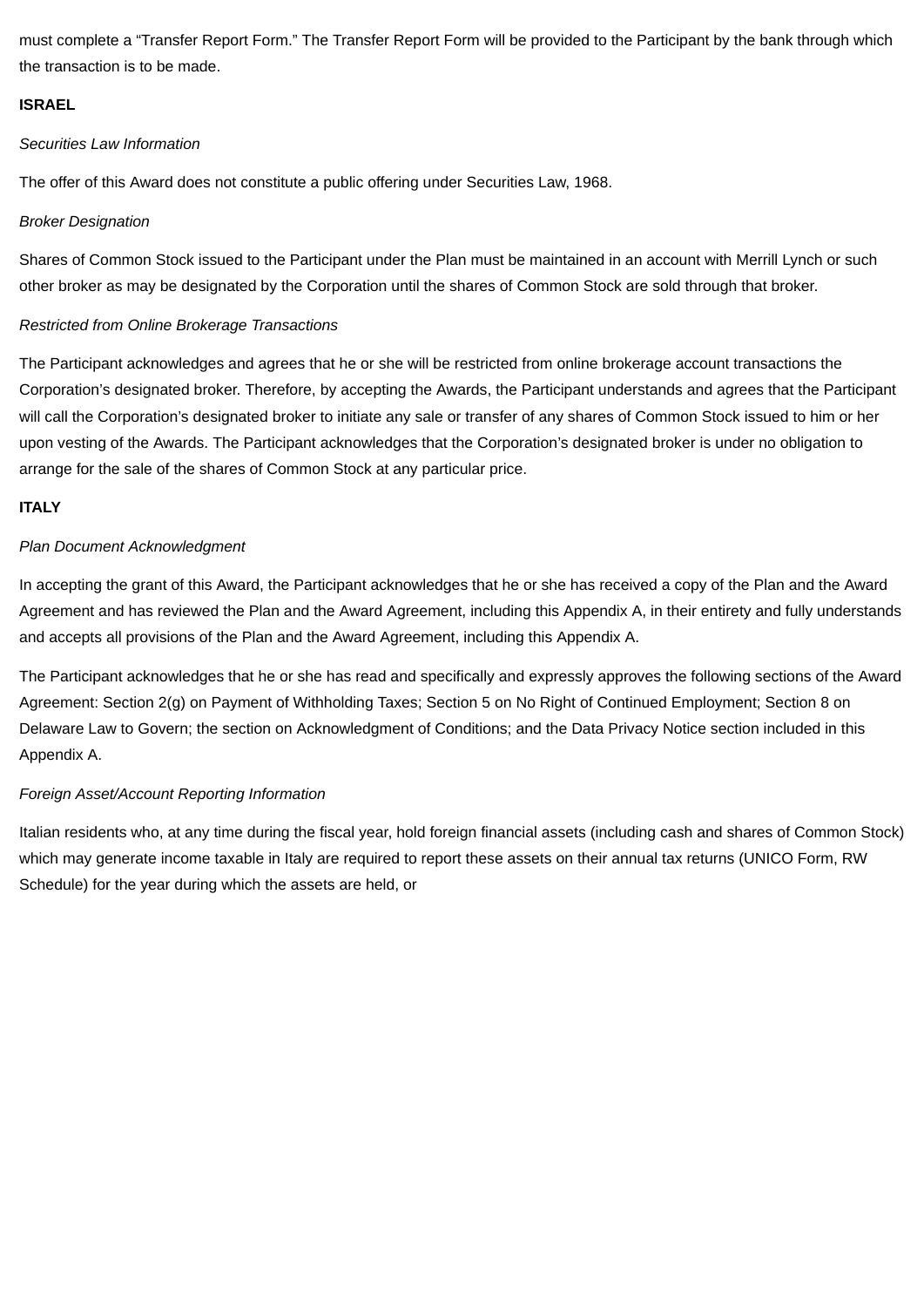on a special form if no tax return is due. These reporting obligations will also apply to Italian residents who are the beneficial owners of foreign financial assets under Italian money laundering provisions.

## *Foreign Asset Tax Information*

The value of financial assets held outside of Italy (including shares of Common Stock) by Italian residents is subject to a foreign asset tax. The taxable amount will be the fair market value of the financial assets (*e.g.*, shares of Common Stock acquired under the Plan) assessed at the end of the calendar year.

### **JAPAN**

# *Foreign Asset/Account Reporting Information*

Japanese residents will be required to report details of any assets (including any shares of Common Stock acquired under the Plan) held outside of Japan as of December 31st of each year, to the extent such assets have a total net fair market value exceeding ¥50 million. Such report will be due by March 15th of the following year. The Participant should consult with his or her personal tax advisor as to whether the reporting obligation applies to the Participant and whether the Participant will be required to report details of any outstanding PRSUs or shares of Common Stock held by the Participant in the report.

## **KAZAKHSTAN**

## *Securities Law Notification*

This offer is addressed only to certain eligible employees in the form of the shares of Common Stock to be issued by the Corporation. Neither the Plan nor the Award Agreement has been approved, nor do they need to be approved, by the National Bank of Kazakhstan. This offer is intended only for the original recipient and is not for general circulation in the Republic of Kazakhstan.

## *Exchange Control Information*

Residents of Kazakhstan may be required to notify the National Bank of Kazakhstan when they acquire shares of Common Stock under the Plan if the value of such shares of Common Stock exceeds US\$100,000.

Please note that the exchange control regulations in Kazakhstan are subject to change. The Participant should consult with his or her personal legal advisor regarding any exchange control obligations that the Participant may have prior to vesting or receiving proceeds from the sale of shares of Common Stock acquired under the Plan. The Participant is responsible for ensuring compliance with all exchange control laws in Kazakhstan.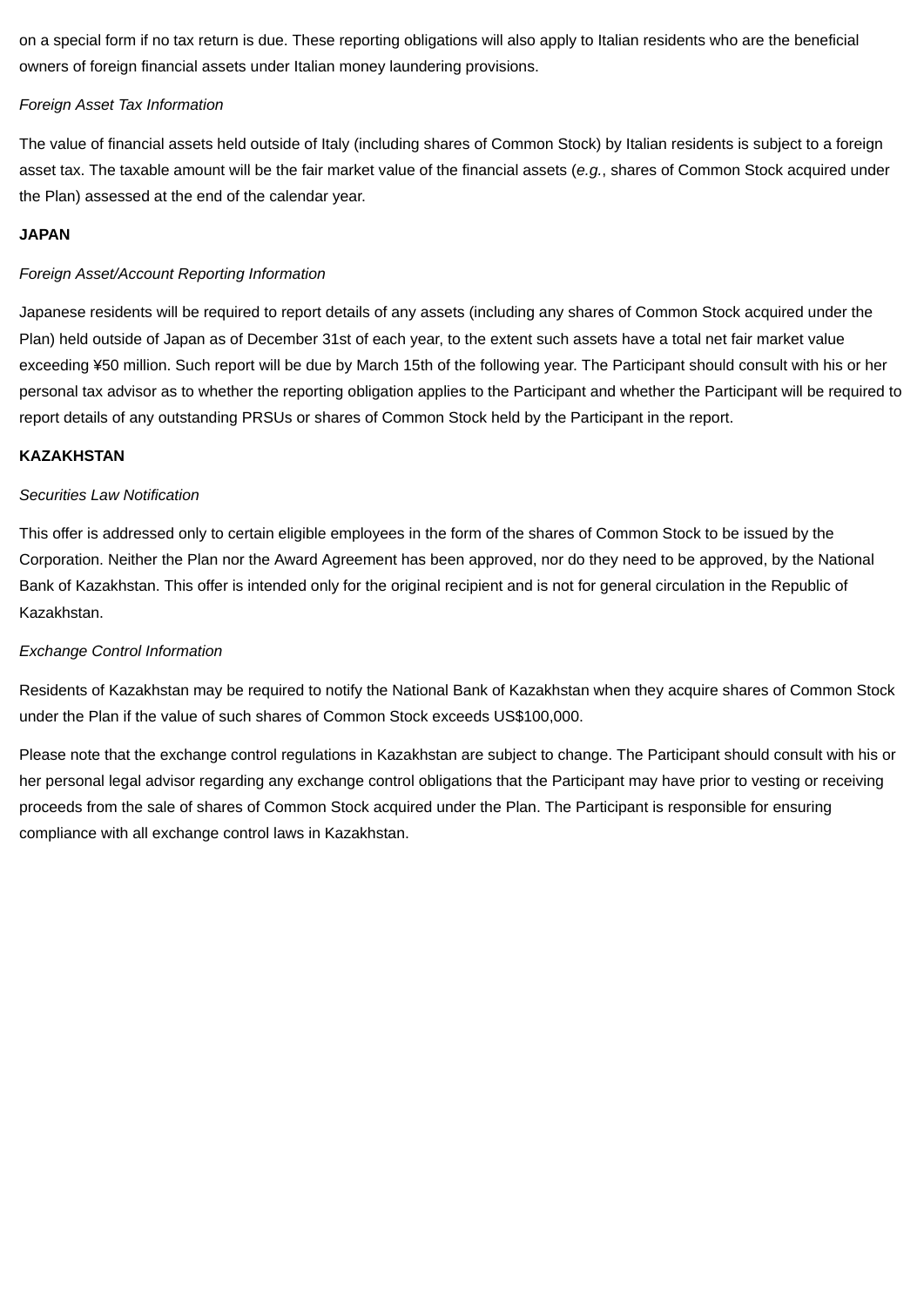### **KENYA**

### *Tax Registration Notification*

Under Tax Procedure Act, 2015, the Participant is required to complete and submit a tax registration application to the Commissioner of Income Tax with 30 days of first vesting of the PRSUs. The registration should be completed through the online portal "I TAX" and is a one-time only registration. The Participant is solely responsible for ensuring compliance with all registration requirements in Kenya.

### **KOREA**

### *Awards Payable in Cash Only*

Notwithstanding anything in the Award Agreement, Awards granted to Participants in Korea do not provide any right for the Participant to receive shares of Common Stock and shall be paid only in cash through local payroll in an amount equal to the value of the shares at vesting less any Tax-Related Items. The Participant agrees to bear any currency fluctuation risk between the time the Awards vest and the time the cash payment is distributed to the Participant. The Corporation reserves the right to settle the Awards in shares of Common Stock to the extent the Corporation determines it is necessary or advisable for legal or administrative reasons.

### **MALAYSIA**

### *Data Privacy Notice*

This provision replaces in its entirety the data privacy section in the Acknowledgment of Conditions section of the Award Agreement:

The Participant hereby explicitly and unambiguously consents to the collection, use and transfer, in electronic or other form, of the Participant's personal data as described in this Award Agreement by and among, as applicable, the Participant's Employer, the Corporation, and its other Affiliates for the exclusive purpose of implementing, administering *and managing the Participant's participation in the Plan.*

*The Participant understands that the Corporation and the Participant's Employer may hold certain personal information* about the Participant, including, but not limited to, the Participant's name, home address and telephone number, date of birth, social insurance number or other identification number, salary, nationality, job title, any shares of Common Stock or directorships held in the Corporation, details of all Awards or any other entitlement to shares awarded, canceled, vested, unvested or outstanding in the Participant's favor ("Data"), for the purpose of implementing, administering and *managing the Plan.*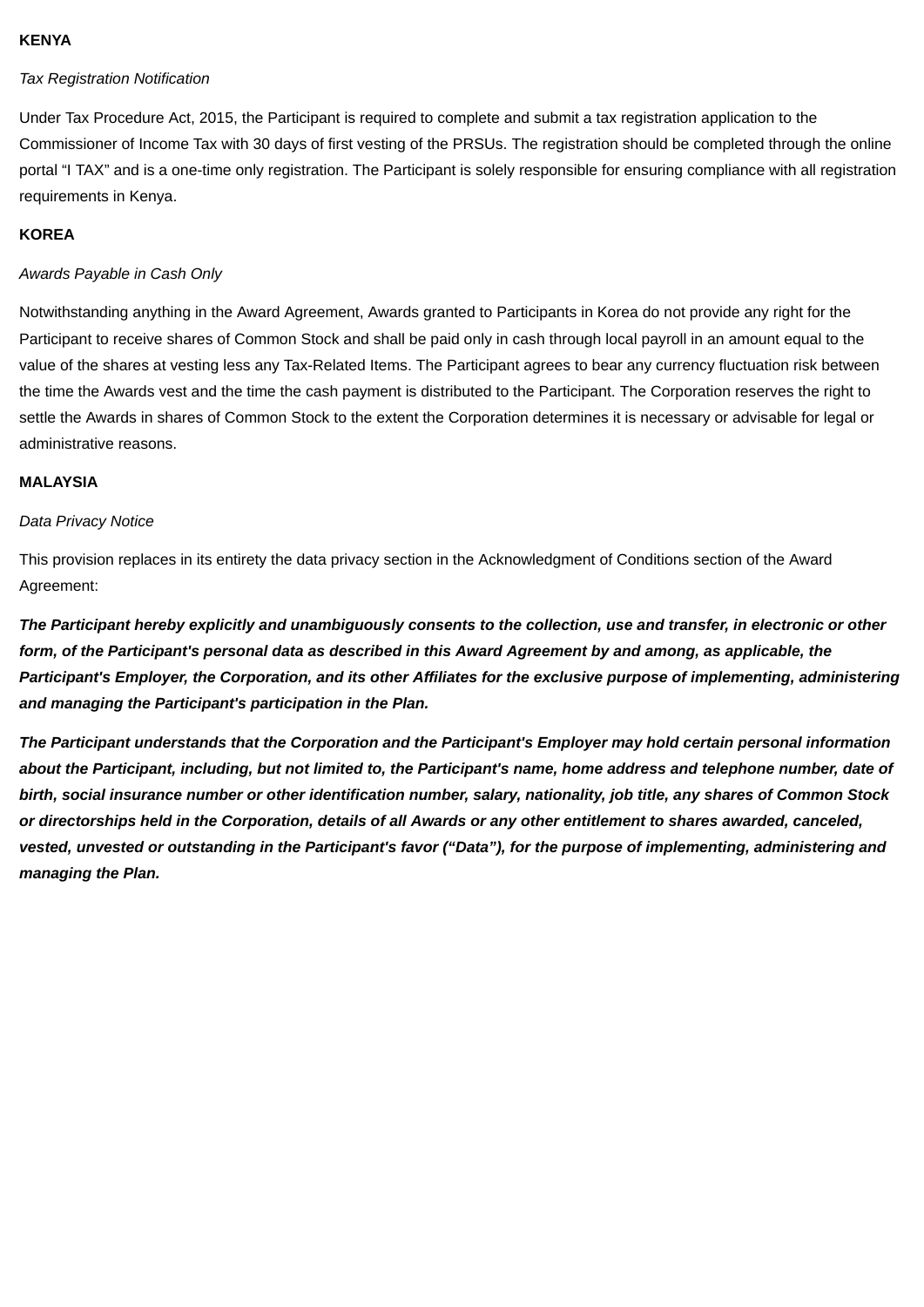The Participant understands that Data will be transferred to Merrill Lynch, or such other stock plan service provider as may be selected by the Corporation in the future, which is assisting the Corporation with the implementation, administration and management of the Plan. The Participant understands that the recipients of the Data may be located in the United States or elsewhere, and that the recipients' country (e.g., the United States) may have different data privacy laws and protections than the Participant's country. The Participant understands that he or she may request a list with the names and addresses of any potential recipients of the Data by contacting his or her local human resources *representative Frieda.Koh@kcc.com at telephone number 603 78068231. The Participant authorizes the Corporation,* Merrill Lynch and any other possible recipients which may assist the Corporation (presently or in the future) with implementing, administering and managing the Plan to receive, possess, use, retain and transfer the Data, in electronic or other form, for the sole purpose of implementing, administering and managing the Participant's participation in the Plan. The Participant understands that Data will be held only as long as is necessary to implement, administer and manage the Participant's participation in the Plan. The Participant understands that he or she may, at any time, view Data, request additional information about the storage and processing of Data, require any necessary amendments to Data or refuse or withdraw the consents herein, in any case without cost, by contacting in writing his or her local human resources representative. Further, the Participant understands that he or she is providing the consents herein on a purely voluntary basis. If the Participant does not consent, or later seeks to revoke his or her consent, the Participant's employment status or service and career with the Employer will not be affected; the only consequence of refusing or withdrawing consent is that the Corporation would not be able to grant the Participant PRSUs or other equity awards or *administer or maintain such awards. Therefore, the Participant understands that refusing or withdrawing consent may* affect the Participant's ability to participate in the Plan. For more information on the consequences of the Participant's refusal to consent or withdrawal of consent, the Participant understands that he or she may contact his or her local *human resources representative.*

#### *Malaysian Translation:*

*Peserta dengan ini secara eksplisit dan tanpa sebarang keraguan mengizinkan pengumpulan, penggunaan dan pemindahan, dalam bentuk elektronik atau lain-lain, data peribadi Peserta seperti yang diterangkan dalam Perjanjian* Penganugerahan dan apa-apa bahan geran opsyen lain oleh dan di antara, seperti mana yang terpakai, Majikan, Syarikat *dan Anak-Anak Syarikat Sekutunya untuk tujuan ekslusif bagi melaksanakan, mentadbir dan menguruskan penyertaan peserta dalam Pelan.*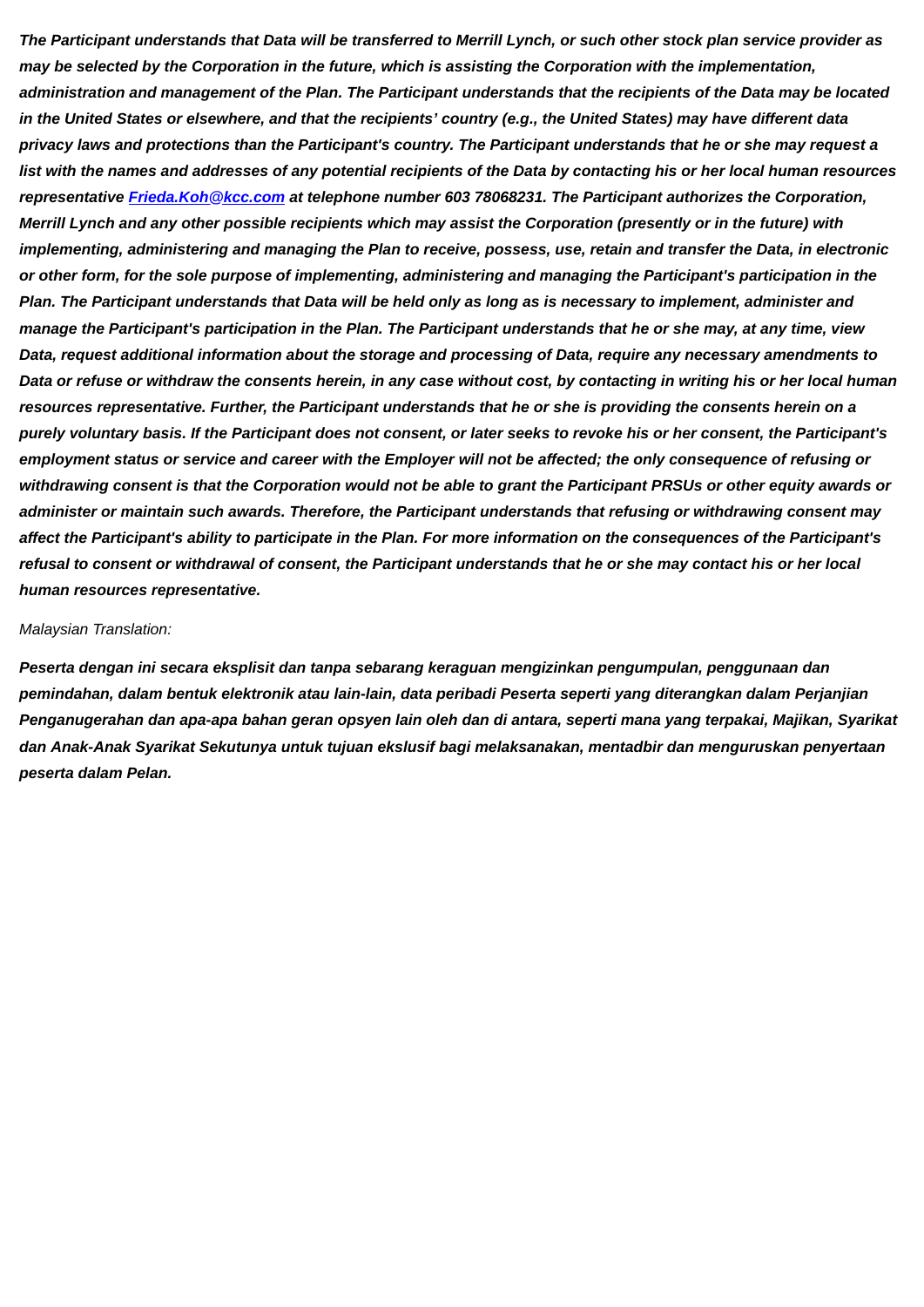*Peserta memahami bahawa Syarikat dan Majikan mungkin memegang maklumat peribadi tertentu tentang Peserta ,* termasuk, tetapi tidak terhad kepada, nama Peserta, alamat rumah dan nombor telefon, tarikh lahir, nombor insurans *sosial atau nombor pengenalan lain, gaji, kewarganegaraan, jawatan, apa-apa syer dalam saham atau jawatan pengarah* yang dipegang di Syarikat, butir-butir semua opsyen atau apa-apa hak lain atas syer dalam saham biasa yang *dianugerahkan, dibatalkan, dilaksanakan, terletak hak, tidak diletak hak ataupun yang belum dijelaskan bagi faedah Peserta ("Data"), untuk tujuan eksklusif bagi melaksanakan, mentadbir dan menguruskan Pelan.*

*Peserta memahami bahawa Data akan dipindahkan kepada Merrill Lynch, atau pembekal perkhidmatan pelan saham yang mungkin ditetapkan oleh Syarikat pada masa depan yang membantu Syarikat dengan pelaksanaan, pentadbiran dan pengurusan Pelan. Peserta memahami bahawa penerim a-penerima Data mungkin berada di Amerika Syarikat atau mana-mana tempat lain dan bahawa negara penerima-penerima (contohnya di Amerika Syarikat) mungkin mempunyai undang-undang privasi data dan perlindungan yang berbeza daripada negara Peserta . Peserta memahami bahawa Peserta boleh meminta satu senarai yang mengandungi nama dan alamat penerima-penerima Data yang berpotensi dengan menghubungi wakil sumber manusia tempatan Peserta Frieda.Koh@kcc.com, T: 603 78068231. Peserta memberi kuasa kepada Syarikat, Merill Lynch dan mana-mana penerima-penerima lain yang mungkin membantu Syarikat (pada masa sekarang atau pada masa depan) dengan melaksanakan, mentadbir dan menguruskan Pelan untuk menerima, memiliki, menggunakan, mengekalkan dan memindahkan Data, dalam bentuk elektronik atau lain-lain, semata-mata dengan tujuan untuk melaksanakan, mentadbir dan menguruskan penyertaan Peserta dalam Pelan. Peserta memahami bahawa Data hanya akan disimpan untuk tempoh yang perlu bagi melaksanakan, mentadbir, dan menguruskan penyertaan Peserta dalam Pelan. Peserta memahami bahawa Peserta boleh, pada bila-bila masa, melihat Data, meminta maklumat tambahan mengenai penyimpanan dan pemprosesan Data, meminta bahawa pindaan-pindaan dilaksanakan ke atas Data atau menolak atau menarik balik persetujuan dalam ini, dalam mana-mana kes, tanpa kos, dengan menghubungi secara bertulis wakil sumber manusia tempatan Peserta . Peserta selanjutnya memahami bahawa Peserta memberi persetujuan ini secara sukarela. Sekiranya Peserta tidak bersetuju, atau kemudian membatalkan persetujuan* Peserta, status pekerjaan atau perkhidmatan dan kerjaya Peserta dengan Majikan tidak akan terjejas; satunya akibat jika *Peserta tidak bersetuju atau menarik balik persetujuan Peserta adalah bahawa Syarikat tidak akan dapat menganugerahkan kepada PRSUs atau anugerah ekuiti lain atau mentadbir atau mengekalkan anugerah tersebut. Oleh itu, Peserta memahami bahawa keengganan atau penarikan balik persetujuan Peserta boleh menjejaskan keupayaan Peserta untuk mengambil bahagian dalam Pelan. Untuk maklumat lanjut mengenai akibat keengganan*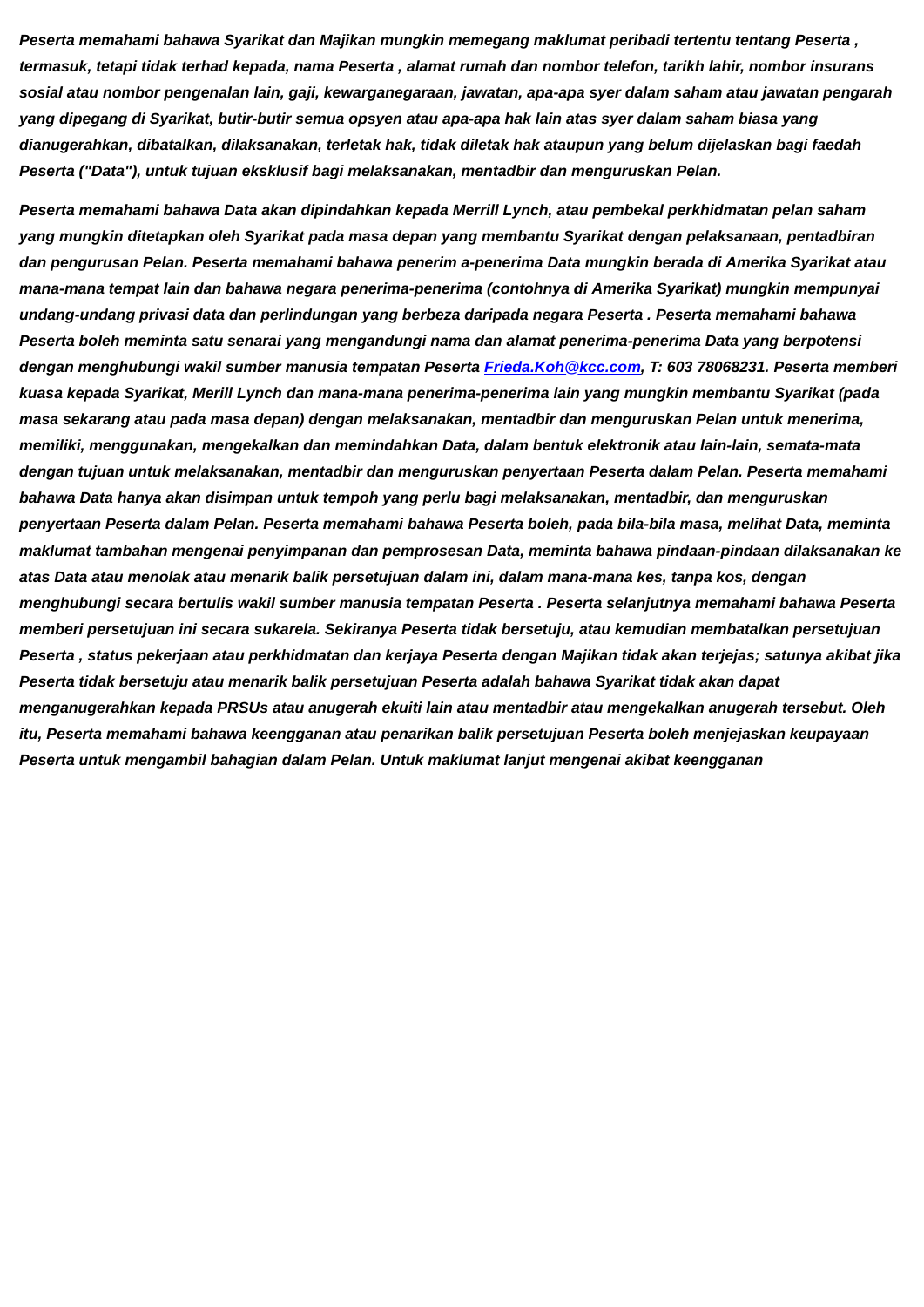# *Peserta untuk memberikan keizinan atau penarikan balik keizinan, Peserta boleh menghubungi wakil sumber manusia tempatan .*

### *Director Notification Obligation*

If the Participant is a director of the Corporation's Malaysian Affiliate, the Participant is subject to certain notification requirements under the Malaysian Companies Act. Among these requirements is an obligation to notify the Malaysian Affiliate in writing when the Participant receives or disposes of an interest (*e.g.*, an Award or shares) in the Corporation or any related company. Such notifications must be made within 14 days of receiving or disposing of any interest in the Corporation or any related company.

### **MEXICO**

### *Modification*

By accepting the Award, the Participant understands and agrees that any modification of the Plan or the Award Agreement or its termination shall not constitute a change or impairment of the terms and conditions of employment.

# *Acknowledgment of the Grant*

In accepting the Award, the Participant acknowledges that the Participant has received a copy of the Plan and the Award Agreement, including this Appendix A, has reviewed the Plan and the Award Agreement, including this Appendix A, in their entirety and fully understands and accepts all provisions of the Plan and the Award Agreement, including this Appendix A. The Participant further acknowledges that the Participant has read and specifically and expressly approves the Acknowledgment of Conditions section of the Award Agreement, in which the following is clearly described and established:

- (1) The Participant's participation in the Plan does not constitute an acquired right.
- (2) The Plan and the Participant's participation in the Plan are offered by the Corporation on a wholly discretionary basis.
- (3) The Participant's participation in the Plan is voluntary.
- (4) Neither the Corporation nor any Affiliates are responsible for any decrease in the value of the Award granted and/or shares of Common Stock issued under the Plan.

### *Labor Acknowledgment and Policy Statement*

In accepting the grant of this Award, the Participant expressly recognizes that Kimberly-Clark Corporation, with registered offices at 351 Phelps Drive, Irving, Texas 75038, U.S.A., is solely responsible for the administration of the Plan and that the Participant's participation in the Plan and acquisition of shares of Common Stock do not constitute an employment relationship between the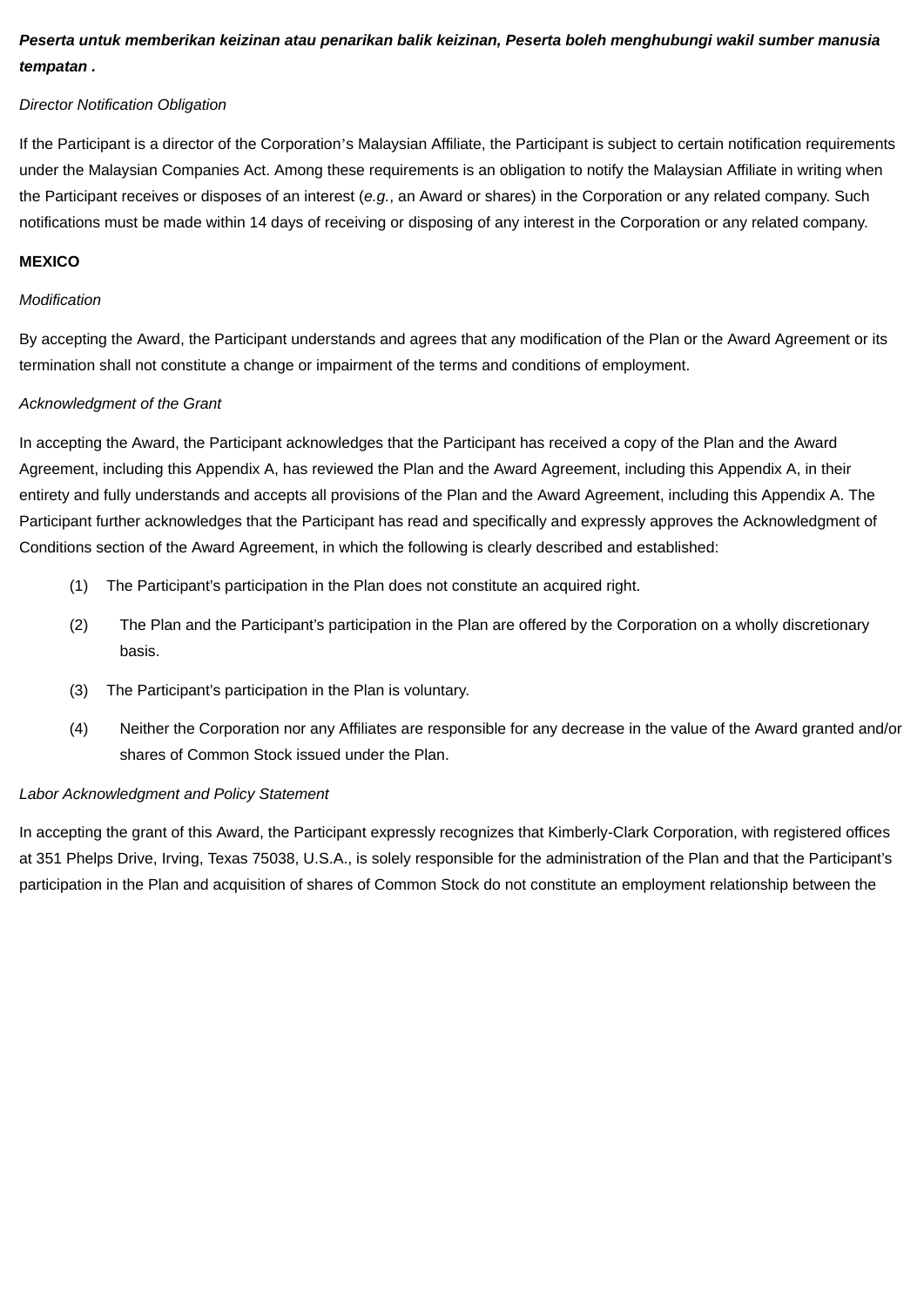Participant and the Corporation since the Participant is participating in the Plan on a wholly commercial basis and his or her sole Employer is Kimberly-Clark de Mexico, S.A. de C.V. ("KCC-Mexico"). Based on the foregoing, the Participant expressly recognizes that the Plan and the benefits that he or she may derive from participating in the Plan do not establish any rights between the Participant and the Employer, KCC-Mexico and do not form part of the employment conditions and/or benefits provided by KCC-Mexico, and any modification of the Plan or its termination shall not constitute a change or impairment of the terms and conditions of the Participant's employment.

The Participant further understands that his or her participation in the Plan is as a result of a unilateral and discretionary decision of the Corporation; therefore, Kimberly-Clark Corporation reserves the absolute right to amend and/or discontinue the Participant's participation at any time without any liability to the Participant.

Finally, the Participant hereby declares that he or she does not reserve to him- or herself any action or right to bring any claim against Kimberly-Clark Corporation for any compensation or damages regarding any provision of the Plan or the benefits derived under the Plan, and the Participant therefore grants a full and broad release to the Corporation, its Affiliates, branches, representation offices, its shareholders, officers, agents, or legal representatives with respect to any claim that may arise.

### *Spanish Translation*

#### *Modificación*

Al aceptar el Premio, el Participante entiende y acuerda que cualquier modificación al Plan o al Acuerdo o su terminación, no *cambiará o disminuirá los términos y condiciones de empleo.*

### *Reconocimiento del Otorgamiento*

Al aceptar el Premio, el Participante está de acuerdo en haber recibido una copia del Plan, del Acuerdo incluyendo el presente Anexo "A" y ha revisado el Plan y el Acuerdo, incluyendo este Anexo "A" en su totalidad y comprende y acepta todas las disposiciones previstas en el Plan, en el Acuerdo, incluyendo el presente Anexo "A". Asimismo, el Participante reconoce que ha leído y manifiesta su específica y expresa conformidad con los términos y condiciones establecidos del Acuerdo, en el cual *claramente se describe y establece lo siguiente:*

- *(1) La participación del Participante en el Plan no constituye un derecho adquirido.*
- (2) El Plan y la participación del Participante en el Plan se ofrecen por la Compañía de forma completamente *discrecional.*
- *(3) La participación del Participante en el Plan es voluntaria.*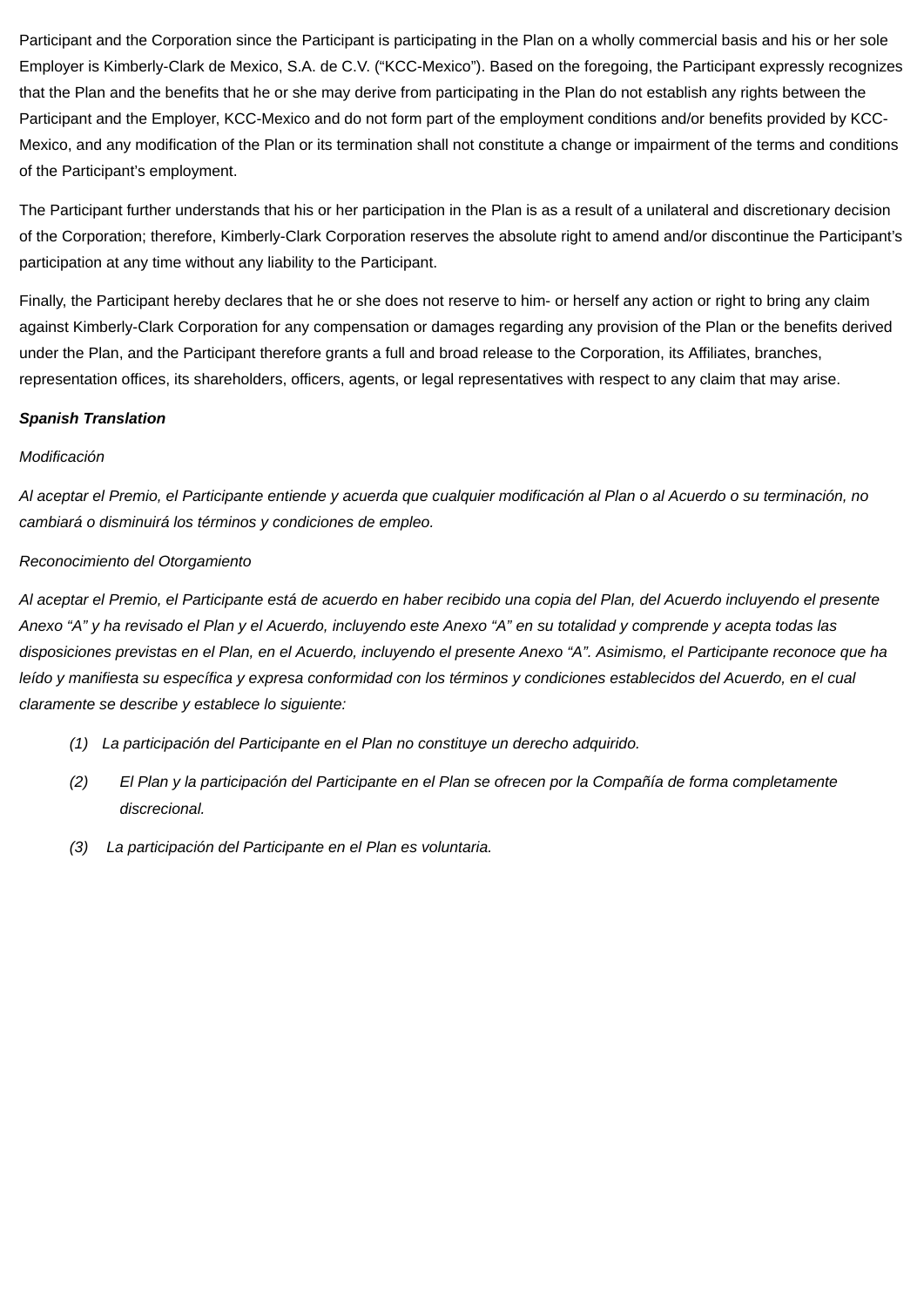(4) Ni la Compañía ni sus Afiliadas son responsables por la reducción del valor del Premio y/o Acciones Ordinarias *emitidas bajo el Plan.*

### *Reconocimiento de la Legislación Laboral y Declaración de la Política*

Al aceptar el otorgamiento de este Premio, el Participante expresamente reconoce que Kimberly-Clark Corporation con oficinas registradas en 351 Phelps Drive, Irving, Texas 75038, U.S.A., es la única responsable por la administración del Plan y que la participación del Participante en el Plan y en su caso la adquisición de las Opciones de Compra de Acciones o Acciones no constituyen ni podrán interpretarse como una relación de trabajo entre el Participante y Kimberly-Clark Corporation, ya que el Participante participa en el Plan en un marco totalmente comercial y su único Patrón lo es Kimberly-Clark de Mexico, S.A. de C.V., con domicilio en Kimberly-Clark de Mexico, S.A. de C.V. Mexico. Derivado de lo anterior, el Participante expresamente reconoce que el Plan y los beneficios que pudieran derivar de la participación en el Plan no establecen derecho alguno entre el Participante y el Patrón, Kimberly-Clark de Mexico, S.A. de C.V. y no forma parte de las condiciones de trabajo y/o las prestaciones otorgadas por Kimberly-Clark de Mexico, S.A. de C.V. y que cualquier modificación al Plan o su terminación no constituye un cambio o impedimento de los términos y condiciones de la relación de trabajo del Participante.

Asimismo, el Participante reconoce que su participación en el Plan es resultado de una decisión unilateral y discrecional de Kimberly-Clark Corporation por lo tanto, Kimberly-Clark Corporation se reserva el absoluto derecho de modificar y/o terminar la *participación del Participante en cualquier momento y sin responsabilidad alguna frente el Participante.*

Finalmente, el Participante por este medio declara que no se reserva derecho o acción alguna que ejercitar en contra de Kimberly-Clark Corporation por cualquier compensación o daño en relación con las disposiciones del Plan o de los beneficios derivados del Plan y por lo tanto, el Participante otorga el más amplio finiguito que en derecho proceda a Kimberly-Clark *Corporation , sus afiliadas, subsidiarias, oficinas de representación, sus accionistas, funcionarios, agentes o representantes legales en relación con cualquier demanda que pudiera surgir.*

#### **MOROCCO**

#### *Awards Payable in Cash Only*

Notwithstanding anything in the Award Agreement, Awards granted to Participants in Morocco do not provide any right for the Participant to receive shares of Common Stock and shall be paid only in cash through local payroll in an amount equal to the value of the shares at vesting less any Tax-Related Items. The Participant agrees to bear any currency fluctuation risk between the time the Awards vest and the time the cash payment is distributed to the Participant. The Corporation reserves the right to settle the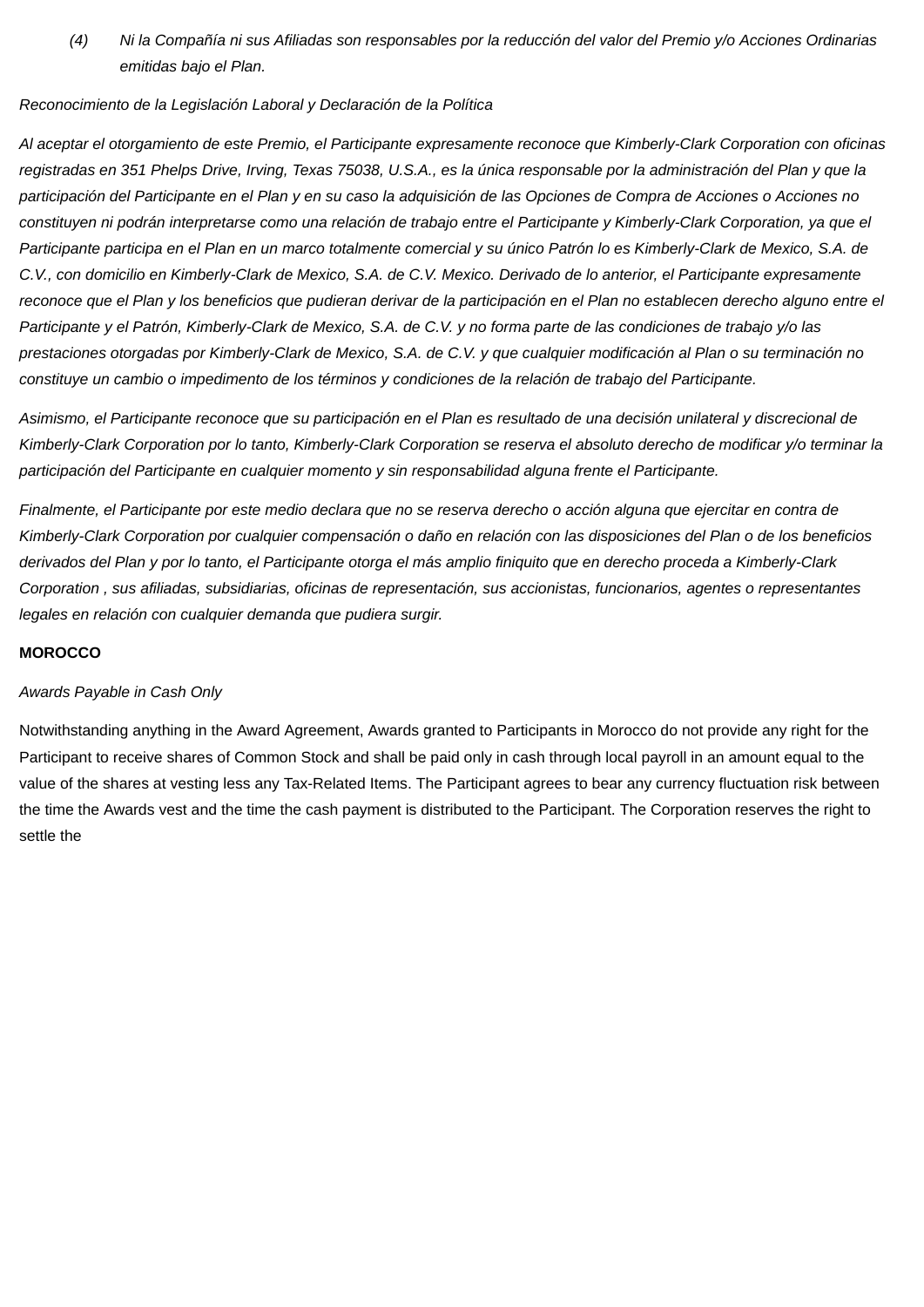Awards in shares of Common Stock to the extent the Corporation determines it is necessary or advisable for legal or administrative reasons.

#### **NETHERLANDS**

There are no country-specific provisions.

### **NEW ZEALAND**

#### *Securities Law Information*

The Participant is being offered PRSUs which, if vested, will entitle the Participant to acquire shares of Common Stock in accordance with the terms of the Award Agreement and the Plan. The shares of Common Stock, if issued, will give the Participant a stake in the ownership of the Corporation. The Participant may receive a return if dividends are paid.

If the Corporation runs into financial difficulties and is wound up, the Participant will be paid only after all creditors and holders of preference shares (if any) have been paid. The Participant may lose some or all of the Participant's investment, if any.

New Zealand law normally requires people who offer financial products to give information to investors before they invest. This information is designed to help investors to make an informed decision. The usual rules do not apply to this offer because it is made under an employee share scheme. As a result, the Participant may not be given all the information usually required. The Participant will also have fewer other legal protections for this investment. The Participant is advised to ask questions, read all documents carefully, and seek independent financial advice before committing.

The shares of Common Stock are quoted on the New York Stock Exchange ("NYSE"). This means that if the Participant acquires shares of Common Stock under the Plan, the Participant may be able to sell the shares of Common Stock on the NYSE if there are interested buyers. The Participant may get less than the Participant invested. The price will depend on the demand for the shares of Common Stock.

For information on risk factors impacting the Corporation's business that may affect the value of the shares pf Common Stock, the Participant should refer to the risk factors discussion on the Corporation's Annual Report on Form 10-K and Quarterly Reports on Form 10-Q, which are filed with the U.S. Securities and Exchange Commission and are available online at www.sec.gov, as well as on the Corporation's "Investor Relations" website at http://investor.kimberly-clark.com/index.cfm.

### **NICARAGUA**

There are no country-specific provisions.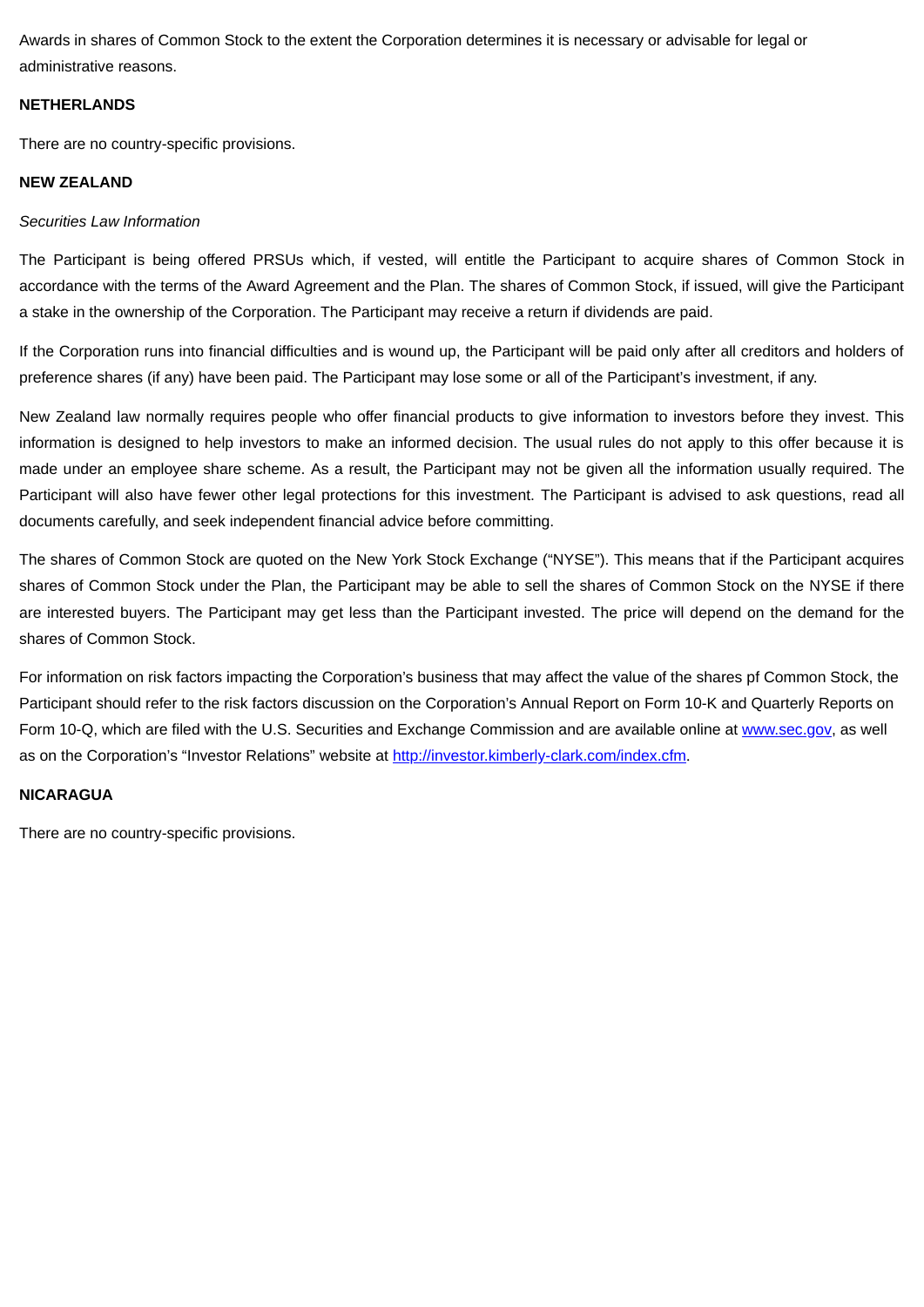### **NIGERIA**

There are no country-specific provisions.

### **PANAMA**

### *Securities Law Information*

Neither this Award nor any shares of Common Stock that the Participant may acquire at vesting of this Award constitute a public offering of securities, as they are available only to eligible employees of the Corporation and its Affiliates.

### **PARAGUAY**

There are no country-specific provisions.

## **PERU**

### *Securities Law Information*

The offer of this Award is considered a private offering in Peru; therefore, it is not subject to registration in Peru. For more information concerning the offer, please refer to the Plan, the Award Agreement and any other materials or documentation made available by the Corporation. For more information regarding the Corporation, please refer to the Corporation's Annual Report on Form 10-K and Quarterly Reports on Form 10-Q, which are filed with the U.S. Securities and Exchange Commission and are available at www.sec.gov, as well as the Corporation's "Investor Relations" website at: http://investor.kimberly-clark.com/

### *Labor Law Acknowledgment*

By accepting the Award, the Participant acknowledges that the PRSUs are being granted *ex gratia* with the purpose of rewarding the Participant.

### **PHILIPPINES**

### *Awards Payable in Cash Only*

Notwithstanding anything in the Award Agreement, Awards granted to Participants in the Philippines do not provide any right for the Participant to receive shares of Common Stock and shall be paid only in cash in an amount equal to the value of the shares of Common Stock at vesting less any Tax-Related Items. The Participant agrees to bear any currency fluctuation risk between the time the Awards vest and the time the cash payment is distributed to the Participant. The Corporation reserves the right to settle the Awards in shares of Common Stock to the extent the Corporation determines it is necessary or advisable for legal or administrative reasons.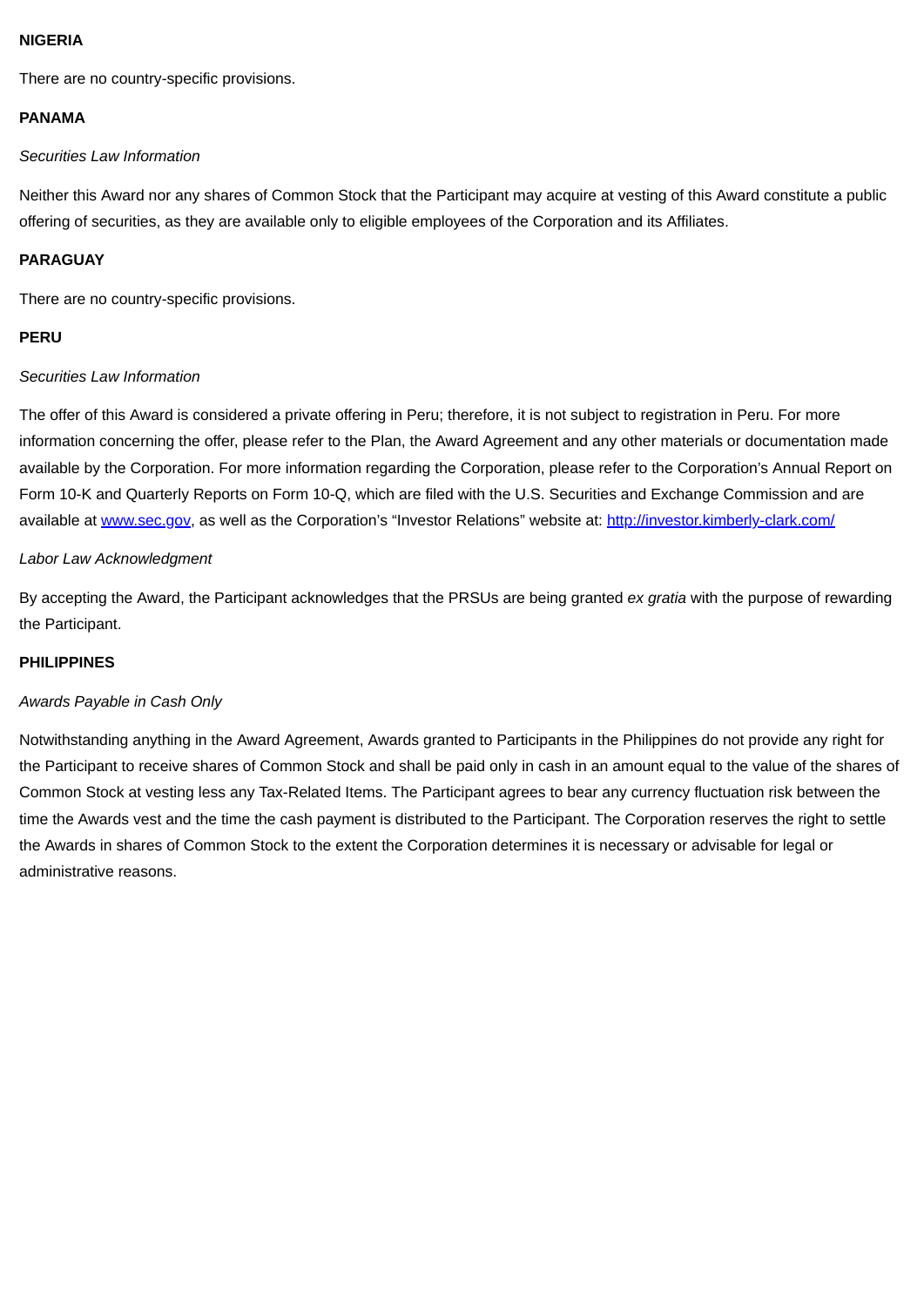### *Fringe Benefit Tax Obligation*

By accepting the Award, the Participant consents and agrees to assume any and all liability for fringe benefit tax that may be payable by the Corporation and/or the Employer (as determined by the Corporation or the Employer in their discretion) in connection with the Award and any awards previously granted by the Corporation. Further, by accepting the Award, the Participant agrees that the Corporation and/or the Employer may collect the fringe benefit tax from the Participant by any of the means set forth in the Acknowledgment of Conditions section of the Award Agreement, or any other reasonable method established by the Corporation. The Participant agrees to execute other consents or elections to accomplish the foregoing, promptly upon request by the Corporation or the Employer.

### **POLAND**

#### *Foreign Asset/Account Reporting Information*

Polish residents holding foreign securities (e.g., shares of Common Stock) and/or maintaining accounts abroad must report information to the National Bank of Poland on transactions and

balances of the securities and cash deposited in such accounts if the value of such securities

and cash (when combined with all other assets possessed abroad) exceeds PLN 7 million. If

required, the reports must be filed on a quarterly basis on special forms that are available on

the website of the National Bank of Poland. Polish residents should consult with their

personal tax advisor to determine their personal reporting obligations.

#### *Exchange Control Information*

If a Polish resident transfers funds in excess of €15,000 into Poland, the funds must be transferred via a Polish bank account or financial institution. Polish residents are required to retain the documents connected with a foreign exchange transaction for a period of five years, as measured from the end of the tax year in which such transaction occurred.

#### **PORTUGAL**

#### *Language Consent*

The Participant hereby declares that the Participant has full knowledge of the English language and has read, understood and fully accepted and agreed with the terms and conditions established in the Plan and Award Agreement.

*Por meio do presente, eu declaro expressamente que tem pleno conhecimento da língua*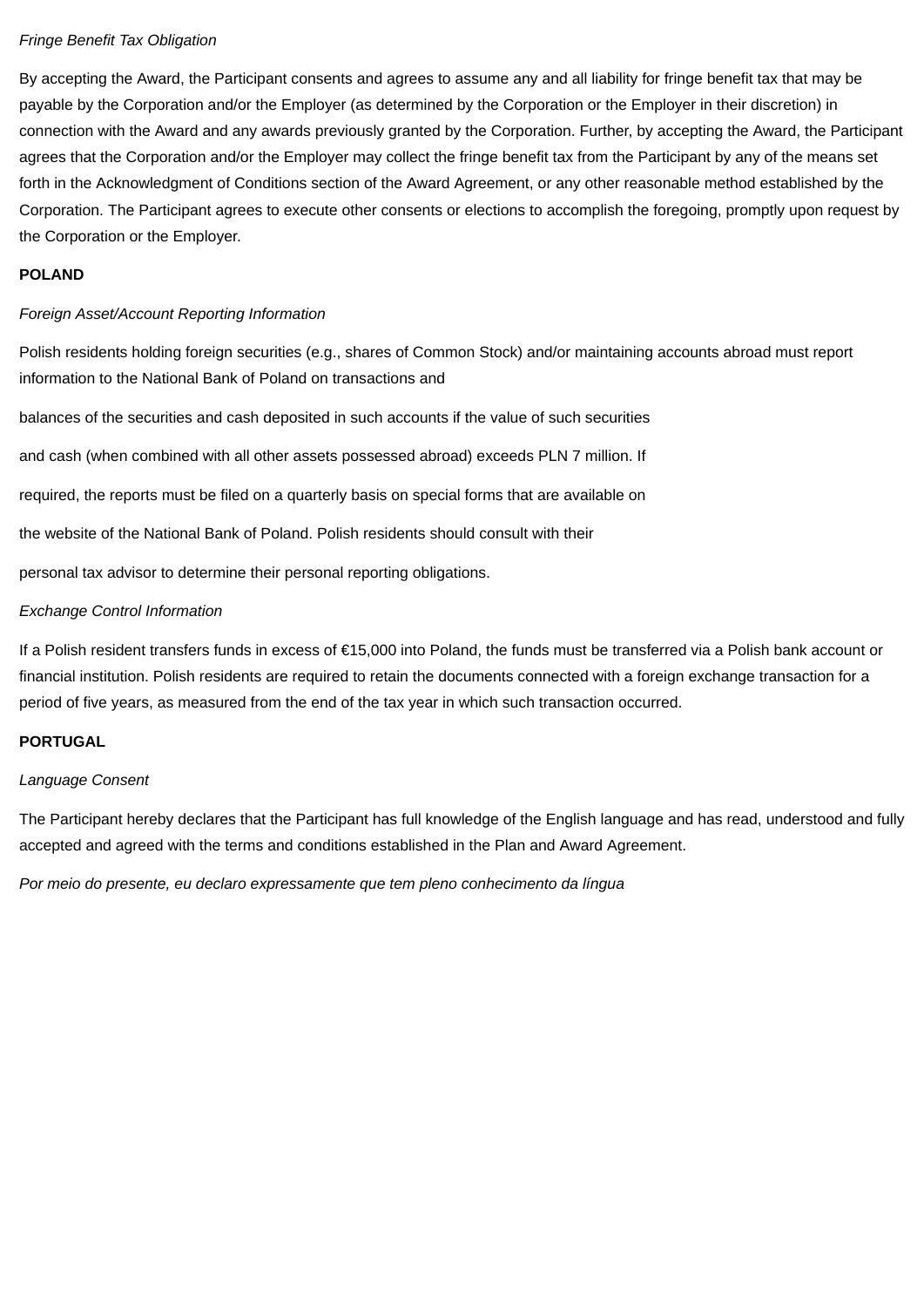*inglesa e que li, compreendi e livremente aceitei e concordei com os termos e condições estabelecidas no Plano e no Acordo.*

### *Exchange Control Information*

If the Participant receives shares of Common Stock, the acquisition of shares of Common Stock should be reported to the *Banco de Portugal* for statistical purposes. If the shares of Common Stock are deposited with a commercial bank or financial intermediary in Portugal, such bank or financial intermediary will submit the report on the Participant's behalf. If the shares of Common Stock are not deposited with a commercial bank or financial intermediary in Portugal, the Participant is responsible for submitting the report to the *Banco de Portugal*.

### **PUERTO RICO**

There are no country-specific provisions.

### **RUSSIA**

### *Securities Law Information*

This Award Agreement, the Plan and all other materials the Participant may receive regarding participation in the Plan do not constitute advertising or an offering of securities in Russia. Absent any requirement under local law, the issuance of shares of Common Stock under the Plan has not and will not be registered in Russia and hence the shares described in any Plan-related documents may not be offered or placed in public circulation in Russia. In no event will shares of Common Stock issued to the Participant under the Plan be delivered to the Participant in Russia.

Please note that, under the Russian law, the Participant is not permitted to sell the Corporation's shares directly to other Russian individuals and the Participant is not permitted to bring share certificates into Russia.

### *Exchange Control Information*

The Participant should contact his or her personal advisor regarding the obligations resulting from participation in the Plan as significant penalties may apply in the case of non-compliance with exchange control requirements and because such exchange control requirements may change.

### *Foreign Asset/Account Reporting Information*

Russian residents will be required to notify the Russian tax authorities within one month of opening or closing a foreign bank account or of changing any account details. Russian residents are also required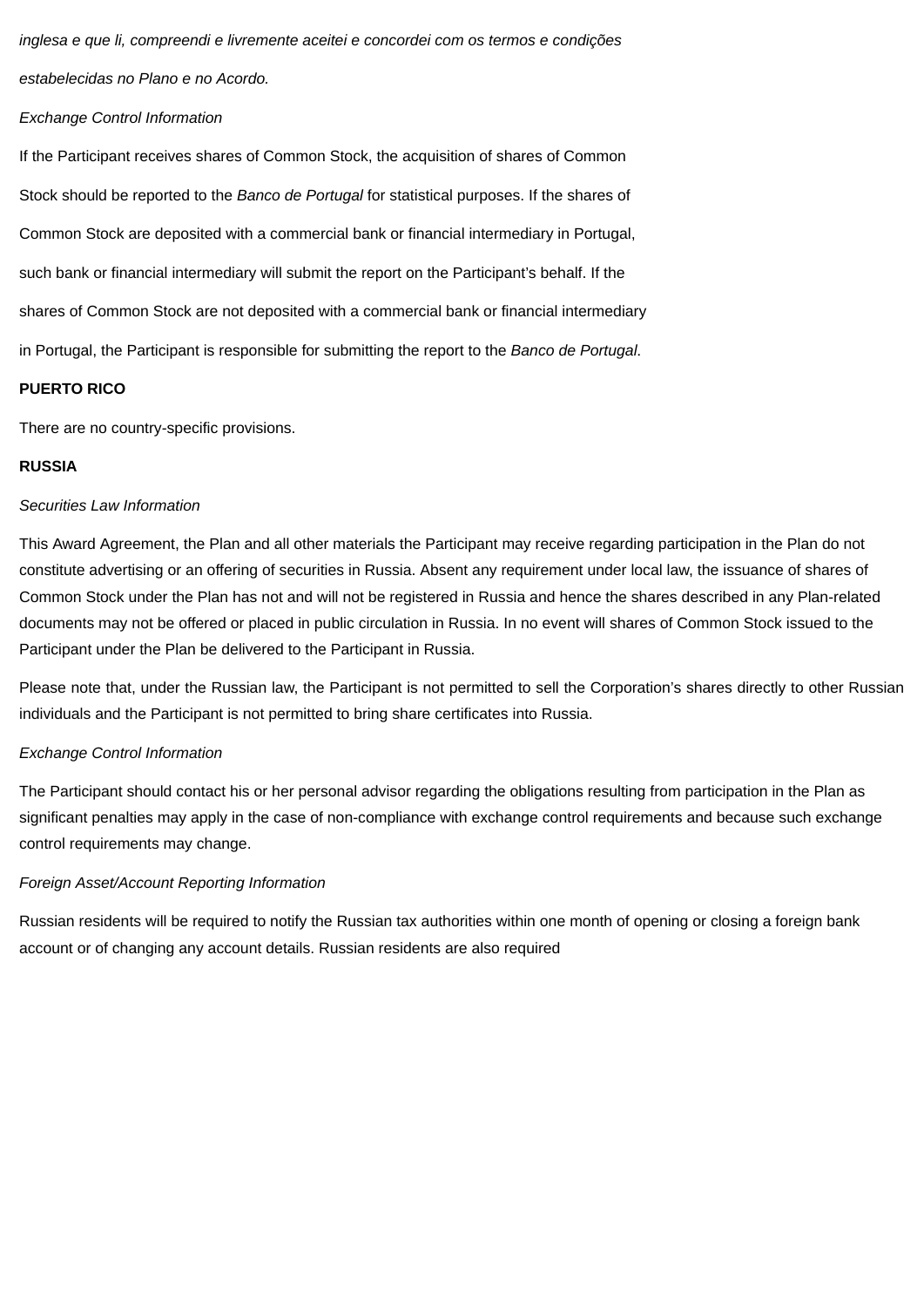to file with the Russian tax authorities reports of the transactions in their foreign bank accounts. The Participant should consult with his or her personal tax advisor for additional information about these reporting obligations.

### *Data Privacy Notice*

This provision supplements the Data Privacy section in the Acknowledgment and Conditions section of the Award Agreement:

The Participant understands and agrees that he or she must complete and return a Consent to Processing of Personal Data (the "Consent") form to the Corporation if requested. Further, the Participant understands and agrees that if the Participant does not complete and return a Consent form to the Corporation if requested, the Corporation will not be able to grant PRSUs to the Participant or other awards or administer or maintain such awards. Therefore, the Participant understands that refusing to complete a Consent form or withdrawing his or her consent may affect the Participant's *ability to participate in the Plan.*

### *Anti-Corruption Information*

Anti-corruption laws prohibit certain public servants, their spouses and their dependent children from owning any foreign source financial instruments (e.g., shares of foreign companies such as the Corporation). Accordingly, the Participant should inform the Corporation if he or she is covered by these laws because the Participant should not hold shares of common stock acquired under the Plan.

### *Labor Law Information*

If the Participant continues to hold shares of Common Stock acquired at vesting of the PRSUs after an involuntary termination of employment, he or she may not be eligible to receive unemployment benefits in Russia.

### **SINGAPORE**

#### *Sale Restriction*

The Participant agrees that any shares of Common Stock acquired pursuant to the PRSUs will not be offered for sale in Singapore prior to the six-month anniversary of the Grant Date, unless such sale or offer is made pursuant to the exemptions under Part XIII Division (1) Subdivision (4) (other than section 280) of the Securities and Futures Act (Chapter 289, 2006 Ed.) ("SFA").

#### *Securities Law Information*

The grant of the PRSUs is being made pursuant to the "Qualifying Person" exemption" under section 273(1)(f) of the SFA under which it is exempt from the prospectus and registration requirements and is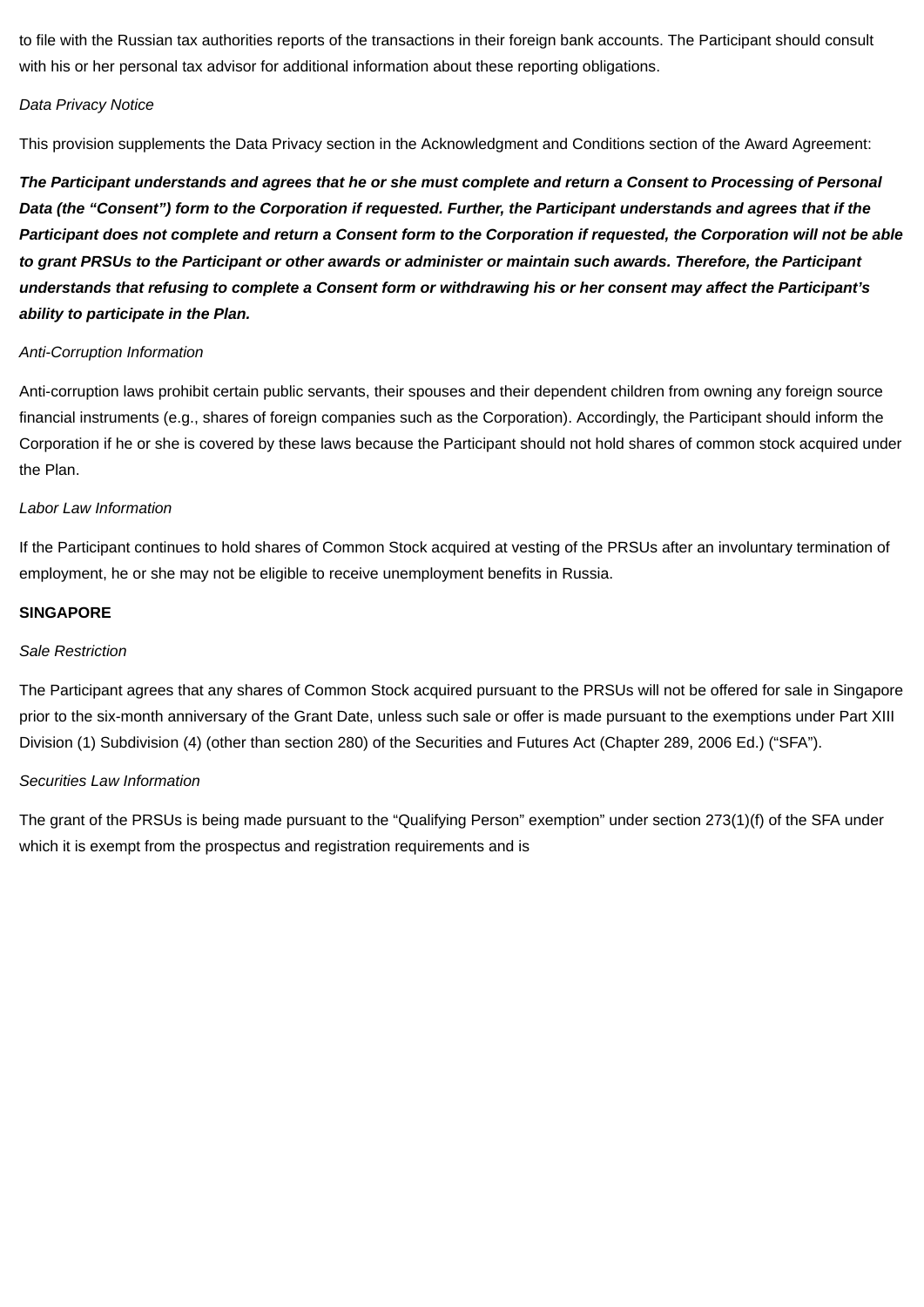not made with a view to the underlying shares of Common Stock being subsequently offered for sale to any other party. The Plan has not been and will not be lodged or registered as a prospectus with the Monetary Authority of Singapore.

### *Chief Executive Officer and Director Notification Obligation*

If the Participant is the Chief Executive Officer ("CEO") or a director, associate director or shadow director of the Corporation's Singapore Affiliate, the Participant is subject to certain notification requirements under the Singapore Companies Act. Among these requirements is an obligation to notify the Corporation's Singapore Affiliate in writing when the Participant receives an interest (*e.g.*, an Award or shares) in the Corporation or any Affiliate. In addition, the Participant must notify the Corporation's Singapore Affiliate when he or she sells shares of the Corporation or of any Affiliate (including when the Participant sells shares issued upon vesting and settlement of the Award). These notifications must be made within two business days of (i) acquiring or disposing of any interest in the Corporation or any Affiliate, or (ii) any change in a previously-disclosed interest (*e.g.*, upon vesting of the Award or when shares of Common Stock acquired under the Plan are subsequently sold). In addition, a notification of the Participant's interests in the Corporation or any Affiliate must be made within two business days of becoming the CEO or a director, associate director or shadow director.

### **SLOVAK REPUBLIC**

### *Foreign Asset/Account Reporting Information*

If the Participant permanently resides in the Slovak Republic and, apart from being employed, carries on business activities as an independent entrepreneur (in Slovakian, *podnikatel*), the Participant will be obligated to report his or her foreign assets (including any foreign securities) to the National Bank of Slovakia (provided that the value of the foreign assets exceeds an amount of €2,000,000). These reports must be submitted on a monthly basis by the 15<sup>th</sup> day of the respective calendar month, as well as on a quarterly basis by the 15 $^{\rm th}$  day of the calendar month following the respective calendar quarter, using notification form DEV (NBS) 1-12, which may be found at the National Bank of Slovakia's website at www.nbs.sk.

#### **SLOVENIA**

There are no country specific provisions.

#### **SOUTH AFRICA**

#### *Tax Acknowledgment*

By accepting the Award, the Participant agrees to notify the Employer of the amount of any gain realized upon vesting of the Award. If the Participant fails to advise the Employer of the gain realized upon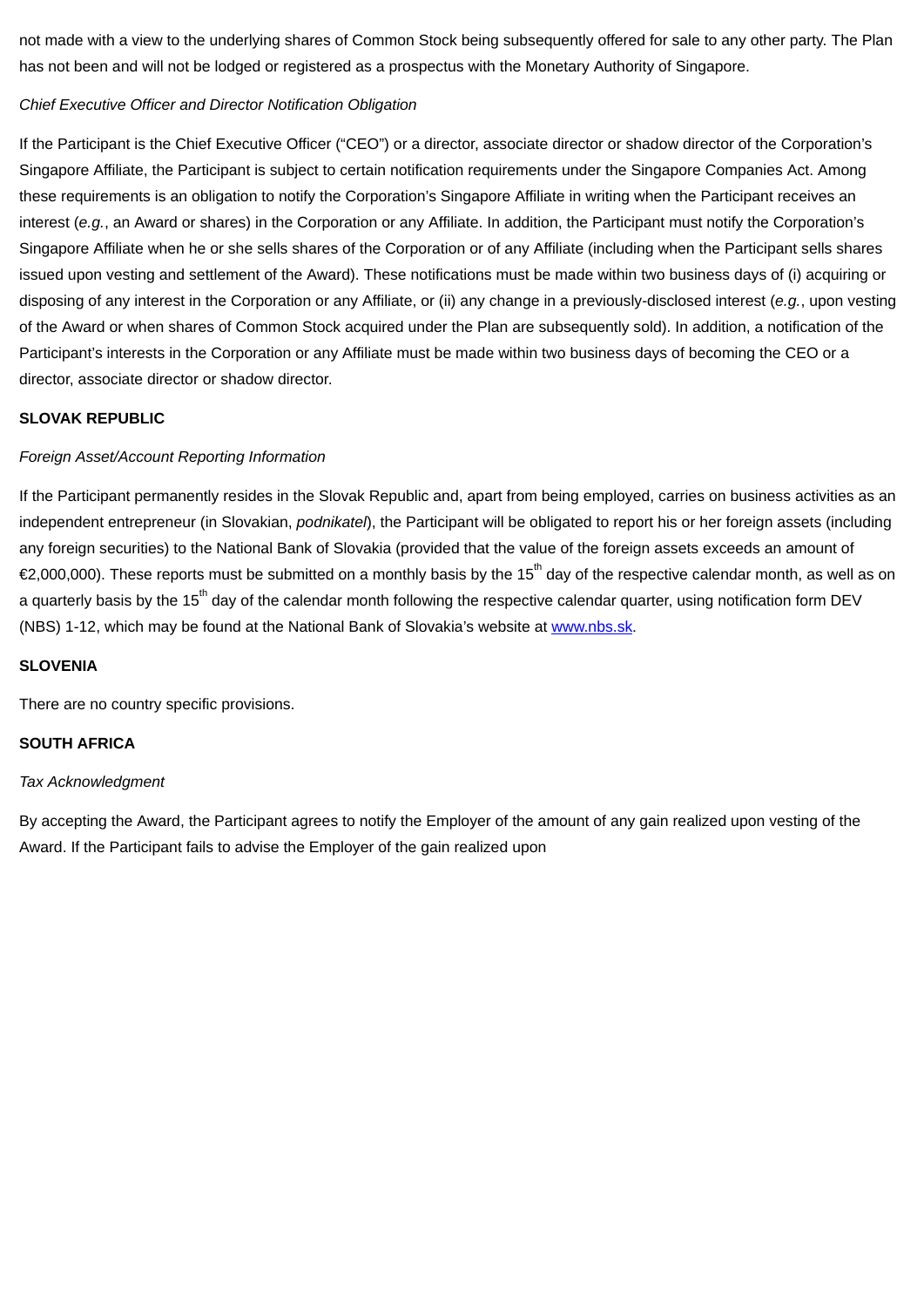vesting, the Participant may be liable for a fine. The Participant will be responsible for paying any difference between the actual tax liability and the amount withheld.

## *Exchange Control Information*

To participate in the Plan, the Participant must comply with exchange control regulations and rulings (the "Exchange Control Regulations") in South Africa.

Because the Exchange Control Regulations change frequently and without notice, the Participant understands that he or she should consult a legal advisor prior to the acquisition or sale of shares under the Plan to ensure compliance with current regulations. The Participant understands that it is his or her responsibility to comply with South African exchange control laws, and neither the Corporation nor the Employer will be liable for any fines or penalties resulting from failure to comply with applicable laws.

### *Securities Law Information*

In compliance with South African securities law, the Participant acknowledges that the documents listed below are available for review at the addresses listed below:

- a) The Corporation's most recent annual financial statements: http://investor.kimberly-clark.com/sec.cfm? DocType=Annual&Year=
- b) The Corporation's most recent Plan prospectus may be accessed online through Merrill Lynch, or such other stock plan service provider as may be selected by the Corporation in the future, at www.mybenefits.ml.com in the Document Library.

A copy of the above documents will be sent free of charge upon written request to Stock Plan Administrator, P.O. Box 619100, Dallas, Texas 75261-9100. In addition, the Participant should contact his or her tax advisor for specific information concerning his or her personal tax situation with regard to Plan participation.

### **SPAIN**

### *Securities Law Information*

No "offer of securities to the public," as defined under Spanish law, has taken place or will take place in the Spanish territory in connection with the grant of this Award. The Award Agreement (including this Appendix A) has not been, nor will it be, registered with the *Comisión Nacional del Mercado de Valores*, and does not constitute a public offering prospectus.

### *Labor Law Acknowledgment*

By accepting the Award, the Participant acknowledges that he or she understands and agrees to participation in the Plan and that he or she has received a copy of the Plan.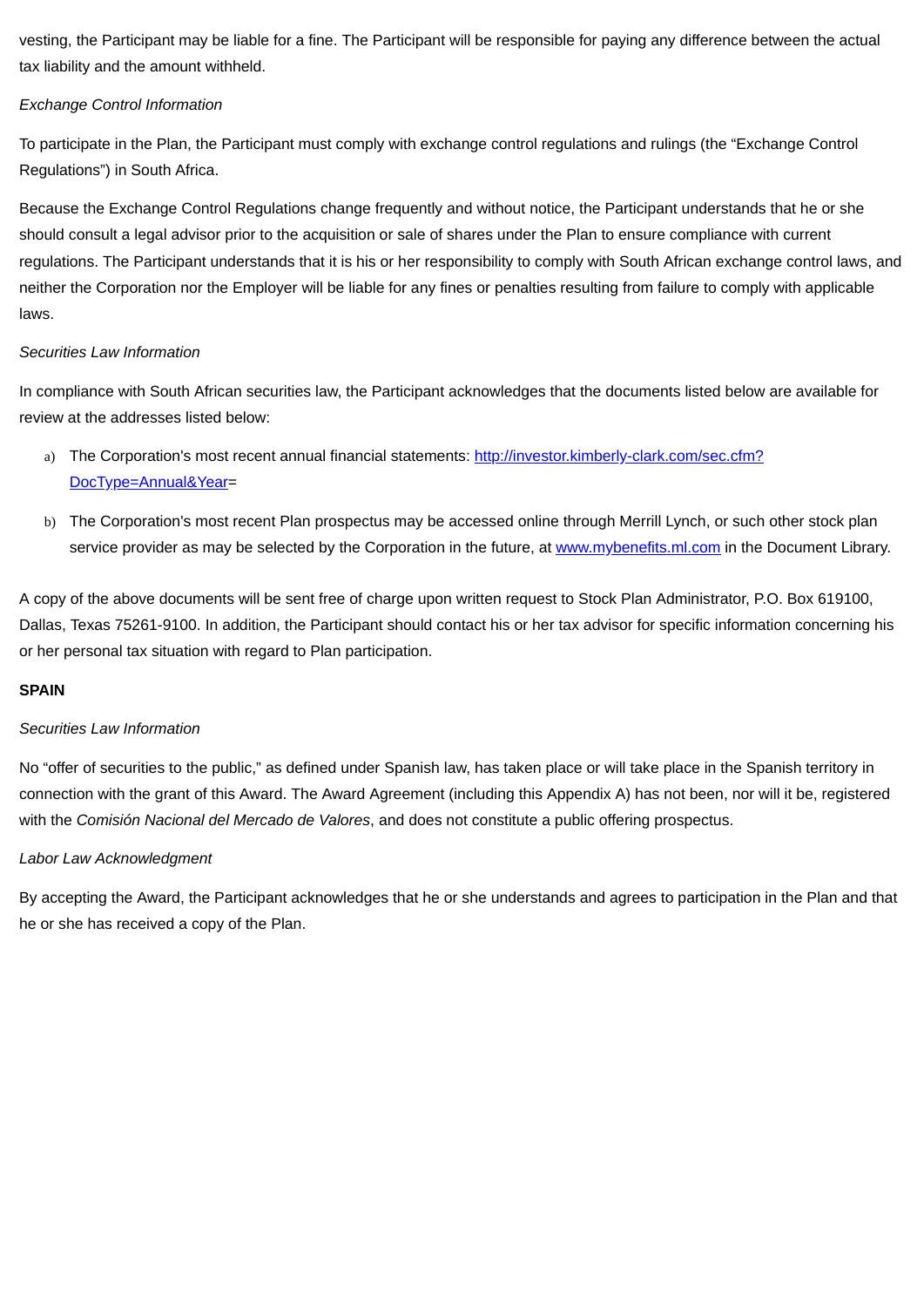The Participant understands that the Corporation has unilaterally, gratuitously and discretionally decided to grant Awards under the Plan to individuals who may be employees of the Corporation or its Affiliates throughout the world. The decision is a limited decision that is entered into upon the express assumption and condition that any grant will not economically or otherwise bind the Corporation or any of its Affiliates on an ongoing basis. Consequently, the Participant understands that any grant is given on the assumption and condition that it shall not become a part of any employment contract (either with the Corporation or any of its Affiliates) and shall not be considered a mandatory benefit, salary for any purposes (including severance compensation) or any other right whatsoever. Further, the Participant understands and freely accepts that there is no guarantee that any benefit whatsoever shall arise from any gratuitous and discretionary grant since the future value of the Award and the underlying shares is unknown and unpredictable. In addition, the Participant understands that this grant would not be made but for the assumptions and conditions referred to above; thus, the Participant understands, acknowledges and freely accepts that should any or all of the assumptions be mistaken or should any of the conditions not be met for any reason, then the Award shall be null and void.

Further, the Participant understands that the Award is a conditional right. Participant shall forfeit any unvested Award upon termination of employment unless such termination is (i) due to a Qualified Termination of Employment, or (ii) if more than six months after the Grant Date, due to death, Total and Permanent Disability, or the shutdown or divestiture of a business unit. Vesting will cease, for example, regardless of whether (1) the Participant is considered to be unfairly dismissed without good cause (i.e., subject to a "despido improcedente"); (2) the Participant is dismissed for disciplinary or objective reasons or due to a collective dismissal; (3) the Participant terminates his or her employment or service relationship due to a change of work location, duties or any other employment or contractual condition; and (4) the Participant terminates his or her employment or service relationship due to a unilateral breach of contract by the Corporation or an Affiliate. Consequently, upon termination of the Participant's employment or service relationship for any of the above reasons, the Participant may automatically lose any rights to the PRSUs that were not vested on the date of termination of the Participant's employment or service relationship, as described in the Plan and the Award Agreement.

#### *Exchange Control Information*

The acquisition, ownership and sale of shares of Common Stock under the Plan must be declared to the Spanish Dirección General de Comercio e Inversiones (the "DGCI"), which is a department of the Ministry of Economy and Competitiveness. The Participant must also declare ownership of any shares of Common Stock by filing a Form D-6 with the Directorate of Foreign Transactions each January while the shares of Common Stock are owned. In addition, the sale of shares of Common Stock must also be declared on Form D-6 filed with the DGCI in January, unless the sale proceeds exceed the applicable threshold (currently €1,502,530) (or the Participant holds 10% or more of the share capital of the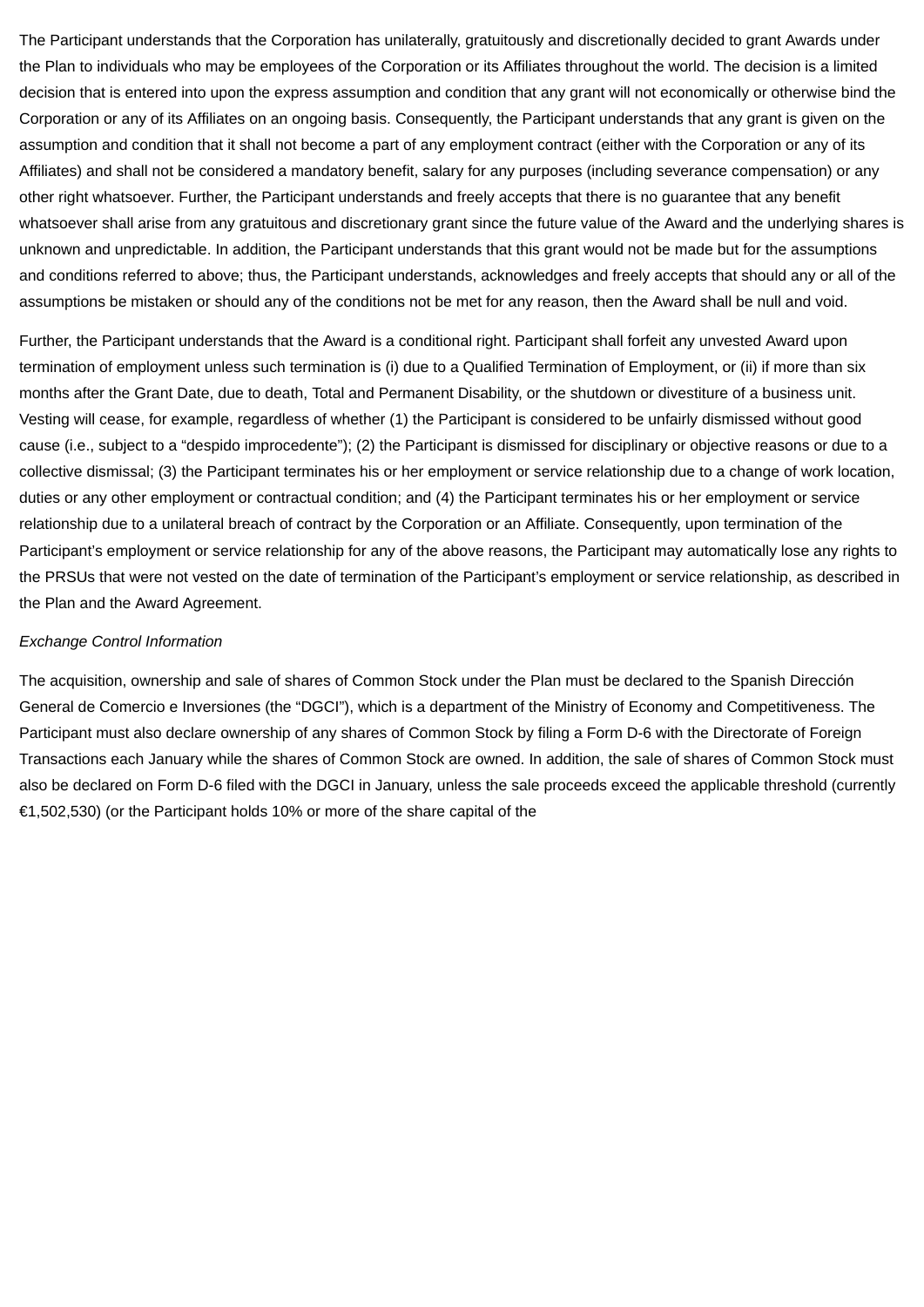Corporation or such other amount that would entitle the Participant to join the Corporation's Board of Directors), in which case, the filing is due within one month after the sale.

When receiving foreign currency payments derived from the ownership of shares of Common Stock (*e.g.*, sale proceeds) exceeding €50,000, the Participant must inform the financial institution receiving the payment of the basis upon which such payment is made. The Participant will need to provide the institution with the following information: (i) the Participant's name, address, and tax identification number; (ii) the name and corporate domicile of the Corporation; (iii) the amount of the payment; the currency used; (iv) the country of origin; (v) the reasons for the payment; and (vi) further information that may be required.

Spanish residents are required to declare electronically to the Bank of Spain any foreign accounts (including brokerage accounts held abroad), any foreign instruments (including any shares of Common Stock acquired under the Plan) and any transactions with non-Spanish residents (including any payments of shares of Common Stock made to the Participant by the Corporation or through a U.S. brokerage account) if the value of the transactions for all such accounts during the prior year or the balances in such accounts as of December 31 of the prior year exceeds €1,000,000. If neither the total balances nor total transactions with nonresidents during the relevant period exceed €50,000,000, a summarized form declaration may be used. More frequent reporting is required if such transaction value or account balance exceeds €100,000,000.

### *Foreign Asset/Account Reporting Information*

If the Participant holds rights or assets (*e.g.*, shares of Common Stock or cash held in a bank or brokerage account) outside of Spain with a value in excess of €50,000 per type of right or asset (*e.g.*, shares of Common Stock, cash, etc.) as of December 31 each year, the Participant is required to report certain information regarding such rights and assets on tax form 720. After such rights and/or assets are initially reported, the reporting obligation will only apply for subsequent years if the value of any previously-reported rights or assets increases by more than €20,000. The reporting must be completed by the following March 31.

### **SWITZERLAND**

#### *Securities Law Information*

The Awards offered by the Corporation are considered a private offering in Switzerland; therefore, such offer is not subject to registration in Switzerland. Neither this document nor any other materials relating to the Awards constitute a prospectus as such term is understood pursuant to article 652a of the Swiss Code of Obligations, and neither this document nor any other materials relating to the Awards may be publicly distributed nor otherwise made publicly available in Switzerland. Neither this document nor any other offering or marketing material relating to the PRSUs has been or will be filed with, approved or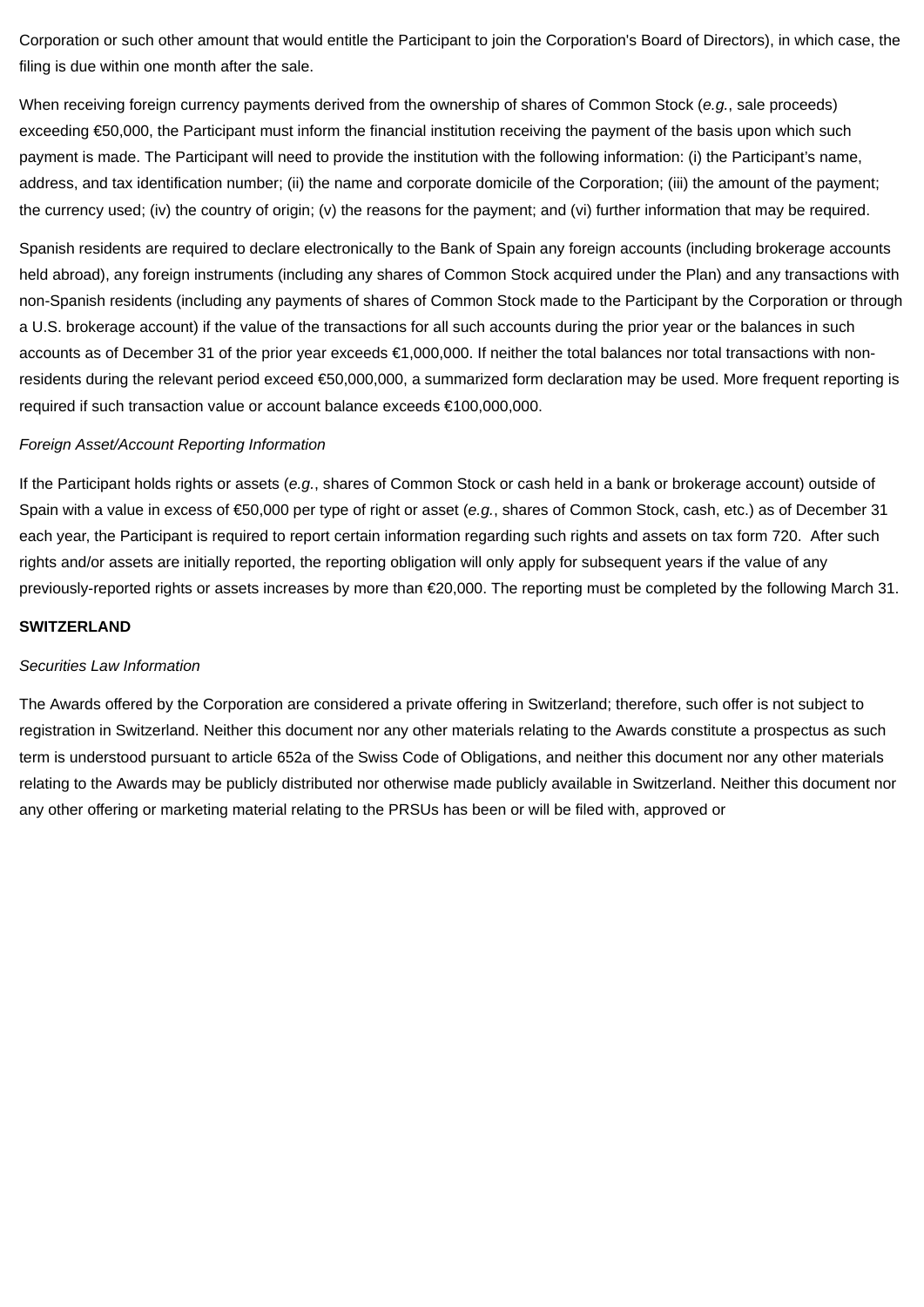supervised by any Swiss regulatory authority (in particular, the Swiss Financial Supervisory Authority (FINMA)).

### **TAIWAN**

### *Data Privacy*

The following provision supplements the data privacy section in the Acknowledgment of Conditions section of the Award Agreement:

The Participant acknowledges that he or she has read and understands the terms regarding collection, processing and transfer of data contained in the Acknowledgment of Conditions section of the Award Agreement and, by participating in the Plan the Participant agrees to such terms. In this regard, upon request of the Corporation or the Employer, the Participant agrees to provide any executed data privacy consent form to the Employer or the Corporation (or any other agreements or consents that may be required by the Employer or the Corporation) that the Corporation and/or the Employer may deem necessary to obtain under the data privacy laws now or in the future. The Participant understands that he or she will not be able to participate in the Plan if the Participant fails to execute any such consent or agreement.

### *Securities Law Information*

The offer of participation in the Plan is available only for employees of the Corporation and its Affiliates. The offer of participation in the Plan is not a public offer of securities by a Taiwanese company.

### *Exchange Control Information*

Taiwanese residents may acquire and remit foreign currency (including proceeds from the sale of shares of Common Stock or the receipt of dividends) into and out of Taiwan up to US\$5,000,000 per year. If the transaction amount is TWD500,000 or more in a single transaction, the Participant must submit a foreign exchange transaction form and also provide supporting documentation to the satisfaction of the remitting bank.

#### **THAILAND**

### *Exchange Control Information*

If the proceeds from the sale of shares of Common Stock or the receipt of dividends paid on such shares are equal to or greater than US\$50,000 in a single transaction, Thai residents must repatriate all cash proceeds to Thailand immediately following the receipt of the cash proceeds and then either convert such proceeds to Thai Baht or deposit the proceeds into a foreign currency account opened with a commercial bank in Thailand within 360 days of repatriation. In addition, Thai residents must specifically report the inward remittance to the Bank of Thailand on a foreign exchange transaction form. If the Participant fails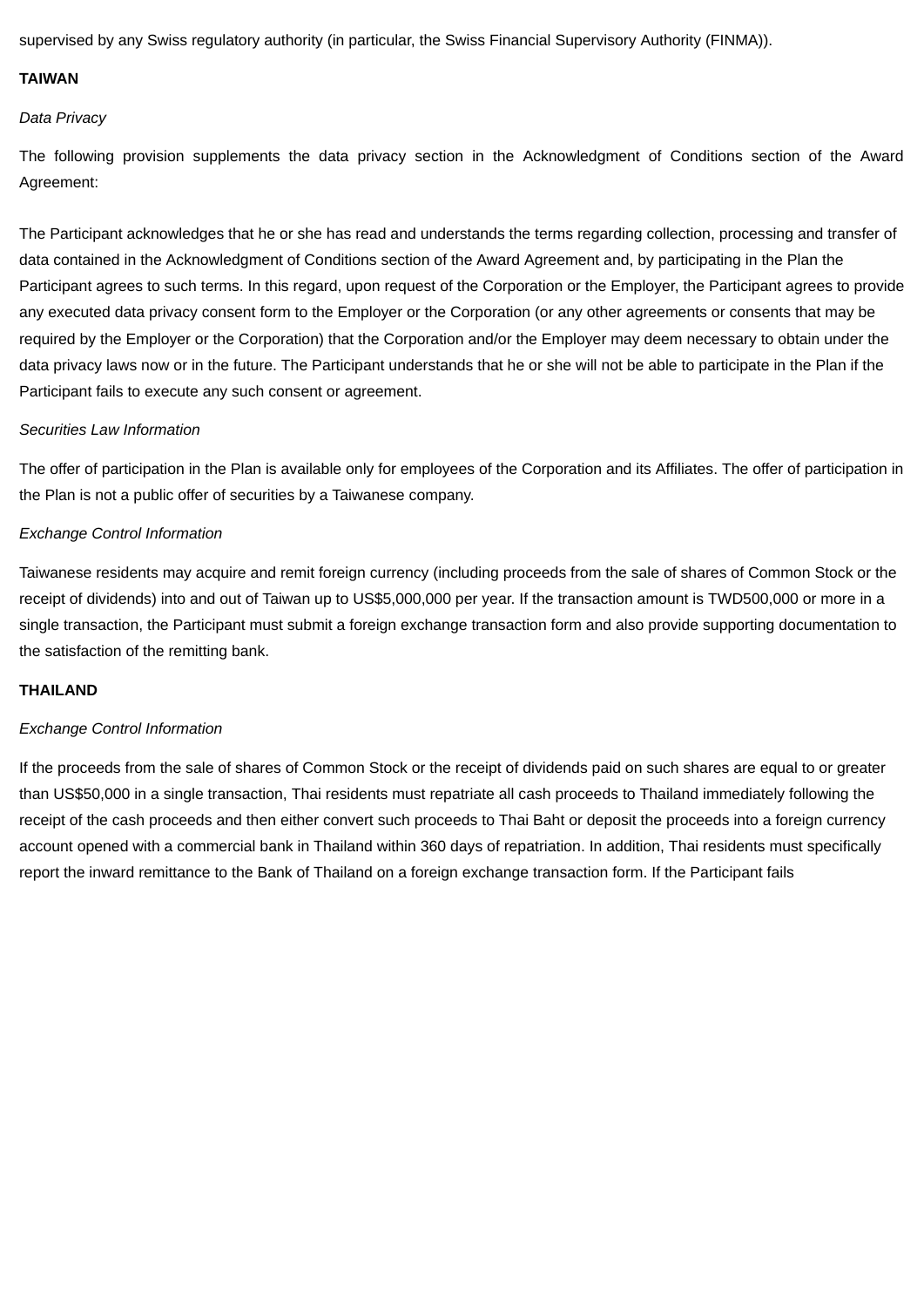to comply with these obligations, the Participant may be subject to penalties assessed by the Bank of Thailand.

The Participant should consult his or her personal advisor prior to taking any action with respect to remittance of cash proceeds into Thailand. The Participant is responsible for ensuring compliance with all exchange control laws in Thailand.

### **TRINIDAD & TOBAGO**

There are no country-specific provisions.

# **TURKEY**

### *Securities Law Information*

Turkish residents are not permitted to sell shares of Common Stock acquired under the Plan in Turkey. Turkish residents must sell the shares of Common Stock acquired under the Plan outside of Turkey. The Shares are currently traded on the New York Stock Exchange in the U.S. under the ticker symbol "KMB" and shares of Common Stock may be sold on this exchange.

## *Exchange Control Information*

Under Turkish law, Turkish residents are permitted to purchase and sell securities or derivatives traded on exchanges abroad only through a financial intermediary licensed in Turkey. Therefore, the Participant may be required to appoint a Turkish broker to assist him or her with the sale of the shares of Common Stock acquired under the Plan. *The Participant should consult his or her* personal legal advisor before selling any shares of Common Stock acquired under the Plan to confirm the applicability of this *requirement to the Participant.*

### **UKRAINE**

## *Awards Payable in Cash Only*

Notwithstanding anything in the Award Agreement, Awards granted to Participants in Ukraine do not provide any right for the Participant to receive shares of Common Stock and shall be paid only in cash through local payroll in an amount equal to the value of the shares at vesting less any Tax-Related Items. The Participant agrees to bear any currency fluctuation risk between the time the Awards vest and the time the cash payment is distributed to Participant through local payroll. The Corporation reserves the right to settle the Awards in shares of Common Stock to the extent the Corporation determines it is necessary or advisable for legal or administrative reasons.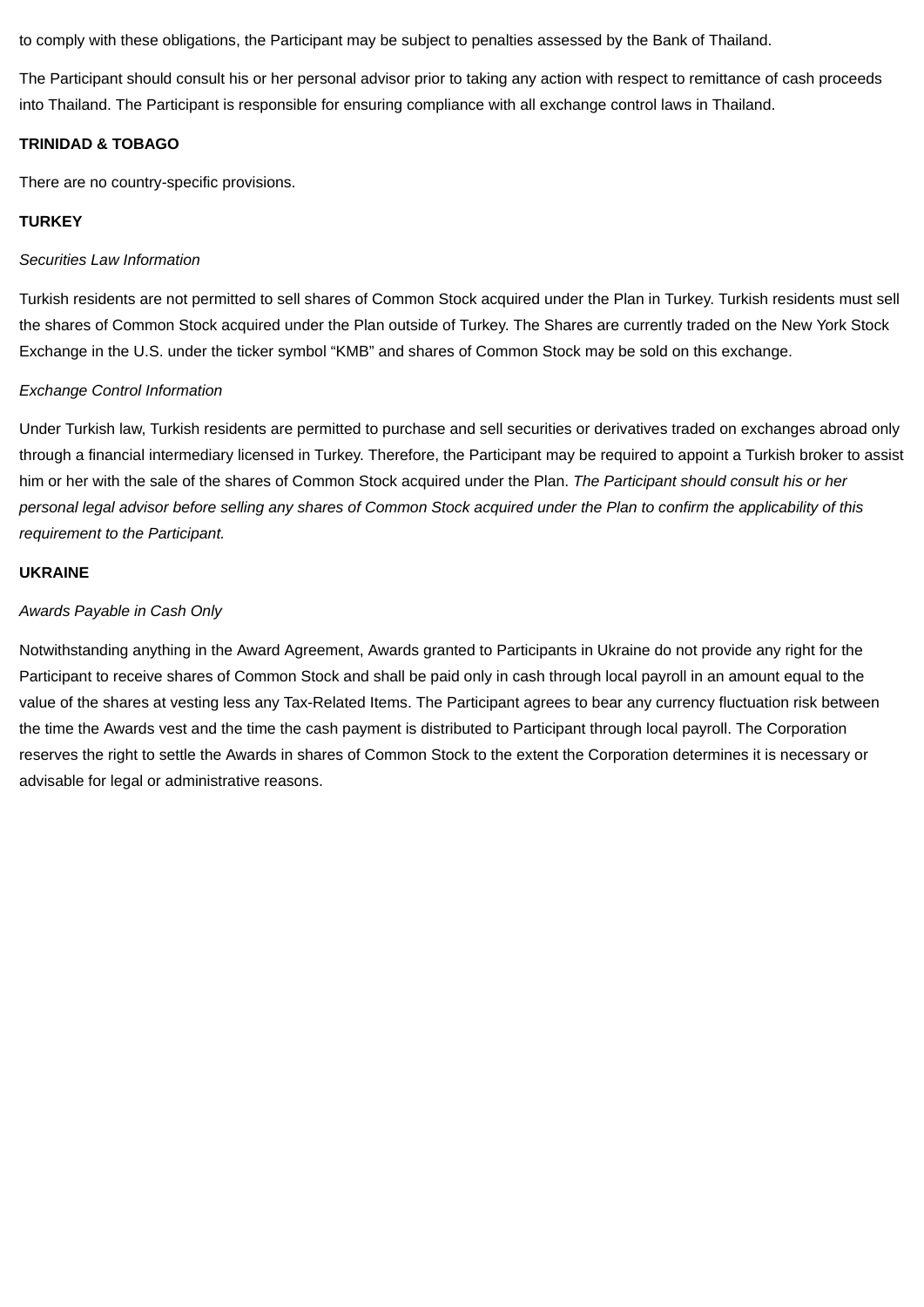#### **UNITED ARAB EMIRATES**

#### *Securities Law Information*

The offer of the Award is available only for select employees of the Corporation and its Affiliates and is in the nature of providing employee incentives in the United Arab Emirates. The Plan and the Award Agreement are intended for distribution only to such employees and must not be delivered to, or relied on, by any other person. Prospective purchasers of securities should conduct their own due diligence.

The Emirates Securities and Commodities Authority has no responsibility for reviewing or verifying any documents in connection with this statement, including the Plan and the Award Agreement, or any other incidental communication materials distributed in connection with the Award. Further, neither the Ministry of Economy nor the Dubai Department of Economic Development has approved this statement nor taken steps to verify the information set out in it, and has no responsibility for it. Residents of the United Arab Emirates who have any questions regarding the contents of the Plan and the Award Agreement should obtain independent professional advice.

#### **UNITED KINGDOM**

#### *Tax Acknowledgment*

The following information supplements the information regarding Tax-Related Items in the Acknowledgment of Conditions section of the Award Agreement:

Without limitation to the information regarding Tax-Related Items in the Award Agreement, the Participant agrees that he or she is liable for all Tax-Related Items and hereby covenants to pay all such Tax-Related Items, as and when requested by the Corporation or, if different, the Employer or by Her Majesty's Revenue & Customs ("HMRC") (or any other tax authority or any other relevant authority). The Participant agrees to indemnify and keep indemnified the Corporation and/or the Employer for all Tax-Related Items that they are required to pay, or withhold or have paid or will pay to HMRC on the Participant's behalf (or any other tax authority or any other relevant authority) and authorizes the Corporation and/or the Employer to recover such amounts by any of the means referred to in the Acknowledgment of Conditions section of the Award Agreement.

Notwithstanding the foregoing, if the Participant is an executive officer or director (as within the meaning of Section 13(k) of the U.S. Securities and Exchange Act of 1934, as amended), the Participant understands that he or she may not be able to indemnify the Corporation for the amount of any Tax-Related Items not collected from or paid by the Participant, if the indemnification could be considered to be a loan. In this case, the Tax-Related Items not collected or paid may constitute a benefit to the Participant on which additional income tax and National Insurance contributions ("NICs") may be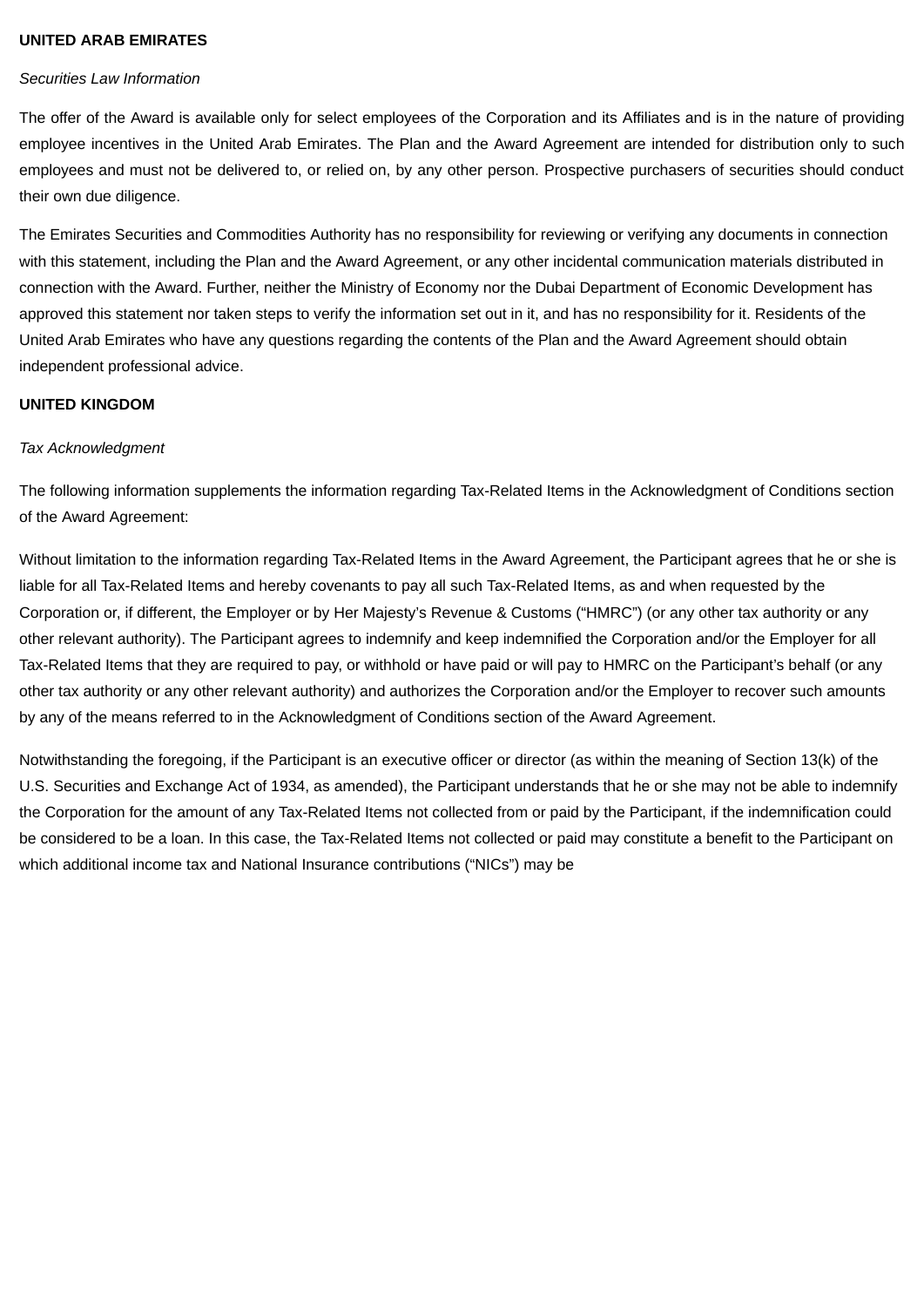payable. The Participant acknowledges that the Participant ultimately will be responsible for reporting and paying any income tax due on this additional benefit directly to HMRC under the self-assessment regime and for paying to the Corporation or the Employer (as appropriate) the amount of any NICs due on this additional benefit which the Corporation and/or the Employer may also recover from the Participant at any time thereafter by any of the means referred to in the Acknowledgment of Conditions section of the Award Agreement.

### **URUGUAY**

There are no country-specific provisions.

## **VIETNAM**

## *Awards Payable in Cash Only*

Notwithstanding anything in the Award Agreement, Awards granted to Participants in Vietnam do not provide any right for the Participant to receive shares of Common Stock and shall be paid only in cash through local payroll in an amount equal to the value of the shares at vesting less any Tax-Related Items. The Participant agrees to bear any currency fluctuation risk between the time the Awards vest and the time the cash payment is distributed to the Participant through local payroll. The Corporation reserves the right to settle the Awards in shares of Common Stock to the extent the Corporation determines it is necessary or advisable for legal or administrative reasons.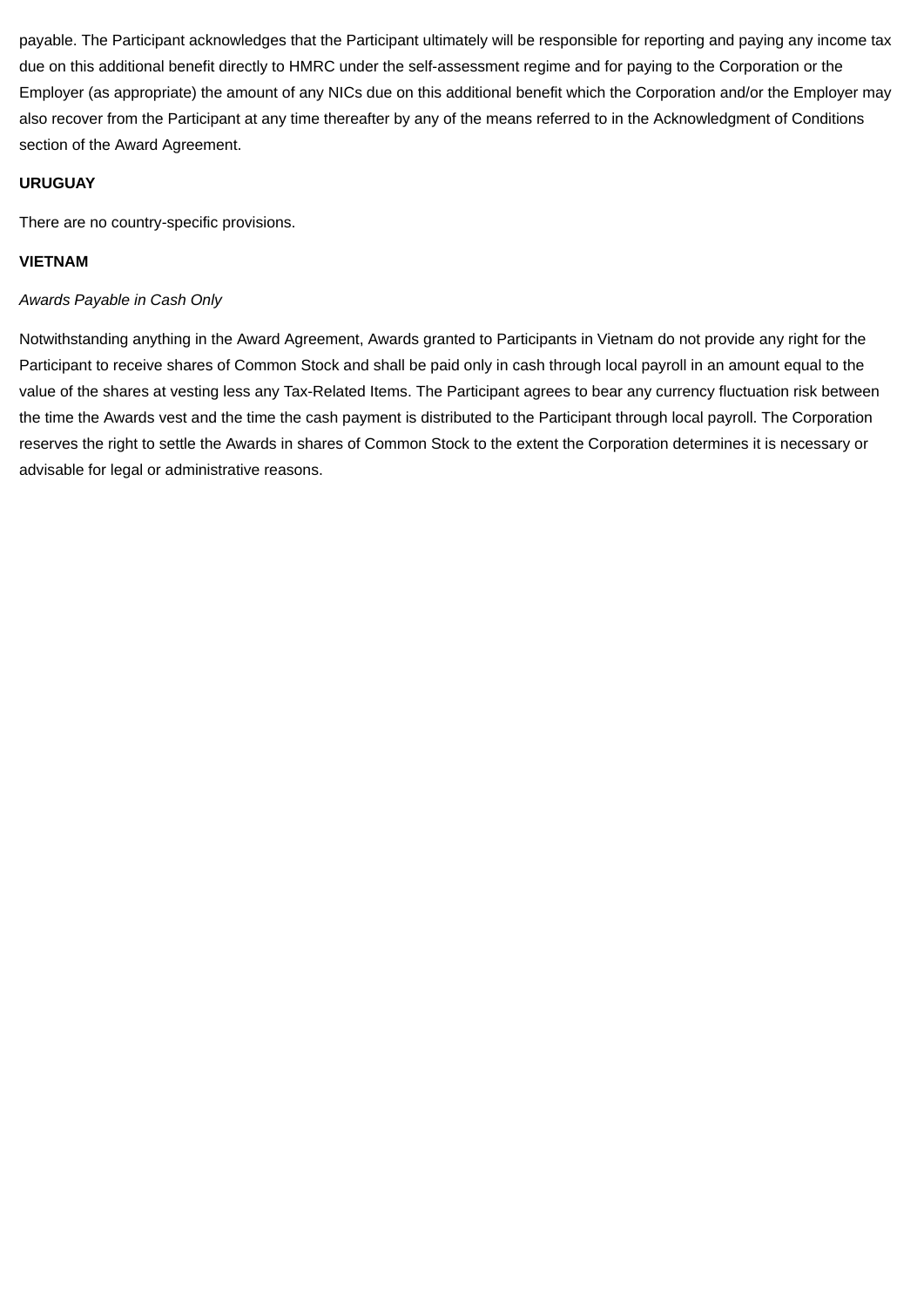## **Appendix A-1**

## **Performance Goal for Kimberly-Clark Corporation**

## **Performance Restricted Stock Unit Awards Granted in 2019**

50% of the Performance Goal will be based on attainment of Three Year Average ROIC performance set forth below for the Performance Period, and 50% of the Performance Goal will be based on attainment of the Three Year Average Net Sales growth set forth below for the Performance Period.

### Payout as a Percentage of Target

| Weight | Measure          | $0\%$      | 100%   | 200%   |
|--------|------------------|------------|--------|--------|
| 50%    | <b>Net Sales</b> | $(2.12\%)$ | 0.53%  | 3.18%  |
| 50%    | ROIC             | 23.73%     | 25.23% | 26.73% |

Net Sales is defined as consolidated revenues as reported.

Annual ROIC is defined as consolidated after-tax operating profit plus earnings from equity companies for the year, divided by invested capital. Invested capital will be defined as the average total assets less notes receivable and non-interest bearing current liabilities.

Performance Period - January 1, 2019 through December 31, 2021.

Three Year Average ROIC shall be the Annual ROIC for each year in the Performance Period divided by three and rounded to the nearest hundredth of a percent.

Three Year Average Net Sales shall be the Annual Net Sales growth for each year in the Performance Period divided by three and rounded to the nearest hundredth of a percent.

Any adjustment to Three Year Average Net Sales or the Three Year Average ROIC will be approved by the Management Development and Compensation Committee.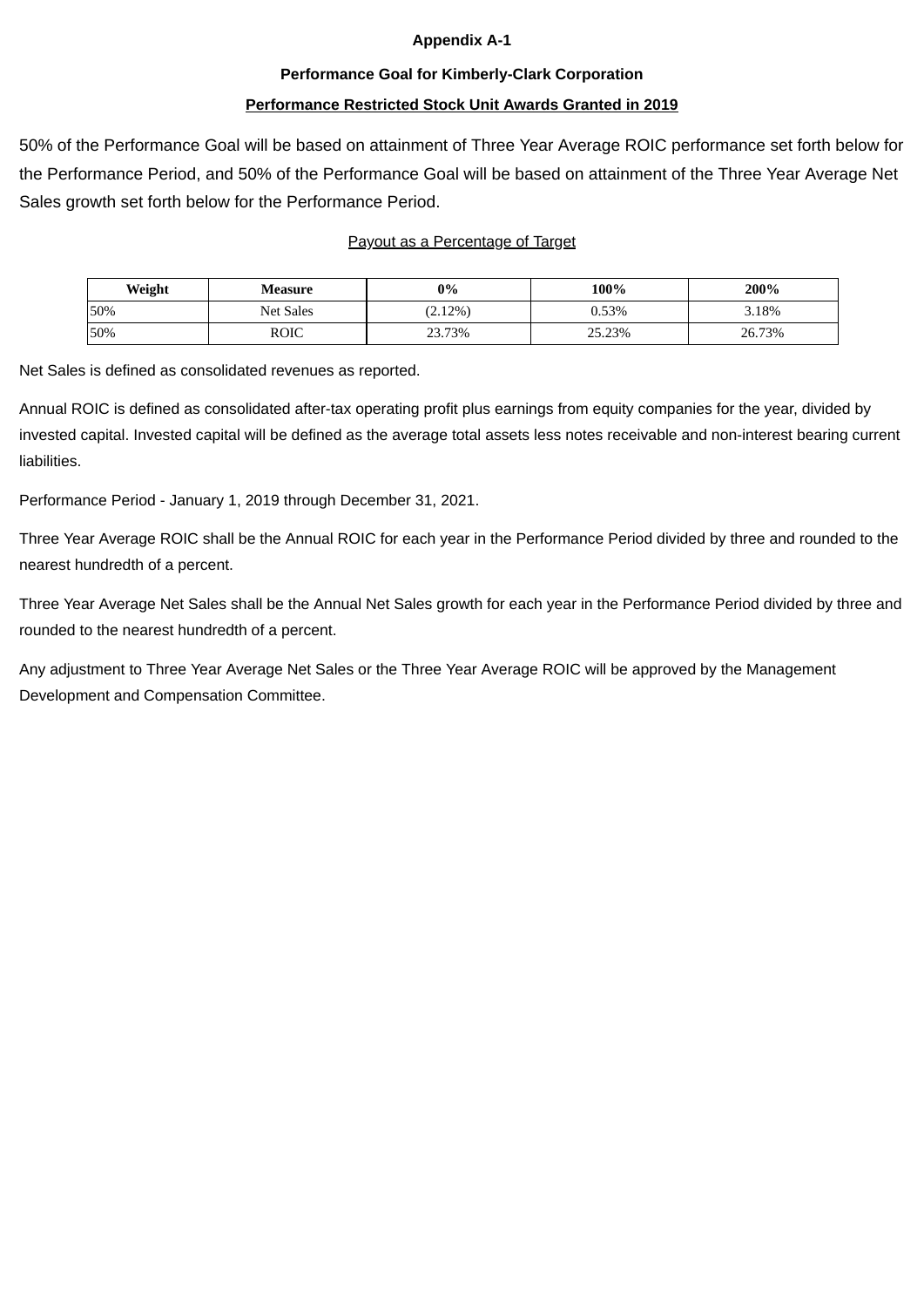#### **1ST AMENDMENT TO KIMBERLY-CLARK CORPORATION 2011 EQUITY PARTICIPATION PLAN (Amended and restated effective April 21, 2011)**

#### **Effective as of February 12, 2020**

WHEREAS, Kimberly-Clark Corporation (the "Corporation") previously adopted the Kimberly-Clark Corporation 2011 Equity Participation Plan (the "Plan") as its broad-based equity participation plan intended to aid in attracting and retaining highly qualified personnel and to encourage those employees who materially contribute, by managerial, scientific or other innovative means to the success of the Corporation or an Affiliate (as those terms are defined in the Plan), to acquire an ownership interest in the Corporation, thereby increasing their motivation for and interest in the Corporation's or Affiliates' long-term success;

WHEREAS, the Management Development and Compensation Committee of the Board (the "Committee") determined that it is advisable and in the best interests of the Corporation and its stockholders to amend the Plan as proposed and presented to the Committee at its meeting on February 12, 2020; and

WHEREAS, the Plan provides that Committee may at any time amend the Plan in certain circumstances and such terms of the proposed amendment were reviewed and approved by the Committee to be effective as of February 12, 2020.

WHEREBY, Section 13 of the Plan has been amended by the Committee in its entirety to read as follows:

#### **13. VESTING**

No Award denominated in shares of Common Stock that is granted on or after February 12, 2020 may vest in less than one year from its date of grant. Notwithstanding the foregoing, (a) Awards with respect to up to 5% of the available shares of Common Stock authorized for issuance under the Plan as of February 12, 2020 may vest (in full or in part) in less than one year from their date of grant; and (b) nothing in this Section 13 shall limit the Corporation's ability to grant Awards that contain rights to accelerated vesting on a termination of employment or limit any rights to accelerated vesting in connection with a shutdown or divestiture of all or a portion of the Corporation's or its Affiliate's business or following a Change of Control of the Corporation and shall not limit the changes in capitalization provisions of Section 17.

WHEREBY, all other provisions of the Plan shall remain in full force and effect, except to the extent modified by the foregoing.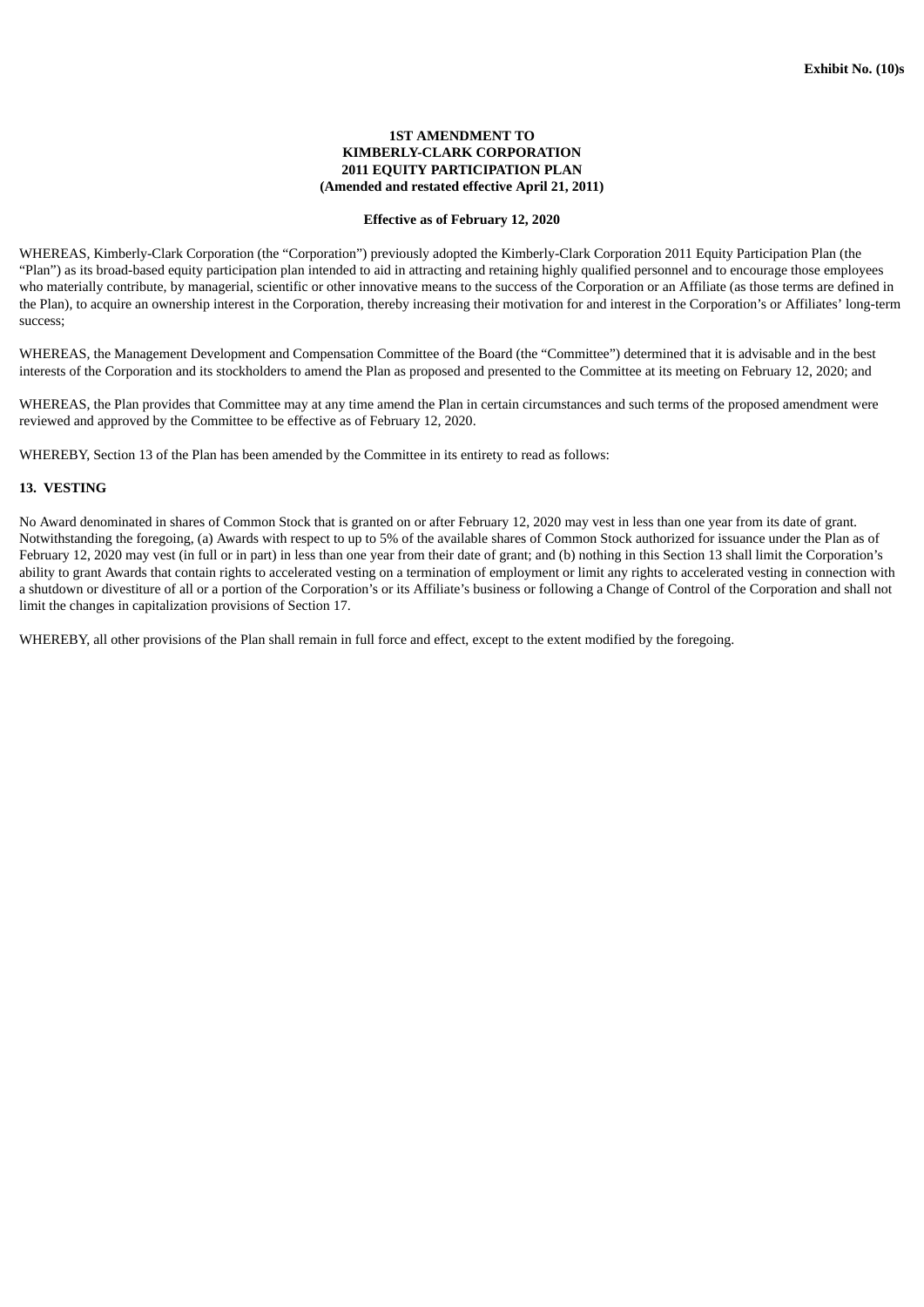#### KIMBERLY-CLARK CORPORATION

#### CONSOLIDATED SUBSIDIARIES

Abdelia Comercial Ltda., Brazil Bacraft Industria de Papel Ltda., Brazil Badgers LLC, Delaware Badgers II LLC, Delaware Beco, Inc., Wisconsin Colombiana Kimberly Colpapel S.A., Colombia Delaware Overseas Finance, Inc., Wisconsin Durafab, LLC, Wisconsin Excell Paper Sales Company, Pennsylvania Gerinconfort Industria e Comercio de Productos Higienicos Ltda., Brazil Hoosiers LLC, Delaware Hoosiers II LLC, Delaware Housing Horizons, LLC, Texas I-Flow, LLC, Delaware Jackson Products, Inc., Wisconsin K-C Advertising, Inc., Wisconsin K-C AFC Manufacturing, S. de R.L. de C. V., Mexico K-C Antioquia Global Ltda., Colombia K-C Equipment Finance LP, United Kingdom K-C Guernsey I Limited, Isle of Guernsey K-C Guernsey II Limited, Isle of Guernsey K-C Nevada, Inc., Nevada K.C.S.A. Holdings (Pty) Limited, South Africa Kalayaan Land Corporation, Philippines KCA Super Pty Limited, Australia KCSSA East Africa Limited, Kenya KCSSA West Africa Limited, Nigeria Kimberly Bolivia S.A., Bolivia Kimberly Clark MEA DMCC, Dubai Kimberly-Clark (China) Company Ltd, China Kimberly-Clark (Cyprus) Limited, Cyprus Kimberly-Clark (Hong Kong) Limited, Hong Kong Kimberly-Clark (Nanjing) Care Products Co. Ltd., China Kimberly-Clark (Nanjing) Personal Hygienic Products Company Limited, China Kimberly-Clark (Tianjin) Care Products Co., Ltd., China Kimberly-Clark (Trinidad) Ltd., Trinidad & Tobago Kimberly-Clark (Wuxi) Equipment Technology Co., Ltd., China Kimberly-Clark Amsterdam Holdings, B.V., Netherlands Kimberly-Clark Argentina S.A., Argentina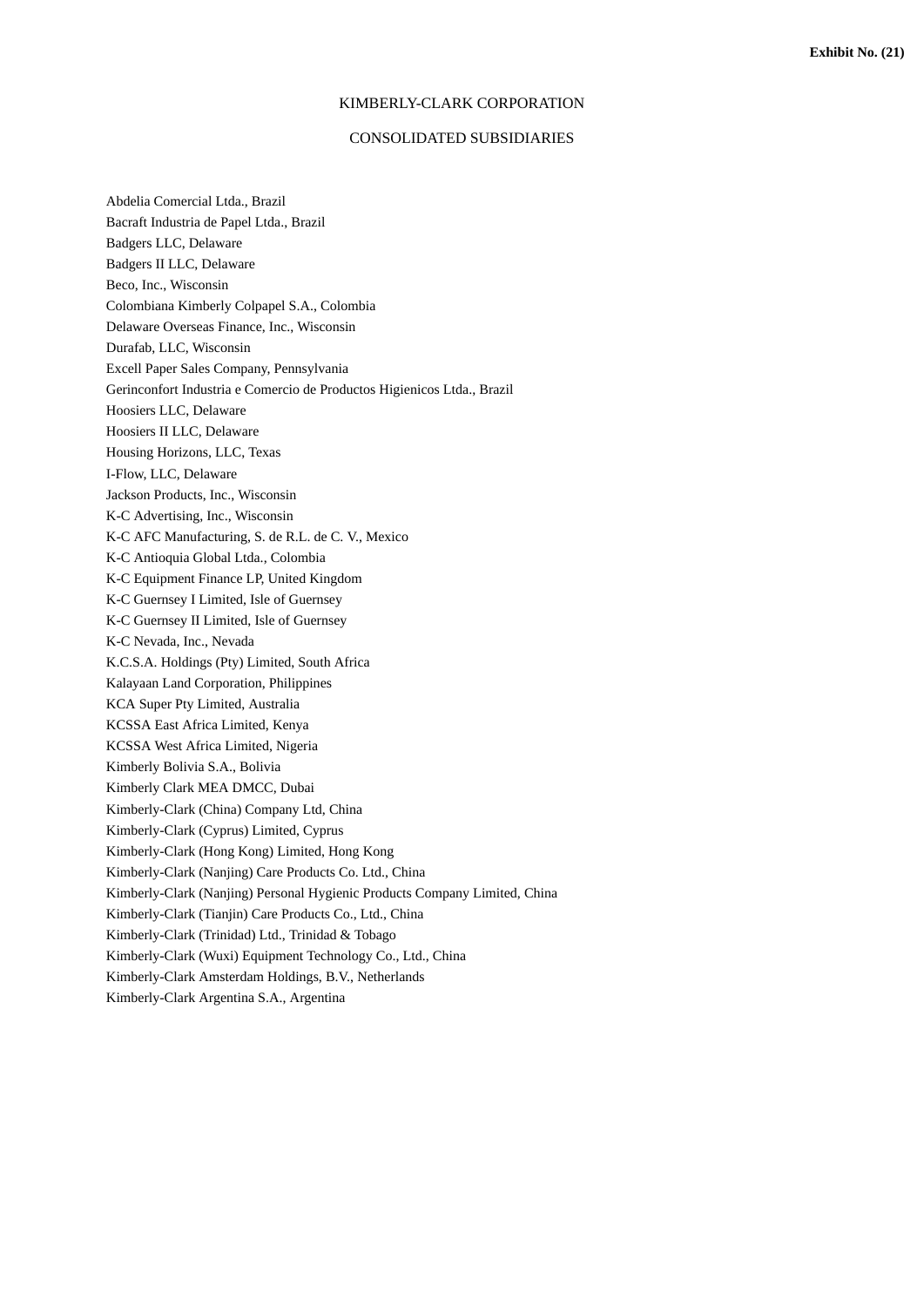Kimberly-Clark Asia Holdings Pte. Ltd, Singapore Kimberly-Clark Asia Pacific Headquarters Pte Ltd, Singapore Kimberly-Clark Asia Pacific Pte. Ltd, Singapore Kimberly-Clark Atlantic Holding Limited, United Kingdom Kimberly-Clark Australia Holdings Pty Limited, Australia Kimberly-Clark Australia Pty. Limited, Australia Kimberly-Clark B.V., Netherlands Kimberly-Clark BVBA, Belgium Kimberly-Clark Bahrain Holding Company S.P.C., Bahrain Kimberly-Clark Brasil Holdings Limitada, Brazil Kimberly-Clark Brasil Industria e Comercio de Produtos de Higiene Ltda, Brazil Kimberly-Clark Brazil Holdings, LLC, Delaware Kimberly-Clark Canada Holdings ULC, Canada Kimberly-Clark Canada International Holdings Inc., Canada Kimberly-Clark Cayman Islands Company, Cayman Islands \* Kimberly-Clark Central American Holdings, S.A., Panama Kimberly-Clark Centro de Inovacao, Brazil Kimberly-Clark Chile S.A., Chile Kimberly-Clark Colombia Holding Limitada, Colombia Kimberly-Clark Commercial, Inc., Wisconsin \* Kimberly-Clark Costa Rica Limitada, Costa Rica \* Kimberly-Clark de Centro America, Limitada de Capital Variable, El Salvador \* Kimberly-Clark de Honduras, S.de R.L. de C.V., Honduras Kimberly-Clark Dominican Republic S.A., Dominican Republic Kimberly-Clark Dominicana, S.A., Dominican Republic Kimberly-Clark Dutch Holdings B.V., Netherlands Kimberly-Clark Ecuador S.A., Ecuador Kimberly-Clark Ede Holdings B.V., Netherlands Kimberly-Clark EMEA GBS Services Spolka Z Ograniczona Odpowiedzialnoscia, Poland Kimberly-Clark EMEA Holdings Ltd., United Kingdom Kimberly-Clark Europe Limited, United Kingdom Kimberly-Clark European Investment B.V., Netherlands Kimberly-Clark European Services Limited, United Kingdom Kimberly-Clark Finance Limited, United Kingdom Kimberly-Clark Financial Services, Inc., Tennessee Kimberly-Clark Germany Holding GmbH, Germany Kimberly-Clark Global Sales, LLC, Wisconsin Kimberly-Clark GmbH, Austria Kimberly-Clark GmbH, Germany Kimberly-Clark GmbH, Switzerland \* Kimberly-Clark Guatemala, Limitada, Guatemala Kimberly-Clark Hellas EPE, Greece Kimberly-Clark Holding Limited, United Kingdom Kimberly-Clark Holding srl, Italy Kimberly-Clark Holland Holdings B.V., Netherlands Kimberly-Clark Hygiene Products Private Limited, India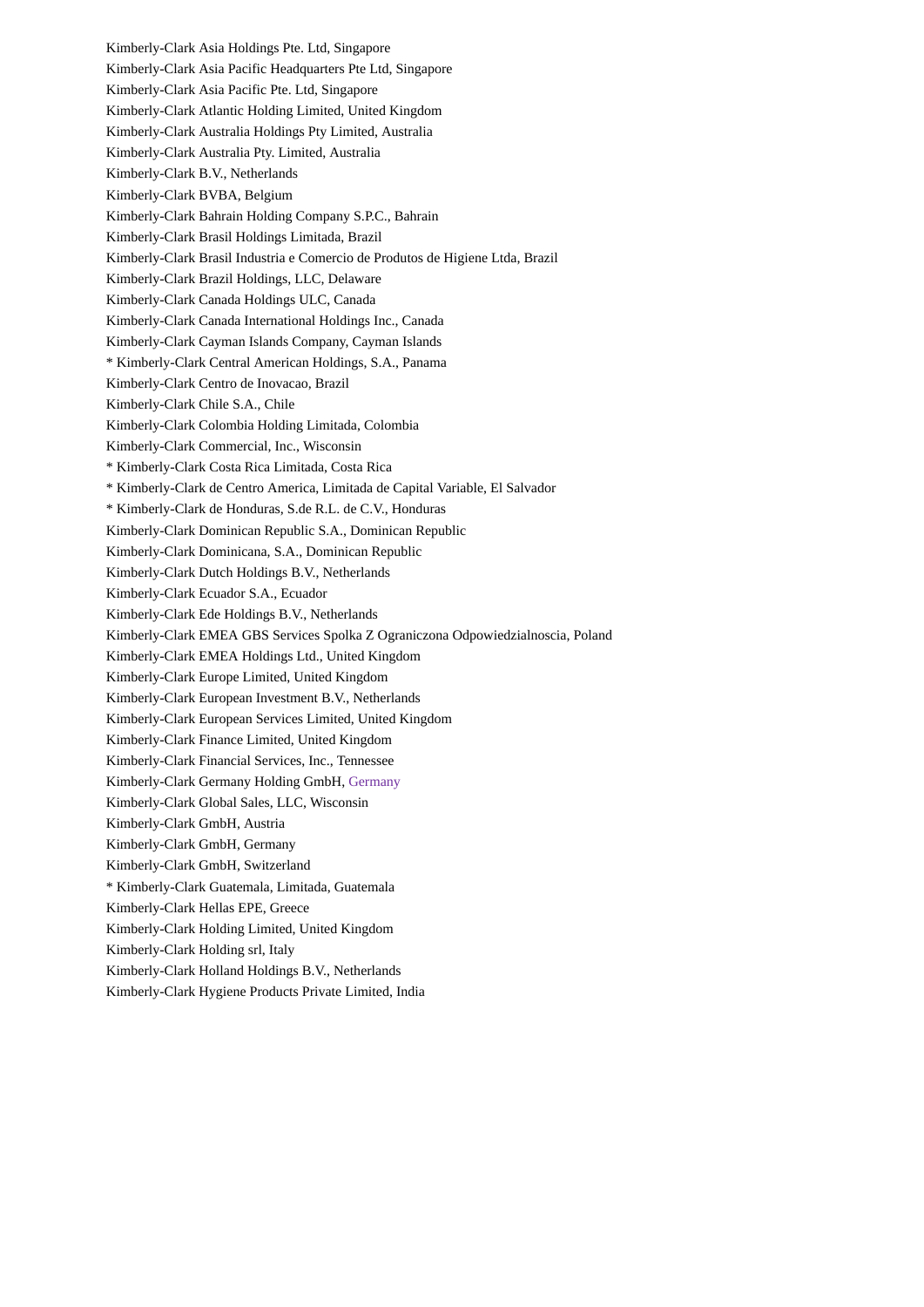Kimberly-Clark Inc., Canada Kimberly-Clark India Private Limited, India Kimberly-Clark Innovation Center, Brazil Kimberly-Clark Integrated Services Corporation, Wisconsin Kimberly-Clark Intercontinental Holding Ltd., United Kingdom Kimberly-Clark International Holding Limited, United Kingdom Kimberly-Clark International, S.A., Panama Kimberly-Clark International Services Corporation, Wisconsin Kimberly-Clark Israel Ltd, Israel Kimberly-Clark Israel Marketing Ltd., Israel Kimberly-Clark Japan Godo Kaisha, Japan Kimberly-Clark Kazakhstan Limited Liability Partnership, Kazakhstan Kimberly-Clark Latin America Investments, Inc., Wisconsin Kimberly-Clark Latin America, Inc., Wisconsin Kimberly-Clark LDA, Portugal Kimberly-Clark Limited, United Kingdom Kimberly-Clark Luxembourg Finance S.à r.l., Luxembourg Kimberly-Clark Luxembourg Financial Holdings S.a.r.l., Luxembourg Kimberly-Clark Luxembourg Holdings S.à r.l., Luxembourg Kimberly-Clark Luxembourg International S.a.r.L., Luxembourg Kimberly-Clark Luxembourg S.à r.l., Luxembourg Kimberly-Clark Maghreb SARL, Morocco Kimberly-Clark Magyarorszag Kft., Hungary Kimberly-Clark Manufacturing (Thailand) Limited, Thailand Kimberly-Clark Mediterranean Finance Company Ltd., Malta Kimberly-Clark Netherlands Holdings B.V., Netherlands \* Kimberly-Clark Nicaragua & Compania Limitada, Nicaragua \* Kimberly-Clark Nicaragua Services & Compania Limitada, Nicaragua Kimberly-Clark Noordzee Coöperatief U.A., Netherlands Kimberly-Clark North Asia (HK) Limited, Hong Kong Kimberly-Clark of South Africa (Pty) Ltd., South Africa Kimberly-Clark Pacific Finance Company, Cayman Islands Kimberly-Clark Pacific Holdings Pty Limited, Australia Kimberly-Clark Paper (Shanghai) Co. Ltd, China Kimberly-Clark Paraguay, S.A., Paraguay Kimberly-Clark Patriot Holdings, Inc., Cayman Islands Kimberly-Clark Pennsylvania, LLC, Wisconsin Kimberly-Clark Pension Trusts Ltd., United Kingdom Kimberly-Clark Personal Hygienic Products Co. Ltd., Beijing, China Kimberly-Clark Peru S.R.L., Peru Kimberly-Clark Philippines Inc., Philippines Kimberly-Clark Polska Sp. Z.o.o., Poland Kimberly-Clark Products (M) Sdn. Bhd., Malaysia Kimberly-Clark Produtos Para Saude Limitada, Brazil Kimberly-Clark Regional Services (M) Sdn. Bhd., Malaysia Kimberly-Clark SAS, France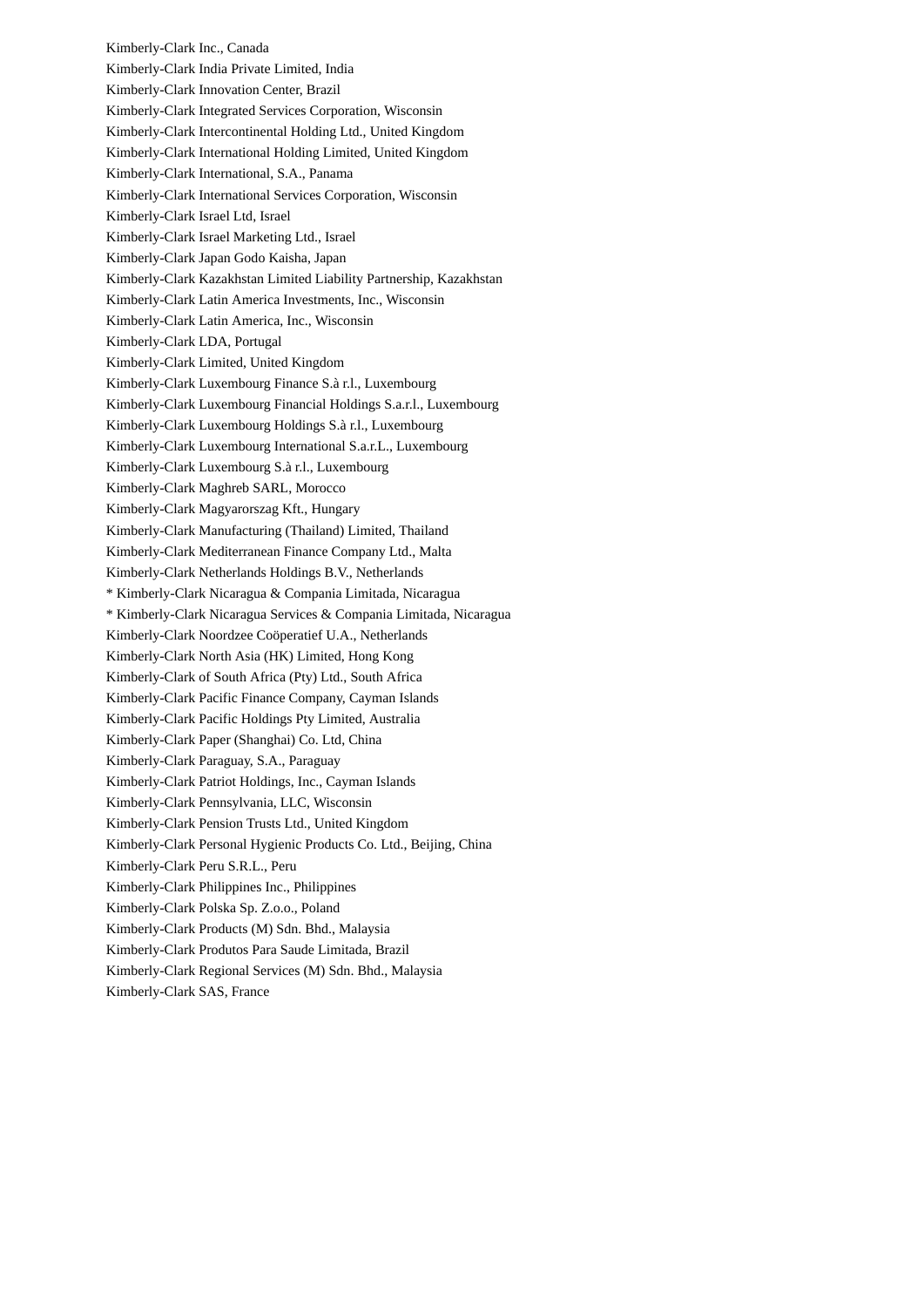Kimberly-Clark S.L.U., Spain Kimberly-Clark s.r.l., Italy Kimberly-Clark s.r.o., Czech Republic Kimberly-Clark Services Asia-Pacific Pty Limited, Australia Kimberly-Clark Services, Inc., Wisconsin Kimberly-Clark Singapore Intercontinental Pte. Ltd., Singapore Kimberly-Clark Singapore Pte. Ltd., Singapore Kimberly-Clark Southeast Asia Holdings Pte. Ltd., Singapore Kimberly-Clark Southern Africa (Holdings) (Pty) Ltd., South Africa Kimberly-Clark Taiwan, Cayman Islands Kimberly-Clark Thailand Limited, Thailand Kimberly-Clark Trading (M) Sdn. Bhd., Malaysia \* Kimberly-Clark Trading and Services Limitada, Costa Rica Kimberly-Clark Trading Kft, Hungary Kimberly-Clark Treasury Australia Pty Limited, Australia Kimberly-Clark Tuketim Mallari Sanayi ve Ticaret A.S., Turkey Kimberly-Clark Tulip Holdings, B.V., Netherlands Kimberly-Clark U.K. Operations Limited, United Kingdom Kimberly-Clark Uruguay S.A., Uruguay Kimberly-Clark Utrecht Holdings B.V., Netherlands Kimberly-Clark Ventures, LLC, Delaware Kimberly-Clark Vietnam Holdings Pte. Ltd., Singapore Kimberly-Clark Vietnam Ltd., Vietnam Kimberly-Clark Worldwide Australia Holdings Pty. Limited, Australia Kimberly-Clark Worldwide Taiwan Investment Limited, Taiwan Kimberly-Clark Worldwide, Inc., Wisconsin Kimberly-Clark Zimbabwe (Private) Limited, South Africa KS & J Industria e Comercio Limitada, Brazil Limited Liability Company Kimberly-Clark, Russia Limited Liability Company with Foreign Investment 'Kimberly-Clark Ukraine', Ukraine Mimo S.A., Argentina Minnetonka Overseas Investments Limited, Cayman Islands Nueva Arizona S.A., Argentina Papeles del Cauca S.A., Colombia \* P.T. Kimberly-Clark Indonesia, Indonesia Ridgeway Insurance Company Limited, Bermuda Ropers II LLC, Delaware SK Corporation, Taiwan Taiwan Scott Paper Corporation, Taiwan Technology Systems S.A., Argentina Texans II LLC, Delaware Three Rivers Timber Company, Washington \* VOID Technologies Limited, United Kingdom

\* Yuhan-Kimberly Limited, South Korea

\* Indicates a company that is not wholly owned directly or indirectly by the Corporation.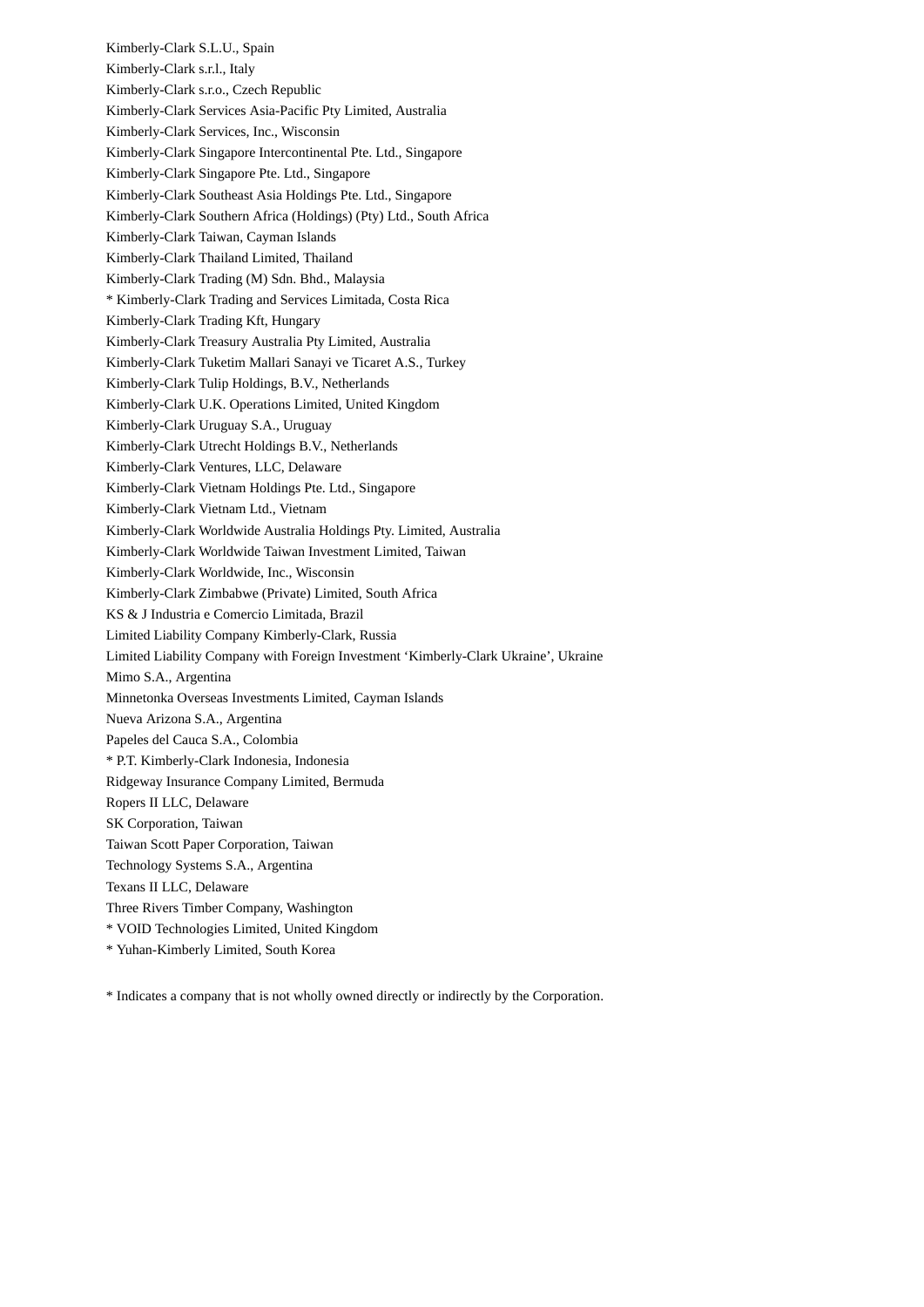We have additional subsidiaries that, if considered in the aggregate as a single subsidiary, do not constitute a significant subsidiary.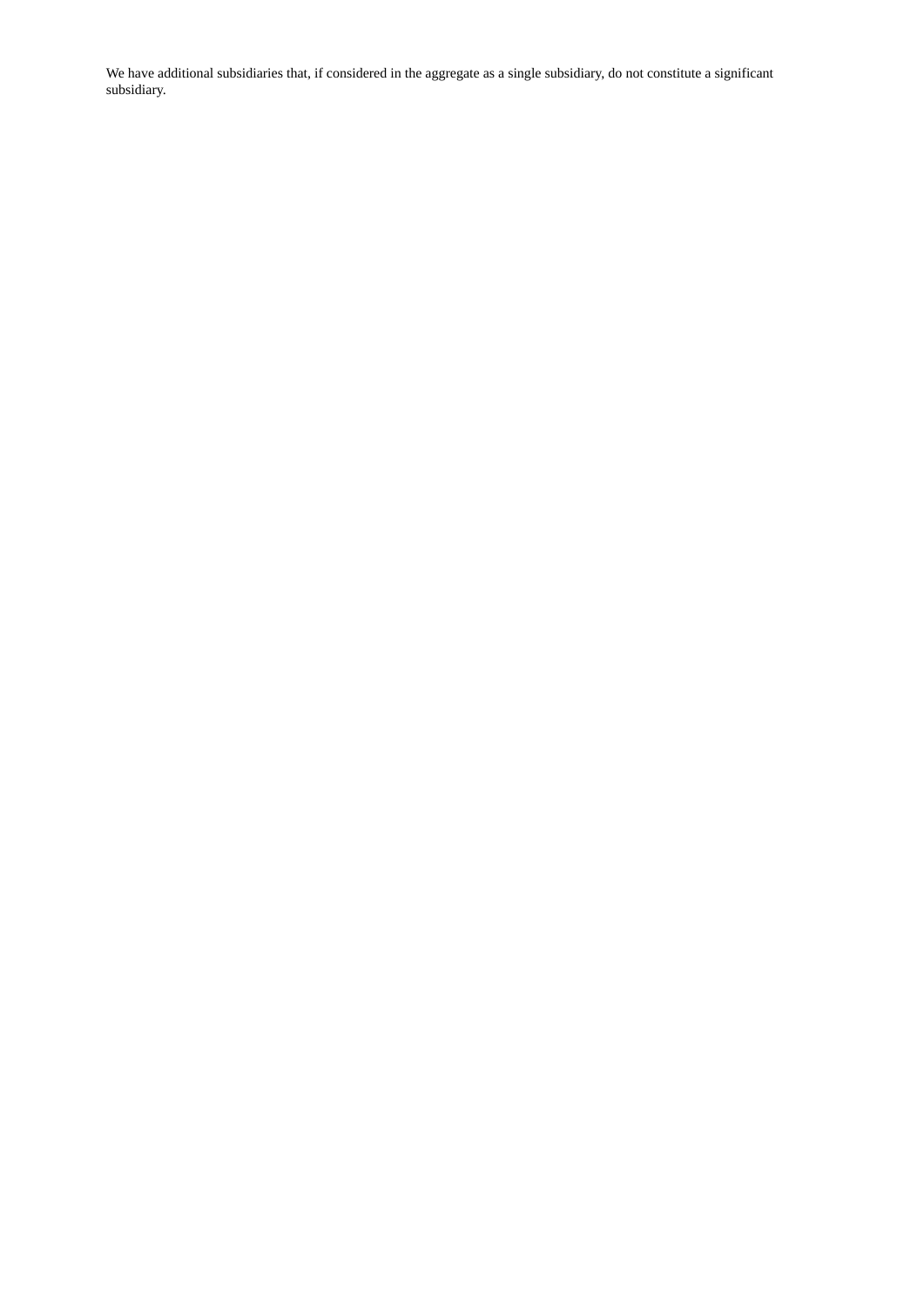#### CONSENT OF INDEPENDENT REGISTERED PUBLIC ACCOUNTING FIRM

We consent to the incorporation by reference in Registration Statement Nos. 33-49050, 33-58402, 33-64689, 333-02607, 333-06996, 333-17367, 333-43647, 333-94139, 333-51922, 333-61010, 333-62358, 333-89314, 333-104099, 333-115347, 333-155380, 333-161986, 333-163891, 333-173725, 333-214818 and 333-233917 all on Form S-8 and No. 333-229547 on Form S-3 of our reports dated February 13, 2020, relating to the consolidated financial statements and financial statement schedule of Kimberly-Clark Corporation and subsidiaries (the "Corporation") and the effectiveness of the Corporation's internal control over financial reporting, appearing in this Annual Report on Form 10-K of the Corporation for the year ended December 31, 2019.

/s/ DELOITTE & TOUCHE LLP

Deloitte & Touche LLP Dallas, Texas February 7, 2019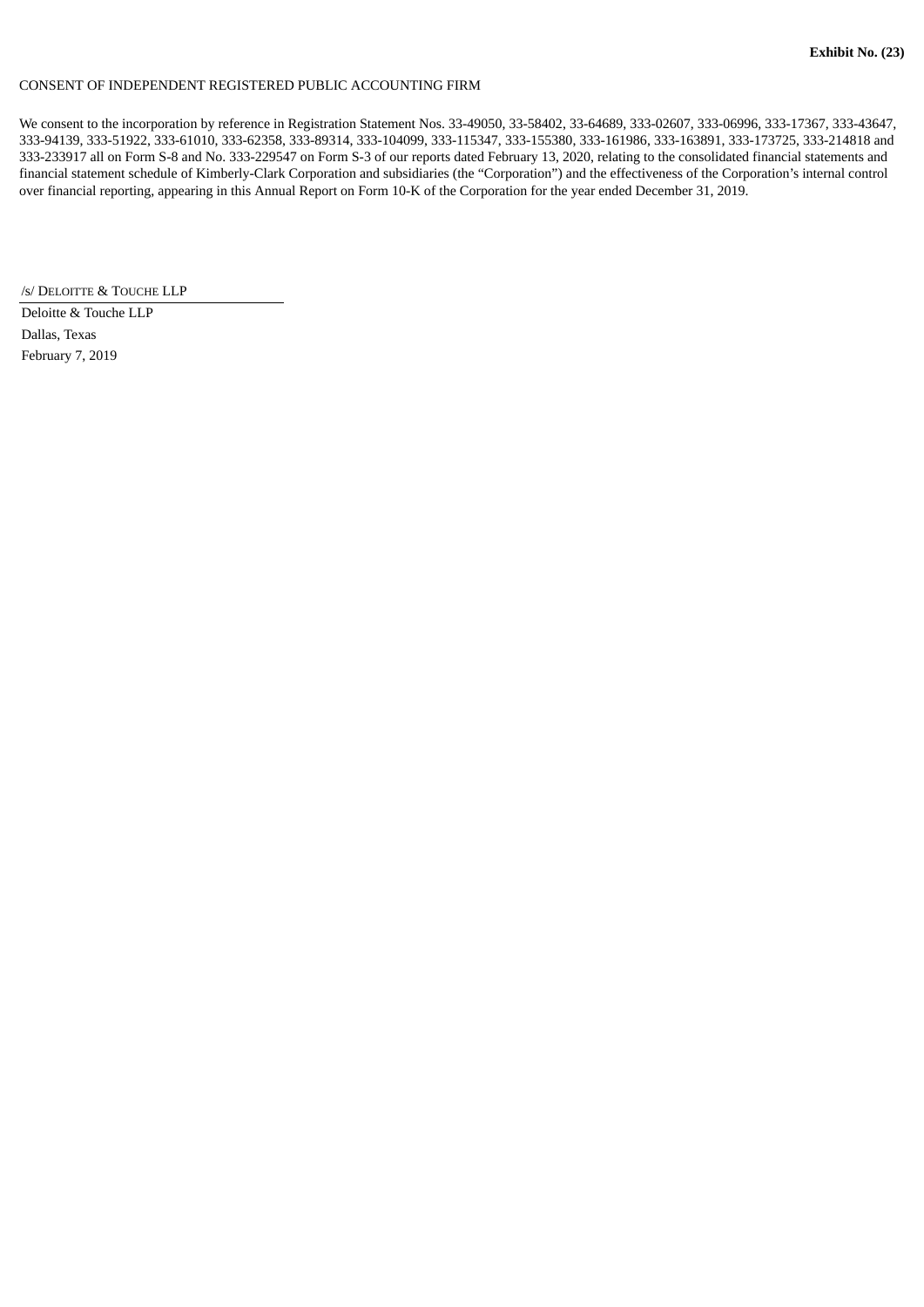KNOW ALL MEN BY THESE PRESENTS, that the undersigned does hereby constitute and appoint Maria Henry, Andrew Drexler and Jeffrey Melucci, and each of them, with full power to act alone, the undersigned's true and lawful attorney-in-fact and agent, with full power of substitution and resubstitution, for the undersigned and in the undersigned's name, place and stead, in any and all capacities, to sign Kimberly-Clark Corporation's Annual Report on Form 10-K for the fiscal year ended December 31, 2019, and to file the same with all exhibits thereto, and other documents in connection therewith, with the Securities and Exchange Commission pursuant to the Securities Exchange Act of 1934, as amended, granting unto said attorneys-in-fact and agents, and each of them, full power and authority to do and perform each and every act and thing requisite and necessary to be done, as fully to all intents and purposes as the undersigned might or could do in person, hereby ratifying and confirming all that said attorneys-in-fact and agents or any one of them, or their or his or her substitute or their substitutes, lawfully do or cause to be done by virtue hereof.

IN WITNESS WHEREOF, I have hereunto set my hand this 13<sup>th</sup> day of February 2020.

/s/ Abelardo E. Bru

Abelardo E. Bru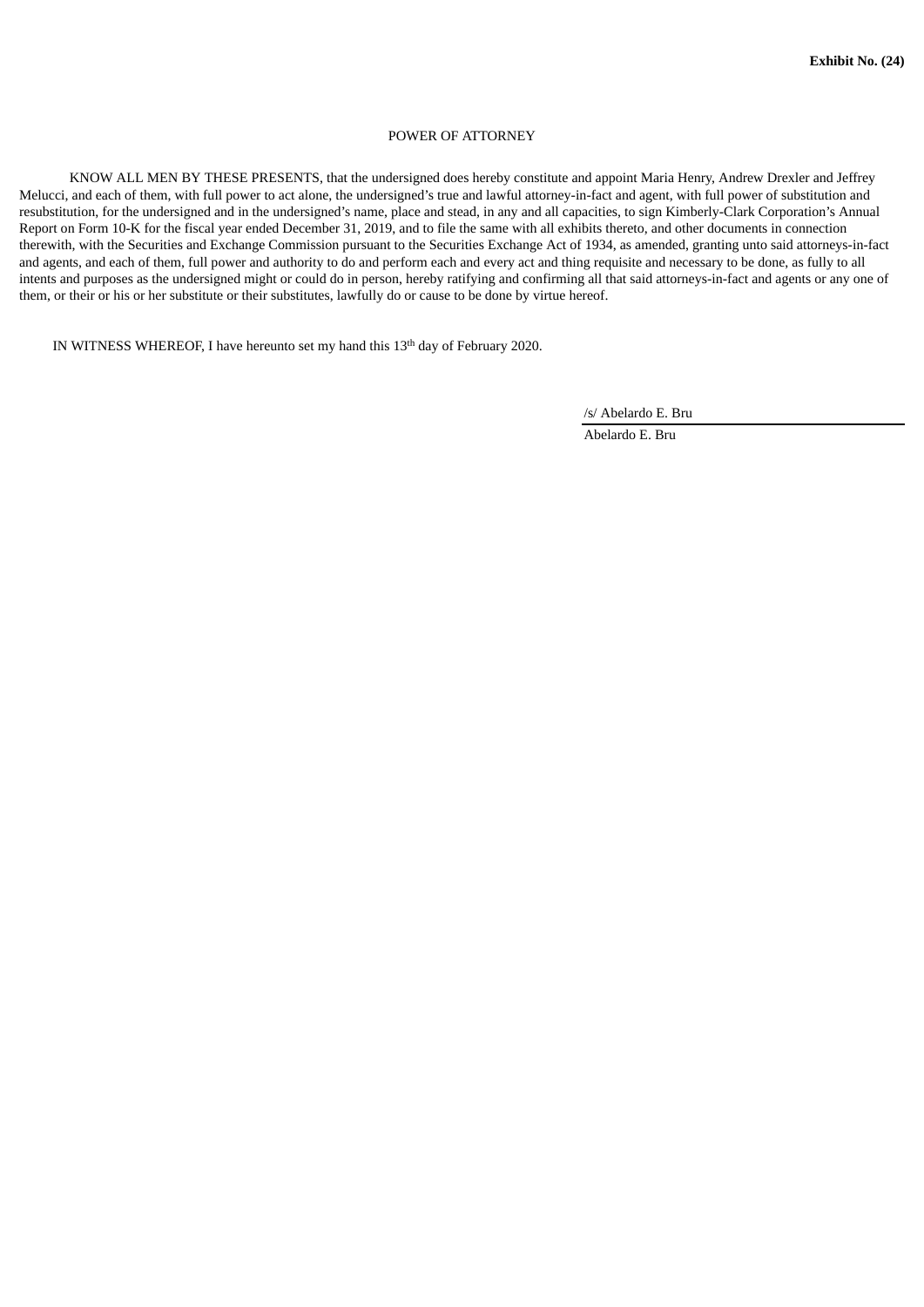KNOW ALL MEN BY THESE PRESENTS, that the undersigned does hereby constitute and appoint Maria Henry, Andrew Drexler and Jeffrey Melucci, and each of them, with full power to act alone, the undersigned's true and lawful attorney-in-fact and agent, with full power of substitution and resubstitution, for the undersigned and in the undersigned's name, place and stead, in any and all capacities, to sign Kimberly-Clark Corporation's Annual Report on Form 10-K for the fiscal year ended December 31, 2019, and to file the same with all exhibits thereto, and other documents in connection therewith, with the Securities and Exchange Commission pursuant to the Securities Exchange Act of 1934, as amended, granting unto said attorneys-in-fact and agents, and each of them, full power and authority to do and perform each and every act and thing requisite and necessary to be done, as fully to all intents and purposes as the undersigned might or could do in person, hereby ratifying and confirming all that said attorneys-in-fact and agents or any one of them, or their or his or her substitute or their substitutes, lawfully do or cause to be done by virtue hereof.

IN WITNESS WHEREOF, I have hereunto set my hand this  $13<sup>th</sup>$  day of February 2020.

/s/ Robert W. Decherd

Robert W. Decherd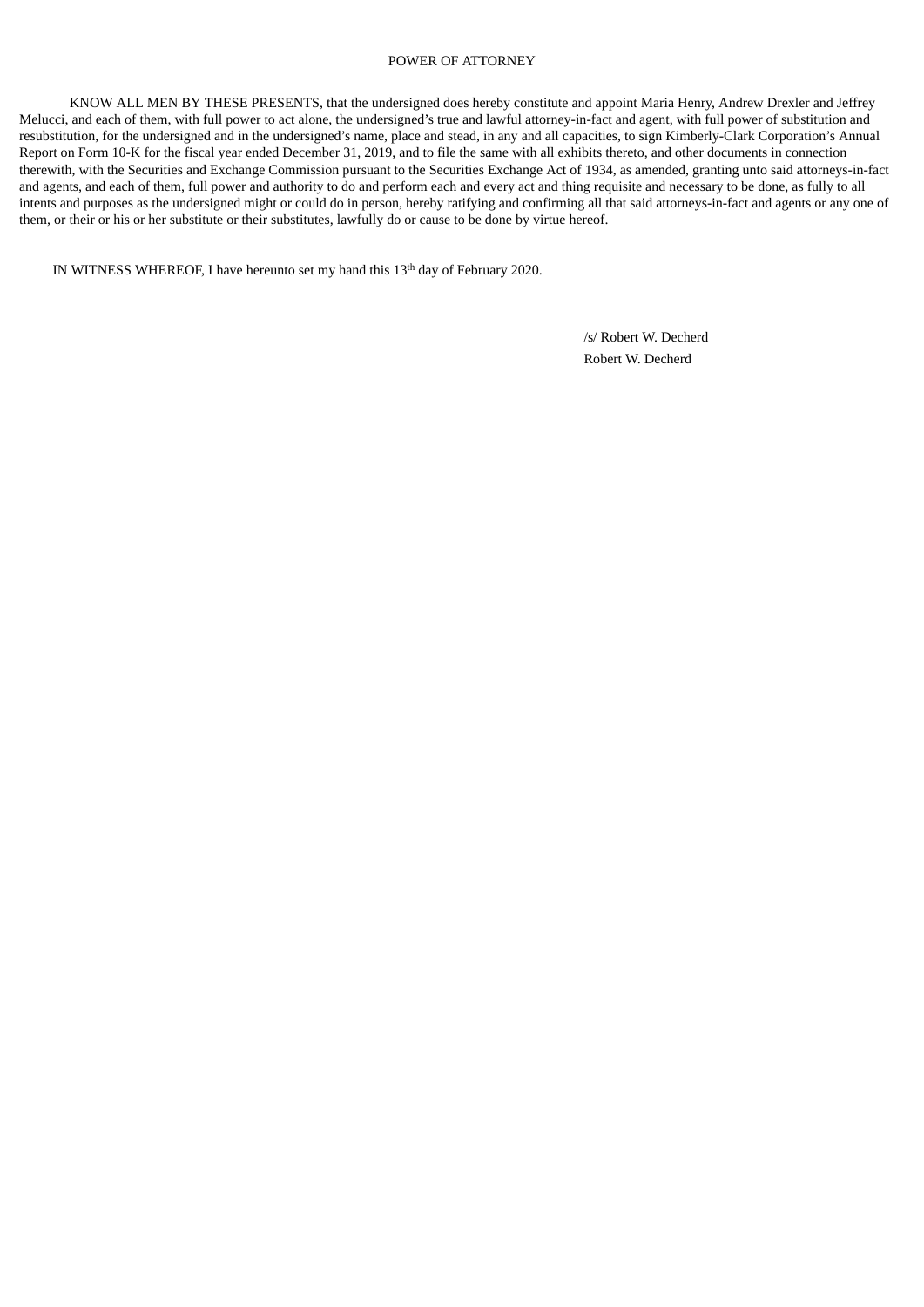KNOW ALL MEN BY THESE PRESENTS, that the undersigned does hereby constitute and appoint Maria Henry, Andrew Drexler and Jeffrey Melucci, and each of them, with full power to act alone, the undersigned's true and lawful attorney-in-fact and agent, with full power of substitution and resubstitution, for the undersigned and in the undersigned's name, place and stead, in any and all capacities, to sign Kimberly-Clark Corporation's Annual Report on Form 10-K for the fiscal year ended December 31, 2019, and to file the same with all exhibits thereto, and other documents in connection therewith, with the Securities and Exchange Commission pursuant to the Securities Exchange Act of 1934, as amended, granting unto said attorneys-in-fact and agents, and each of them, full power and authority to do and perform each and every act and thing requisite and necessary to be done, as fully to all intents and purposes as the undersigned might or could do in person, hereby ratifying and confirming all that said attorneys-in-fact and agents or any one of them, or their or his or her substitute or their substitutes, lawfully do or cause to be done by virtue hereof.

IN WITNESS WHEREOF, I have hereunto set my hand this  $13<sup>th</sup>$  day of February 2020.

/s/ Mae C. Jemison

Mae C. Jemison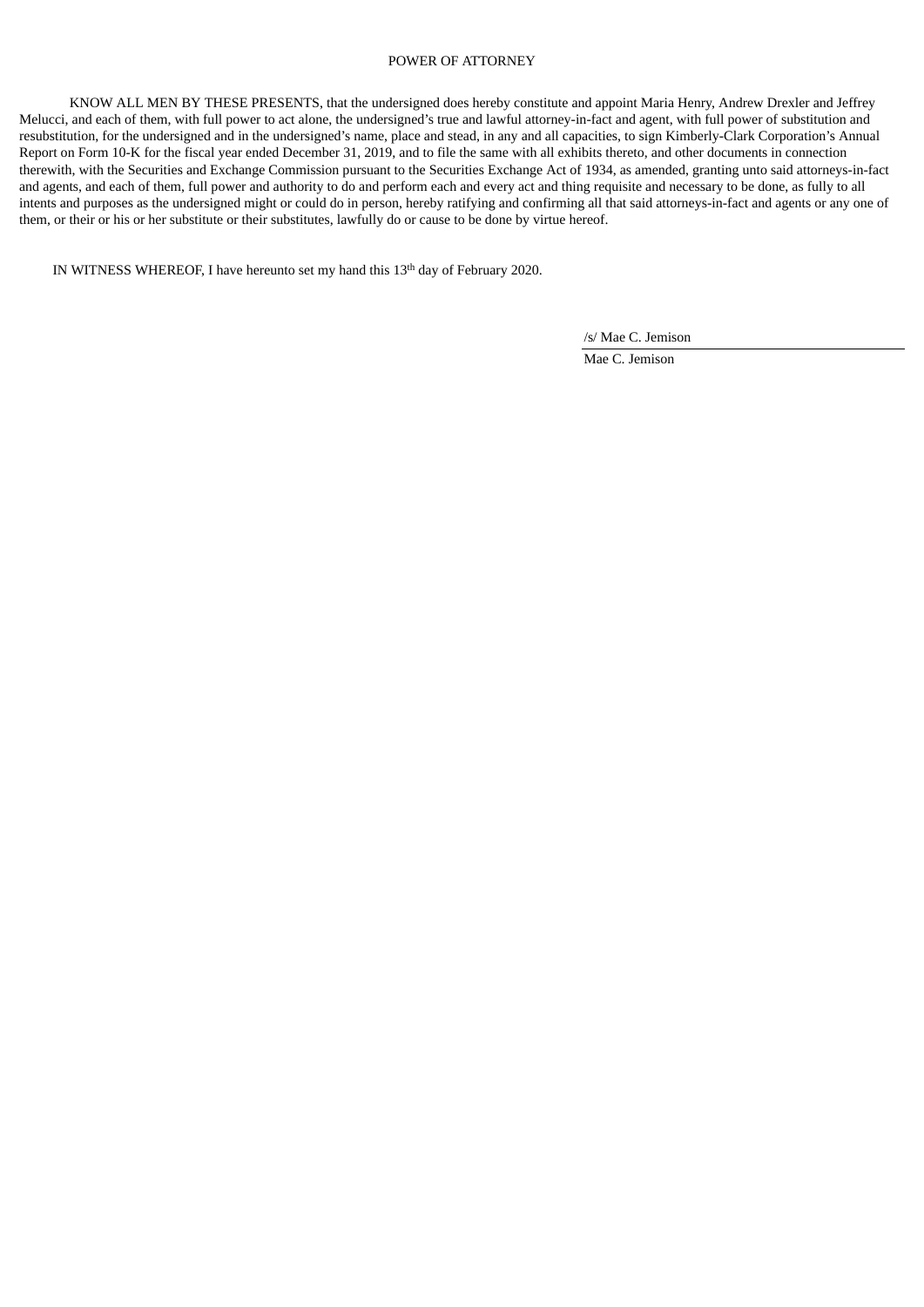KNOW ALL MEN BY THESE PRESENTS, that the undersigned does hereby constitute and appoint Maria Henry, Andrew Drexler and Jeffrey Melucci, and each of them, with full power to act alone, the undersigned's true and lawful attorney-in-fact and agent, with full power of substitution and resubstitution, for the undersigned and in the undersigned's name, place and stead, in any and all capacities, to sign Kimberly-Clark Corporation's Annual Report on Form 10-K for the fiscal year ended December 31, 2019, and to file the same with all exhibits thereto, and other documents in connection therewith, with the Securities and Exchange Commission pursuant to the Securities Exchange Act of 1934, as amended, granting unto said attorneys-in-fact and agents, and each of them, full power and authority to do and perform each and every act and thing requisite and necessary to be done, as fully to all intents and purposes as the undersigned might or could do in person, hereby ratifying and confirming all that said attorneys-in-fact and agents or any one of them, or their or his or her substitute or their substitutes, lawfully do or cause to be done by virtue hereof.

IN WITNESS WHEREOF, I have hereunto set my hand this  $13<sup>th</sup>$  day of February 2020.

/s/ Nancy J. Karch

Nancy J. Karch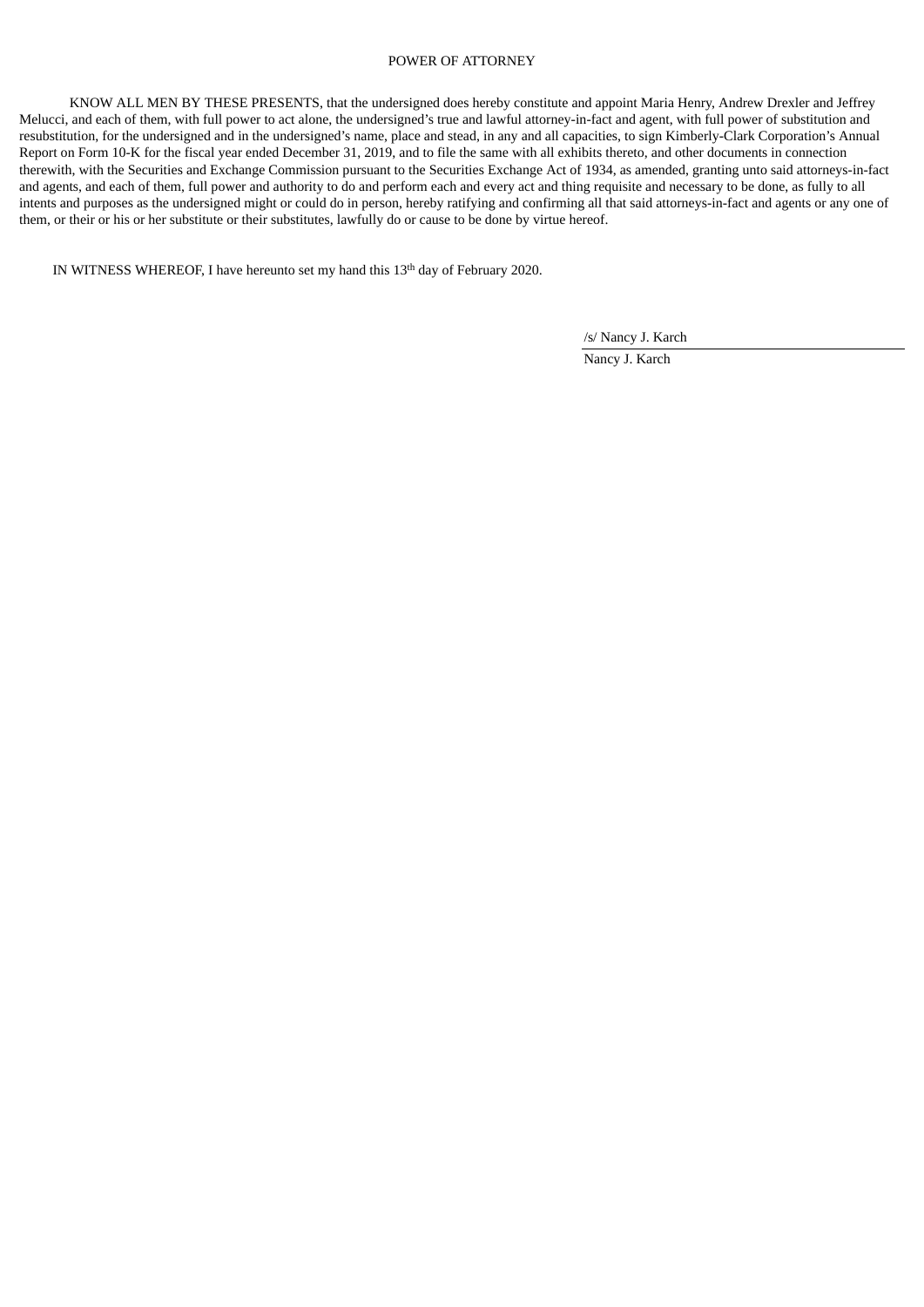KNOW ALL MEN BY THESE PRESENTS, that the undersigned does hereby constitute and appoint Maria Henry, Andrew Drexler and Jeffrey Melucci, and each of them, with full power to act alone, the undersigned's true and lawful attorney-in-fact and agent, with full power of substitution and resubstitution, for the undersigned and in the undersigned's name, place and stead, in any and all capacities, to sign Kimberly-Clark Corporation's Annual Report on Form 10-K for the fiscal year ended December 31, 2019, and to file the same with all exhibits thereto, and other documents in connection therewith, with the Securities and Exchange Commission pursuant to the Securities Exchange Act of 1934, as amended, granting unto said attorneys-in-fact and agents, and each of them, full power and authority to do and perform each and every act and thing requisite and necessary to be done, as fully to all intents and purposes as the undersigned might or could do in person, hereby ratifying and confirming all that said attorneys-in-fact and agents or any one of them, or their or his or her substitute or their substitutes, lawfully do or cause to be done by virtue hereof.

IN WITNESS WHEREOF, I have hereunto set my hand this  $13<sup>th</sup>$  day of February 2020.

/s/ S. Todd Maclin

S. Todd Maclin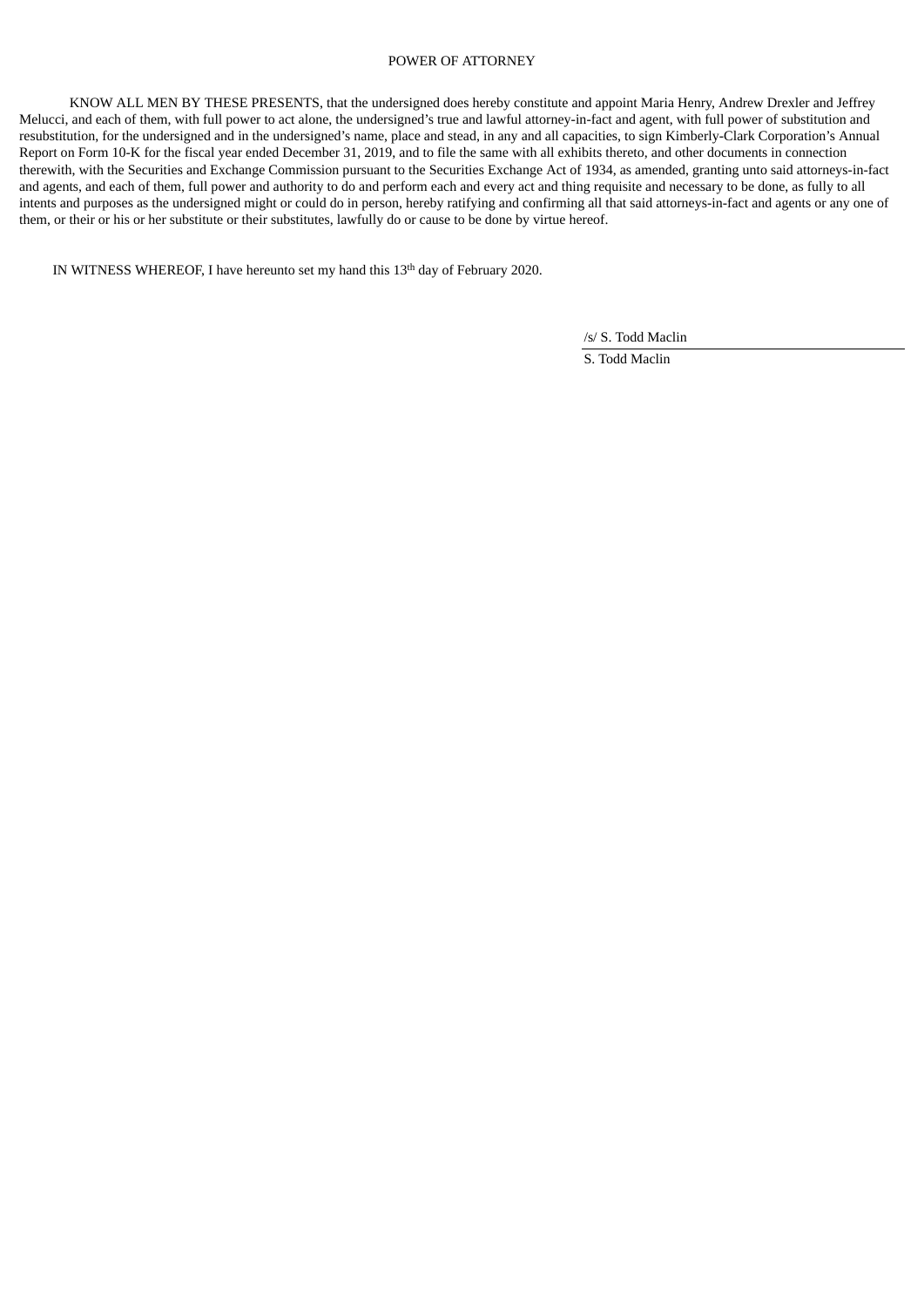KNOW ALL MEN BY THESE PRESENTS, that the undersigned does hereby constitute and appoint Maria Henry, Andrew Drexler and Jeffrey Melucci, and each of them, with full power to act alone, the undersigned's true and lawful attorney-in-fact and agent, with full power of substitution and resubstitution, for the undersigned and in the undersigned's name, place and stead, in any and all capacities, to sign Kimberly-Clark Corporation's Annual Report on Form 10-K for the fiscal year ended December 31, 2019, and to file the same with all exhibits thereto, and other documents in connection therewith, with the Securities and Exchange Commission pursuant to the Securities Exchange Act of 1934, as amended, granting unto said attorneys-in-fact and agents, and each of them, full power and authority to do and perform each and every act and thing requisite and necessary to be done, as fully to all intents and purposes as the undersigned might or could do in person, hereby ratifying and confirming all that said attorneys-in-fact and agents or any one of them, or their or his or her substitute or their substitutes, lawfully do or cause to be done by virtue hereof.

IN WITNESS WHEREOF, I have hereunto set my hand this  $13<sup>th</sup>$  day of February 2020.

/s/ Sherilyn S. McCoy

Sherilyn S. McCoy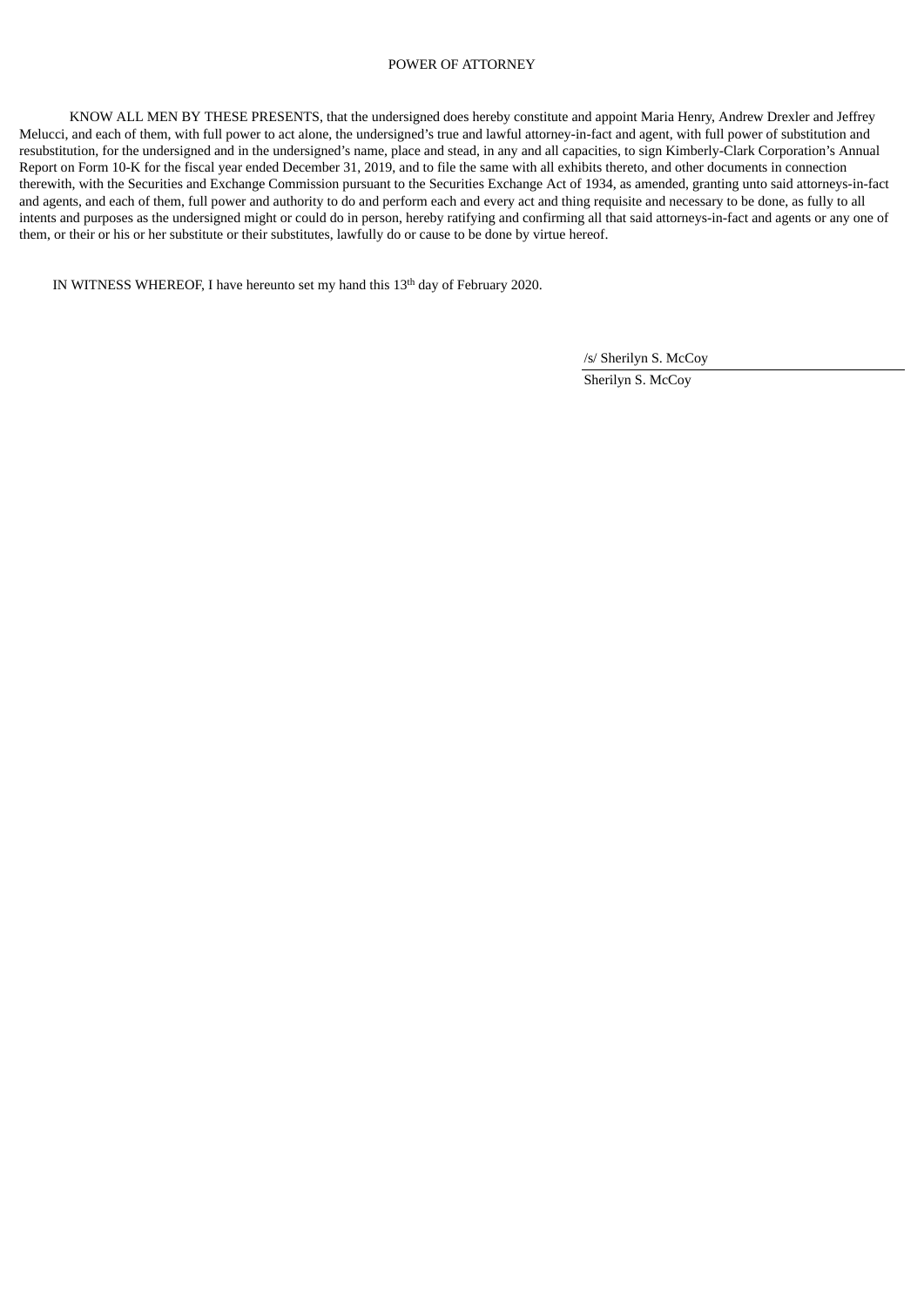KNOW ALL MEN BY THESE PRESENTS, that the undersigned does hereby constitute and appoint Maria Henry, Andrew Drexler and Jeffrey Melucci, and each of them, with full power to act alone, the undersigned's true and lawful attorney-in-fact and agent, with full power of substitution and resubstitution, for the undersigned and in the undersigned's name, place and stead, in any and all capacities, to sign Kimberly-Clark Corporation's Annual Report on Form 10-K for the fiscal year ended December 31, 2019, and to file the same with all exhibits thereto, and other documents in connection therewith, with the Securities and Exchange Commission pursuant to the Securities Exchange Act of 1934, as amended, granting unto said attorneys-in-fact and agents, and each of them, full power and authority to do and perform each and every act and thing requisite and necessary to be done, as fully to all intents and purposes as the undersigned might or could do in person, hereby ratifying and confirming all that said attorneys-in-fact and agents or any one of them, or their or his or her substitute or their substitutes, lawfully do or cause to be done by virtue hereof.

IN WITNESS WHEREOF, I have hereunto set my hand this  $13<sup>th</sup>$  day of February 2020.

/s/ Christa S. Quarles

Christa S. Quarles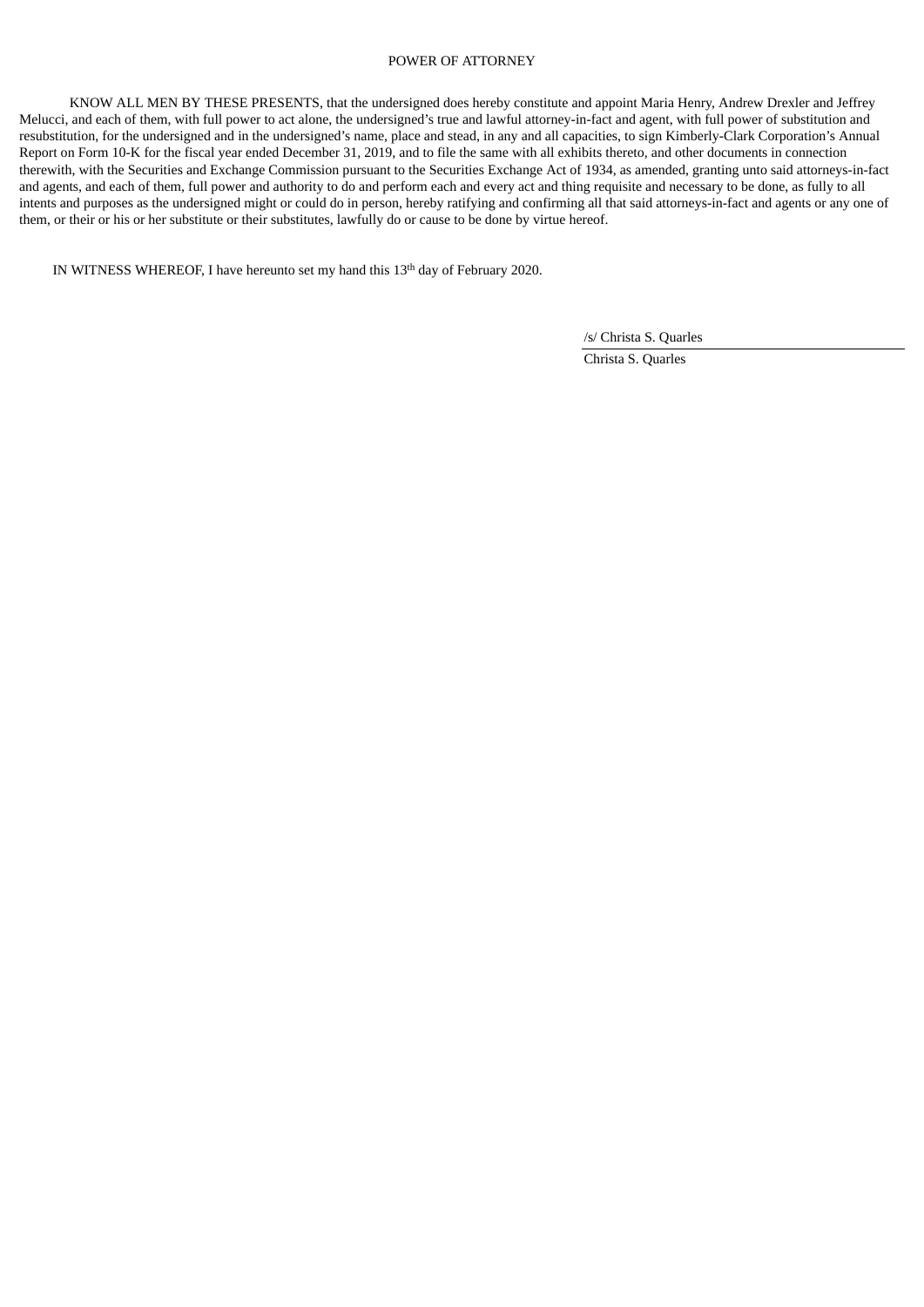KNOW ALL MEN BY THESE PRESENTS, that the undersigned does hereby constitute and appoint Maria Henry, Andrew Drexler and Jeffrey Melucci, and each of them, with full power to act alone, the undersigned's true and lawful attorney-in-fact and agent, with full power of substitution and resubstitution, for the undersigned and in the undersigned's name, place and stead, in any and all capacities, to sign Kimberly-Clark Corporation's Annual Report on Form 10-K for the fiscal year ended December 31, 2019, and to file the same with all exhibits thereto, and other documents in connection therewith, with the Securities and Exchange Commission pursuant to the Securities Exchange Act of 1934, as amended, granting unto said attorneys-in-fact and agents, and each of them, full power and authority to do and perform each and every act and thing requisite and necessary to be done, as fully to all intents and purposes as the undersigned might or could do in person, hereby ratifying and confirming all that said attorneys-in-fact and agents or any one of them, or their or his or her substitute or their substitutes, lawfully do or cause to be done by virtue hereof.

IN WITNESS WHEREOF, I have hereunto set my hand this  $13<sup>th</sup>$  day of February 2020.

/s/ Ian C. Read

Ian C. Read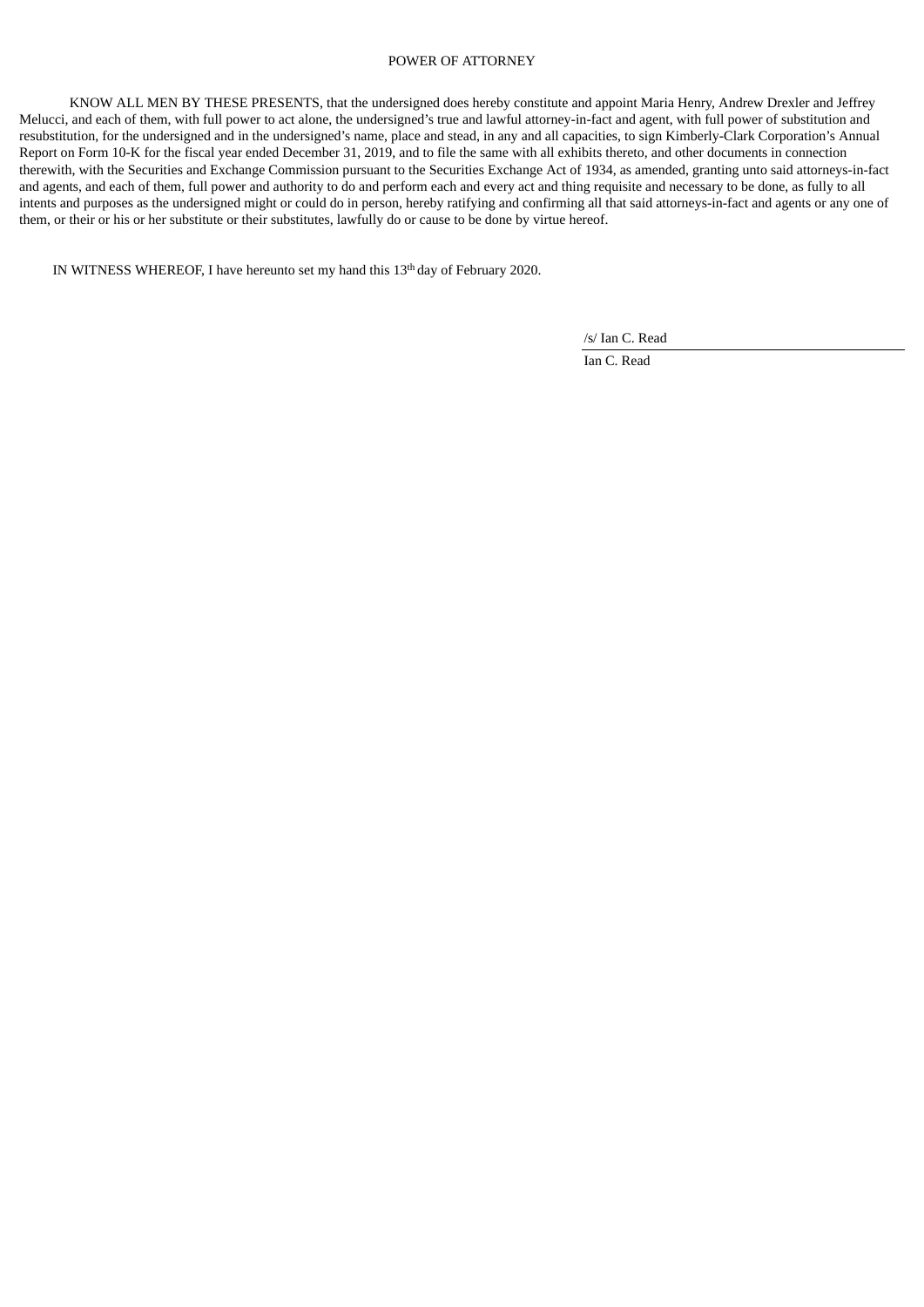KNOW ALL MEN BY THESE PRESENTS, that the undersigned does hereby constitute and appoint Maria Henry, Andrew Drexler and Jeffrey Melucci, and each of them, with full power to act alone, the undersigned's true and lawful attorney-in-fact and agent, with full power of substitution and resubstitution, for the undersigned and in the undersigned's name, place and stead, in any and all capacities, to sign Kimberly-Clark Corporation's Annual Report on Form 10-K for the fiscal year ended December 31, 2019, and to file the same with all exhibits thereto, and other documents in connection therewith, with the Securities and Exchange Commission pursuant to the Securities Exchange Act of 1934, as amended, granting unto said attorneys-in-fact and agents, and each of them, full power and authority to do and perform each and every act and thing requisite and necessary to be done, as fully to all intents and purposes as the undersigned might or could do in person, hereby ratifying and confirming all that said attorneys-in-fact and agents or any one of them, or their or his or her substitute or their substitutes, lawfully do or cause to be done by virtue hereof.

IN WITNESS WHEREOF, I have hereunto set my hand this  $13<sup>th</sup>$  day of February 2020.

/s/ Marc J. Shapiro

Marc J. Shapiro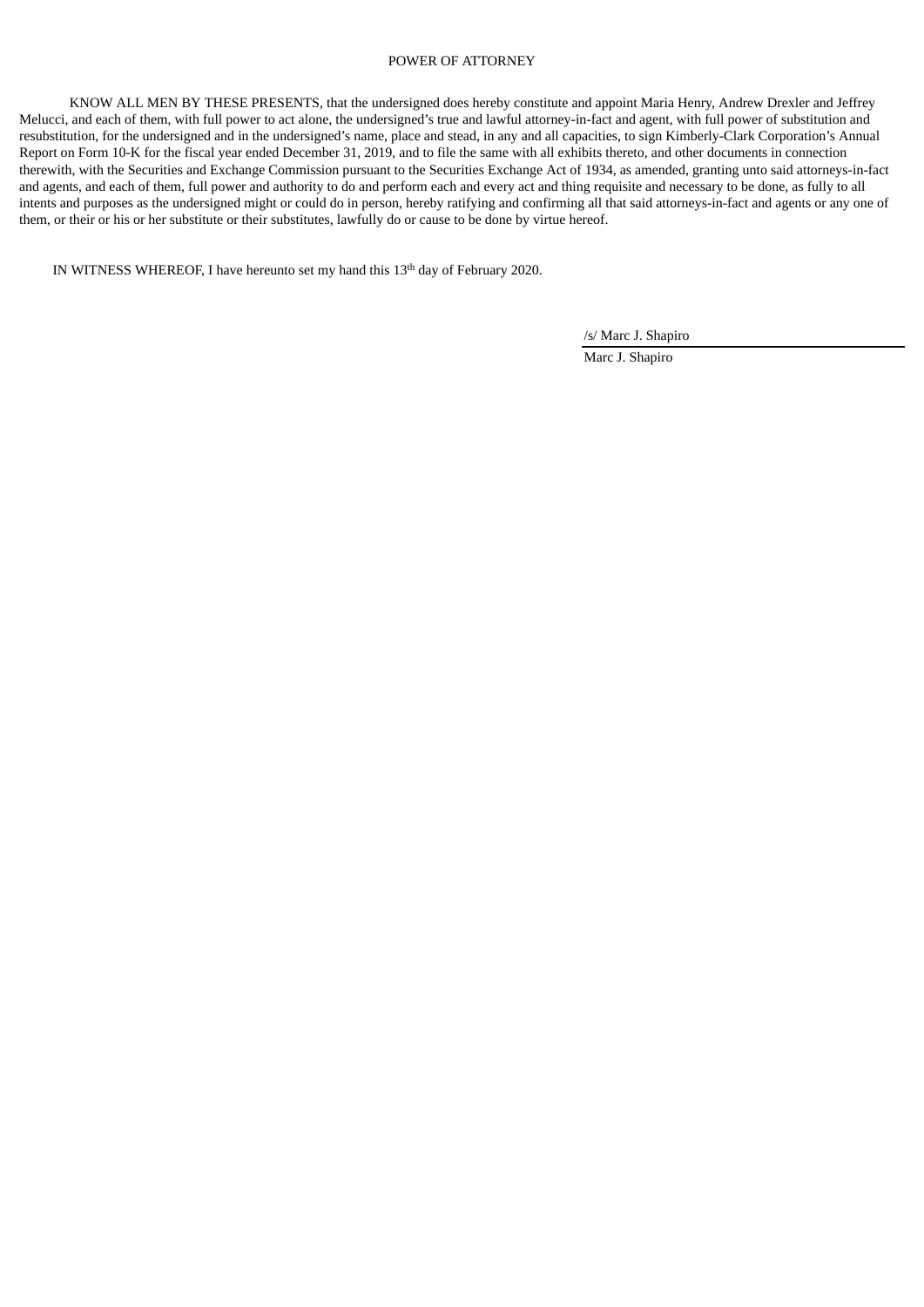KNOW ALL MEN BY THESE PRESENTS, that the undersigned does hereby constitute and appoint Maria Henry, Andrew Drexler and Jeffrey Melucci, and each of them, with full power to act alone, the undersigned's true and lawful attorney-in-fact and agent, with full power of substitution and resubstitution, for the undersigned and in the undersigned's name, place and stead, in any and all capacities, to sign Kimberly-Clark Corporation's Annual Report on Form 10-K for the fiscal year ended December 31, 2019, and to file the same with all exhibits thereto, and other documents in connection therewith, with the Securities and Exchange Commission pursuant to the Securities Exchange Act of 1934, as amended, granting unto said attorneys-in-fact and agents, and each of them, full power and authority to do and perform each and every act and thing requisite and necessary to be done, as fully to all intents and purposes as the undersigned might or could do in person, hereby ratifying and confirming all that said attorneys-in-fact and agents or any one of them, or their or his or her substitute or their substitutes, lawfully do or cause to be done by virtue hereof.

IN WITNESS WHEREOF, I have hereunto set my hand this  $13<sup>th</sup>$  day of February 2020.

/s/ Dunia A. Shive

Dunia A. Shive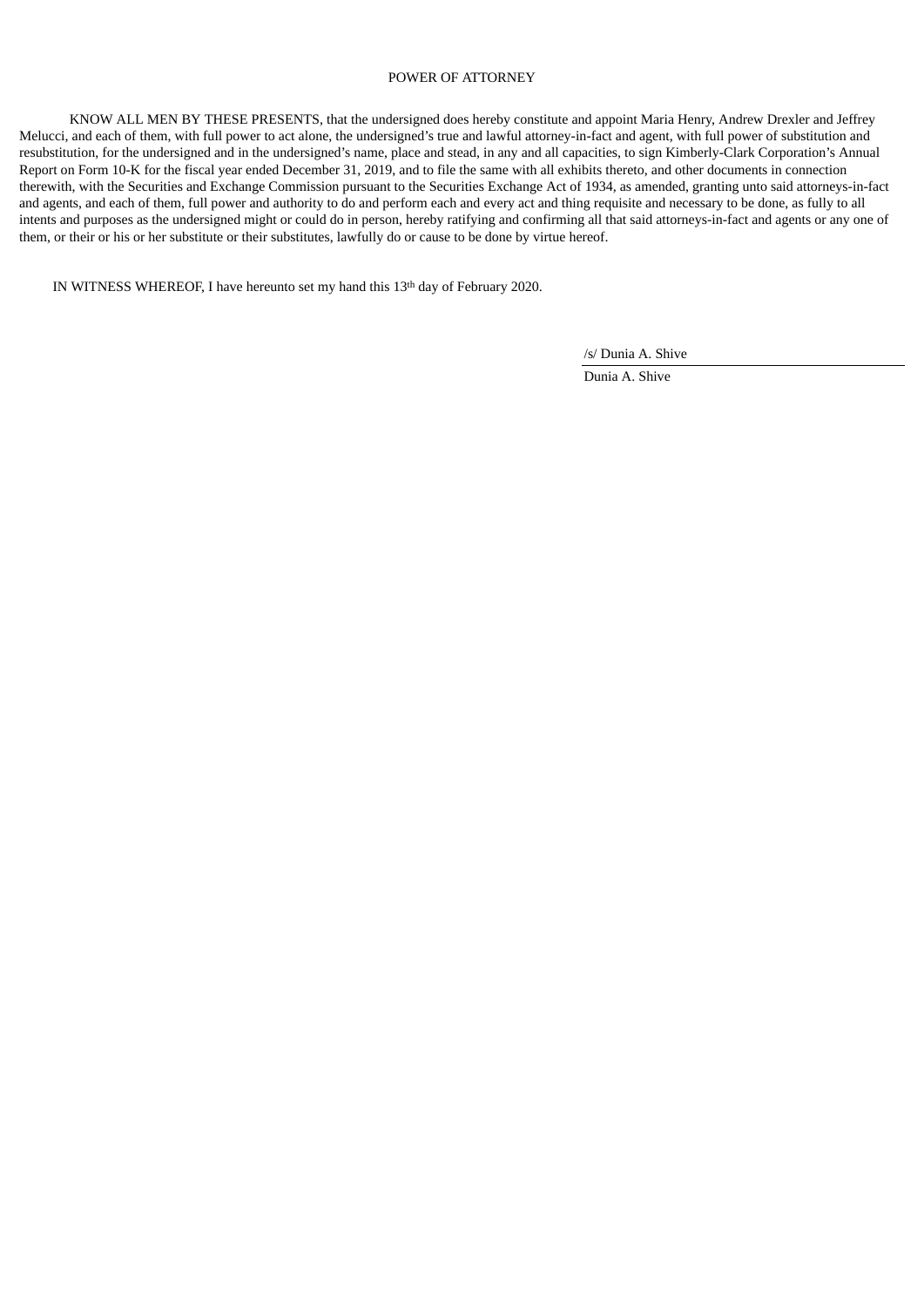KNOW ALL MEN BY THESE PRESENTS, that the undersigned does hereby constitute and appoint Maria Henry, Andrew Drexler and Jeffrey Melucci, and each of them, with full power to act alone, the undersigned's true and lawful attorney-in-fact and agent, with full power of substitution and resubstitution, for the undersigned and in the undersigned's name, place and stead, in any and all capacities, to sign Kimberly-Clark Corporation's Annual Report on Form 10-K for the fiscal year ended December 31, 2019, and to file the same with all exhibits thereto, and other documents in connection therewith, with the Securities and Exchange Commission pursuant to the Securities Exchange Act of 1934, as amended, granting unto said attorneys-in-fact and agents, and each of them, full power and authority to do and perform each and every act and thing requisite and necessary to be done, as fully to all intents and purposes as the undersigned might or could do in person, hereby ratifying and confirming all that said attorneys-in-fact and agents or any one of them, or their or his or her substitute or their substitutes, lawfully do or cause to be done by virtue hereof.

IN WITNESS WHEREOF, I have hereunto set my hand this  $13<sup>th</sup>$  day of February 2020.

/s/ Mark T. Smucker

Mark T. Smucker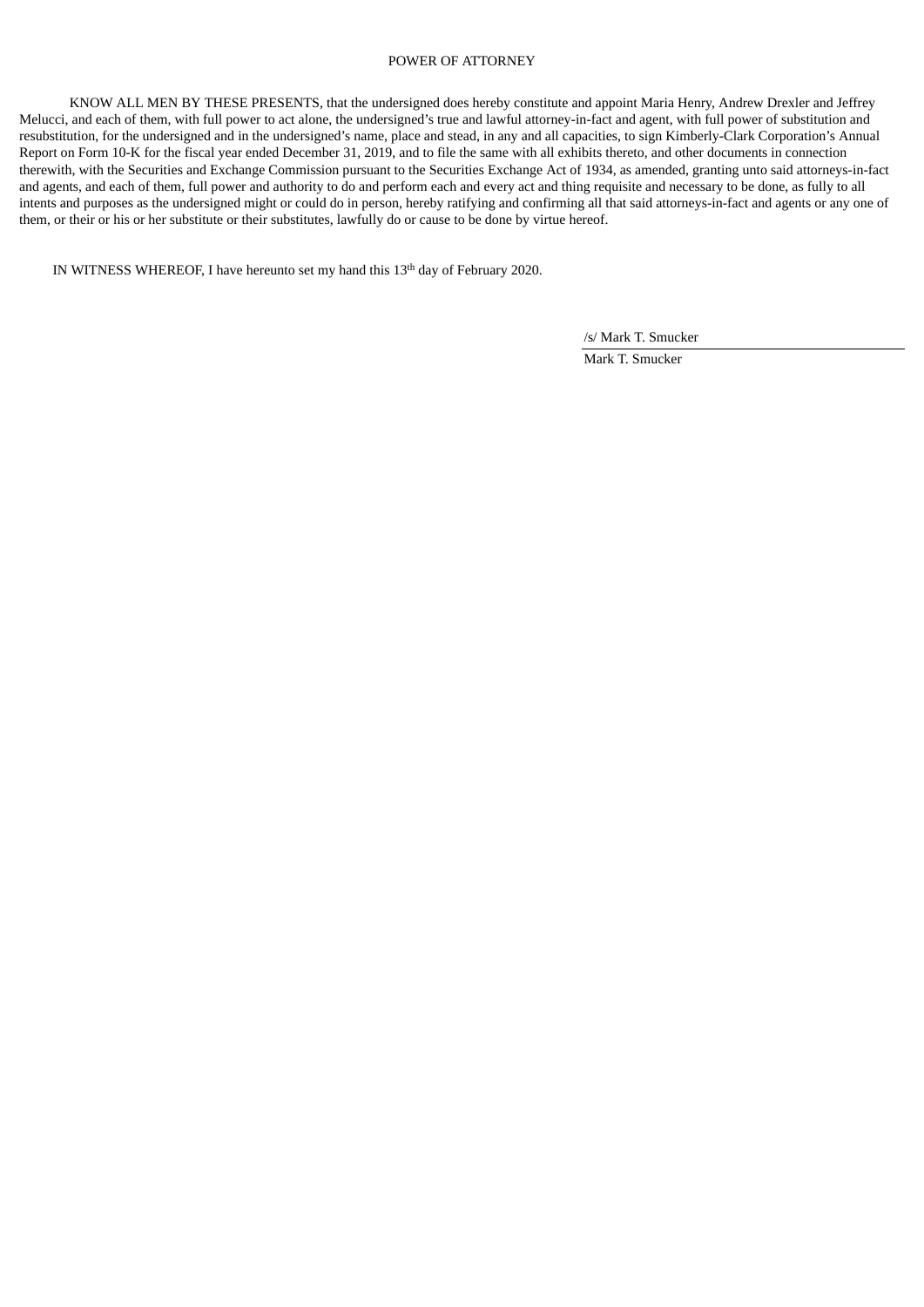KNOW ALL MEN BY THESE PRESENTS, that the undersigned does hereby constitute and appoint Maria Henry, Andrew Drexler and Jeffrey Melucci, and each of them, with full power to act alone, the undersigned's true and lawful attorney-in-fact and agent, with full power of substitution and resubstitution, for the undersigned and in the undersigned's name, place and stead, in any and all capacities, to sign Kimberly-Clark Corporation's Annual Report on Form 10-K for the fiscal year ended December 31, 2019, and to file the same with all exhibits thereto, and other documents in connection therewith, with the Securities and Exchange Commission pursuant to the Securities Exchange Act of 1934, as amended, granting unto said attorneys-in-fact and agents, and each of them, full power and authority to do and perform each and every act and thing requisite and necessary to be done, as fully to all intents and purposes as the undersigned might or could do in person, hereby ratifying and confirming all that said attorneys-in-fact and agents or any one of them, or their or his or her substitute or their substitutes, lawfully do or cause to be done by virtue hereof.

IN WITNESS WHEREOF, I have hereunto set my hand this  $13<sup>th</sup>$  day of February 2020.

/s/ Michael D. White Michael D. White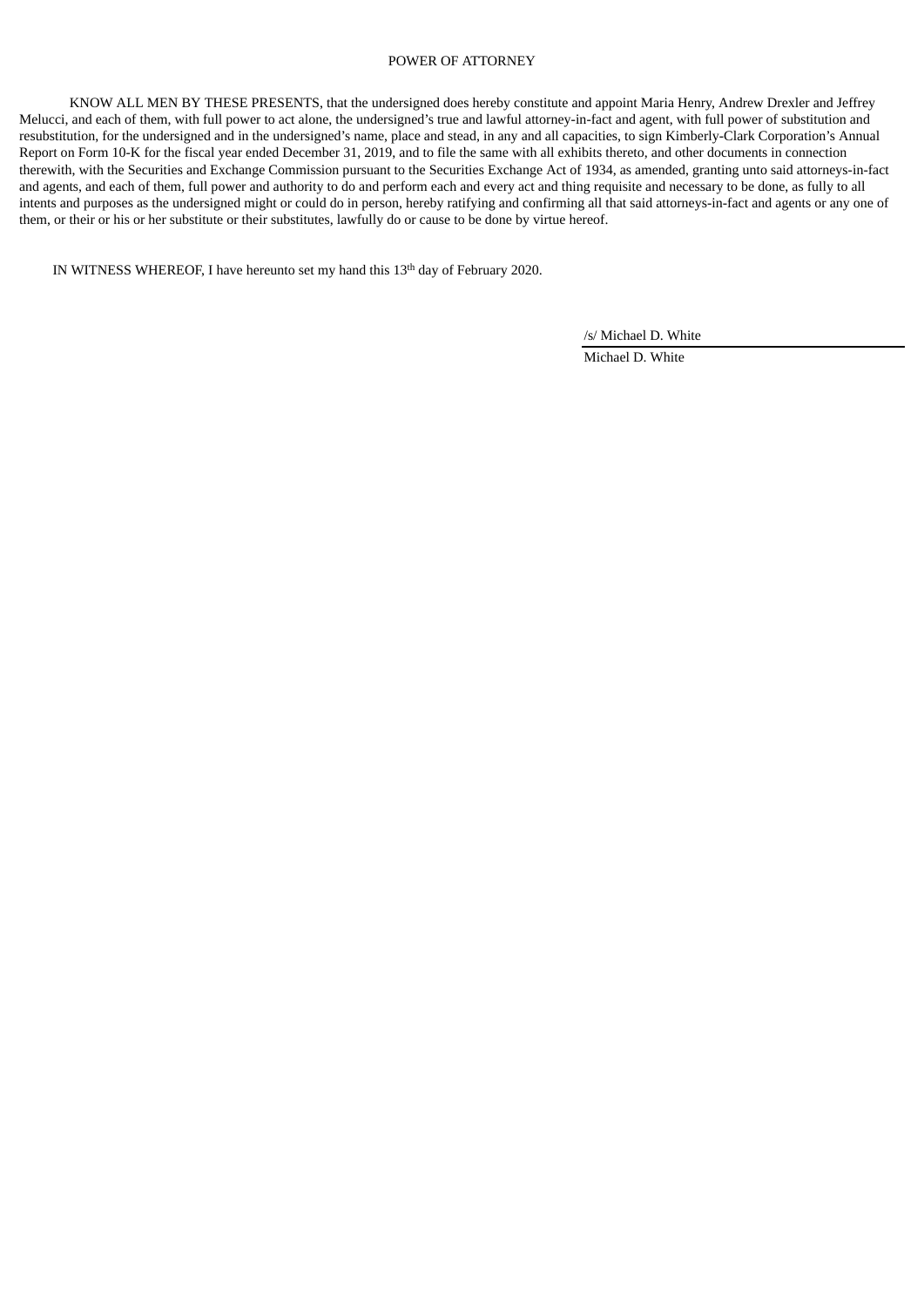## **CERTIFICATIONS**

I, Michael D. Hsu, certify that:

- 1. I have reviewed this annual report on Form 10-K of Kimberly-Clark Corporation (the "registrant");
- 2. Based on my knowledge, this report does not contain any untrue statement of a material fact or omit to state a material fact necessary to make the statements made, in light of the circumstances under which such statements were made, not misleading with respect to the period covered by this report;
- 3. Based on my knowledge, the financial statements, and other financial information included in this report, fairly present in all material respects the financial condition, results of operations and cash flows of the registrant as of, and for, the periods presented in this report;
- 4. The registrant's other certifying officer and I are responsible for establishing and maintaining disclosure controls and procedures (as defined in Exchange Act Rules 13a-15(e) and 15d-15(e)) and internal control over financial reporting (as defined in Exchange Act Rules 13a-15(f) and 15d- $15(f)$ ) for the registrant and have:
	- (a) Designed such disclosure controls and procedures, or caused such disclosure controls and procedures to be designed under our supervision, to ensure that material information relating to the registrant, including its consolidated subsidiaries, is made known to us by others within those entities, particularly during the period in which this report is being prepared;
	- (b) Designed such internal control over financial reporting, or caused such internal control over financial reporting to be designed under our supervision, to provide reasonable assurance regarding the reliability of financial reporting and the preparation of financial statements for external purposes in accordance with generally accepted accounting principles;
	- (c) Evaluated the effectiveness of the registrant's disclosure controls and procedures and presented in this report our conclusions about the effectiveness of the disclosure controls and procedures, as of the end of the period covered by this report based on such evaluation; and
	- (d) Disclosed in this report any change in the registrant's internal control over financial reporting that occurred during the registrant's most recent fiscal quarter (the registrant's fourth fiscal quarter in the case of an annual report) that has materially affected, or is reasonably likely to materially affect, the registrant's internal control over financial reporting; and
- 5. The registrant's other certifying officer and I have disclosed, based on our most recent evaluation of internal control over financial reporting, to the registrant's auditors and the audit committee of the registrant's board of directors (or persons performing the equivalent functions):
	- (a) All significant deficiencies and material weaknesses in the design or operation of internal control over financial reporting which are reasonably likely to adversely affect the registrant's ability to record, process, summarize and report financial information; and
	- (b) Any fraud, whether or not material, that involves management or other employees who have a significant role in the registrant's internal control over financial reporting.

/s/ Michael D. Hsu Michael D. Hsu Chief Executive Officer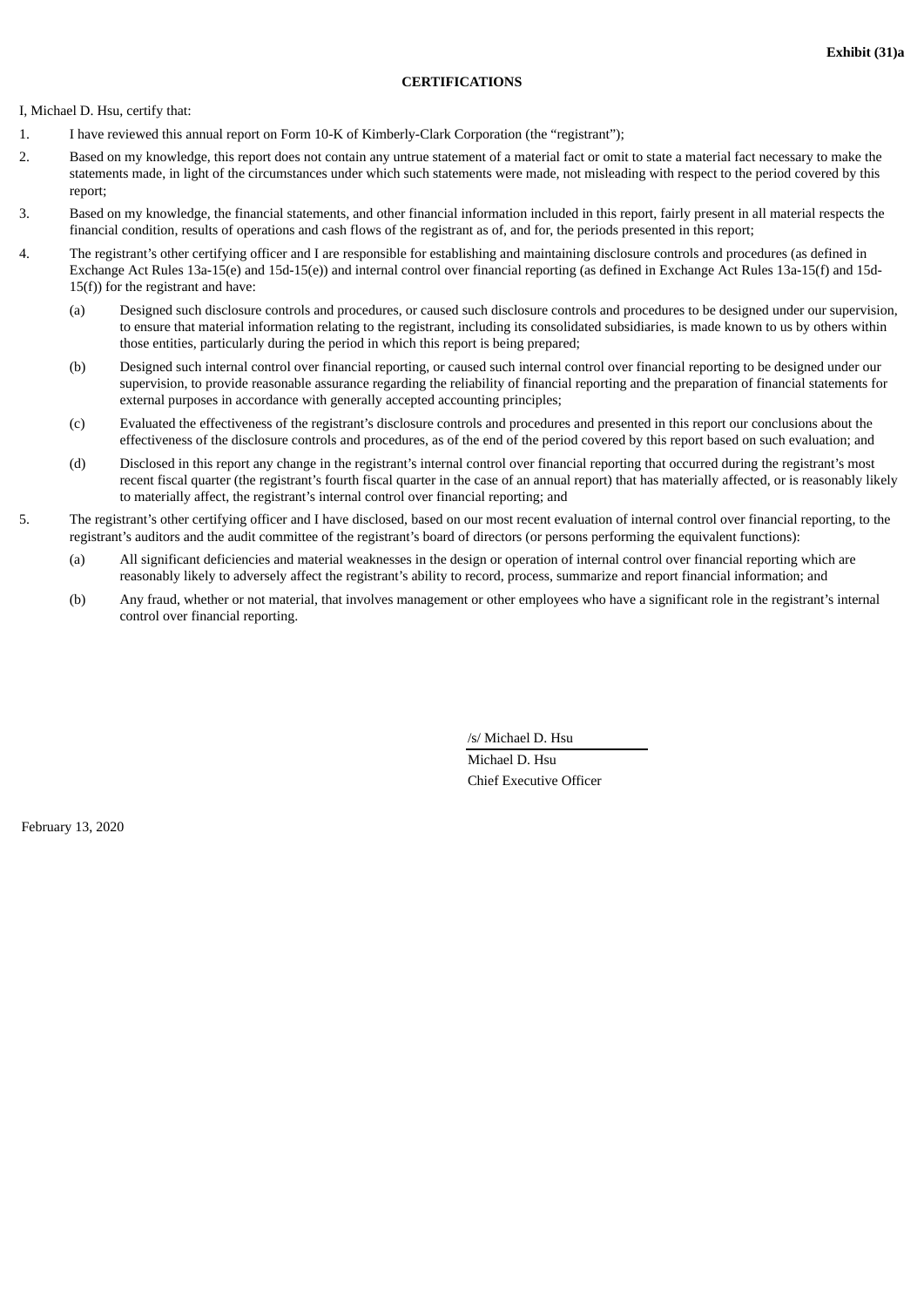## **CERTIFICATIONS**

I, Maria Henry, certify that:

- 1. I have reviewed this annual report on Form 10-K of Kimberly-Clark Corporation (the "registrant");
- 2. Based on my knowledge, this report does not contain any untrue statement of a material fact or omit to state a material fact necessary to make the statements made, in light of the circumstances under which such statements were made, not misleading with respect to the period covered by this report;
- 3. Based on my knowledge, the financial statements, and other financial information included in this report, fairly present in all material respects the financial condition, results of operations and cash flows of the registrant as of, and for, the periods presented in this report;
- 4. The registrant's other certifying officer and I are responsible for establishing and maintaining disclosure controls and procedures (as defined in Exchange Act Rules 13a-15(e) and 15d-15(e)) and internal control over financial reporting (as defined in Exchange Act Rules 13a-15(f) and 15d-15(f)) for the registrant and have:
	- (a) Designed such disclosure controls and procedures, or caused such disclosure controls and procedures to be designed under our supervision, to ensure that material information relating to the registrant, including its consolidated subsidiaries, is made known to us by others within those entities, particularly during the period in which this report is being prepared;
	- (b) Designed such internal control over financial reporting, or caused such internal control over financial reporting to be designed under our supervision, to provide reasonable assurance regarding the reliability of financial reporting and the preparation of financial statements for external purposes in accordance with generally accepted accounting principles;
	- (c) Evaluated the effectiveness of the registrant's disclosure controls and procedures and presented in this report our conclusions about the effectiveness of the disclosure controls and procedures, as of the end of the period covered by this report based on such evaluation; and
	- (d) Disclosed in this report any change in the registrant's internal control over financial reporting that occurred during the registrant's most recent fiscal quarter (the registrant's fourth fiscal quarter in the case of an annual report) that has materially affected, or is reasonably likely to materially affect, the registrant's internal control over financial reporting; and
- 5. The registrant's other certifying officer and I have disclosed, based on our most recent evaluation of internal control over financial reporting, to the registrant's auditors and the audit committee of the registrant's board of directors (or persons performing the equivalent functions):
	- (a) All significant deficiencies and material weaknesses in the design or operation of internal control over financial reporting which are reasonably likely to adversely affect the registrant's ability to record, process, summarize and report financial information; and
	- (b) Any fraud, whether or not material, that involves management or other employees who have a significant role in the registrant's internal control over financial reporting.

/s/ Maria Henry Maria Henry Chief Financial Officer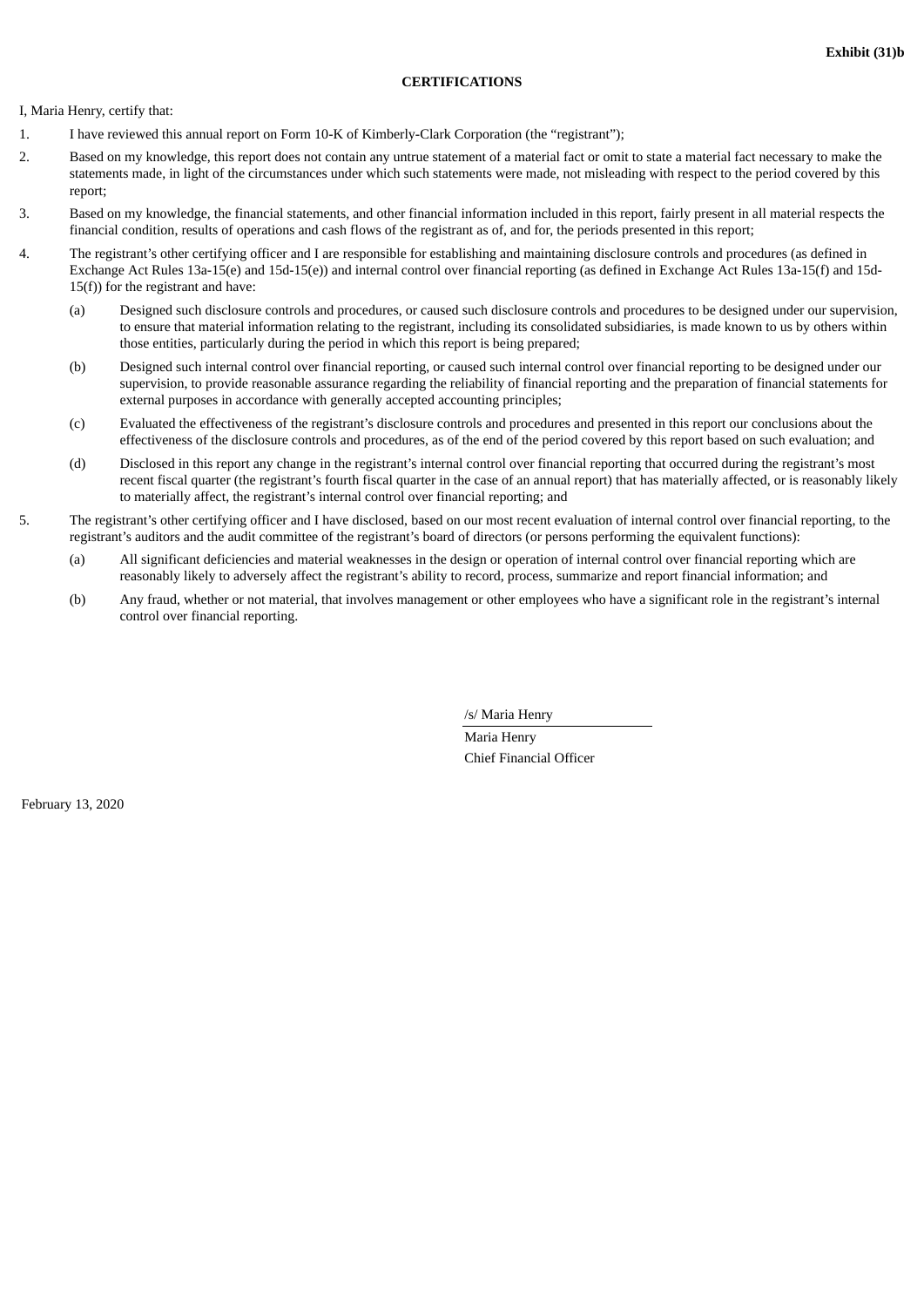# **Certification of Chief Executive Officer Pursuant to Section 1350 of Chapter 63 of Title 18 of the United States Code**

I, Michael D. Hsu, Chief Executive Officer of Kimberly-Clark Corporation, certify that, to my knowledge:

- (1) the Form 10-K, filed with the Securities and Exchange Commission on February 13, 2020 ("accompanied report") fully complies with the requirements of Section 13(a) or 15(d) of the Securities Exchange Act of 1934; and
- (2) the information contained in the accompanied report fairly presents, in all material respects, the financial condition and results of operations of Kimberly-Clark Corporation.

/s/ Michael D. Hsu

Michael D. Hsu Chief Executive Officer